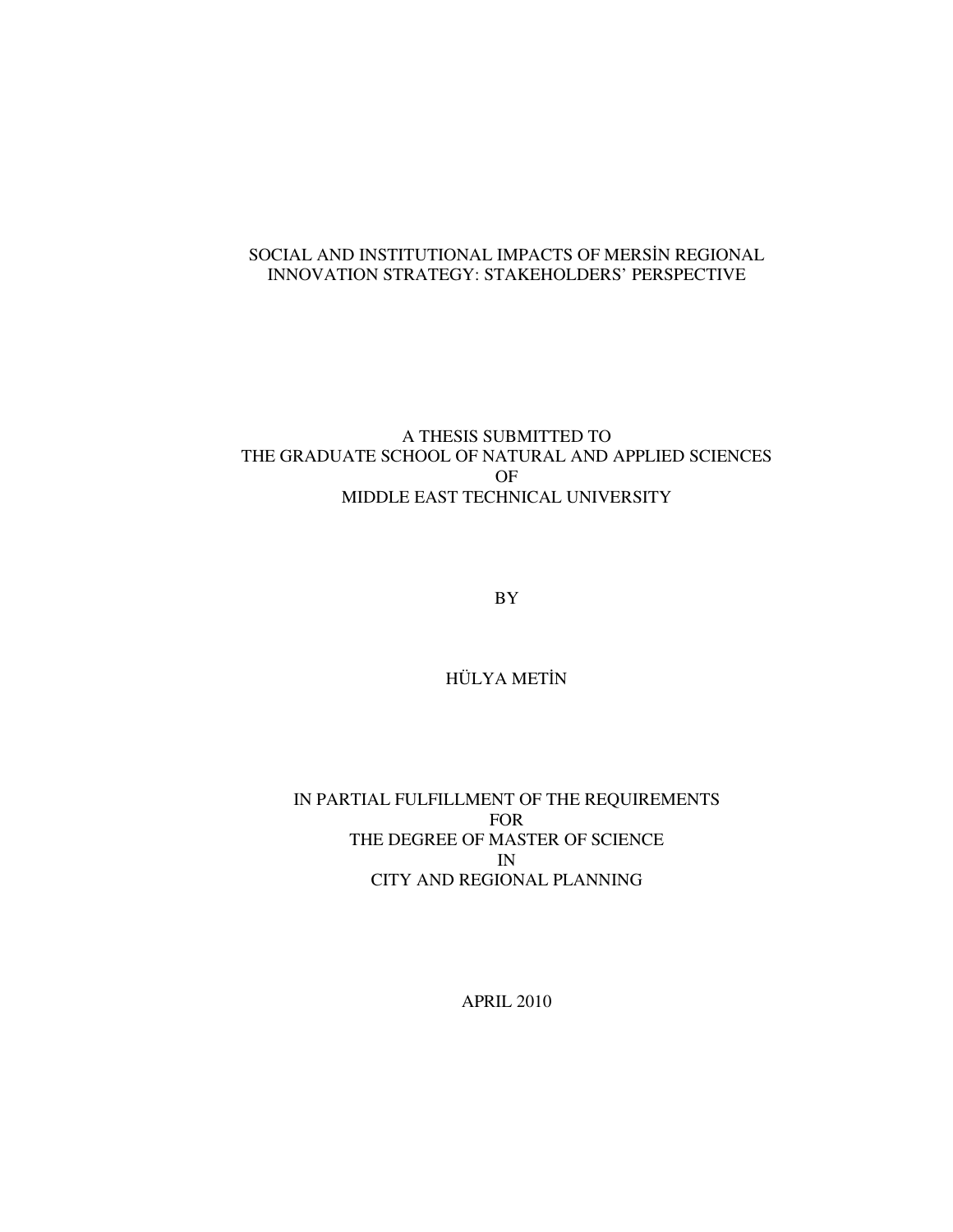Approval page:

## **SOCIAL AND INSTITUTIONAL IMPACTS OF MERS**İ**N REGIONAL INNOVATION STRATEGY: STAKEHOLDERS' PERSPECTIVE**

submitted by **HÜLYA MET**İ**N** in partial fulfillment of the requirements for the degree of **Master of Science in City and Regional Planning Department, Middle East Technical University** by,

| Prof. Dr. Canan Özgen<br>Dean, Graduate School of Natural and Applied Sciences              |  |
|---------------------------------------------------------------------------------------------|--|
| Prof. Dr. Melih Ersoy<br>Head of Department, City and Regional Planning                     |  |
| Assoc. Prof. Dr. Serap Kayasü<br>Supervisor, City and Regional Planning Dept., METU         |  |
| <b>Examining Committee Members:</b>                                                         |  |
| Prof. Dr. Ayda Eraydın<br>City and Regional Planning Dept., METU                            |  |
| Assoc. Prof. Dr. Serap Kayasü<br>City and Regional Planning Dept., METU                     |  |
| Assoc. Prof. Dr. C. Nil Uzun<br>City and Regional Planning Dept., METU                      |  |
| Assoc. Prof. Dr. H. Tarik Şengül<br>Political Science and Public Administration Dept., METU |  |
| Assist. Prof. Dr. N. Aydan Sat<br>City and Regional Planning Dept., Gazi University         |  |

 **Date: 28. 04. 2010**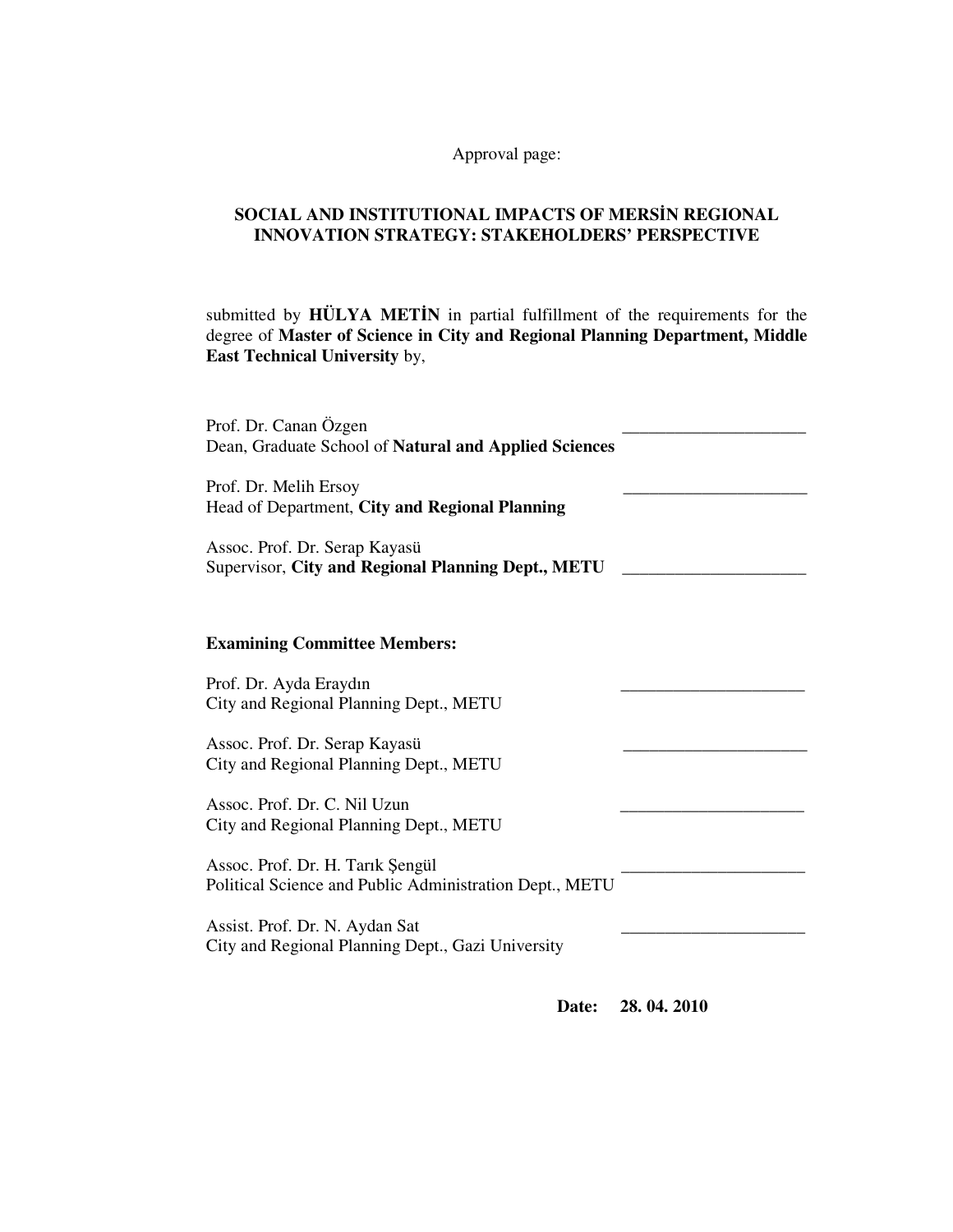**I hereby declare that all information in this document has been obtained and presented in accordance with academic rules and ethical conduct. I also declare that, as required by these rules and conduct, I have fully cited and referenced all material and results that are not original to this work.** 

Name, Last name: HÜLYA METİN

Signature: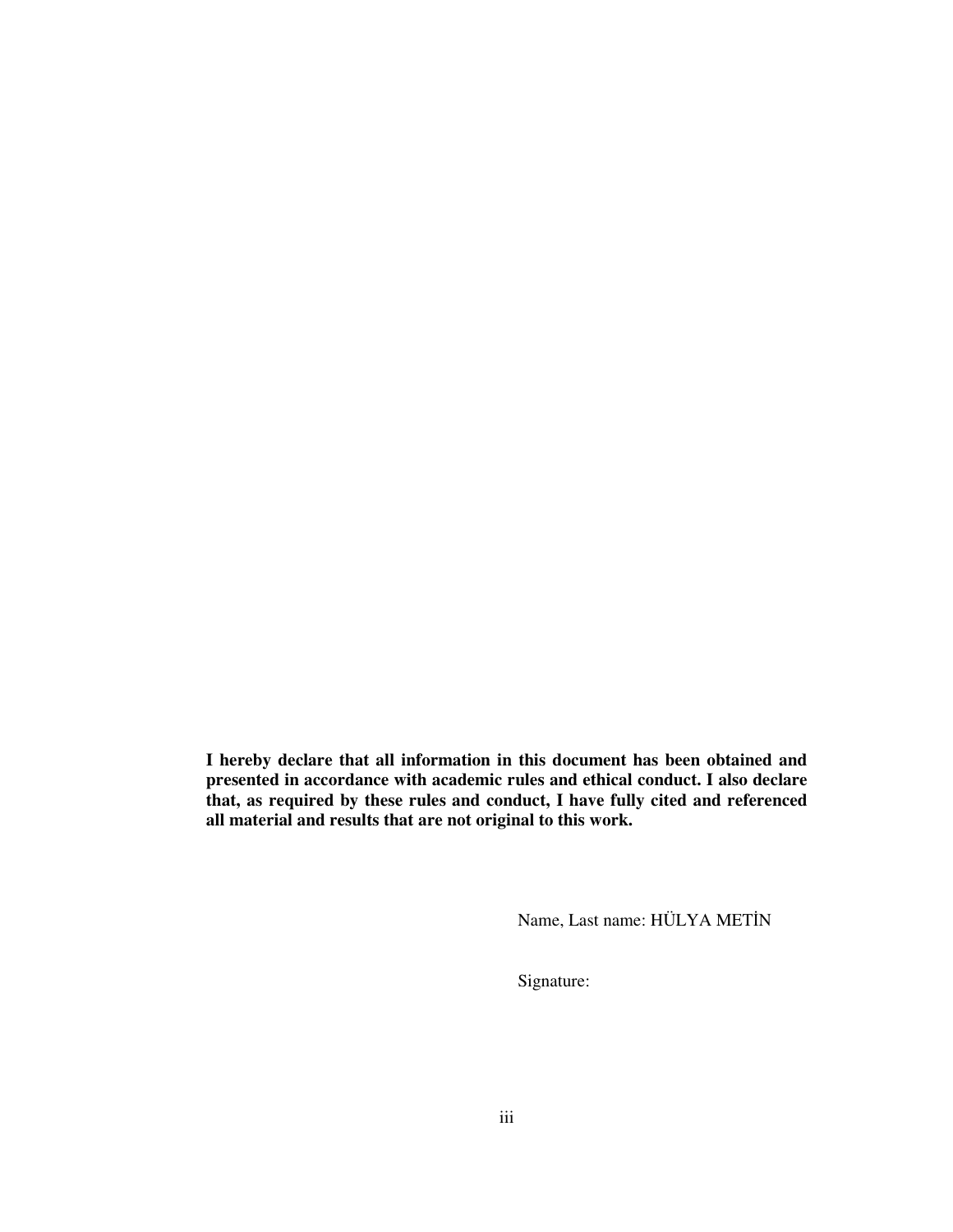### **ABSTRACT**

# **SOCIAL AND INSTITUTIONAL IMPACTS OF MERS**İ**N REGIONAL INNOVATION STRATEGY: STAKEHOLDERS' PERSPECTIVE**

Metin, Hülya M.S., Programme of Regional Planning Supervisor: Assoc. Prof. Dr. Serap Kayasü

April 2010, 170 Pages

This study explores the Regional Innovation System (RIS) approach which is an efficient policy tool for the achievement of regional development in the global competition environment and aims to evaluate the social and institutional gains of Mersin RIS following the implementation of Mersin Regional Innovation Strategy (RIStr). An analysis of Mersin RIStr, which is the first and the only RIStr of Turkey, has been taken as a case study. Mersin RIStr, as being a project supported in the context of European Union 6. Framework program, aims to improve the regional innovation infrastructure and capacity of Mersin. RIS is not only technological but is also a social process and accordingly requires intense regional interaction networks. In this context, the impact of RIStr on the improvement of RIS in Mersin has been evaluated through the determinants of new institutional structures, improvements in lobor market conditions, newly occured cooperation networks and newly produced project-products-services-skills. Indepth interview method has been used for the survey. Interviews were carried out with the stakeholders of strategy project. Throughout the survey, gains of the region in general terms and gains of the specified leading sectors; i.e. tourism, logistic and agro-food, have been evaluated from the perspective of stakeholders. Social and institutional achievements of Mersin RIS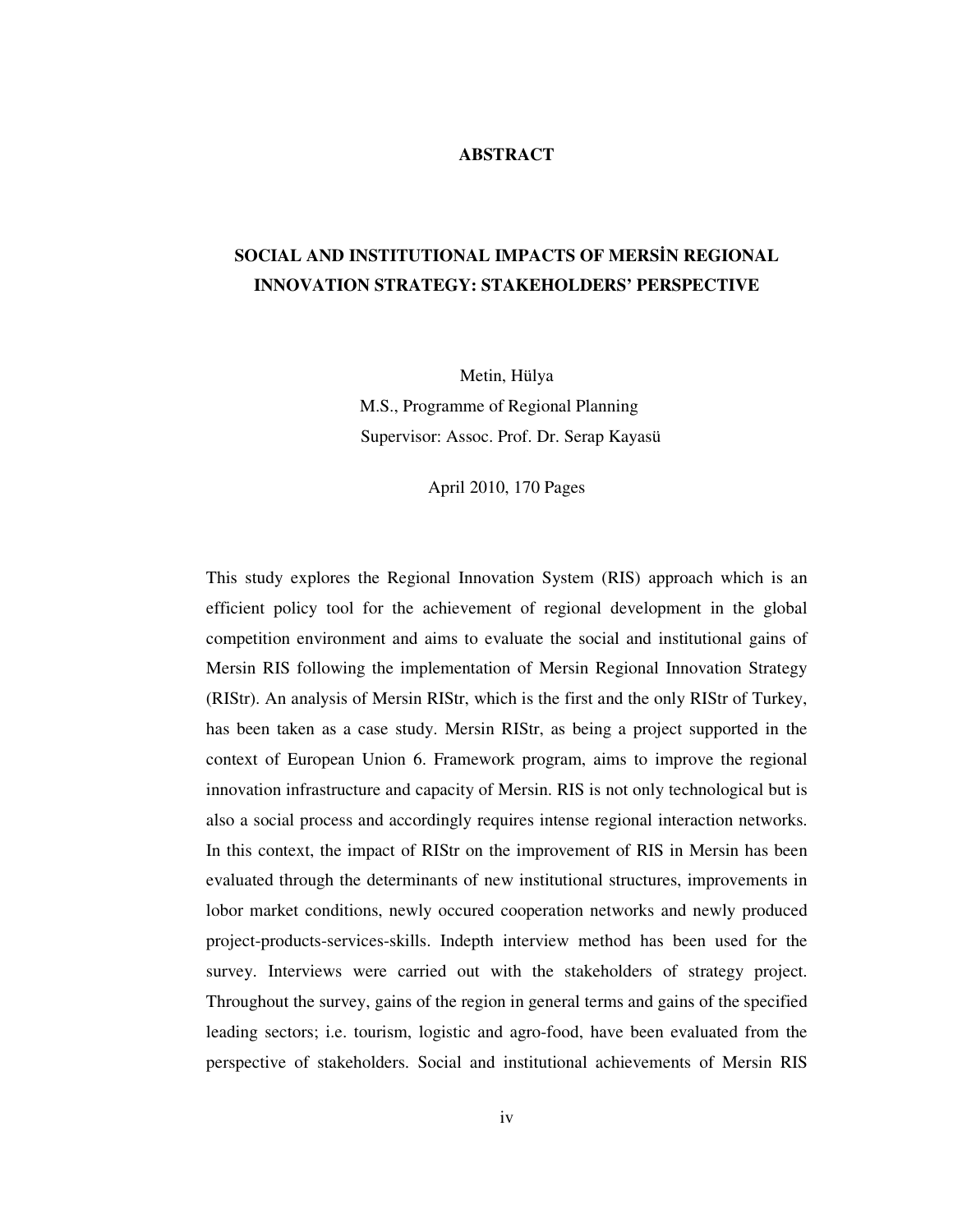have been evaluated in detail with the aim of presenting the effectiveness and weaknesses of strategy as being a new model case for the other regions in Turkey.

Keywords: Innovation Oriented Regional Policies, Regional Innovation System, Institutional Structure, Networks, Mersin Regional Innovation Strategy.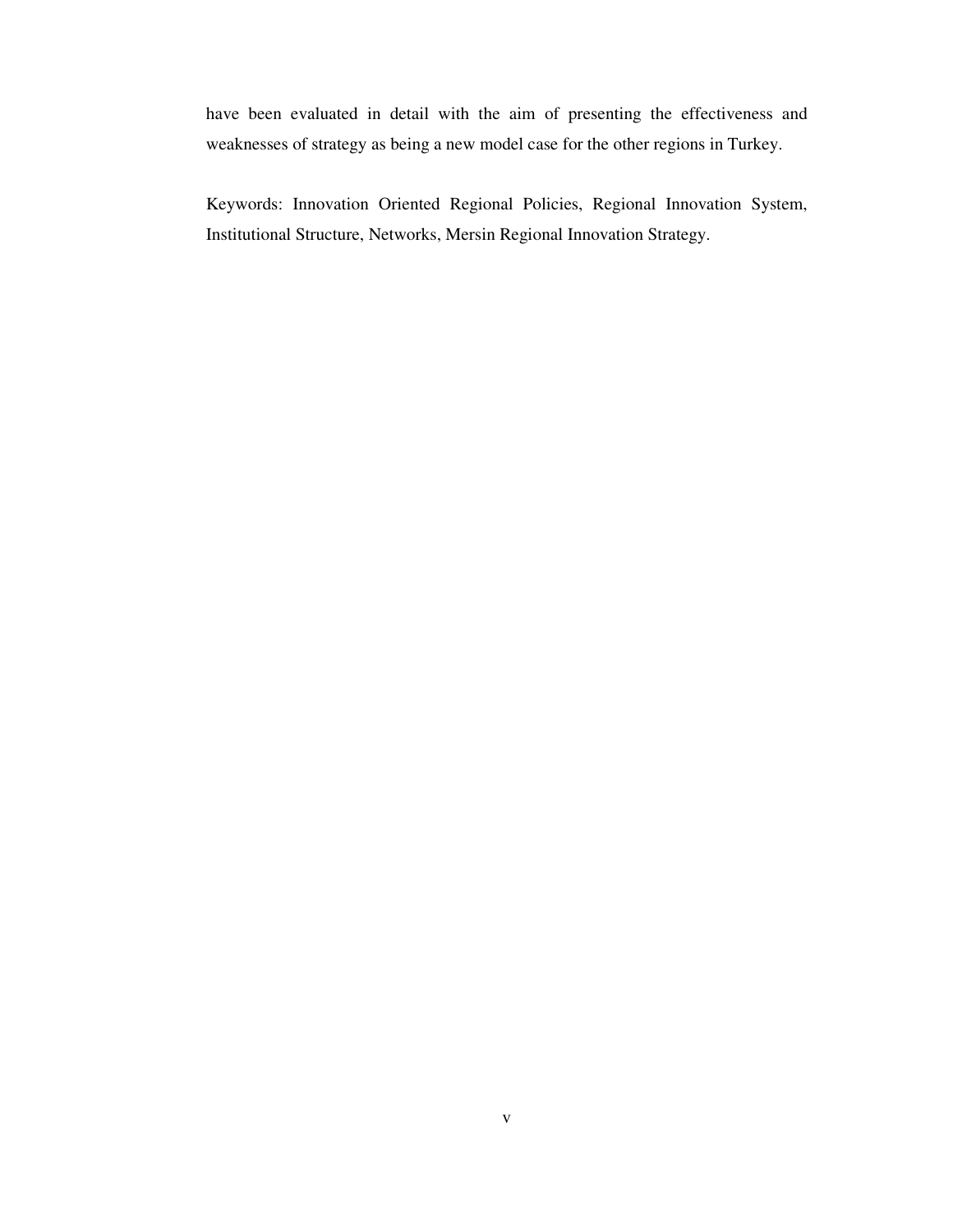# **MERS**İ**N BÖLGESEL YEN**İ**L**İ**K STRATEJ**İ**S**İ**N**İ**N SOSYAL VE KURUMSAL ETK**İ**LER**İ**: PAYDA**Ş**LARIN PERSPEKT**İ**F**İ**NDEN**

Metin, Hülya Yüksel Lisans, Bölge Planlama Programı Tez Yöneticisi: Doç. Dr. Serap Kayasü

Nisan 2010, 170 sayfa

Bu çalışma küresel rekabet ortamında bölgesel kalkınmayı sağlanmada etkili bir politika aracı olan Bölgesel Yenilik Sistemi (BIS) yaklaşımını ortaya koymayı ve Bölgesel Yenilik Stratejisinin (BIStr) uygulamaya konulması sonrasında Mersin BIS'in sosyal ve kurumsal kazanımlarını değerlendirmeyi amaçlamaktadır. Türkiye'nin ilk ve tek yenilik stratejisi olan Mersin BIStr'nin bir analizi örnek çalışma olarak alınmıştır. Mersin BIStr, AB 6. Çerçeve Programı kapsamında desteklenen bir proje olup Mersin'in yenilikçilik altyapısını ve kapasitesini geliştirmeyi hedeflemektedir. BIS sadece teknolojik değil aynı zamanda sosyal bir süreçtir ve dolayısıyla bölgesel düzeyde güçlü etkileşim ağları gerektirir. Bu kapsamda, BIStr'nin Mersin'deki Yenilik Sistemi üzerindeki etkisi yeni kurumsal yapılar, işgücü piyasasındaki gelişmeler, yeni oluşan işbirliği ağları ve yeni üretilen proje-ürün-servis-beceri göstergeleri üzerinden değerlendirilmiştir. Örnek çalışma yapılırken kapsamlı röportaj metodu kullanılmıştır. Strateji Projesinin paydaşları ile görüşmeler yapılmış ve bölgenin genel anlamdaki kazanımları ve önde gelen sektörler olarak belirlenen turizm, lojistik ve tarım-gıda sektörlerinin kazanımları paydaşların perspektifinden değerlendirilmiştir. Türkiye'deki diğer bölgeler için yeni bir örnek model olan Mersin BIStr'nin başarı ve eksikliklerini ortaya koymak amacı ile sisteminin sosyal ve kurumsal kazanımları detaylı olarak incelenmiştir.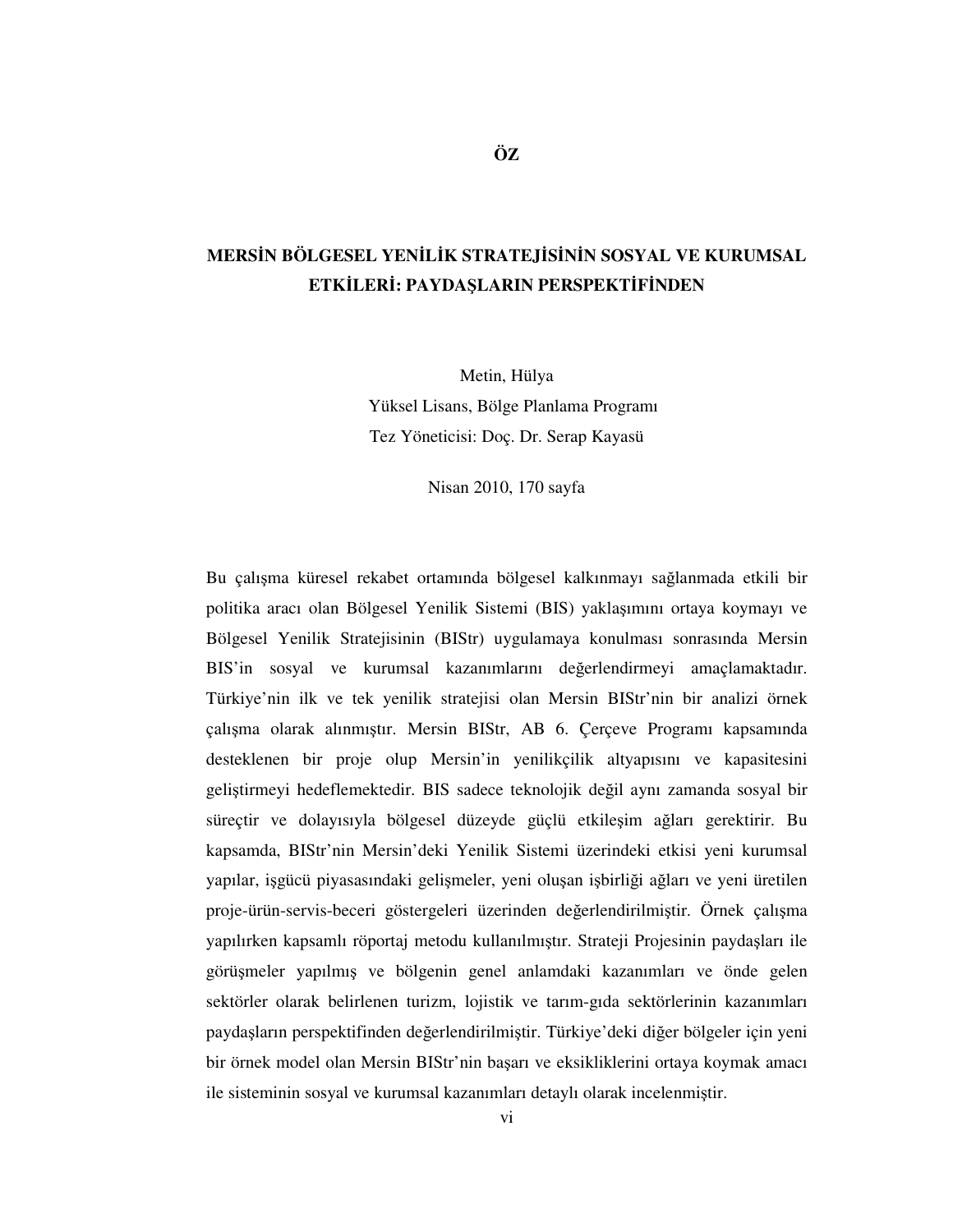Anahtar Kelimeler: Yenilik Odaklı Bölgesel Politikalar, Bölgesel Yenilik Sistemi, Kurumsal Yapı, Ağlar, Mersin Bölgesel Yenilik Stratejisi.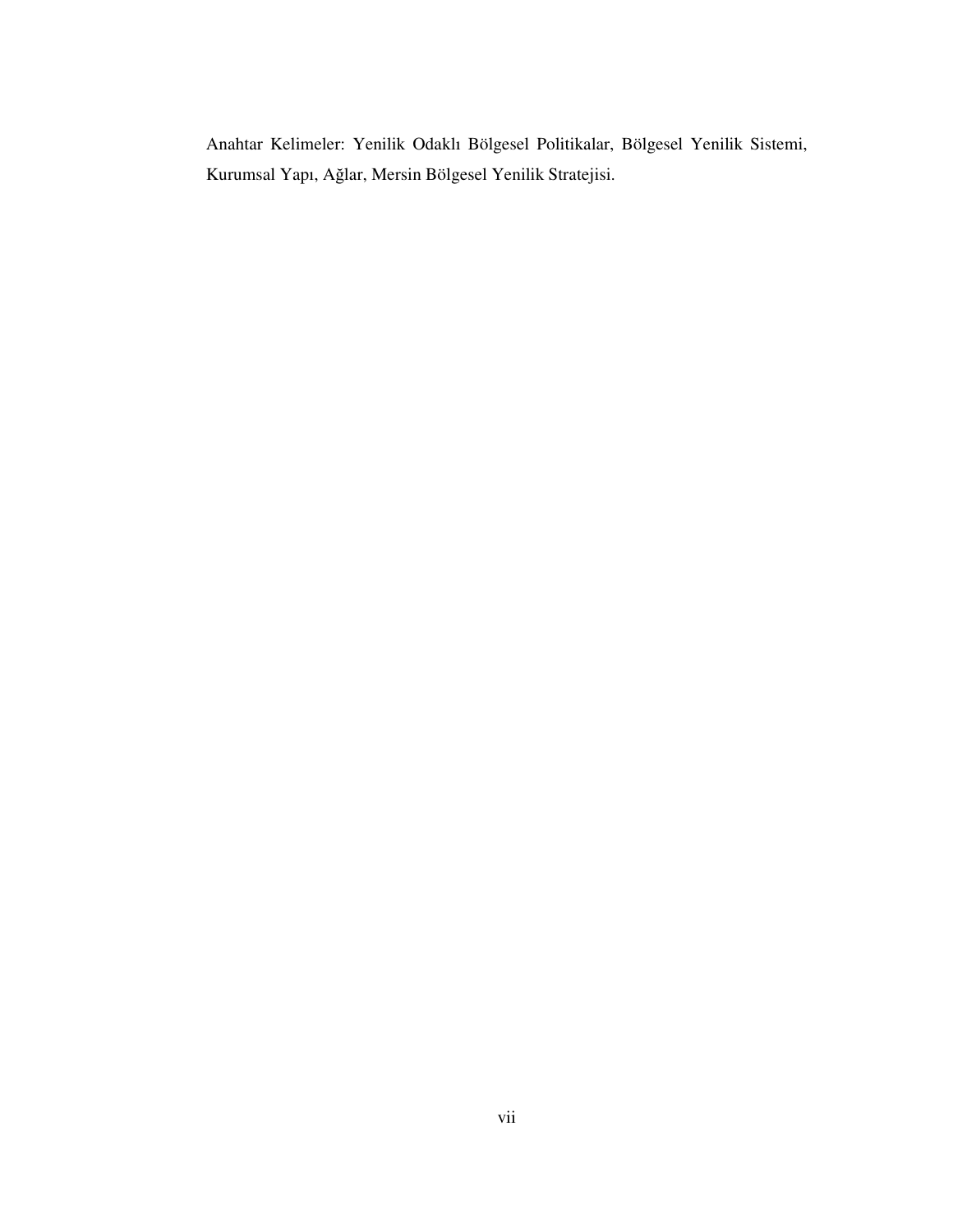To My Father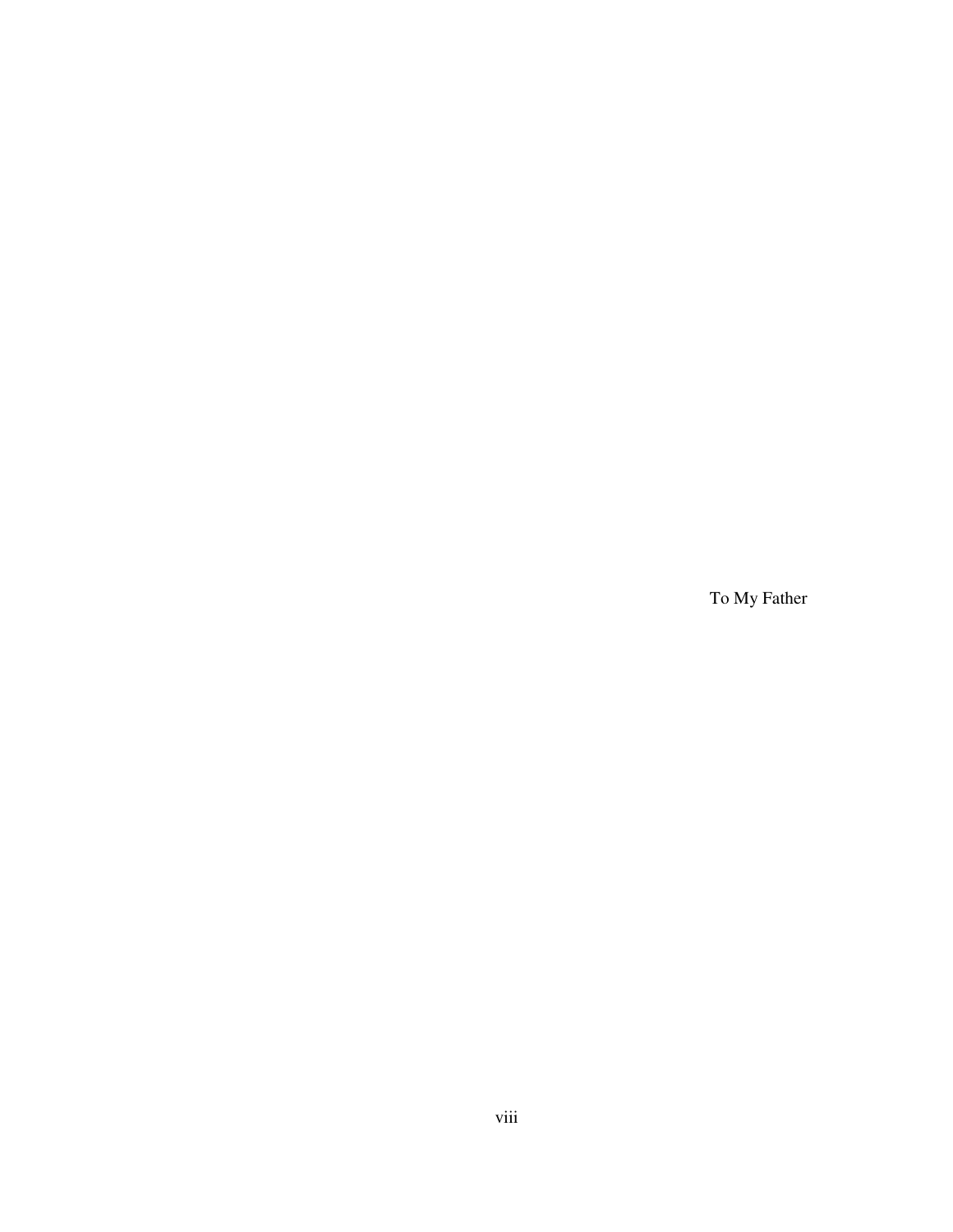## **ACKNOWLEDGMENTS**

I wish to express my deepest gratitude to my supervisor Serap Kayasü for her guidance, advice, criticism, encouragements and insight throughout my research.

I also want to thank Fikret Zorlu for his guidance, suggestions and comments on my area work in Mersin.

Special thanks go to the stakeholders of the RIS-Mersin Project, whom I interviewed with, for their contribution.

I also want to thank my friends Ali Rıza Demirel for his technical support and Özgül Berber Yağdıran for her hospitality.

Finally, I would like to thank my family for their invaluable support for my education.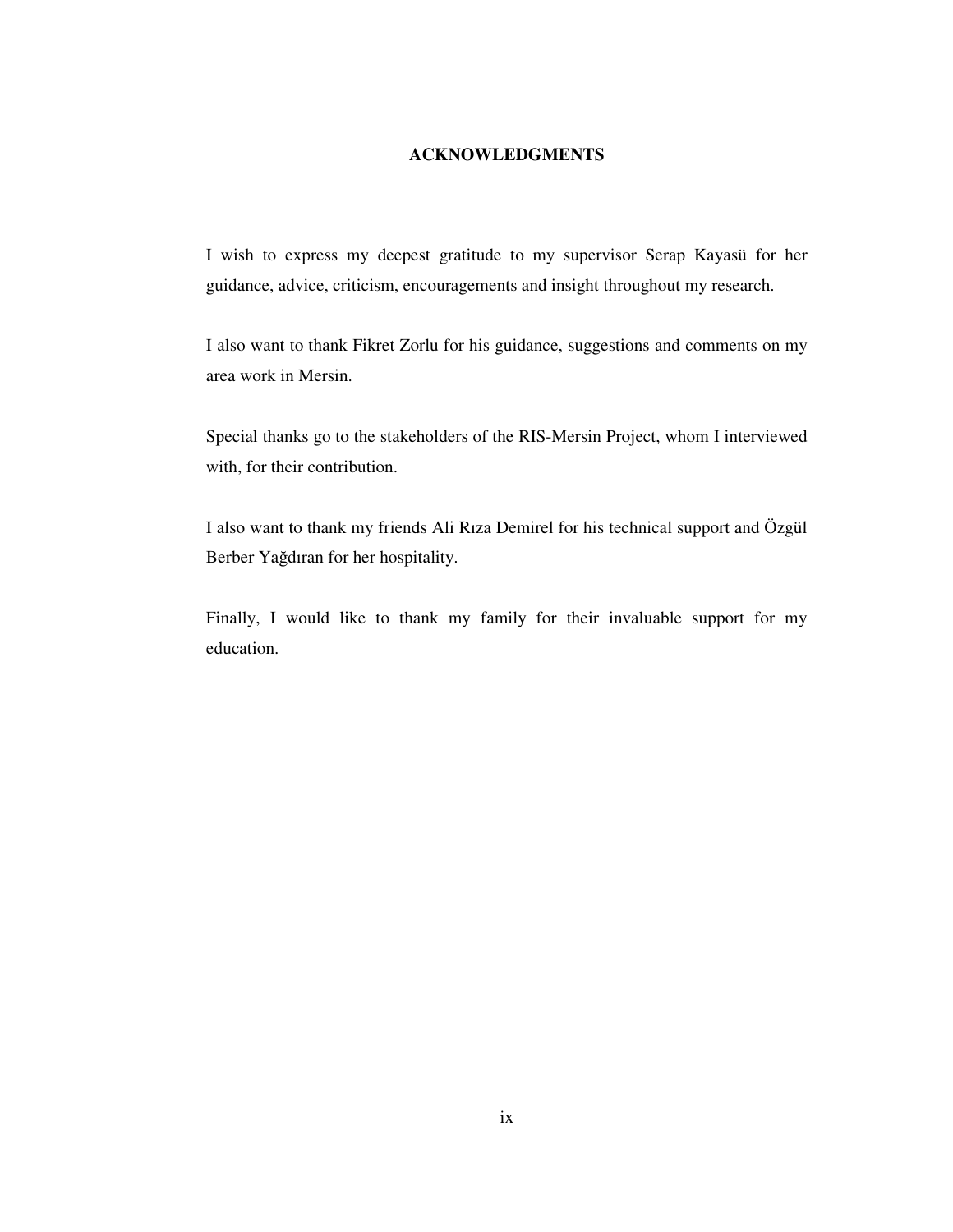## **TABLE OF CONTENTS**

| <b>CHAPTERS</b>                                                     |
|---------------------------------------------------------------------|
|                                                                     |
| 2.                                                                  |
|                                                                     |
|                                                                     |
|                                                                     |
|                                                                     |
|                                                                     |
| 2.2.2. Shift from Industrial to Information Economy15               |
| 3. INNOVATION ORIENTED REGIONAL POLICIES AND THE                    |
|                                                                     |
| 3.2. Innovation Oriented Regional Policy Approaches in Knowledge    |
|                                                                     |
| Shift from National Innovation System to Regional Scale23<br>3.3.1. |
|                                                                     |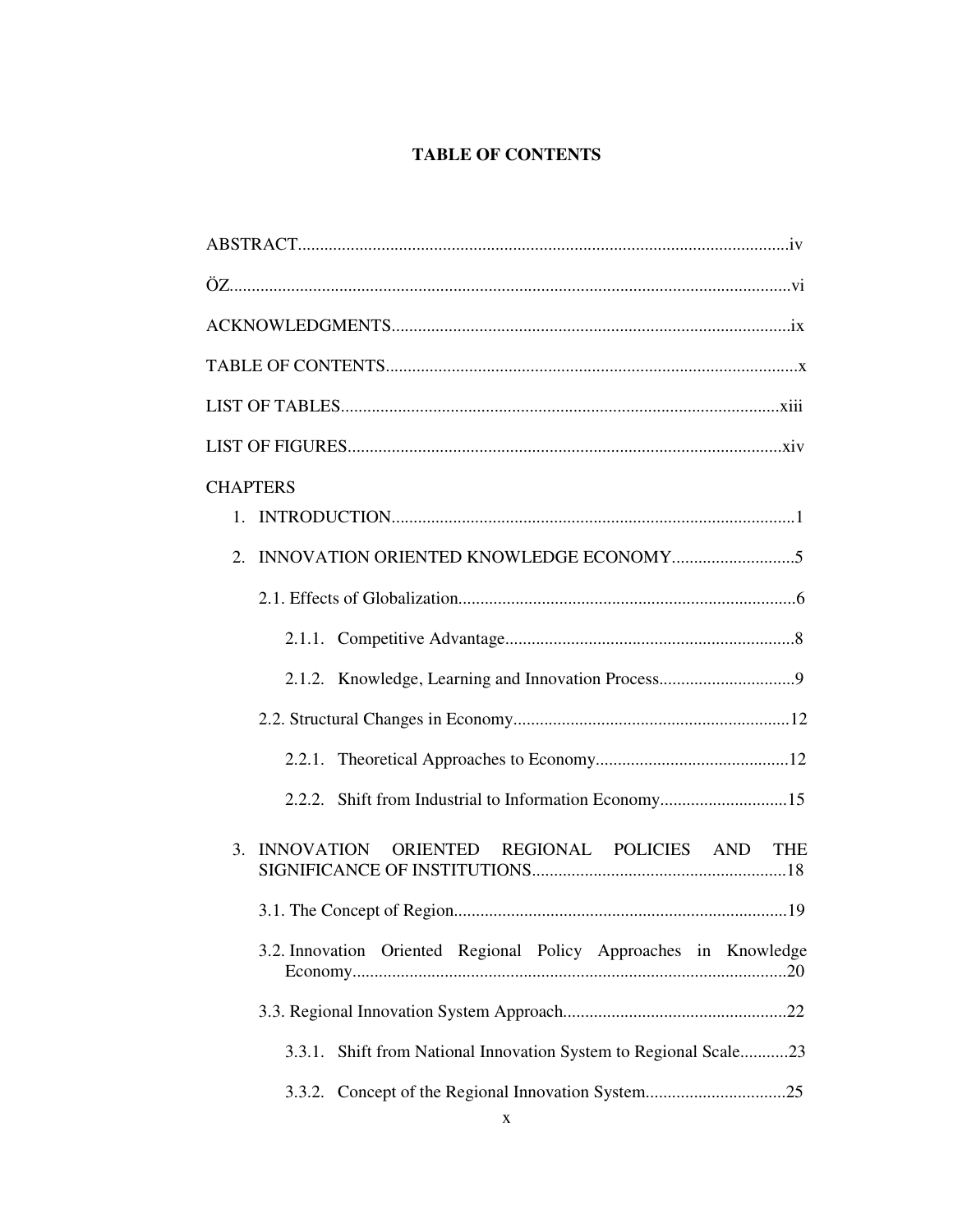| 3.3.2.3. System Requirement of Innovation in Regional Level26                                                 |
|---------------------------------------------------------------------------------------------------------------|
| 3.3.3. What Comprises a Regional Innovation System27                                                          |
|                                                                                                               |
| 3.3.3.2. Regional Social Capital: Social Attributes and Labor                                                 |
|                                                                                                               |
|                                                                                                               |
|                                                                                                               |
|                                                                                                               |
| 3.4. Regional Innovation Strategy Projects of European Union47                                                |
| 3.4.1. Success Factors of Regional Innovation Strategies53                                                    |
| 4. AN EVALUATION OF INSTITUTIONAL AND SOCIAL IMPACTS OF<br>MERSIN REGIONAL INNOVATION STRATEGY: STAKEHOLDERS' |
|                                                                                                               |
|                                                                                                               |
|                                                                                                               |
| 4.1.2.1. Mersin Industrial Inventory Project as a Background Study                                            |
| 4.1.3. Regional Development Efforts of the Region up to Regional                                              |
|                                                                                                               |
|                                                                                                               |
|                                                                                                               |
|                                                                                                               |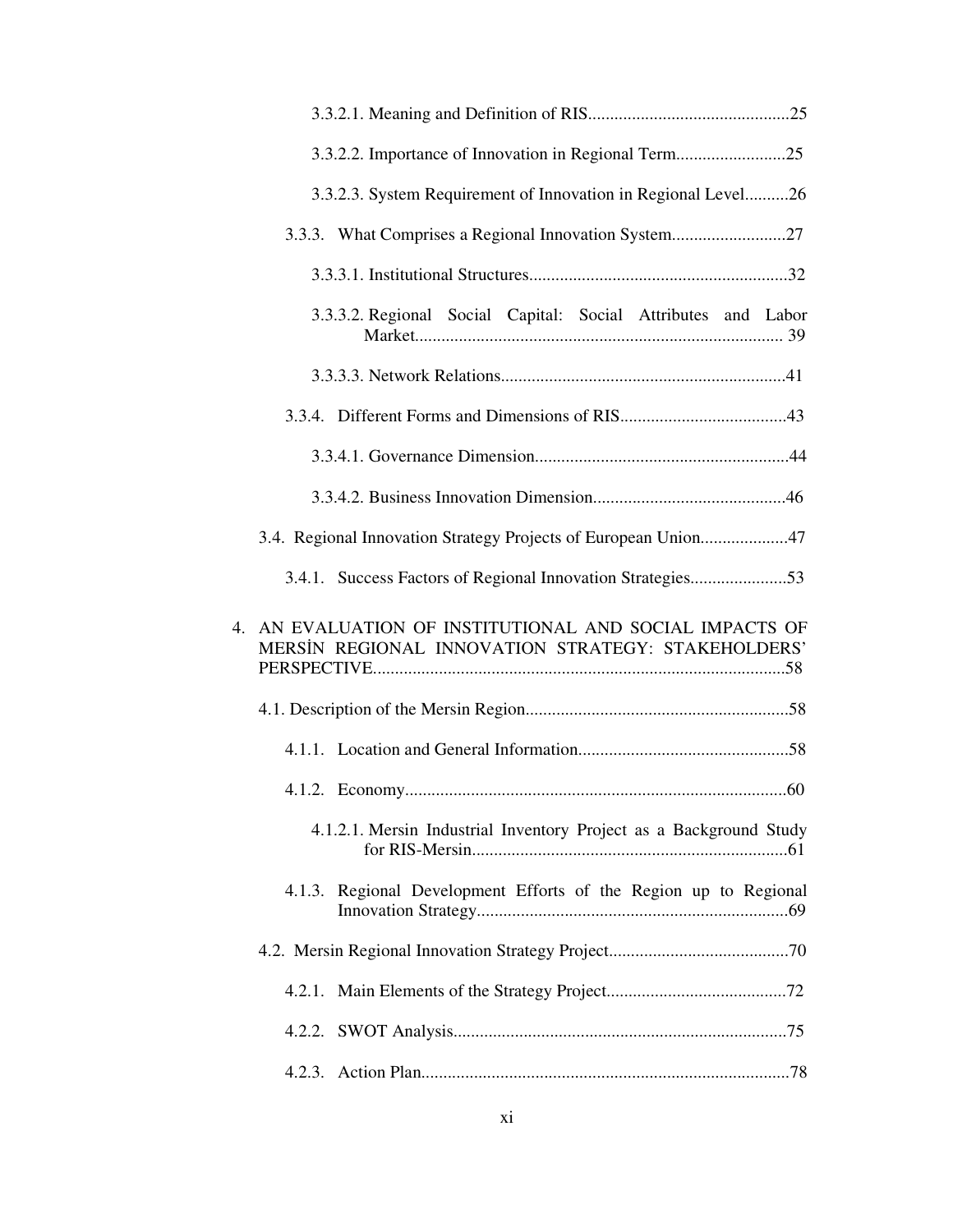| 4.2.5. Current Structure of Mersin Regional Innovation System83         |
|-------------------------------------------------------------------------|
| 4.3. Evaluation of the Impacts of Mersin Regional Innovation Strategy86 |
|                                                                         |
|                                                                         |
|                                                                         |
| 4.3.2.1.1. Public and Private Governance Organizations93                |
|                                                                         |
| 4.3.2.2. Knowledge Application and Exploitation Subsystem 99            |
|                                                                         |
|                                                                         |
| 4.3.2.3. Knowledge Generation and Diffusion Subsystem107                |
|                                                                         |
| 4.3.2.3.2. Education and Training Organizations108                      |
|                                                                         |
|                                                                         |
|                                                                         |
|                                                                         |
| 4.3.6. Evaluation of the Effectiveness of Mersin Regional Innovation    |
|                                                                         |
|                                                                         |
| <b>APPENDICES</b>                                                       |
|                                                                         |
|                                                                         |
|                                                                         |
|                                                                         |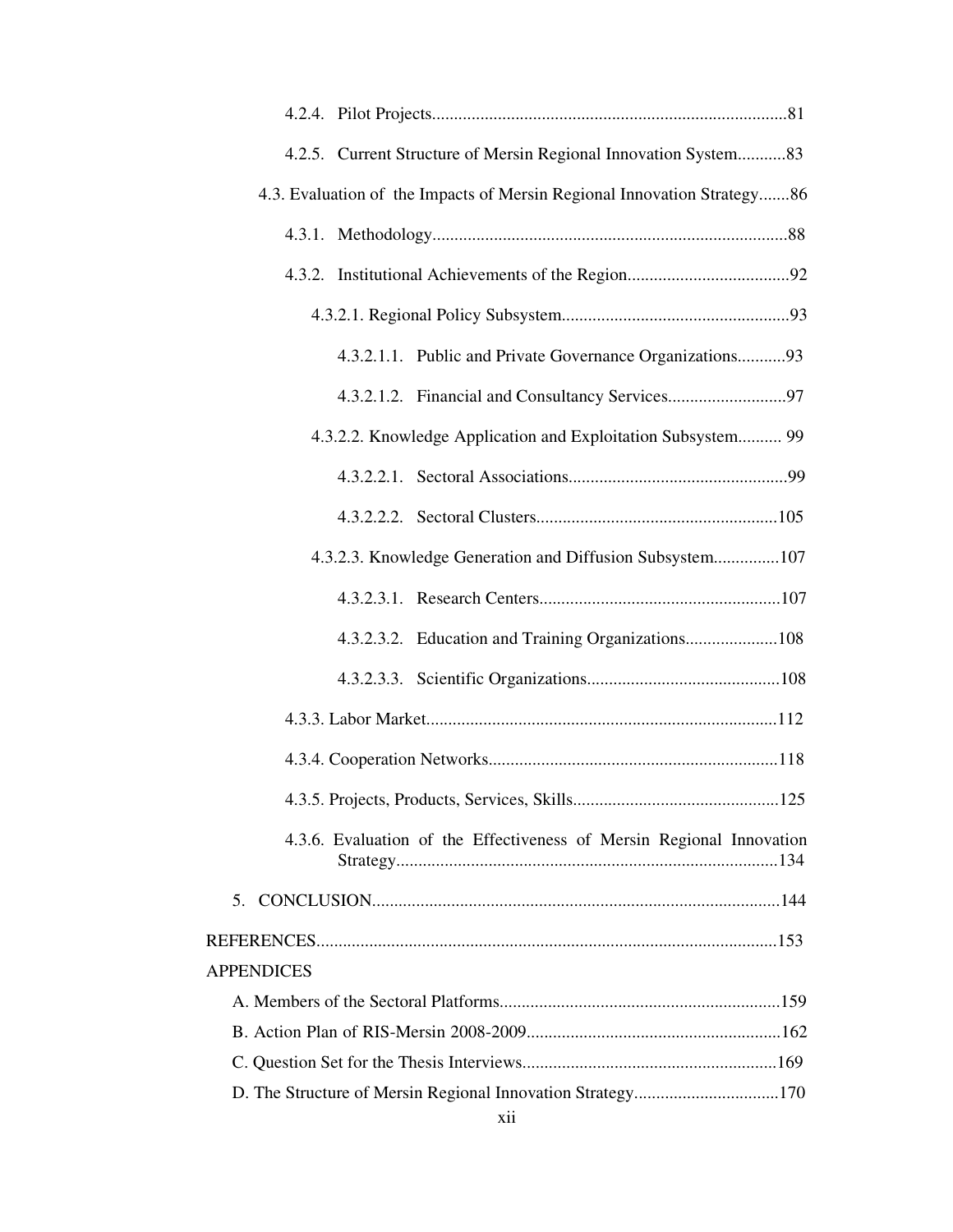## **LIST OF TABLES**

## TABLES

| Table 2 Super- structural Elements of Strong and Weak Regional Systems of         |
|-----------------------------------------------------------------------------------|
|                                                                                   |
|                                                                                   |
|                                                                                   |
|                                                                                   |
| Table 6 Subcontracting Activities of the Firms Operating in Mersin-199763         |
|                                                                                   |
|                                                                                   |
| Table 9 Firms' Competitive Capabilities in National and International Markets66   |
|                                                                                   |
| Table 11 Main Elements of the Mersin Regional Innovation Strategy Project74       |
|                                                                                   |
|                                                                                   |
|                                                                                   |
|                                                                                   |
| Table 16 New Collaborations Appeared as an Output of R&D 33 Project122            |
|                                                                                   |
| Table 18 Trademarks, Patent, Useful Model and Industrial Design Applications from |
|                                                                                   |
| Table 19 Evaluation and Grading of the Stakeholders' Opinions 135                 |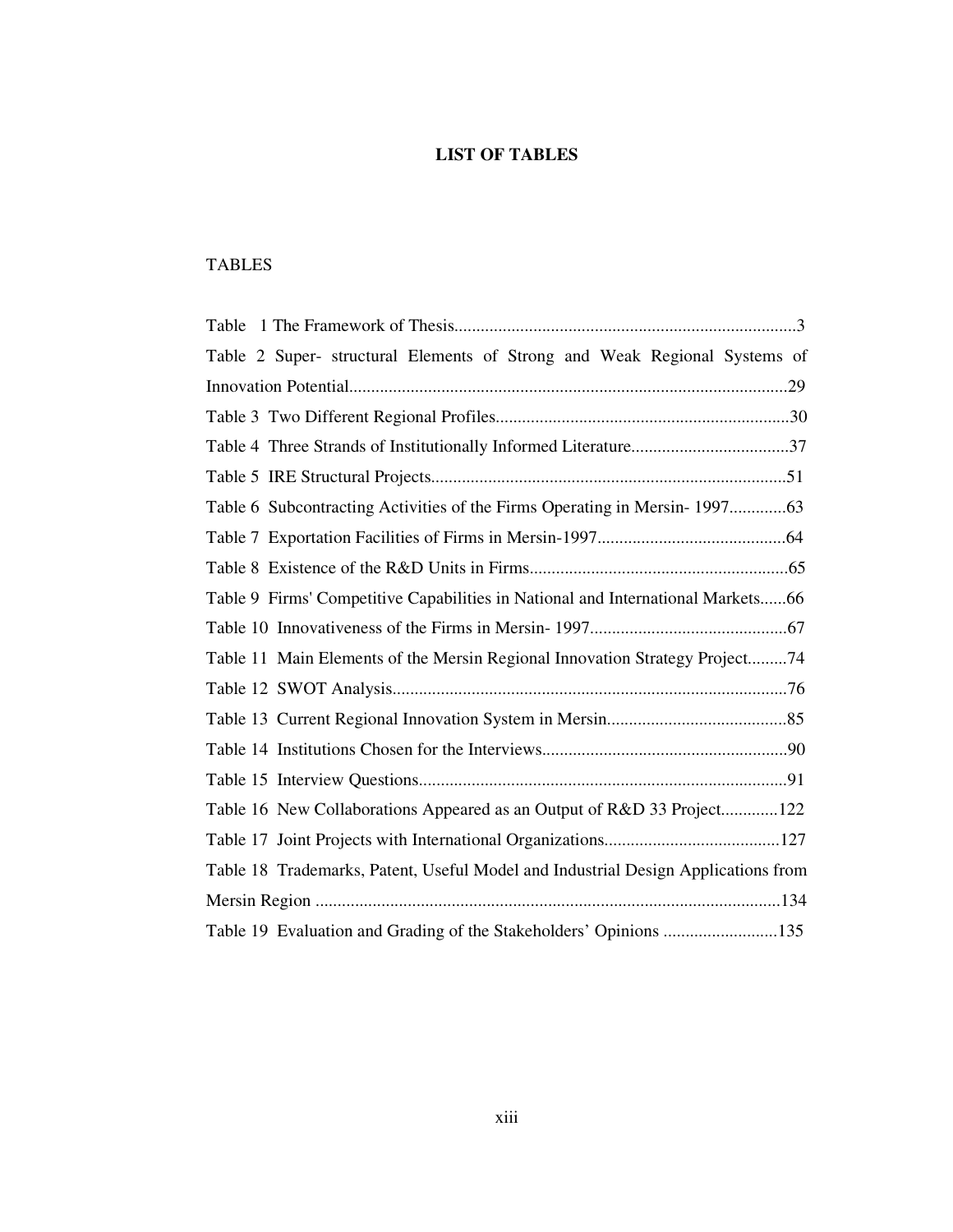## **LIST OF FIGURES**

## FIGURES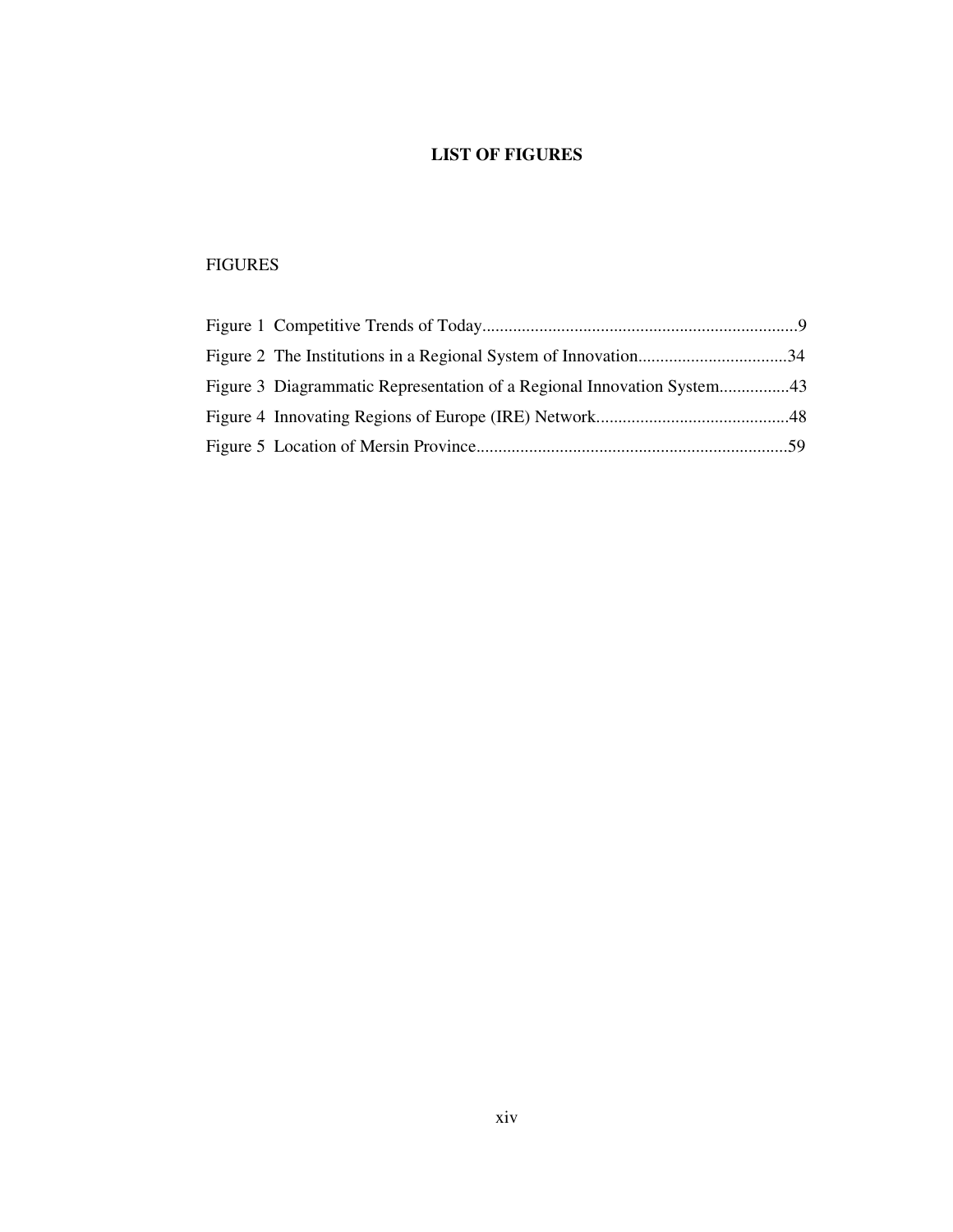## **LIST OF ABBREVIATIONS**

#### ABBREVIATIONS

BAN: Business Angels Network BIC Epirus: Epirus Business Innovation Center CASE: Chambers working for the Implementation of the Acquits and Business Ethics in Bulgaria, Romania Croatia and Turkey CCI: Chamber of Commerce and Industry DOT: Digital Opportunity Trust EEN: Enterprise Europe Network EU: European Union IRE: Innovating Regions of Europe İŞKUR: Turkish Employment Authority KOSGEB: Small and Medium Enterprises Development Organization MEGİAD: Mersin Young Entrepreneurs Association METU: Middle East Technical University METUTECH: Middle East Technical University Techno-Park MCCI: Mersin Chamber of Commerce and Industry MCST: Mersin Chamber of Sea Trade MTOIZ: Mersin Tarsus Organized Industrial Zone NGO: Non-Governmental Organizations NIS: National Innovation System RDA: Regional Development Agency RIS: Regional Innovation system RIS-Mersin: Mersin Regional Innovation Strategy RIStr: Regional Innovation strategy SME: Small and Mediun Sized Enterprises TOOB: The Union of Chambers and Commodity Exchanges of Turkey UNDP: United Nations Development Program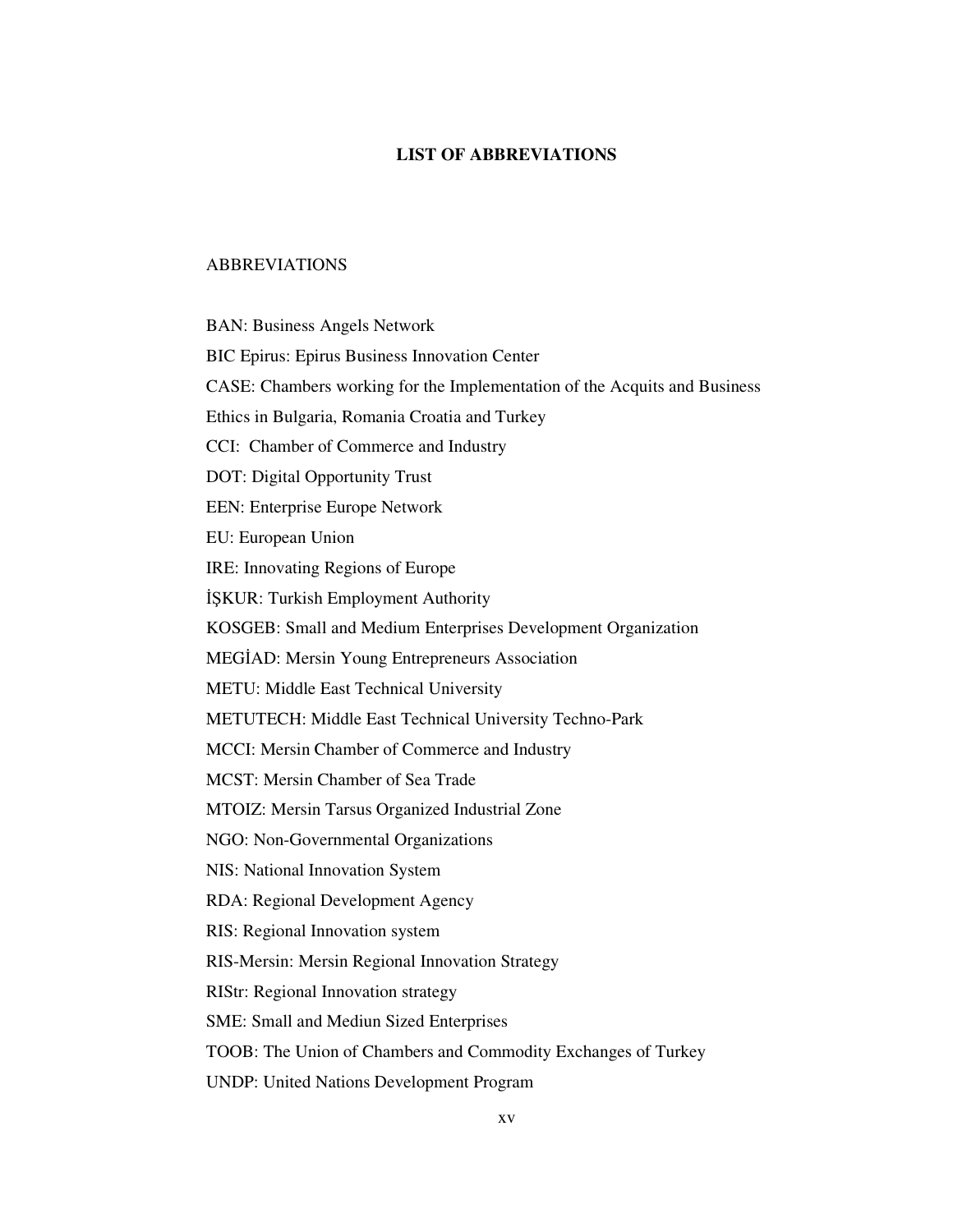#### **CHAPTER 1**

#### **INTRODUCTION**

Structural changes in world economy that causes a shift from industrial to knowledge based economic system marked the last two decades. The most important reason of these changes stems from the fact that globalization forces had brought up such concepts as competitive advantage, knowledge, learning and innovation. Globalization also forced competition among regions, namely, regions that can innovate and attract the essential flows of global world gain competitive advantages to sustain their competitive power.

Innovation oriented regional policies have become important tools to sustain competitiveness in the knowledge economy and also have become the focal point of regional development efforts of the regions. Evolutionary and institutional economists stated that the social and institutional characteristics of the regions are very important both for the generation and transmission of knowledge and innovativeness and accordingly for the creation of innovation oriented regional policies. In this sense, Regional Innovation System (RIS) is described as a social system that provides regions the opportunity to use their locally embedded potential and network relations for continuous innovativeness. Moreover, Regional Innovation Strategies (RIStr), established in the 1990s, aim to improve innovative capacity of regions and to establish a well functioning RIS. These strategies are being used to formulate effective RIS and to increase the competitiveness of regions.

Globalization and knowledge based economy have forced the European Union (EU) to use new policy tools in order to overcome competitiveness challenges. European Union regions have been designing and applying Regional Innovation Strategy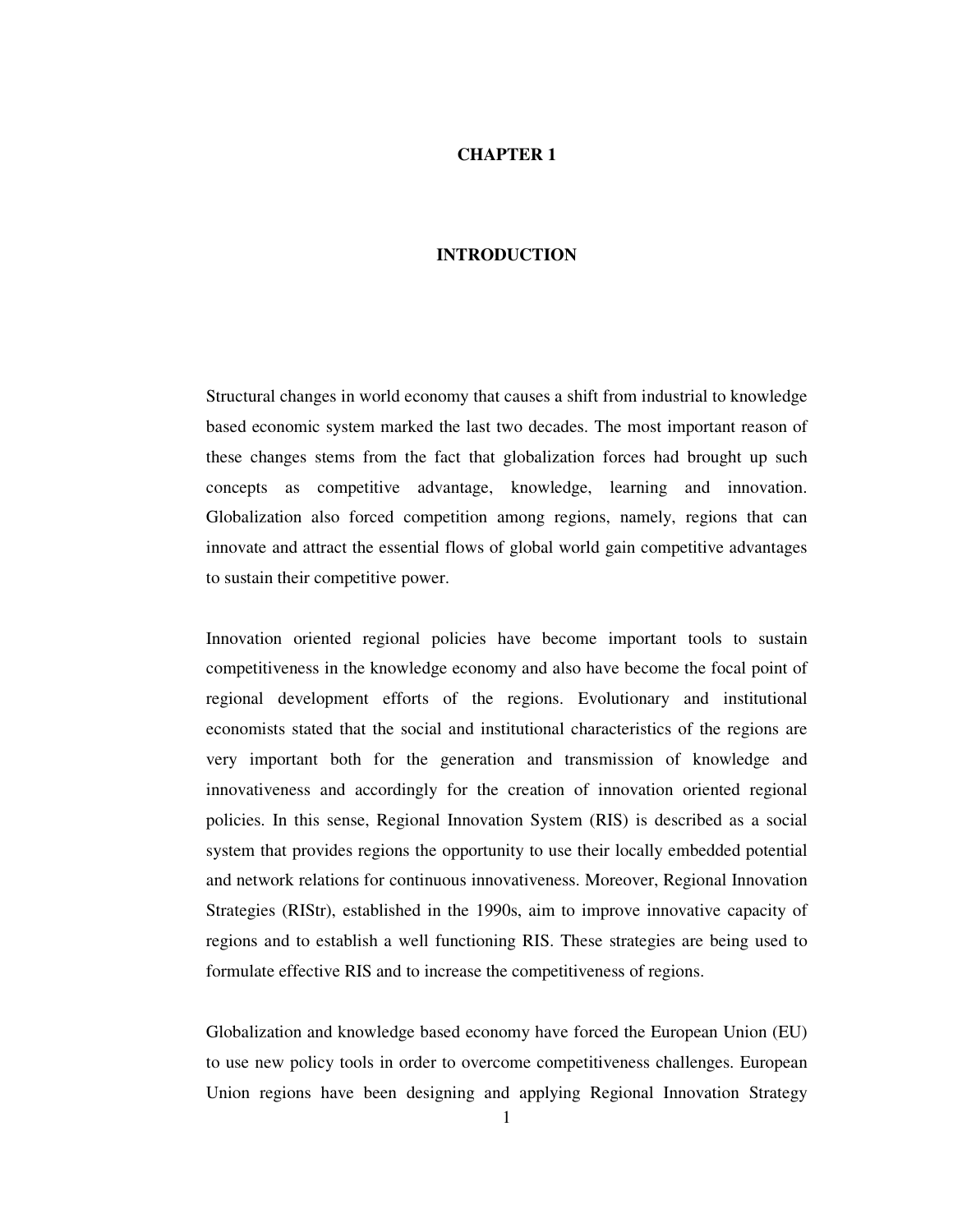(RIStr) projects since 1994. These strategies have been supported by the European Union with the aim to support competitiveness and regional development by stimulating innovation in European regions and accordingly enhance the EU's transition to a knowledge-based economy. Regional Innovation Strategy of Mersin, that is RIS-Mersin Project, is the first RIStr in Turkey and supported by the European Commission under the framework of Sixth Framework Program.

The thesis aims to evaluate the social and institutional gains of the Mersin Regional Innovation System following the implementation of Mersin RIStr. Main question of the thesis is whether the Regional Innovation Strategy of Mersin (RIS-Mersin) has been effective for the improvement of innovation system in Mersin. Within the framework of the main question, issues that have been researched related to the improvements in the main subsystems of the RIS, i.e. the existence of new innovation supporting **institutions** established in the region, improvements in the **labor** market facilities with the impact of the strategy, new collaboration and confidence **networks** appeared following the implementation of the strategy, and also the improvement in the ability of region to construct a well operating RIS; namely new **projects, products, services and skills** gained during the implementation of the strategy.

In the context of this thesis, the characteristics of innovation oriented knowledge economy are covered in the second chapter. This chapter discusses the forces of globalization and accordingly increasing importance of knowledge, learning and innovation to sustain competitive power in this newly emerged global economy. It is also emphasized that the competitiveness in regional term is based on regional resources and social and institutional capabilities in order to be able to innovate and attract the essential flows of the global economy.

The concept and main components of the innovation oriented regional policies and the Regional Innovation System (RIS) approach with an emphasis on institutions are discussed in the third chapter. RIS and Regional Innovation Strategy (RIStr) Projects of European Union, which aim to enhance regional innovation and competitiveness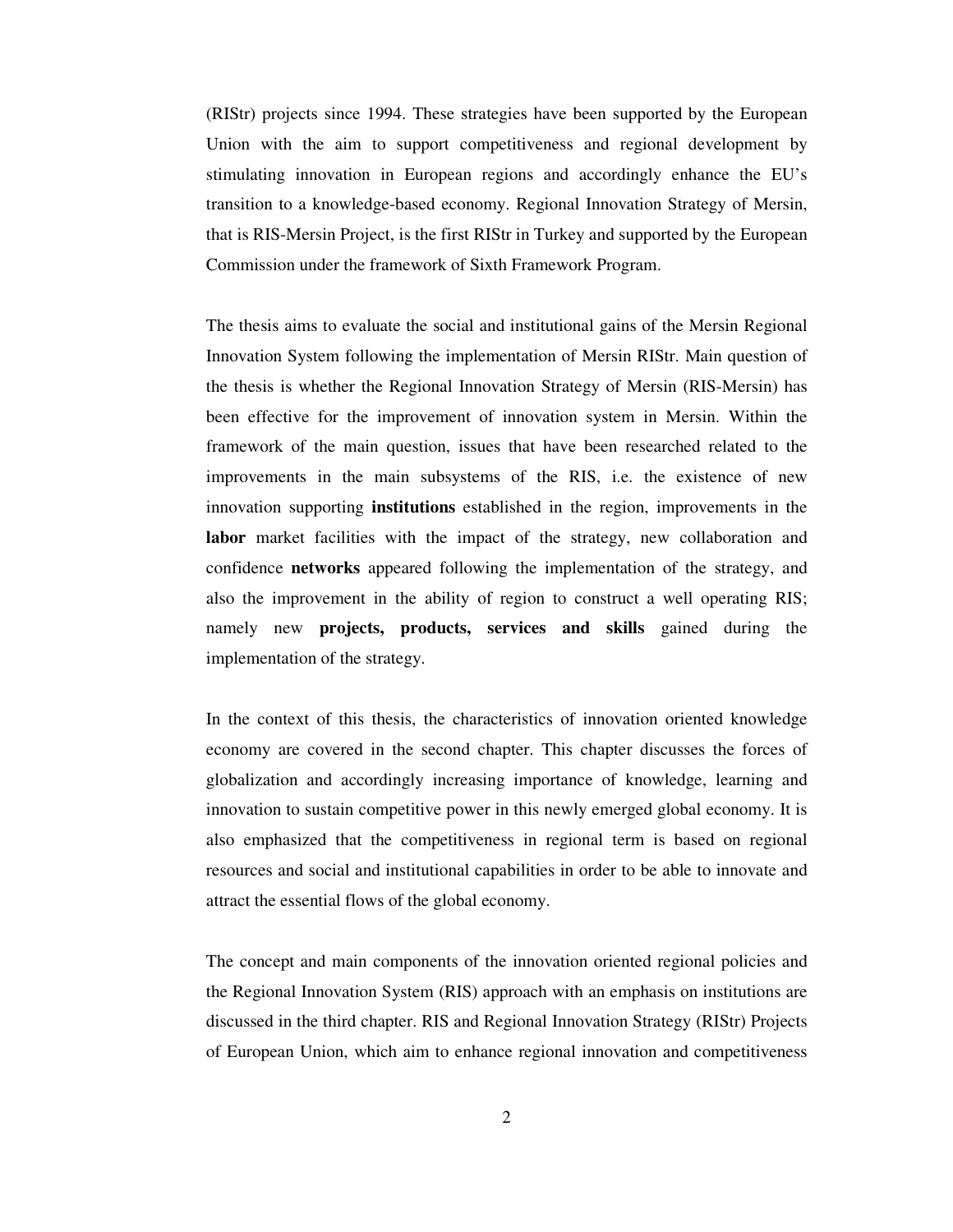through optimizing innovation policies and infrastructure in a region, have been explored in this part of the thesis.

In the fourth chapter, following the theoretical background study, the contents, main elements and outcomes of Mersin RIStr are examined in detail with the aim of presenting the effectiveness and weaknesses of the strategy, which is a new model case for the other regions in Turkey, in strengthening the innovation system in Mersin. In this evaluation part of the thesis, RIS is described as a social system with strong emphasis on institutions and their networks. Therefore, an attempt to evaluate the social and institutional gains of the Mersin RIS following the implementation of RIS-Mersin project is taking place in this part of the thesis with the aim of searching for the answers of the research questions through three leading sectors and from the stakeholders' point of views (See Table 1). RIS-Mersin determined three leading sectors which have innovation potential and the strategy is being executed through these three preferential sectors having the ability to be innovative and competitive, i.e. logistic, agro-food and tourism sectors. Here it is also emphasized that the concept of RIS and the policy tool of innovation strategy might be a useful tool for regions to sustain their competitive power for a continuous regional development.

|  |  | <b>Table 1:</b> The Framework of Thesis |  |
|--|--|-----------------------------------------|--|
|--|--|-----------------------------------------|--|

| Aim: To evaluate the social and institutional achievements of Mersin Regional Innovation |                                      |                                                                                                                                          |                                                                      |                 |                                                                                             |
|------------------------------------------------------------------------------------------|--------------------------------------|------------------------------------------------------------------------------------------------------------------------------------------|----------------------------------------------------------------------|-----------------|---------------------------------------------------------------------------------------------|
|                                                                                          |                                      |                                                                                                                                          | System following the implementation of Regional Innovation Strategy. |                 |                                                                                             |
|                                                                                          |                                      |                                                                                                                                          |                                                                      |                 | <b>Thesis Statement:</b> The main question of the thesis is whether the Regional Innovation |
|                                                                                          |                                      |                                                                                                                                          |                                                                      |                 | Strategy has been effective in improvement of the Innovation System in Mersin.              |
| Gains of the main components of                                                          |                                      |                                                                                                                                          | Improvement in the ability of                                        |                 |                                                                                             |
| <b>RIS</b>                                                                               |                                      | region to construct RIS                                                                                                                  |                                                                      |                 |                                                                                             |
|                                                                                          |                                      |                                                                                                                                          | Labor                                                                | Cooperation     | Production Side: New innovative                                                             |
|                                                                                          |                                      | Institutions                                                                                                                             | Market                                                               | <b>Networks</b> | projects, products, skills                                                                  |
| Leading sectors of RIS-Mersin,<br>innovation potential<br>determined<br>having<br>æ      | Logistic<br>Agro-<br>food<br>Tourism | Effectiveness of the Innovation Strategy and<br>achievements of the leading economic sectors and region,<br>perspectives of stakeholders |                                                                      |                 |                                                                                             |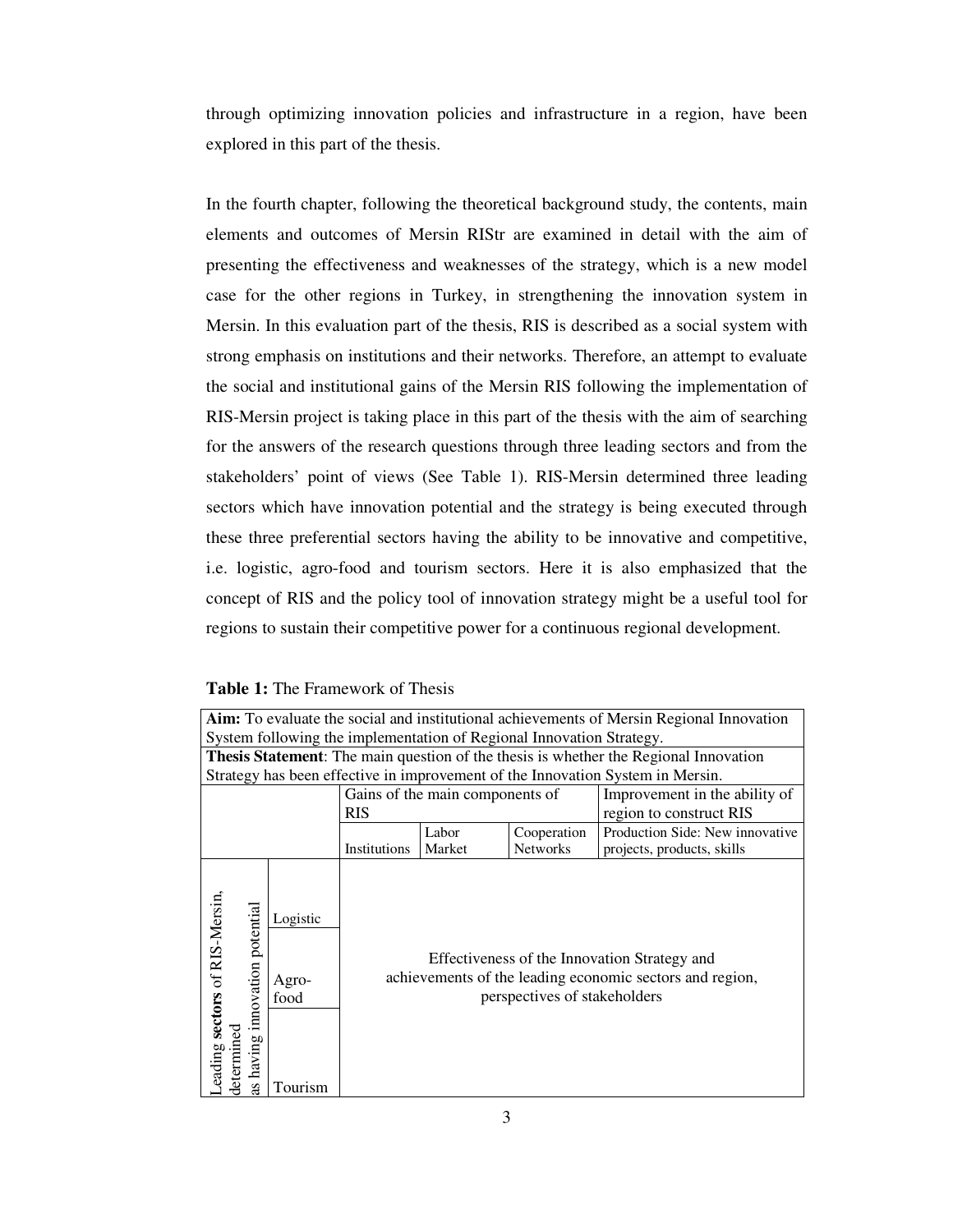Research questions directed to the stakeholders are, first, the existence of new innovation supporting **institutions** established in the region; second, improvements in **labor** market facilities with the impact of the strategy; third, new collaboration and confidence **networks** formed with the impact of the strategy, and finally new projects, products, services and skills that came into being during the implementation period of the strategy. Stakeholders answered the questions by considering the situations appeared following the implementation of RIStr in terms of their institutions, region in general and sectors they operate within. Opinions of the stakeholders will present the achievements of the region in general terms and also the achievements of the three leading sectors in terms of institutional settings, production side, labor market situations and collaborations created. Stakeholders' opinions have been assessed exhaustively in the quest to evaluate the effectiveness of RIStr in the improvement of the innovation system in Mersin. The EU's experience on regional innovation served as a useful guide for Mersin through the preparation of the RIStr and accordingly will serve a guide for Turkey in the development efforts of its less developed regions.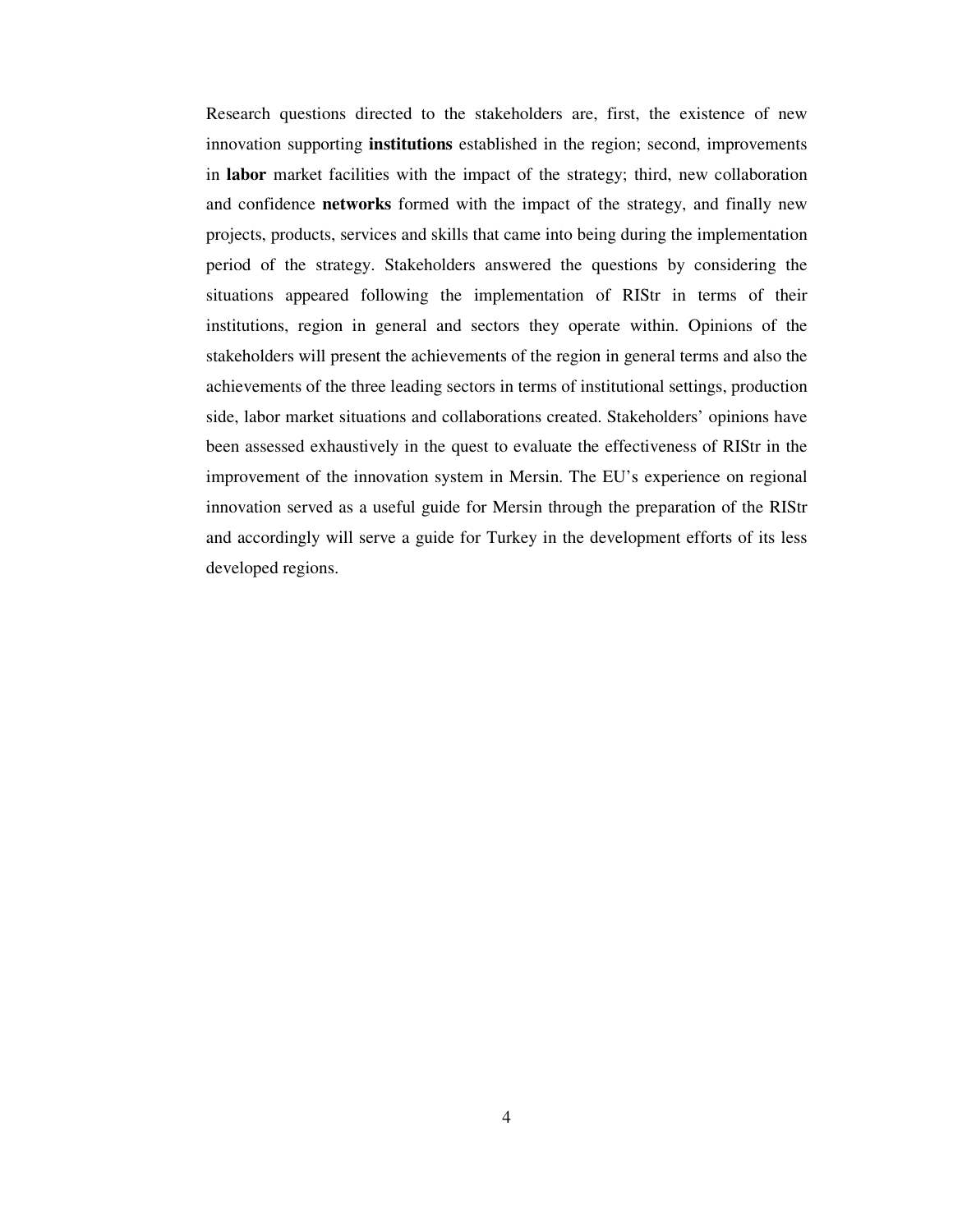#### **CHAPTER 2**

#### **INNOVATION ORIENTED KNOWLEDGE ECONOMY**

Particularly in the last two decades, a broad range of literature on the rise of an innovation oriented knowledge economy has dominated the related fields. The processes of globalization, deregulation and liberalization forces, which put a pressure on companies to innovate in order to sustain competitive power, have been the main driving forces of this development.

There are different views regarding to the understanding of a knowledge economy, as has been pointed out by Smith (2002), the first significant point is that knowledge is an input is becoming quantitatively and qualitatively more important than ever before. Thus, in this new economic era, the growth and performance of national and regional economies are more dependent on the generation, dissemination and application of new knowledge and also on innovations. Accordingly, codified knowledge as opposed to tacit personal skills has become more significant. Knowledge creation is a necessary process for knowledge economy. Most important factor is described as the exploitation of new knowledge in order to create new knowledge (Cooke, 2002), in other words innovation process.

In the new economy, productivity and growth are less based on the abundance of natural resources than on the capacity to improve the quality of human capital and factors of production, which determines the creation of new knowledge and ideas and incorporation of them into equipment and people (David and Foray, 2003). Increasing multi-skilling, networking skills and application of learning become a crucial part of firm performance that requires immediate respond to rapid changes in economy. Thus, advanced economies are learning economies where networking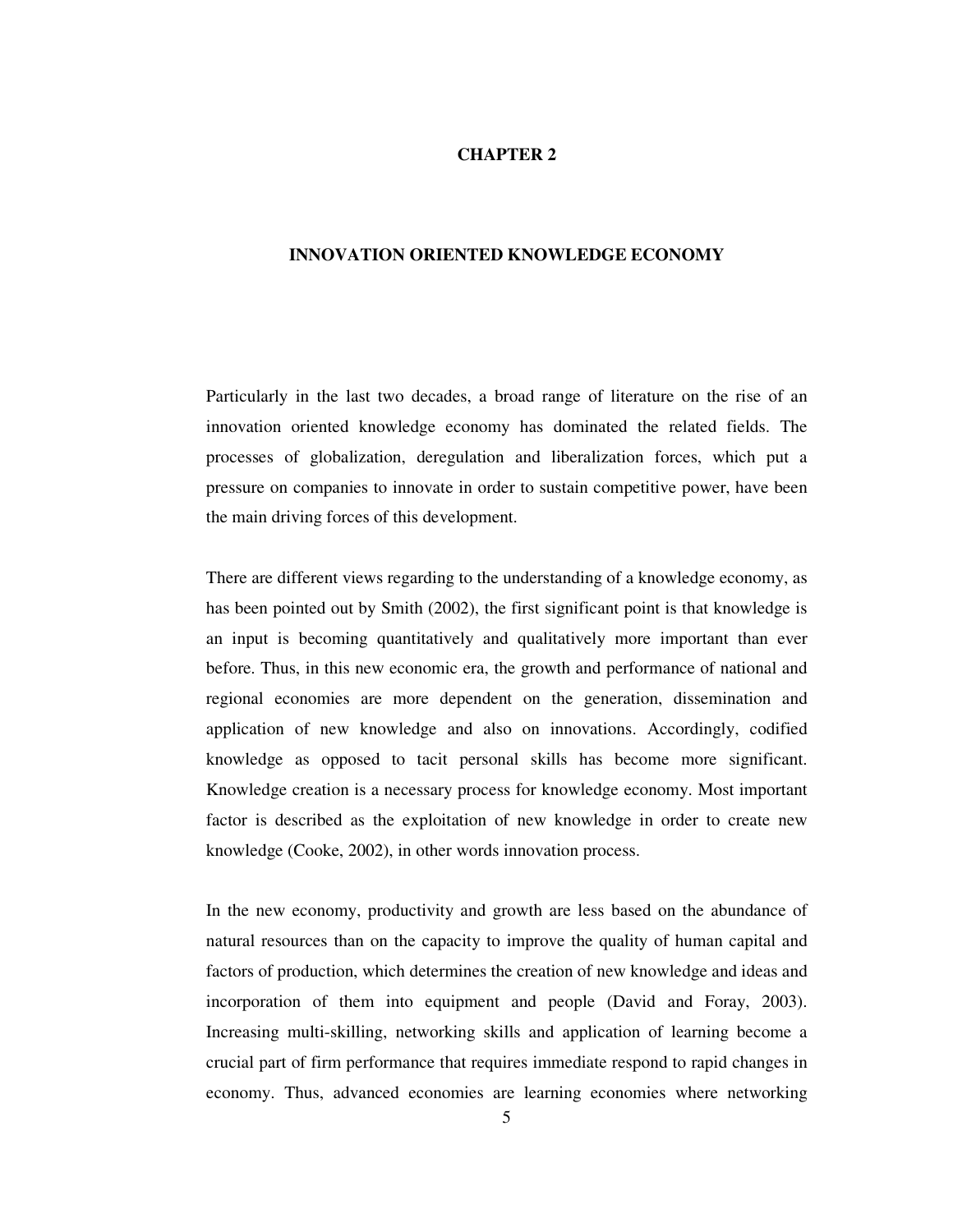among firms, horizontal communication and frequent mobility of workers between departmental posts are typical features of associated learning organizations (Braczyk and et al., 1998: 13).

Another line of literature has been dealing with spatial aspects of the knowledge economy, such as high-technology clusters, local knowledge spillovers and local global relationships (Cooke and et al., 2007: 26). Cities are focal points of the knowledge economy, because it is mainly in cities that knowledge is produced, processed, exchanged and marketed. Cities cover knowledge infrastructure, that is universities and educational institutions, well educated people as residences, connections to the global economy, through its transportation infrastructure, airports, and so on, clusters where knowledge is exchanged (Berg and et al., 2005).

#### **2.1. Effects of Globalization:**

Today, globalization is seen as one of the main phenomena affecting social and economic life and described as a new internationalization process influenced by technology. After 1980s, privatization, deregulation, and opening up of national economies to foreign firms and growing participation of national economic actors in global markets changed this dominant structure (Sassen, 2002). This new economic system is composed of free flows of capital, labor, technology, goods and services, transnational corporations seeking new places to invest and high level of competition to attract these freely flowing capital and labor. With the effects of increased communication technologies and accordingly globalization forces, the world is getting smaller in economic, social and cultural senses. In fact, Castells (1996) pointed that the world has changed from the space of places to the space of flows. These flows include free flow of capital, labor, goods and services via various kinds of networks.

Globalized world is also characterized by deregulated nation states which have lost many of their tools by which they control economic, social and cultural activities. State oriented cross border economic processes have been the dominant economic structure until the 1980s. Rapidly developing technologies, reconstructed political systems and reconstruction of societies in the global world system have made it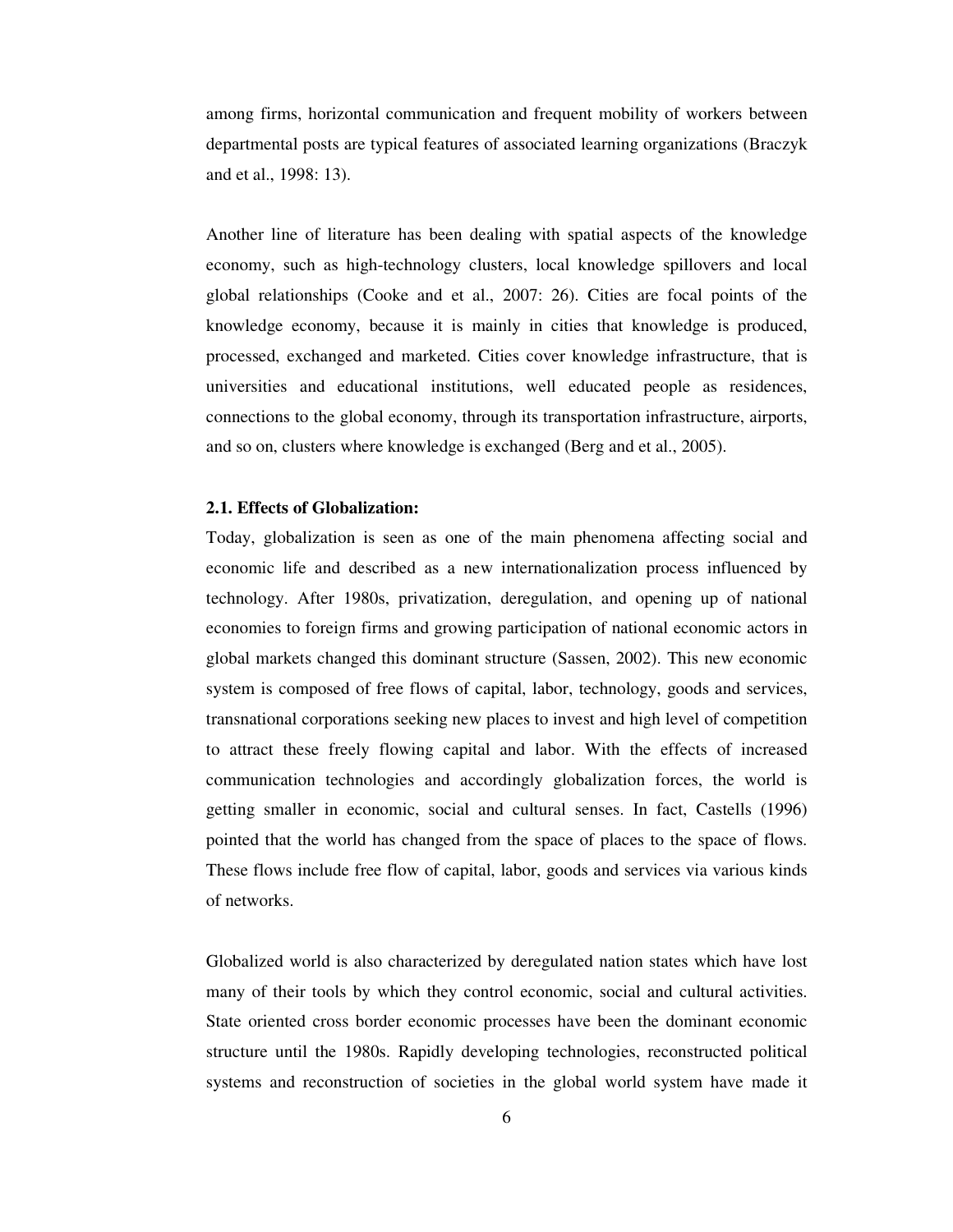essential to belong to the global and regional networks. Regions must attract global flows, i.e. capital, labor, goods, services and technology, in order to be more competitive and accordingly more attractive and successful than the other regions. Thus, regional economic development policies should emphasize to attract these desired flows. International trade, capital flow, foreign direct investment and technological links which emerged by globalization have been the elements fostering market competition. Lundvall and Borras (1997) emphasized that the significance of increased market competition is based on knowledge, learning and innovation, which are the sources of competitive advantage. In other words, generation and diffusion of new knowledge and having the ability of continuous learning have made firms and regions more competitive and attractive in this new global economic system.

As already mentioned above, changing world economic system, forces of globalization and emergence of the new economy increased the importance of knowledge and innovation for regions to be able to sustain their regional competitive power. Free flow of capital, information and knowledge- borderless world with respect to these flows- weakened state controlling and regulating system. This new world system has new crucial characteristics such as networks, linkaged relationships, entrepreneurship and competition. Another development is the emergence of new business culture characterized by less hierarchy and stability. To be able to sustain competitive power in this new innovation oriented knowledge economy, it is important for firms and regions to adapt to the rapidly changing economic conditions. As a result, new economic system requires flexibility, networked relations and continuous innovation activity to be able to adapt to these changing conditions and gain competitive advantage in such a flexible economic system. Regions have to be unique in order to be attractive for the foreign capital and to have a share in the local and global market. As a result, they should be innovative and accordingly attractive by using their unique and locally embedded potential. Being an innovation oriented regional policy; Regional Innovation System (RIS) is a social system provides regions to use their potentials and network relations for continuous innovativeness. Today regions prepare Regional Innovation Strategies (RIStr) in order to improve their innovative capacity and establish a well functioning RIS.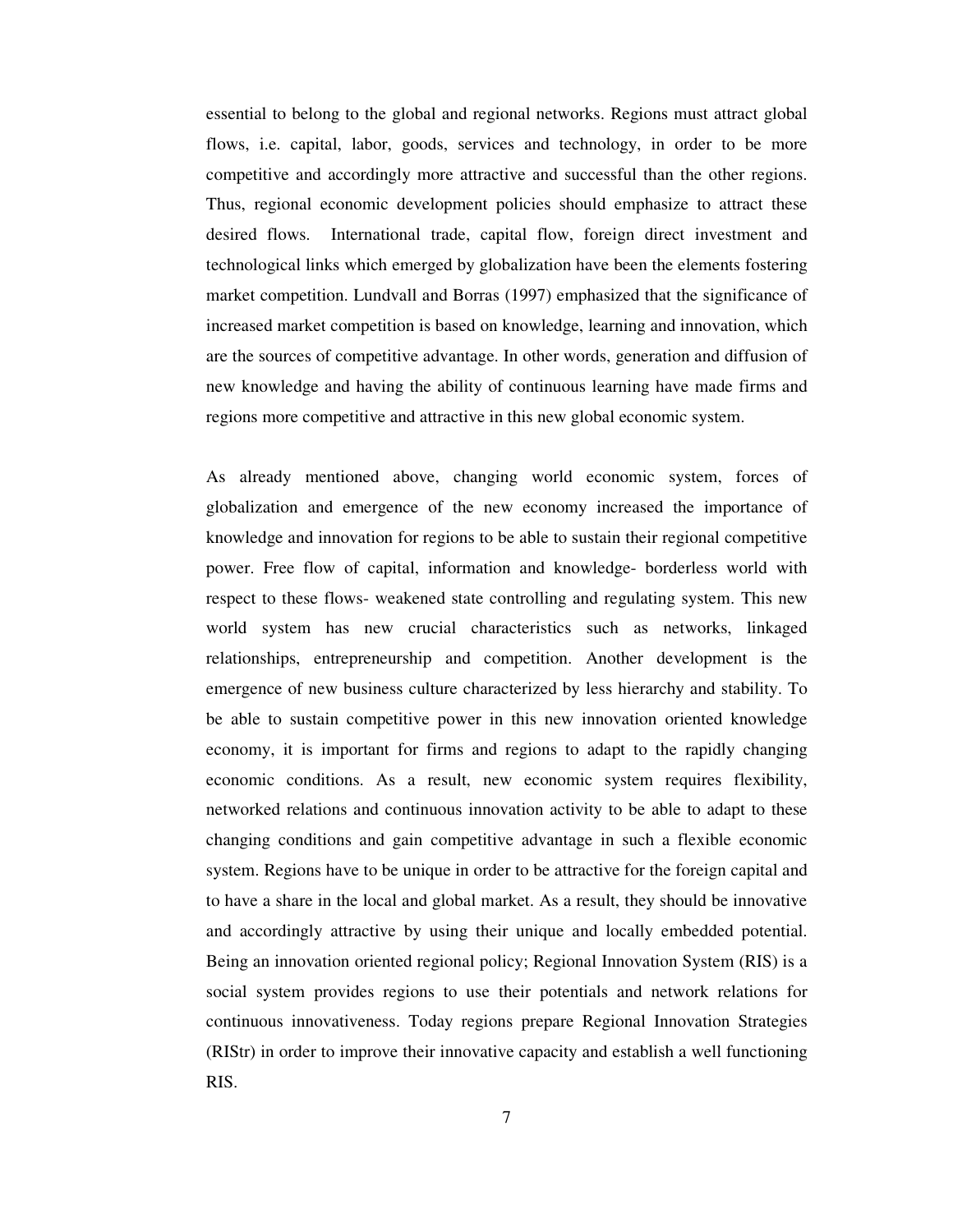#### **2.1.1. Competitive Advantage:**

The sources of regional competitiveness have changed in the post-fordist era which is characterized by the dominance of knowledge, learning and innovation processes. New factors leading competitiveness are history, institutional structure, culture and untraded interdependencies in a specific region. Today competitiveness in regional term is based on regional resources and social and institutional capability of that region. These resources and capabilities provide interactive learning and accordingly affect the regional productivity, regional innovativeness and citizens' welfare in that region. It is obvious that the knowledge is a fundamental output of today's new knowledge economy and is embedded in human being.

The regional knowledge economy has been improved by the skilled labors that create new knowledge and ideas. Therefore, the competitiveness of regions is related to their social, cultural and physical environment where these well educated, talented labor live in. Innovation capability of a region has become the focal driving force of her competitiveness and economic growth. Who can innovate and offer new different ideas, products and production processes can get competitive advantage and attract new investments, new customers and people in the global world. In the new knowledge economy, which has been appeared as a result of increased communication technologies and globalization, knowledge and learning are the focal competitiveness factors. Figure1 shows the competitive trends of innovation oriented knowledge economy.

As mentioned above, globalization has forced the competition among regions to be able to attract free flows, i.e. labor, capital, technology, goods and services, seeking for new locations in the global world. Regions that can attract essential flows and innovate gain competitive advantage and sustain their competitive power.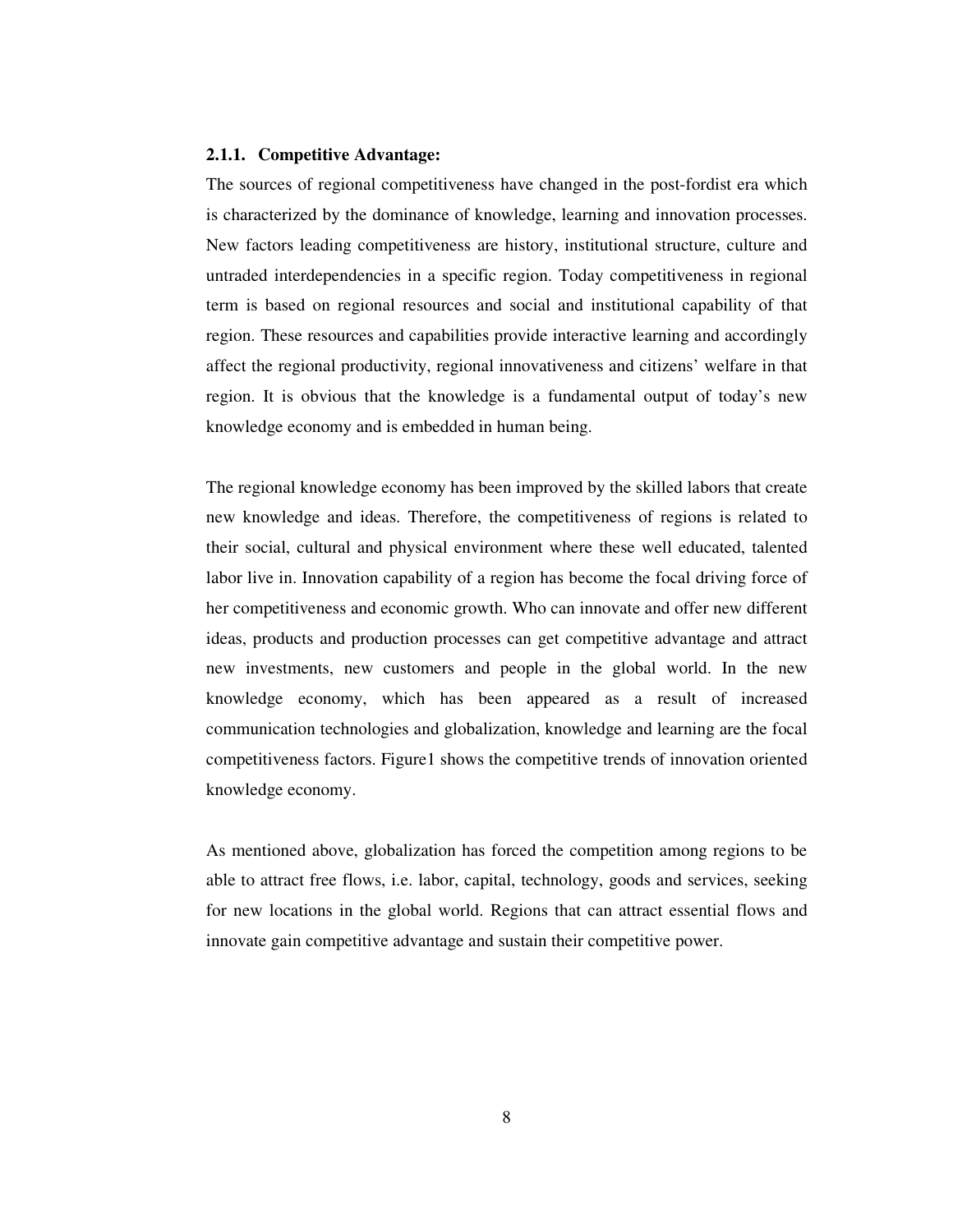

Figure 1: Competitive Trends of Today **Source:** www.inovace- zlinkykraj.cz

### **2.1.2. Knowledge, Learning and Innovation Process:**

In the knowledge economy, knowledge, learning and innovation are crucial competitiveness factors. Berg and et al. (2005) emphasized that the knowledge is steadily gaining weight as a production factor in economies of the developed world and the core activity in all sectors is no longer the physical manufacture of a product, but the development of new products and production processes, the generation of new knowledge and the devising of marketing concepts. Knowledge has become the most important production factor in the new era of knowledge economy. Therefore, knowledge is a widely discussed topic in the context of economic development and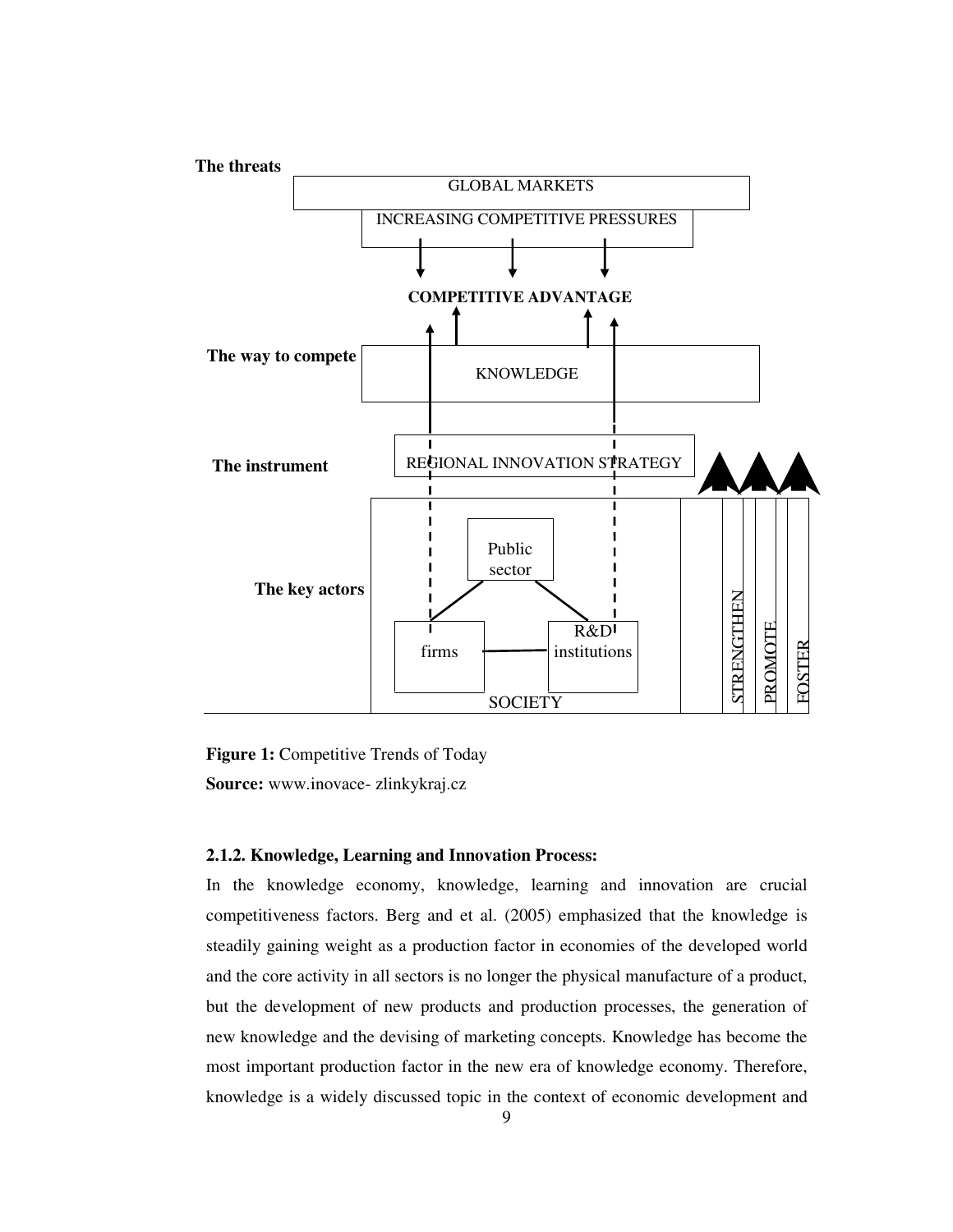this discussion often deals with the nature of knowledge and its meaning for development.

Knowledge economy is a network economy and requires strategic alliances between companies and institutions of education and research. As, knowledge intensive activities are the essential processes, location factors of knowledge economy described as highly educated workers and as a result, social and physical attributes of countries and regions to attract these skilled labor and accordingly gain competitive advantage (Berg and et al., 2005). The most important social attribute among all these is the learning capability of the region. Continuous learning means continuous knowledge generation and transmission. And the term innovation, which is seen as a social as much as a technical process, is the worked and commercialized form of this new knowledge. Innovation is also seen as the main drive for economic growth. Evolutionary theorists concentrate on innovation term and developed the concept of National Innovation Systems (NIS) and then Regional Innovation Systems (RIS) as a more useful form of NIS.

In the literature, knowledge is categorized into two groups: tacit and codified knowledge. These are the two main category accepted by a number of economists. **Tacit** knowledge is a more socialized form of knowledge which is shared locally through face-to-face relations and requires close interaction of human capital embedded in that specific local area or region. An important proportion of knowledge remains in tacit form.

**Codified** knowledge is also called explicit knowledge that can be codified easily and transferred over long distances with the use of modern communication technologies. Therefore the codified knowledge is available everyone in everywhere. On the other hand, **tacit** knowledge does not travel easily because its transmission is shared through face-to-face interactions between partners who already share some basic commonalities; same language, common codes of communications and shared norms that have been fostered by a share institutional environment; and personal knowledge of each other based on a past history of a successful collaboration or informal interaction (Asheim, and Gertler, 2005: 293).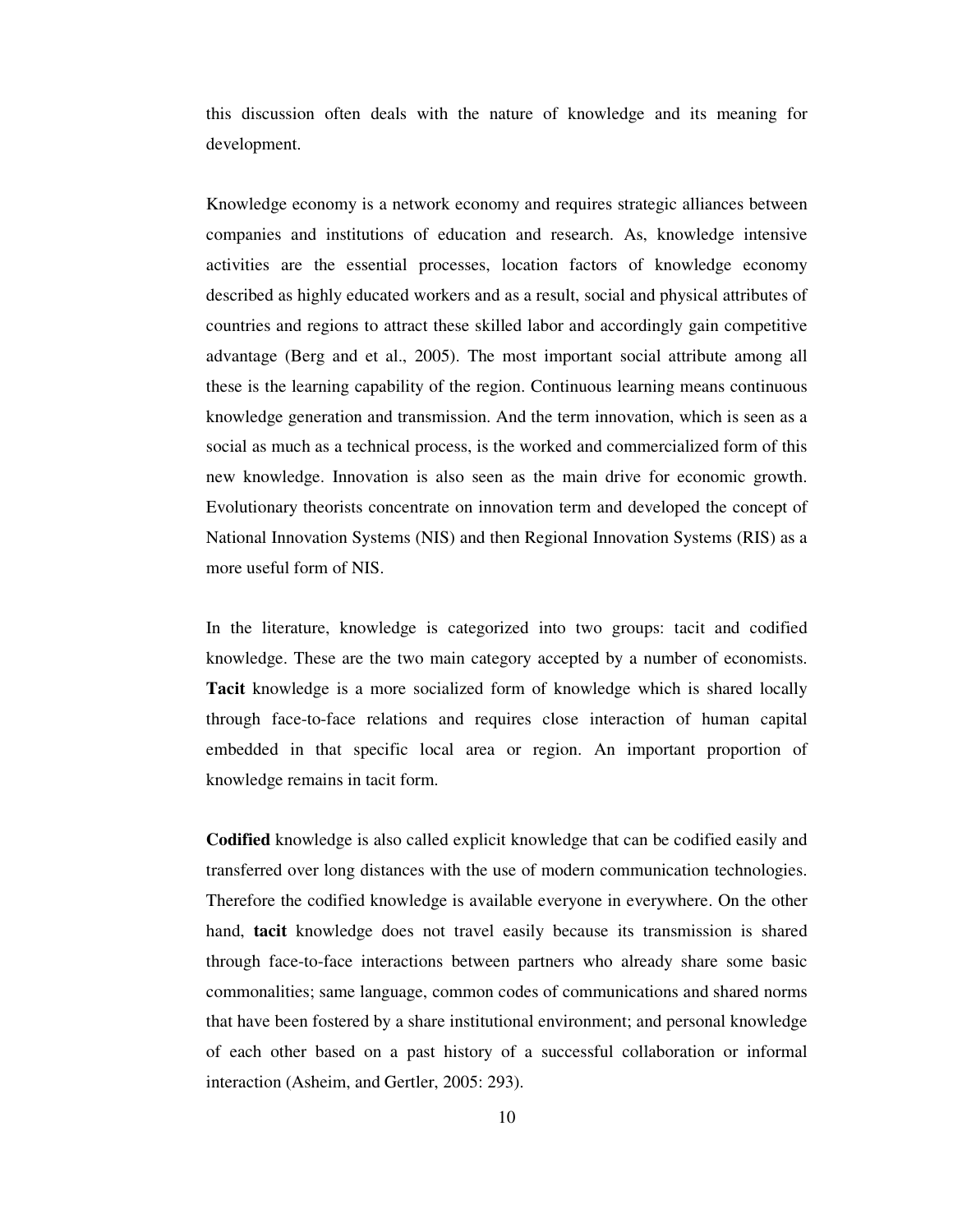According to Asheim and Gertler (2005), the creation of unique capabilities and products, which generates competitive advantage, depends on the production and use of tacit knowledge in global world where codified (explicit) knowledge is accessible by everyone. Tacit knowledge is not transferred and exchanged over long distances like codified one and needs social interaction, close proximity and interactive learning processes. So that it is seen as one of the key determinants of the geography of innovative activity. In regional context, it is crucial to access to the codified knowledge and develop tacit knowledge. Yılmaz (2001) is also stated in her study that this social learning process, that are interactive learning and social interaction, occurring when economic actors are in close relationship and proximity and particularly RIS represent crucial arenas for localized learning and tacit know-how sharing.

Since spatial proximity is the key to the effective production, transmission and sharing of tacit knowledge reinforces the importance of innovative clusters, districts and regions. These kind of innovative regions are benefit from localized capabilities and social assets which exist between, rather than within, firms (Asheim and Gertler, 2005). Innovative regions are regions that can achieve to formulate networks between and within firms and other institutions.

The process of knowledge generation and exploitation requires a dynamic interplay between tacit and codified forms of knowledge as well as strong interaction of people within organizations and between them. Thus these knowledge processes have become increasingly inserted into various forms of networks and innovation systemsat both regional and national level (Asheim and Gertler, 2005:295).

Knowledge is the most important and crucial resource in the innovation oriented knowledge economy and accordingly, learning is the most important process. The recent development of information and communication technologies have promoted knowledge intensity and learning to the front rank of assets or resources for contemporary competitive advantage. Accordingly, innovation process which requires many learning interfaces inside and outside firms has become necessary for the survival of firms (Braczyk and et al., 1998).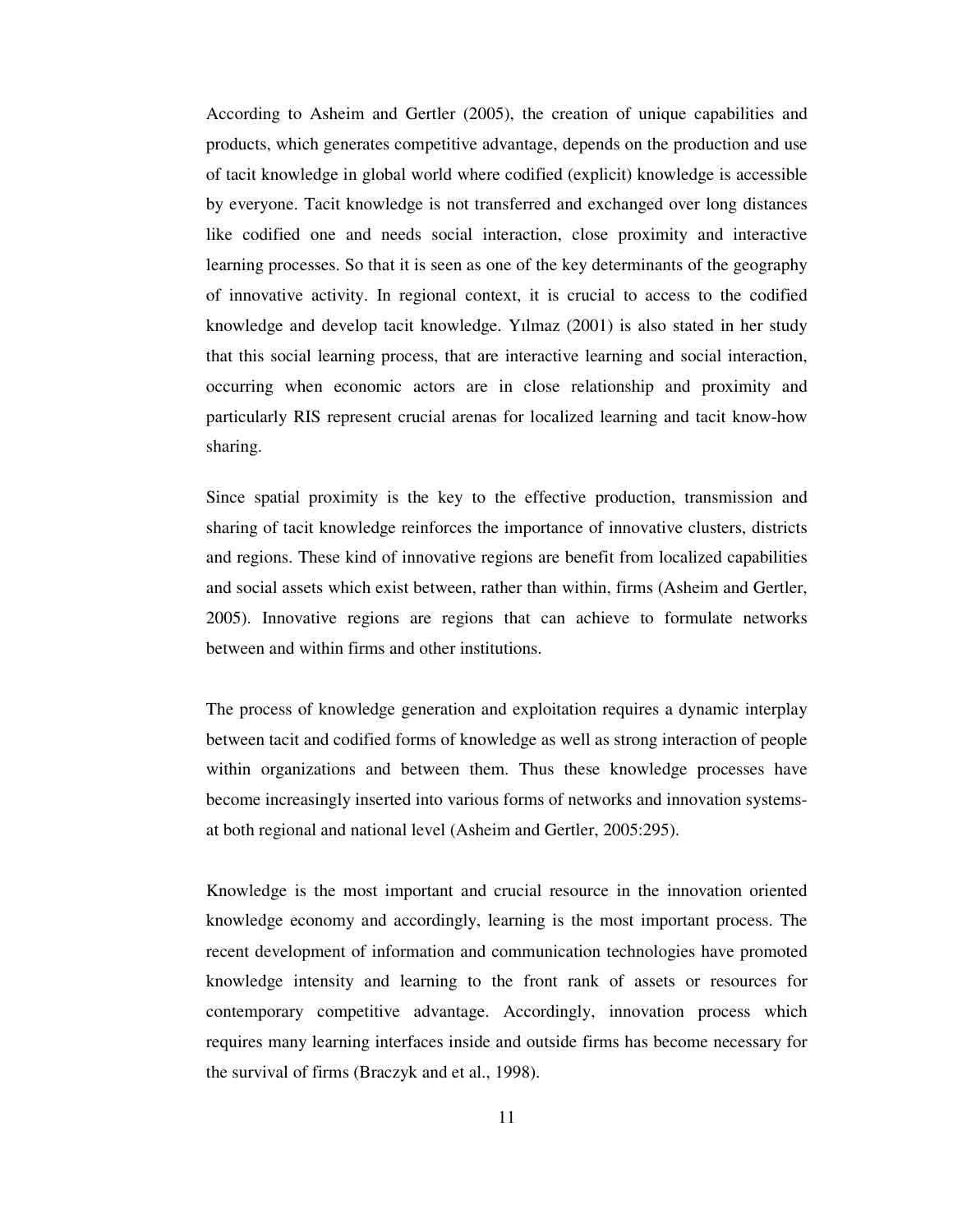In the knowledge era, innovation is seen as the driving force of economic growth. There are different descriptions of the term innovation. We can describe the term basically as a social and interactive process which has outputs such as new products, new production methods and new organizational set-ups. On the other hand, innovation process is defined as producing new knowledge or combining the existing knowledge in new ways and turning it into economically profitable products and processes.

Innovations are increasingly seen as the driving force of regional competitiveness and economic growth and considered to be a result of co-operation in social and economic activities. The innovation process includes many kinds of interaction and the most important factors influence this process are the ability to interact, learning by interaction and building trustful relations between the innovating actors. Nowadays, there are fundamental inputs of innovation process. These are proximity to universities, research organizations and accessible knowledge, especially tacit knowledge. So that, the innovation process is seen as a social, as much as a technical process. Lundvall (1992) has emphasized that innovations emerge as the results of non-linear processes deeply embedded in normal social and economic activities, and as the processes of interactive learning between firms and their environment.

#### **2.2. Structural Changes in Economy:**

In this part of the study first step is the theoretical evolution and then the experience devoted to these theories in world economy. This change is a result of the globalization which comprises forces like competitiveness, rising values such as knowledge, learning and innovation capacity.

#### **2.2.1. Theoretical Approaches to Economy:**

In 1980s, certain notions that were related to technology came into agenda in the context of regional development policies. The emergence of high-tech industry, science park development, technologic networking and regional innovation policies can be considered as the results of this development. Much of this literature was addressing, directly or indirectly, the changing production paradigm from fordism to postfordism, identifying new kinds of subcontracting, customer-supplier relations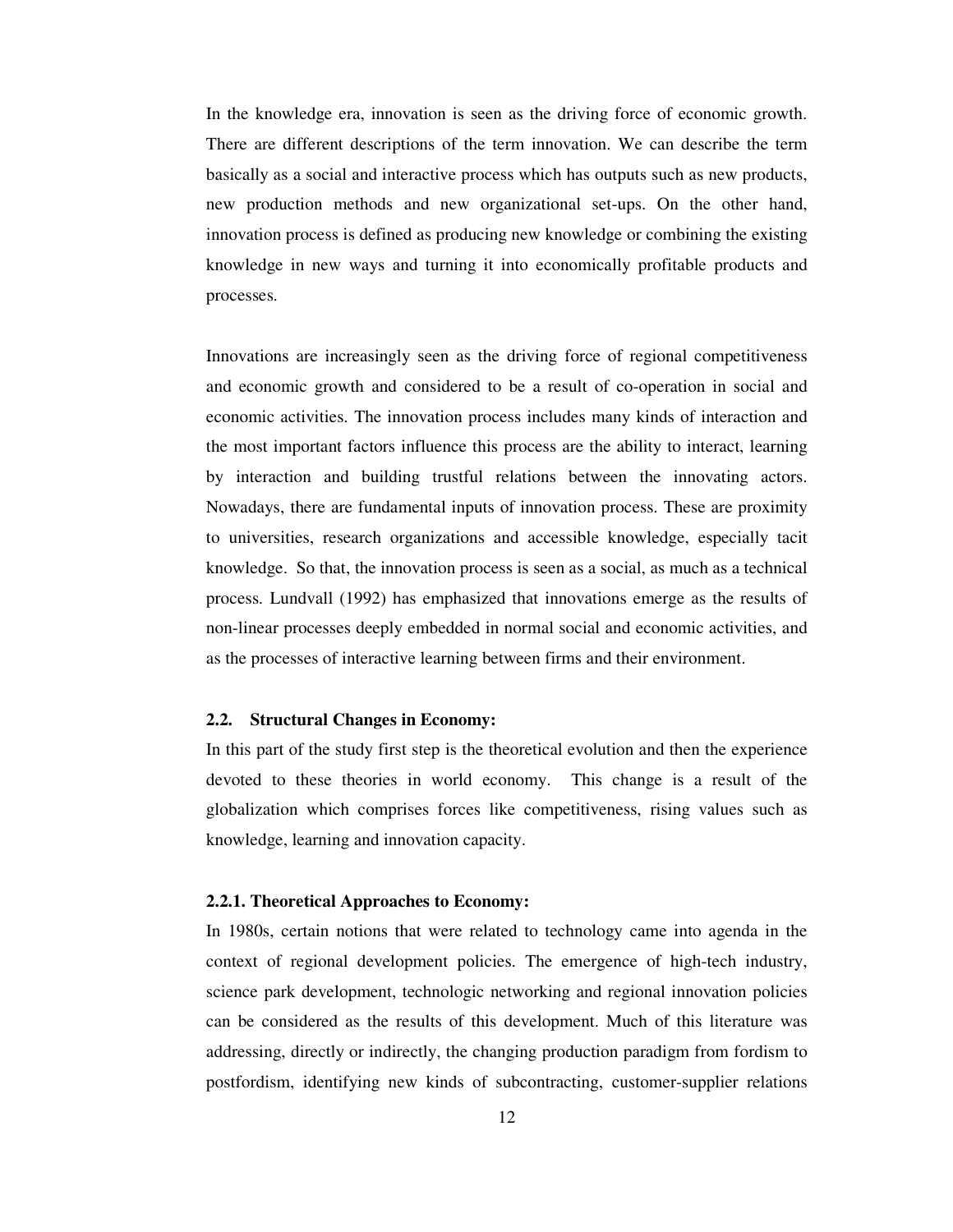between large corporations and dynamic smaller firms and also among the latter themselves. Where such relations occurred in geographically distinct spaces, where an institutional support infrastructure for enterprise had developed through public or private initiative, that is innovative governance: economically powerful region-state, the terminology of cluster came into use (Braczyk and et al.,1998: 6).

These changes were studied by a group of economists as an economic theory which superseded the old theory of neoclassical economists. New system is called the "evolutionary economic theory" or "neo-Schumpeterian economic theory". Another economic theory is the "institutional theory", which suggests thoughts that eventually converges with evolutionary economists.

In neoclassical economic theory, as Braczyk and et al. (1998) stated in their study, economic agents are homogenous, rational and compute non-costly decisions in a world without uncertainty. Furthermore, competition is pure and perfect, there are no entry barriers to market, firms have equal access to resources and information is freely available. The assumptions of efficient markets, full employment, and immobility of resources and international specialization of production based on comparative advantage are also the characteristics of the neoclassical theory. In this world of pure and perfect competition, firms' decisions and activities are driven by the price mechanism of market forces. This theory of neo-classic economists cannot explain the realities observed in the reel world; such as, partnership, networking, oligopoly and history, routines, location of research and production centers, advantages of technological and individual skills. It is not possible for territories to rely on comparative advantage including wage and price adaptation in such a world system.

Evolutionary economics and institutional economics initiate a different view to the economic development than this earlier defined theory of neoclassic economists. Therefore, evolutionary and institutional economists have developed a different theory that has a new way of conceiving economic agents, firms and markets by giving importance to history, routines and influences of environment and institutions in economy. Briefly, firms in this theory are not homogenous units that aim rational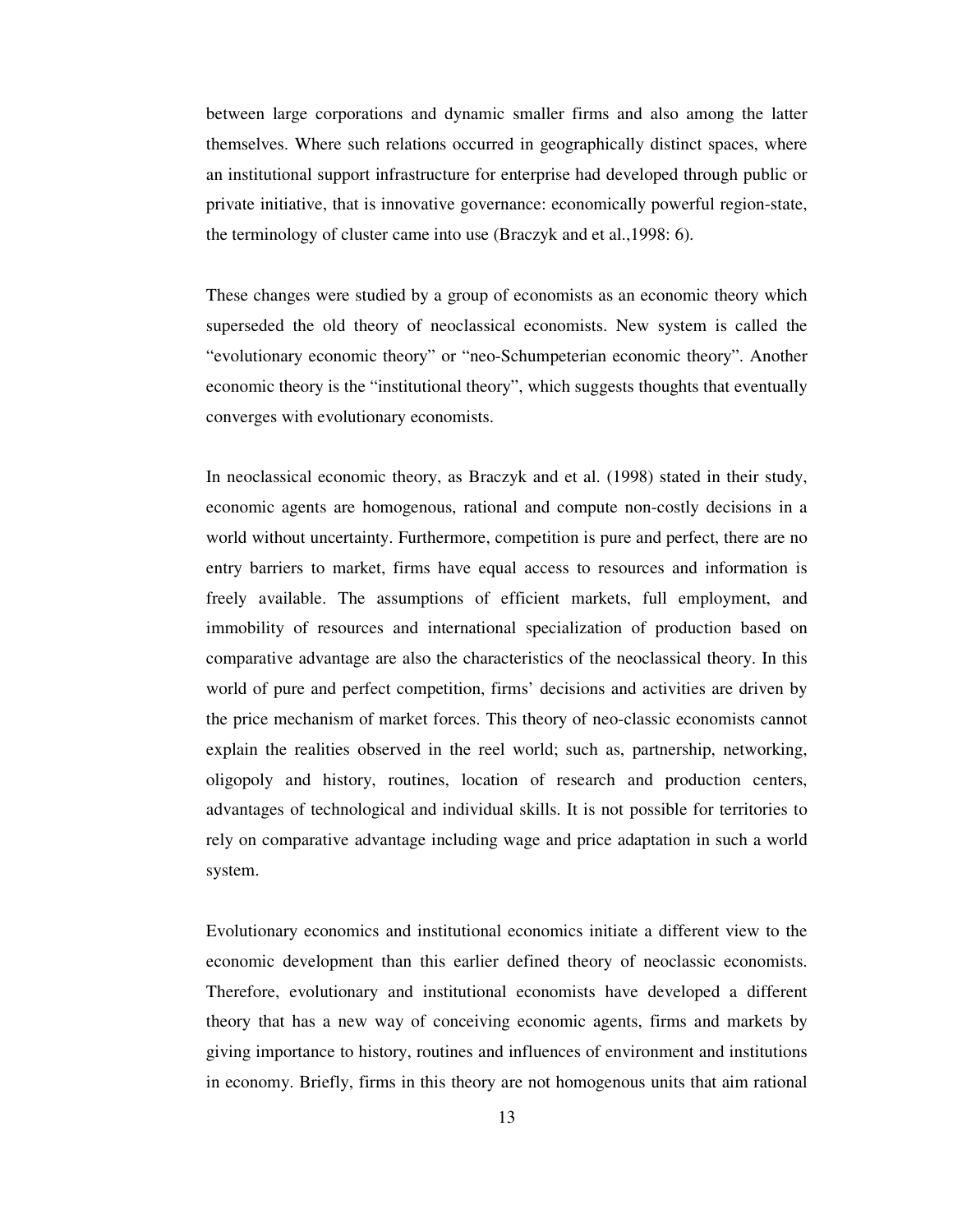utility maximization as in neoclassical theory. This new approach has brought out the difficulties, which are ignored in the neoclassical theory, for firms and agents to predict others' behavior because of uncertainty, bounded rationality and differing expectations experienced in real world situations.

Neoclassical world has an isolated system and technology and learning are exogenous factors. In contrast, evolutionary world has an innovative, imitative, unpredictable and changeable system (Braczyk and et al., 1998) and knowledge has a fundamental role in this system. Firms learn through their own experiences, from other firms' experiences they work with and other firms they share information, knowledge and technologies. Thus, the institutional settings are important factors providing a learning environment.

In evolutionary economics firms are differentiated and use differentiated inputs and also have a history, a trajectory of development: they are created, explore new paths of growth, they discover new routines, develop technological capabilities, capture new opportunities, adapt to new situations and competition, or cannot respond to this demanding environment and slowly exit from the market (Braczyk and et al., 1998: 8). Evolutionary theorists were aware of that the neo-classical economic theory was not capable to bring forward the important aspects, like innovation and technological change, leading economic growth. Knowledge, learning and innovation are important sources of competitiveness and have also been considered essential in regional context. As being a path dependent, communicative and cumulative process, economic development tends to be local in nature.

Following a brief look at this theoretical background, it can be suggested that the concepts of neoclassical approach remain too narrow in understanding the new economy, where networking, cooperation and learning by interacting are necessary elements for economic growth and competitiveness. Evolutionary economists put technological innovation and learning processes at the core of economic development processes to state how firms innovate and adapt to innovations (Yılmaz, 2001).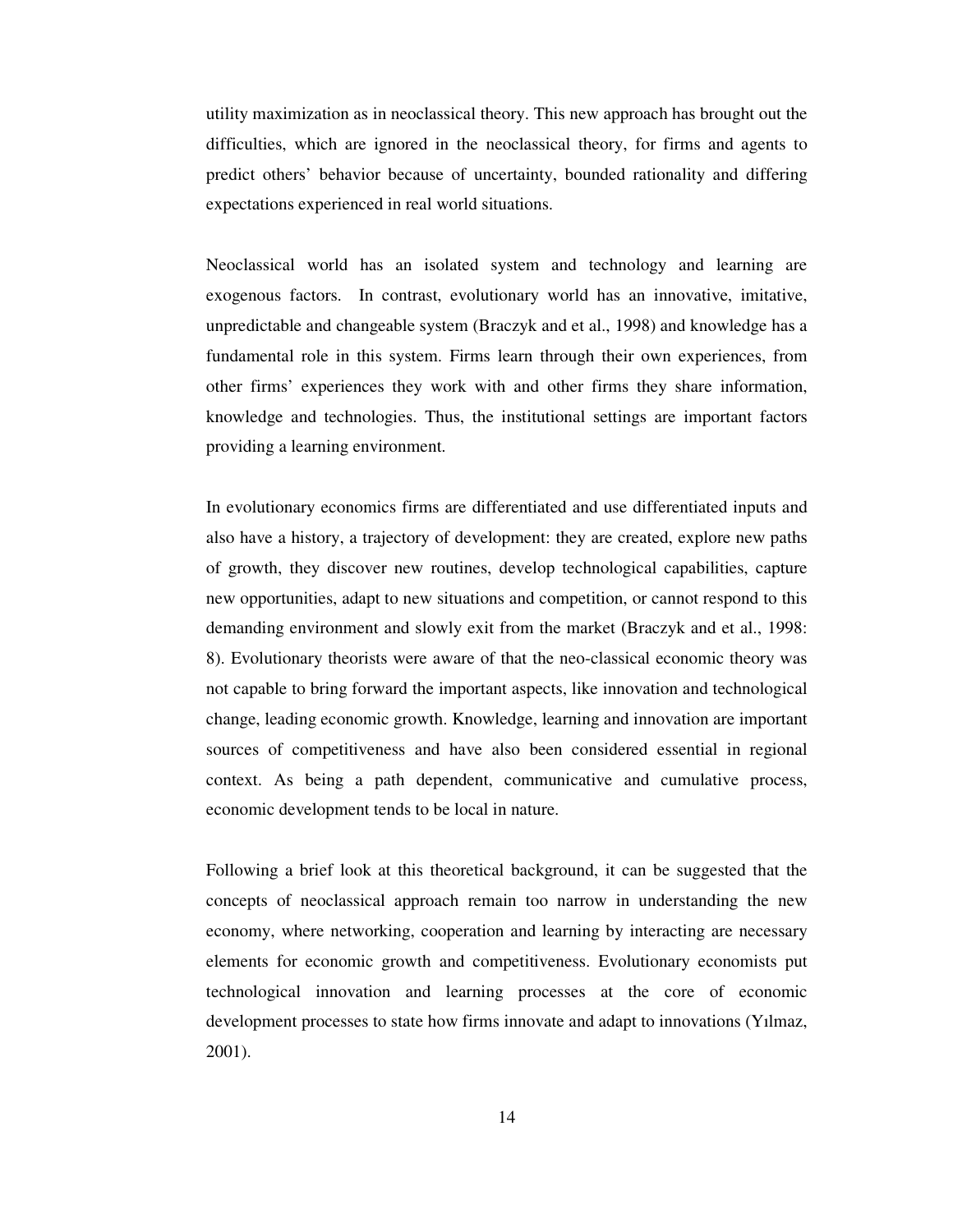#### **2.2.2. Shift from Industrial to Information Economy:**

Structural changes in economy occurred last decades should be examined to understand this shift from traditional industry based economy to Information based new economy.

Economic crisis of 1970s has showed that the large firms can not cope with the changing market demand and economic crisis and they collapse easily in such a situation. These vertically integrated large firms, such as Ford, gave the name to the accumulation regime of 'fordism' as deployed by the 'regulation school' (Cooke and et al., 2007) and following the period of economic crisis in 1970s the world experienced a shift from fordism to postfordism. Fordist production system was characterized by mass production and standardized products. Large firms were in the centre of production and innovation processes. In the new regime of postfordism, small and medium sized enterprises (SMEs) and flexible production systems have become more important. These firms are more innovative and more adaptable to the changing market conditions and they are also agglomerated in space. Another important cause of this crisis is the deregulation of state which means state is not as powerful as the one in the period of welfare state. After this period, small firms, flexible production, low waged, informal and non-unionized labor, deregulation of state, more innovative agglomerated SMEs have become the dominant factors of economy.

In studies on industrial districts, innovative milieu and technology districts which have been undertaken since the 1970s, small firm have moved the center stage againthis time not the individual entrepreneurs but ensembles or networks of SMEs, embedded in the social fabric of particular regions or localities (Cooke and et al., 2007: 53). With the rise of these new approaches, strong role of institutions and institutional networks, by the shift from fordist production system to postfordist system, have become the main discussion subject. Postfordism also focuses on regional production systems because of the firms' effort to have competitive advantage and to link to the local and global networks. In the regional level, specialized SMEs, network relations between these firms and institutional, social and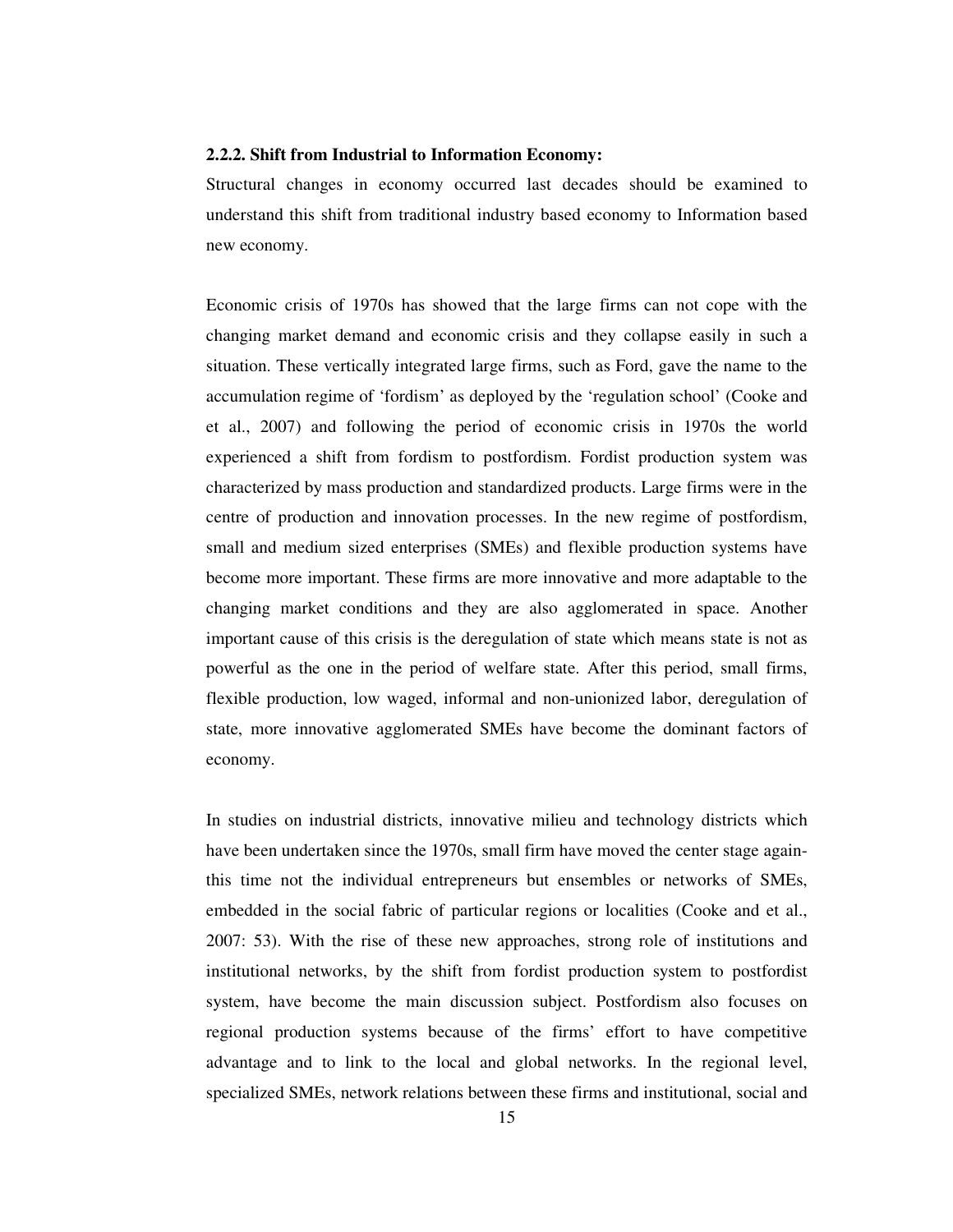physical infrastructure make a region unique and differentiated from the others and also provide competitive advantage and sustainable competitiveness. Regions compete to be able to adapt to the changing conditions and to have different and unique production systems and products and accordingly to realize this aim of region it is seen crucial that the production and use of knowledge is at the core of value added activities and innovation at the core of firms (Archibugi and Michie, 1995).

This changed world economic system formed new economy. Knowledge and learning have gained importance and have become essential to be able to gain competitive power and adapt to rapidly changing conditions in new economy. This new "knowledge economy" is connected with the concept of "learning region". Florida (1995) made the earliest discussion of this learning region concept as a movement from mass production to knowledge based capitalism. Florida also stated that the learning regions function as collectors and repositories of knowledge and ideas and provide an environment and infrastructure which facilitates the flow of knowledge, ideas and learning.

Looking at the socio economic changes and regional growth approaches especially after the industrial revolution up to now, it is obvious that the dominance of continuously increasing trends of flexibility in terms of production system, finance system and labor market characteristics and the newly appeared dominance of knowledge and innovation in the production process.

This new period is described as the period of economic and technical transformation by Castells (1996) and is characterized by reduction in manufacturing employment and shift to service type of activities. Globalization and the emergence of innovation oriented knowledge economy have an important influence on the firms' and accordingly regions' competitiveness. Information technologies and rapid technological improvements require more innovative regions. The postfordist era changed the sources of regional development. Certain characteristics of knowledge economy can be stated as follows: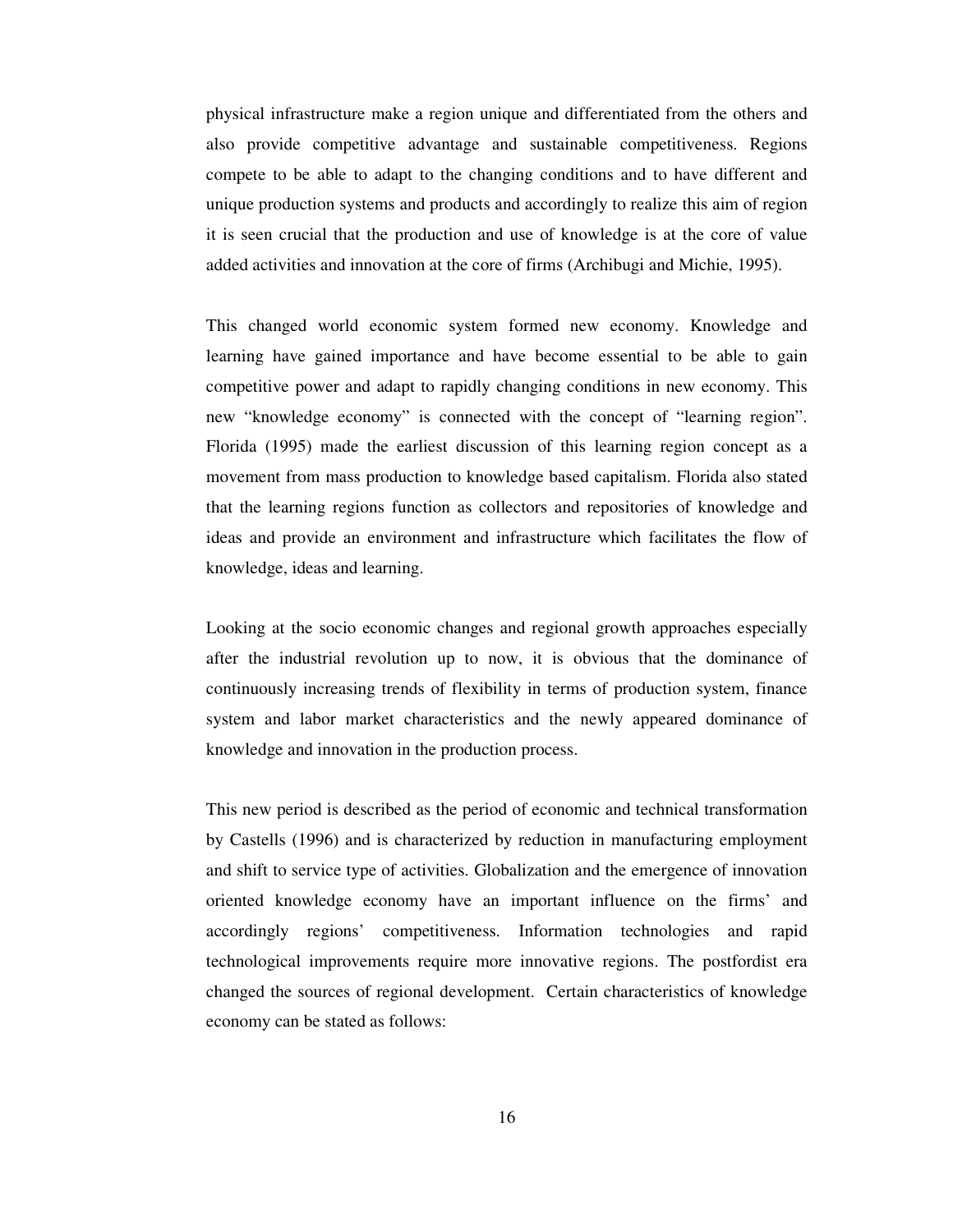- Instead of material, production processes putting more emphasis on information as added value and depending on knowledge as crucial inputs,

- Different kinds of knowledge- tacit and codified- studied as an important factor,

- Knowledge and information are the main inputs and outputs,

- The diffusion speed of information and knowledge has increased with the emergence of globalization and information and communication technologies,

- Knowledge economy is a network economy. Networks enable faster responses to rapidly changing markets and technologies,

- Importance of innovation and entrepreneurship is increased in the era of knowledge economy,

- Knowledge economy is very volatile. That is to say, companies can grow and decline very quickly,

-The old distinction between manufacturing and services became less useful in knowledge economy. They are not totally separated matters and a shift from one affects the other,

- Different countries take different paths in knowledge economy; there is not a strict way (Berg and et al., (2005).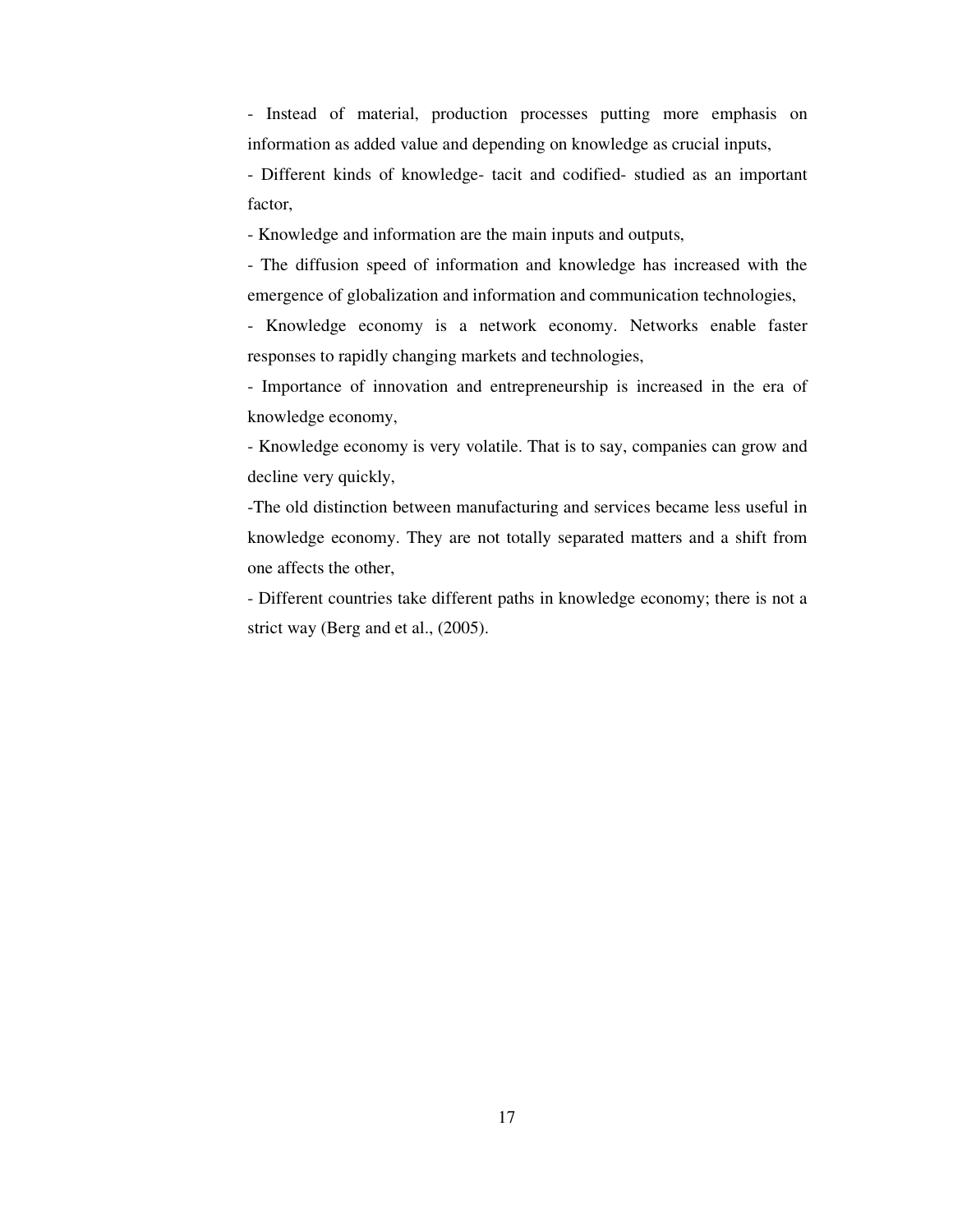### **CHAPTER 3**

# **INNOVATION ORIENTED REGIONAL POLICIES AND THE SIGNIFICANCE OF INSTITUTIONS**

It has been emphasized that the regional policy should increasingly concentrate its efforts in the promotion of innovation which is essential to be able to create conditions for sustainable economic development in less favored regions and make them competetable in the new innovation oriented knowledge economy. Innovation policy is a discrete area, the focus of which is to assist firms and organizations to enhance their innovativeness (Cooke and et al., 1997). In recent years, innovation oriented regional policies have become the focal point of the regional development efforts of a number of regions.

Geography and proximity are the important necessities of innovation oriented regional policies. Knowledge and innovation are most often developed in close geographical proximity. As it has been described previously in thesis, tacit and codified knowledge are both important inputs of the innovation process. Moreover, evolutionary and institutional economists stated that social and institutional characteristics of the regions are very important both for the generation and transmission of the tacit knowledge and innovativeness and accordingly for the creation of innovation oriented regional policies.

Support for the promotion of innovation in the less developed regions has been generally inadequate in quality and quantity to satisfy their economic development needs. To overcome these problems, the one practical way is to encourage regions to develop **Regional Innovation Strategies**. These strategies should aim at promoting public/private and inter-firm cooperation and creating the institutional conditions,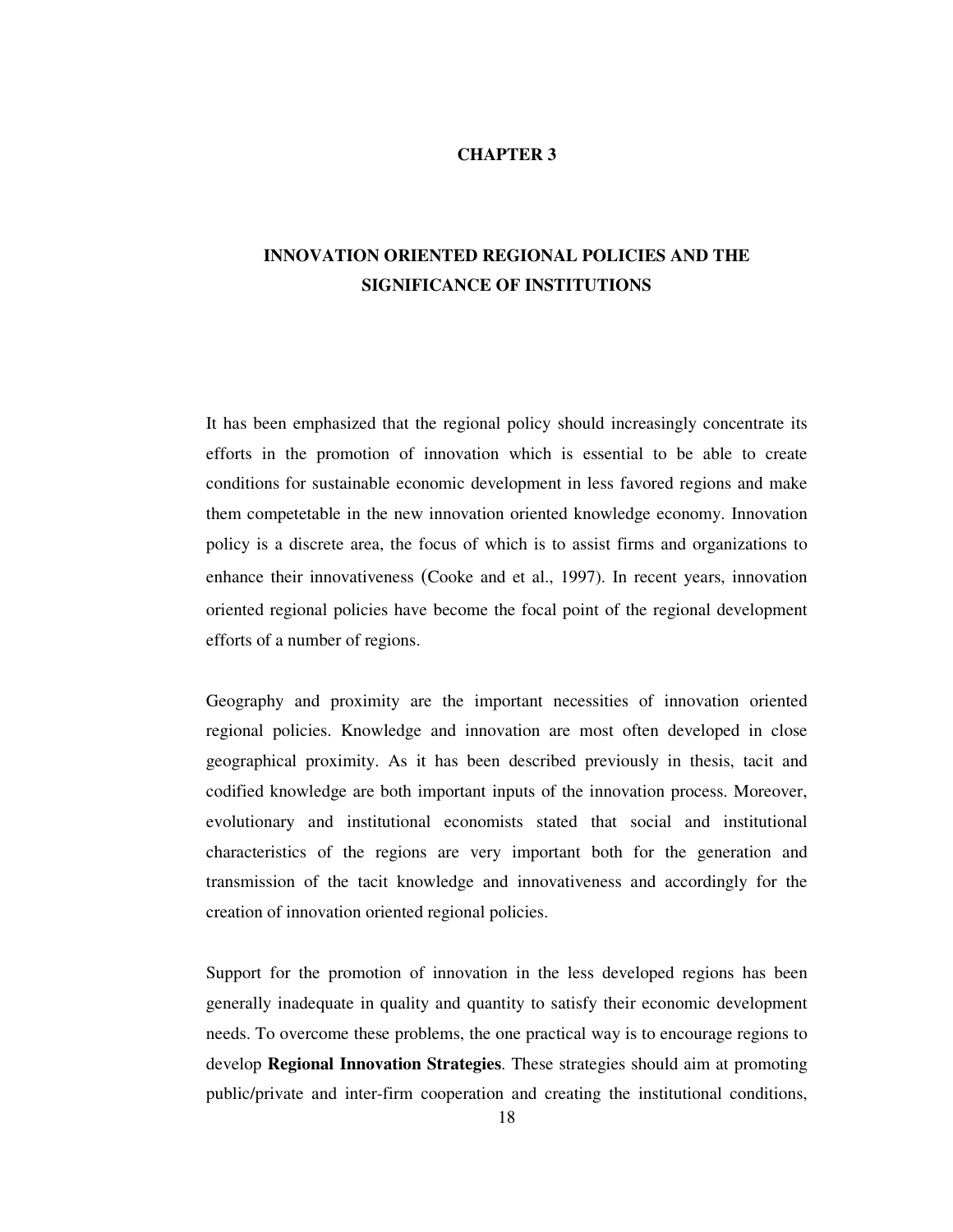that is consensus among the key regional players, for more efficient use of scarce public and private resources for the promotion of innovation (Landabaso, M., 1997). Last years increasing importance of knowledge and learning changed the regional development policy trends and new policy tools were emerged. New regional approaches have emerged in knowledge economy focusing on localities, local embeddedness, industrial clusters and lastly innovation processes.

#### **3.1. The Concept of Region:**

The term region means a territory which has a different cultural, administrative and economic structure differing it from its state and other regions. In 1980s, economic system that was formed by mass production has collapsed and a new system that is characterized by deregulation of state, learning and knowledge has emerged. Thus, region is accepted as a main basis of economic and social life by theorists. Now, regions are central elements of post-fordist, flexible, learning based, innovative production systems.

Region is understood as a sub-national functional geographical space being defined not only by geographical distance, but also by relational distance and being a natural unit in benefiting positive externalities and increasing returns. The concept of region is also described as a governance level between national and individual cluster or firm level and they are important bases of economic coordination (Asheim and Gertler, 2005). In regional level, innovation is created by the use of local network relations between regional firms, R&D organizations and institutions.

Regions are nodal points in the new knowledge economy. The sources of regional competitiveness have been changed in the post-Fordist era. This development is characterized by the shift from mass production to a knowledge-based economy. In this new economic era, we know that the social relations, which need face-to-face contacts and difficult to carry out over long distances, are very important for the dissemination and generation of knowledge, learning processes and accordingly innovativeness. Spatial proximity, in other words geographical closeness, is the source of these social relations. As a result of these requirements of new economy, regionalization and localization has gained importance and studied by economists.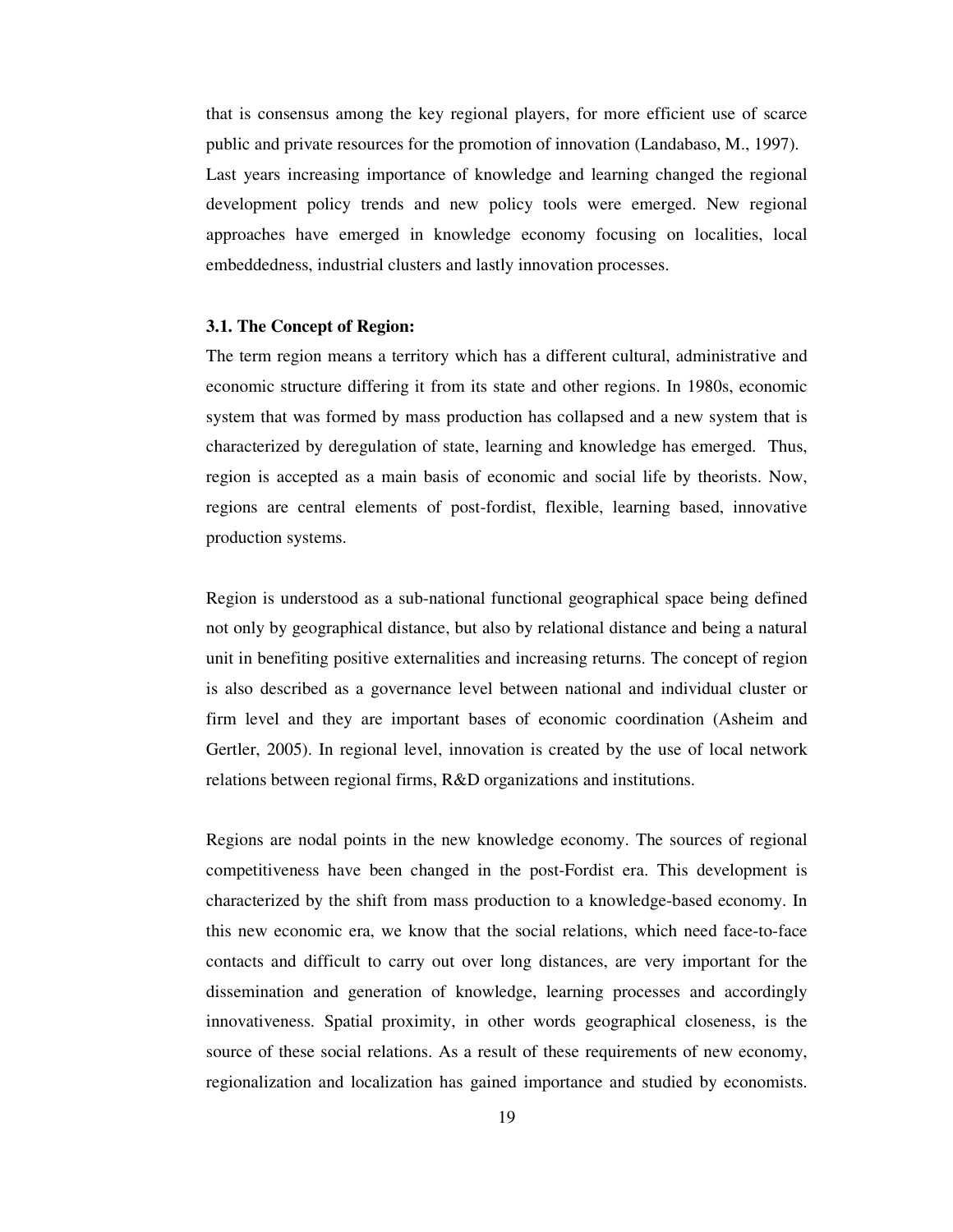Cooke (1998) pointed that collective manner of a region is related to its social infrastructure of trust, reciprocity and solidarity relations and included also the formal policy dimensions. A region must be defined in terms of both its administrative and its cultural evolution.

Cooke (1998) stated new arguments caused the recent rise in importance of regions, that are essential for global economic competitiveness, and these are:

- An emphasis upon the importance of the **institutional setting of norms, routines, and conventions** concerning the organizational support infrastructure for regional economic competitiveness,
- A recognition of informal **networks** as well as more formal organizations as mechanisms for sustaining high trust relationships which can be used to minimize transaction costs amongst firms,
- A reevaluation of the **geographical proximity or agglomeration** characteristics, for facilitating innovative tacit-knowledge exchange and other externalities and recognition of the importance of an institutional and organizational learning propensity to regional economic performance (Cooke, 1998).

#### **3.2. Innovation Oriented Regional Policy Approaches in Knowledge Economy:**

 In 1970s, national policies have been replaced by a strong interest on endogenous development and local and regional initiatives for economic development. Local forces have gained importance. To be able to compete in the new knowledge economy, it has been important to develop new policy models based on cooperation. These models are based upon the proximity dynamics. Innovative milieu, industrial districts, new industrial spaces and learning regions are the new forms of clusters studied in the literature (Eraydın, 2002). Following the exploration of globalization trends and the emergence of new knowledge economy in the early 1990s, these concepts were introduced in order to address the systemic nature of innovative regions. Asheim and Gertler (2005) has also pointed that "the more knowledge intensive the economic activity, the more geographically clustered it tends to be".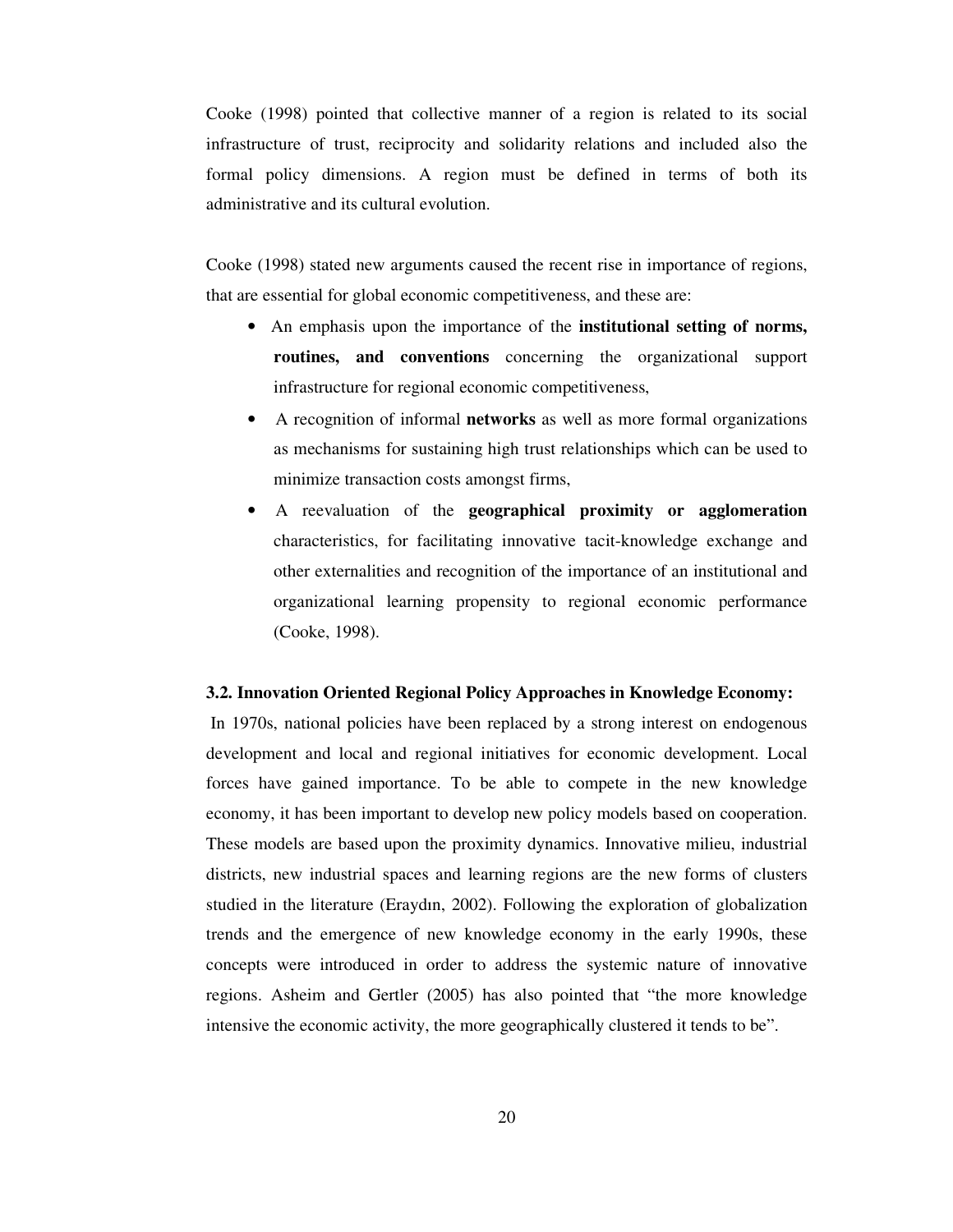These clusters of agglomeration economies composed of small firms which are more flexible and more adaptable to the rapidly changing market conditions. These clusters sustain their competitiveness by learning, adaptation and innovation. Experiences showed that not all clusters can achieve to carry on these processes and to achieve a long term sustained growth. Learning region, which is one of the models based on proximity dynamics, is described as regions that "function as collectors and repositories of knowledge and ideas, and provide an underlying environment or infrastructure which facilitates the flow of knowledge, ideas and learning. Learning regions are increasingly important sources of innovation and economic growth (Florida, 1995: 528)".

Local capabilities such as local embeddedness, local production culture, tacit knowledge, institutional thickness and social capital are the core of this new endogenous development sight. Regions develop innovation strategies to enhance endogenous development using the local resources, local forces and local relations and besides these internal networks the system also has external linkages in national and international level. Eraydın (2002) pointed that these studies of clustering could not give enough policy recommendations and the **Regional Innovation Strategies** established in 1990s which aims to create territorial systems in order to strengthen regional innovation potential and competitiveness. Innovation oriented regional policies have become important tools to sustain competitiveness in the knowledge economy and it has been emphasized that these strategies are important policy tools to be able to formulate efficient Regional Innovation Systems.

It is possible to specify an innovation system in abstract modeling terms to include key organizational elements and linkages between them. Universities, research institutes, technology transfer agencies, consultants, skill development organizations, public and private funding organizations and firms, both large and small, and nonfirm organizations involved in innovation process are the main elements. Linkages can be specified in terms of flows of knowledge and information, flows of investment funding, flows of authority an even more informal arrangements such as Networks, clubs and partnership. It can further be hypothesized that there will be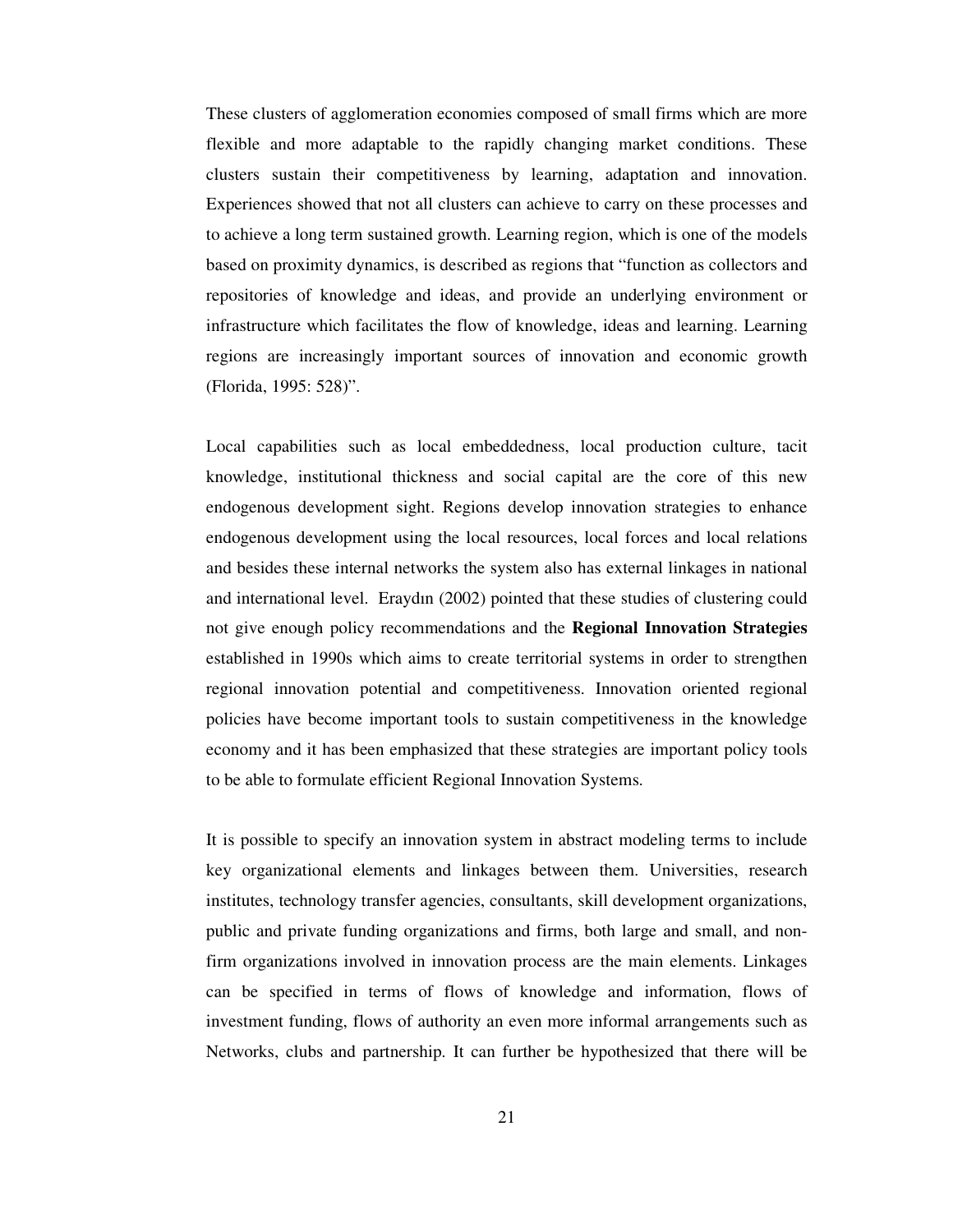strong and week, regular and irregular, intense or relaxed kinds of interactions which shape the system (Cooke and et al., 1997).

Regional Innovation Systems (RIS) include the cooperation and collaboration activities between the actors of a region and increase the innovative power by building regional organizations and networks (Cooke, 1998). Eraydın (2002) emphasized that RIS is the result of a need to move from analysis to policy after a long period of studying the clusters and regional innovation strategies formulated as a policy instrument to support the needs of less favored regions. Regional policy is seen as an effective tool to reduce the cohesion gap. Therefore it has to address this problem by increasing the innovation capacities in less favored regions and this is dependent on the establishment of an efficient RIS in these regions (Landabaso and et al., 1999). Regional Innovation Strategies are seen as new tools to establish a RIS in a region, a strategy to formulate a system. In 1990s, European Commission provided new supports for European regions and European regions have started to carry out RIStr projects which aim to enhance regional innovation and competitiveness through optimizing innovation policies and infrastructure in these regions. This chapter contains first the conceptual frame of the term RIS and then the European experiences of RIStr projects as implementation side of these system policies.

## **3.3. Regional Innovation System Approach:**

The notion of a knowledge economy has been elaborated upon by Lundvall  $\&$ Johnson (1994), and it needs close analysis because of its general relevance to the National Innovation System (NIS) and Regional Innovation System (RIS) debate. The existence of the RIS had been boosted by the burgeoning literature on "postfordism", "industrial clusters" (Porter 1990) and the rise of the region state (Braczyk and et al., 1998).

Innovation, being a socially and economically embedded process, needs a socioinstitutional environment to take place in. Innovation is a process embedded in a RIS which is a system of innovation networks and institutions located within a certain geographic area with strong internal interaction that promotes the innovativeness of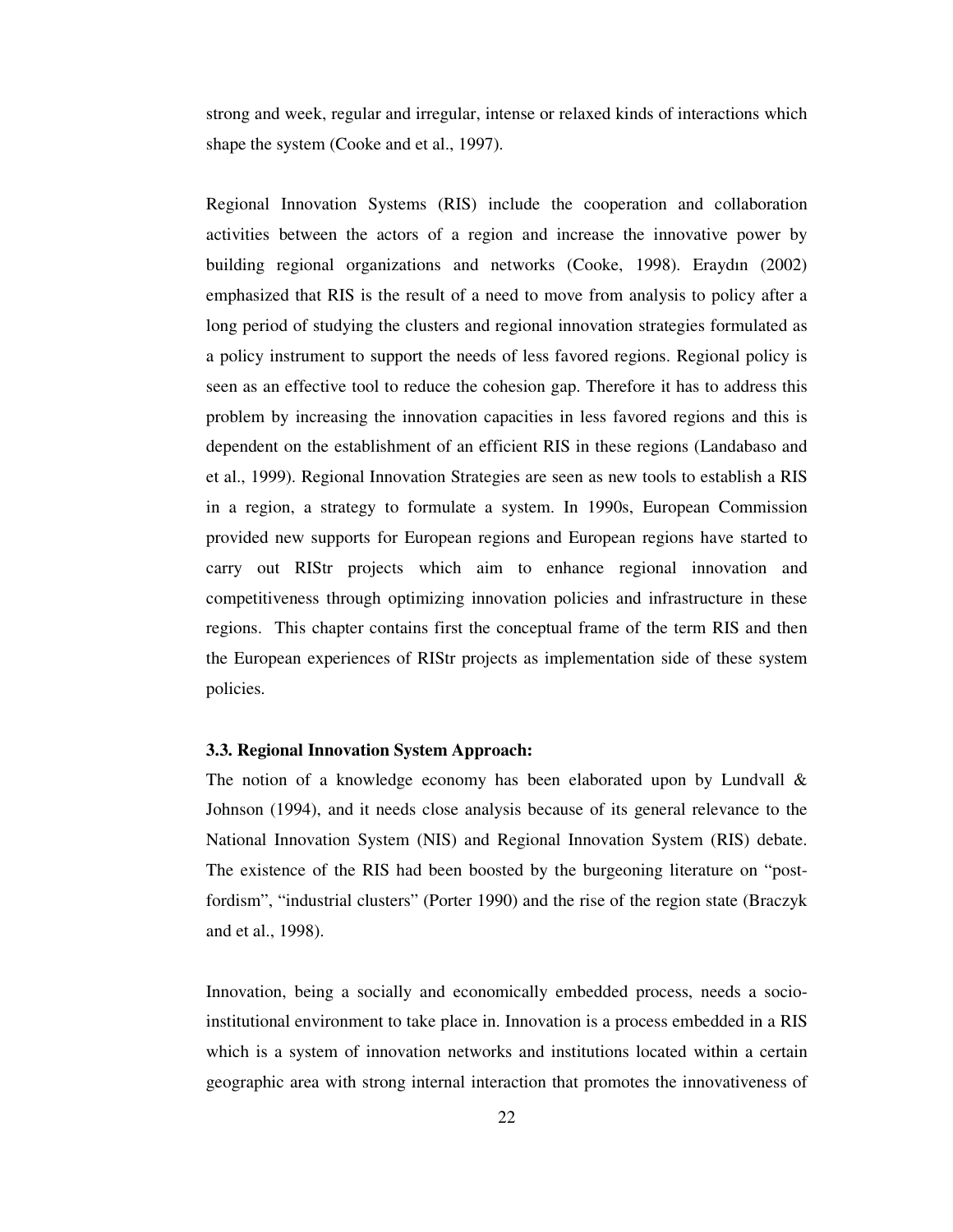that region. Thus, a RIS is a very new policy tool aiming to increase the innovativeness of a region and consist of different kinds of multi-actor innovation networks.

In the literature, first attempt to establish an innovation system was in national level. NIS concept was first introduced by some scientists and then RIS approach came into agenda following the increasing importance of the concept of region.

## **3.3.1. Shift From National Innovation System to Regional Scale:**

RIS concept was inspired by the NIS concept, and it is based on a similar rationale that emphasizes territorially based innovation systems (Asheim and Gertler, 2005). NIS is used as a background of RIS approach. Region is a more acceptable and effective unit of space than nation because of its homogenous structure in terms of institutions, social structure and production system.

NIS is described as a National System containing all actors, interactions and institutions to improve innovativeness in national level. In the late 1980s, a group of evolutionary and institutional economists, who became aware that the dominating neoclassical approach was unable to address some of the crucial problems of technical and institutional change, developed the concept of "National Innovation Systems" (NIS) which puts innovation and interactive learning as necessary elements for economic growth (Yılmaz, 2001).

Freeman and Soete (1997: 291) defined National Innovation System as " the national interactions, whether public or private, between various institutions dealing with science and technology as well as with higher education, innovation and technology diffusion in the much broader sense have been known in the literature as national systems of innovation".

NIS concept is a very useful tool for understanding all the factors lying behind technological development and economic growth. A problem with the concept is that it is too broad to focus on specific, especially local, problems in an effective way and that a sub-national focus was needed. In the late 1980s and early 1990s a group of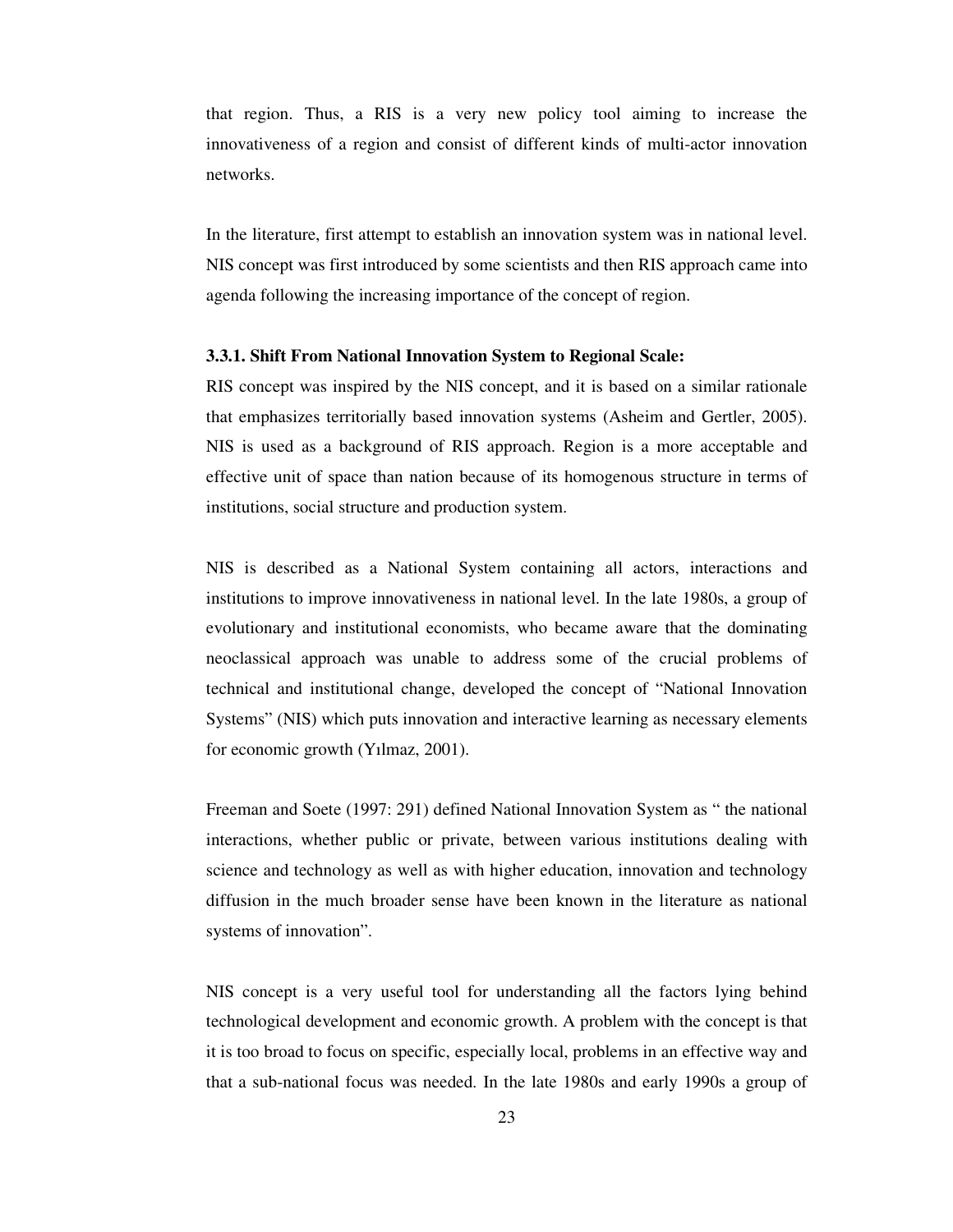regional economists proposed new concepts like regional innovation policies, innovative millieux and innovative networks in order to address the systemic nature of innovative regions (Yılmaz, 2001). These all aim to increase the innovative capacities of regions. Cooke introduced the concept of RIS in 1992 as a new and more effective toll, with respect to NIS, for regional development. Yılmaz (2001) was also pointed that the regional level might be a more suitable level for the implementation of policies related with technological and economic development and that RIS enhance the effectiveness of NIS.

A RIS comprises a set of institutions, both public and private, which produces pervasive and systemic effects that encourage firms within the region to adopt common norms, expectations, values, attitudes and practices, where a culture of innovation is nurtured and knowledge transfer processes are enhanced. A national system of innovation can not adequately do this (Cooke and et al., 2007:116).

One of the assumptions of the RIS approach is that many innovative firms operate within regional networks, cooperating and interacting not only with other firms such as suppliers, clients and competitors, but also with research and technology resource organizations, innovation support agencies, venture capital funds and local and regional government bodies. Innovation is a process that frequently benefits from the proximity of organizations. Furthermore, regional governments have an important role to support innovation processes by offering services and other mechanisms that augment the inter-linkages between all these actors of that region.

In 1980s, social scientists realized that the regionalization phenomena is very important in the world economy and they became aware that regions might be a suitable level for the coordination of economic activity and explored innovative regions which leads to competitive advantage (Yılmaz,2001). RIS, being a systematic aspect and an economic structure, fulfill this requirement of the knowledge era.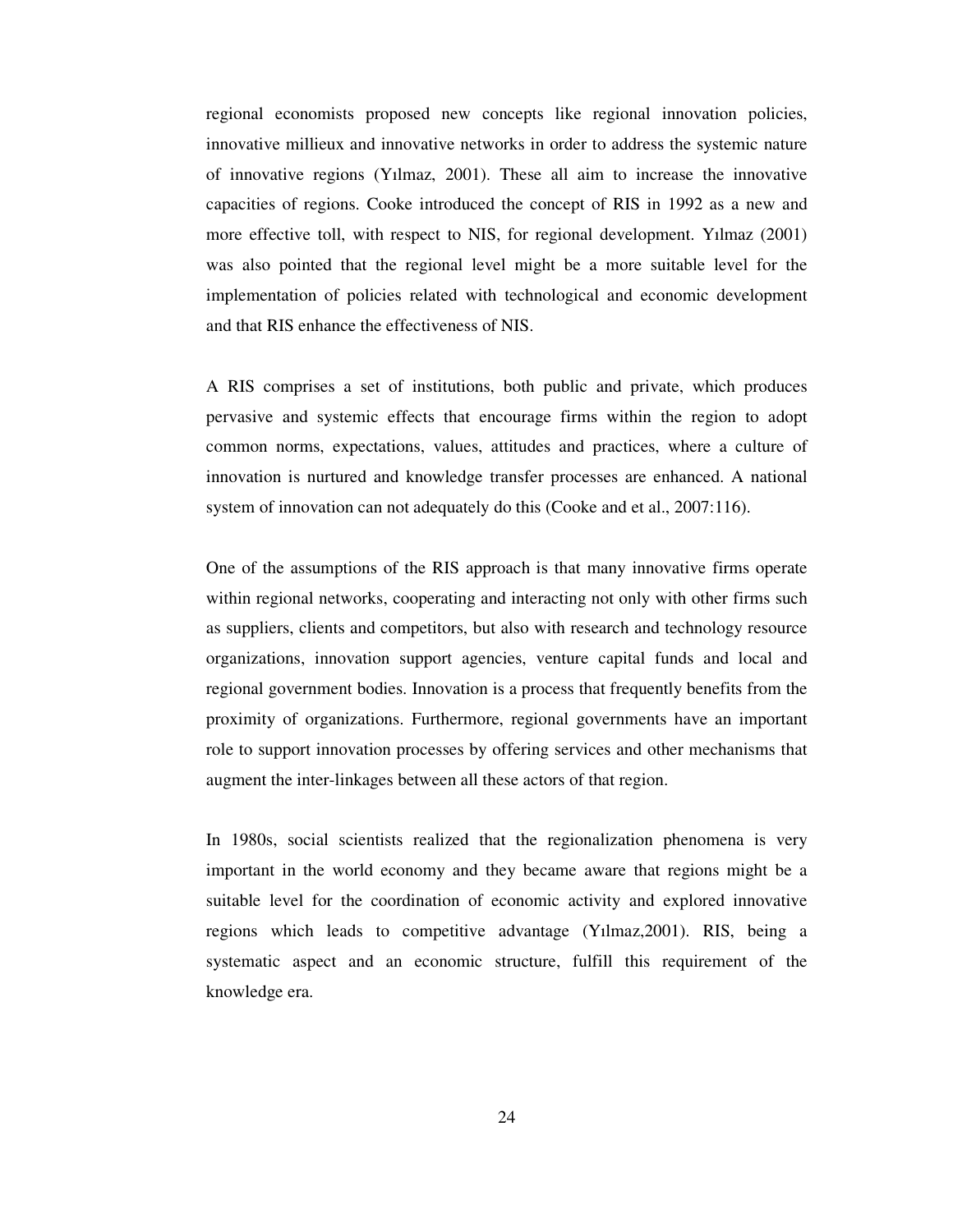## **3.3.2. Concept of the Regional Innovation System:**

Definitions, main components and different forms and dimensions of RIS will be stated in this part of the thesis.

### **3.3.2.1. Meaning and Definition of Regional Innovation System:**

RIS is a kind of system containing innovative networks and institutions located within a specific geographical area and strong internal interaction that promotes the innovativeness of the region's companies is in the center of the system. The concept provides a good framework for the technology and innovation policies that are seen as necessary tools for regional innovation environment.

Asheim and Gertler (2005) were also made a description as "The Regional Innovation System can be thought of as the institutional infrastructure supporting innovation within the innovation structure of a region". The aim of RIS is to integrate traditional, context linked, regional knowledge and codified, worldwide available knowledge in order to stimulate regional endogenous potential (Eraydın, 2002).

Yılmaz (2001) emphasized that Regional Innovation Systems provide a systematic dimension for innovation at a regional level and linking several theoretical approaches, described in previous parts, such as evolutionary economics, governance, new production concepts and the models of industrial districts and innovative milieu which play important role in the success of innovative regions.

To be able to extend the definition of the concept of RIS, innovation in regional level and its systemic structure should be emphasized.

## **3.3.2.2. Importance of the Innovation in Regional Term:**

An innovative region can compete globally and improve the social, cultural, environmental and accordingly life quality of its inhabitants. Regional competitiveness is based on regional resources and a region's socio-institutional capability to renew the resource base in an interactive and collective learning process in order to increase regional productivity and innovativeness. To be able to gain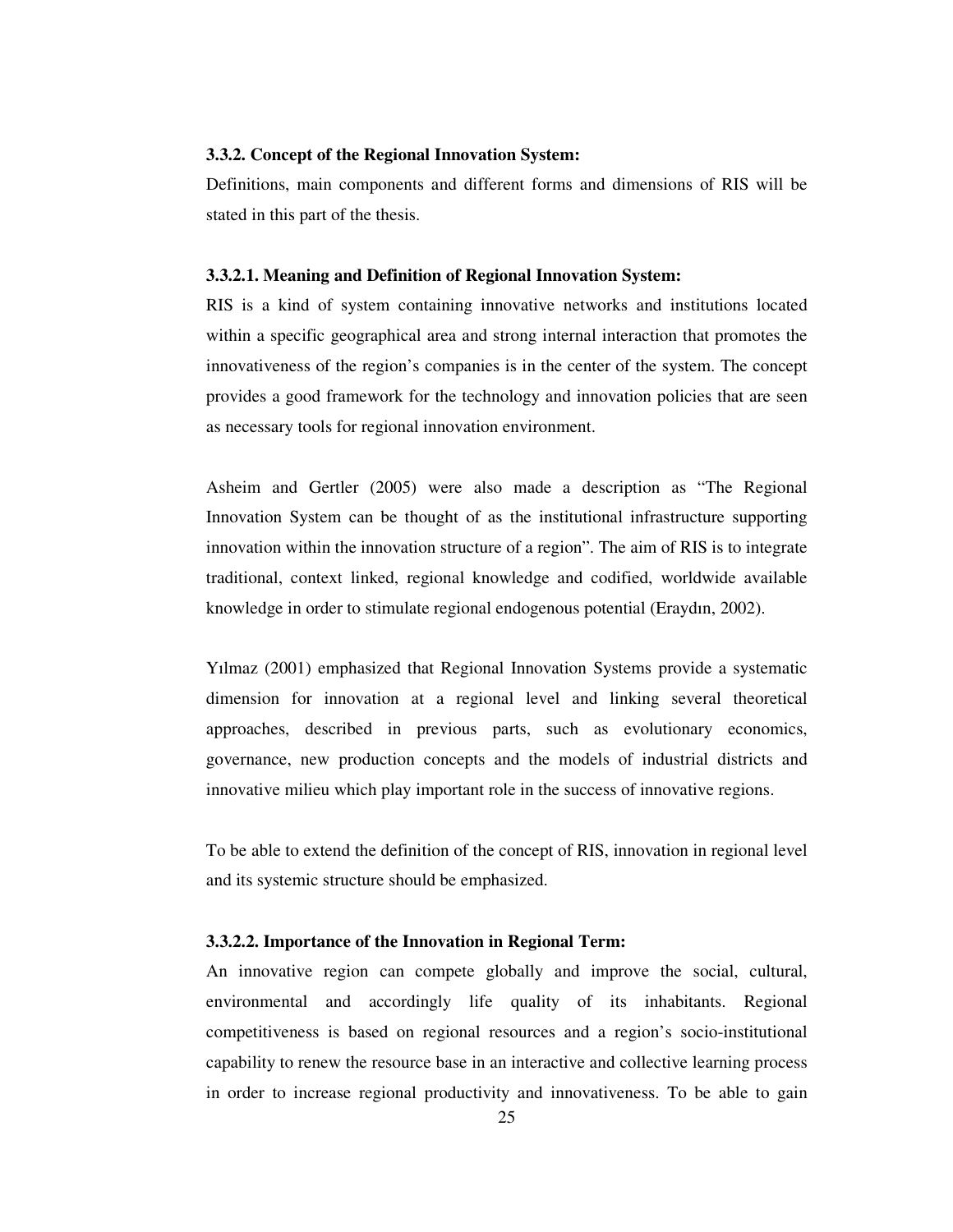competitive advantage in the global market, regions should host enterprises which can create new products, services and production processes.

Regions that have constructed advantage through supporting innovative enterprise, present meaningful communities of economic interest, define genuine flows of economic activities and take advantage of true linkages and synergies among economic actors. Regions have to seek competitive advantage from mobilizing all their assets including institutional and governmental ones, where there exist, or press for them where they do not (Cooke and et al., 2007: 114). To become attractive for companies, regions should set up institutions to support their innovation strategies.

The regional innovation environment is seen as a system consists of innovation networks and institutions located within a region. This system has strong internal interactions that promote innovativeness and is characterized by embeddedness, since innovations are processes embedded in normal social and economic activities.

There are lots of factors supporting innovation process in a region. The existence of universities and technical faculties and qualified workforce are the factors which should be determined firstly. Since the innovation process is a social process, high level of trust and reciprocity, shared values and culture in a region provide this region to be innovative. Circulation of learning process between different actors of the region, collaboration and cooperation between firms, universities, research centers and regional institutions, local interest on processes of research, innovation, creativity and experiment, local demand for innovative and creative products, availability of venture capitalist for new inventions, existence of financial resources can be summarized as the other factors facilitate innovation in a region.

## **3.3.2.3. System Requirement of Innovation in Regional Level:**

Innovation is a social process that affects diffusion of new knowledge and turning it to a differentiated commercialized product. Therefore, innovation process requires a dense interaction between firms, universities, public and private R&D institutes and financial organizations. For this comprehensive process it is necessary to establish a system. System, as a term, means orderly interconnected and complex arrangements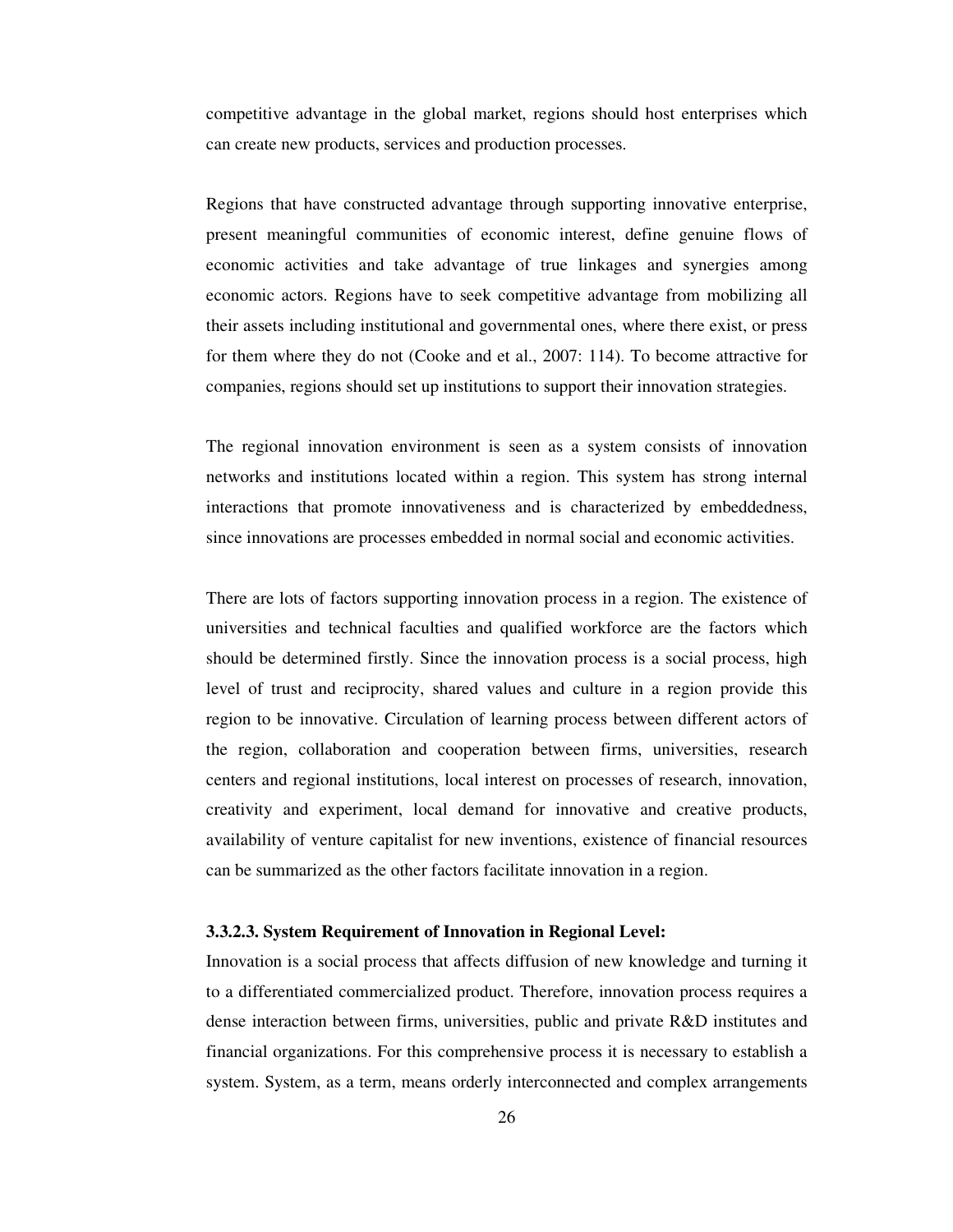of parts or elements (Yılmaz, 2001). Lunvall (1992) also describes the term system as an order consisting of a number of elements with relationships among them, and so an innovation system "elements and relationships that interact in the production, diffusion and use of new and economically useful knowledge". His narrower definition contains: organizations and institutions, such as R&D organizations, universities and technology centers, involved in innovation process and his broad definition contains: all parts and aspects of economic structure and institutional set up effecting learning as well as the innovation process.

There are two main prerequisites for RIS (Eraydın, 2002): first one is the formal and explicit cooperation between firms in innovation process, the link with new knowledge bases, the access to venture capital and university-industry-government relation. The other one is the networking between firms, i.e. other firms, customers, competitors, consultants; firms and R&D infrastructures, i.e. government research institutes, private research institutions and universities; between R&D infrastructure units, i.e. government-private, university-private, university-government R&D. Similarly, Cooke and et al (2007) indicated that the innovation systems are made up of networks of knowledge providers such as universities and research organizations, clusters of large and small firms underpinned by venture capital, education, technology transfer and other supporting institutions.

To sum up, an innovation system is a social system, and innovation is the result of the social interaction between economic actors. It is an open system in interaction with its environment and feedback mechanism is important in producing new knowledge and new technologies (Cooke and at al., 2007).

### **3.3.3. What Comprises a Regional Innovation System:**

In knowledge economy, the sources of competitiveness are found in social environment rather than in market environment. The untraded interdependencies (Storper, 1995) are the examples of this social environment. These untraded interdependencies include the institutional, social, cognitive and cultural characteristics of a region that created in history. As evolutionary economists and institutional economists emphasized, regional institutional settings and routines are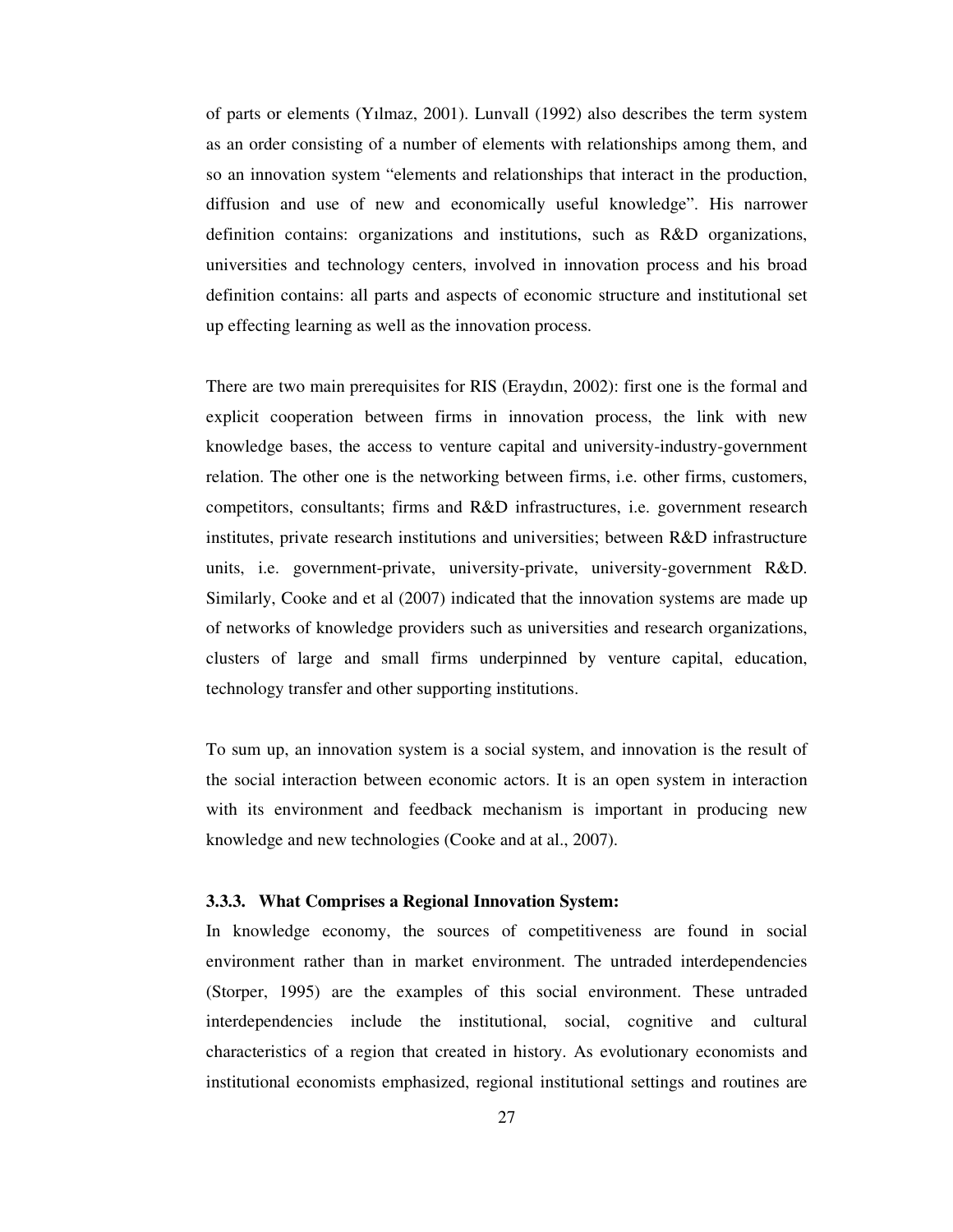the main factors in regional development process. These institutional settings must be composed of elements enabling the processes networking, learning, innovating and leadership in the regional development network. Regional Innovation Systems, in which firms and other organizations are systematically engaged in interactive learning through an institutional milieu, characterized by embeddedness (Cooke, 1998). Strong RIS requires strong locally embedded institutional and organizational characteristics.

**Institutions** which foster **networking and interactions** constitute the innovative environment. We know that competitiveness is an essential requirement of the knowledge economy and regions should adapt to the rapidly changing economic and social conditions and make difference to be able to become attractive. Thus, the competitive power of the regions depends on their regional resources and institutional capacity that organize the use of these resources in an interactive and effective manner to increase productivity and innovativeness. **Socio-institutional structure** of regions determines their collective learning, innovation and interaction capability and thus regional innovation environment is a system consists of these interactive structures and called "Regional Innovation System". This system is formed by innovative networks and institutions with strong linkages and interactions which are the sources of an innovative and consequently a competitive region. Institutional set-up in that region is the essential part of such a system.

Being a social system which composed of interactions between actors of that region, establishing a well functioning RIS requires some structural elements such as efficient institutional settings, spatial proximity, network relations and qualified labor force as a requirement of learning process.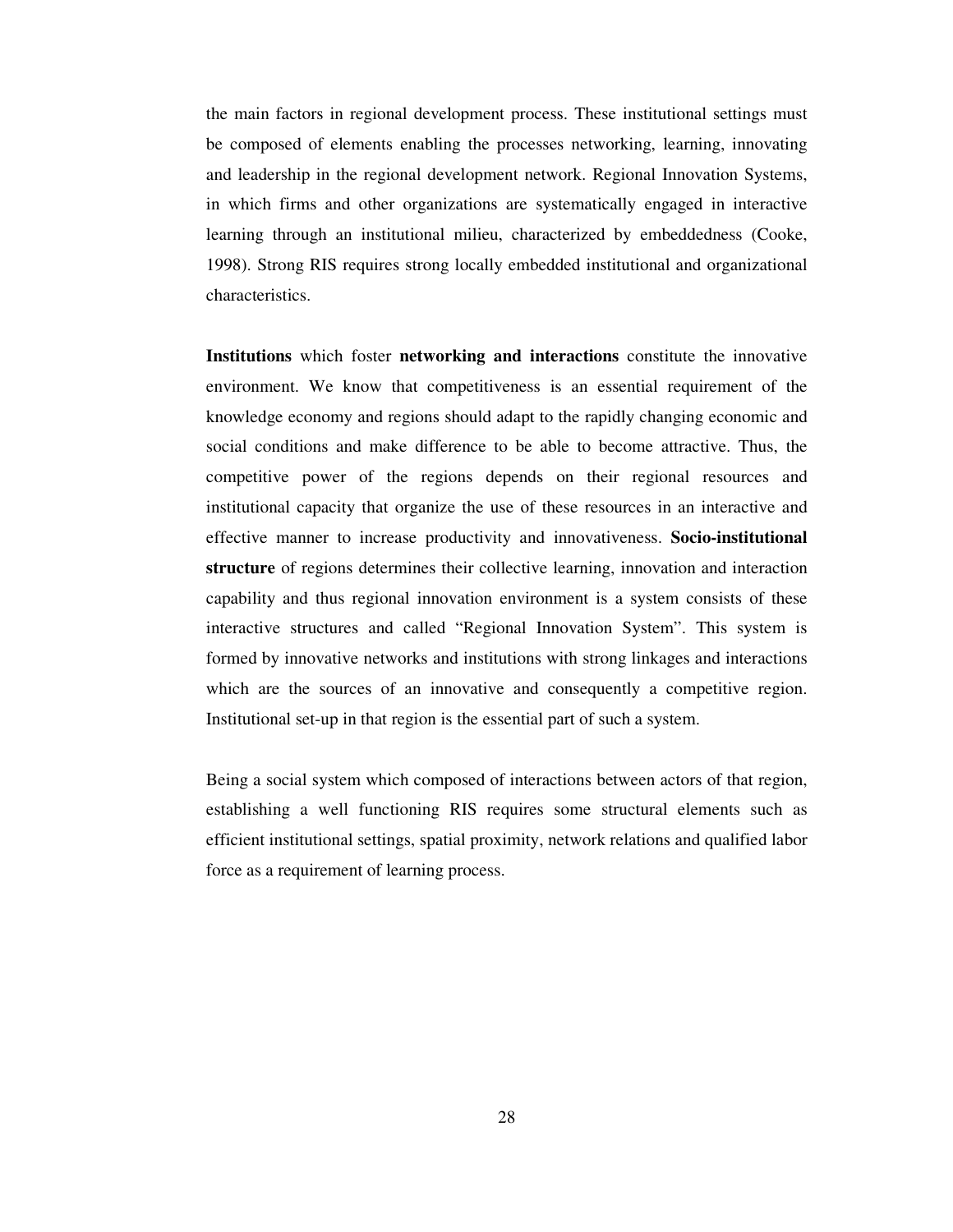**Table 2:** Super-structural Elements of Strong and Weak Regional Systems of Innovation Potential:

| <b>Strong RSI potential</b>         | <b>Weak RSI potential</b>    |
|-------------------------------------|------------------------------|
| <b>Institutional level</b>          |                              |
| Cooperative culture                 | Competitive culture          |
| Associative                         | Individualistic              |
| Learning disposition                | 'not invented here'          |
| Change orientation                  | conservative                 |
| Public-private consensus            | public private dissension    |
| <b>Organizational level: firms</b>  |                              |
| Trustful labor relations            | Antagonistic labor relations |
| Workplace cooperation               | Workplace division           |
| Worker welfare orientation          | 'sweating'                   |
| Mentoring                           | 'sink or swim'               |
| Externalization                     | internalization              |
| Innovation                          | adaptation                   |
| <b>Organizational level: policy</b> |                              |
| Inclusive                           | Exclusive                    |
| Monitoring                          | Reacting                     |
| Delegation                          | Centralization               |
| Consultative                        | Authoritarian                |
| Networking                          | 'stand alone'                |

**Source:** Cooke, 1998: 1580

A strong innovation process at regional level relies upon a combination of well endowed organizational infrastructure and a superstructure including an embedded civil society capable of activating social capital (Cooke, 1998). Table 2 shows the most important institutional and organizational characteristics of regions which have potentials to be able to formulate a system of innovation. Here we can see the importance of the **social capital** embedded in region. **Cooperation networks** between individuals, firms and other institutions are also important factors to be able to construct a well operating system. Regions should also have their own independent and **peculiar institutional structures** in order to use their regional potentials in a more effective way.

Cooke and et al. introduced two different regional profiles to express the importance of the density and quality of infrastructures for innovation in a region. Here, Table 3 shows two regional profiles which correspond to regions with totally different scopes of jurisdiction and autonomy (Cooke and et al., 1997).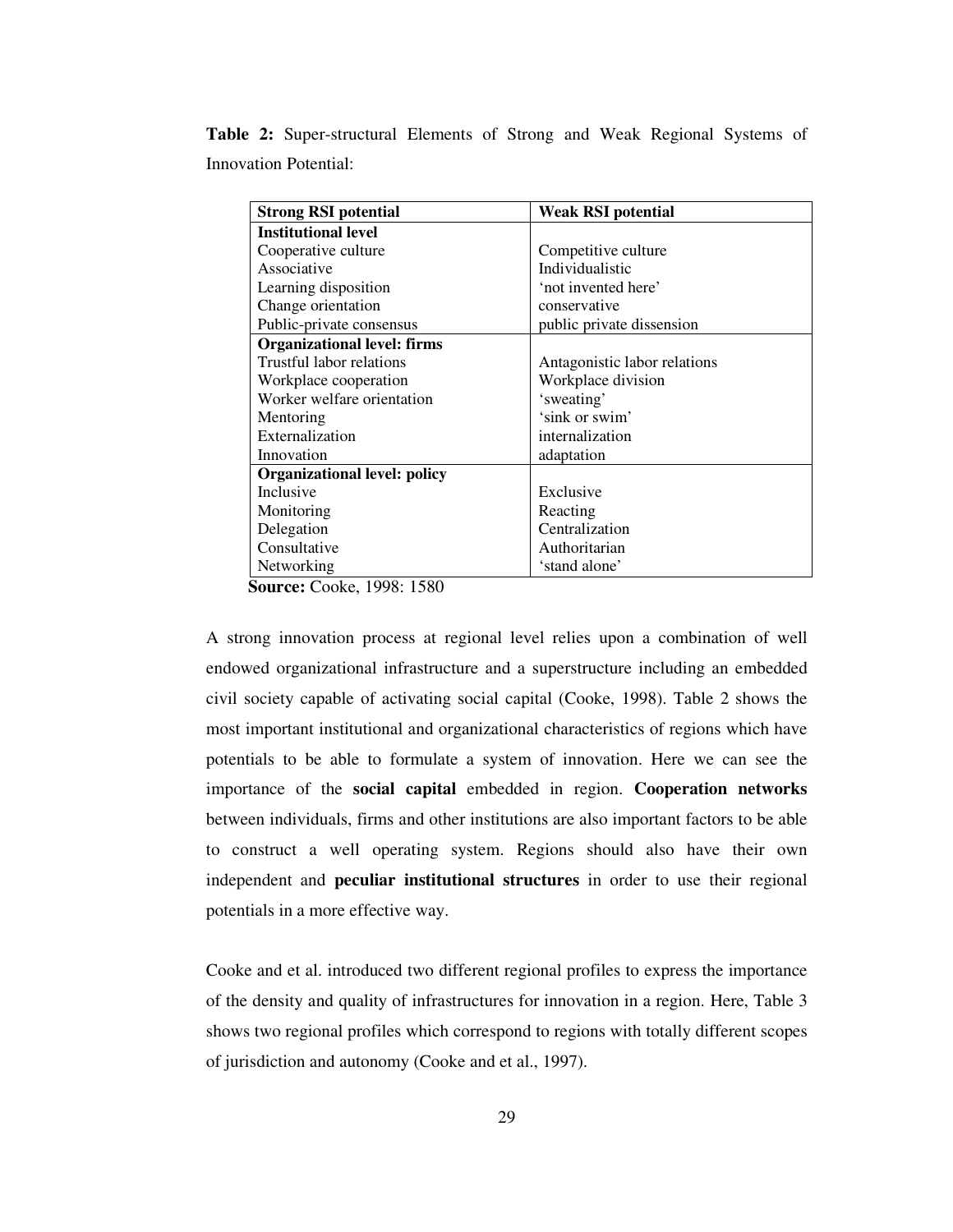**Table 3:** Two Different Regional Profiles:

| Profile 2<br><b>Profile 1:</b>                                                                                                               |                |
|----------------------------------------------------------------------------------------------------------------------------------------------|----------------|
| (1) autonomous capacity for regional public<br>(1)<br>a certain degree of                                                                    | administrative |
| spending<br>decentralization on spending                                                                                                     |                |
|                                                                                                                                              |                |
| (2)<br>(2)<br>limited capacity to impose taxes<br>regional capacity to impose taxes                                                          |                |
| little need for firms to approach the<br>less regionalisable sources of financing<br>(3)<br>(3)                                              |                |
| national capital market                                                                                                                      |                |
| high level of regional<br>(4)<br>(4)<br>financial<br>low level<br>of<br>regional                                                             | financial      |
| intermediaries<br>intermediaries                                                                                                             |                |
| regional government<br>(5)<br>little local government control over<br>(5)<br>control<br>over                                                 |                |
| financial intermediaries<br>financial intermediaries                                                                                         |                |
| development of regional information<br>slight development of own information<br>(6)<br>(6)                                                   |                |
| and promotion policies<br>and promotion policies                                                                                             |                |
| regional control over execution of part<br>no regional control over execution and<br>(7)<br>(7)                                              |                |
| of strategic infrastructures<br>management of infrastructures                                                                                |                |
| (8)<br>control or<br>shared execution(state-<br>(8)<br>slight influence on execution                                                         | and            |
| region) of strategic infrastructures<br>management of infrastructures                                                                        |                |
| density and quality of infrastructures<br>density and quality of infrastructures for<br>a.<br>a.                                             |                |
| innovation exist but more in relation to<br>for innovation are spread more widely                                                            |                |
| throughout the regional space<br>local or metropolitan areas                                                                                 |                |
| density and quality of infrastructures<br>density<br>quality<br>$\mathbf{b}$ .<br>$\mathbf{b}$ .<br>low<br>and                               | of             |
| for innovation are more highly concentrated<br>infrastructures                                                                               |                |
| in local or metropolitan areas                                                                                                               |                |
| the regions general competence<br>the regions general competence                                                                             |                |
| own educational and training system<br>state educational and training system<br>(1)<br>(1)                                                   |                |
| university related to the area<br>university slightly related to the area<br>(2)<br>(2)                                                      |                |
| research laboratories in the region<br>(3)<br>no research laboratories in the region<br>(3)<br>regional government<br>no regional government |                |
| (4)<br>(4)<br>state policies on industry, technology,<br>public procurement<br>(5)<br>made by the<br>(5)                                     |                |
| regional government<br>public procurement and science                                                                                        |                |
| industrial and technological policies<br>no regional industrial and technological<br>(6)<br>(6)                                              |                |
| designed and executed by the regional<br>policy                                                                                              |                |
| government                                                                                                                                   |                |
| regional<br>science<br>technology<br>(7)<br>no regional science and technology<br>(7)<br>and                                                 |                |
| program<br>program                                                                                                                           |                |

**Source:** Cooke and et al., 1997

The more similar a region is to profile one; the more favorable its conditions are suitable to establish an effective regional system of innovation. Density and quality of innovation infrastructure, existence of regional government, research centers, regional education and training systems, universities and financial institutions fostering innovativeness are important elements of the innovation systems.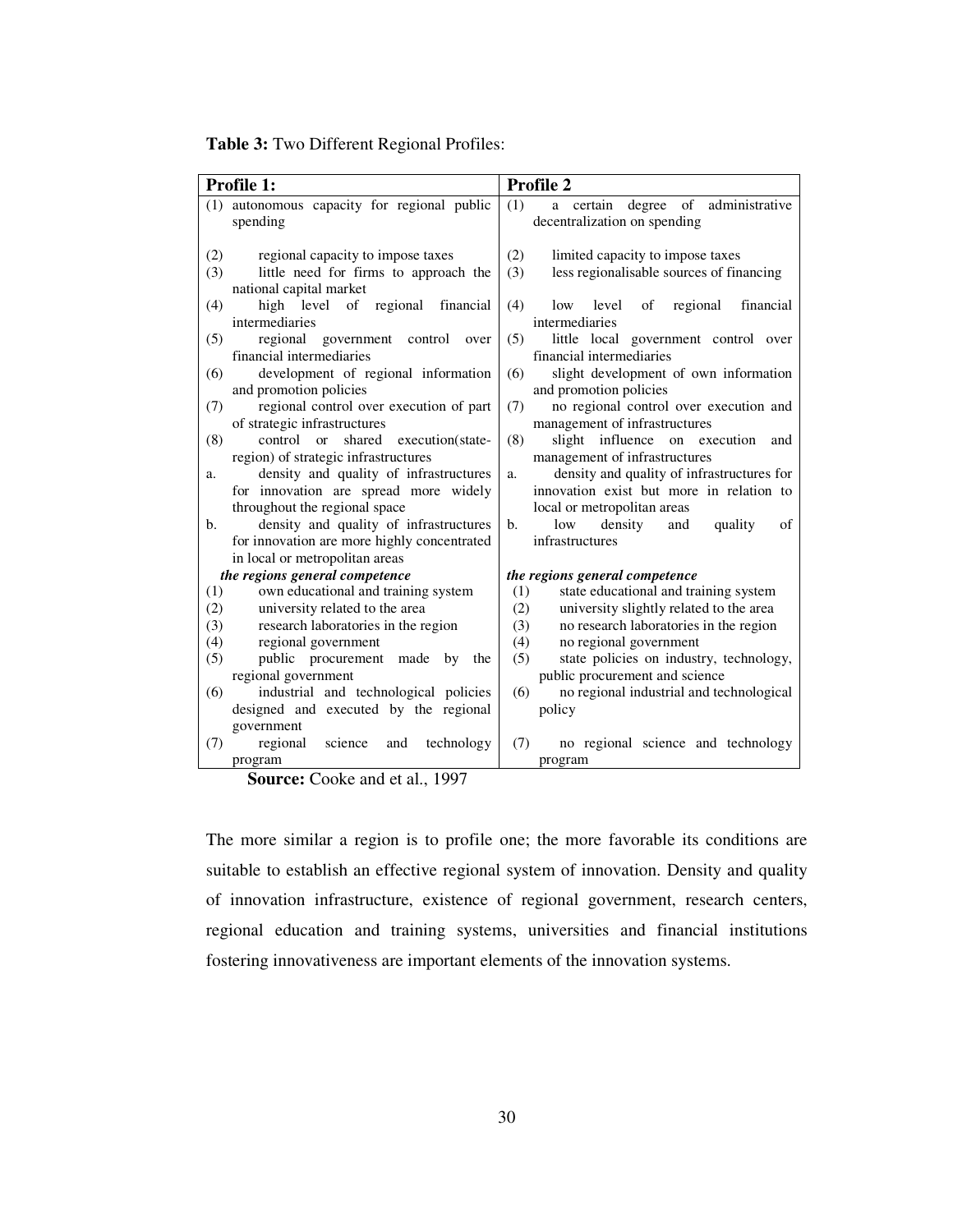Landabaso and et al. (1999) have also stated ten structural factors affecting the Regional Innovation Systems in less favored regions. These factors are:

- 1. Lower quality and quantity of **scientific and technological infrastructure,**
- 2. Scarcity or lack of **technological intermediaries,**
- 3. Poorly developed **financial systems** to finance innovation,
- 4. Lack of a **dynamic business services sector** offering services to firms to promote the dissemination of technology,
- 5. Weak **cooperation links between the public and private sectors**, and the lack of an entrepreneurial culture prone to inter-firm cooperation,
- 6. **Sectoral specialization** in traditional industries with little inclination for innovation and predominance of small family firms,
- 7. Small and relatively closed **markets** with unsophisticated demand, which do not encourage innovation,
- 8. Little **participation in international R&TDI networks**, scarcely developed **communications networks**, difficulties in attracting **skilled labor** and accessing external know-how,
- 9. Few **large firms undertaken R&D** with poor links with the local economy,
- 10. Low levels of **public assistance** for innovation and aid schemes poorly adapted to local SME's innovation needs (Landabaso and et al., 1999).

As a result, the quality of the institutional settings in less favored regions is often appears as the main obstacle for the creation of an efficient RIS. In order to overcome these weaknesses and structural problems, it is important to built strategies like the ones prepared by European Regions and supported by the European Union. Institutions for an effective RIS are technological intermediaries, financial system, research centers, dynamic business services sector, universities, cooperation links between the public and private sectors, sectoral specialization and clustering in industrial sectors, public assistance, linkages with international networks, connection with communication and telecommunication networks and existence of skilled labor. RIStr include the guidelines to complete these required institutions for an effectively operating innovation system. The process of preparing a regional strategy for innovation means that cooperation can be integrated into a stable institutional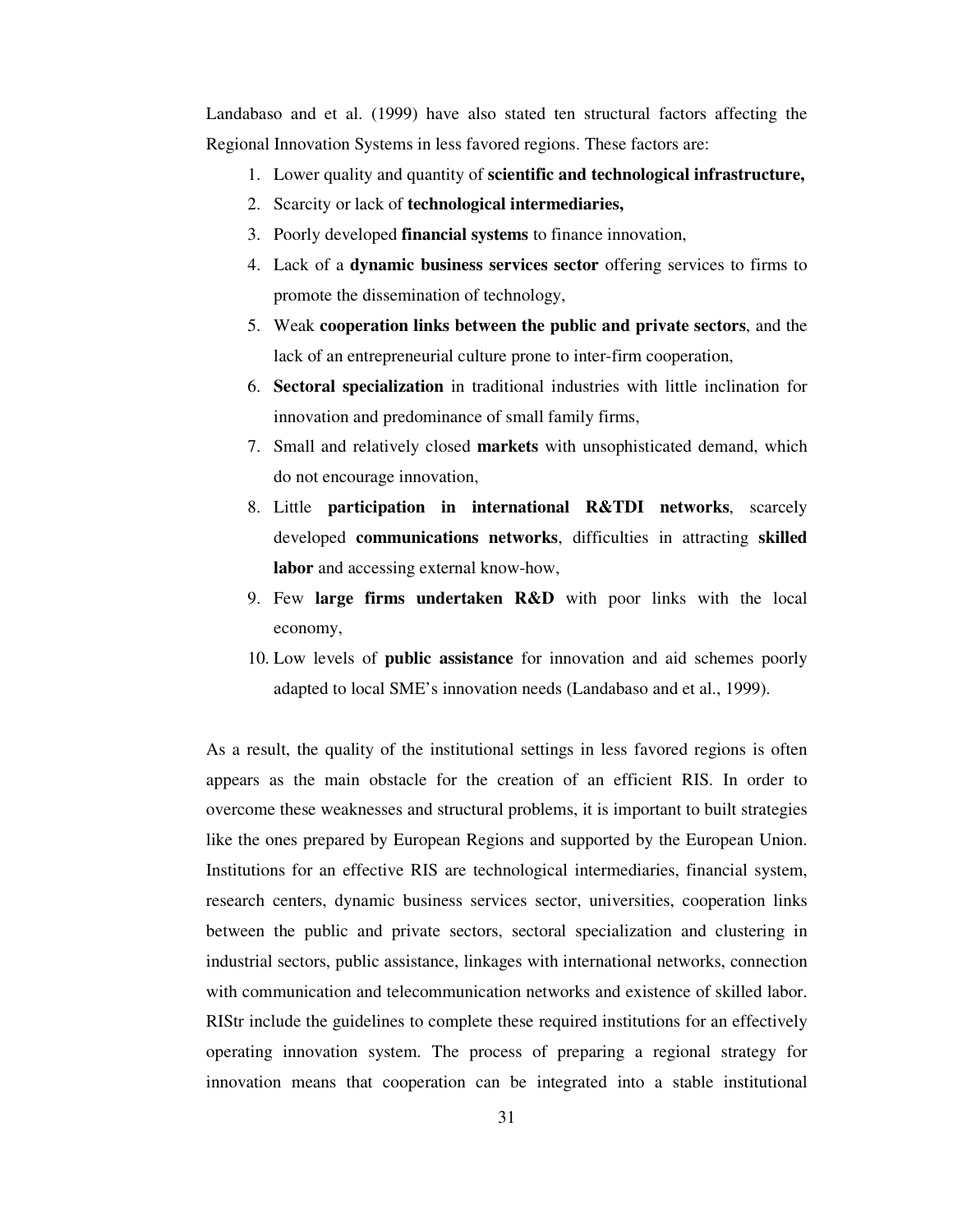framework that encourages contacts and the search for partners, clarifies the objectives of public policy in this field and makes available to firms public resources to encourage their participation in joint projects.

It has been emphasized that not all of the regions have these characteristics stated in the first column of the Table 2. Therefore, Regional Innovation Strategies have been developed as a policy instrument in order to promote growth and innovativeness and establish "Regional Innovation Systems" in these regions. Institutional background and agglomerations (clusters), networking and social capital (labor market conditions) are also the main drivers of the Regional Innovation Systems. These three are more simple and useful ones in order to introduce and understand the fundamental elements of the Regional Innovation Systems.

# **3.3.3.1. Institutional Structures:**

In recent years, to understand processes of regional development within an increasingly globalized economy, the economic geographers have drown upon concepts from institutional economics and economic sociology and increasing interest in the social and institutional conditions shaping regional development (Cumbers and et al., 2003). As mentioned in the previous discussions, RIS is a new development policy tool to foster regional endogenous growth in a region by using existing resources as input and in the end innovation as an output. It is essential to formulate new institutional settings and make the existing ones work in a more systematic manner to be able to create an innovative environment in a region. This part of the study attempts to explain and analyze the institutional actors and their roles in the process of creating an innovative environment, promoting continuous learning and networking in a region.

According to the RIS approach there are various organizations and policy actions in order to promote learning and innovation at the regional level. We can compile these organizations and policy actions, which are essential for the generation, dissemination and transformation of knowledge, as universities and research institutions, science parks, innovation centers, technology transfer agencies and educational institutions. Other important organizations supporting innovation based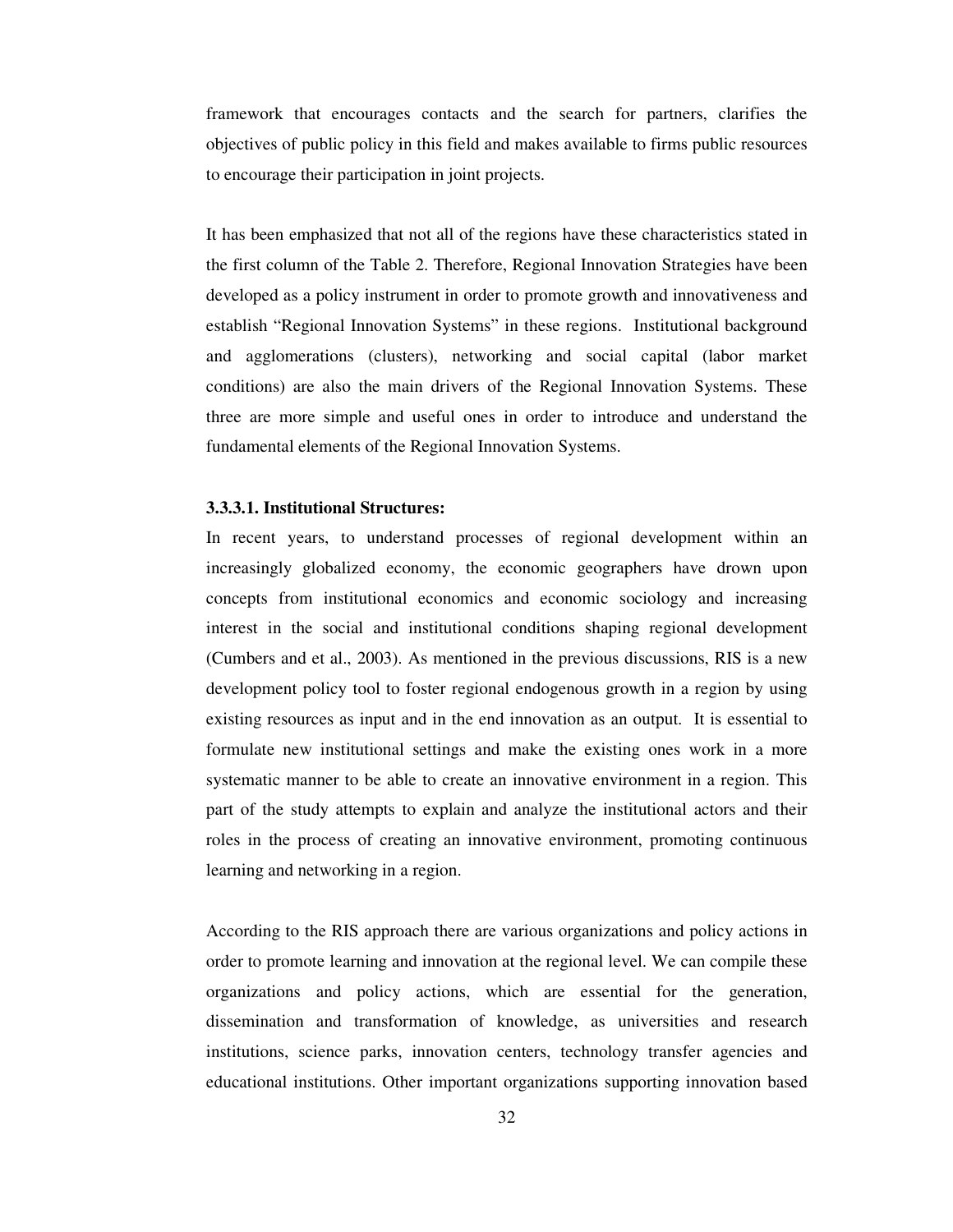growth include venture capital firms, business angels, standard setting bodies and development agencies (Cooke and et al., 2007: 54).

Institutions are very important for the system of regional innovation, since they determine the rate and the direction of innovative activities. Cooke (2002:137) indicated two subsystems, that is the knowledge application and exploitation subsystems (production) and knowledge generation and diffusion subsystems (institution). Production side contains firms, customers, collaborators, contractors and competitors, on the other hand institution side, that supports knowledge creation and diffusion, includes business consultants, technology centers, R&D centers, university departments, laboratories, technology transfer and R&D centers and development agencies. Firms' innovativeness and competitiveness depend on institutions of their local environment. In RIS, firms and the organizations of a region experience interactive learning process through an institutional frame characterized by local embeddedness of that region.

In this innovation system, regional **governments** have different roles such as a catalyst, a facilitator and a broker in the articulation of a Regional Innovation System. In the study of Eraydın (2002) articulation defined as linking regional actors and matching them according to their innovation need and support collaborative activities among different actors and design policies to integrate all actors in a Regional Innovation System. This role of the government is particularly important for less favored regions where the RIS is more fragmented and its subsystems and integral parts are more underdeveloped or, at times, simply completely absent (Landabaso et al., 1999). As a result, the main subsystems of a RIS are **knowledge generation and diffusion subsystem, knowledge application and exploitation subsystem and regional policy subsystems** (See Figure 3).

The RIS approach is also highlights that regional authorities can shape local learning and innovation processes in such a way by providing R&D infrastructure and educational infrastructure, supporting academic spin-offs, enhancing human capital and the formation of social capital.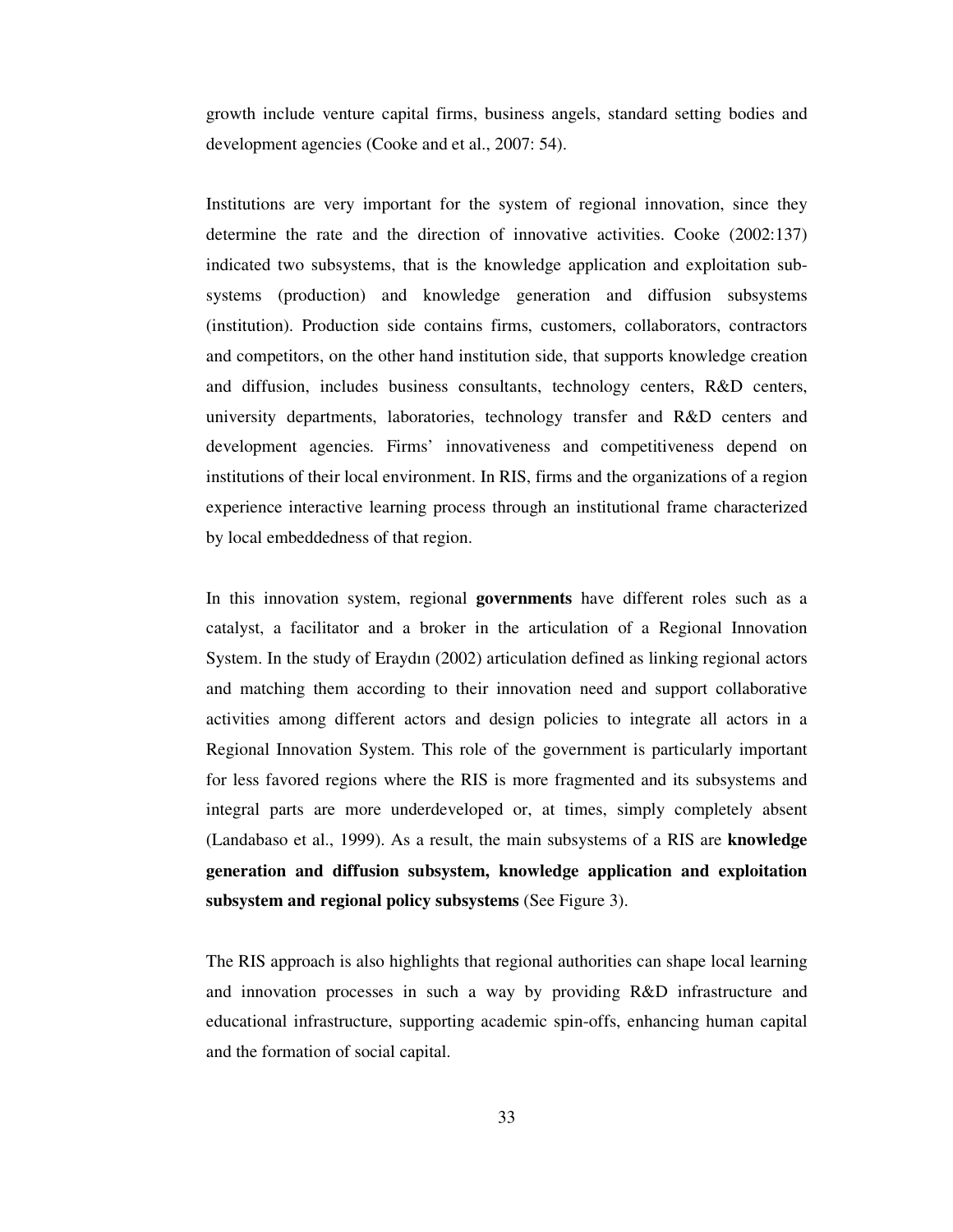

**Figure 2:** The Institutions in a regional system of Innovation **Source:** Regional Innovation Systems: The Role of Governance in a Globalized World, 1998.

Figure 2 represents the institutional actors of a RIS. The central actor of the system is the small and large firms which are the supply and demand side of innovation process and accordingly the system and the other actors can be grouped into three parts. These three parts are the key actors of a RIS and works as innovation support organizations. These three groups are:

- First one contains **scientific organizations** such as universities, research laboratories and technology transfer agencies,
- Second group contains **public and private governance organizations** such as trade associations, chambers of commerce, vocational training organizations,
- Lastly the **financial organizations** such as banks and venture capitalists constitute the third group. Training system, public authorities and culture of the region are described as the other elements of the system which form the "environment" of the RIS (Yılmaz, 2001).

The literature on innovation systems brought the role of the **state and other public**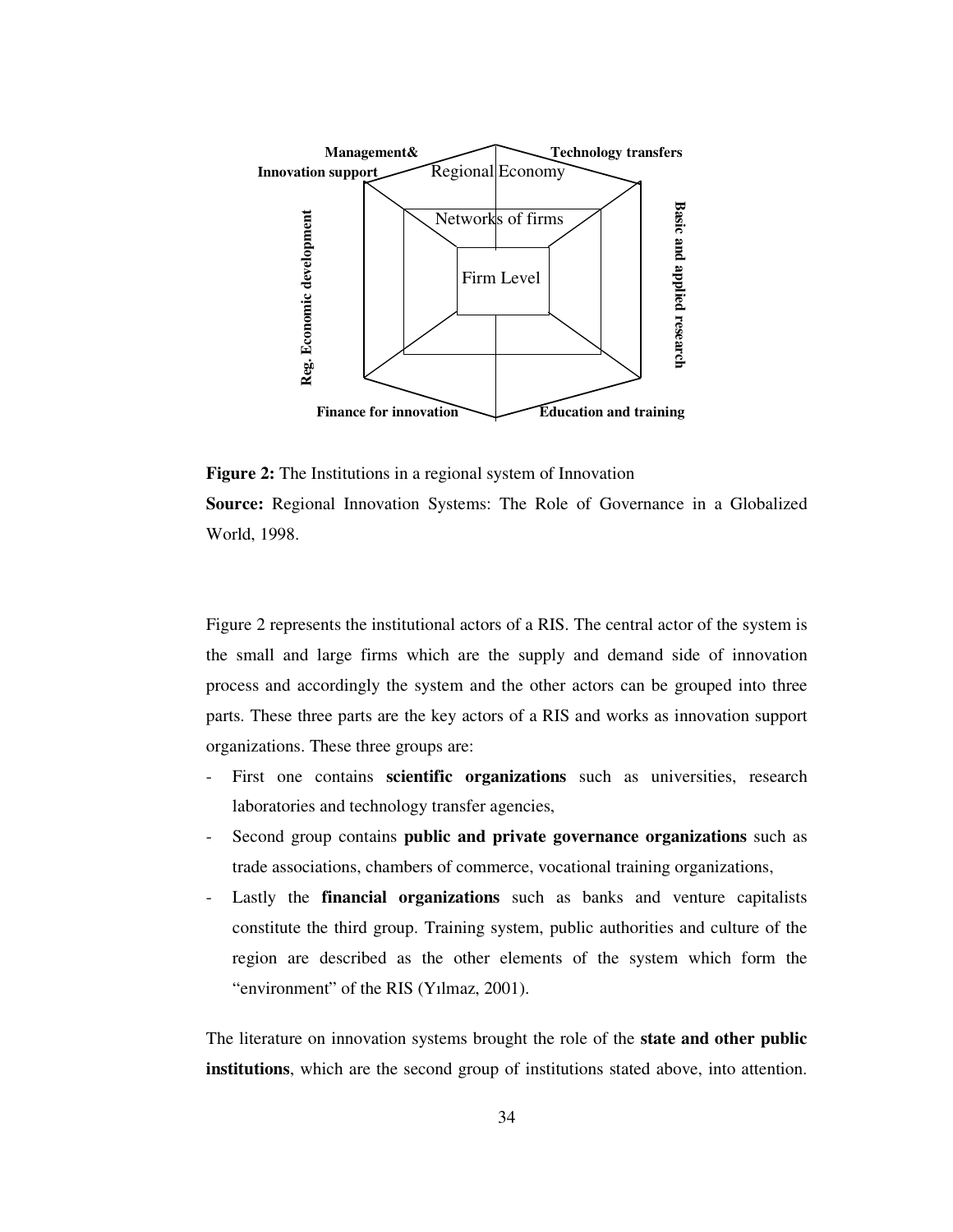The actors of the innovation process are more diverse than in the earlier approaches. They are to be found as core elements in the subsystems of knowledge generation and diffusion as well as in the subsystem of knowledge application and commercialization (Cooke and et al., 2007:53). Development of regions is determined not only by technological but also by institutional path dependencies introduced by institutional theorists. These mentioned institutional path dependencies highlight the importance of regional institutions. Regionalization involves the imposition of organizations in order to stimulate the development of regional institutions; regionalism involves the realization of regional organizations to give active expression to regional institutions (Cooke, 1998).

Institutions, which are introduced in the second and the third group of key actors of innovation system, such as the **education and training systems**, regional research and development capacities, industrial relations and **financial services** regulate the manner in which the technological knowledge available within a region is generated, further developed and harnessed economically. The necessary actions for the generation of effective institutional structure in RIS are determined as follows:

- The establishment of new interfaces between business and the knowledge base, including technology centers, universities, public laboratories and specialized consultants,
- Development of new financial instruments for the financing of innovation including brokerage services between innovators and the banking sector,
- Identification of innovation projects in firms through the combines efforts of university trainees and R&D laboratories from universities and other firms,
- Promotion and extension of technology audits in SME and innovation management training for businessman,
- Facilitation of university and big firms spinouts and technology based start-ups (Landabaso and et al., 1999).

As a policy concept, RIS has underpinned many practical applications in the field of research-business collaboration, support for high-tech Spin-offs and start-ups and clustering as well as more conceptual applications geared towards the drafting or Regional Innovation Strategies (Landabaso, 1997). Innovation strategies attempts to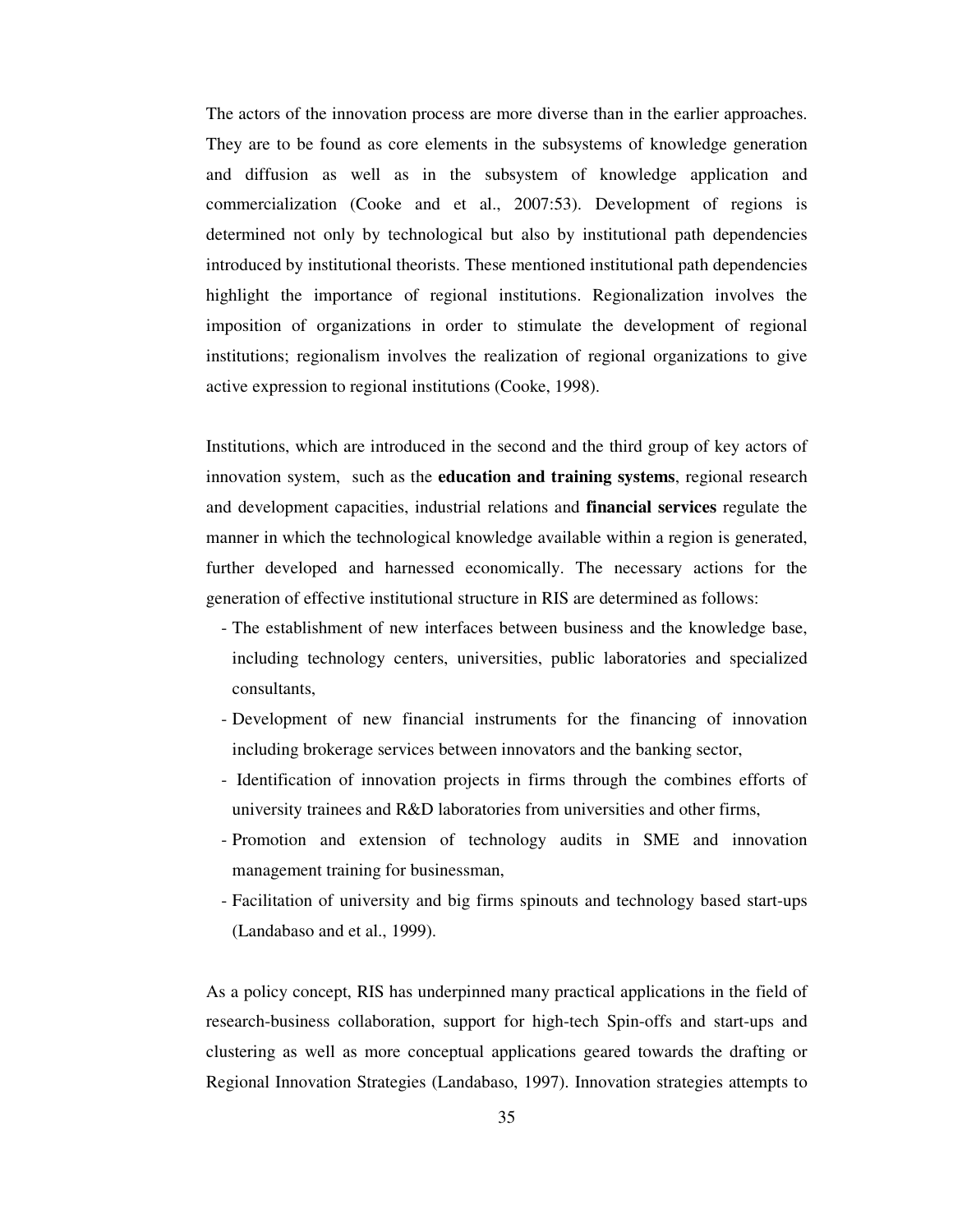establish and support these innovation promoting institutional structures in a less favored region in order to improve her innovativeness and competitive power.

From a regional development perspective, institutionalism approach draws attention to the ways in which a region's internal characteristics or social infrastructure can help and hinder economic growth. Shift to a knowledge based economy have heightened the demand of institutionalist ideas. In particular, conceptions of innovation as a socially embedded and interactive process have prompted new claims about the importance of localized learning in the construction of regional competitive advantage (Cumbers and et al., 2003). RIS approach contains a broad set of ideas concerning innovation, interaction and space. There is a review of the three most influential strands of institutionally informed literature (industrial districts, Regional Innovation Systems and learning regions) in terms of their institutions, power and space dimensions in the literature: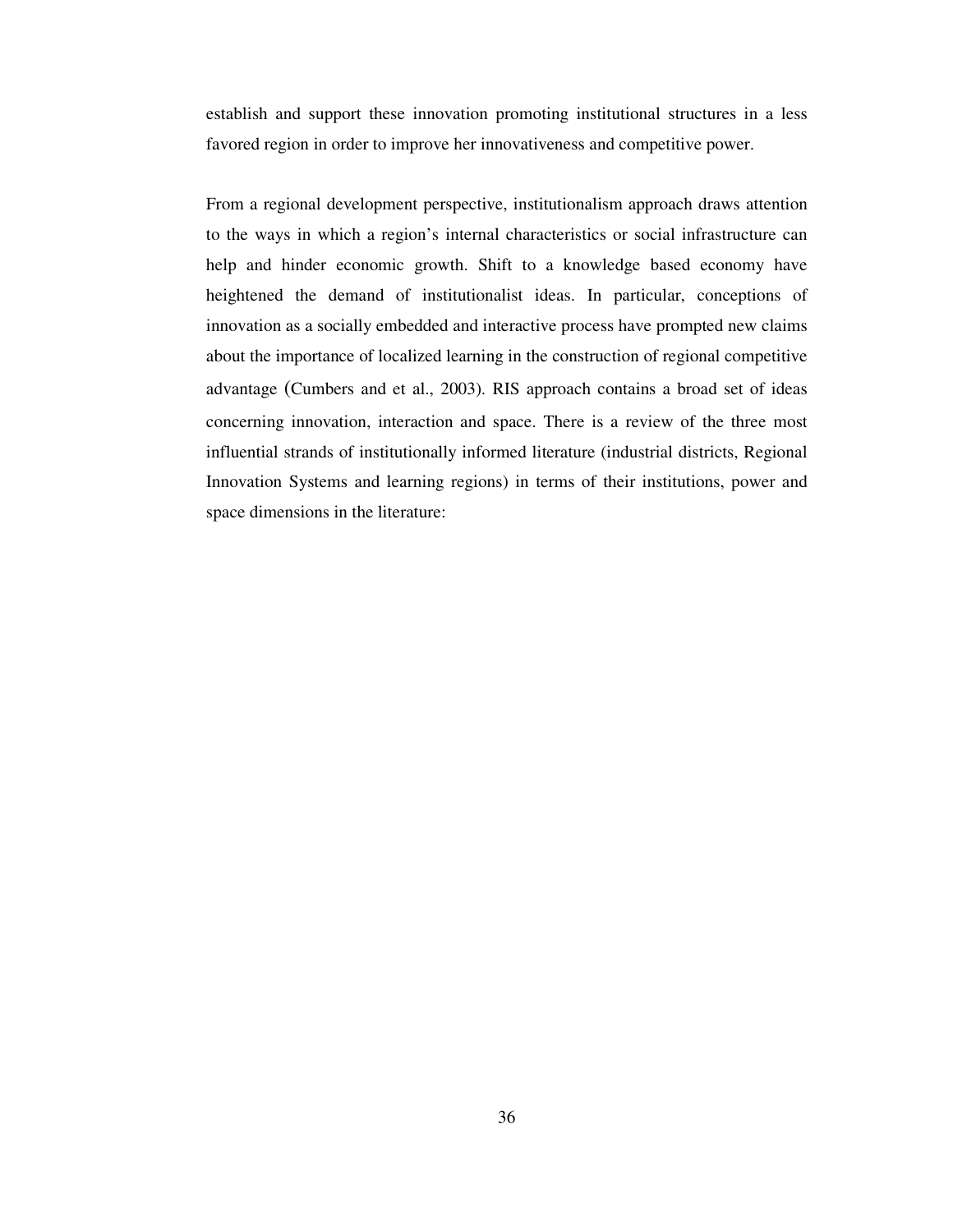|                     | <b>Industrial districts</b>                                                                                                                                                                                                                                                      | <b>Regional Innovation Systems</b>                                                                                                                                                                                                                                                                                                                                                                                 | <b>Learning regions</b>                                                                                                                                                                                                                                                                                                                                                        |
|---------------------|----------------------------------------------------------------------------------------------------------------------------------------------------------------------------------------------------------------------------------------------------------------------------------|--------------------------------------------------------------------------------------------------------------------------------------------------------------------------------------------------------------------------------------------------------------------------------------------------------------------------------------------------------------------------------------------------------------------|--------------------------------------------------------------------------------------------------------------------------------------------------------------------------------------------------------------------------------------------------------------------------------------------------------------------------------------------------------------------------------|
| <b>Institutions</b> | Focus on 'soft'<br>institutions, importance<br>of socio-cultural<br>Networks which<br>facilitate trust and<br>collaboration.<br>Highlight role of trade<br>unions, local<br>authorities, trade<br>associations and<br>political parties.                                         | Concerned with 'hard'<br>institutional forms,<br>highlighting the role of key<br>regional organizations<br>(financial systems, training<br>infrastructure, and research<br>institutions).<br>A prescriptive approach<br>advocating collaboration and<br>cooperation between firms<br>and institutions (universities<br>and research institutes.<br>business associations,<br>vocational training collages,<br>etc) | 'Softer' emphasis on<br>untraded interdependencies<br>and relational assets.<br>Importance of tacit<br>knowledge and collective<br>learning in stimulating<br>innovation.<br>Some interest in the<br>forging of regional<br>alliances through<br>collaboration between key<br>organizations and actors<br>(business elite, economic<br>development agencies,<br>trade unions.) |
| Power               | Emphasis on<br>collaborative inter-firm<br>relations, recognition<br>of political leftist<br>coloring to successful<br>districts but the issue<br>of potential<br>competition and rivalry<br>is neglected. Some<br>debate on divisions and<br>exploitations within<br>districts. | <b>Emphasis on cooperative</b><br>social relations, little sense of<br>potential divisions and<br>conflicts. Implicit acceptance<br>of neo-liberal framework of<br>global capitalism.                                                                                                                                                                                                                              | Focus on collective<br>learning and trust. Little<br>consideration of unequal<br>power relations between<br>firms and the difficulties of<br>sustaining collaboration<br>over the longer term.<br>Implicit reliance on<br>relational conception of<br>power involves neglect of<br>power as a capacity.                                                                        |
| Space/scale         | Focus on local scale,<br>neglect of actors and<br>institutions operating at<br>other spatial scales.<br>Global viewed as<br>external product<br>market.                                                                                                                          | Focus on regional scale.<br>Particular neglect of national<br>scale institutions (education,<br>training, financial system).<br>Globalization means that<br>regions have become a key<br>scale of economy organization<br>and political intervention. The<br>coherence of regions is taken<br>for granted.                                                                                                         | Emphasis on the role of<br>region as the key site for<br>the development of<br>untraded<br>interdependencies.<br>Tendency towards spatial<br>fetishisms where regions<br>viewed as strategic agents.<br>Notion of competitiveness<br>extended from firm to<br>region.                                                                                                          |

**Table 4:** Three Strands of Institutionally Informed Literature

**Source:** Cumbers and et al., 2003.

These three approaches aim to create cooperation between local actors and raise the locally embedded potentials of the regions by using the institutional structures.

The role of institutions; that is, common habits, routines, prevailing practices in companies, labor markets and financial organizations, are relevant for the knowledge and innovation process (Gertler, 2003). This links up the concepts of innovation and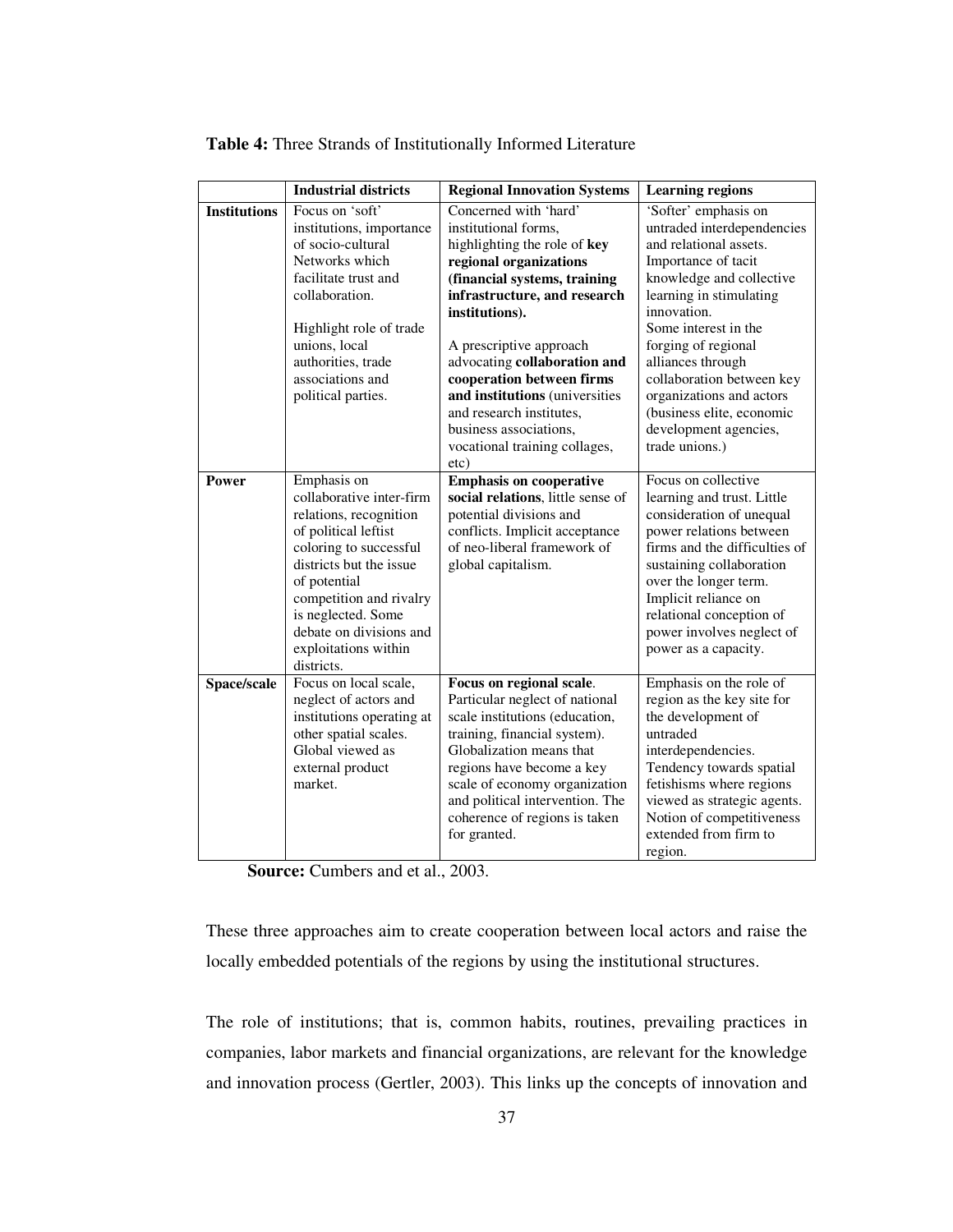system. Innovation system requires spatial proximity (**clustering** in sectoral level) for the generation and transmission of knowledge that is transferred to innovation. These clusters are emphasized as the knowledge application and exploitation subsystem of a RIS.

Moreover, proximity and geography have strong role in knowledge generation and application and matter in the knowledge and innovation process. Innovation oriented knowledge economy and globalization trends foster the role of innovation for regions and countries to be able to gain competitive advantage. Innovative and knowledge based activities have become more important in economic processes. After the decline of fordist economic system, specialization has turned as the dominant factor for competitiveness. Some economists agreed that creation and diffusion of knowledge occur more efficiently via local proximity.

It has been stated that the geographical configuration of economic actors-firms, workers, associations, organizations and government agencies- is fundamentally important in shaping the innovative capabilities of firms and industries (Asheim and Gertler, 2005). Geographical proximity, thus, is not alone in creating a common understanding for tacit knowledge exchange as has often been claimed in the literature. This is reflected in the highly uneven and polarized character of knowledge generation, application and innovation in geographical space (Cooke and et al., 2007: 46).

The role of geographical proximity in tacit knowledge exchange is important. Innovation relevant knowledge requires trust, a common language and understanding and is strongly favored by face-to-face interactions, in other words being close on space (Cooke and et al., 2007). Accordingly, tacit knowledge has an important role in the innovativeness of a region because of its diffusion via face-to-face relations in a specific local area. Yılmaz (2001) was also stated that the knowledge exchange, especially the exchange of tacit knowledge, between actors of an economy is a social process, which depends on spatial proximity, thus occurs at the local level.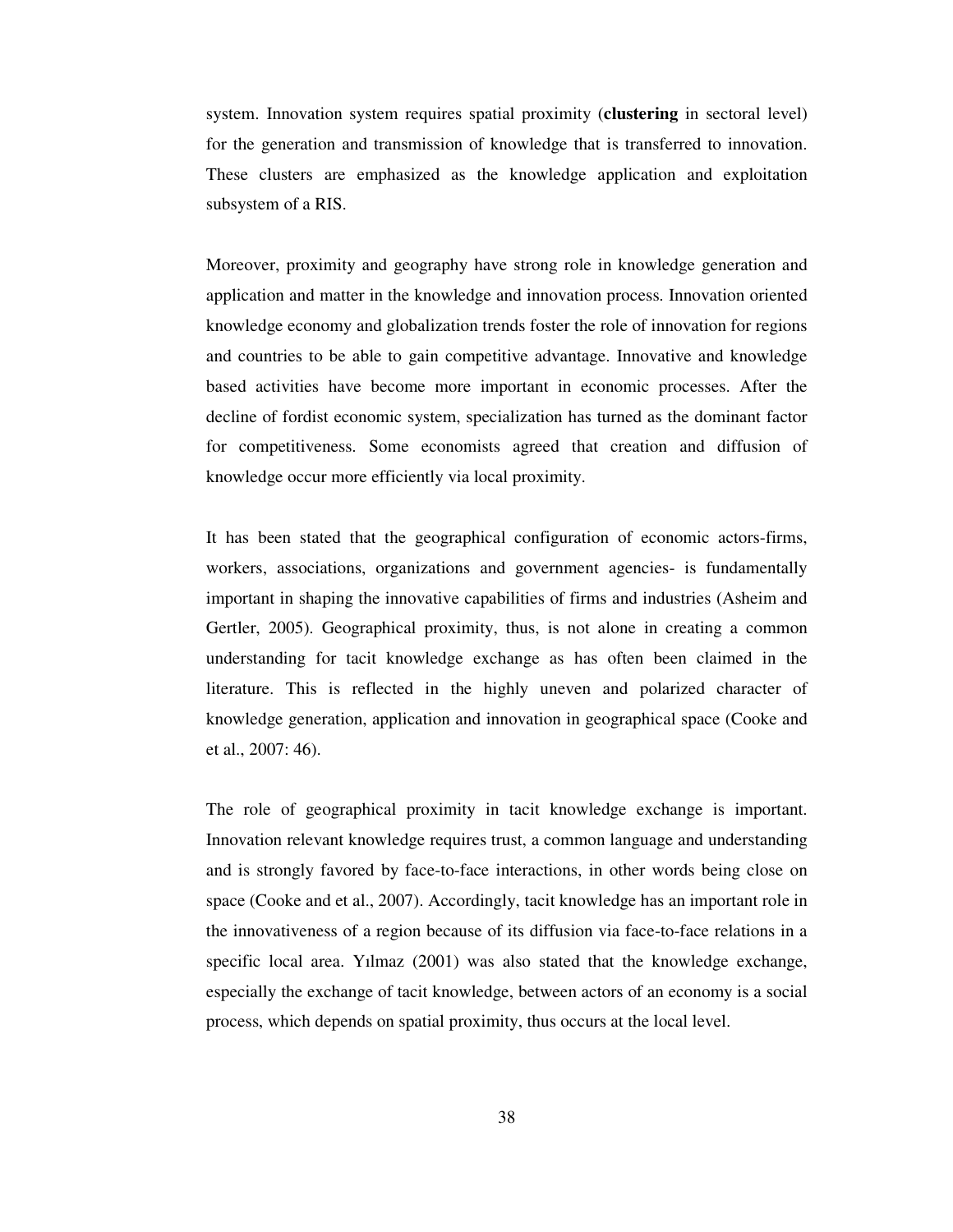## **3.3.3.2. Regional Social Capital: Social Attributes and Labor Market:**

Social attributes of a region are important inputs in the economic activity, coordination and development. The three dimensions of culture in economic activity indicated by Braczy and et al. (1998) are:

- 1. Trust (at the individual level),
- 2. Willingness to cooperate (inside the work place): in relation to team working between management and labor seen to be economically advantageous,
- 3. Links based on trust, reciprocity, exchange and social **network** relationships. (Large firms outsource their production and services): importance of social coordination to economic success brings to promote clusters of competitive advantage in an increasingly globalized economy (Braczy and et al., 1998).

Regions' socio-cultural structure is also an important factor affecting its innovative power. The cultural aspects most closely linked to systemic quality in an innovation system are:

- Culture of cooperation
- Associative culture
- Learning culture
- Experience and ability to carry out or incorporate institutional changes
- Coordination and public private consensus
- Productive culture: labor relations- cooperation at work- company commitments to social well being- productive specialization
- Existing interface mechanisms- in the scientific field- in the technological field- in the productive field- in the financial field
- Different types of learning capacity
- Social valorization of the use of science
- University linked to the productive system
- Non-bureaucratized educational and training system linked to the productive system (Cooke and et al., 1997).

These attributes provide a regional synergy for cooperation and accordingly dissemination of knowledge, creation of new knowledge and innovation processes.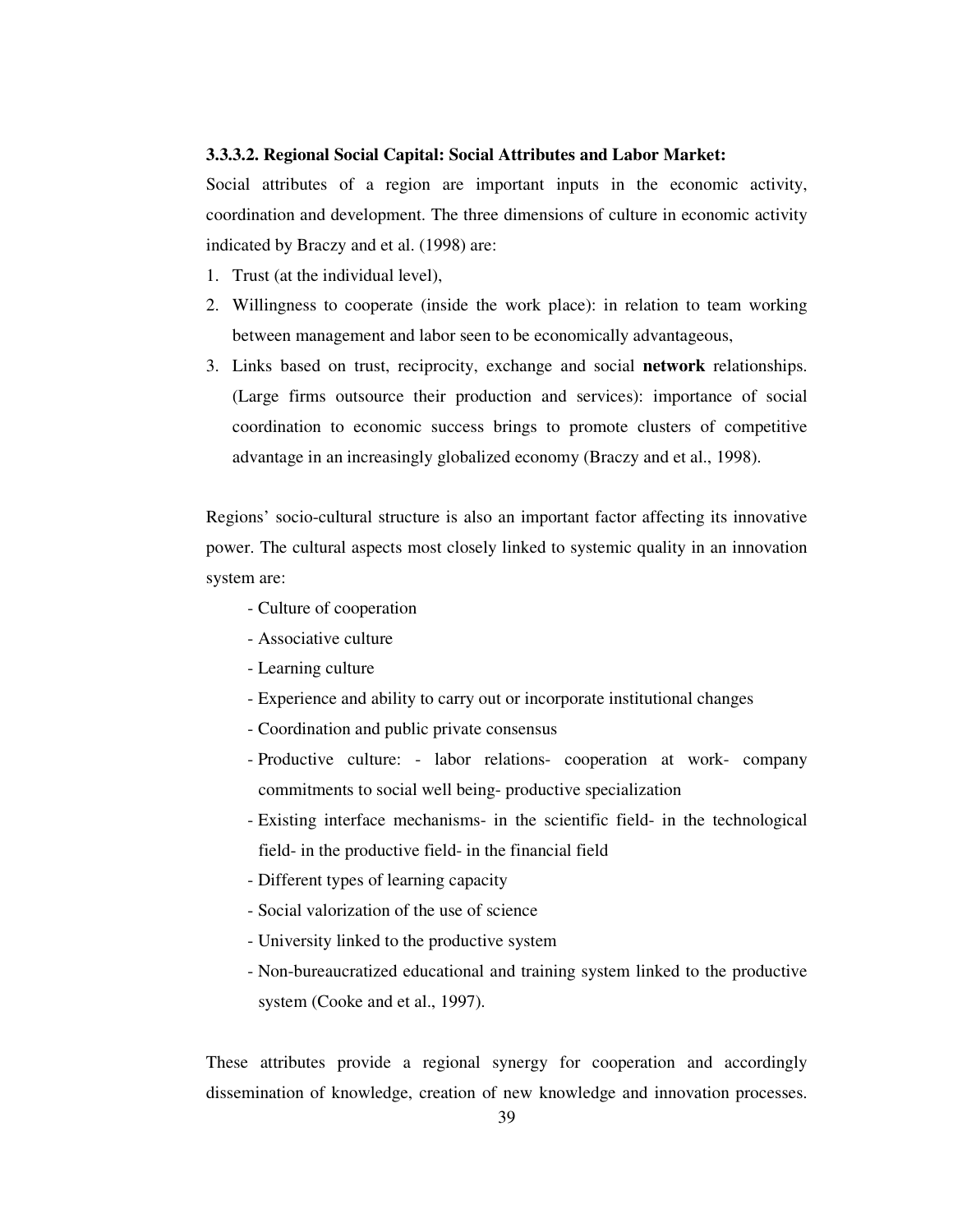Institutionalization of productive culture draws attention to the notion of regional embeddedness. Specialized resources, skills, institutions and share of common social and cultural values constitute the localized regionally embedded capabilities which are the significant elements of innovation process.

Moreover, labor is considered as one of the most significant form of social capital. Labor is an important production function and has a crucial role in the generation and transmission of knowledge. Knowledge is embedded in the labor and move among firms and regions by the movement of labor. Production culture of a region embedded in the work force and inhabitants of that region. The capacity of attracting new businesses depends on planning and housing policies, international migration, educational policies and the capability to generate, attract and retain a highly skilled labor force.

Innovating firm is the core of RIS and a firms innovation activities are influenced by the other firms, public research institutions, supportive services and the labor force in that region. Labor force in which knowledge and skills embedded has a significant role in generating knowledge flows within RIS. Therefore, labor is the basis of knowledge spillovers between the actors and parts of the system.

Labor flexibility is important for the diffusion of knowledge and accordingly innovation activities and this flexibility occurs through the new ways of working including project works, part time works and so on. Access to resources for innovation (skills and knowledge) has therefore become central to the competitive strategy of firms, the best of which have developed new flexible structure to better utilize and capture such advantages on a global scale. Knowledge exchange and learning are embedded within global, national, regional and local networks (Cooke and et al., 2007: 120).

Therefore the labor market dimension becomes an increasingly important element within RIS approach. Processes of learning and knowledge transfer occur through regional workforce in which the knowledge is embedded in. The mobility of engineering, scientific and other talent across firms, between firms and academic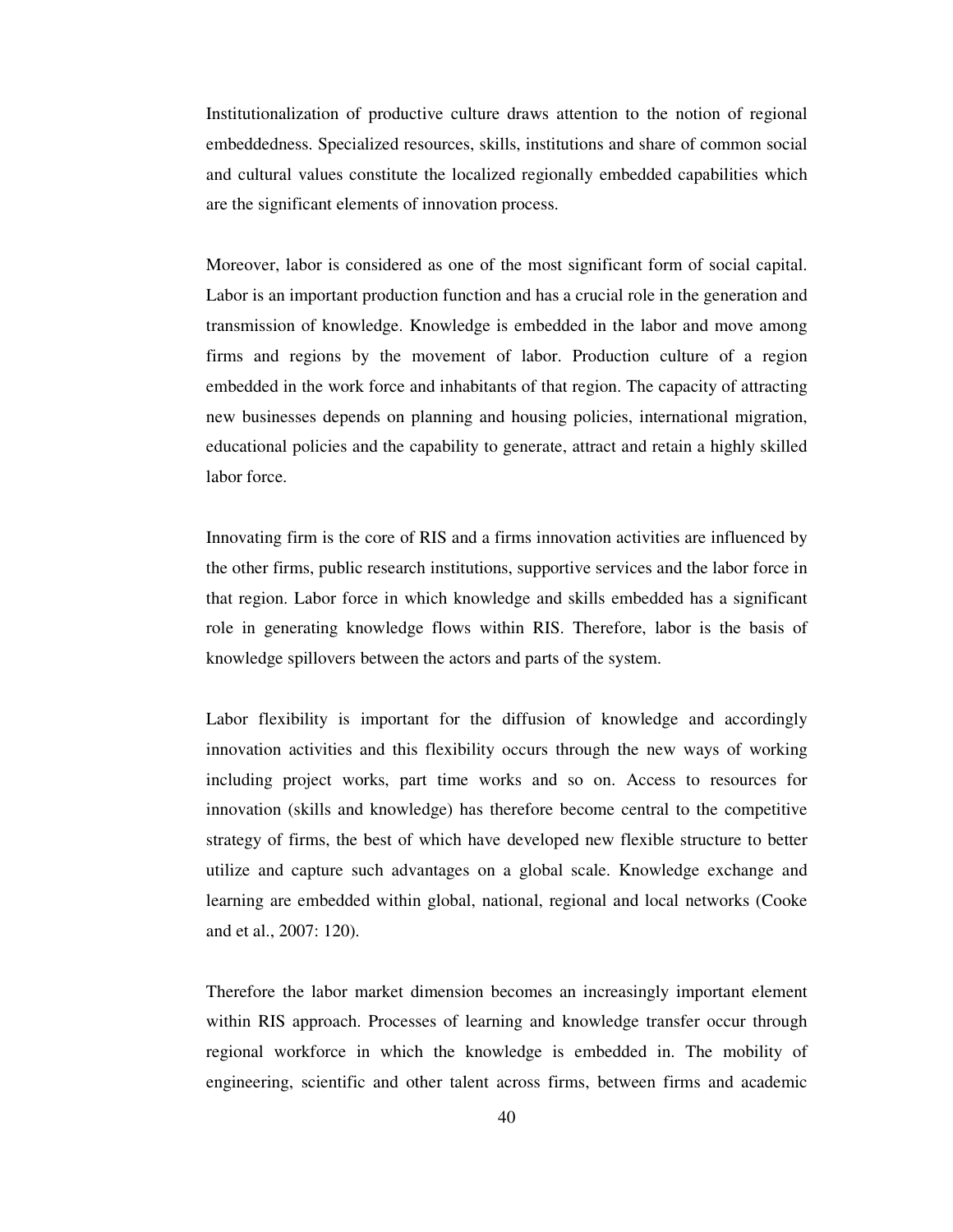institutions allows knowledge to diffuse locally. Accordingly, the movement of people between labor markets, sectors and firms has important consequences for industrial functioning and innovation (Power and Lundmark, 2004). It follows that labor market policies and institutions affect the scope for the firm to appropriate rents generated through innovative activities.

#### **3.3.3.3. Network Relations:**

Institutions offer resources for the generation, implementation and economic utilization of technological knowledge and the more the region's institutional actors operating in a collaborative manner the more it has an innovative atmosphere. Therefore, institutional thickness and the interactions of the institutions are important factors in order to establish an innovation system in a region. Building an innovative local atmosphere requires interactions between these institutional actors of education and training, research and development, technological information and production and also finance. Briefly, an innovative local atmosphere that contains innovationpromoting institutions is an important requirement of a RIS.

Innovating firms, institutions, governments and networks are the components of RIS. Here the major component is the networks because of being the system which all these firms and institutions hold on. Networks determine the transfer of knowledge and experiences between different parts and subsystems of the innovation system.

First component of the networking system is the innovating firm which is the core of the system and innovative capacity is based on the cooperation and collaboration culture of the region and interaction of different actors such as research institutes, universities, local organizations, customers and suppliers. The important point is the local cooperation culture, trust and reciprocity between local actors, in other words social relations which generate mutual learning, knowledge transfer and accordingly innovativeness. These cooperation and interactions constitute networks.

Networking among different subsystems and actors of RIS is the basic activity of the system. This type of territorial systems achieves creation, exploitation and diffusion of knowledge by the help of networks. Networks enable knowledge transfer among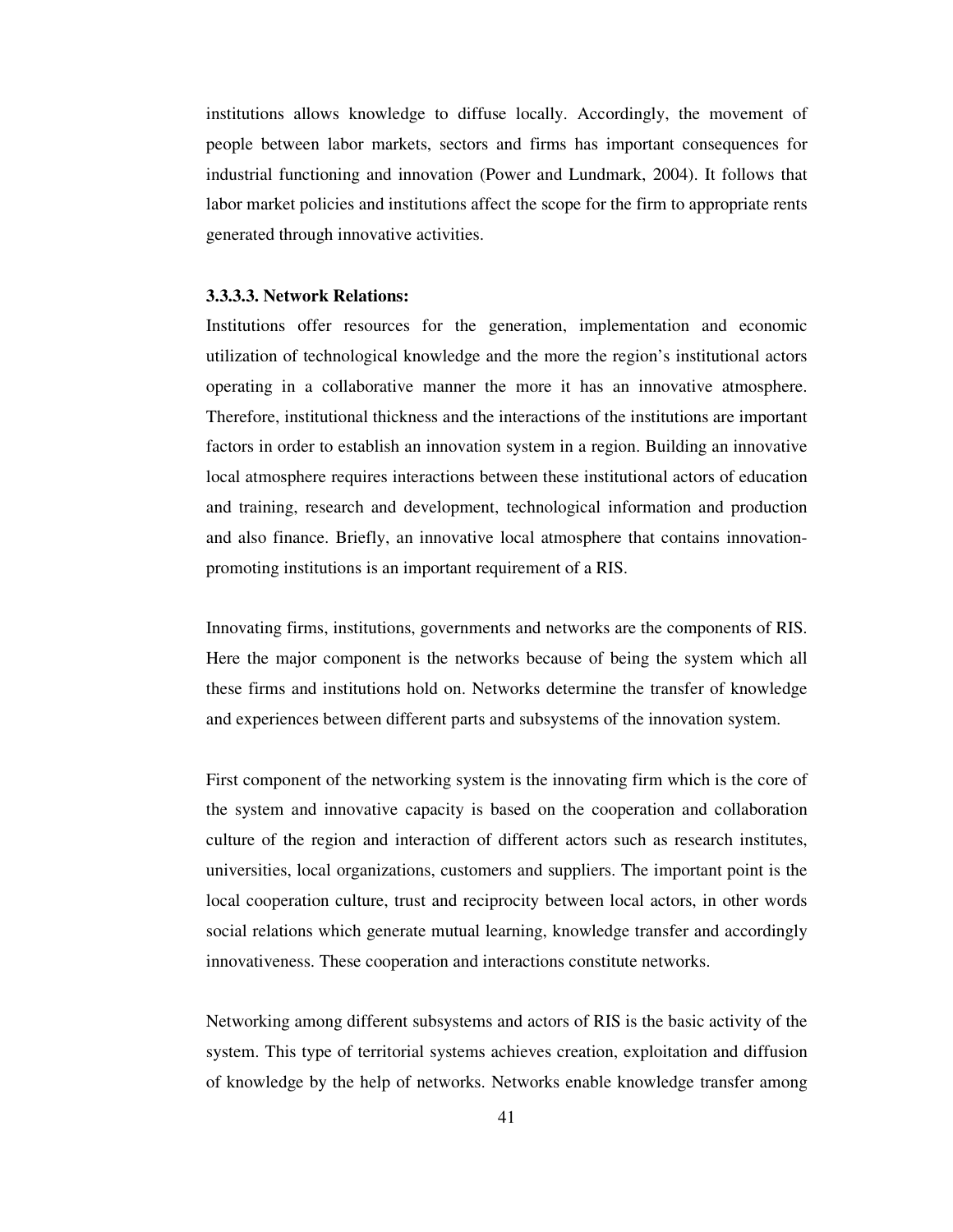the different parts of the system. Regional networks includes: firms, research and technology organizations, innovation support agencies, venture capitalists and local central government bodies. The linkages of these various actors provide to turn knowledge into innovation and accordingly into competitive advantage. Networking between firms, between production and service firms and firms and R&D organizations constitute the innovative networks among local actors of the system.

RIS should have linkages both with local-regional and global-national networks. Accordingly, a RIS can be defined as an area of interaction where local innovative networking that enable the exploitation of local capabilities and external networks that function as open gates for these systems to recapture and adapt the different types of knowledge. Network externalities are important for an efficient innovation system and generated via networks which determine intensive cooperation and knowledge spillovers (Eraydın, 2002). Networks formed with global suppliers and customers, i.e. value chains, international R&D/academic excellence networks, global business services and technology transfer networks constitute the different types of global networks.

Regional Innovation Systems should be open systems which have interactions not only with its local actors but also with actors out of the region and should be able to cooperate with different Regional Innovation Systems. The relationship via different networks and the actors mentioned above is a crucial characteristic of RIS.

Figure 3 represents these three main components of RIS, i.e. three subsystems of institutions, labor and networks.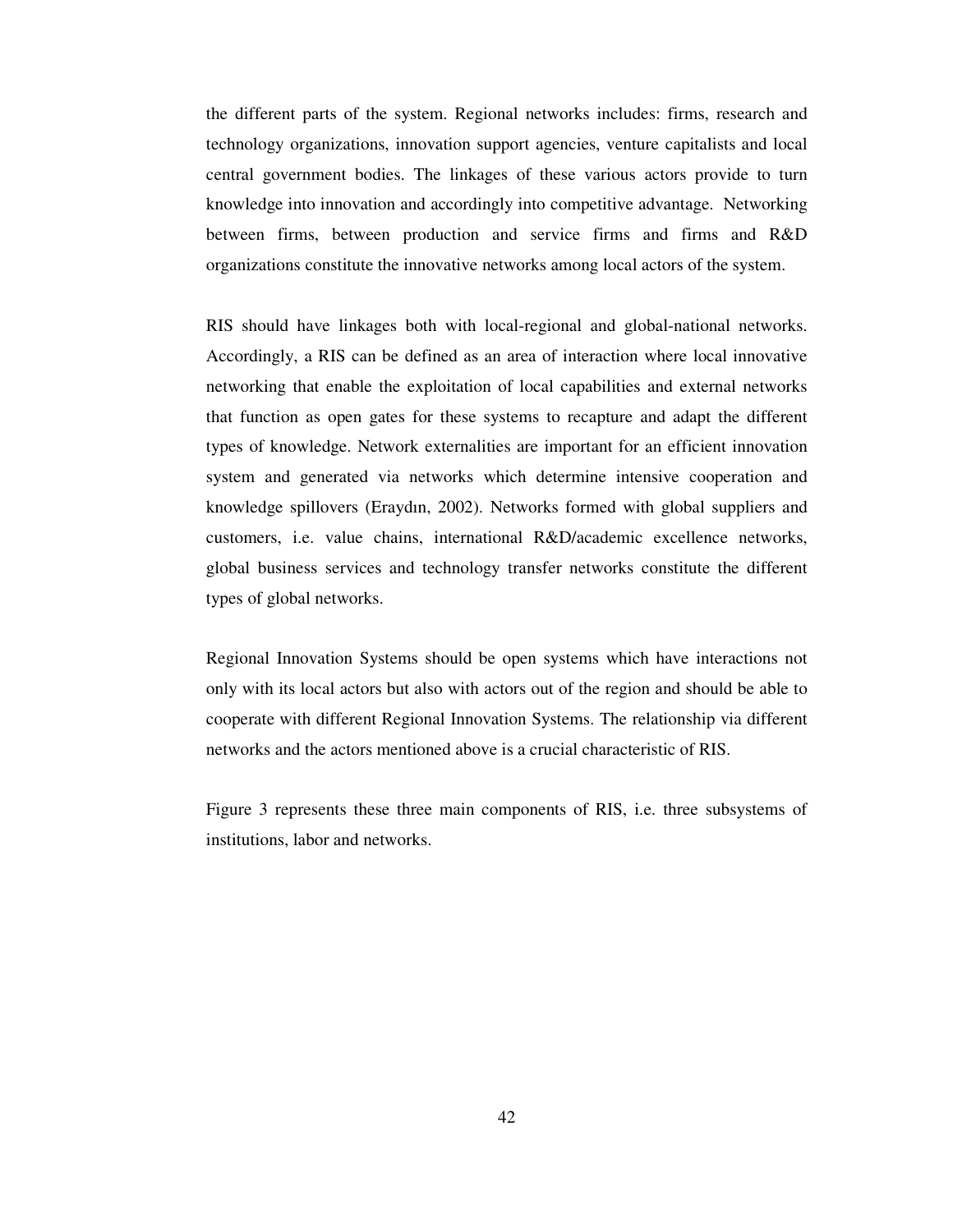

**Figure 3:** Diagrammatic Representation of a Regional Innovation System **Source:** Regional Knowledge Economies- Markets, Clusters and Innovations, 2007

# **3.3.4. Different Forms and Dimensions of RIS:**

Asheim and Gertler (2005: 300) define three types of RIS:

- 1. **Territorially embedded RIS**, that is regionally embedded, based on localized learning processes and geographical, social and cultural proximity, not have direct links with knowledge organizations,
- 2. **Regionally networked RIS**, that is also regionally embedded and characterized by localized interactive learning, different from the territorially embedded type it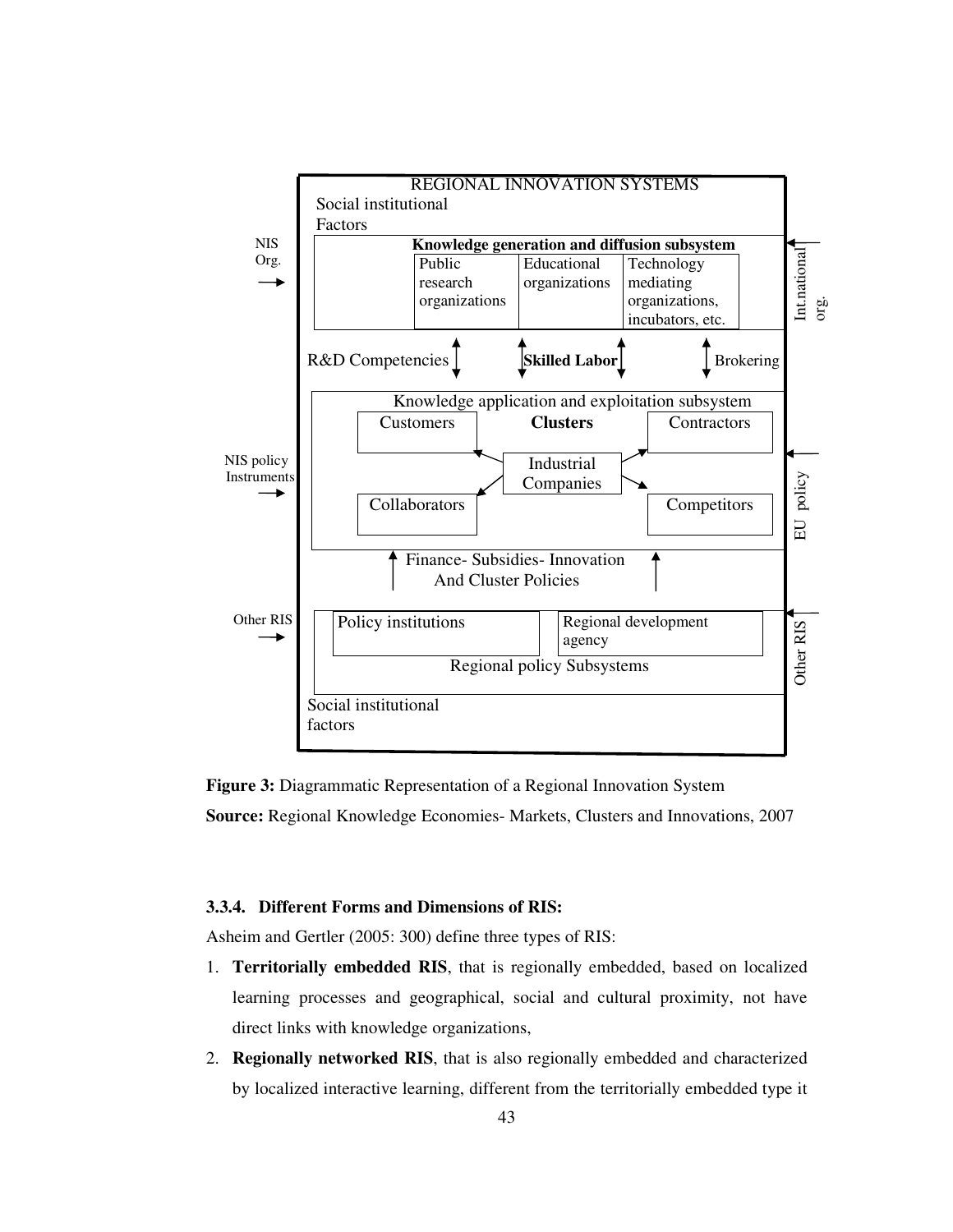is more planned by policy interventions and cluster of firms surrounded by a regional supporting institutional infrastructure,

3. **Regionalized national innovation system**, that is not characterized by regional embeddedness but based on institutional networks and innovation practices, linked to national and international innovation systems (close proximity to universities) and cooperate outside the region so exogenous actors and relationships play a larger role (Asheim and Gertler, 2005).

A good example to the territorially embedded RIS is the networks of SMEs in industrial districts and a good example to the regionalized NIS is the science parks composed of R&D laboratories, large firms and research institutes.

Braczyk and et al. made a more comprehensive classification for RIS. They indicated two key dimension of innovation activity: the governance infrastructure and the business superstructure. RIS was conventionalized in terms of a collective order based on micro constitutional regulation conditioned by trust, reliability, exchange and cooperative interaction. A conceptual model of an innovation governance system for a region was developed, and this fed into typology of RIS when the business innovation dimension was added (Braczyk and et al., 1998).

#### **3.3.4.1. Governance Dimension:**

Governance dimension contains the modes of technology transfer in a region. There are three modalities in this dimension and these are: grassroots, network and dirigiste RIS (Braczyk and et al., 1998).

## 1. Grassroots RIS:

**-** In terms of technology transfer action, the initiation process in this modality is locally organized, at town or district level,

- Funding will be diffused in origin, comprising local banking, local government, local chamber of commerce, capital, grants and loans,

- Research competence is likely to be highly applied or near market,
- The level of technical specialization low,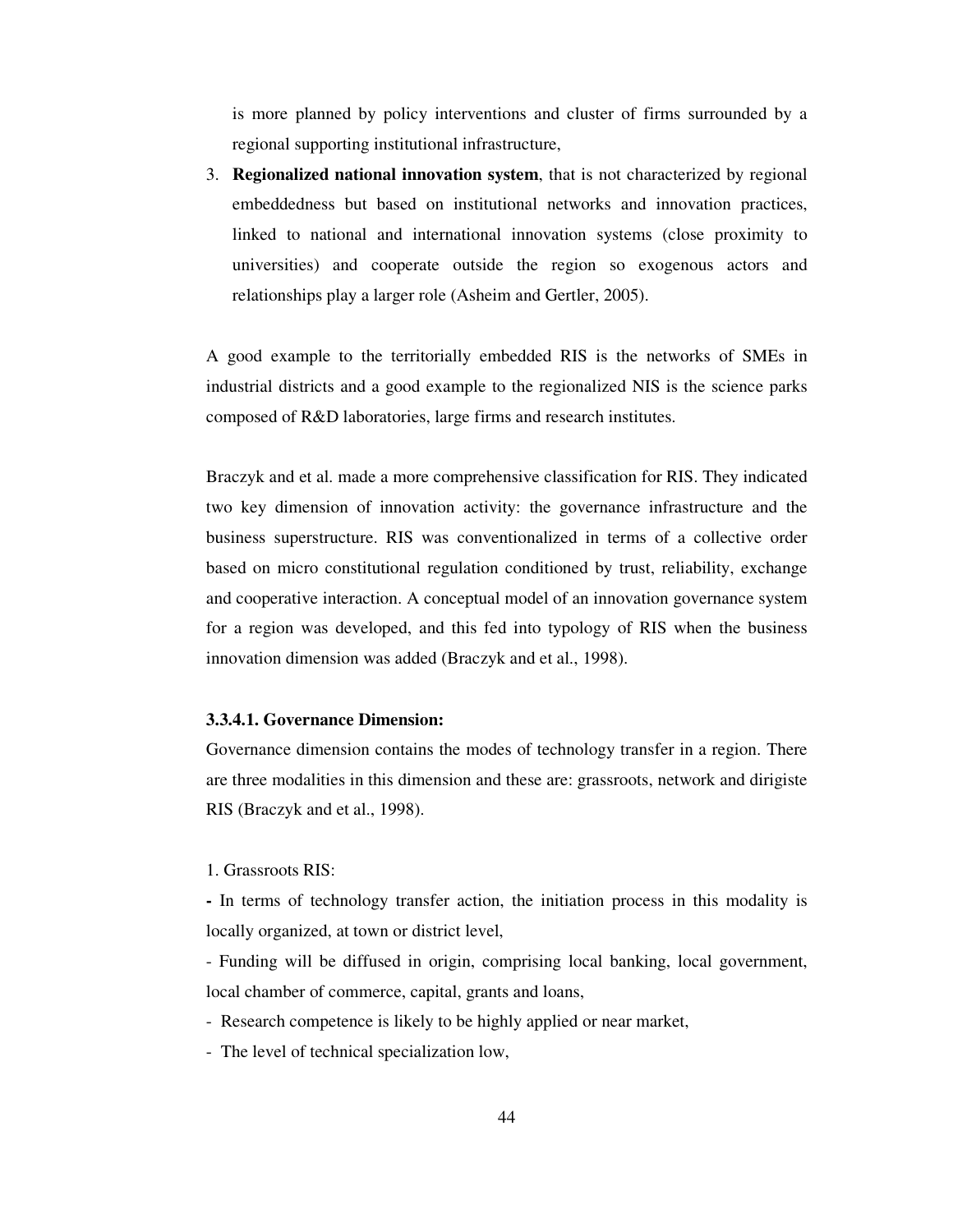- The degree of supra-local coordination low (because of the localized nature of initiation).

Governance structure for this group is within the technology districts themselves rather than from state level. Grassroots RIS is similar to the Asheim's definition of "Territorially Embedded Regional Innovation System".

# 2. Network RIS:

- In terms of technology transfer action, the initiation process in this modality is multi-level, local, regional, federal and supranational levels,

- Funding will be guided by agreement among banks, government agencies and firms,

- Research competence in a networked innovation architecture is likely to be mixed, near market and in a larger network,

- Degree of system coordination is likely to be high because of the existence of a large number of stakeholders,

- Specialization such a system is flexible because of the wide system demands from global to small firms.

Network RIS is similar to the Asheim's definition of "Regionally Networked RIS".

## 3. Dirigiste RIS:

- In terms of technology transfer action, this model animated mainly from outside and above the region itself. Initiations of actions is typically a product a central government policies.

- Funding is largely centrally determined, despite the agencies

- Research is often rather basic or fundamental and it may be expected to relate to the needs of larger, possibly state owned, firms in or beyond the region.

- Level of coordination is very high, since it is state run

- The level of specialization is also high.

Dirigiste RIS is similar to the Asheim's definition of "regionalized national innovation system".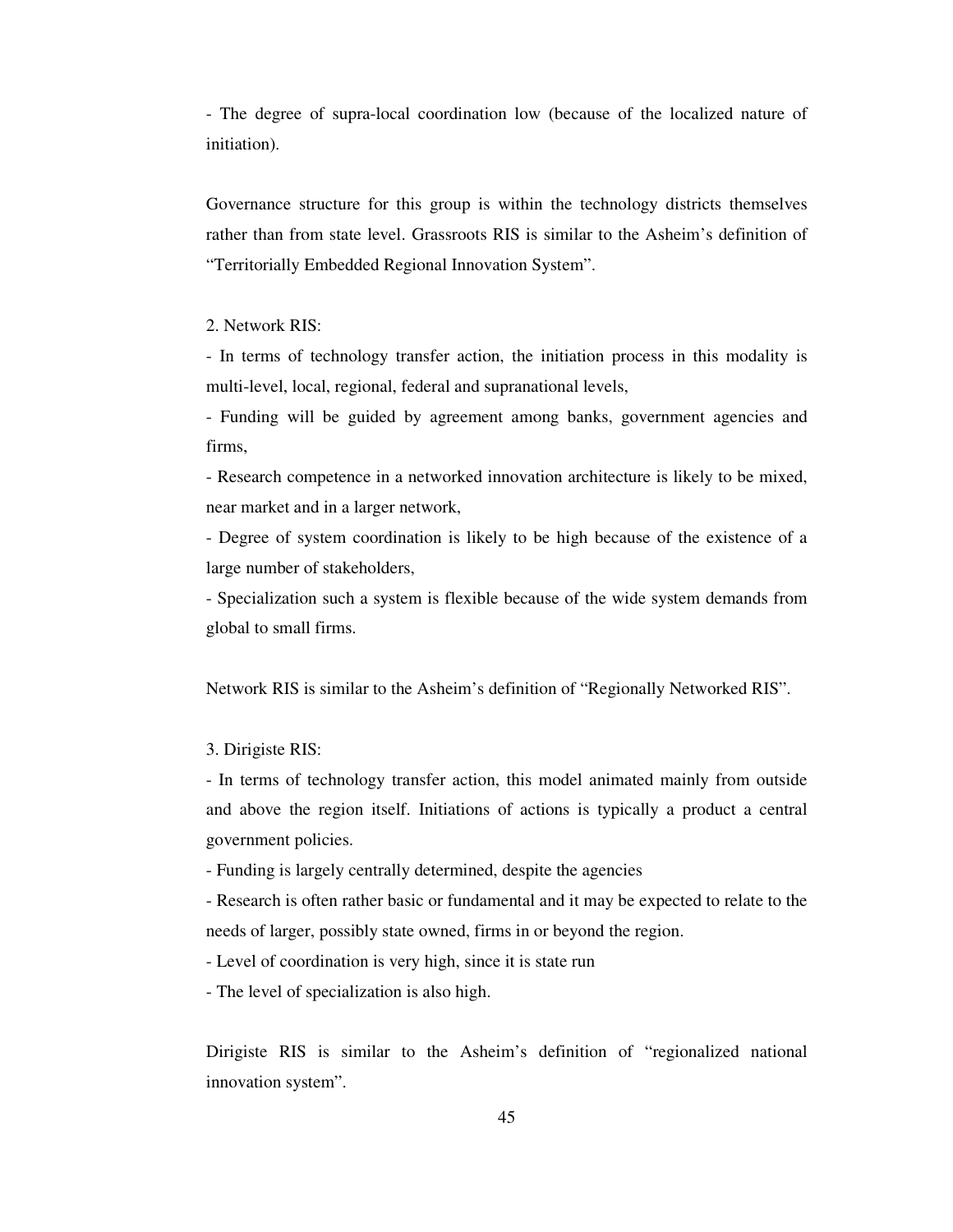# **3.3.4.2. Business Innovation Dimension:**

Second dimension, introduced by Braczyk and et al. (1998), is the business innovation dimension. This group is also divided into three parts: localist RIS, interactive RIS and globalized RIS.

#### 1. Localist RIS:

-The extent of its domination by large enterprise, either indigenous in origin or inward investment, then a localist RIS will tend to have few or no large indigenous firms and relatively few large branches of externally controlled firm,

-The research reach of firms is not very great

- Have few major public innovation or R&D resources, but may have smaller private ones,

- High degree of associationalism among entrepreneurs and between them and local or regional policy makers.

## 2. Interactive RIS:

- Not particularly dominated by large or small firms but rather by a reasonable balance between them,

- The research reach is widespread, reach to regional research resources and foreign innovation sourcing when required,

- A reasonably balance mix of public and private research institutes and laboratories, reflecting the innovation presence of large firms and a regional government,

- A higher than average associationalism, expressed in local and regional industry networks and forums.

#### 3. Globalized RIS:

- Dominated by global corporations,
- Research need is largely internal and highly privatistic rather than public
- Clustered supply chains,
- Associationalism is present, heavily influenced by the needs of larger firms.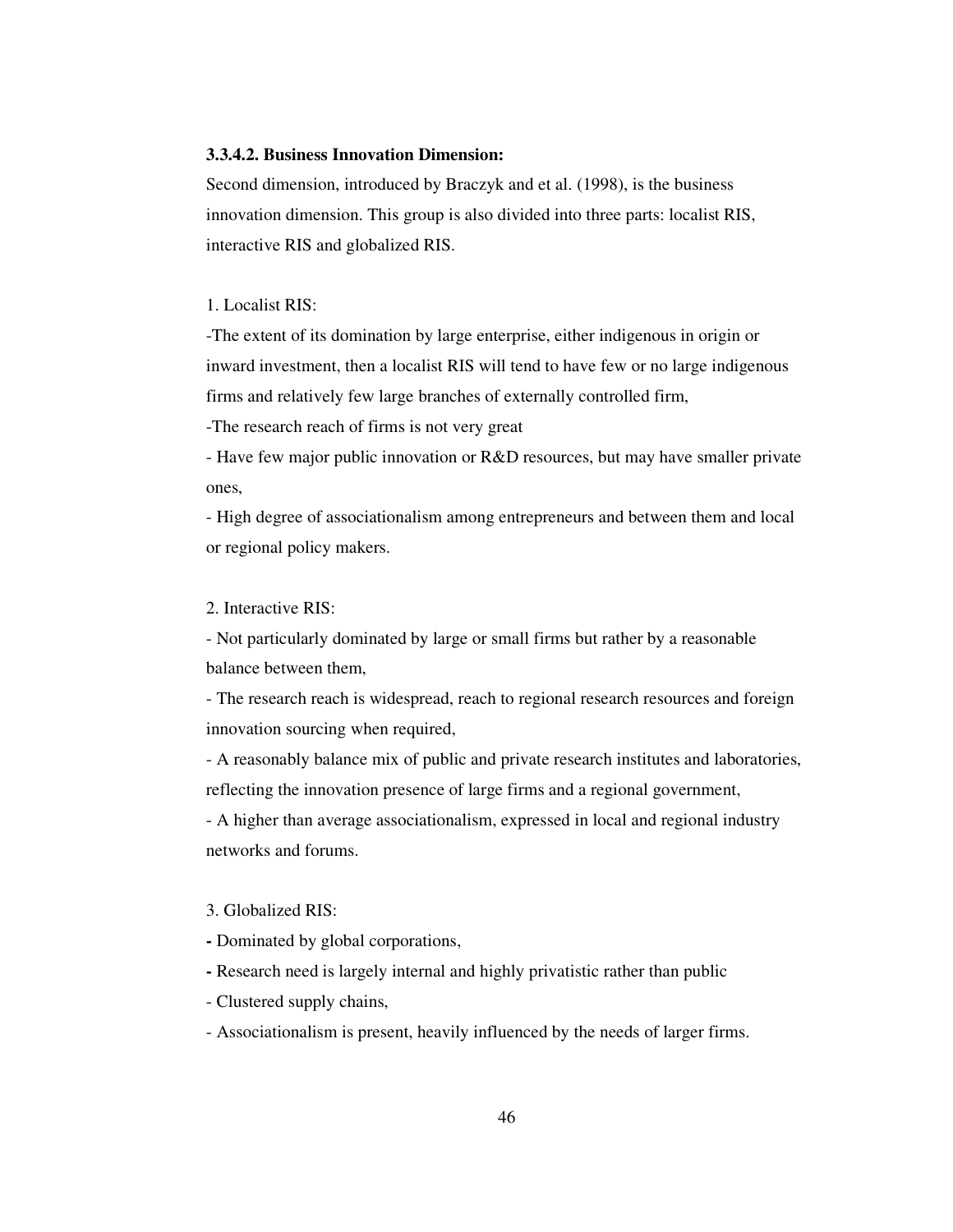## **3.4. Regional Innovation Strategy Projects of European Union:**

Globalization and the challenges of knowledge based economy have made the European Union to use new policy tools in order to overcome competitiveness challenges. Innovation is considered as the most important driving force for sustainable economic development. Building a competitive and dynamic knowledgebased European society and economy was the main objective of The Lisbon European Council (March 2000) that is known as 'The Lisbon Strategy'. The Lisbon European Council has setup a ten-year strategy in March 2000 in order to make Europe most dynamic and competitive economy in world through a knowledgeoriented strategy. The Lisbon Strategy affects all policy areas as: research policy is on top of the priority list as being an essential mechanism to promote a knowledge economy, but all other policy areas- the structural funds of the EU's regional policy, competition policy, transport, environment- need to work together for the shared objectives of sustainable growth and more jobs. Research is the central element of the Lisbon Strategy, and regions are central areas of European Research. Thus, regions have a core role in the development of the European Research Area (ERA) and Innovating Regions in Europe Network (IRE) is a cooperation platform for regions to strengthen the European research.

Innovating Regions in Europe (IRE) Network was set up in mid 1990's by the European Commission. IRE is a platform for European regions to exchange experience and access good practice in regional innovation policies and strategies and aims to facilitate exchange of experience and good practice among European regions that are enhancing their capacity to support innovation and competitiveness among regional firms through the development and implementation of regional innovation strategies and schemes. IRE network has 240 member regions.

Mersin and Eskişehir which are two regions of Turkey are the members of IRE Network.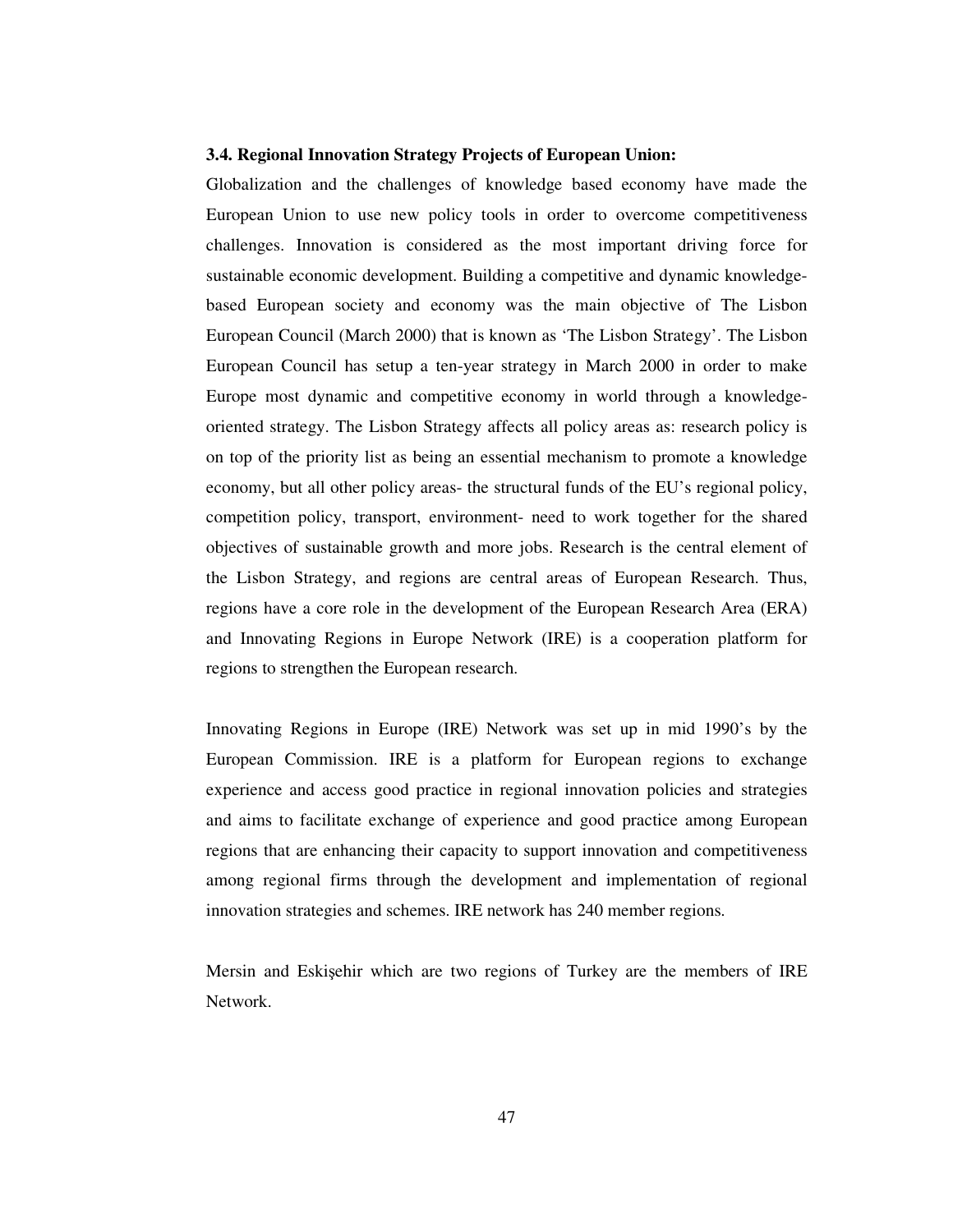

**Figure 4:** Innovating Regions of Europe (IRE) Network **Source:** www.innovating-regions.org

European Commission seeks to coordinate research and innovation policies within the concept of ERA and European regions in IRE Network attempt to develop Regional Innovation Strategies to enhance the EU's transition to a knowledge-based economy. It is therefore at regional level that synergy becomes apparent between EU regional policy (promotes cohesion and regional economic development) and research policy that acts as a regional development tool. Regional policy and its instruments play a major role by accelerating the pace of transition of the economies of the less prosperous regions of Europe from traditional to knowledge-based (Cordis Focus-research policy supplement, September 2006: Issue number 1-18).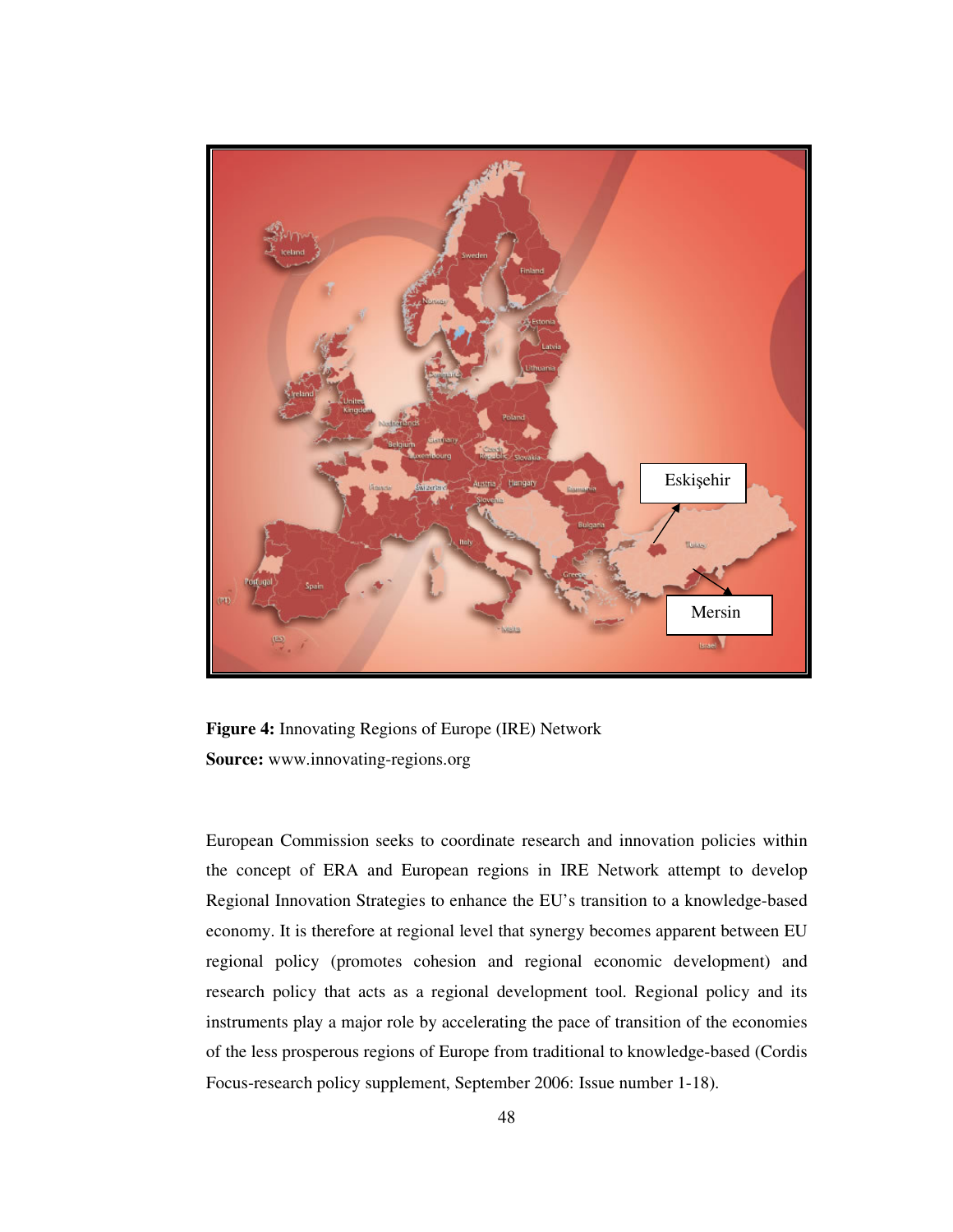One of the priorities for the new generation of regional development programs in the European Union for the period 2000-2006 is the promotion of innovation (Landabaso and et al., 1999). RIS is presented as a general applicable concept to support regional development by stimulating innovation. RIStrs are the new policy tools to support and strengthen RIS, competitiveness and accordingly regional economic development in a region. Landabaso and et al. (1999) have made a short definition of these strategies as 'an instrument to translate knowledge into regional GDP'. These strategies should aim at promoting public/private and inter-firm cooperation and creating the institutional conditions (consensus among key regional players) for more efficient use of scarce public and private resources for the promotion of innovation (bigger and better spending in this field through regional policy) (Landabaso, 1997). Most European Union regions have experienced to formulate such strategies to be able to increase their competitiveness in the innovation oriented knowledge economy. European Union supports encourage regions to develop their own regional innovation strategies.

RIS projects were one of the first experimental projects that aim at enhancing innovative potential of the regions in EU. The general objective of RIStr was to promote the creation or strengthening of RIS in order to increase regional competitiveness. Basic structure of these projects is described (http://www.tt30.org):

### In three **main phases**:

- Discussion and negotiation phase (partnership building): the steering committee and the management team are settled, working groups prepared and the consultants selected,
- Analysis phase: analysis of the innovation needs of firms, on the basis of postal or email questionnaires sent to firms and face-to-face interviews
- Phase for elaborating the regional innovation strategy: prepared on the basis of the studies mentioned above, and which had to be translated into a concrete action plan, a list of pilot projects, a time table and a budget.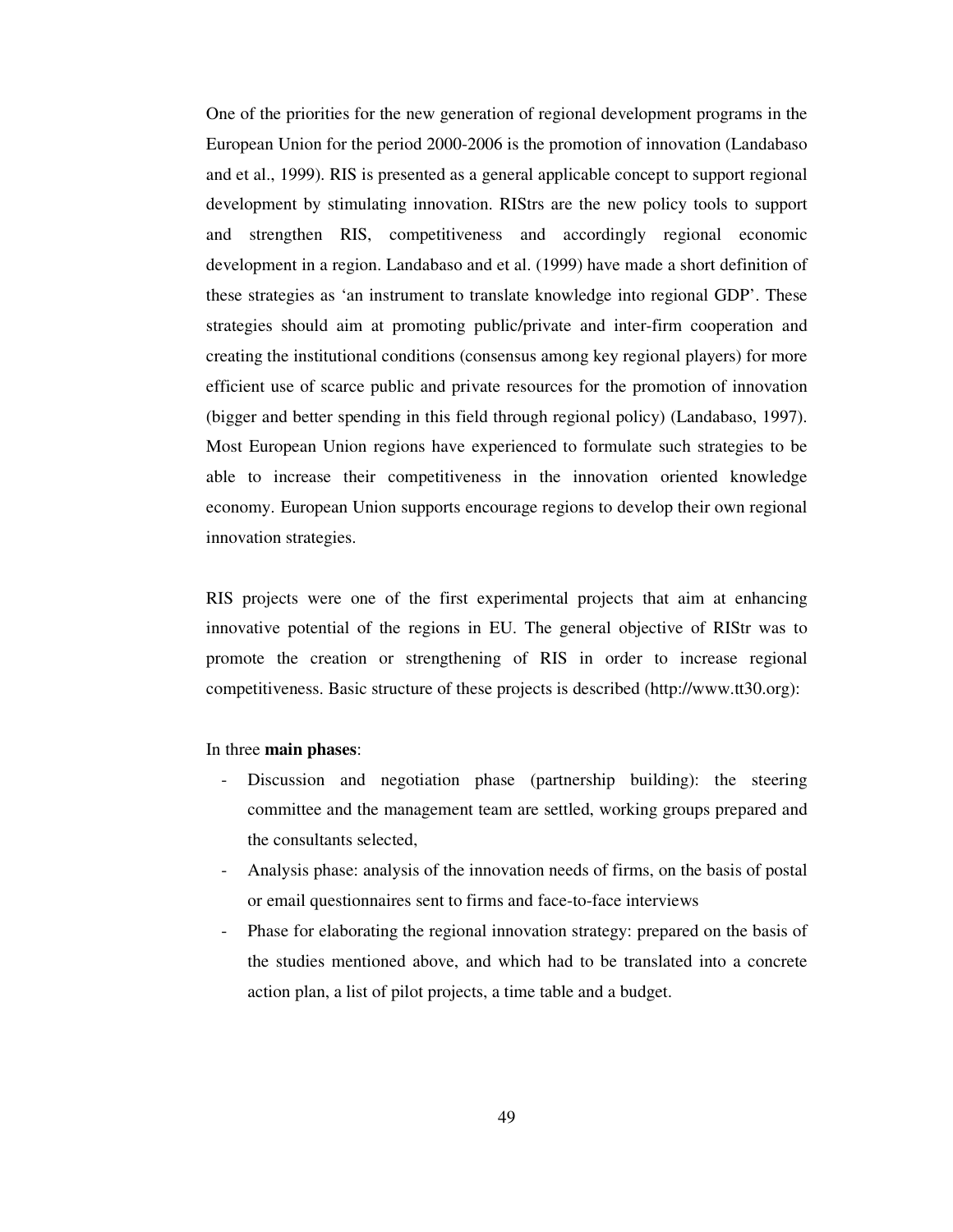And in six **key methodological principles**:

- Based on public private partnership and consensus. Regional administrations should be fully involved, in partnership with the relevant key regional innovation actors in the design, implementation, monitoring and follow up of the exercise,
- Integrated and multidisciplinary: innovation within RIS includes not only technology considerations but also issues regarding human capital, research and education, training, management, finance, marketing as well as policy coordination among regional policy, technology policy, industrial policy, R&D and education policy and competition policy,
- Demand-led and bottom-up,
- Action oriented: it should include an action plan for implementation with clearly identified projects,
- Inter-regional networking and benchmarking of policies and methods (sharing experience and good practices with others),
- Incremental and cyclical: the exercise is dynamic, previous experiences and ongoing evaluation is necessary (www.tt30.org, Article of Michal Miedzinski, "Development Policy as a Regional Innovation Policy").

RIS was particularly effective in developing regional strategies through a bottom-up process based on dialogue and discussion and rising awareness among regional policy makers as regards importance of innovation and knowledge. The design and implementation of appropriate measures and programs, to promote innovation within the community's regional policy are of vital importance if the EU is to implement effectively the principle of economic and social cohesion through the sustained economic development of the less developed regions (Landabaso, 1997). Since 1994 more than 150 European regions have received support for carrying out their own RIStr projects. Five simple steps of the projects are:

- 1. Initiating regional dialogue,
- 2. Direct involvement of all relevant organizations in shaping innovation policy,
- 3. Analysis of regional innovation needs and capacities,
- 4. Selection of priorities for innovation support,
- 5. Development of action plans and pilot projects (www.innovating-regions.org).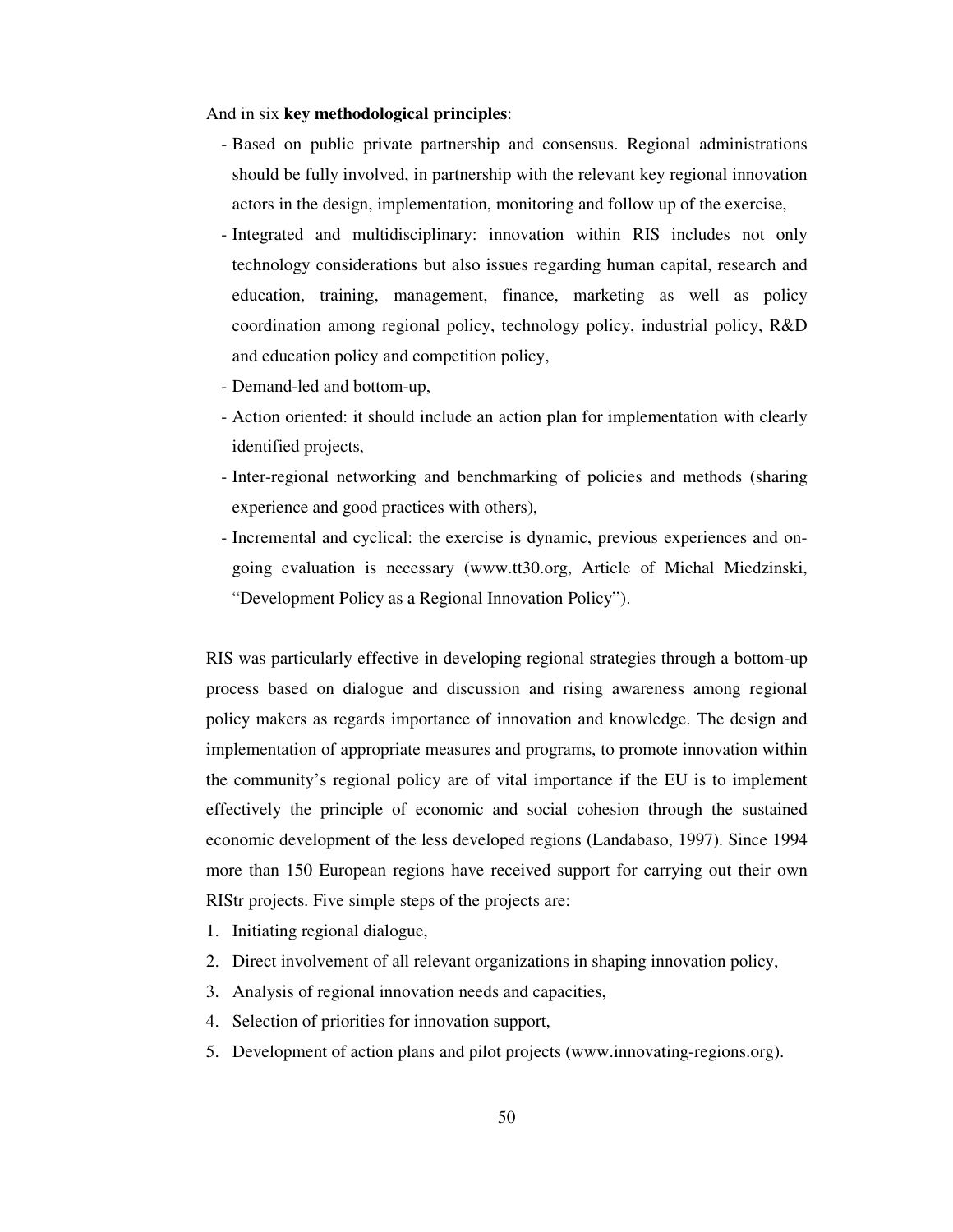By following these steps, over 150 European regions have placed innovation at the hearth of their practical competitiveness strategies and several generations of strategies have been implemented since 1994. These generations of projects are grouped as: New RIS, RIS, RIS- Associated Projects, RIS +, RIS- NAC, RITTS projects. First generation strategy projects are RITTS (regional innovation and technology transfer strategies) and RIS projects which launched in 1994.

|  | <b>Table 5: IRE Structural Projects</b> |  |
|--|-----------------------------------------|--|
|  |                                         |  |

| Project type                         | Completed<br>$(1994 - 2005)$         | On-going                                                                                                   |
|--------------------------------------|--------------------------------------|------------------------------------------------------------------------------------------------------------|
| Regional<br>innovation<br>strategies | RIS, RITTS<br>(103)<br>RIS-NACs (16) | <b>New RIS (33)</b>                                                                                        |
| Trans-<br>regional<br>co-operation   | <b>IRE Thematic</b><br>Networks (14) | Impact assessment<br>/benchmarking (8)<br>Subgroups<br>of regions $(4)$<br>Mutual Learning<br>Platform (1) |

**Source:** RIBN Bussiness Forum, Ferreira A., 'Innovating Regions in Europe', Nova Gorica, 13 June 2006.

New RIS projects are the Innovation strategy projects of EU new member states and associated countries. In 2005, 33 New-RIS projects were launched by these regions to enhance regional innovativeness and competitiveness. Projects include innovation policies and infrastructural policies in order to formulate a RIS in certain regions. This group of projects is composed of regions of Bulgaria, Czech Republic, Estonia, Hungary, Israel, Lithuania, Malta, Norway, Poland, Romania, Slovakia, Switzerland and Turkey. In this group of current RIStr projects, each region is partnered with at least one other region that has already undertaken a RIStr project, which allows them to take full advantage of previous experiences (www.innovating-regions.org). RIS-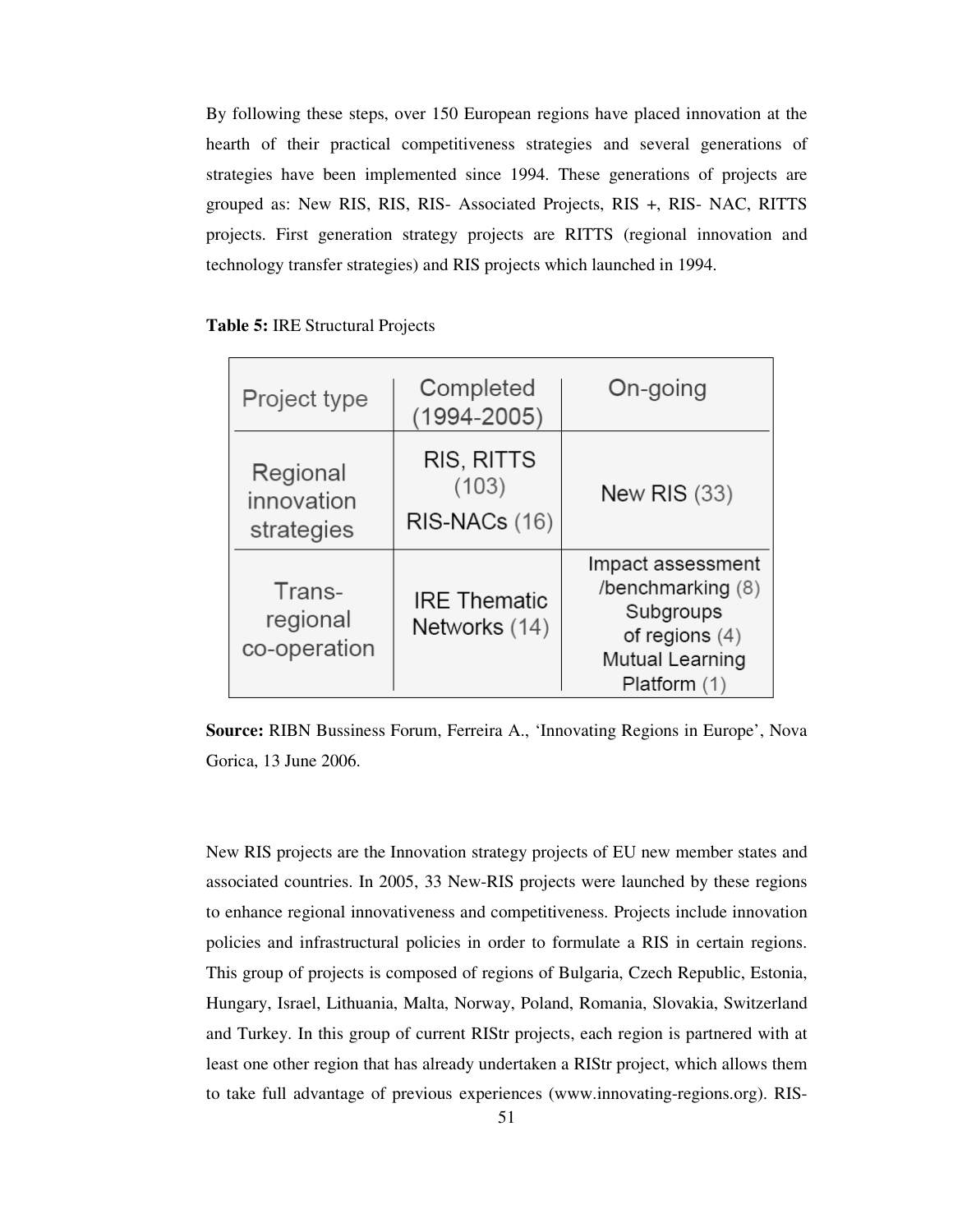Mersin project is one of the strategies included in this group. Eskişehir, being a member Turkish region of IRE network, hasn't got a completed RIStr yet. RIS-Mersin is the only innovation strategy implementing in Turkey.

Common goal of the strategies is the increasing regional productivity and competitiveness and the realization of this goal requires integrated public sector (local, regional, national, European) and the private sector. Landabaso (1997) stated the final objectives of the strategies as:

- Institutionalization of an on-going and structured review by al these concerned in the economy of the region of the opportunities and consequences that stem from the process of adjusting the economy of the region to technical change,
- Help to improve the dynamic effectiveness with which firms and institutions can disseminate, adapt and adopt innovation on the basis of information and knowledge (establish network of cooperation within and between firms and identify and prepare projects for technological innovation in firms),
- Help the regional economy to secure competitive advantages through ongoing adjustment to technical change (help to design new public private programs to promote innovation) (Landabaso (1997)).

According to Landabaso and et al. (1999), the main objective of the strategies is to set foundations of an efficient RIS by improving existing regional innovation capacities. RIS generally focuses on SMEs but is not limited to high tech sectors and contains also traditional sectors as well as the service sectors (like tourism sector included in the strategy of Mersin) which tend to be important in less favored regions. Since being a general strategy and not only focuses on SMEs, RIStr of Mersin is differentiated from other regions in IRE network.

These experiences of RIStr projects showed that the main emphasis was on formulating new institutional settings and making existing ones work in a systematic manner. As Cumbers and et al. (2003) indicated in their study, 'successful Regional Innovation Systems are those which display high levels of collaboration and trust between regional institutions and business'.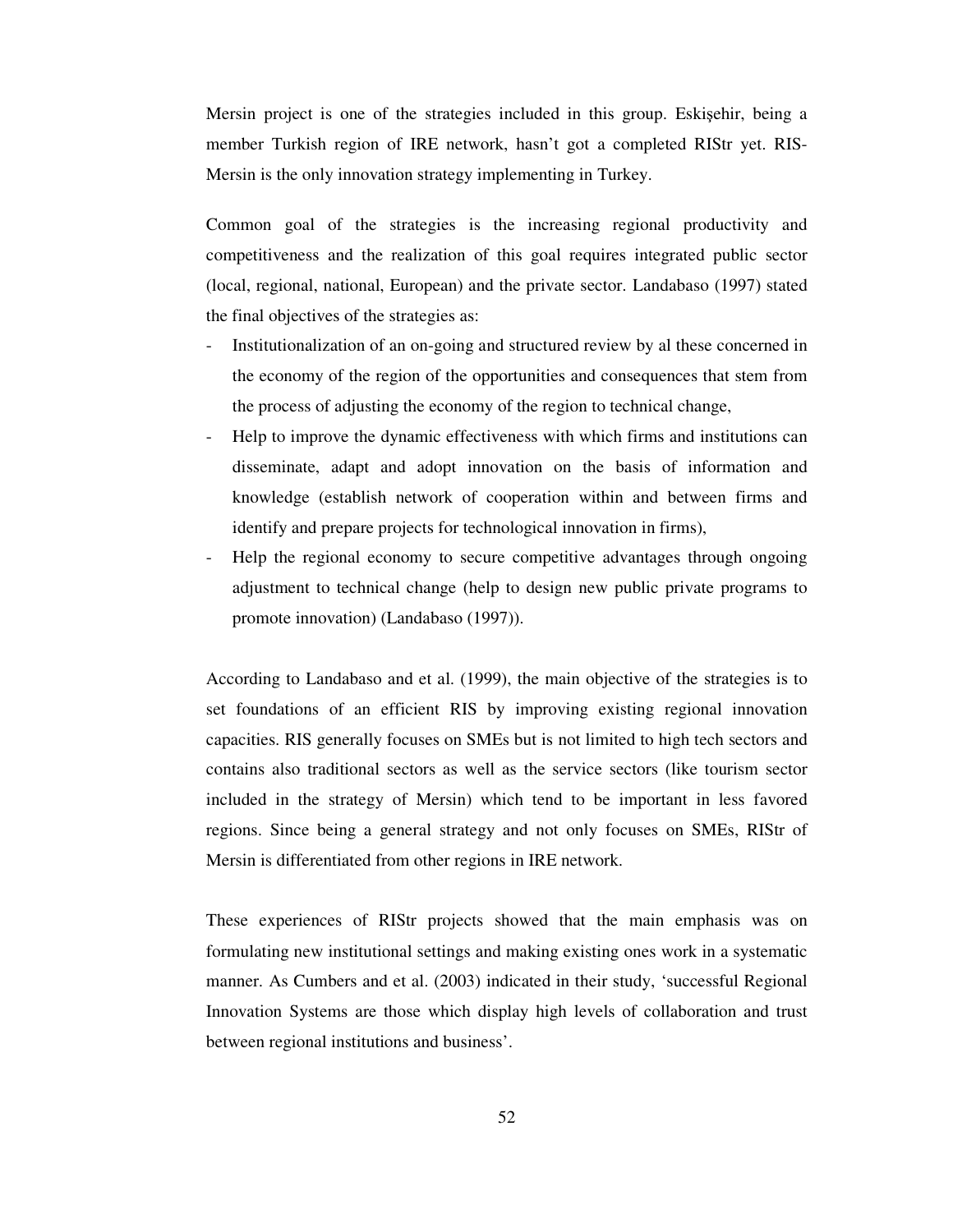#### **3.4.1. Success Factors of Regional Innovation Strategies:**

Critical success factors for effective RIS were introduced by IRE Secretariat as interaction, openness, need orientation, steering, strategy and vision. These are the important characteristics which should be formed by the innovation strategy.

The level of **interaction** between the different players was found of crucial importance for an effective RIS. For a functional RIS, the knowledge transfer is a fundamental aspect for companies to improve their innovation capacity. In particular the triple-helix relations play an important role in stimulating knowledge-based economic development. Effective interaction also involves social networking, cultural diversity, business relationships and mutual trust. If **networks** are not yet functional in a region, it takes a long time to build them and to create trust among the different actors (ERIS Working Group Final Report, 2008).

**Openness** is the other factor in the success of a RIS. An open innovation system continuously interacts with its external environment, so it can influence and be influenced by the elements outside the system. The openness characteristic in RIS is crucial not only to allow the generation of new ideas, products, services and processes in the region but also to facilitate the relations between the various actors that involved in the system. **Cluster type initiatives and learning platforms** are the required new mechanisms to reinforce cooperation by allowing companies and knowledge institutes using each other's strengths, knowledge, experience and technology infrastructure to achieve more innovations and technology developments (ERIS Working Group Final Report, 2008).

**Need orientation** is also an important factor affecting the success of innovation system and it should be considered in the preparation of the innovation strategy. Firms can be considered as the actual customers of RIS. Consequently, their innovation support needs should be examined in a systemic way in order to mobilize the right actions and resources towards appropriate measures. The identification of such needs can be done using tools such as innovation demand surveys, market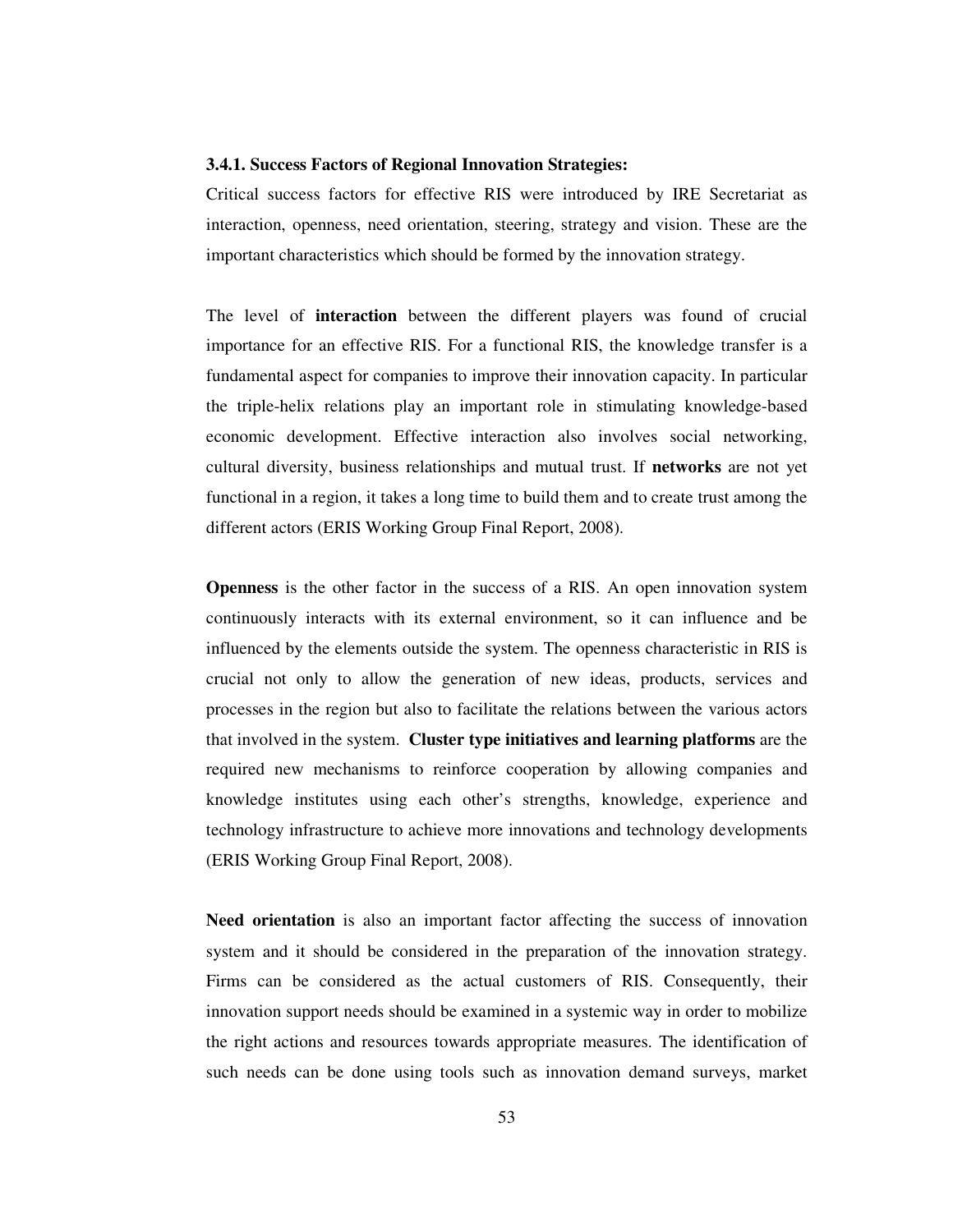analysis, competitive intelligence actions, innovation gap analysis and foresight exercise among others (ERIS Working Group Final Report, 2008). These kinds of tools were used by the project team in the preparation stage of the RIS-Mersin project and the needs of the region were attempted to be determined.

**Steering** is also necessary in order to regulate the effectiveness of RIS through appropriate guidance and coordination of the activities undertaken by the various stakeholders. While functional RIS requires capable steering, it does not seem possible for a single person or organization to assume such a role alone. Thus steering requires engagement of different actors and clarification of their roles in the system. Elements of the steering are clearly articulated strategy communicated to the whole region, leadership, stability in planning, methodology for measuring a "start point" and subsequent impact (ERIS Working Group Final Report, 2008). RIS-Mersin project is also proposed an Innovation Steering Committee including different stakeholders who has leadership qualities.

An innovation **strategy** is a long term plan of action designed to enhance the innovation capabilities of the region. The strategy should encourage harmonized interaction between the public and private sectors. Important aspects to be addressed by an innovation strategy may include among others:

- Mechanisms for better coordination of the innovation system,
- Monitoring and assessment of the innovation system,
- Strengthening of the triple-helix relations,
- Promoting of R&D activities,
- Technology/knowledge transfer actions,
- Development of clusters, supply chains and company networks,
- Supply of economic intelligence/ technology watch services,
- Internationalization and foreign investment,
- Support to high-tech, high-growth entrepreneurship,
- Promotion of an innovation culture and entrepreneurial mindset,
- Provision of innovation financing,
- Boosting innovation in the public sector,
- Promoting innovation in SMEs,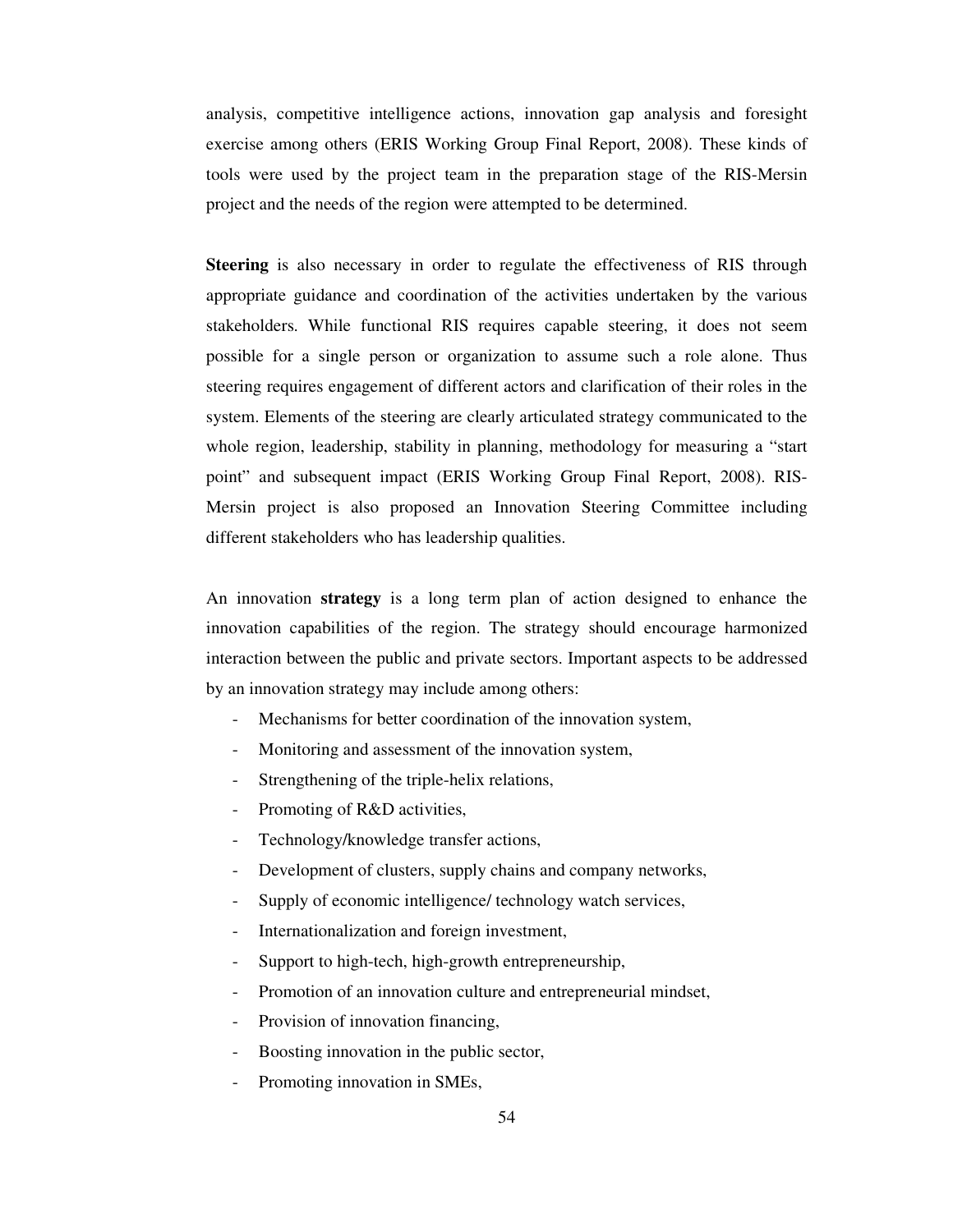- New legislation favoring innovation,
- Provision of enhanced innovation support services and infrastructure,
- Marketing the regional innovation profile,
- Workforce skills development (ERIS Working Group Final Report, 2008).

The **vision** statement outlines what the region wants to become. It should stimulate all concerned regional players and help them feel motivated and as a part of a bigger whole.

Innovation strategies of IRE network were examined by IRE Working Group in the content of these determined success factors and practical-oriented recommendations have been proposed by the working group regarding the strengthening of RIS. These recommendations are based on experiences and lessons learned from policies, programs, projects and other initiatives carried out in these IRE regions. The summary of these recommendations introduced as:

- **Consult the stakeholders:** governance; an innovation steering committee preparing policies to facilitate networking between different actors.
- **Engage different regional actors:** give power them by providing them with specific roles and appropriate resources for action.
- **Encourage cooperation:** create and maintain channels and processes for cooperation and information flow between the different stakeholders.
- **Avoid fragmentation:** a combination of top down and bottom-up approaches should preferably be applied.
- **Improve regional coordination:** regional innovation governance, coordination mechanisms.
- **Analyze, plan finance, create and coordinate:** create suitable, professional structures for action implementation.
- **Communicate your initiatives:** continuous communication with the regional innovation system players.
- **Ensure strong and legitimate leadership:** the involvement of regional and local leaders to promote strong innovation awareness.
- Seek stability: stable policies, strategies and resources building trust and stimulate involvement of regional innovation players.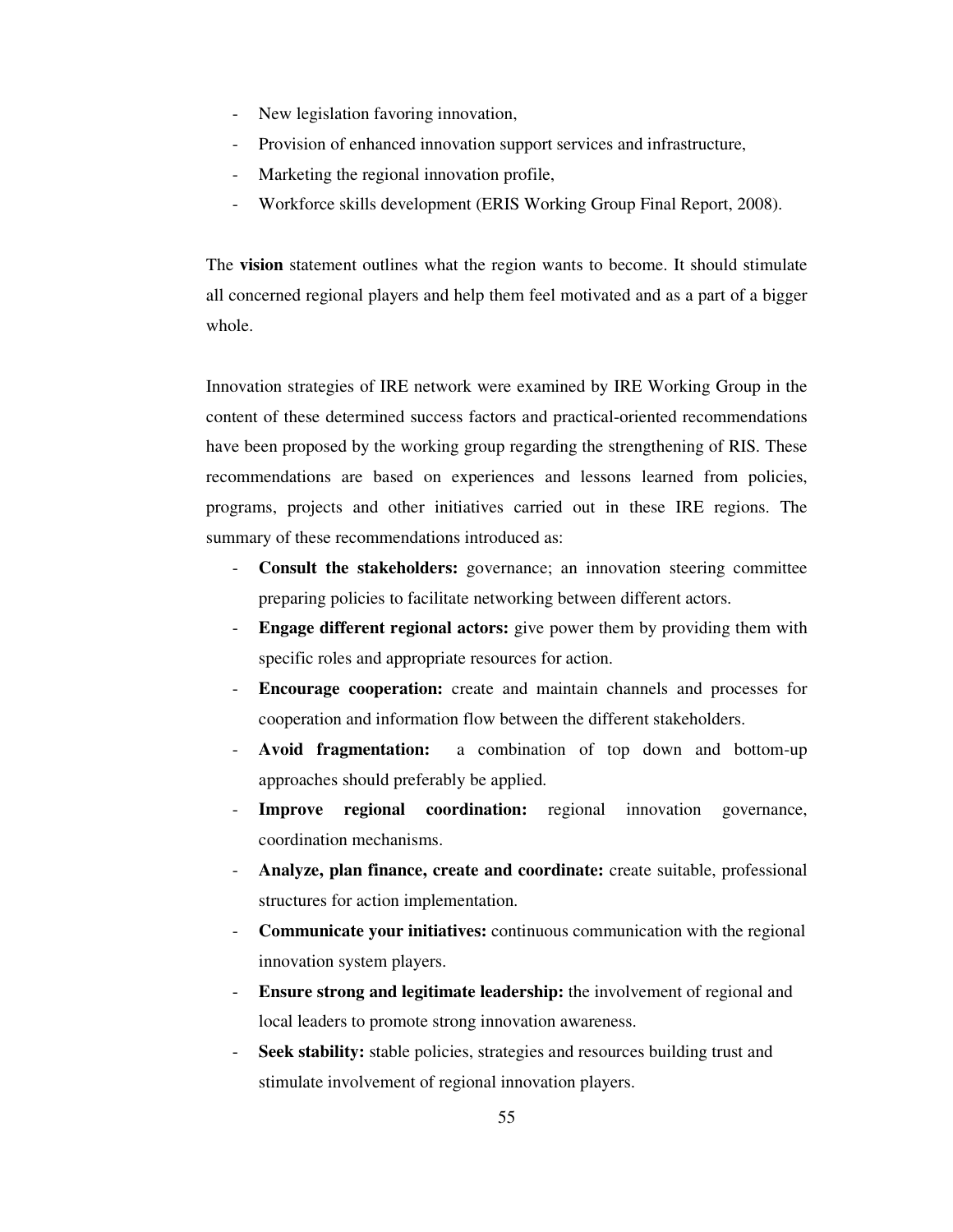- Facilitate regional empowerment: Involve regional stakeholders and share tasks with them, engage regional champions, create consensus, get political backing from politicians and stakeholders, boost governance by intensive communication/networking, and deploy as far as possible suitable financing and human resources.
- **Promote client-oriented innovation systems:** The innovation support needs of firms should be examined in a systematic way in order to promptly mobilize the right actions and resources.
- **Develop a regional shared vision.**
- Link innovation policy to other policy domains.
- **Create new bodies:** to smooth over the development of innovation systems.
- **Prepare to be part of multilevel governance systems:** make an effort to establish long-term policies and strategies with demonstrable impact as a way to better communicate and interact with other governance levels.
- **Plan the use of EU Structural Funds:** The use of funding from Structural Funds within regional operational programs may be a main tool for these regions to shape and develop their innovation policies and strategies, thus boosting their innovation systems.
- **Adopt a "learning innovation policy" approach:** understanding the relevance and effects of innovation policies are absolutely essential. Regional governments and authorities therefore need to find better ways to produce and use policy-relevant knowledge.
- **Monitor and evaluate your achievements:** Monitoring and evaluation of RIS are necessary to optimize and set priorities for the system.
- Benchmark: Benchmarking methods should be applied by regions to learn from other regions and countries experiences (ERIS Working Group Final Report, 2008).
- This theoretical discussion of RIS presents that RIStr is the most common policy tool for the realization of the regional development objectives of regions.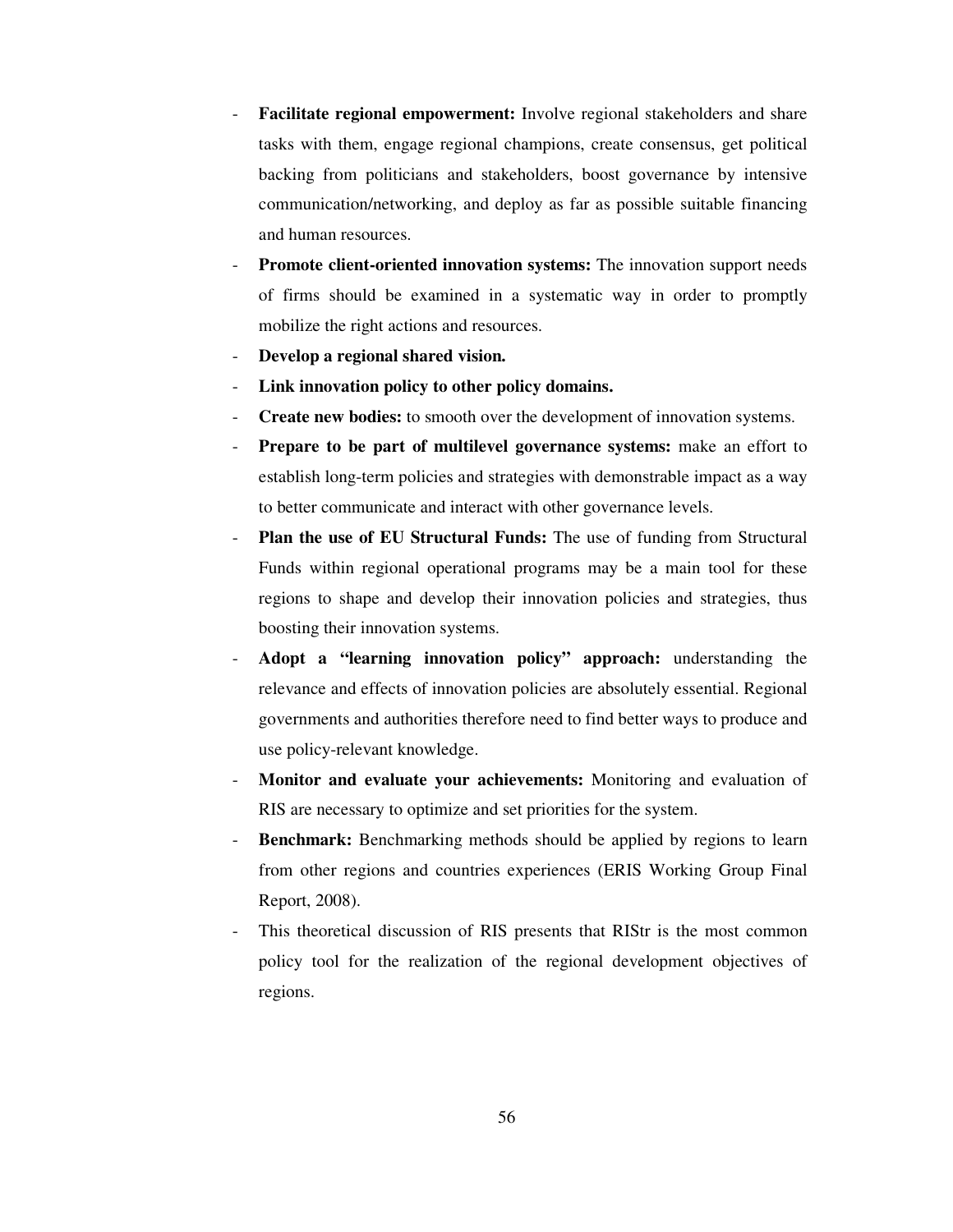This theoretical discussion of RIS presents that RIStr is the most common policy tool for the realization of the regional development objectives of regions. Last decades, innovation, entrepreneurship, learning and knowledge have appeared as the critical success factors for regional development and regional development policy has started to move towards knowledge and innovation policy. Regional innovation strategies are the most common of these regional development policies and established especially by the European regions under the support of European Union. These strategies aim developing the innovation infrastructure and accordingly regional competitive power of regions. Firms in Less favored regions cannot have the ability to connect with this new knowledge based network economy because of their poorly developed human capital and infrastructure in information and communication Technologies. As a regional policy, regional innovation strategies promotes innovation in less favored regions and make them competetable in the new innovation oriented knowledge economy and accordingly accelerate regional development. Regions' specific social, cultural and economic conditions require the development of differentiated strategies for each region. Poorly developed cooperation and confidence networks and its multi sectoral structure are the important factors determining the content of Mersin Regional Innovation Strategy. Strategy aims to accelerate regional development by increasing the attractiveness of the region for new entrepreneurs and investments and also increasing the regional welfare by enhancing job creation, leadership, networking and cooperation culture.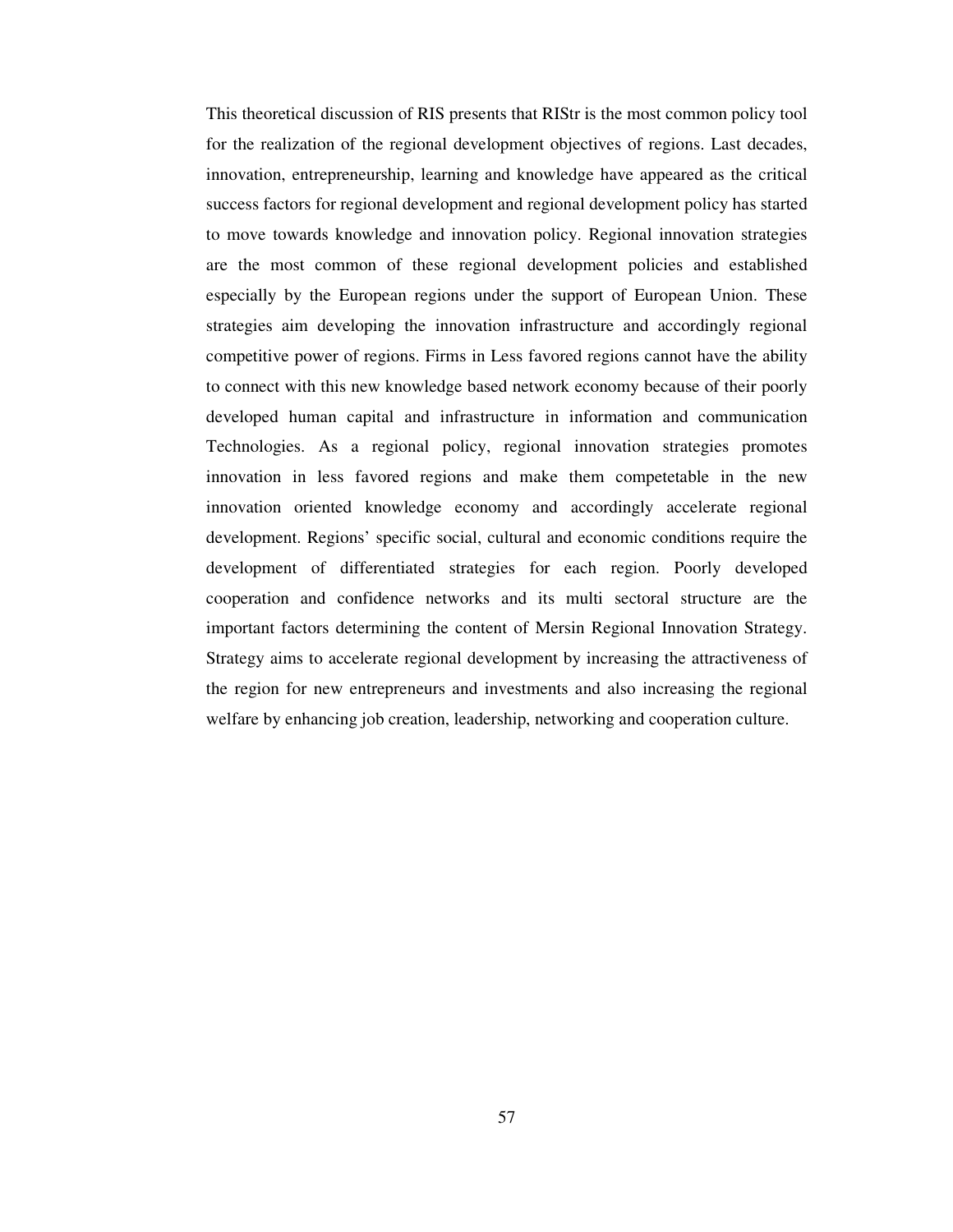# **CHAPTER 4**

# **AN EVALUATION OF INSTITUTIONAL AND SOCIAL IMPACTS OF MERS**İ**N REGIONAL INNOVATION STRATEGY: STAKEHOLDERS' PERSPECTIVES**

### **4.1. Description of the Mersin Region:**

This part of the thesis will describe first the city of Mersin in terms of its geographical location and economy, then Mersin Regional Innovation Strategy Project and the current institutional structure of Regional Innovation System in Mersin region.

#### **4.1.1. Location and General Information:**

Mersin province is located in southern Turkey, on the Mediterranean coast between Antalya and Adana provinces. It is one of the dynamic cities of Turkey with its active economic life, entrepreneurial capabilities of its local institutions and local administration and collaboration culture of its economic actors.

In addition, due to the economic activity in this part of Turkey generated by the GAP Project, Mersin is a value for Turkey. The city is also the biggest Mediterranean port of Turkey, and now has an oil refinery and a free trade zone. There are a number of factories along the road between Mersin and Adana which manufacture glass, detergents, fertilizers and many more products. With all these economic activities, today a modern city has grown with its university and other major facilities. To sum up, Mersin city is now a rapidly growing city with its modern port, free zone and other major industrial and commercial establishments. It is among the ten largest cities of Turkey in terms of industrial, agricultural and commercial potentials. Mersin's strategic, historical and cultural roles between Europe and Middle East are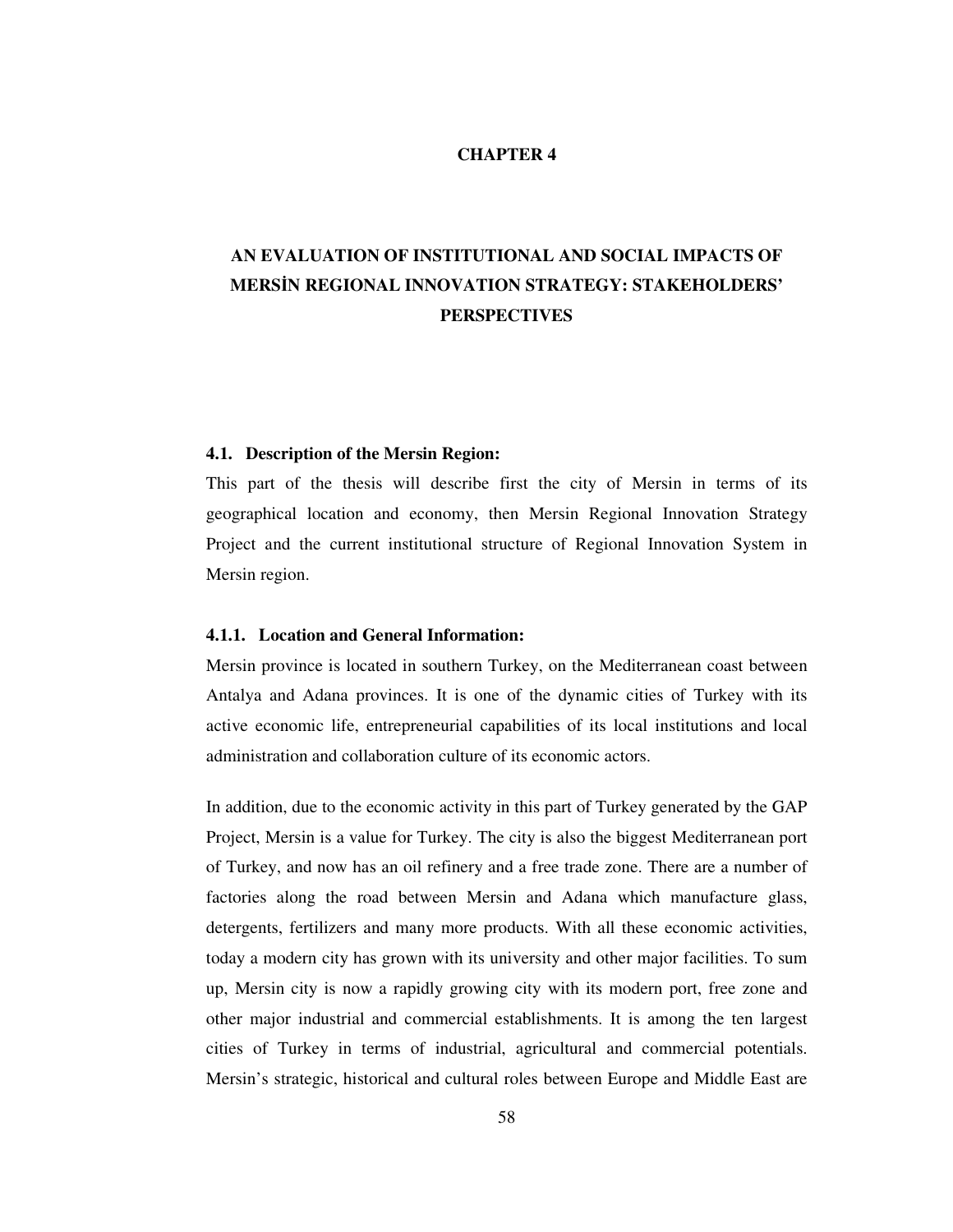the potentials for the further growth of the city. Geographical location, wide hinterland and completed infrastructure of the region are the factors that make it attractive for the investors. On the one hand it has industrial parks, qualified labor and high living standards and, on the other, it features numerous plains, beaches, fertile soil and typical Mediterranean climate preferred not only by local, but also foreign investors (www.ris-mersin.info).

Transportation facilities for the region are very improved. The city has highway connections to all provinces and also is connected to the southern railroad hub. There is not an airport in Mersin but Adana Şakirpaşa Airport, which is 65 kilometers away from Mersin, is used for airway transportation. The province is connected to the railway network in the east over Yenice railway station and reaches Central Anatolia from the north and southeast provinces and Syria and Iraq over Adana from the east (www.ris-mersin.info).

Mersin port is one of the biggest ports in the Mediterranean and passenger and cargo transportation activities are conducted from here to all big ports in the world. There are also private harbors operated by Ataş Petroleum Refinery, Free Trade Zone, Petroleum Corporation and NATO. Passenger and cargo transport is being conducted at Taşucu Port to Turkish Republic of Northern Cyprus. The private harbor operated by SEKA is also used whenever needed.



**Figure 5:** Location of Mersin Province **Source:** www.innovating-regions.org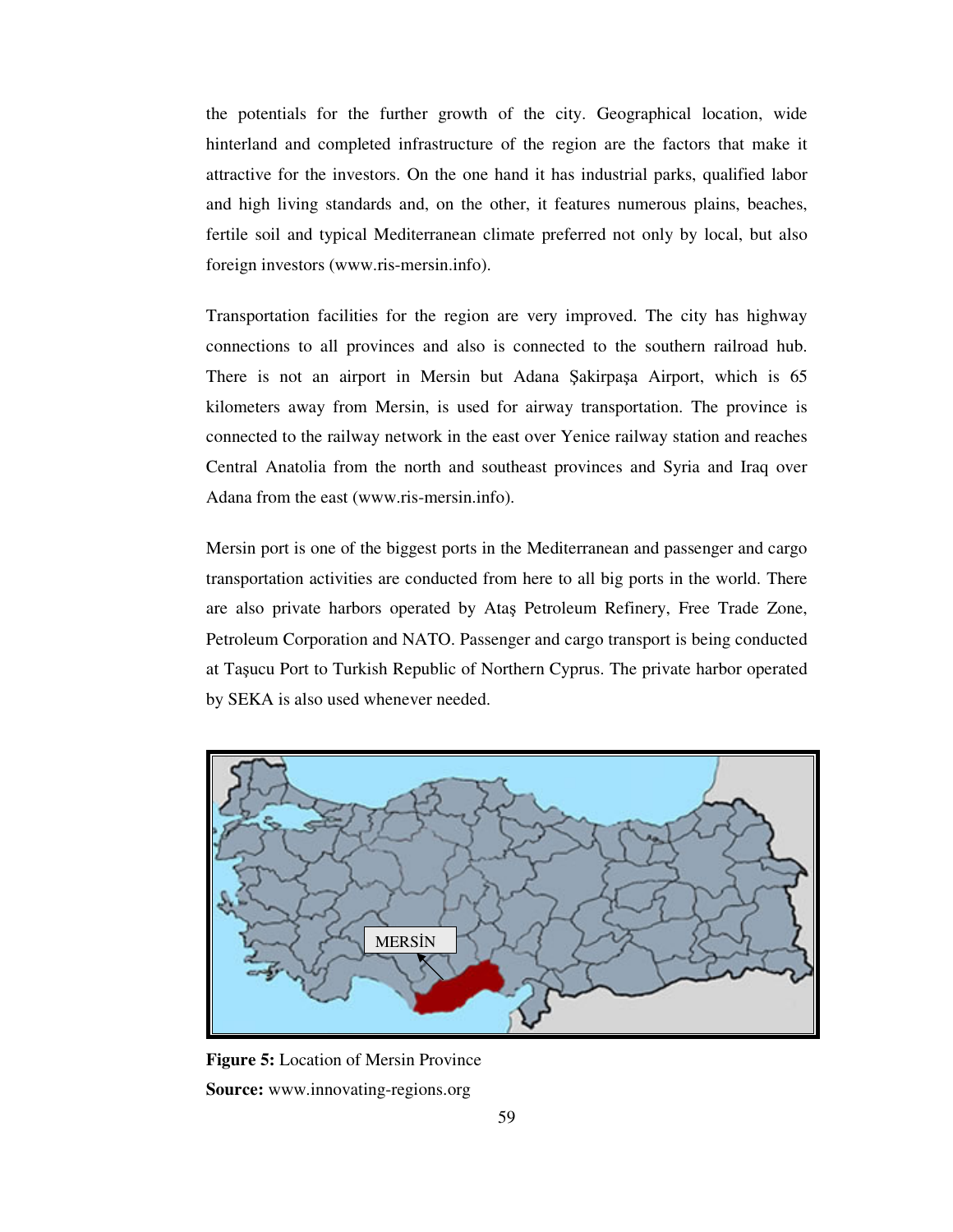Another important potential of the region is the availability of two universities and a vocational high school. There is also a technology development zone (TechnoScope) established in 2005 and aims to increase the R&D and innovation activities of the companies in region.

#### **4.1.2. Economy:**

Mersin is one of the most developed provinces of Turkey. The major causes of this development are its fertile agricultural land, improved industrial sector, wealth in mineral resources and the existence of the Mersin Port and Mersin Free Zone. The leading sectors of the regional economy are industry, agriculture and commerce. Tourism also plays a significant role in region's economic life. With its 1.23 million (TurkStat 2008 ADNKS) inhabitants Mersin is the tenth largest region in Turkey. The population is quite young. Half of the population is under 25 years of age and %18 of the population is between 15-24 years of age. According to the TURKSTAT 2006 and 2009 statistics, the unemployment rate in TR62 region, which covers Mersin and Adana provinces, is 16.2 percent in 2006 and %22 in 2009 which is the highest rate in Turkey. This period is the first stage of the implementation of Mersin Innovation Strategy and it is seen that there is not any decrease in the unemployment rate of the region.

Mersin port is the major source of economic life of the region. It is the largest port of Turkey. Mersin Free Zone, established in 1986, is located adjacent to the port. The Mersin Free Zone is the first free zone established in Turkey. Free Zone contains warehouses, social services, manufacturing, trade, banking, insurance, packingrepacking, labeling, maintenance, assembly-disassembly, engineering, leasing, renting and exhibition activities. The zone is an attractive center for foreign investors because of being close to the major international markets such as Middle East, North Africa, East and West Europe, Russian Federation and Central Asian Republics. The zone territory is publicly owned and modern infrastructure was put in place by the Government.

Agriculture is the major economic activity in region. More than half of the workforce is employed in agriculture sector. 1.6 million hectares surface area of Mersin region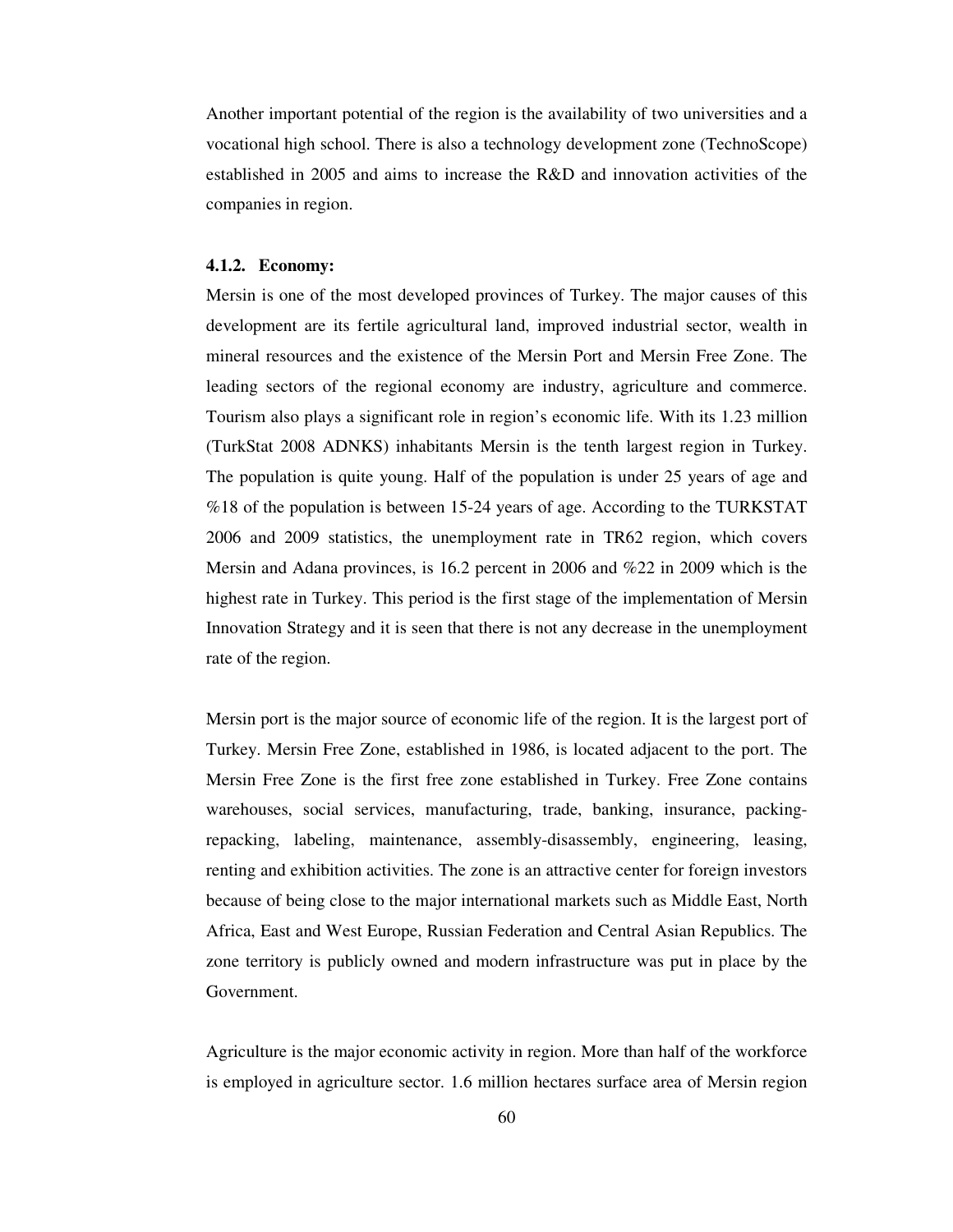is constituted by agricultural land. Mersin has an important share in the production of citrus fruits, early fruits and vegetables and table grapes. Last years Agro- food industry is also gaining importance.

The industrial sector accounts for 26.6 percent of the region's gross domestic product. Manufacturing industry in Mersin contributes 3 percent share to Turkey's value added. Main industrial sectors include agro-food, machinery, metallurgy, textiles and glass.

94.5 percent of the enterprises operating in region are small size firms employing less than 10 employees. They generate nearly 39 percent of total employment and only 4.7 percent of value added. With 43,754 enterprises, Mersin ranks eight in the country in 2006 (İnovasyon Forum, Regional Strategy of Mersin 2006-2016-draft 1).

Another important economic sector of the region is tourism sector. Tourism types are rather variable in region. There are potentials for culture and faith tourism, ecological tourism, water sports and rafting, convention tourism, archeological tourism and highlands and plateau tourism.

# **4.1.2.1. Mersin Industrial Inventory Project as a Background Study for RIS-Mersin:**

To be able to determine economic conditions and needs of the region, it will be useful to evaluate the results of an implemented project which is called "Preparation of Industrial Inventory of İçel Province and Determination of the Required Precautions for the Development of Region's Industry". This project was prepared with the partnership of State Statistics Institute and Mersin Chamber of Commerce and Industry in 1997. A comprehensive survey comprising 4065 manufacturing firms operating in Mersin was conducted in the content of this Project. The results of this study were also used as a background data for Mersin Province Development Plan. The outcomes of the survey represented industrial inventory and also economic conditions of region and were evaluated as a background study in the formation of a Regional Innovation Strategy.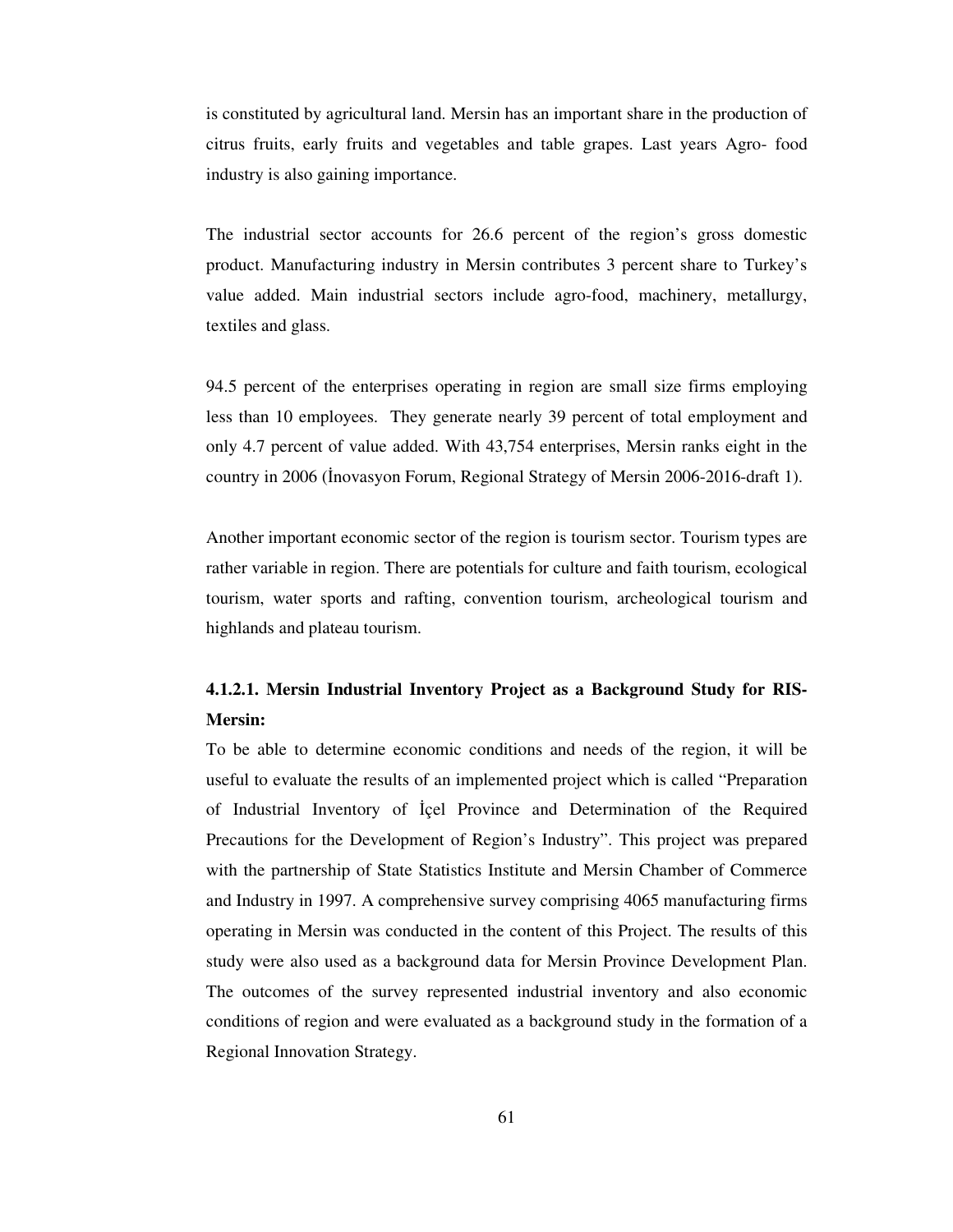In the content of this comprehensive economic research, agriculture, services and industrial sectors were determined as the leading sectors of regional economy. Economic growth rate of the region was started to accelerate with the establishment of the Mersin Harbor in 1961. Accordingly, migration to the region and population increased, industrialization accelerated and service sector also developed. Strategic location, transportation facilities and rich agriculture and commerce sectors were stated as the most important factors in the development of the region. On the other hand, public investments also positively affected the regional economy. However; as a result of its sectoral structure and production culture, the region could not be stated as from one of the industrial districts of Turkey appeared in mid 1990s.

The most important characteristic of Mersin economy was stated as being versatile and this versatility is constituted by agriculture, industry, transport, construction activities and rich commerce culture. The emphasized leading sector is agriculture and related with the modernization and development of this sector there occurred new developments in industrial sector, especially in agro-food industry. Region's strategic location also provided the development of services and transportation sectors. On the other hand, 1997 survey data pointed out that the regional economy did not attempt to shift to value added sectors. In order to provide the sustainability of their production and growth, entrepreneurs adopted the strategy of diversifying their investment areas instead of specialization in their existent production fields. Specialization in a specific leading sector which is a distinctive mark of the new industrial districts was not observed in Mersin.

Tourism sector was also indicated as a potential for regional economy. Region has rich and varied tourism potentials. Creating an attractive image for region was also stressed as a necessity to attract new investments, capital and qualified labor from external world.

Developed regional cooperation and confidence networks and social capital and the existence of qualified labor and innovation promoting institutions and organizations are the requirements of a successful innovation system. This comprehensive study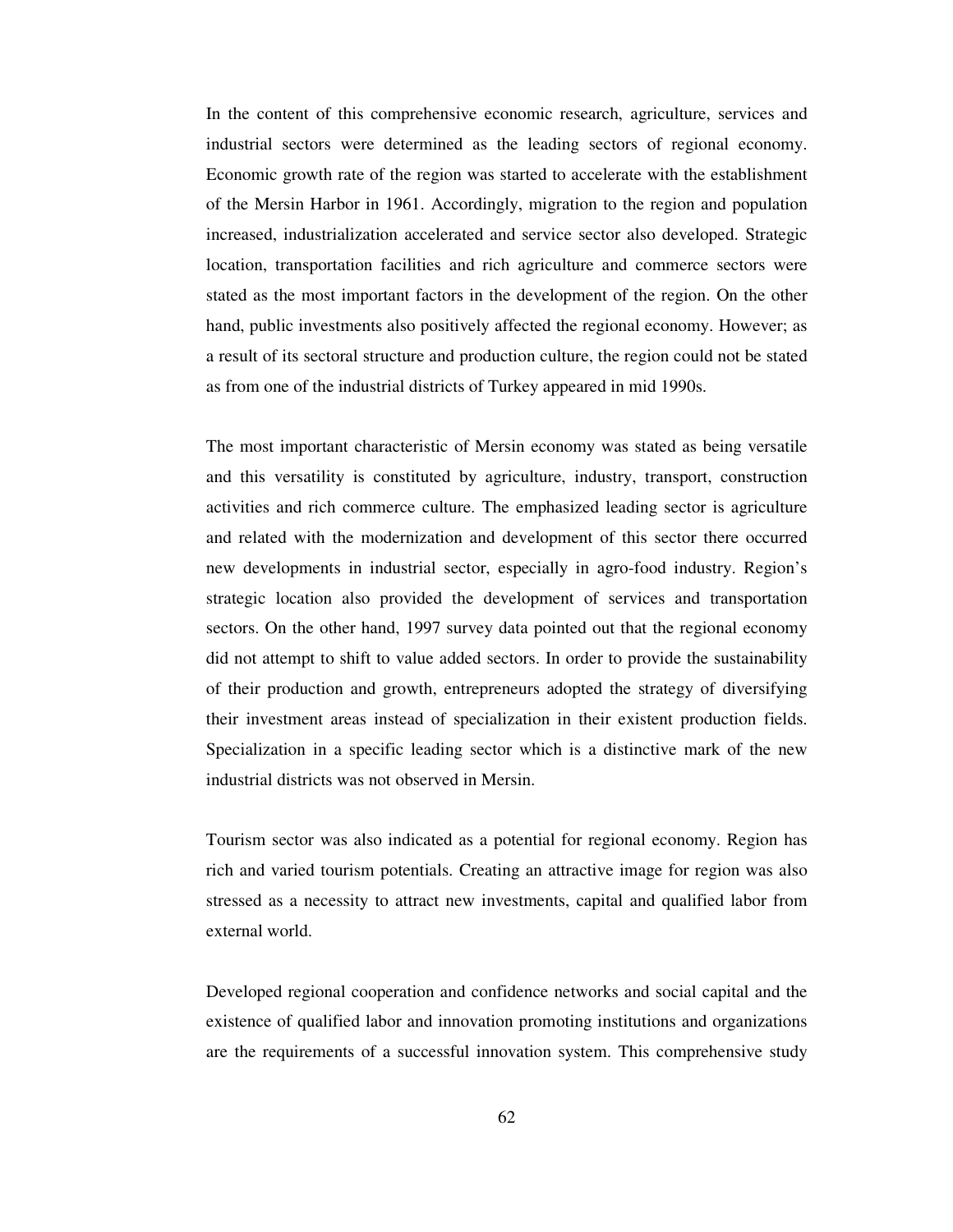prepared in the year 1997 is a helpful study suggesting the situation of the region about these requirements of an innovation system.

The answers of the entrepreneurs showed the weaknesses of region in terms of the cooperation networks, culture of collaboration dependent on trust relations and social capital. The reasons of these weaknesses were described as the dominance of family owned enterprises, limited partnership and absence of employing professional managers. Another determinant of the networking facilities of regions is the subcontracting relations among firms. The following table represents the outcomes of the survey conducted in 1997. The data in the Table 6 shows the undeveloped cooperation and collaboration culture of the firms operating in Mersin. This situation showed the thickness of the local production networks and the lack of knowledge and experience transfer among firms.

**Table 6:** Subcontracting Activities of the Firms Operating in Mersin- 1997

|                     |                 | number of firms      | number of firms | number of firms |
|---------------------|-----------------|----------------------|-----------------|-----------------|
|                     | 4065            | carrying out         | using           | not using       |
|                     | Firms           | sub-contracting work | subcontractors  | subcontractors  |
| <b>SME</b>          | <b>Ouantity</b> | 861                  | 90              | 2893            |
| 1-9 employee        | $\%$            | 22%                  | 2%              | %76             |
| Manufacturing firms | <b>Quantity</b> | 57                   | 30              | 134             |
| $+10$ employee      | $\%$            | 26%                  | 14%             | %60             |

\* Questionnaire results containing the opinions of 3844 SMEs located in Mersin

\* Question: Is your firm carrying out subcontracting work?

Is your firm using subcontractors in production?

**Source:** "1997 Yılı İçel İli Sanayi Envanterinin Çıkarılması ve Sanayinin Gelişmesi İçin Gerekli Tedbirlerin Belirlenmesi Projesi", Küçük Ölçekli İmalat Sanayi İşyerleri Girişimcilik ve Eğilim ve İmalat Sanayi İşyerleri Anketleri geçici Sonuçları, DİE 1999, Ankara.

In accordance with the survey results, the most important problem of the firms were stated as the lack of openness and limited linkages with the external networks and it was seen that the Mersin economy has a closed structure.

Only 66 of the 4065 firms which were evaluated in the content of the survey said that they export their products (See Table 7). The overall opinion of the enterprises was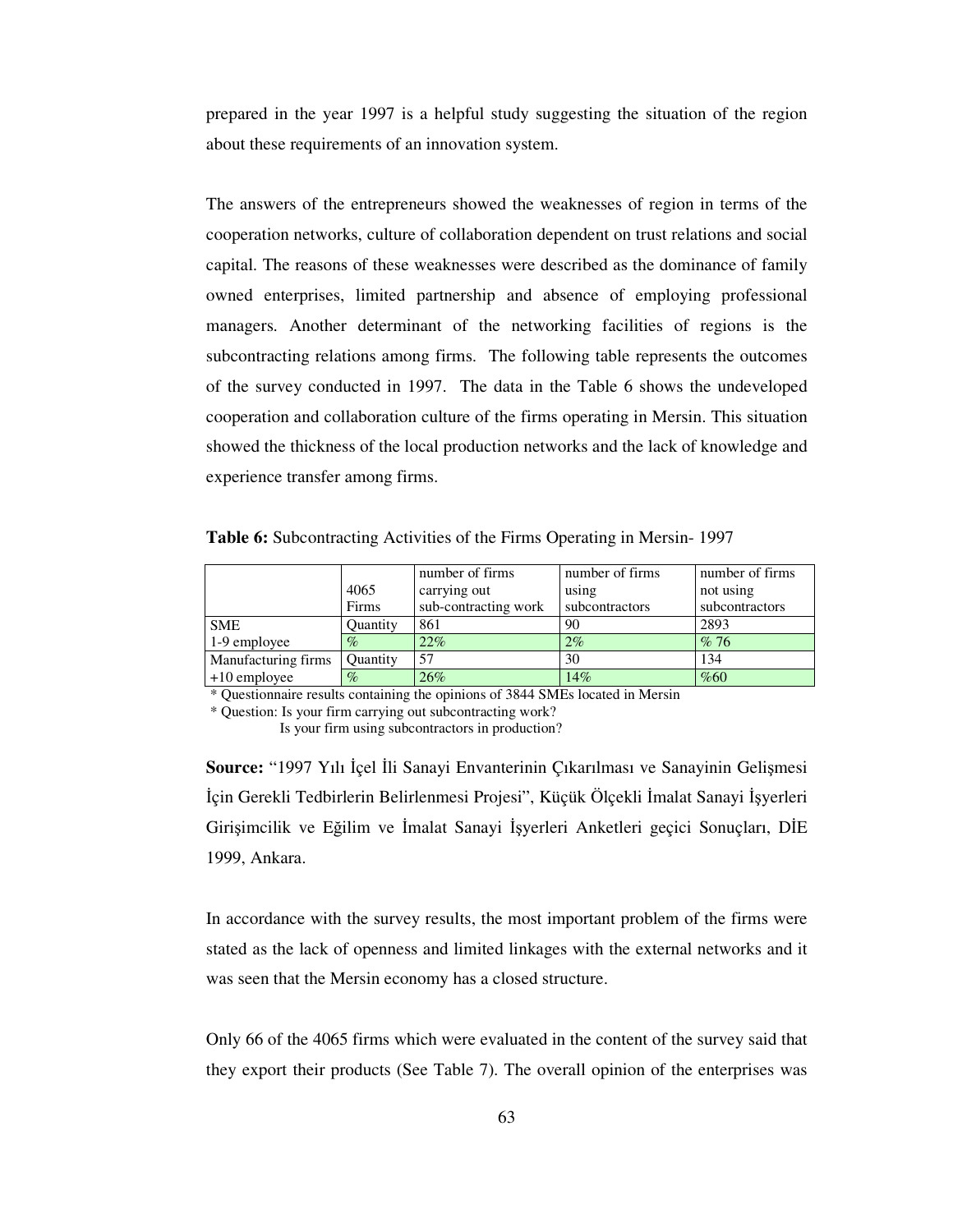the absence of the regional competitive power in international markets. Despite its strategic location, being on the important transportation networks and the presence of the harbor, It was agreed that the firms operating in industrial sector conducting weak linkages both with among themselves and also with external world in terms of following new technologies and sharing knowledge and experiences. It was also obvious that the university industry cooperation in Mersin was in quite low levels.

**Table 7:** Exportation Facilities of Firms in Mersin-1997

| <b>SMEs</b><br>1-9n employee |      |      |       |     | +10 employee | <b>Manufacturing firms</b> |     |
|------------------------------|------|------|-------|-----|--------------|----------------------------|-----|
| <b>YES</b>                   |      | NO   |       | YES |              | N <sub>O</sub>             |     |
| 16                           | %0.4 | 3722 | %99.6 | 50  | %26          | 142                        | %74 |

\* Questionnaire results containing the opinions of 4065 firms located in Mersin \* Question: do you export your products?

**Source:** "1997 Yılı İçel İli Sanayi Envanterinin Çıkarılması ve Sanayinin Gelişmesi İçin Gerekli Tedbirlerin Belirlenmesi Projesi", Küçük Ölçekli İmalat Sanayi İşyerleri Girişimcilik ve Eğilim ve İmalat Sanayi İşyerleri Anketleri geçici Sonuçları, DİE 1999, Ankara.

The dominance of the national policies, ineffectiveness of the local conditions and lack of the local organizations are also the institutional weaknesses of region appeared as the important outputs of survey. It was also seen that there not exist any local institutional organizations and the regional and sectoral development activities were executed by only the provision of the direct public services. It was seen as a crucial point that the region needs an institutional organization which cooperates with the partnership of public institutions and has an autonomous and entrepreneur close structure. Another output of the survey was that the R&D activities of the firms are in quite low levels and the number of firms which have R&D units is also too low.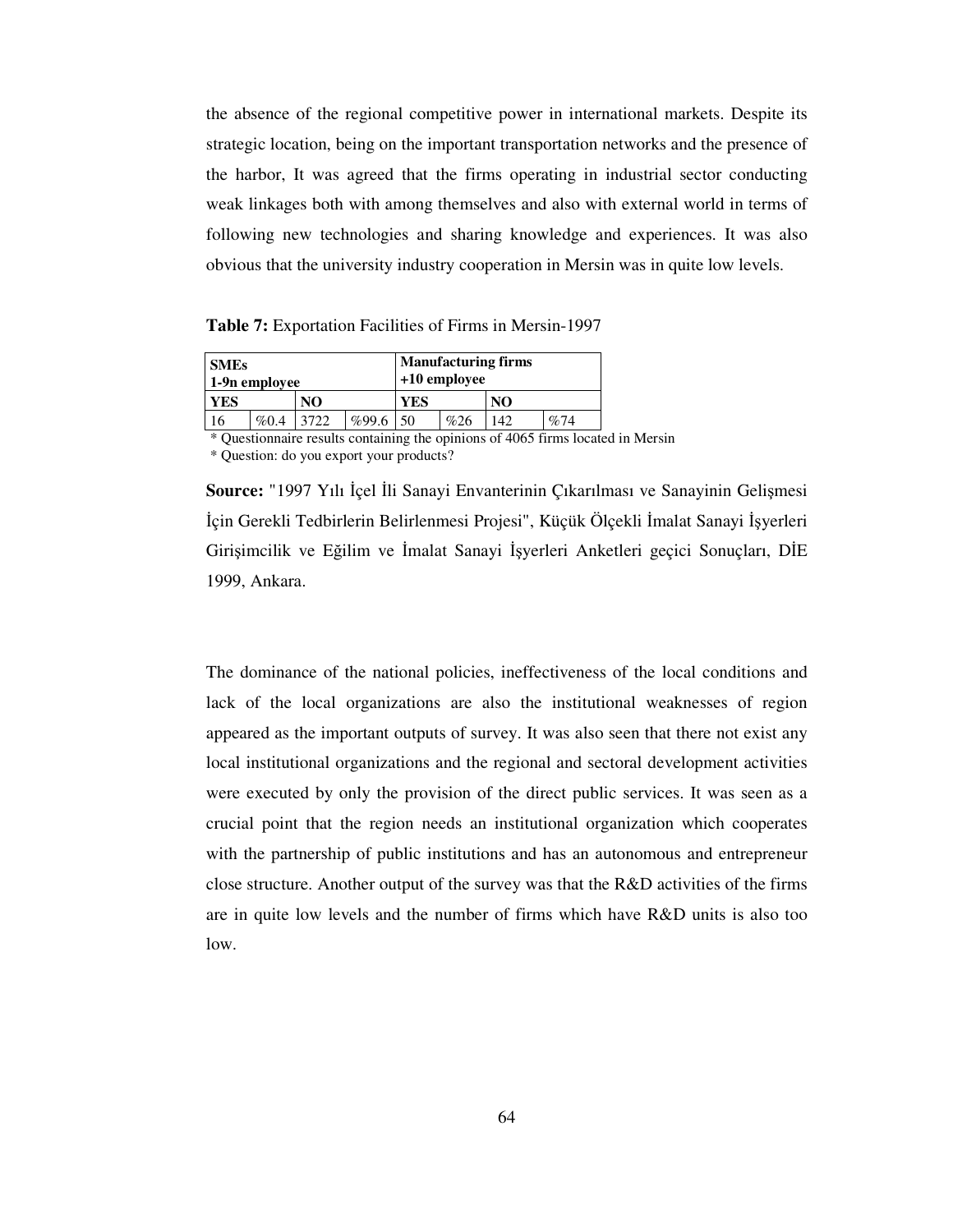**Table 8:** Existence of the R&D Units in Firms- 1997

| $221$ Firm      | YES         | NΟ    |
|-----------------|-------------|-------|
| <b>Quantity</b> | 18          |       |
| $\mathcal{G}_0$ | 8.1<br>$\%$ | 91.9% |

\* Questionnaire results containing the opinions of 221 manufacturing firms located in Mersin \* Question: Is there any Official Unit in your firm Executing regular R&D Activities?

Agro-food sector was appeared as the primary sector in terms of the number of firms having R&D units. By reason of the survey study conducted in 1997, it came across that there is a need for institutionalization in the subjects of education and training, research and development and also in technology. The insufficiency of the region in terms of the innovation promoting institutions was introduced and the formation of a new organizational body by taking the advantage of the existing regional leaders was also one of the important points emphasized in this study.

Most of the firms in the content of the survey indicated that the labor market conditions are too undeveloped in the region. Huge number of unskilled unemployed people also introduced as one of the most important treats of Mersin economy. Removing the institutional deficiencies, adding new local training institutions to the vocational education system, arranging organized training programs were the determined necessities appeared as a consequence of the survey. Increasing the image of the region was also considered necessary to be able to attract the qualified labor from external world.

It was identified that %53.6 of the firms are producing standard products while the others are producing demand oriented products. It was also stated that these demand oriented products are not innovative products that have competitive advantage. It was seen that the firms executes their innovative activities only in the form of product improvement, product diversification or imitation of the new products from abroad, and accordingly the efforts of producing new products and designing new products is in too limited levels. Survey results also presented that the firms can compete only

**Source:** 1997 Yılı İçel İli Sanayi Envanterinin Çıkarılması ve Sanayinin Gelişmesi İçin Gerekli Tedbirlerin Belirlenmesi Projesi, İmalat Sanayi İşyerleri Anketleri geçici Sonuçları, DİE 1999, Ankara.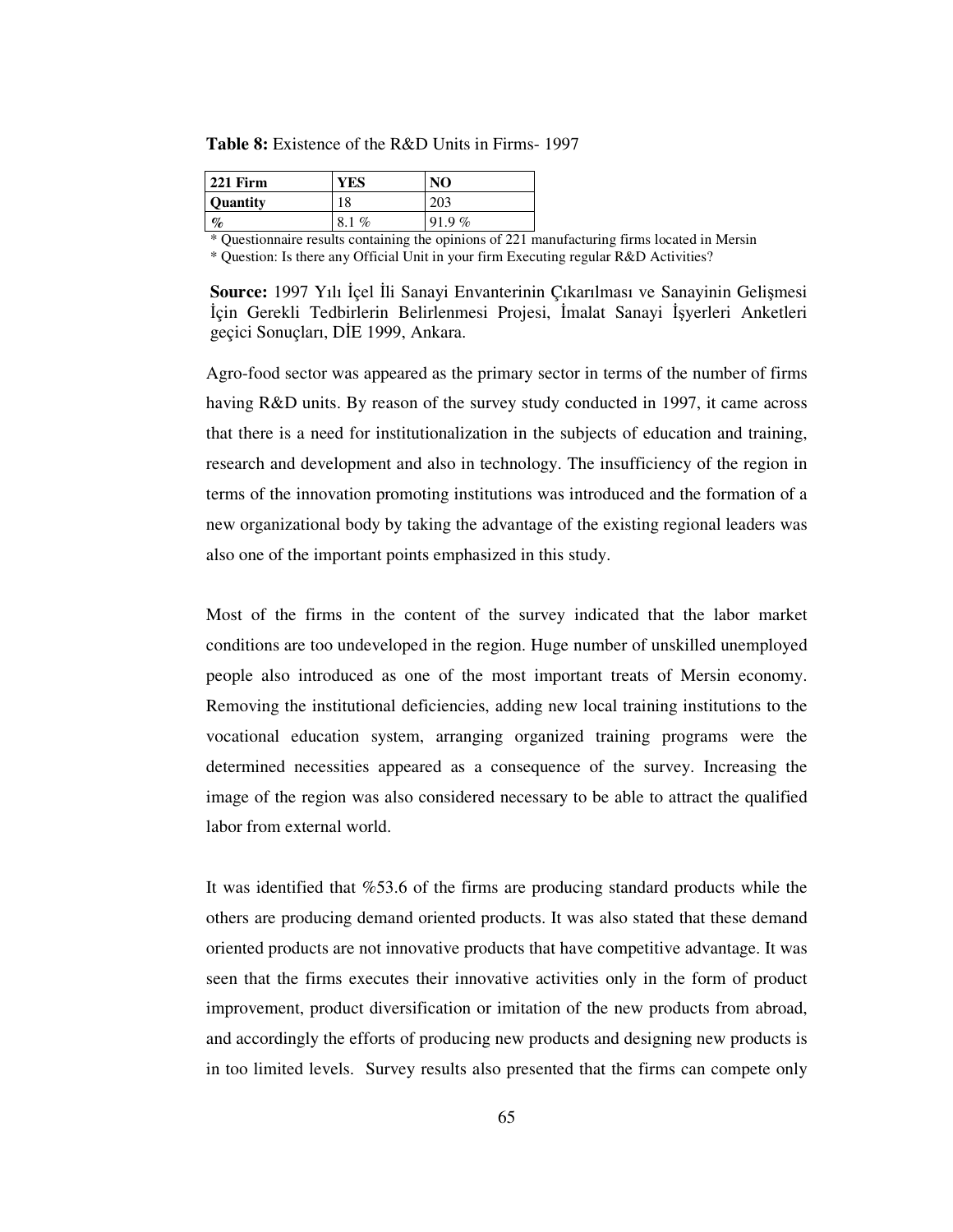in national markets and through the factor of product quality. One of the most important results of the survey was that the firms consider themselves insufficient in terms of the activities of marketing, product variety and qualified labor.

|               | marketing<br>strategy | Product<br>variety | product<br>price | product<br>quality | after<br>sales<br>service | Organizational<br>structure | Labor<br>Cost | Oualified<br>Labor |
|---------------|-----------------------|--------------------|------------------|--------------------|---------------------------|-----------------------------|---------------|--------------------|
| National      | 42.9%                 | $\ast$<br>58.1%    | $\ast$<br>63.9%  | $\ast$<br>84.3%    | $46.1\%$                  | $37.7\%$                    | 39.3%         | $37.7\%$           |
| International | 14.1%                 | $22\%$             | 27.7%            | 35.6%              | 12.6%                     | $10.5\%$                    | 15.7%         | 13.1%              |
|               |                       |                    |                  |                    |                           |                             |               |                    |
| competitive   |                       |                    |                  |                    |                           |                             |               |                    |

**Table 9:** Firms' Competitive Capabilities in National and International Markets

\* Questionnaire results containing the opinions of 191 manufacturing firms located in Mersin

\* Question: in which dimensions is your enterprise competitive in national and international markets?

**Source:** 1997 Yılı İçel İli Sanayi Envanterinin Çıkarılması ve Sanayinin Gelişmesi İçin Gerekli Tedbirlerin Belirlenmesi Projesi, İmalat Sanayi İşyerleri Anketleri geçici Sonuçları, DİE 1999, Ankara.

It was also determined that only %10 of the manufacturing firms participated to the survey had patents of production and %2.7 had patents of production process. Limited number of patents and being diffused instead of major in one specific sector are the determinants of weak collaboration networks and absence of sectoral specialization.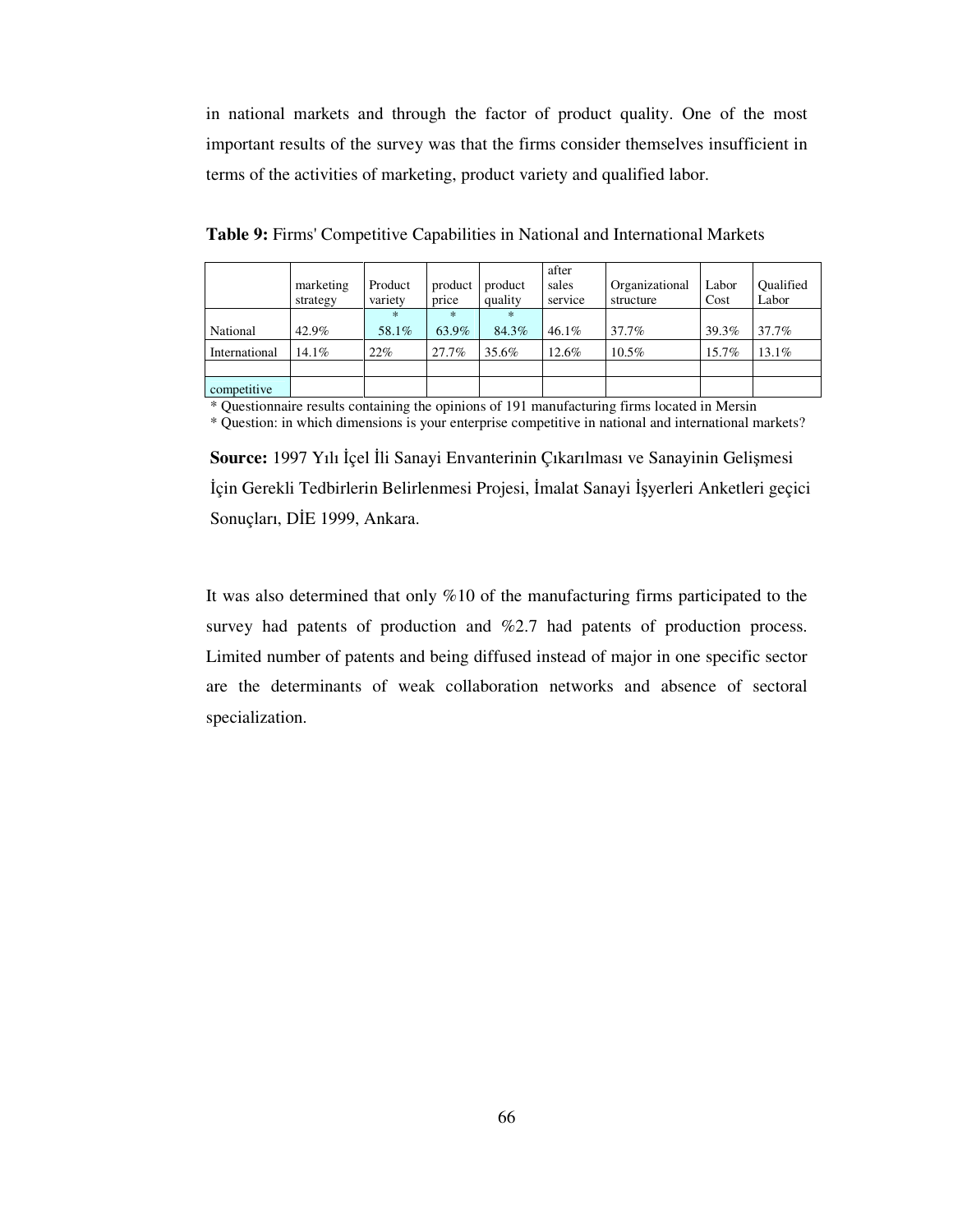|                    | Number of firms                                                                      |                                                  |                                                                       |                                          |                                             |                                                                                                 |                       |                                                                                         |                                                  |
|--------------------|--------------------------------------------------------------------------------------|--------------------------------------------------|-----------------------------------------------------------------------|------------------------------------------|---------------------------------------------|-------------------------------------------------------------------------------------------------|-----------------------|-----------------------------------------------------------------------------------------|--------------------------------------------------|
| Firms<br>221       | innovations and developments<br>related with production<br>$\mathbf{d}$<br>Following | activities for<br>innovativeness<br>Not executed | Developing existent products<br>and increasing the product<br>Quality | product<br>diversification<br>Working on | existing<br>the<br>Imitation of<br>products | Working on the adaptation of<br>the foreign products<br>local demand<br>$\overline{\mathbf{e}}$ | designing new product | adapting to the new production<br>and<br>of the local<br>firms<br>techniques<br>foreign | developing new original<br>production techniques |
| of firms<br>number | 197                                                                                  | 51                                               | 123                                                                   | 84                                       | 6                                           | 20                                                                                              | 39                    | 33                                                                                      | 14                                               |
| $\%$               | 89.1%                                                                                | 25.9%                                            | 62.4%                                                                 | 42.6%                                    | $3.0 \%$                                    | $10.2 \%$                                                                                       | 19.8%                 | 16.8%                                                                                   | 7.1%                                             |

**Table 10:** Innovativeness of the Firms in Mersin- 1997

\* Questionnaire results containing the opinions of 221 manufacturing firms located in Mersin \* Question: which kind of innovative activities did you execute during the period 1990-1997?

**Source:** 1997 Yılı İçel İli Sanayi Envanterinin Çıkarılması ve Sanayinin Gelişmesi İçin Gerekli Tedbirlerin Belirlenmesi Projesi, İmalat Sanayi İşyerleri Anketleri geçici Sonuçları, DİE 1999, Ankara.

This survey introduced the industrial and economic base of the region and the precautions and suggestions were stated expressly for the future development of regional industry and accordingly regional economy. The attempts and organized efforts of the regional leaders who have the ability to mobilize regional capabilities have a significant role in attracting more investments, capital and wealth. Development of a **social interaction atmosphere** under the **leadership** of entrepreneurs and regional institutions and establishing a regional organization using the power of existent regional leaders appeared as the most important emphasis. It was agreed that the regional development should be executed by developing a **regional vision and strategy** without profoundly depending on the central government. These outputs of the survey and the impacts of knowledge economy indicated the need for a competition and innovation strategy prepared and implemented in regional level. RIS-Mersin Project was prepared as a result of these requirements and weaknesses of the region and the RIStr has formulated considering the suggestions indicated in this comprehensive background study and the requirements of knowledge economy.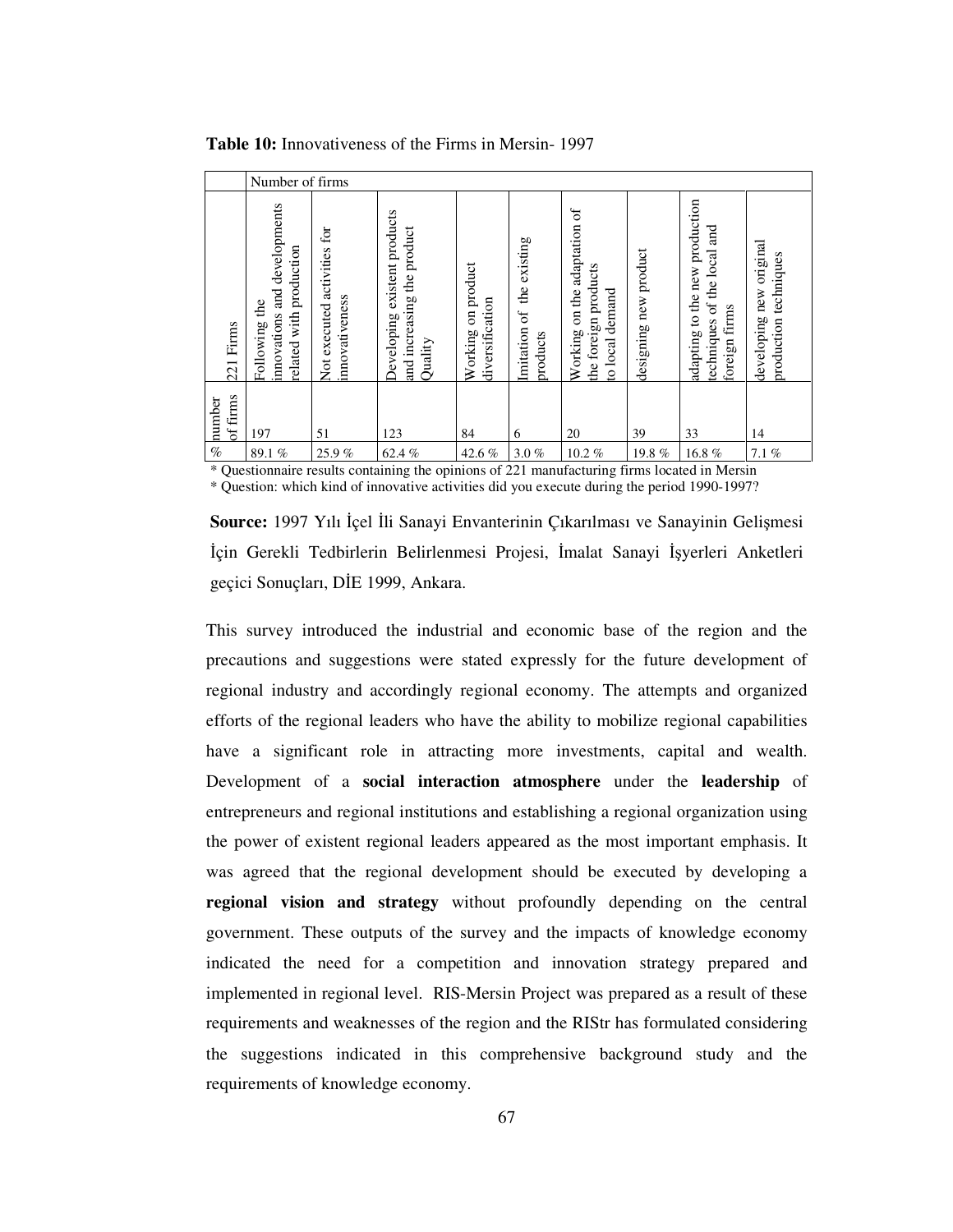In the content of **RIS-Mersin Project**, demand side issues from regional innovation perspective identified through surveys directed to 649 enterprises and potential entrepreneurs. Demand survey conducted under RIS-Mersin Project showed that %17 of companies carry out R&D activities and the share of firms innovating in the region is % 29. Nonetheless, survey conducted in 1997 was showed that the rate of firms having R&D units was % 8. Majority of the firms expressed that their human resources are the key element for their success and training opportunities to be provided to them are of great importance. They also indicated that there is not sufficient supply of qualified human resources in the region. The demand survey of RIS-Mersin introduced that inter-firm cooperation as well as cooperation between firms and university is low and needs new mechanisms and measures to be strengthened (Mersin İnovasyon Stratejisi 2006-2016, January 2008).

Investments in the intersection points of the regional leading sectors stated as an important policy for the future development of Mersin and this suggestion has been taken into consideration and three sectors were chosen as the leading sectors having innovation potential and competitive advantage. These sectors are **Agro-food sector** which is the interface of the agriculture and industrial sectors, **logistic sector** which is the interface of the transport and commerce sectors and **tourism sector** as a traditional service sector.

Rising trends of the new knowledge economy are described as globalisation, product and service diversification, more technologic production processes and knowledge society and these factors causes the diffusion of e-commerce and enlargement of the market area. All these developments force the firms to establish interactive logistic networks in order not to fail in competition. **Logistic sector** is one of the fastest growing sectors with % 7-9 growth rate in Europe, %25 Growth rate in North America and % 20 growth rates in Asia (www.ris-mersin.org, Mersin İli Lojistik Durumu Raporu, 2007). Thus, sector was chosen as a leading sector having innovation and competition potential.

**Agriculture** is the major economic activity in region and agriculture beverage exports of Mersin account for %11 of those of Turkey. The region ranks  $4<sup>th</sup>$  in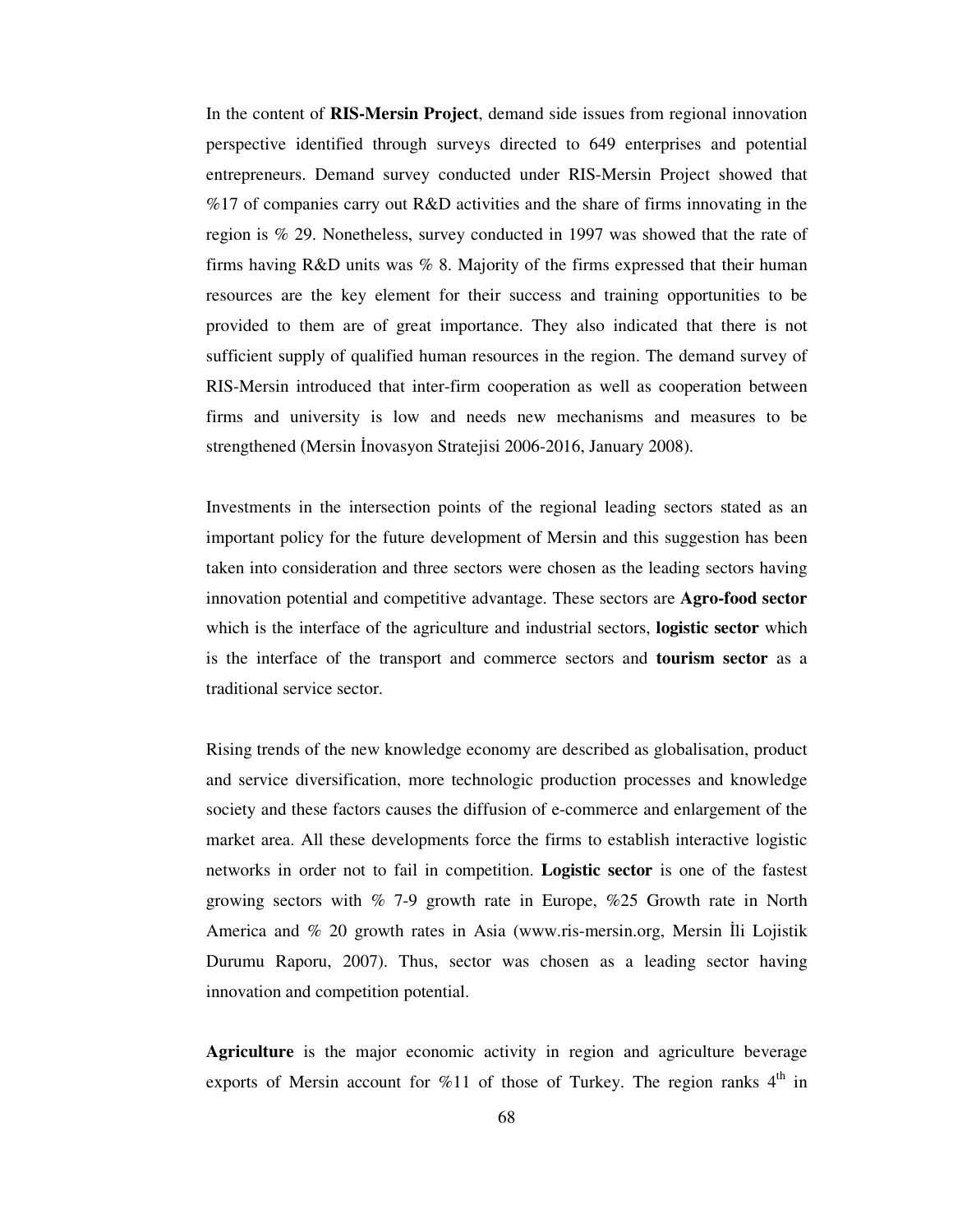Turkey in terms of agricultural production amount and the  $2<sup>nd</sup>$  in terms of agricultural production value, depending on this it is a sector of strategic significance for the region and also for the country (Mersin İnovasyon Stratejisi 2006-2016, January 2008). Rapidly changing technologies, market conditions and customer demand and also the effects of global competition require the provision of new strategies to make the agro-food sector more innovative. Under these new economic conditions, cost reduction can only generate a temporary competitive advantage. To remain competitiveness in the long-run, it is essential to create a more sustainable agro-food sector by creating new products, services, marketing methods and production processes.

**Tourism sector** is of particular importance to Mersin; however, potential of the region has not been well exploited so far. Tourism is also one of the fastest growing economic sectors in the world. World tourism arrivals have grown and international tourism receipts have increased considerably during the last years. Thus, tourism makes an important and increasing contribution to economic growth of regions. New destinations are appearing from different parts of the world and achieving winning positions over old destinations and this situation causes the increasing competition between regions in order not to loose market share. The tourism industry is often said to be less innovative than other industries. Innovation in product, service development, marketing strategies and in business processes is determined as key to the future competitiveness of region's tourism sector.

#### **4.1.3. Regional Development Efforts of the Region up to RIS:**

Mersin region has been developing policies towards the purpose of regional development since 1998 following the implementation of "Preparation of the Industrial Inventory of İçel Province and Determination of the Required Precautions for the Development of Regional Industry" project. In 1998, activities focused on establishing Mersin Development Agency; and in the year 2000 a Project Coordination Office established at Mersin Chamber of Commerce & Industry to execute studies aiming regional development. Following this important attempt, Mersin Development Agency has gone into operation in 2002. Mersin Chamber of Commerce and Industry represents the Mersin Development Agency. The Agency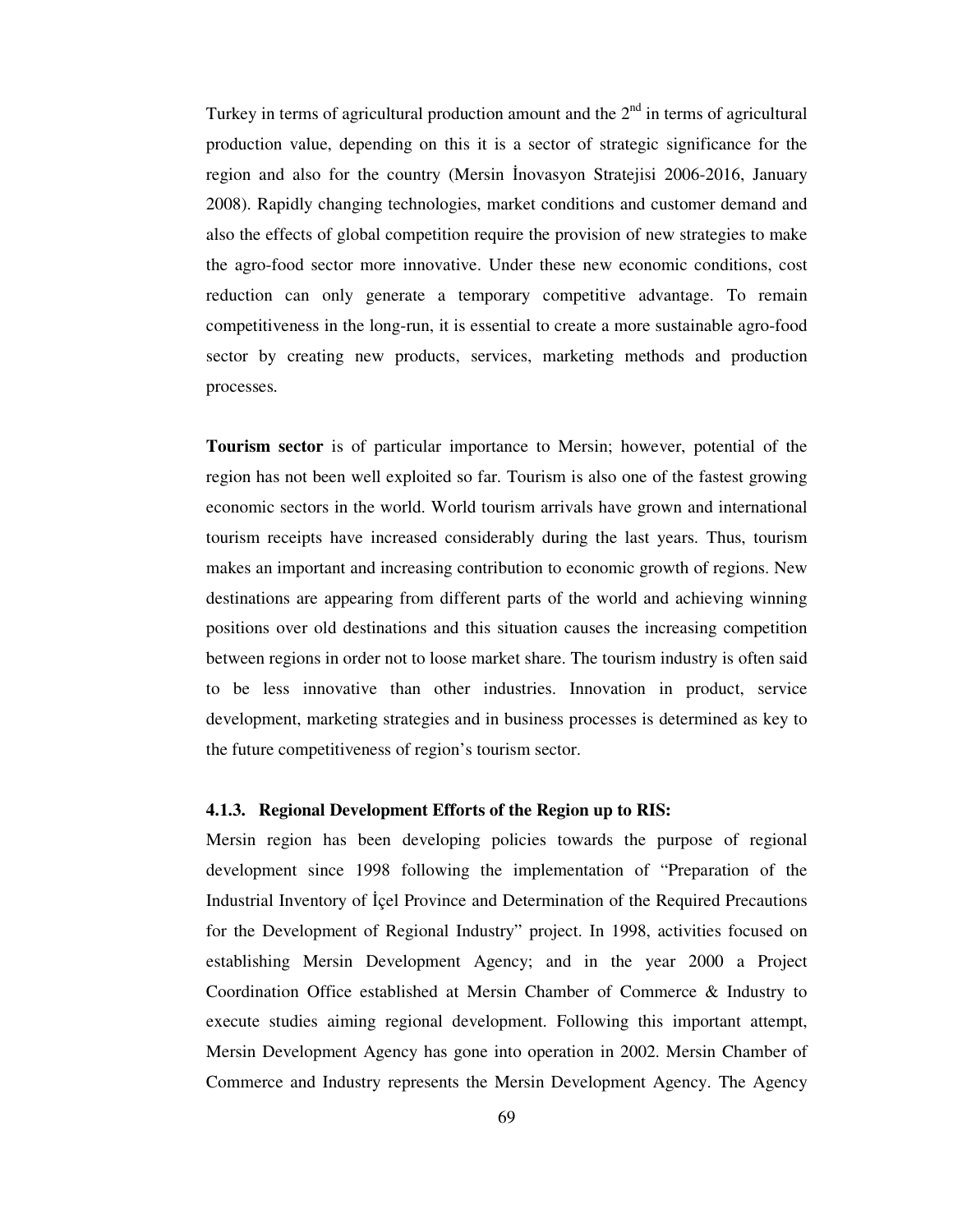has been in operation since 2002 and at that time there was not a legal arrangement for the foundation of regional development agencies. This attempt of Mersin establishing a regional development agency is the first experience in Turkey. The aim of the agency was to achieve regional sustainable growth by improving the competitiveness position of the region in both EU and in international arena. For this purpose, EU Information Office was came on the scene in 2003 and operates to introduce the EU funds and EU standards in the region. In 2004 Mersin Council of Development and Cooperation was established and the aim of this council was the development of Mersin region in terms of economic, social and cultural aspects and improvement of the living standards in region.

Mersin RIStr followed these actions and in 2005 RIS-Mersin Project (the first and only regional innovation strategy in Turkey) started to be prepared. Aim of the strategy is to improve the innovation capacity of Mersin and make it more competitive in the global market. In 2006, following the beginning of Regional Innovation Strategy Project, the law of regional development agencies was introduced by the government. Following the first attempt of establishing a regional development agency in Mersin, new regional development agencies established following the introducing of the law. One of them is the Çukurova RDA. Mersin is also in the action area of Çukurova RDA.

#### **4.2. Mersin Regional Innovation Strategy Project:**

In global economic system, the competition doesn't occur only between firms but also between regions and nations to be able to attract labor and capital from other regions and countries. It has been crucial for regions to establish new strategies that are focused on improvement of regional competitiveness, standards of living and expansion of the labor market and business sector in the region. Innovation has been the key driver of this global economic competitiveness and RIS approach has been used as a new tool to boost competitiveness of regions.

**Regional Innovation Strategies**, which firstly established in 1990s, aim to create Regional Innovation Systems in order to strength regional innovation potential and competitiveness of the regions. Accordingly, RIS-Mersin Project has been introduced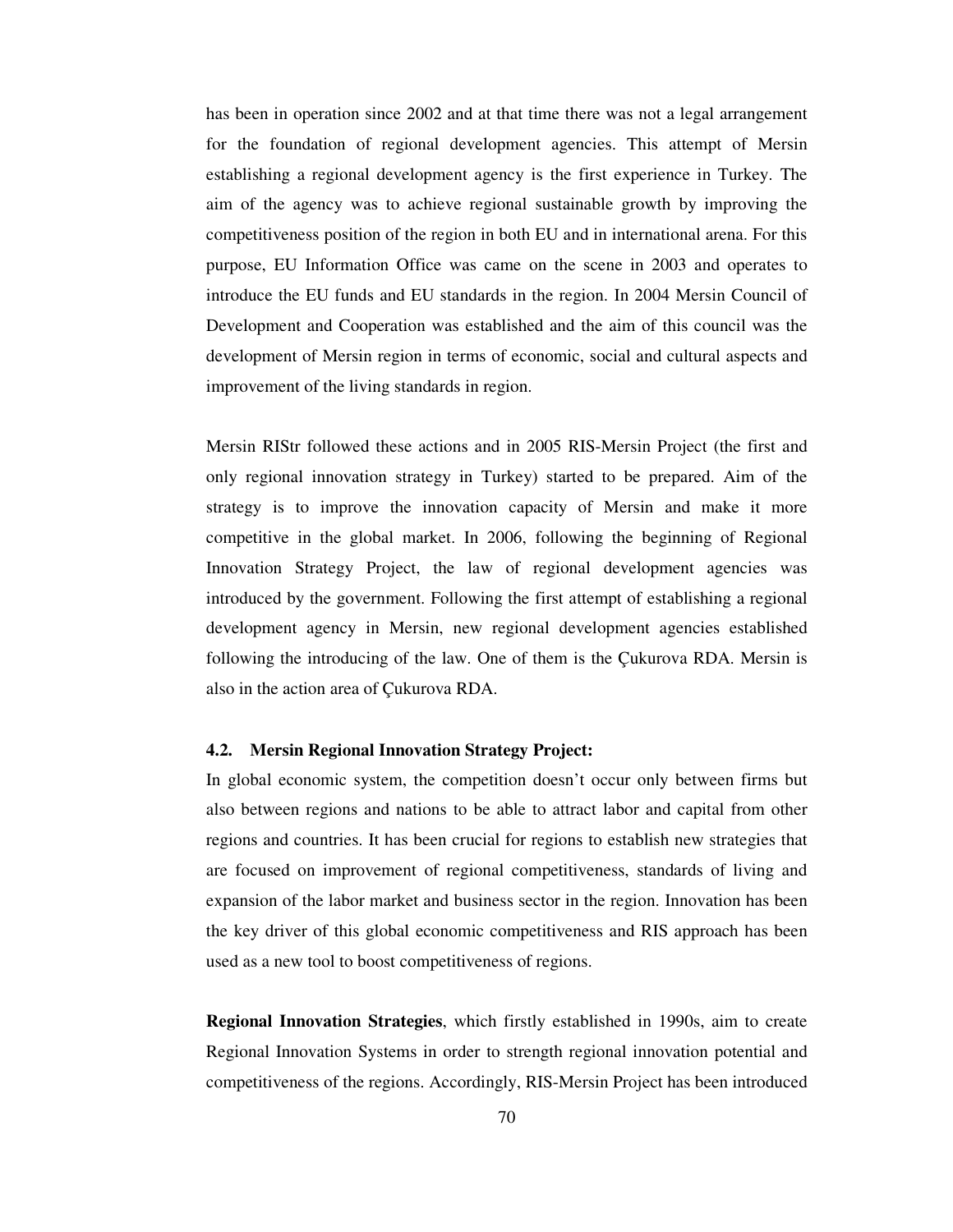as a new development strategy for Mersin region. RIS-Mersin project is the first RIStr in Turkey and financed by European Commission under the Sixth Framework Program. The fundamental goal of the strategy is to develop innovation capabilities of enterprises in Mersin and it is expected that the quality of life will increase, new jobs will be generated and a sustainable regional economy will be introduced in Mersin region by the achievement of this goal of the project. Logistic, agriculture and tourism, which are the most important sectors stimulating economic development in Mersin, have been the leading sectors of this project and strategy.

RIS-Mersin project started in June 2005. The project was prepared under the leadership of a partnership among Mersin Governorship, Mersin Chamber of Commerce and Industry, Mersin-Tarsus Organized Industrial Zone and METU Technopark in coordination with Epirus (Greece) Business and Innovation Center. In the context of this project, Mersin put innovation at the heart of her economic development strategy. The RIStr is composed of three stages. First stage is the preparation stage, which was planned to be completed in 12 months and this stage contains the activities of introducing innovation concept along with and increasing the awareness of region's actors on innovation. Second stage is the implementation part and this stage was planned to be completed in 12 months. This stage of the strategy project includes the meetings, visits and surveys for the preparation of SWOT analysis and action plans determining the current situation and future needs of the region to become more innovative by improving the innovation capabilities. The last stage was the evaluation stage and completed in 8 months. Pilot projects and testing the strategy are the activities of this stage. RIS Mersin project was completed in 32 months and finished in January 2008.

The innovation promotion activities were carried out in the first year of the Project and in the second year the current situation of the region was analyzed with the SWOT meetings and survey studies and leading sectors which have innovation potential and the needs are defined. However, the preparation stage exceeded the prescribed time period because of the region's inadequate information about the innovation concept. At the end of all these studies, in order to achieve the vision of Mersin which was defined as "becoming a region with high life quality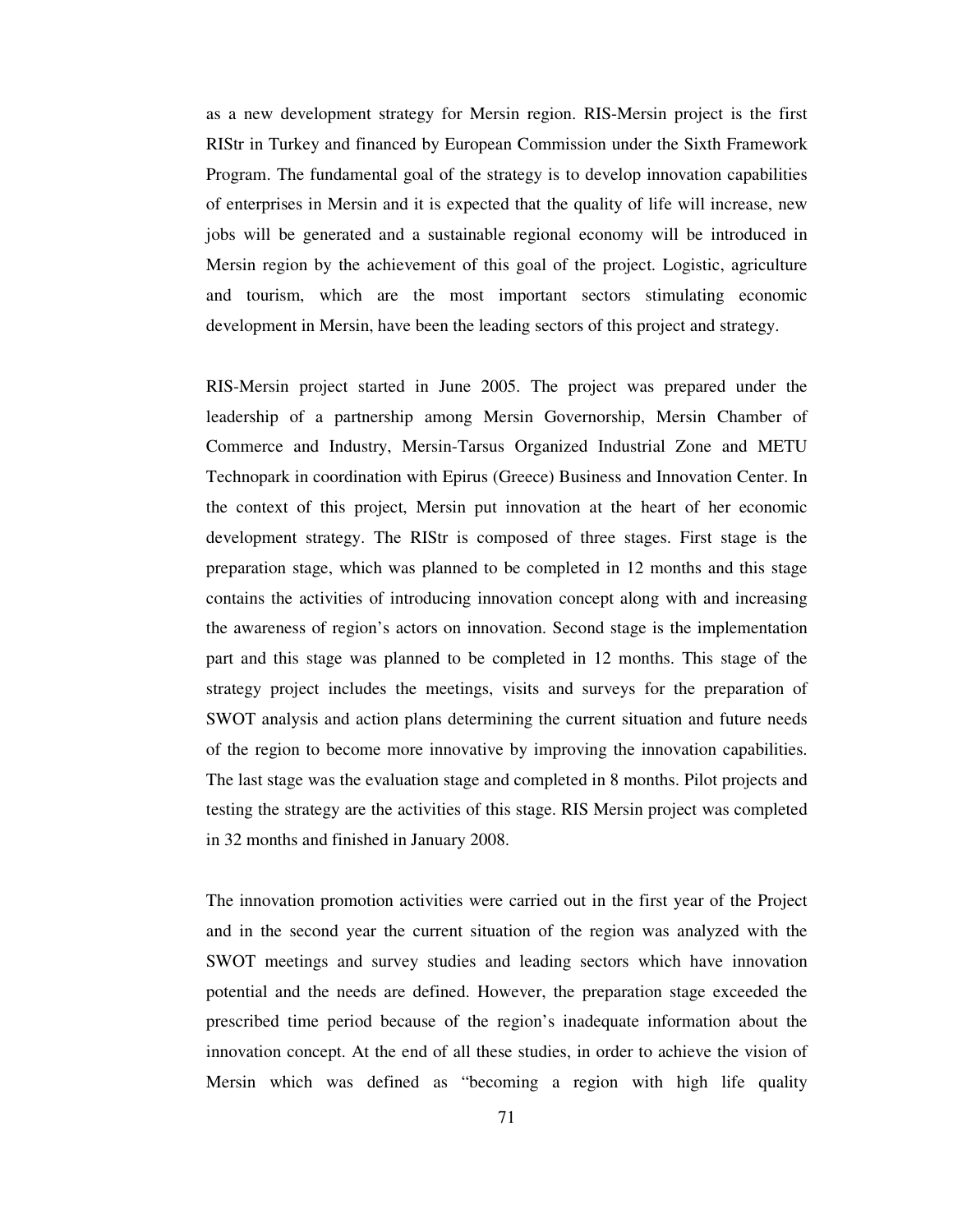and knowledge and innovation based sustainable economy", the first draft of Mersin RIStr is completed in December 2006 and the strategy will be concluded in the year 2016 (www.ris-mersin.info). The two year action plan of the project contains the period of 2008-2009 and covers the activities and studies for the realization of the strategy. Some pilot projects were also envisaged with the aim of gaining experience and testing the strategy.

#### **4.2.1. Main Elements of the Strategy Project:**

The fundamental goal of the strategy is to develop innovation capabilities of enterprises in Mersin. To achieve this goal; vision and objectives of the strategy was determined, potentials of the region were analyzed, strategic goals and objectives and future perspectives were also introduced in the context of the project.

The **vision** of Mersin is to become a region with a high quality of life and sustainable economy based on knowledge and innovation. To achieve this vision, there are four **main strategic goals** of the strategy and these are:

- 1. Improving the innovation system and culture in Mersin,
- 2. Stimulating investment in innovation,
- 3. Exploiting regional potentials in key actors,
- 4. Developing knowledge producers (www.ris-mersin.info).

Promoting a well functioning RIS including all strategic actors in the region is an essential objective of the RIStr and is important to achieve the first strategic goal mentioned above. Increasing the number of patent applications, including also international patent applications, year by year and boosting the creation of fast growing innovative companies and university spin-offs will realize the second strategic goal of the project. Increasing the number of new researchers and R&D activities is another main objective of the project and related with the strategic goal of developing knowledge producers. It is assumed that the unemployment rate will decrease and the GNP (Gross National Product) per capita will increase in the region by the achievement of these goals of the strategy project.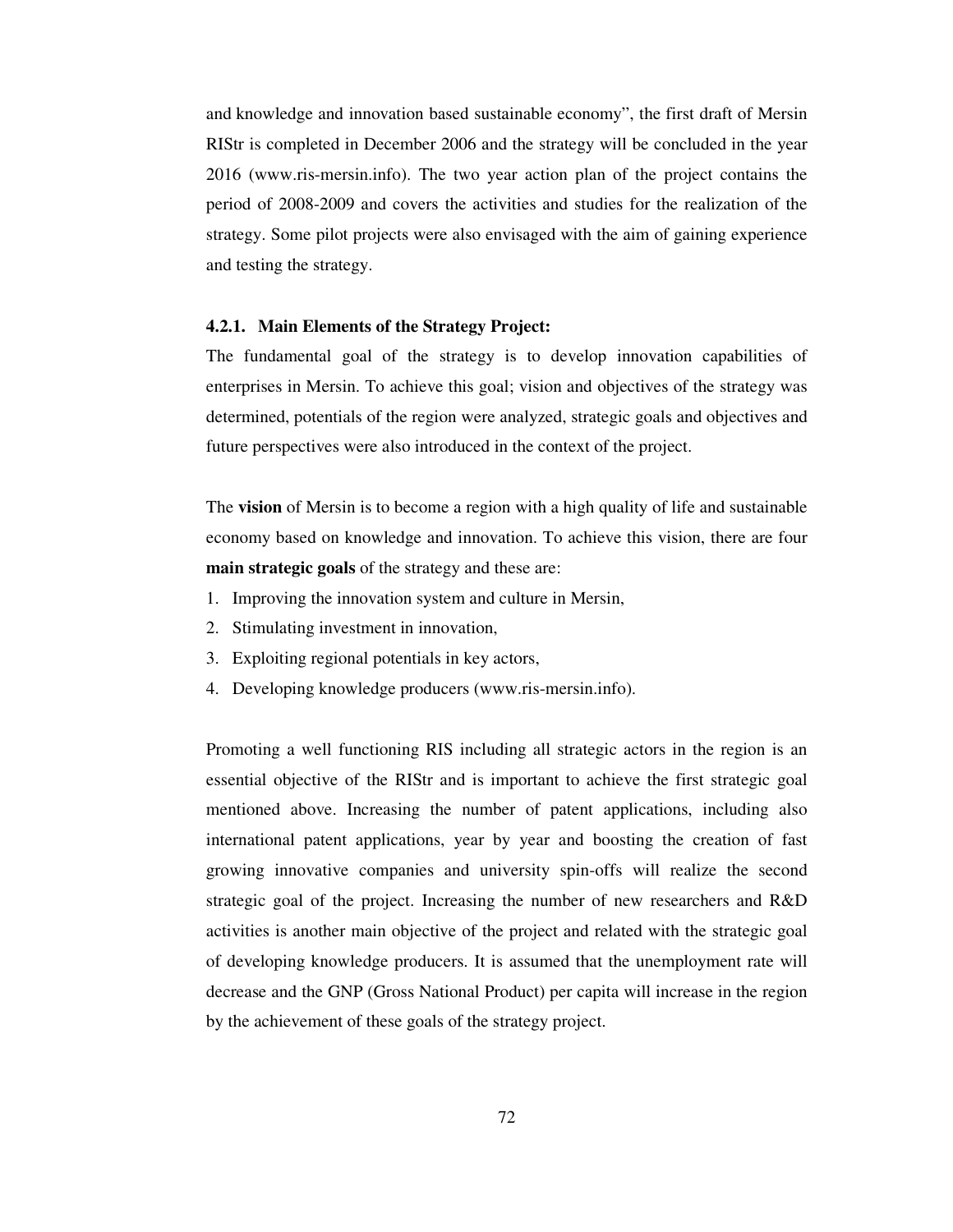The cooperation culture of region should be strengthened in order to achieve the main objective of the project (to develop innovation capabilities of enterprises in Mersin). These main four strategic goals contain the following **detailed objectives**:

- 1. To provide a common platform for cooperation among public and private sector, research organizations and universities, and financial institutions in the region through the elaboration of a Regional Innovation Strategy,
- 2. To promote the establishment and further development of regional innovation infrastructures and to integrate them into the main streams of European research,
- 3. To create connection between the research centers and the companies, help to transform the established and available knowledge at enterprises and higher education research institutes into innovations, encourage stronger links in the region, country, and the European Research Area,
- 4. To promote a culture open to innovation and creativity by assessing needs in the enterprise sector in terms of innovation, by using public awareness raising techniques, by educating the players (Businesses, researchers, entrepreneurs),
- 5. To strengthen diffusion of knowledge and technology in the economy to achieve better economic development performance,
- 6. To promote collective actions, to establish local interactions envisioning strategic alignments,
- 7. To encourage collaborative activity between businesses. Whilst the focus of support may be on SMEs, larger businesses will be also included,
- 8. To increase the number of smaller innovative enterprises by creating or supporting seed and venture capital funds, technology parks and incubators,
- 9. Human development, determining the directions of human resource development (www.metutech.metu.edu.tr).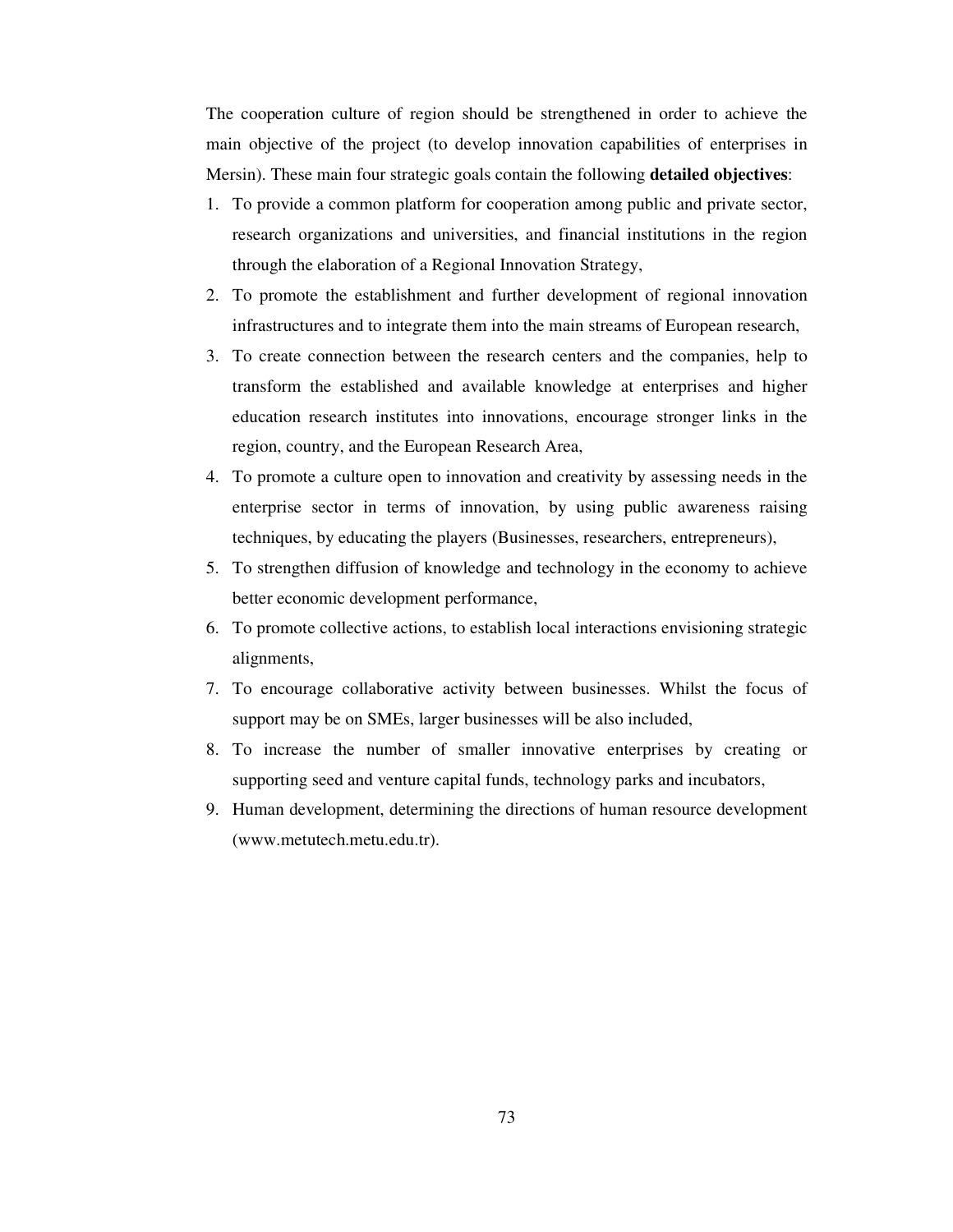|                           | <b>MAIN ELEMENTS OF THE MERSIN INNOVATION STRATEGY</b>                                                                           |                                                                                                             |                                                                                                        |                                                                                                                     |  |  |  |  |
|---------------------------|----------------------------------------------------------------------------------------------------------------------------------|-------------------------------------------------------------------------------------------------------------|--------------------------------------------------------------------------------------------------------|---------------------------------------------------------------------------------------------------------------------|--|--|--|--|
|                           | The vision Mersin is to Become a region with a high quality of life and sustainable economy<br>based on knowledge and innovation |                                                                                                             |                                                                                                        |                                                                                                                     |  |  |  |  |
| Strategic Vision<br>goals | Improving the<br>innovation system<br>and culture in<br>Mersin                                                                   | Stimulating investment<br>in innovation                                                                     | Exploiting regional<br>potential in key<br>actors                                                      | Developing<br>knowledge<br>producers                                                                                |  |  |  |  |
| Strategic<br>objectives   | To strengthen<br>linkages and ensure<br>coordination in favor<br>of innovation                                                   | To increase the<br>number of innovative<br>companies with high<br>potential to grow and<br>to generate jobs | To increase<br>innovation activities<br>in the sectors which<br>are vital for the<br>economy of Mersin | To strengthen the<br>knowledge base of<br>the region for<br>increasing<br>innovation<br>performance of<br>companies |  |  |  |  |
|                           | Stimulating the<br>creation of new<br>actors which are<br>important for the<br>system                                            | Developing skills and<br>competences of human<br>resources in companies                                     | Developing long<br>term innovation<br>strategies for<br>tourism, agro-food<br>and logistics            | Developing high<br>quality researchers<br>and attracting<br>qualified researchers                                   |  |  |  |  |
| Operational objectives    | Upgrading the<br>capabilities and<br>capacities of<br>intermediaries                                                             | Creating financing<br>mechanisms to support<br>innovation & starting<br>up of innovative firms              | Establishing<br>regional, national<br>and global networks,<br>synergies and<br>partnerships            | Creating R&D<br>centers in the areas<br>strategic to Mersin                                                         |  |  |  |  |
|                           | Establishing a<br>regional governance<br>system                                                                                  | Increasing cooperation<br>within firms and<br>between firms and<br>knowledge producers                      | Mobilizing financial<br>resources for<br>innovation activities<br>of companies                         | Improving the<br>existing R&D<br>centers                                                                            |  |  |  |  |
|                           |                                                                                                                                  |                                                                                                             |                                                                                                        | Developing<br>mechanisms for<br>transfer of<br>technology and<br>research results to<br>economy                     |  |  |  |  |
|                           | Improving administrative and legal environment and removing the barriers caused by<br>infrastructure.                            |                                                                                                             |                                                                                                        |                                                                                                                     |  |  |  |  |
| Horizontal                | innovation system                                                                                                                | Creating a culture of innovation and building consensus and confidence among the actors of                  |                                                                                                        |                                                                                                                     |  |  |  |  |
| Goals                     | Building an attractive image for the region.                                                                                     | Investment in the development of human capital.                                                             |                                                                                                        |                                                                                                                     |  |  |  |  |

**Table 11:** Main Elements of the Mersin Regional Innovation Strategy Project

**Source:** Mersin İnovasyon Stratejisi 2006-2016, January 2008.

The project implementation will be action oriented and will end up with the development of a RIStr with a concrete action plan for the Mersin region agreed among all major regional actors (www.metutech.metu.edu.tr).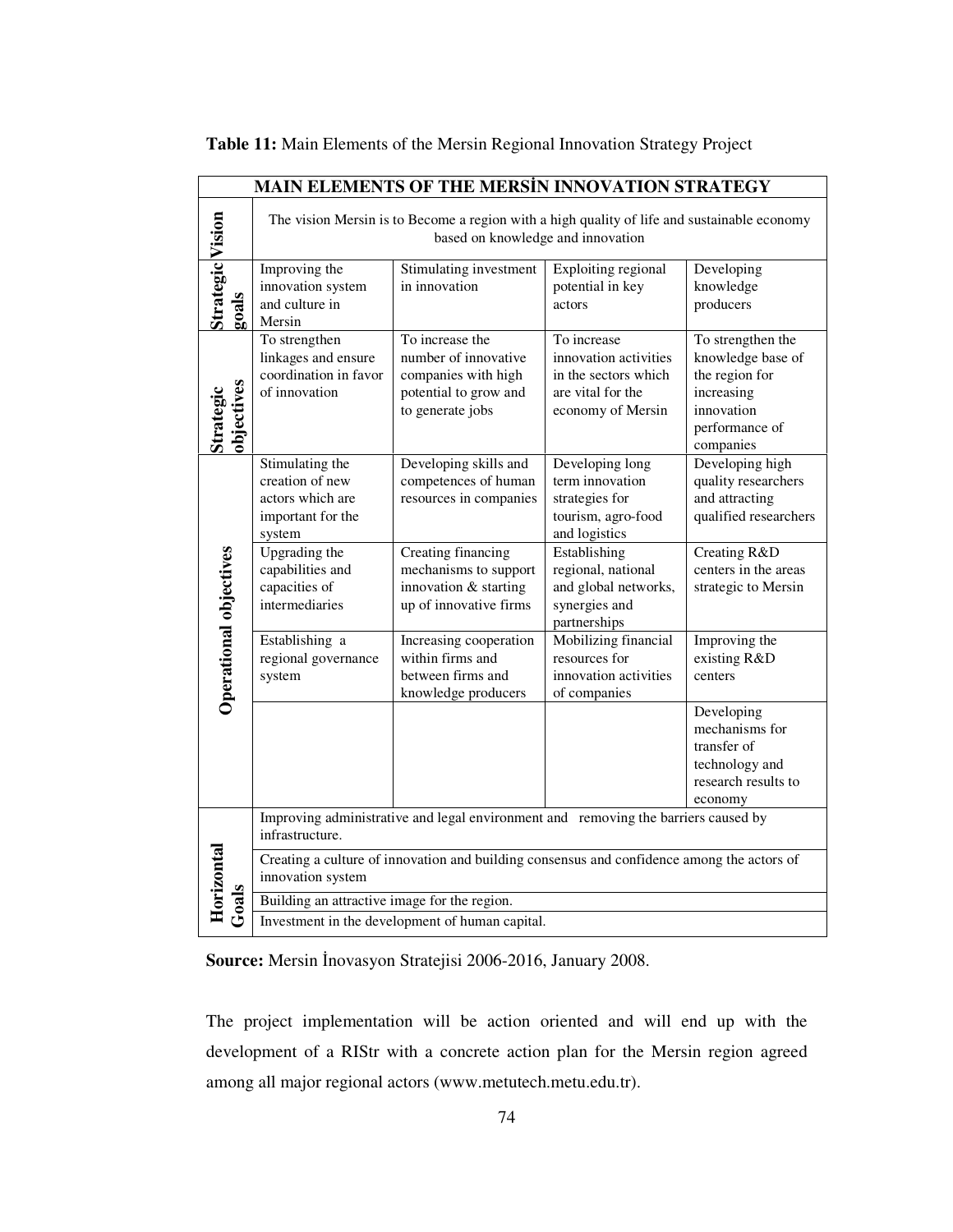Project success will be measured with the economic growth, results of the researches, ability of technological competitiveness and rate of regional employment after the completion of the RIStr. It is expected that the activities realized in the scope of the RIS-Mersin project will be a case study for the other regional development projects.

# **4.2.2. SWOT Analysis:**

SWOT analysis is an important part of the project in order to be able to determine the potentials and needs of the region from the innovation point of view. Strengths, weaknesses, opportunities and threats of the region are presented in this analysis. With the help of this study; project team analyzed regional situation and technological trends, regional demand (needs of enterprises) and regional supply (the innovation infrastructure). This SWOT analysis was prepared with the participation of 126 of the stakeholders of the project, such as: decision makers including the governor, mayors, and high level representatives from public organizations, chambers and other non-governmental organizations, SMEs, large companies, universities, intermediaries and financial organizations. The outcome of the study is shown in the following Table: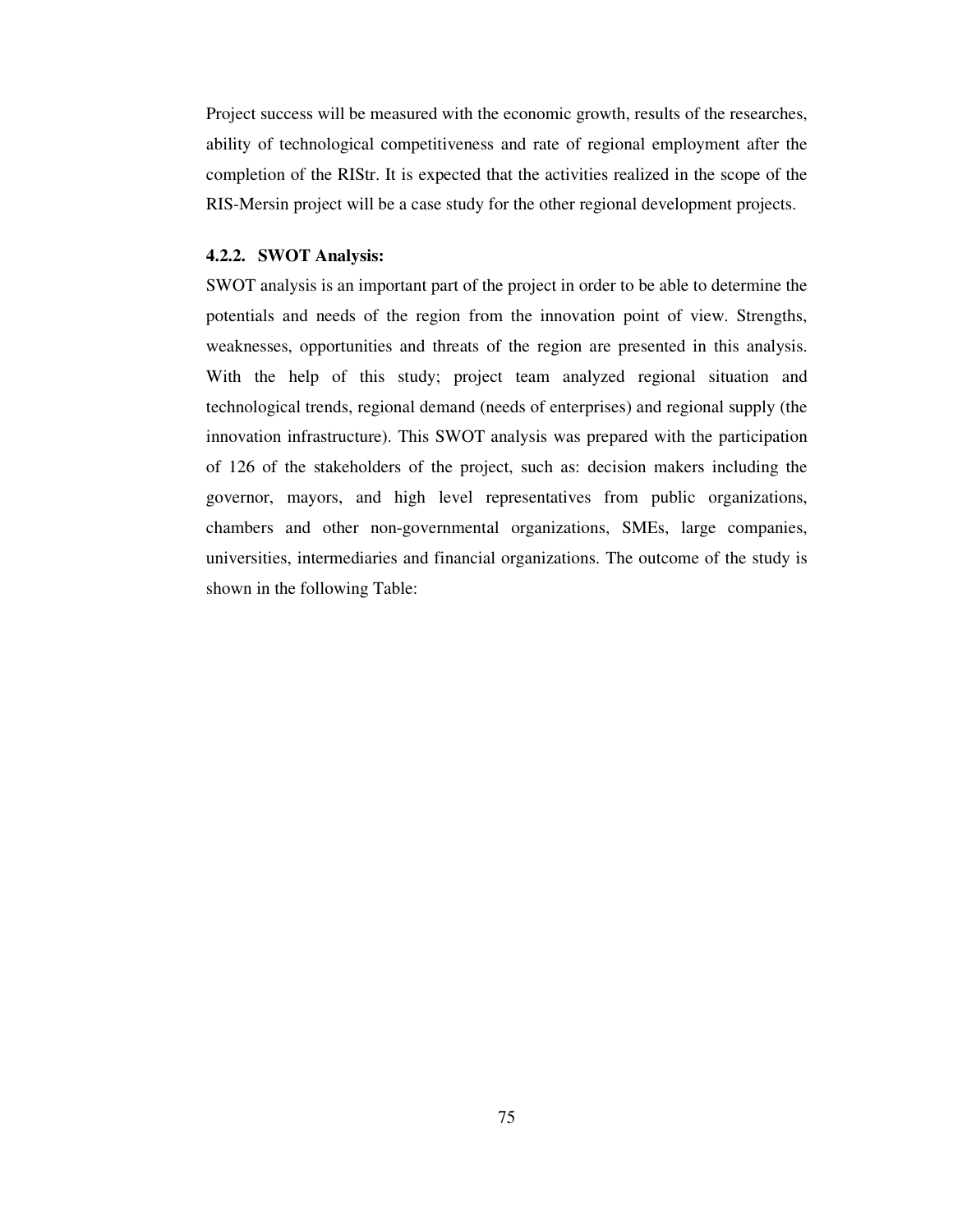# **Table 12:** SWOT Analysis

| <b>STRENGTHS</b>                               | <b>WEAKNESSES</b>                                  |
|------------------------------------------------|----------------------------------------------------|
|                                                |                                                    |
| Strategic location as a gateway to the         | Lack of strategies for the renewable<br>$\bullet$  |
| Middle East and Mediterranean sea              | energy resources and existing energy               |
| Renewable energy resources (sun,<br>$\bullet$  | problems                                           |
| water, wind)                                   | Environmental problems<br>and                      |
| • Natural and historical heritage              | pollution caused by rapid immigration              |
| • Fairly developed infrastructure              | and unplanned urbanization                         |
| (harbor, roads, railways, airways,             | Need for creating an innovative<br>$\bullet$       |
| broadband ICT network, industrial free         | tourism sector due to high level of                |
| zone, organized industrial zone,               | competition from neighborhood regions              |
| technopark, incubators, etc.)                  | Need for further improvement of                    |
| • Highly productive soil and the               | physical infrastructure                            |
| favorable climate for<br>agriculture           | Emigration of qualified human<br>$\bullet$         |
| throughout the year                            | resources and immigration of unqualified<br>people |
| • Young and entrepreneurial human<br>resources | Low levels of demand for lifelong                  |
| • Existence of universities and other          | learning                                           |
| reputable education institutes                 | Need for balancing supply and<br>$\bullet$         |
| • Existence of life-long learning              | demand for human resources across the              |
| facilities, and branches of<br>public          | sectors                                            |
| organizations (like KOSGEB) which              | • Need to improve the investment                   |
| deliver company-level training                 | climate and attract quality foreign direct         |
| • Existence of a multicultural                 | investment                                         |
| environment                                    | Low levels of awareness<br>$\bullet$<br>on         |
| · Diverse and dynamic economic                 | innovation among the stakeholders                  |
| activities caused by simultaneous              | Need to improve the cooperation and<br>$\bullet$   |
| growth of agriculture services and             | communication between the stakeholders             |
| industry sectors                               | of the Regional Innovation System                  |
| • Existence of an accumulated                  | • Need to improve the regulation and               |
| financial capital in the region                | the infrastructure for increasing the              |
| Existence<br>foreign<br>of<br>direct           | research and technology transfer                   |
| investments and investments from other         | activities                                         |
| regions in the country                         | • Need to increase the diversity of                |
|                                                | innovation intermediaries                          |
|                                                | Low levels of incentives and finance               |
|                                                | for innovation (e.g. regional<br>funds,            |
|                                                | venture capital and business<br>angels             |
|                                                | investments)                                       |
|                                                | Low level of investment in R&D and                 |
|                                                | innovation                                         |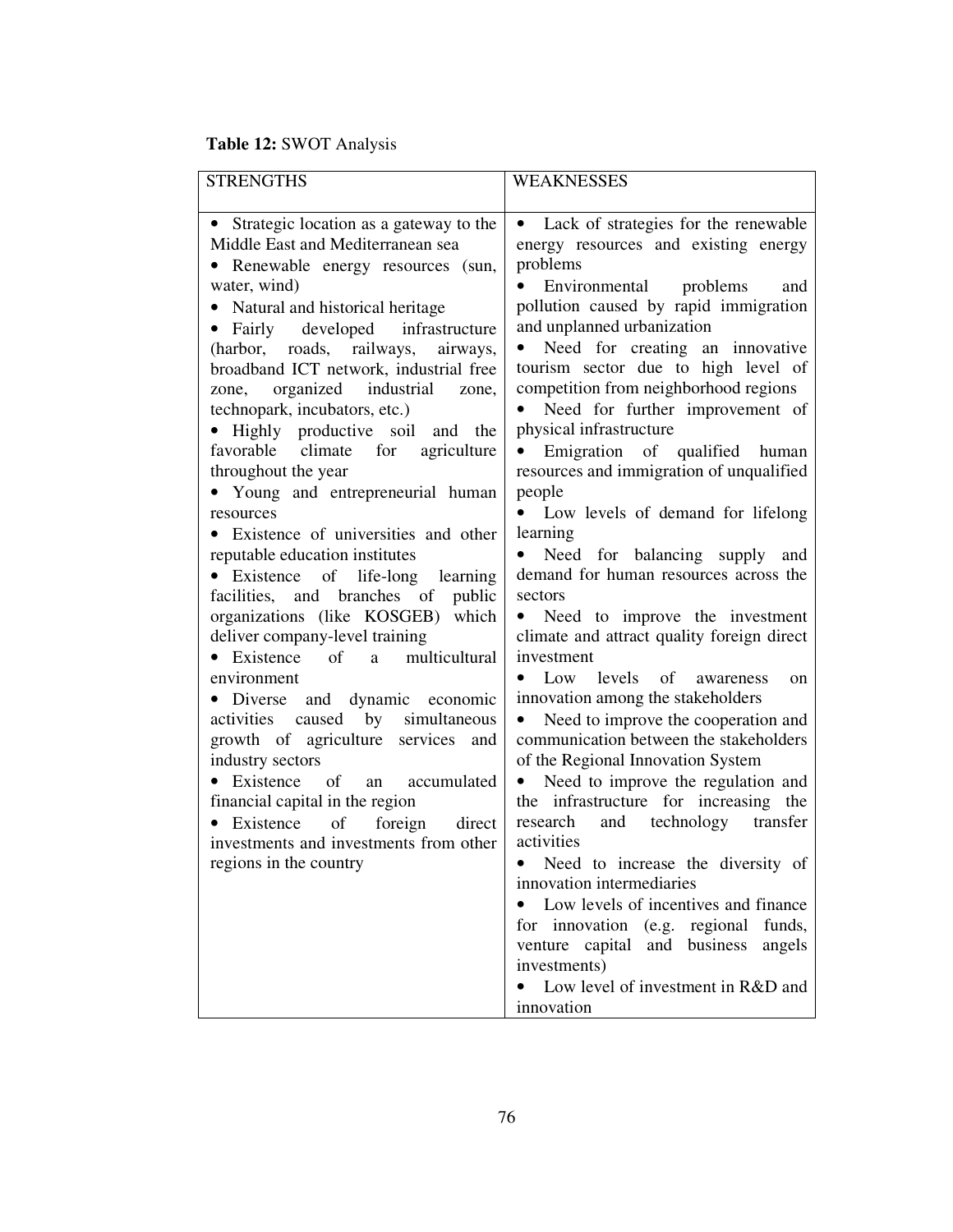#### **Table 12** (continued)

| <b>OPPORTUNITIES</b>                                                                                                                                                                                                                                                                                                                                                                                                                                                                                                                                                                                                                                                                                                     | <b>THREATS</b>                                                                                                                                                                                                                                                                                                                                                          |
|--------------------------------------------------------------------------------------------------------------------------------------------------------------------------------------------------------------------------------------------------------------------------------------------------------------------------------------------------------------------------------------------------------------------------------------------------------------------------------------------------------------------------------------------------------------------------------------------------------------------------------------------------------------------------------------------------------------------------|-------------------------------------------------------------------------------------------------------------------------------------------------------------------------------------------------------------------------------------------------------------------------------------------------------------------------------------------------------------------------|
| and<br>Development<br>successful<br>implementation of the regional<br>innovation strategy<br>Successful<br>implementation<br>of<br>Mersin's transportation plan<br>Active participation in the EU and<br>national programs on research and<br>innovation<br>Increasing the cooperation<br>with<br>neighborhood regions and countries<br>on innovation<br>Increased commitment of<br>the<br>government in regionalization and<br>establishment<br>of<br>regional<br>a<br>development agency<br>commitment<br>Increased<br>of<br>the<br>government in R&D and innovation<br>Activities to promote the image of<br>Mersin nationally and internationally<br>and developing Mersin brand<br>Turkey's integration with the EU | Lack of regional commitment in<br>$\bullet$<br>implementation of strategies<br>Macroeconomic<br>political<br>and<br>instabilities<br>Continued immigration growth<br>Continued problems caused<br>$\bullet$<br>by<br>unregistered economy<br>Unsuccessful implementation<br>of<br>national regionalization plans<br>Tensions and instabilities in<br>the<br>Middle East |

**Source:** www.ris-mersin.info, Regional Strategy of Mersin Draft-1

Region's strategic location, fairly developed infrastructure, young and entrepreneurial human resources, cooperative-associative culture and open society to learning disposition and change are important potentials for the formation of a strong RIS. Mersin Regional Development Agency is also the most important factor which strengthens the formation and operation of the RIS in region. Existence of the university, research centers and other learning facilities make it easy to formulate an innovating environment in region. Organizational deficiencies in terms of firm and policy level weaken the operation of RIS. Lack of workplace cooperation, migration of skilled labor and increasing the rate of unskilled labor are negative factors that cause the lack of workplace cooperation, accordingly antagonistic labor relations and adaptation instead of innovation. SWOT analysis introduced the weaknesses as needs of the region. Some conditions, such as regional administration decreasing centrality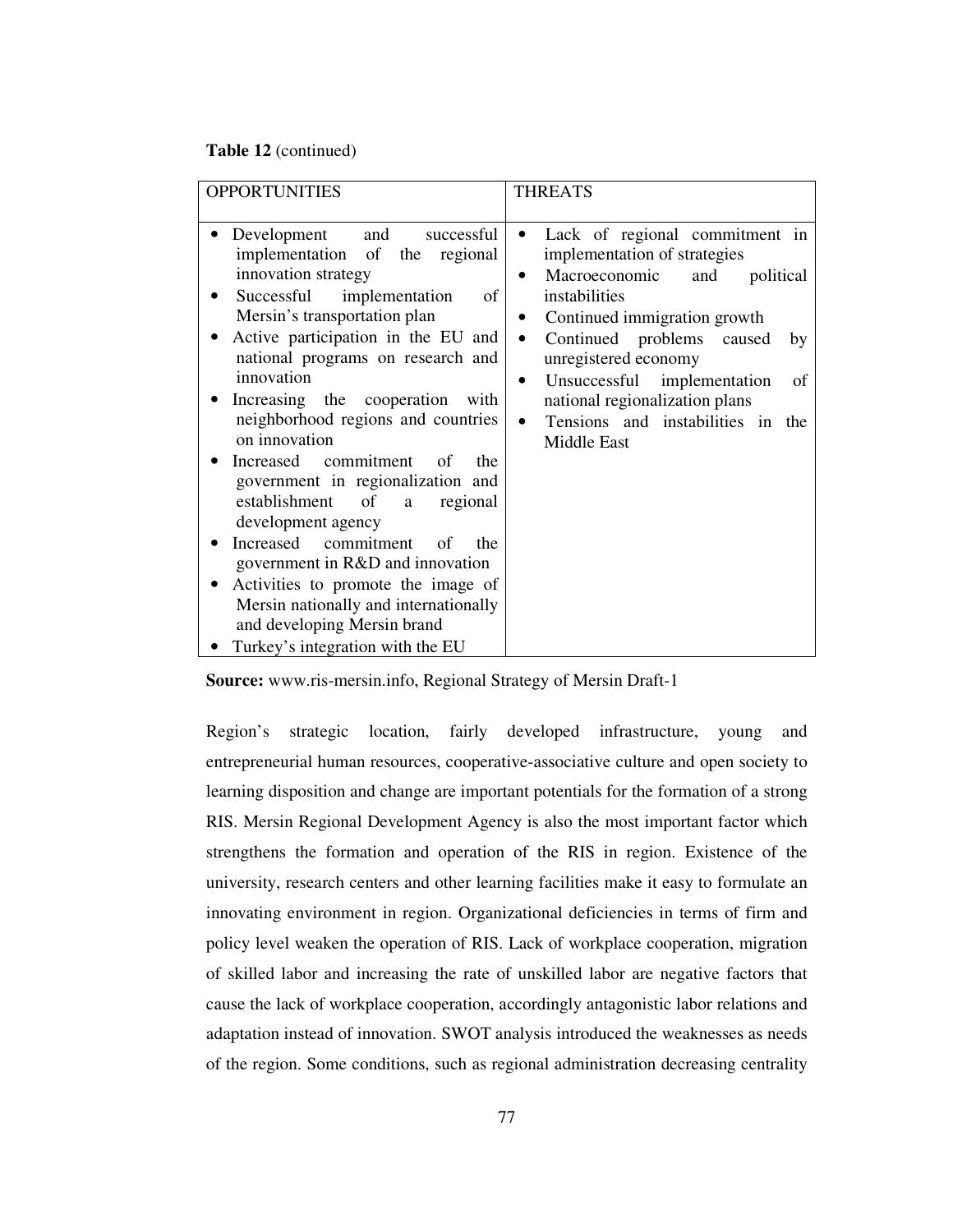and regional programs for science and technology, should be provided in order to make the region more favorable to establish a RIS.

#### **4.2.3. Action Plan:**

The action plan of RIS-Mersin Project covers the years 2008 and 2009 and includes the activities and project proposals which are required for the implementation of the strategy and achievement of the strategic goals. Each activity in this plan has introduced with a leader institution and a time interval. Mersin Innovation Steering Committee is responsible for the implementation and coordination of the plan and authorized to modify or add new activities to the plan.

Various activities are introduced for the achievement of the main four strategic objectives of the RIS-Mersin project in the context of the action plan (See Appendix B). There are also horizontal objectives and accordingly the action plan contains also the related activities for the realization of these objectives.

First strategic objective of the RIS-Mersin project is the improvement of the innovation system and innovation culture in Mersin. Main activities proposed for the achievement of this strategic objective of the project are the establishment of a regional governance system, stimulation of the creation of new actors which are important for the system and upgrading the capabilities and capacities of intermediaries. Establishment of Mersin Innovation Steering Committee is the primary and most important activity in order to be able to formulate a regional governance system. Establishment of Mersin Innovation Center, which is planned to be a central actor of the innovation system, can be described as the other prior activity introduced under the first strategic objective. Mersin Innovation Network and Mersin Investment Support Office are the other institutional actors which are planned to be established for a well operating RIS. Proposed activities to upgrade the capabilities of the intermediaries are the organization of meetings both in national and international level.

Second strategic objective of RIS-Mersin is the increment of innovation activities of companies and stimulation of investment in innovation. This strategic objective of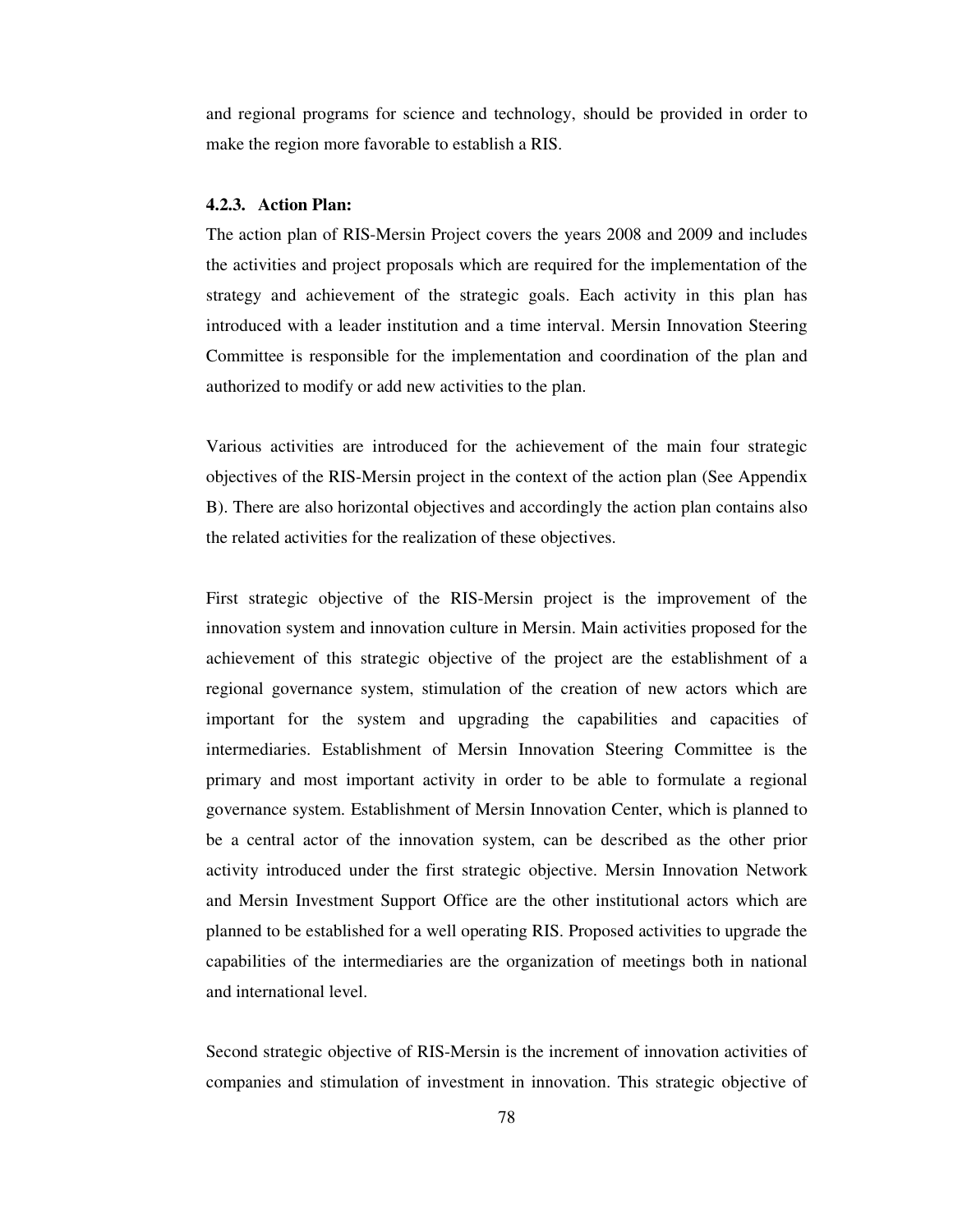the project contains the main activities of improving innovation capabilities of companies, supporting innovation activities in companies and creating financing mechanisms to support innovation  $\&$  starting up of innovative firms and Increasing cooperation within firms and between firms and knowledge producers. To be able to improve the innovation capabilities of companies, proposed activities are supporting programs, meetings, visits and publications about innovation, finance and project management. One of the four pilot projects of the strategy, that is Expo-33, is also included in this part of the action plan. The proposed activities to support innovation activities and create finance mechanism are the establishment of Regional Business Angel Network and Venture Capital Found and also designing innovation support programs in cooperation with Çukurova RDA. The improvement of the networks of cooperation within firms and between firms and knowledge producers will be achieved by preparing intermediary organizations and data bases. Establishment of a Technology Transfer Office is also an important activity presented in the action plan. This office will be a useful institution to diffuse the knowledge via this institution to all firms and institutions in the region.

Exploitation of regional potential in key sectors is the third strategic objective of the RIS-Mesin Project. Development of long term innovation strategies for each sector, establishment of regional, national and global networks, synergies and partnerships and mobilization of financial resources for innovation activities of companies are the main activities of this objective. The prior activity under these main three activities is the preparation and implementation of sectoral innovation strategies for the three main sectors: logistic, agro-food and tourism. To institutionalize the sectoral platforms in order to make them work as innovation networks, to establish logistic, tourism and agro-food clusters and to link the platforms to the external networks are the activities to satisfy the formation of regional, national and global networks. Preparation of project proposals is another intermediary activity of the action plan in order to find finance for innovation projects of logistic, agro-food and tourism sectors.

The Fourth strategic objective is the development of knowledge producers and covers the main activities of developing high quality researchers and attracting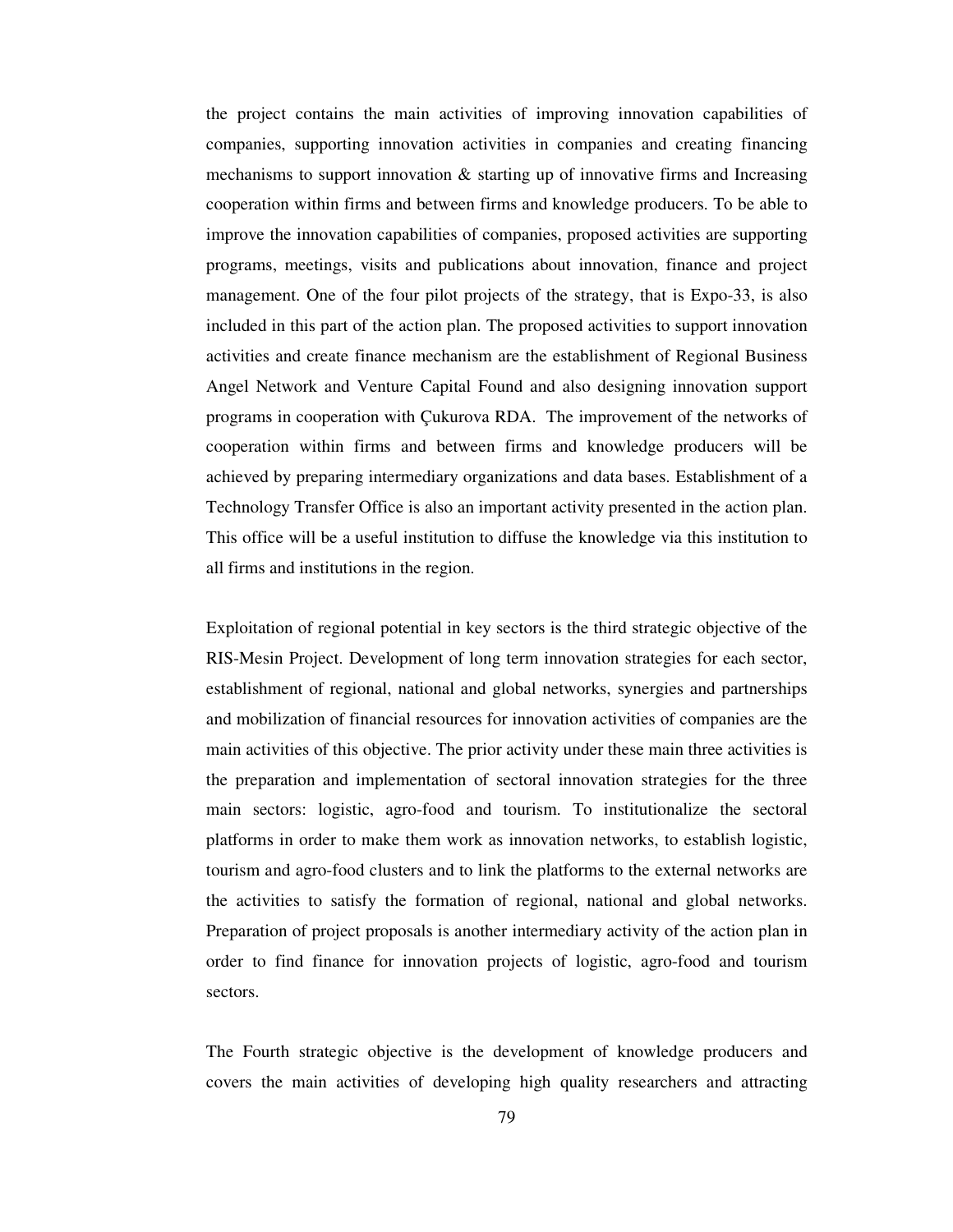qualified researchers from other regions and countries, creating R&D centers in the areas strategic to Mersin, improving the existing R&D centers and developing mechanisms for transfer of technology and research results to economy. Organization of academic and international programs and creation of research in Mersin website are the activities to support the development of high quality researchers. Creation of Tourism and Logistic Research Centers, determination of the needs of existing R&D centers in the region and identify financial resources to fulfill these needs are the following activities stated within this strategic objective. The proposed activities for the transformation of the technology and research results are the establishment of the Technology Transfer Office within the Mersin University, supporting patent applications, organizing innovation entrepreneurship courses and developing programs for the exchange of personals between the University and firms.

Besides these four strategic objectives, RIS-Mersin action plan includes the activities for the achievement of 4 horizontal objectives which are supporter objectives. First one is the Creation of a culture of innovation and building consensus and confidence about innovation oriented development among the actors of RIS and covers the activities of organization of annual innovation forums, innovation competition and advertising activities to improve the innovation culture.

Second horizontal objective is the improvement of administrative and legal environment and the action plan contains the activities of removing the barriers caused by infrastructure and organization of lobby activities to overcome those identified disadvantages and improving the innovation infrastructure.

Building an attractive image for the region is the other horizontal objective of the strategy project and preparation of website and catalogs for the presentation of Mersin, development of advertisement and communication strategies are the proposed activities of this objective.

The last horizontal objective is the Investment in the development of human capital. Establishment of an Innovation and Entrepreneurship Certificate Program within the Mersin University, enhancing collaborations between regional and national education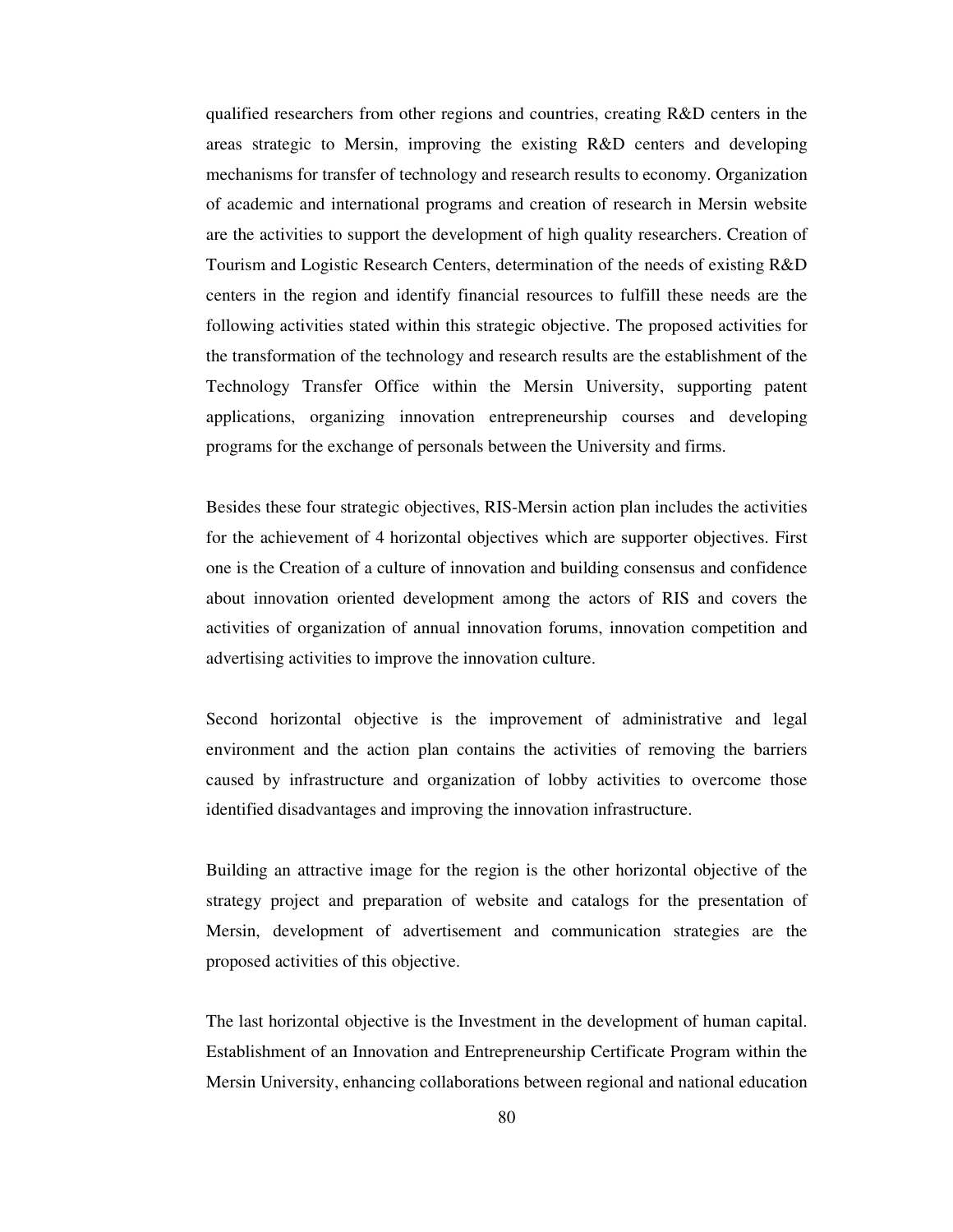institutions in order to prepare innovation training courses for enterprises are the activities defined in the action plan.

#### **4.2.4. Pilot Projects:**

Four pilot projects were developed within the context of RIS-Mersin Project. These are: Entrepreneur-33, Research 33, Export-33 and Invest-33 Projects. Innovation Competition is also a pilot action actualized in the content of the RIS-Mersin Project. These pilot projects have been developed through the first draft of Mersin RIStr. During the implementation of pilot projects some deficiencies were realized and accordingly this first draft of the strategy has been revised.

**Entrepreneur-33** Project, which is the first pilot project of RIS-Mersin, aims training of young innovative entrepreneurs in Mersin Province, providing dissemination of innovation culture and innovation based development, formation of a finance mechanism for encouraging innovation in firms, encouraging entrepreneurs for innovative entrepreneurships.

The project name "Entrepreneur-33" means establishment of 33 new firms in region. This project is being coordinated by MCCI and with MEGİAD partnership (www.ris-mersin.info). Current outputs of the project are:

- Provision of entrepreneurship training program for 24 university students. The training program constitutes the subjects of entrepreneurship and innovation, development of a strategy in sustainable development, introduction to law, introduction to accounting, introduction to ICT, project writing techniques, business plan, feasibility Studies, presentation techniques,

- 1500 entrepreneurship handbook was printed and distributed,

- These trained entrepreneurs started to establish their own firms in Mersin Business Development Center,

- Mersin University decided to set up a certificate program of entrepreneurship and innovation and Mersin Technopark (Technoscope) supported this action (www.rismersin.info).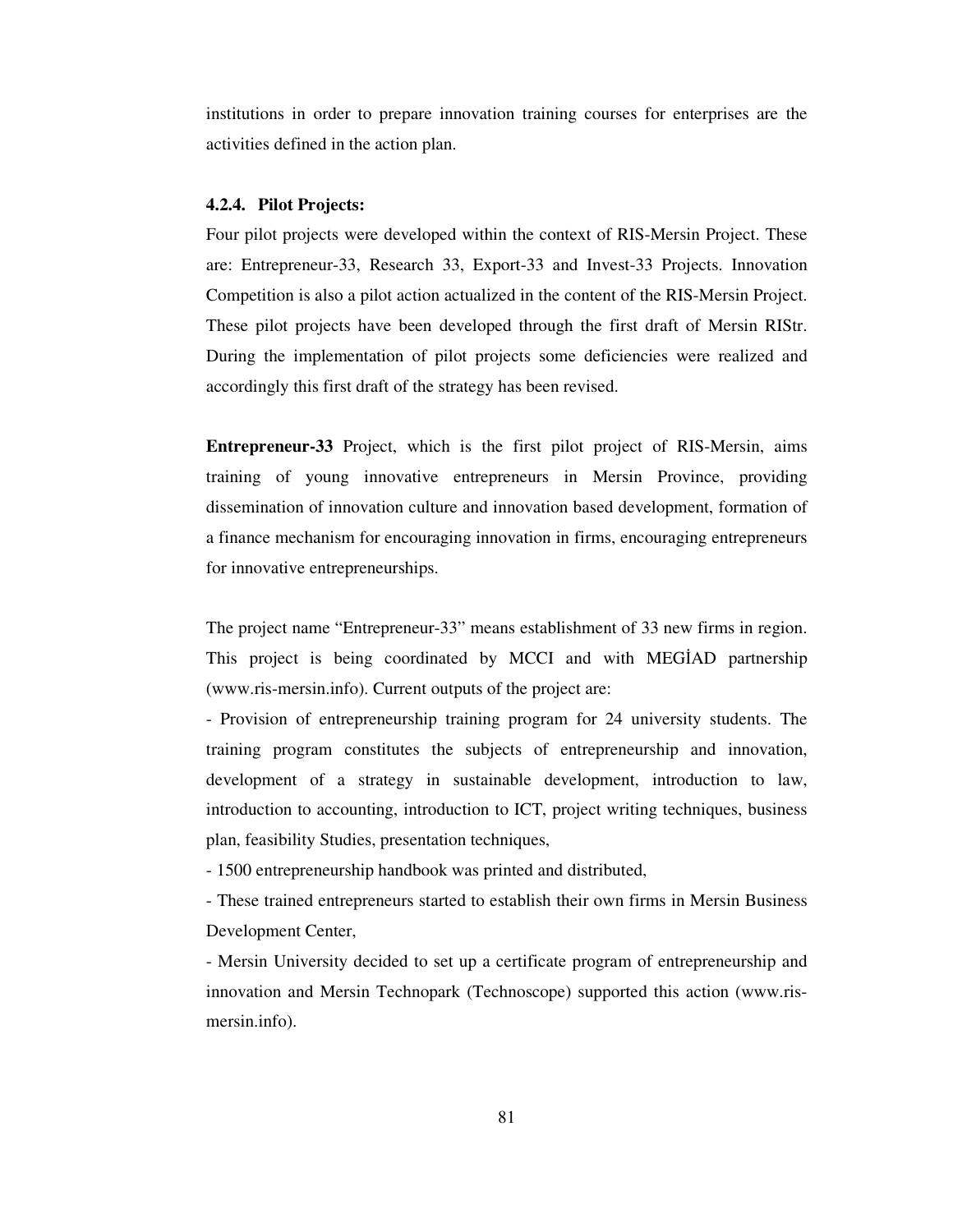Second project is the **Research (R&D)-33** Project. This project aims to develop industry-university cooperation and to provide SMEs to develop their R&D and technology culture. The project name "Research-33" refers 33 new projects benefit from national and international R&D funds in Mersin. The current outputs of this project:

- Firms started to cooperate with University and research centers,
- Mersin University decided to establish a technology and innovation transfer office.

The other pilot project is **Export 333**. The project was started with the cooperation of Mediterranean Exporters Union General Secretariat, Mersin Chamber of Commerce and Industry and Mersin Tarsus Industrial Zone. The aim of the project is to encourage firms for exportation and to increase the number of foreign trade specialists working in the region.

Project label Expo-333 means 3 firms, 3 products, 3 countries. The current outputs of this third project are:

- Given training about foreign trade related issues to selected participants, and chosen ones employed in selected firms' foreign trade departments,

- Selected firms started to export,

- 2. EXPO-333 project started.

The fourth pilot project is **Invest-33** project. The aim of Invest-33 pilot project is to attract more foreign direct investment into Mersin region. Mersin Tarsus Organized Industrial Zone together with METUTECH is the leading partner for the project. The Project name "Invest-33" refers attracting 33 new and innovative investments to the region. The objectives of the project are defined as follows:

- Increase level of direct (both out of country and out of region) investment especially in priority sectors,
- Open a joint office which is in charge of attracting and assisting investors,
- Define priorities in direct investments (markets, technologies, location, etc) with the involvement of key actors,
- Initiate proper training programs in order to fulfill the human resources requirements,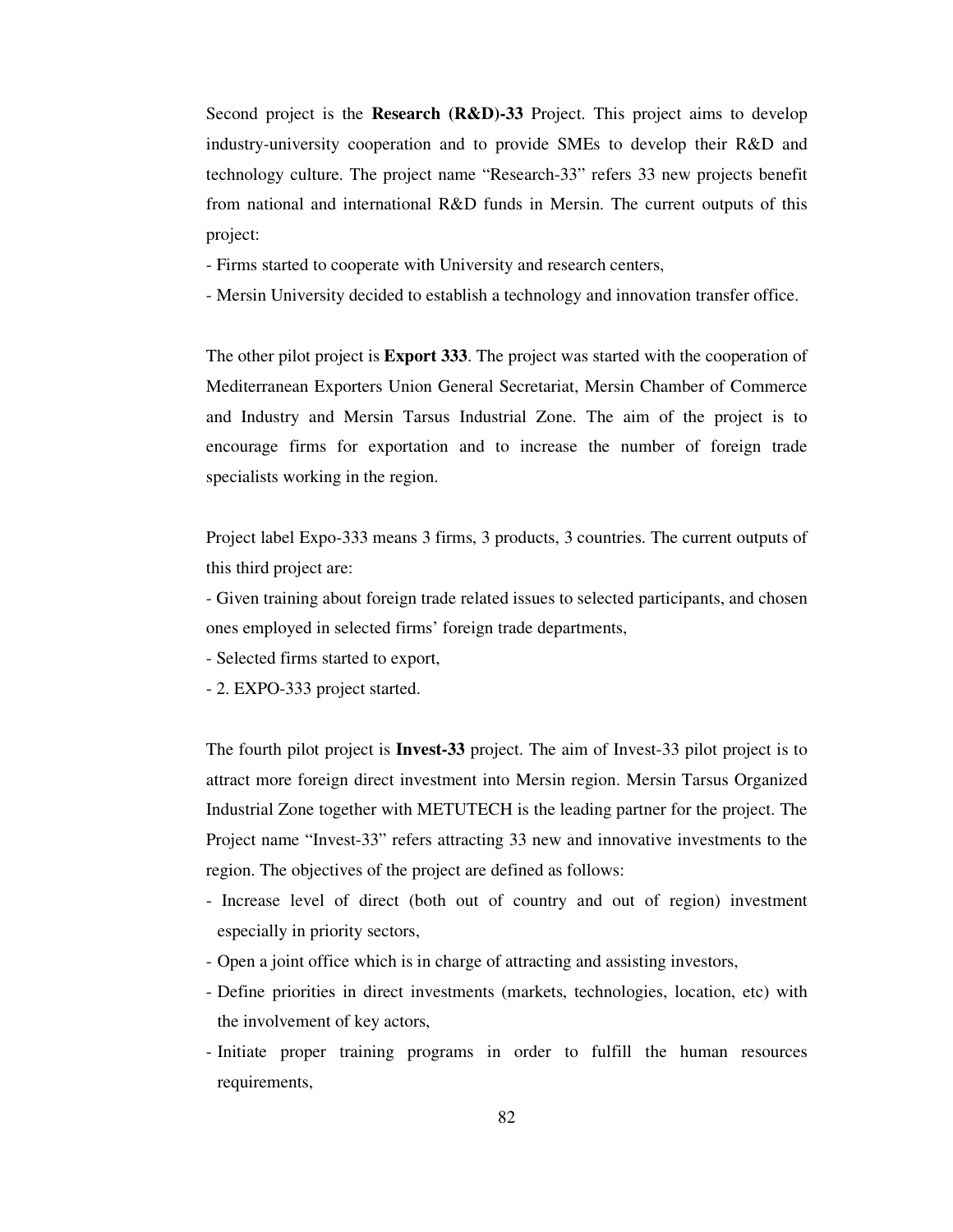- Evaluate incentives for the investors,
- Benchmark successful application in EU (www.ris-mersin.info).

The last pilot action of the strategy is **Mersin Innovation Competition**. The aim of this pilot action is to improve the innovation potential of firms and to foster them being innovative. The project prepared and implemented with the partnership of Mersin Chamber of Commerce and Industry and METU Technopark. The objectives of the project are improving the innovation capacity of firms in Mersin, diffusion of innovation concept and improvement of the innovation culture in Mersin.

Firms apply the competition with their products or services, production processes, marketing techniques and organizational and social innovation efforts. The current outputs of this project determined as the success of drawing attention of all firms in the region and the attempt of the Mersin Chamber of Commerce and Industry to make this competition a traditional activity in Mersin.

# **4.2.5. Current Structure of Mersin Regional Innovation System:**

In the preparation stage of the RIS-Mersin project, the project team conducted surveys to regional actors in order to determine their existing innovation capacities and demands. According to the demand survey, only 17 percent of the companies in the region carry out R&D activities and only 29 percent of the firms are innovating firms. RIS-Mersin project has introduced the major players of the Mersin innovation System. These major components of the system are: government bodies, private sector companies, universities and research centers, associations, unions and other non-governmental organizations as intermediaries, innovation infrastructure such as the technology parks and business incubators, and banks as finance providers.

The density and quality of infrastructures for innovation in the region are also extremely important since systemic relations need dense agglomerations where state of the art communication and telecommunication technologies are used. Table 3 shows two types of regions with totally different scopes of jurisdiction and autonomy (Cooke and et al., 1997). According to these two regional profiles presented in Table 3, actors lacking in the current innovation system of Mersin region are institutional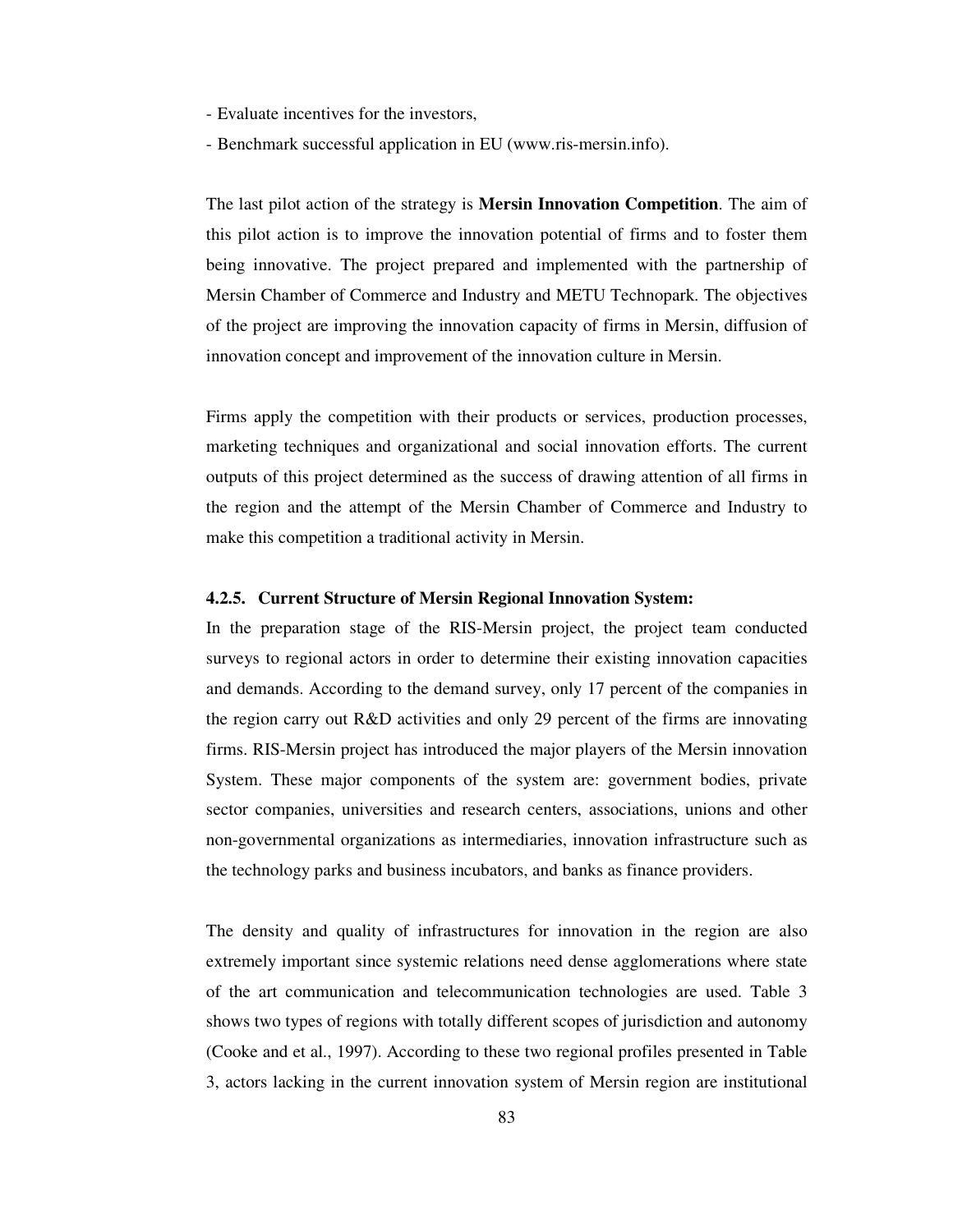business networks, in other words clusters, technology transfer and mediating structures, innovation financing mechanisms and advanced consultancy services. RIS-Mersin Project will be successful if it can stimulate the region to establish these kinds of institutions which strengthen the innovation capacity.

In the Table 13, it is obvious that there is not a regional innovation finance mechanism and there is only a small number of knowledge producing organizations in the existent innovation system of Mersin. The table summarizes the important components of the RIS of Mersin region before the implementation of RIStr. First part of the table, that includes the Governmental Organizations, is the most extensive part of the system. The system is too weak in terms of institutions operating in regional level. Knowledge institutes and innovation intermediaries are the most important part of RIS. In Mersin these kinds of institutional structures are too weak in order to make the region more innovative and accordingly more competitive.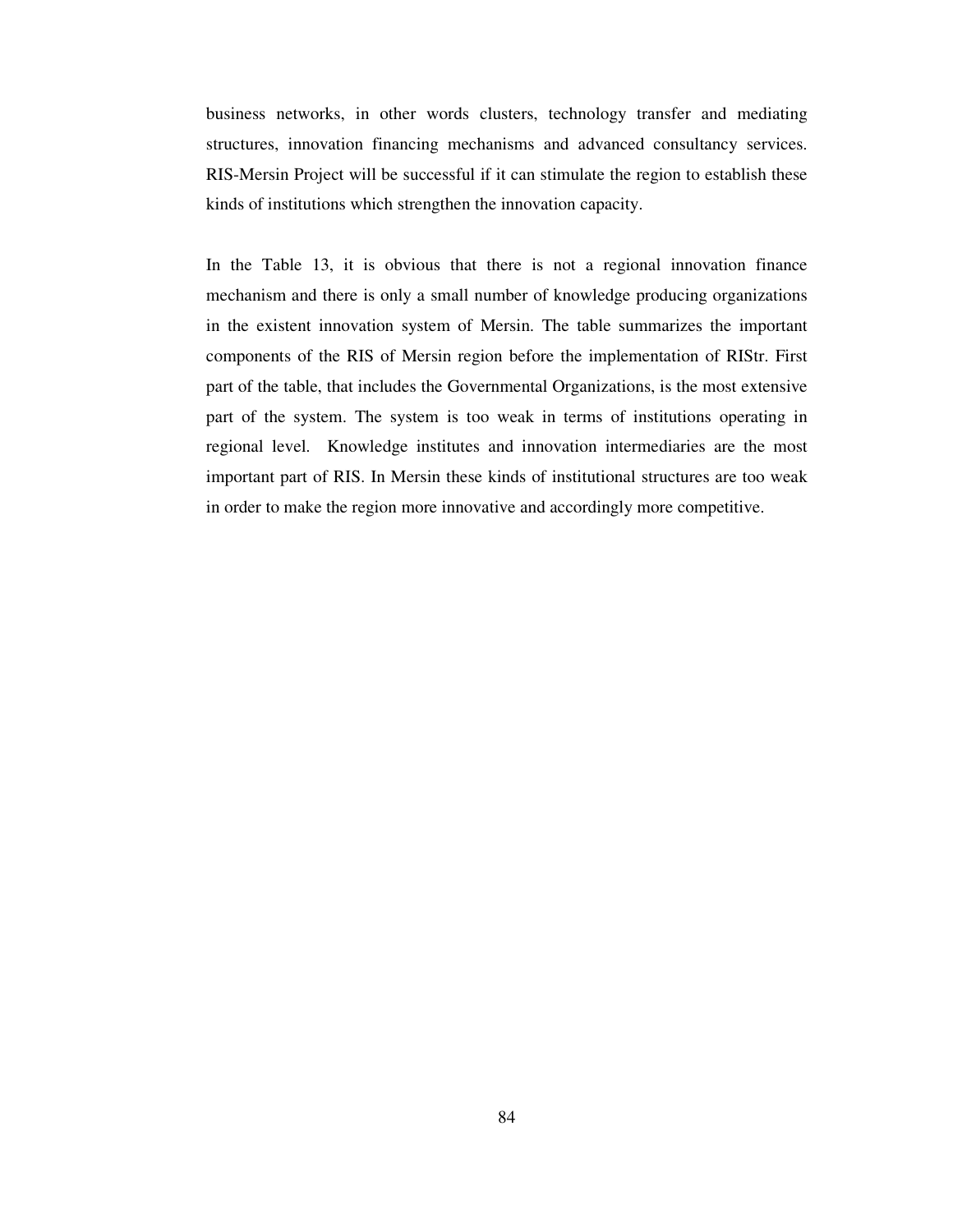| Table 13: Current Regional Innovation System in Mersin: |  |
|---------------------------------------------------------|--|
|---------------------------------------------------------|--|

|                                                                       | Mersin Governorship                                                                                                                                                                                                                                                                                              |                     |                                                                                            | The metropolitan municipality and central and<br>district municipalities |         |                                                                                |  |
|-----------------------------------------------------------------------|------------------------------------------------------------------------------------------------------------------------------------------------------------------------------------------------------------------------------------------------------------------------------------------------------------------|---------------------|--------------------------------------------------------------------------------------------|--------------------------------------------------------------------------|---------|--------------------------------------------------------------------------------|--|
|                                                                       | District administrations                                                                                                                                                                                                                                                                                         |                     |                                                                                            | <b>Çukurova Regional Development Agency</b>                              |         |                                                                                |  |
|                                                                       |                                                                                                                                                                                                                                                                                                                  |                     |                                                                                            | Provincial Directorate of Ministries                                     |         |                                                                                |  |
|                                                                       | Agriculture Industry Environment National<br>&Trade<br>and Forest<br>Education                                                                                                                                                                                                                                   |                     |                                                                                            | Youth<br>$&$ sports                                                      | Tourism | Culture & Public Works<br>Customs &<br>& Settlement<br>Transport.              |  |
|                                                                       | Regional Directorate<br>Of telecommunication                                                                                                                                                                                                                                                                     | Directorate of Port | Directorate of<br>Regional Direc.<br>Regional Direc.<br>of Maritime<br>Mersin FZ<br>of TSE |                                                                          |         |                                                                                |  |
| formulation and Implementation<br>Government bodies for strategy      | Operation                                                                                                                                                                                                                                                                                                        |                     |                                                                                            |                                                                          |         |                                                                                |  |
| Financial<br><b>System</b>                                            | Regional Branches of Local and Regional Banks<br>(Ziraat Bank, Türkiye İş Bank, Yapı Kredi Bank, Akbank, Turkiye Halk Bank, Türkiye<br>Vakıflar bank, Türkiye Garanti Bank, Şekerbank, Oyakbank, Fortis, Turkish Bank, HSBC,<br>Turk Economy Bank, Finansbank, Denizbank, Tekfenbank, Anadolubank, Kuveyt Turk ) |                     |                                                                                            |                                                                          |         |                                                                                |  |
|                                                                       | Mersin University<br>and Research<br>Center                                                                                                                                                                                                                                                                      | Çağ<br>University   |                                                                                            | Lifelong Learning<br>center                                              |         | Silifke Taşucu Vocational<br>High School of Selçuk<br>University               |  |
| Knowledge<br>Institutes                                               | Institute of Marine Sciences of METU                                                                                                                                                                                                                                                                             |                     |                                                                                            |                                                                          |         | Alata Horticultural Research Institute                                         |  |
|                                                                       | Mersin Chamber of<br>Commerce and Industry                                                                                                                                                                                                                                                                       |                     |                                                                                            | District Chambers of<br>Commerce and Industry                            |         | Mersin Chamber of Shipping                                                     |  |
| Intermediaries                                                        | Mersin and Tarsus<br>Commodities of<br>Exchange                                                                                                                                                                                                                                                                  |                     |                                                                                            | Mersin Chamber of Agriculture<br>and District Chamber of<br>Agriculture  |         | Mediterranean Exporters<br>Union of the Under-<br>secretariat of Foreign Trade |  |
| Innovation                                                            | Industrialists and<br><b>Businessmen</b><br>Associations                                                                                                                                                                                                                                                         |                     |                                                                                            | <b>Entrepreneurial Businesswomen</b><br>Associations                     |         | Other Associations and<br><b>NGOs</b>                                          |  |
| noitavo                                                               | Provincial Directorate<br>of KOSGEB                                                                                                                                                                                                                                                                              |                     | Mersin Business Incubation<br>Centre                                                       |                                                                          |         | <b>Tarsus Business Incubation</b><br>Centre                                    |  |
| <b>Entrepreneurship Promotion a</b><br>Other Infrastructures for Inno | Mersin Technology<br>Development zone<br>(Technoscope)                                                                                                                                                                                                                                                           |                     |                                                                                            | Mersin Tarsus Organized<br><b>Industrial Zone</b>                        |         | Mersin Free Trade Zone<br>(MESBAS)                                             |  |
|                                                                       | Business Enterprises in Mersin                                                                                                                                                                                                                                                                                   |                     |                                                                                            |                                                                          |         | Mersin Community                                                               |  |

**Source:** Regional Innovation Strategy of Mersin, www.ris-mersin.info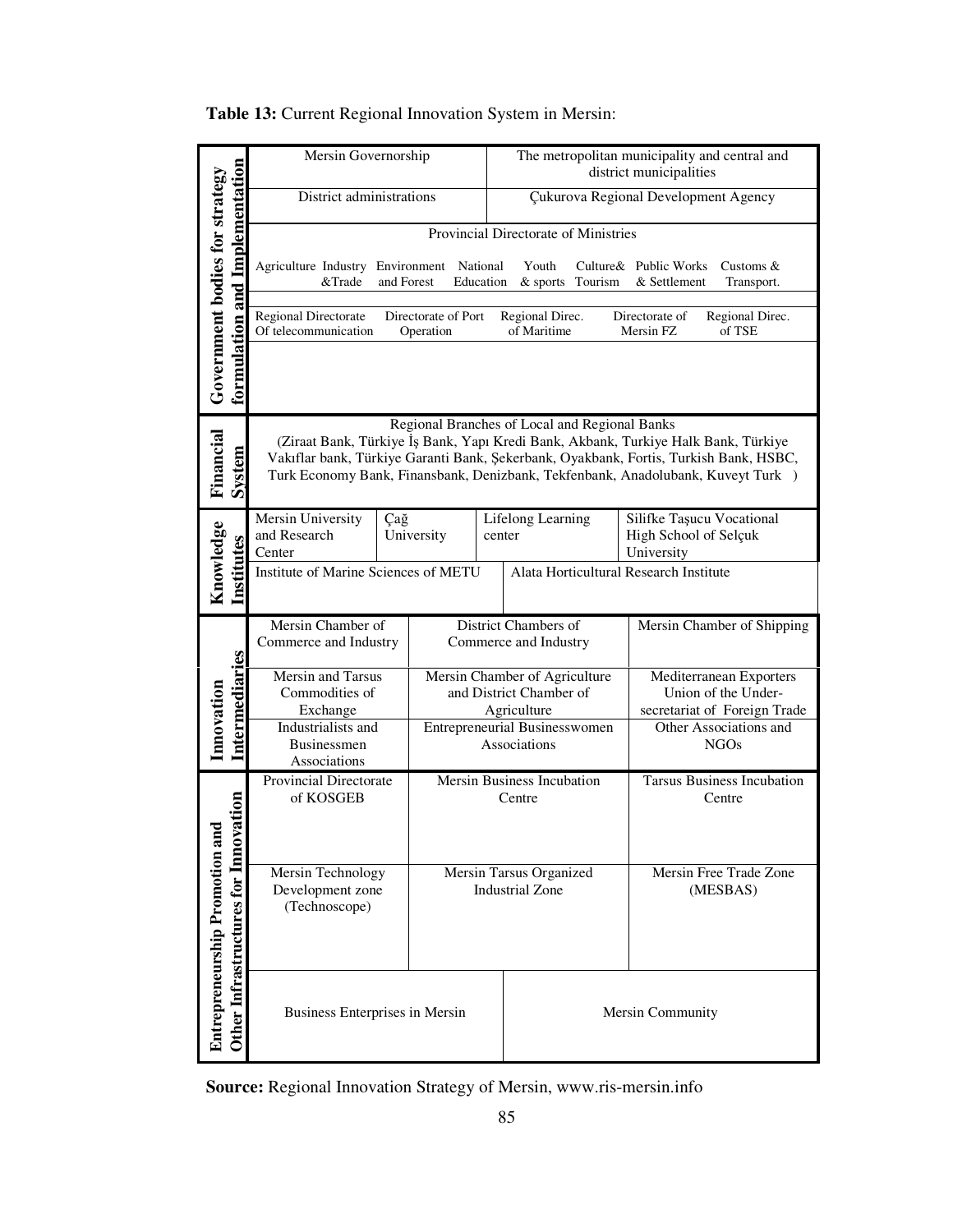RIStr Project aims to establish new cooperative platforms putting together all related actors in the region and operate as a leader for innovation and project preparation. Innovation strategy should strengthen the knowledge generation and diffusion subsystem of the Mersin Innovation System by creating institutional structures, such as technology mediating organizations and incubators. Clusters are also the necessary structures for the achievement of an effective innovation system. Çukurova Development Agency constitutes the regional policy subsystem of Mersin innovation system and the role of the agency should be heightened. Existence of the qualified labor and researchers is important for the knowledge generation and converting the existing knowledge to innovation.

This structure of the Mersin innovation system before the RIS-Mersin Project was similar to a "Territorially Embedded RIS" that is defined by Asheim and Gertler (2005). The system was regionally embedded, based on localized learning processes and geographical, social and cultural proximity and was not have direct links with knowledge organizations. Determinant of the interaction in this type of innovation system is internal networking and networks external to the region are not important.

# **4.3. Evaluation of the Impacts of Mersin Regional Innovation Strategy:**

Before looking at the outcomes of the Mersin Regional Innovation Strategy Project (RIS-Mersin), it will be helpful to overlook the recent innovation picture of Turkey in general. RIS-Mersin project is the first Regional Innovation Strategy implementing in Turkey. The project contains the period June 2005- January 2008 and the strategy will be completed in the year 2016. In the last two years, the outcomes of the project started to appear. The study of European Innovation Scoreboard is a helpful source to see the innovation mark of Turkey for the year 2008. This scoreboard provides a comparative assessment of the innovation performance of EU Member States, under the EU Lisbon Strategy.

The scoreboard includes innovation indicators and trend analysis for the EU-27 Member States and also Croatia, Turkey, Iceland, Norway and Switzerland. 29 indicators were used for the European Innovation Scoreboard 2008 and a classification was made between countries according to their innovation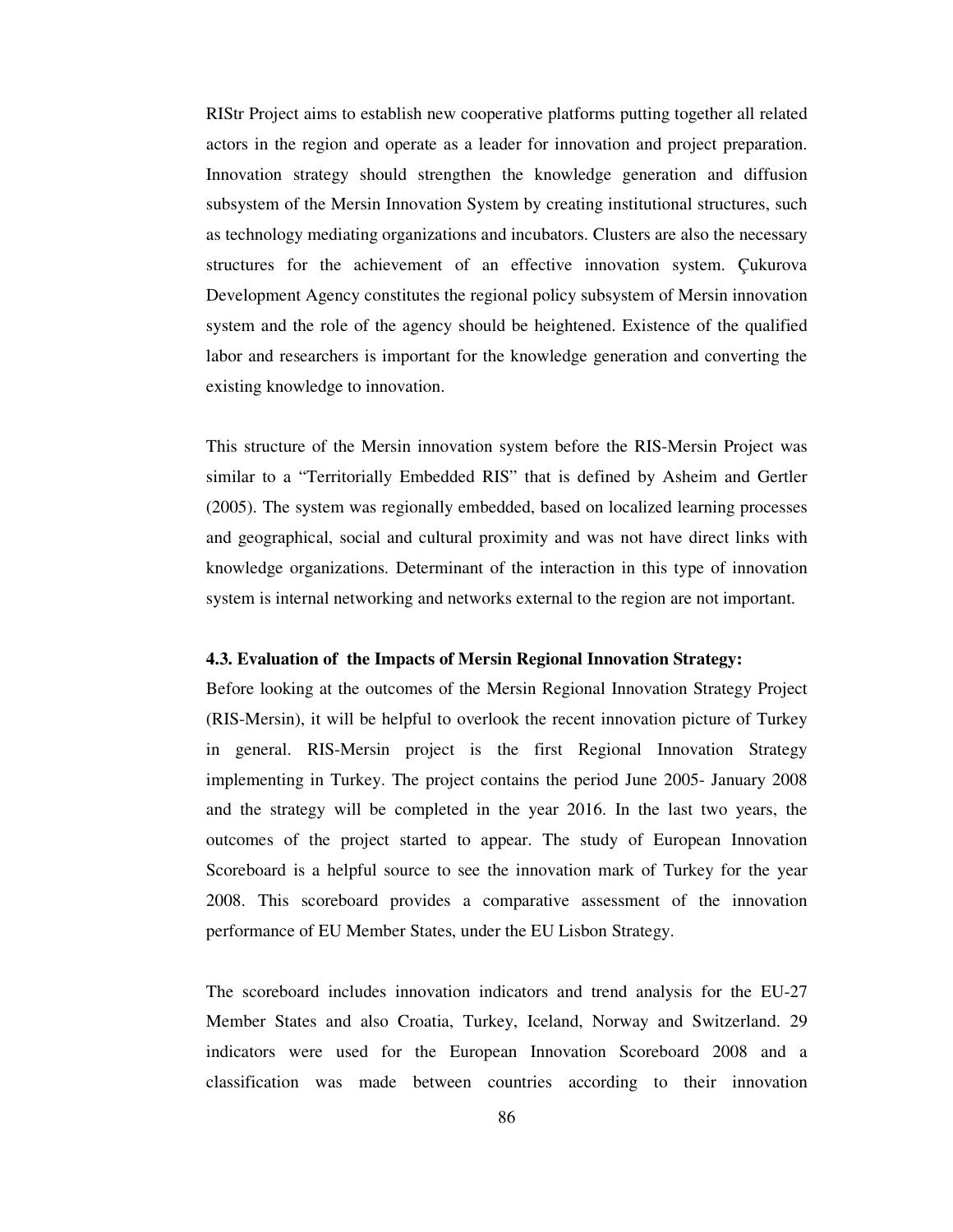performances; that is innovation leaders, innovation followers, moderate innovators and catching-up countries. Turkey was placed in the fourth group; that is catching-up countries. Turkey's innovation performance is below the EU average but this performance rate is increasing over the EU average increment rate overtime. Thus, an improvement is seen for Turkey case from 2007 to 2008. Although Turkey's average annual growth in innovation performance is in good levels, total innovation performance is still in low levels. In other words, innovation performance is well below the EU-27 average but the rate of improvement is above that of the EU-27 average (European Innovation Scoreboard 2008). As a result, Turkey is a catching-up country in terms of total innovation performance and a moderate grower in terms of annual innovation growth rate (growth leaders**, moderate growers**, slow growers).

Innovation scoreboard 2008 summarizes the improvements in innovation activities of Turkey in the last five year. According to this study, finance and support, firm investments, throughputs and economic effects have been the main drivers of the improvement in innovation performance over the last five years in Turkey. This growth is the consequence of strong growth in private credit (18.9 %), business R&D expenditures (17.5 %), technology balance of payments flows (19.8 %) and knowledge intensive services exports (31.9 %). Performance in other dimensions, such as human resources, has increased at a slower rate (European Innovation Scoreboard 2008). As a consequence of this scoreboard, Turkey is appeared as one of the fastest growing countries.

RIS-Mersin project started in 2005 and last in 2008. The project, being the first effort to establish a RIStr which covers the period of 2006-2016, has an evident role in the success of Turkey as emphasized in the European Innovation Scoreboard 2008. It has been a good experience and a model for the other regions in Turkey.

First outcome of the project is the accomplishment and enforcement of the "Mersin Regional Innovation Strategy" and improvement of the innovation culture. Mersin region has achieved a strategy to improve its innovation capacity and accordingly its competitive power.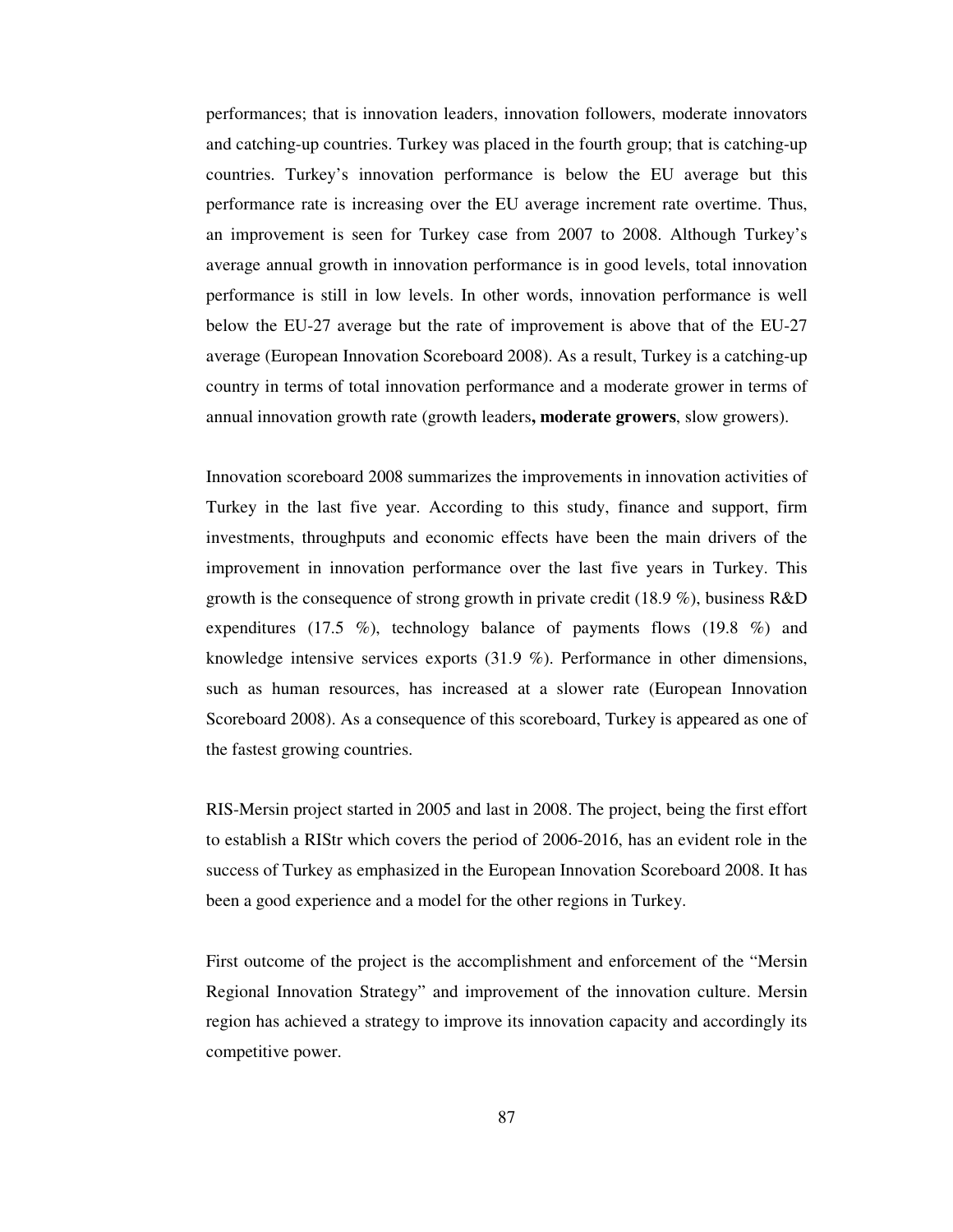Mersin is the first region practicing a RIStr in Turkey and this strategy increases the image of the city. Project determined the vision and the future development concept of the city.

The two year action plan of the RIS-Mersin Project which covers the years 2008- 2009 is now in its terminal stage and the outcomes of the project started to appear. To evaluate the effectiveness of the project, it will be helpful to examine the realization of the strategic objectives of the RIStr covers the establishment of the key actors of the RIS, engagement of the new researchers in the R&D activities and attracting the new researchers and qualified labor from other regions and countries, establishing regional, national and global networks and synergies and partnerships and lastly increment in the number of the patent applications, innovative companies and university spin offs. To sum up; the thesis will attempt to represent the developments in the sub-systems of the regional innovation strategy, that is innovation promoting institutions, qualified labor, cooperation networks and also the products of the RIStr. In this part of the thesis, the social and institutional gains of the Mersin RIS following the implementation of RIS-Mersin project has been evaluated with the aim of searching for the answers of the research questions through three leading sectors and from the stakeholders' point of views.

#### **4.3.1. Methodology:**

The thesis will attempt to evaluate the social and institutional gains of Mersin Regional Innovation System following the implementation of Regional Innovation Strategy Project. Since the innovation system is a social system, and the innovation is the result of social interactions between economic actors, in-depth interviews were conducted with the main stakeholders of the project in order to be able to evaluate the outcomes and accordingly effects of the RIS-Mersin Project.

Face-to-face interviews were conducted with thirteen institutional bodies. Public institutions which have an active part in the preparation, implementation and monitoring stages of the project, Sectoral Platforms which are the most important institutional structures established during the project, private sector companies which participates the activities of the project, METU Technopark and Mersin University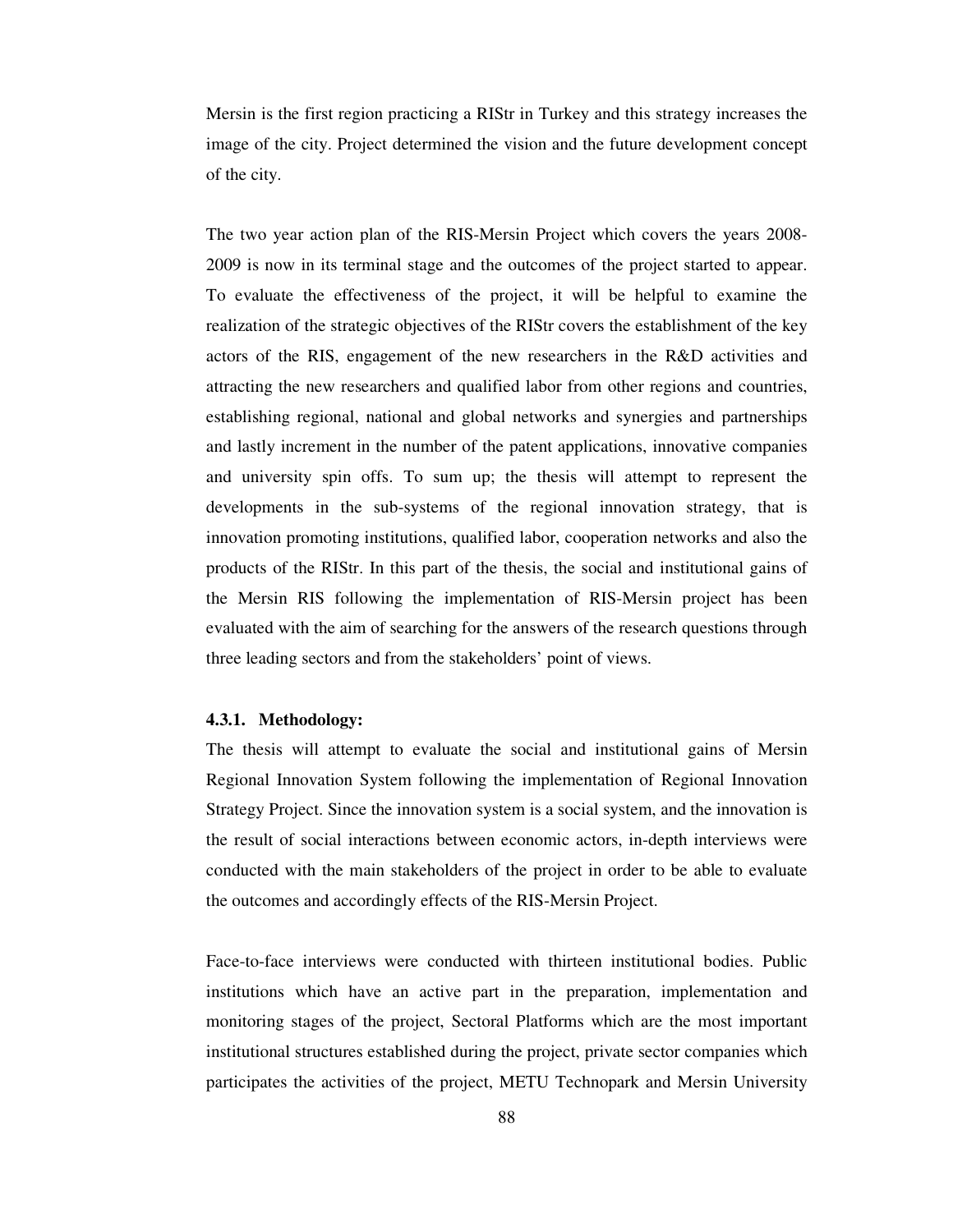were chosen for the interviews. For this study two visits were made to the region. First visit was a pilot study to recognize the region, actors of the RIS and the RIS-Mersin Project. Second visit were made to complete the in-depth interviews which will give the outcomes and achievements of the project from the perspectives of the main stakeholders. Representatives from Mersin Chamber of Commerce and Industry (MCCI), Mersin-Tarsus Organized Industrial Zone (MTOIZ), Mersin University, Mersin Special Provincial Administration, Mersin Chamber of Sea Trade, RIS Mersin Tourism-Logistic-Agro-Food Platforms, METU Technopark and private sector companies answered the questions which are prepared under the four main headings, that are new institutional settings, employment, collaborations and products (projects, products and services, skills). This case study based on interviews with key firms and institutions attempts to assess the achievements of the fundamental components of the RIS and effectiveness of the RIStr.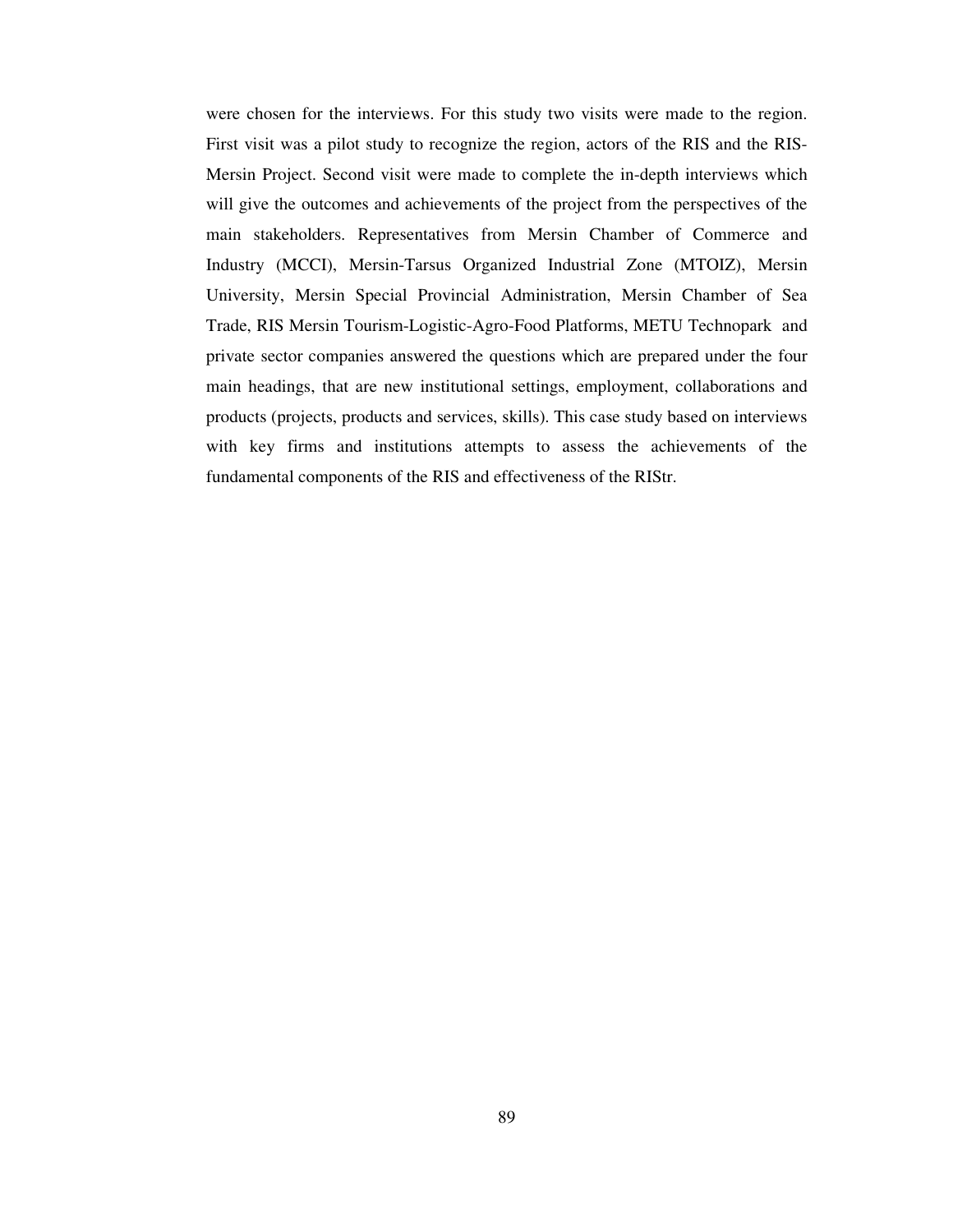| Institution      | <b>MCCI</b>                                              |
|------------------|----------------------------------------------------------|
| Person concerned | Özlem Homurlu- monitoring of the project                 |
| Institution      | <b>MCCI</b>                                              |
| Person concerned | Vuslat Arslan-secretariat of Tourism Platform            |
| Institution      | <b>MCCI</b>                                              |
| Person concerned | Fevzi Filik-secretariat of Logistic Platform             |
| Institution      | <b>METU</b> Technopark                                   |
| Person concerned | İlknur İlkyaz Gül- member Management Unit                |
| Institution      | <b>MTOIZ</b>                                             |
| Person concerned | Pinar Özal- secretariat of Agro-food Platform            |
| Institution      | Mersin University                                        |
| Person concerned | Tamer Gök- Chairman of RIS-Mersin Executive Council      |
| Institution      | Mersin University                                        |
| Person concerned | Fikret Zorlu- Member of Logistic and Agro-food Platforms |
| Institution      | Olcar Tour- member of the Tourism Platform               |
| Person concerned | Numan Olcar- the chairman of Tourism Platform            |
| Institution      | ATAKO Holding- member of the Logistic Platform           |
| Person concerned | Jozef Atat- the chairman of Logistic Platform            |
| Institution      | ATKA Baharat- member of the Agro-food Platform           |
| Person concerned | Seniye Kazanç- the chairman of Agro-food Platform        |
| Institution      | Mersin Chamber of Sea Trade (MCST)                       |
| Person concerned | Atahan Çukurova- member of Logistic Platform             |
| Institution      | Mersin Special Provincial Administration                 |
| Person concerned | Members of Tourism and Agro-food Platforms               |
| Institution      | <b>BUMER Tourism</b>                                     |
| Person concerned | Hümeyra Yeni- Members of Tourism Platform                |

**Table 14:** Institutions Chosen for the Interviews:

Stakeholders answered the questions by considering the situations appeared following the RIStr in terms of their institutions, region in general and sectors they operate within. It is known that RIS include the cooperation and collaboration activities between the actors of a region and increase the innovative power by building regional organizations and networks. Therefore the question sets were chosen in order to determine the cooperation and collaboration activities and regional organizations and networks which are required for a powerful Regional Innovation System (See Appendix C). Providing R&D infrastructure and educational infrastructure, supporting academic spin-offs, enhancing human capital and enhancing the formation of social capital are also important factors strengthen the innovation performance of regions. Labor market conditions are another important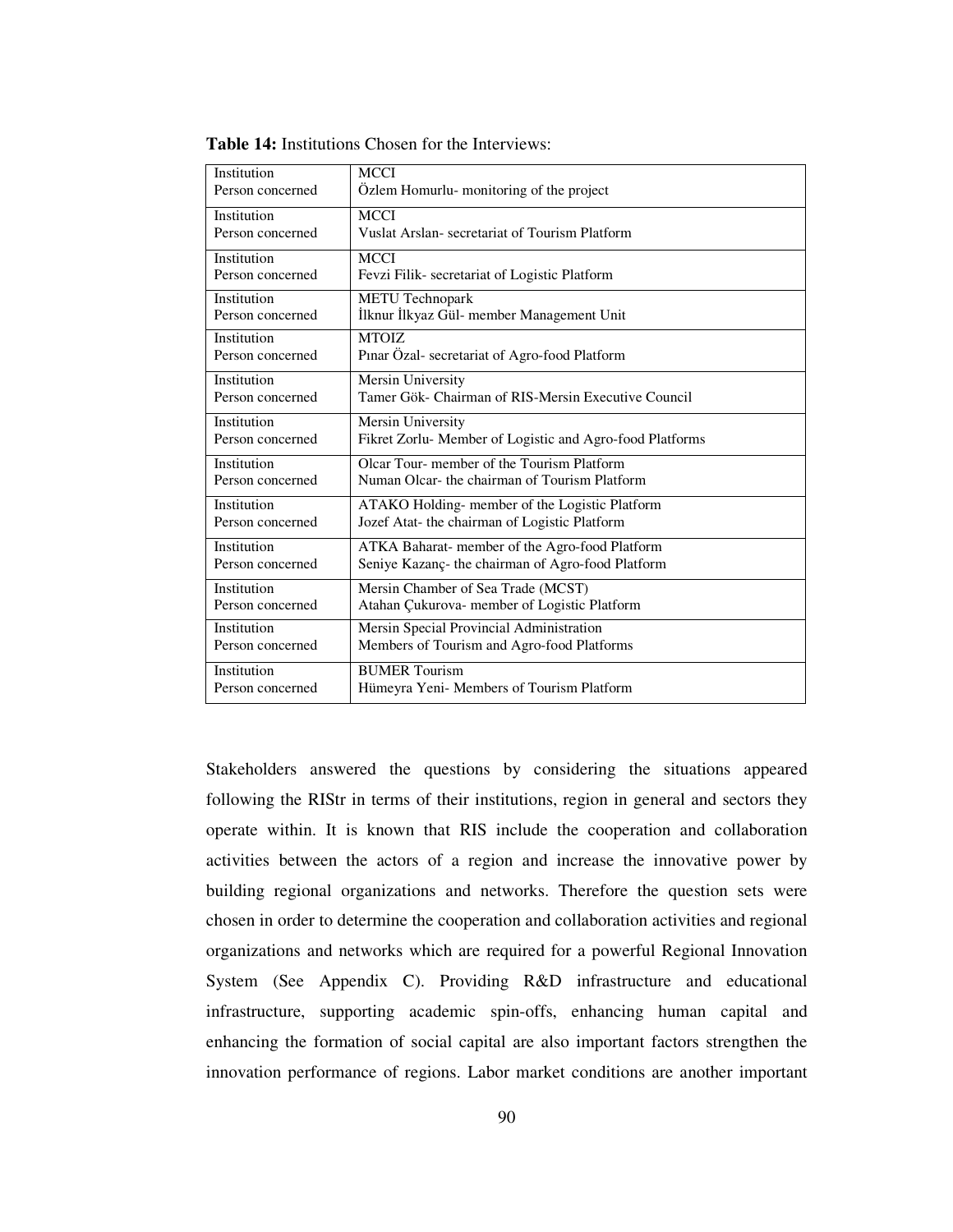determinant of a well operating RIS, because knowledge is embedded in labor, especially skilled labor for the innovation process, and transferred among firms and regions by the movement of labor. Therefore the labor market dimension becomes an increasingly important element within RIS approach and used as a determinant in this evaluation part of the thesis.

Research questions answered by the stakeholders are: the existence of new innovation supporting institutions established in region, improvements in labor market facilities with the impact of the strategy, new collaboration and confidence networks formed with the impact of the strategy and new projects, products, services and skills gained during the implementation of the strategy. Following Table 15 shows the four question sets covers the questions that are addressed to the persons interviewed with.

| <b>Following the implementation of Regional Innovation Strategy;</b> |                                                     |
|----------------------------------------------------------------------|-----------------------------------------------------|
| 1. Are there any new institutional settings in                       | 1.1. institution, centre, organization              |
| region and in your institution?                                      | 1.2. branch, office, unit, team                     |
|                                                                      | 1.3. certificate program                            |
|                                                                      | 1.4. R&D Unit                                       |
| 2. Are there any improvements in labor market                        | 2.1. new employment                                 |
| facilities?                                                          | 2.2. improvement in the skill level of labor        |
|                                                                      | 2.3. increment in the number of skilled labor       |
|                                                                      | 2.4. Increment in the participation to the training |
|                                                                      | facilities, courses, certificate programs, fairs.   |
|                                                                      | 2.5. increment in the productivity of labor         |
| collaborations<br>there<br>and<br>3.<br>Are<br>any<br>new            | 3.1. among local-regional-central institutions      |
| confidence relations?                                                | 3.2. with educational institutions                  |
|                                                                      | 3.3. project partnership with national-             |
|                                                                      | international institutions or companies             |
| 4. Are there any new projects, products, services                    | 4.1. new products and services                      |
| and skills your region and you gained during the                     | 4.2. increase in business volume                    |
| implementation period of the Project?                                | 4.3. projects done by itself                        |
|                                                                      | 4.4. as a partner in different projects             |
|                                                                      | 4.5. skills of preparing and executing projects     |

# **Table 15:** Interview Questions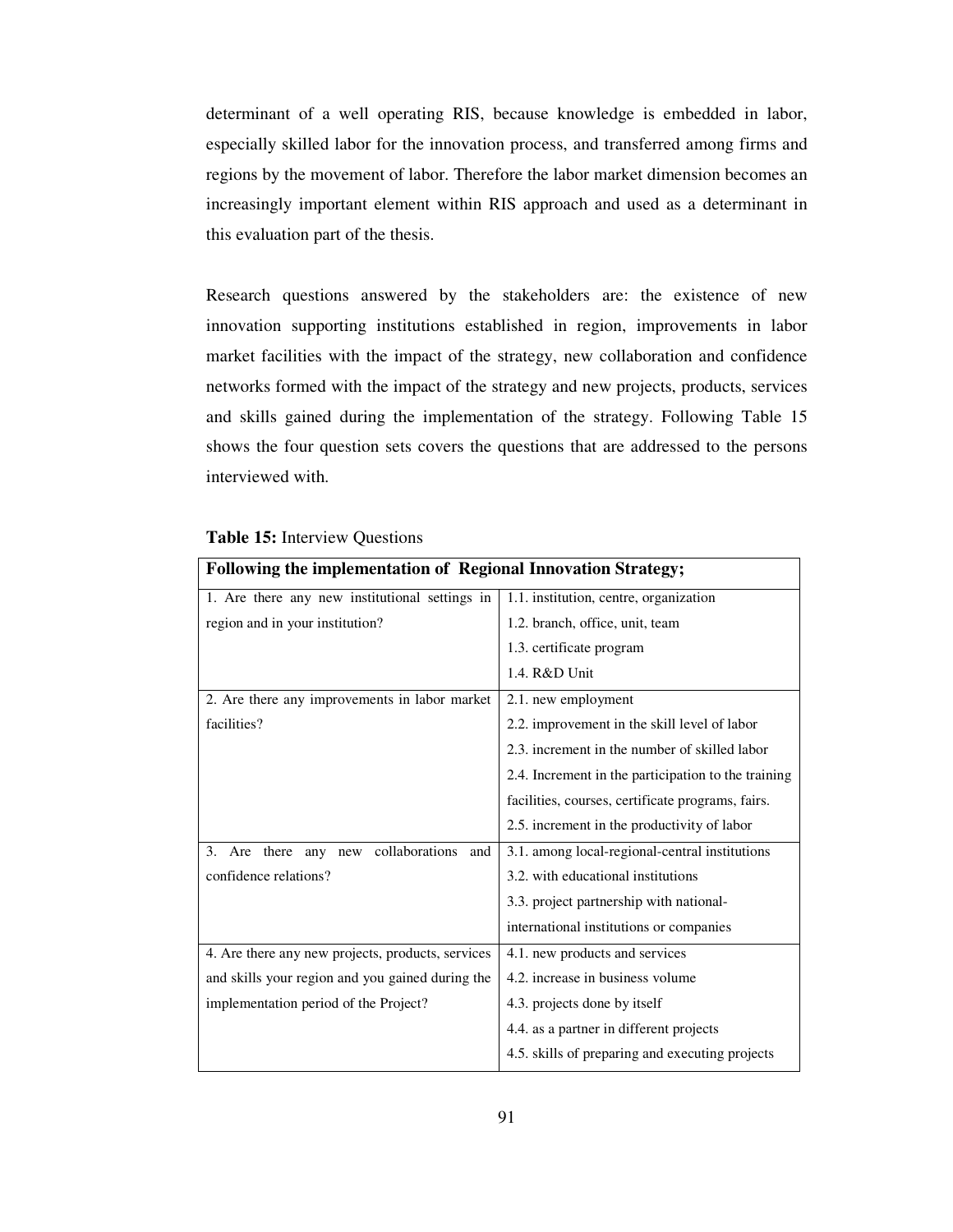Following part of the study will evaluate the achievements of institutions, three leading sectors and region in general in terms of institutional settings, production side, labor market situations and collaborations created.

#### **4.3.2. Institutional Achievements of the Region:**

Today, regions should improve their innovation infrastructure in order to be attractive for the investments in the new global economy and accordingly improve their competitive power. A well-functioning RIS plays an important role in the development actions of regions. Mersin has Turkey's first and the only Regional Innovation Strategy (RIStr) and this strategy presents a leading light for accomplishing Mersin's vision to become a region having a sustainable economy based on knowledge and innovation. RIS-Mersin Project has provided a strategy including required activities for the formation of a well functioning RIS. In this regard the project can be described as a development action and presents a regional innovation structuring including all local stakeholders. Project prepared the suitable environment to encourage innovation in local level and determined a strong coordination between local and central institutions.

The first research question of the thesis is whether there are any new innovation supporting institutions established in region? During the interviews with the stakeholders of project, institutional gains from the project were asked and it has been seen that there appeared new institutional structures in the region which strengthen the RIS in Mersin. These new institutions are the ones necessary for the implementation of RIStr, the ones operating for the common goal of making the region more innovative and creating a well operating RIS and the ones operating to make logistic, tourism and agro-food sectors more innovative.

During the implementation period of the RIS-Mersin, new institutions have been added to the existing institutional framework of the region (See Appendix D). These new institutions are the necessary structures for the implementation of the strategy and the formulation of a well functioning innovation governance system in the region. Clusters, technology transfer structures, innovation financing mechanisms and advanced consultancy services are mentioned as the required services in order to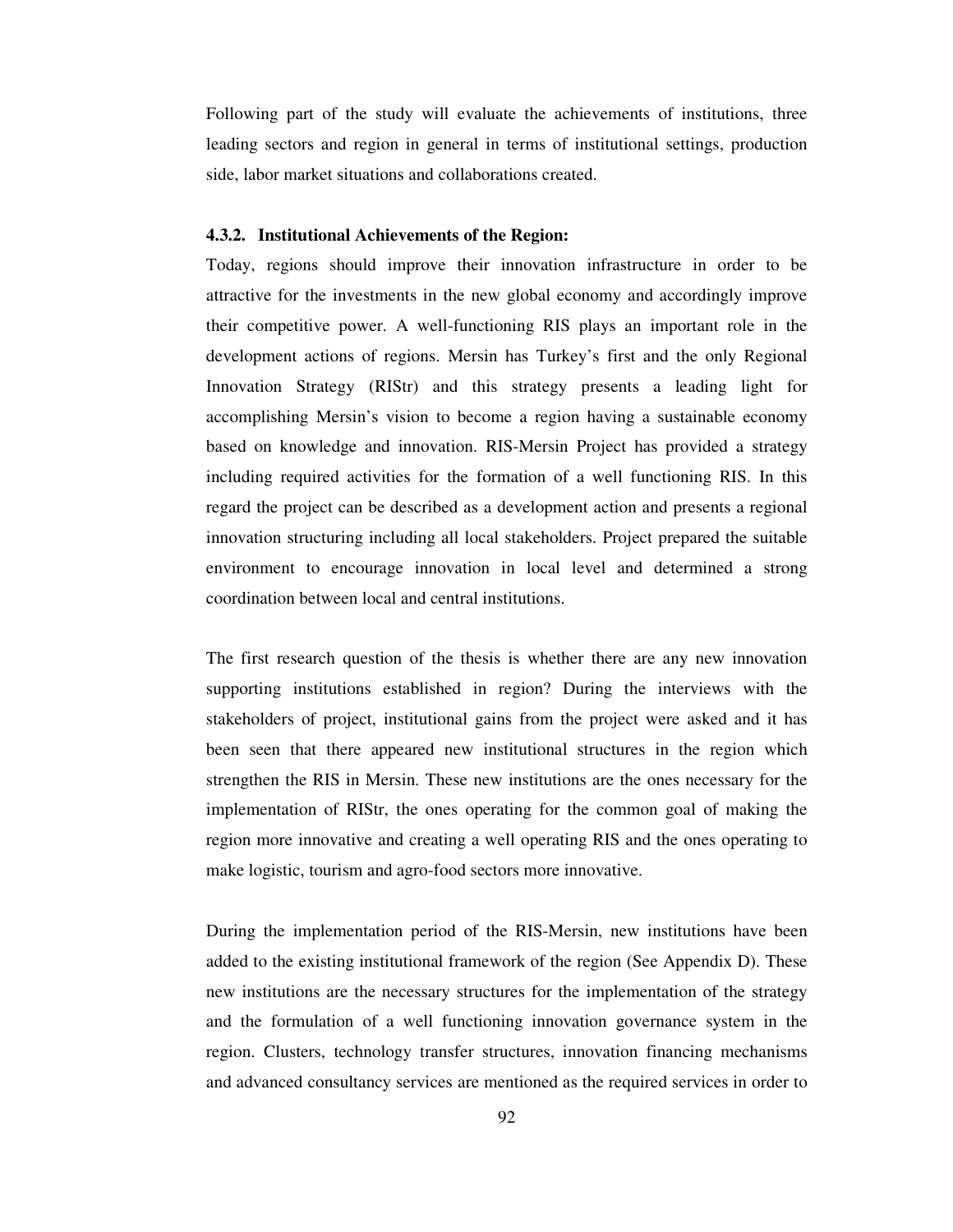strengthen the innovation system of region. These newly established institutions will be described through the institutional subsystems of RIS approach introduced by Cook (2002:137). These three subgroups are: regional policy subsystem, knowledge application and exploitation subsystem and knowledge generation and diffusion subsystem.

#### **4.3.2.1. Regional Policy Subsystem:**

Government organizations, public authorities, regional development agencies and other policy agents constitute regional policy subsystem of RIS. These institutions are engaged in formulating and implementing innovation policies and cluster strategies. Regional governments have different roles such as linking regional actors and matching them according to their innovation need and support collaborative activities among different actors and design policies to integrate all actors in a RIS. RIS in Mersin was determined as fragmented and the subsystems were quite underdeveloped. RIStr of Mersin region attempts to establish new governance institutions to overcome these weaknesses and to determine the implementation of the strategy.

#### **4.3.2.1.1. Public and Private Governance Organizations:**

Partners of the project constitute the **Management Unit** of the project, i.e. METU Technopark, Mersin Chamber of Commerce and Industry, Mersin University, Mersin Tarsus Organized Industrial Zone and Epirus Region Business Innovation Center. During the implementation period of the pilot projects, new institutional structures (Mediterranean exporters Union and Mersin Technology Development Zone) have participated to the activities of the Management Unit. This team was responsible for the management of the project and directed by the steering committee. Mersin RIStr is an output of RIS-Mersin Project. The strategy was completed in 2006 and the project was ended. Now the implementation stage of the strategy is continuing. It was planned that the Management Unit of the RIS-Mersin Project would be active during the project period, however, the project completed and the Management Unit is still continuing its activities in the context of the innovation strategy.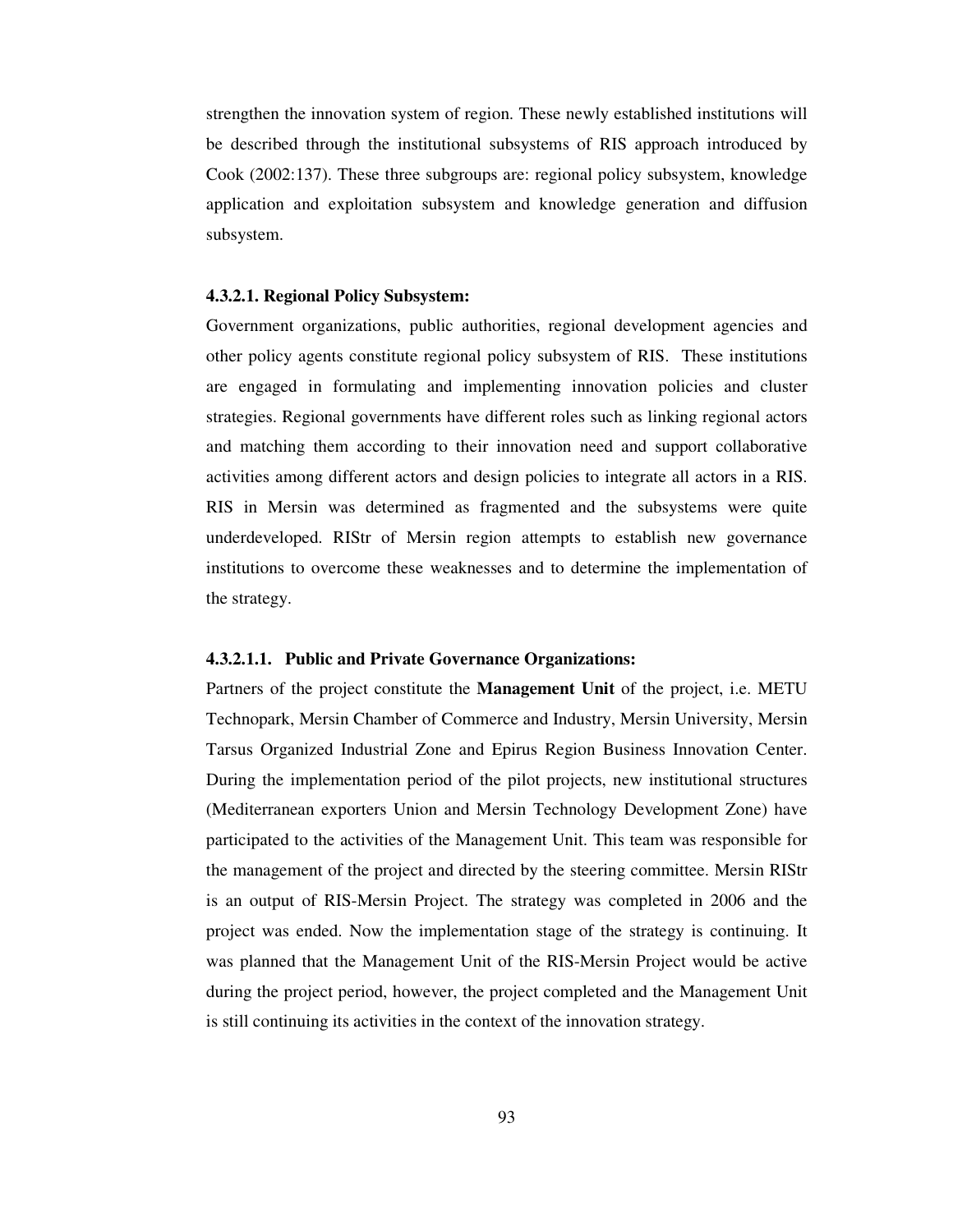One of these new institutional structures in this group of governance organizations is the **Regional Innovation Steering Committee** convened under the chairmanship of the governor of Mersin. The committee undertakes the monitoring of the project. Mersin Chamber of Commerce and Industry executes the secretariat of the committee. The Committee composed of the region's decision makers:

- Governor of Mersin
- Mayor of Mersin
- President of Mersin University
- President of Board of Director of Mersin Chamber of Commerce and Industry
- President of Board of Director of Mersin Chamber of Sea Commerce
- President of Board of Director of Mersin Commerce Exchange
- President of Board of Director of Mersin Chamber of Agriculture
- General Secretary of Mediterranean Exporters Union
- President of Board of Director of Mersin Tarsus Organized Industrial Zone
- General Secretary of Union of Chambers of Turkish Engineers and Architects
- President of Mersin Industrialists' and Businessmen's Association
- General Manager of METU-Teknopolis
- Vice President of Mersin University
- General Secretary of Council of Mersin Development and Cooperation
- Manager of Mersin Tarsus Organized Industrial Zone.

All committee members come together periodically and evaluate the project implementation and its outcomes. This committee will help the implementation of the action plans in consensus and in a cooperative manner. This new committee will be placed in the first part of the Mersin Regional Innovation System Table placed above. The system is lack of regional institutions so this new institutional structure will be the first step to move this centrality to regionality. Steering is mentioned as an important success factor of the Innovation Strategies and this responsible body supervises the implementation of the innovation strategy by supplying political support and power to get the activities and decisions of the strategy implemented. Most of the European Regional Innovation Strategies have this kind of a designated regional body responsible for the implementation of the strategy and these steering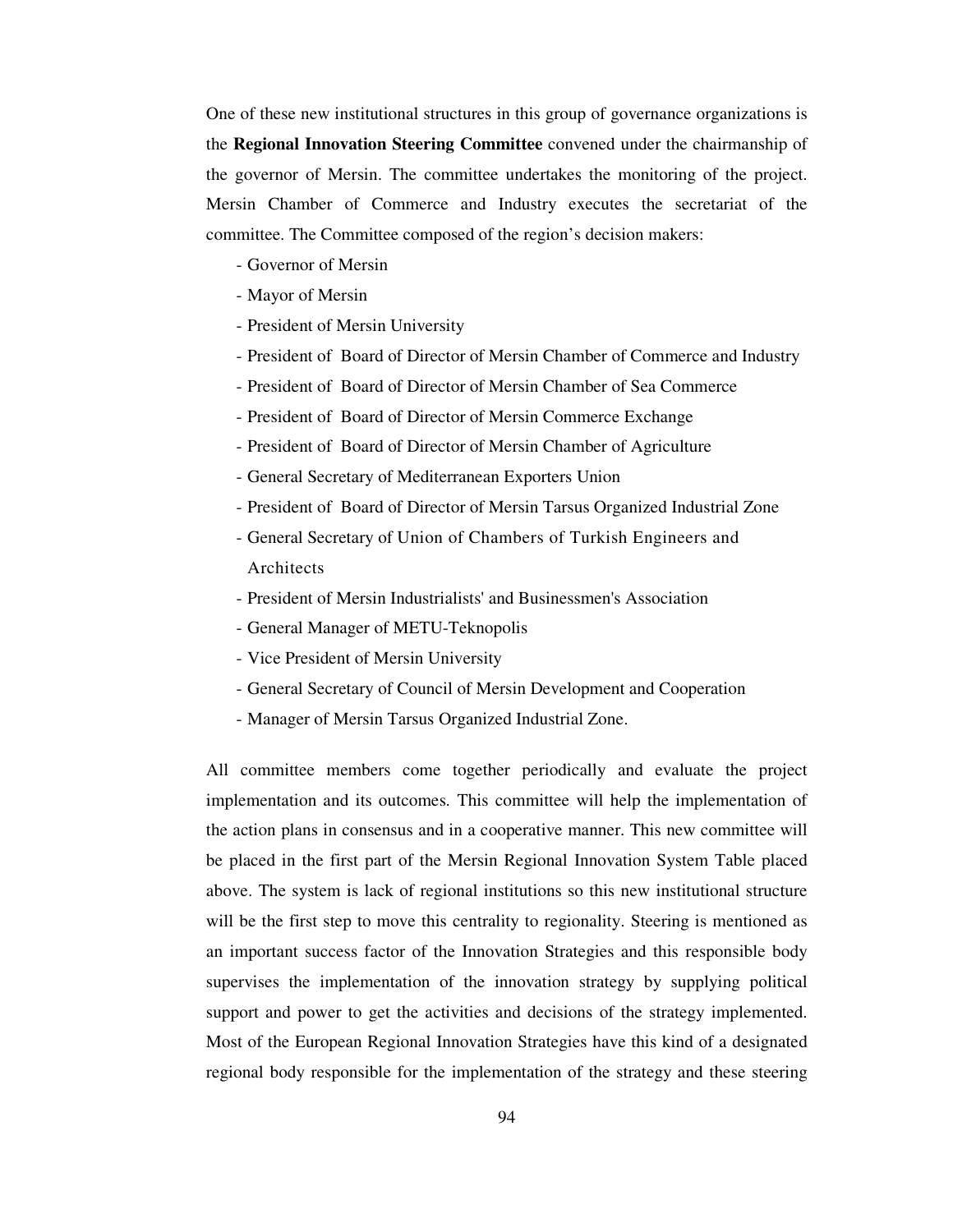committees have their own secretariat. Mersin Innovation Steering Committee is a successful institutional structure since it includes a combination of different skills and the involvement of a number of regional leader organizations both public and private. This leadership structure of the committee provides the promotion of strong innovation awareness, building trust and the promotion of the ability to mobilize regional firms and organizations for innovation activities. However, the secretariat of the committee is being executed by Mersin Chamber of Commerce and Industry and this dependency slow down its activities and reduce its effectiveness in the implementation of RIStr. The person who executes the secretariat of the Committee and also the monitoring of the Strategy stated that:

"There is an Innovation Committee established by the impact of the strategy but it must have its own secretariat and must be much more institutionalized". Ö. Homurlu- Monitoring of the Strategy- MCCI

Depending on this, Mersin Innovation Steering Committee should have its own independent secretariat, team and its specific office which is acting as its operational body. RIS Project proposed an **Innovation Center** for the region but this center was not activated and Mersin Chamber of Commerce and Industry operates as an innovation center. Asking for the new institutional structures established during the implementation of the innovation strategy, the coordinator of the RIS-Mersin Project METU Technopark replied that:

"An institution which is in charge of strategy secretariat is missing. Structures like business innovation centers or innovation centers in similar models can handle this task. Then it can become a non-profit corporation executing the implementation of the strategy".

İ. İlkyaz Gül- METU Technopark

This proposed Innovation Center might also execute the secretariat of the Innovation Steering Committee. Establishment of the Mersin Innovation Center is important for the implementation of the strategy, formulating new stable policies and monitoring and evaluation of the achievements of the strategy. The use of this kind of a special and individual body will support the effectiveness of the strategy, ensure legitimate leadership and facilitate regional empowerment and networking between different stakeholders. BIC of Epirus is a model of this kind of an institutional structure. It has a non-profit character aiming promotion of services for developing innovative enterprises. Mersin Innovation Center is also a required institution moving the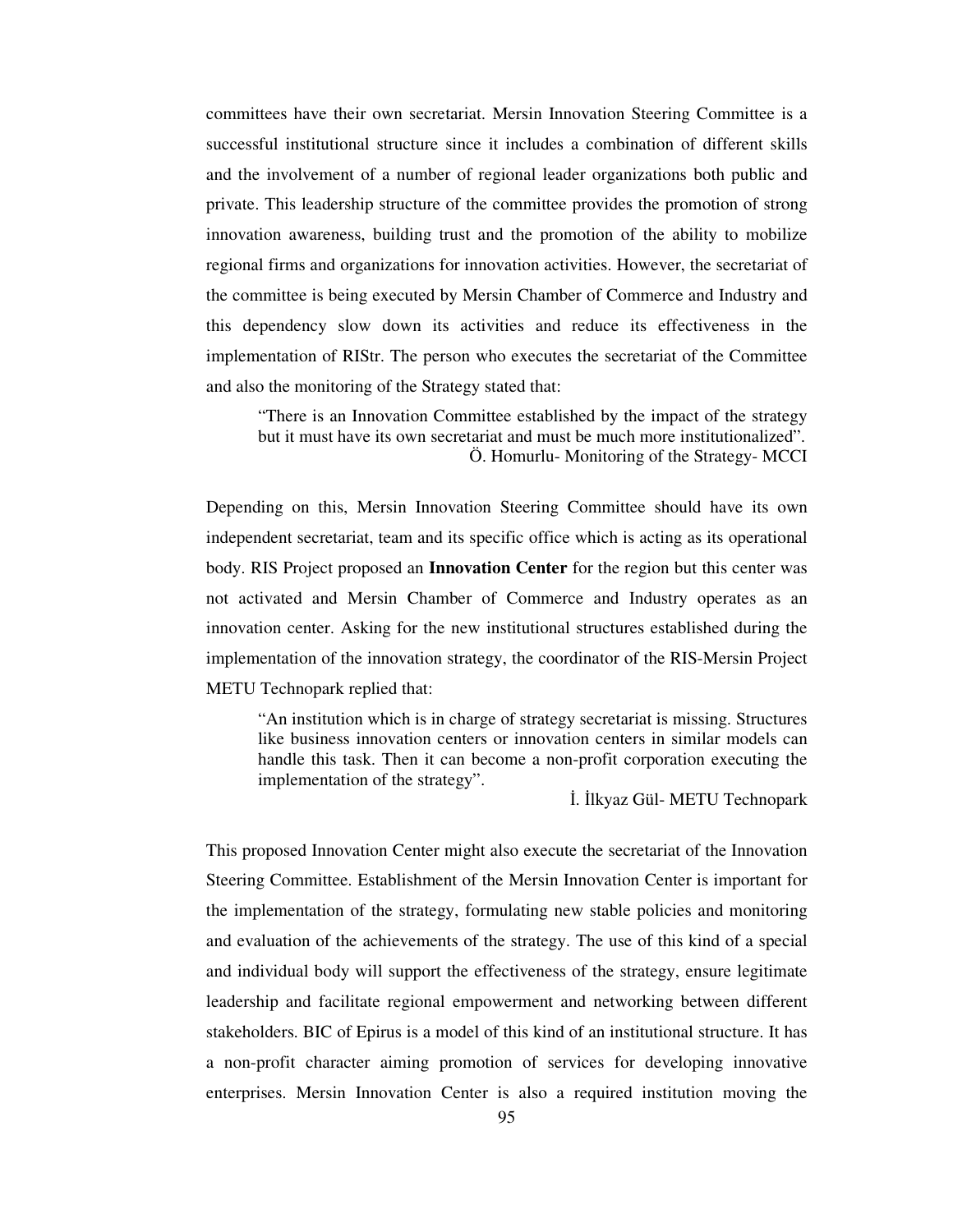innovation strategy down to firm level by analyzing the needs of the enterprises and will be helpful in improving the innovation infrastructure of individual firms.

**Çukurova Regional Development Agency (RDA)** is the other important governance organization for RIStr of Mersin. The Agency was established in June 2006, following the start of RIS-Mersin Project, as one of the first two regional development agencies in Turkey. The main purpose of the RDA is fostering regional development in Çukurova Region covering Adana and Mersin Provinces. The Agency is responsible for the preparation of regional strategies and plans, implementation of project based grant schemes, supporting local investors and promoting the region for foreign investments. Being a newly established institution, RDA could not be incorporated to the activities actualized in this first stage of the innovation strategy. The role of the RDA explained by the secretariat of the Strategy:

"It is being thought that Çukurova RDA can be very effective in the next term of the strategy. Up to now they preferred to stay out of the activities of the innovation strategy since it was newly established".

Ö. Homurlu- Monitoring of the Strategy- MCCI

First action plan of the strategy completed and the second action plan is being prepared. As stated by Homurlu, Çukurova RDA will be more active in this new stage of the innovation strategy. The region is still too weak in using EU structural funds, linking innovation policy to other policy demands and avoiding fragmentation. RDA will be effective to overcome these weaknesses of the region.

These explained institutions have been established in the content of the Innovation Strategy and aim to enable the running of the innovation strategy and accordingly to strengthen the governance side of RIS. Good governance for an innovation system requires a combination of top-down and bottom-up approaches, the top-down approach to have a clearer vision of the big picture and the bottom-up approach to maintain concrete outcomes. This approach was emphasized by one of the interviewed stakeholder who is executing the monitoring of the strategy:

"Strategy remained in policy level, it was not firm-oriented and firm analyses were not made. It was constituted generally on human resources, infrastructure and presentation activities".

Ö. Homurlu- Monitoring of the Strategy- MCCI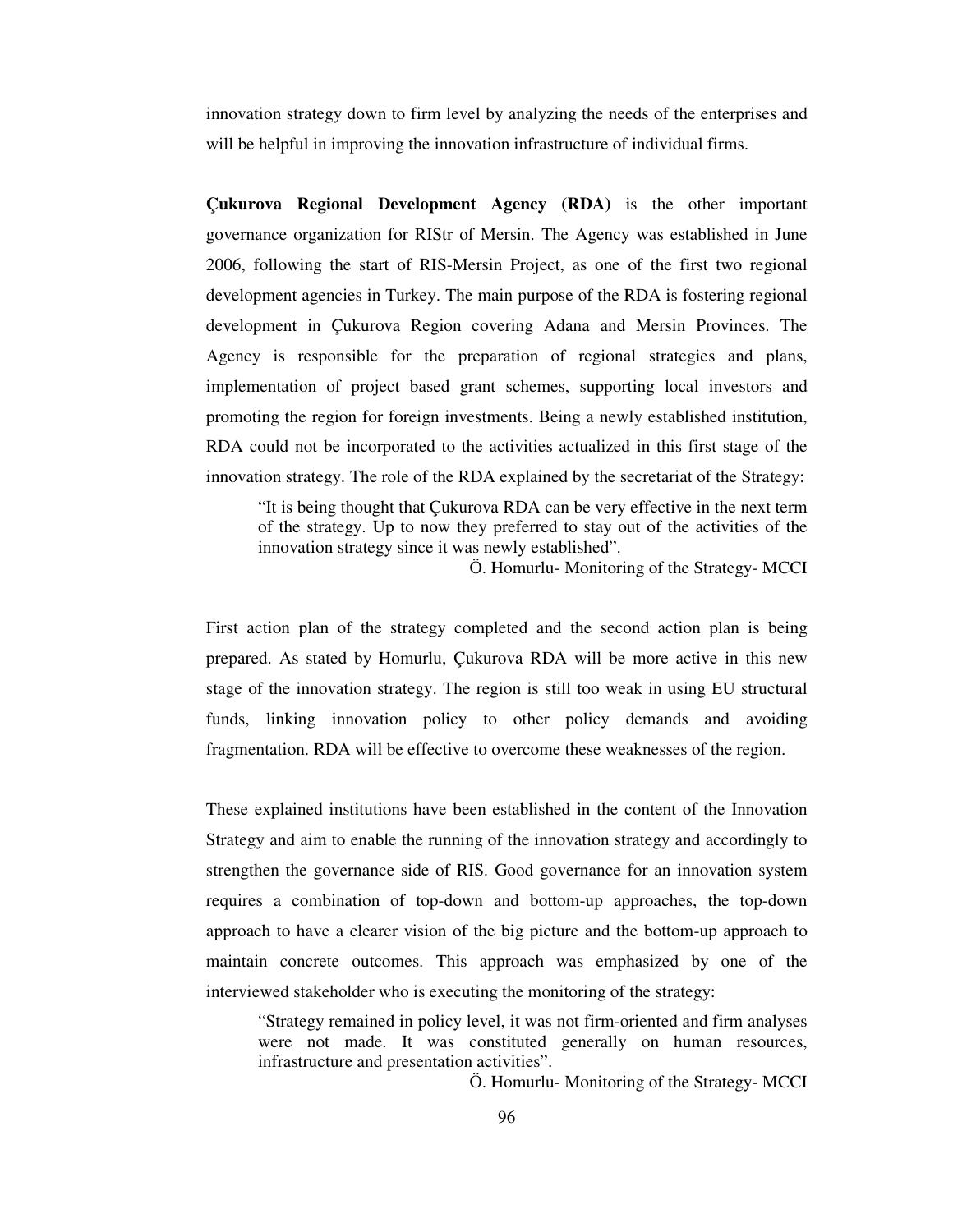As a result of this statement it is understood that RIS-Mersin has remained in topdown level, dependent to the external intervention and provided the improvement of the general innovation infrastructure of the region but do not applied a complete bottom-up approach yet. Nonetheless, this deficiency of a regional specialized institution that provides the execution of the strategy causes central government dependency as Vice President of Mersin University indicated that:

"RIS Mersin project is being executed but budget, institutional bodies and human resources are still too weak. There must be external support; support of central government must be increased to fulfill these necessities and overcome weaknesses".

T. Gök- Mersin University

Institutionalization of Innovation Centre and activation of the role of Çukurova RDA will support regionalization of the governance system in Mersin and strategy will shift from the regional economy level to networks of firm and lastly firm level.

#### **4.3.2.1.2. Financial and Consultancy Services:**

Poorly developed financial system to finance innovation is stated as one of the ten structural factors affecting RIS in less favored regions. One of the weaknesses of Mersin region was determined as the low levels of incentives and finance for innovation, i.e. regional funds, venture capital and business angels investments. Thus, there was not a regional innovation finance mechanism in Mersin before the RIStr. Financial and consultancy services are the required institutions of the current innovation system of Mersin. MCCI coordinates a new project called "Business Angels and Entrepreneurs Academy and Network for Financing Innovative Business Ideas" and this project was described as:

"The Business Angels Network project is very important for the finance of innovation. It will be very effective to increase the choices of risk capital. Project is being executed with a reference to a center in London. The network in Liverpool is being managed by a center and risk is shared too. There is also a platform and it is institutionalized with the help of development agency".

Ö. Homurlu- Monitoring of the Strategy- MCCI

The outcome of this implemented project is **Mersin Business Angel Network (Mersin- BAN)** which will complete the required institutional background to form innovation financing mechanisms and consultancy services in the region. The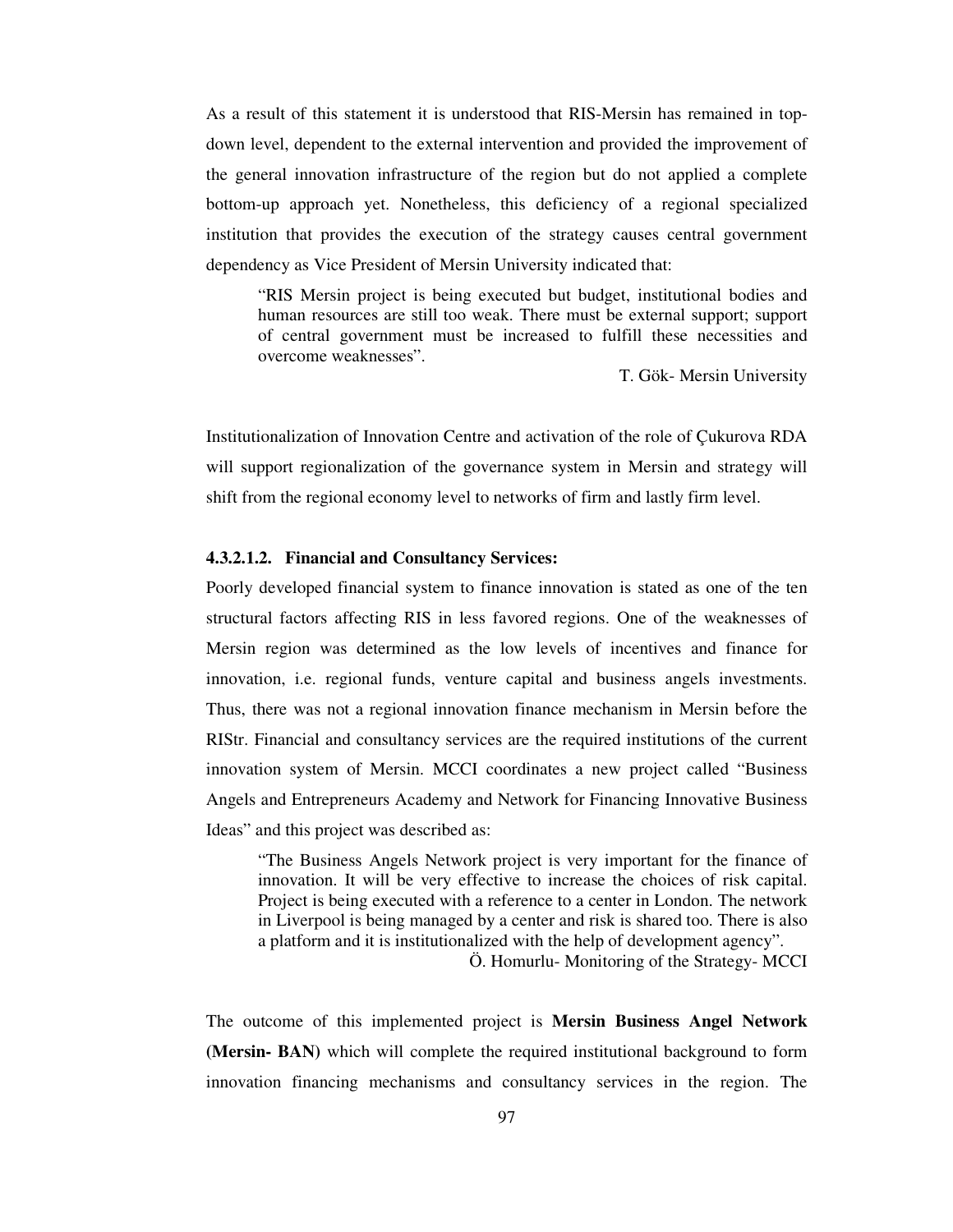objective of the network is described as the collaboration of European and Turkish chambers, to facilitate the BAN system within Turkish chambers, as an alternative source of finance for entrepreneurs with innovative ideas, in order to develop the competitiveness of the regional economy.

The **Innovating Regions of Europe (IRE) Network** is another institutional structure having the purpose of determining finance and consultancy services for innovation activities of the region. Its aim is to facilitate exchange of experience and good practice among European regions that are enhancing their capacity to support innovation and competitiveness among regional firms through the development and implementation of RIStrs and schemes. IRE Secretariat provides member regions with new tools, schemes and inter-regional learning opportunities on innovation promotion. Mersin is one of the two Turkish members of IRE Network and provides the region with assistance about the preparation and implementation of the innovation strategy, developing a regional shared vision and using EU Funds.

Mersin has also become a member of **Enterprise Europe Network (EEN)** through the MCCI. This network is the largest network providing information and advice to EU companies on EU matters. It is made up of about 600 partner organizations in more than 40 countries, promoting competitiveness and innovation at the local level in Europe and beyond. The Network offers support and advice to businesses across Europe and helps them make the most of the opportunities in the EU. Services are specifically designed for small and medium enterprises (SMEs) but are also available to all businesses, research centers and universities across Europe (www.enterpriseeurope-network.ec). This network supported several projects created in the content of RIS-Mersin and provides the region with information on EU legislation, finding business partners, benefit from innovation networks in regional, national and international level and information on funding opportunities.

Another institutional gain following the RIStr is the establishment of new **Project Offices and Teams** within the private sector companies and also within the public institutions and NGOs such as Mersin Chamber of Sea Trade. These institutional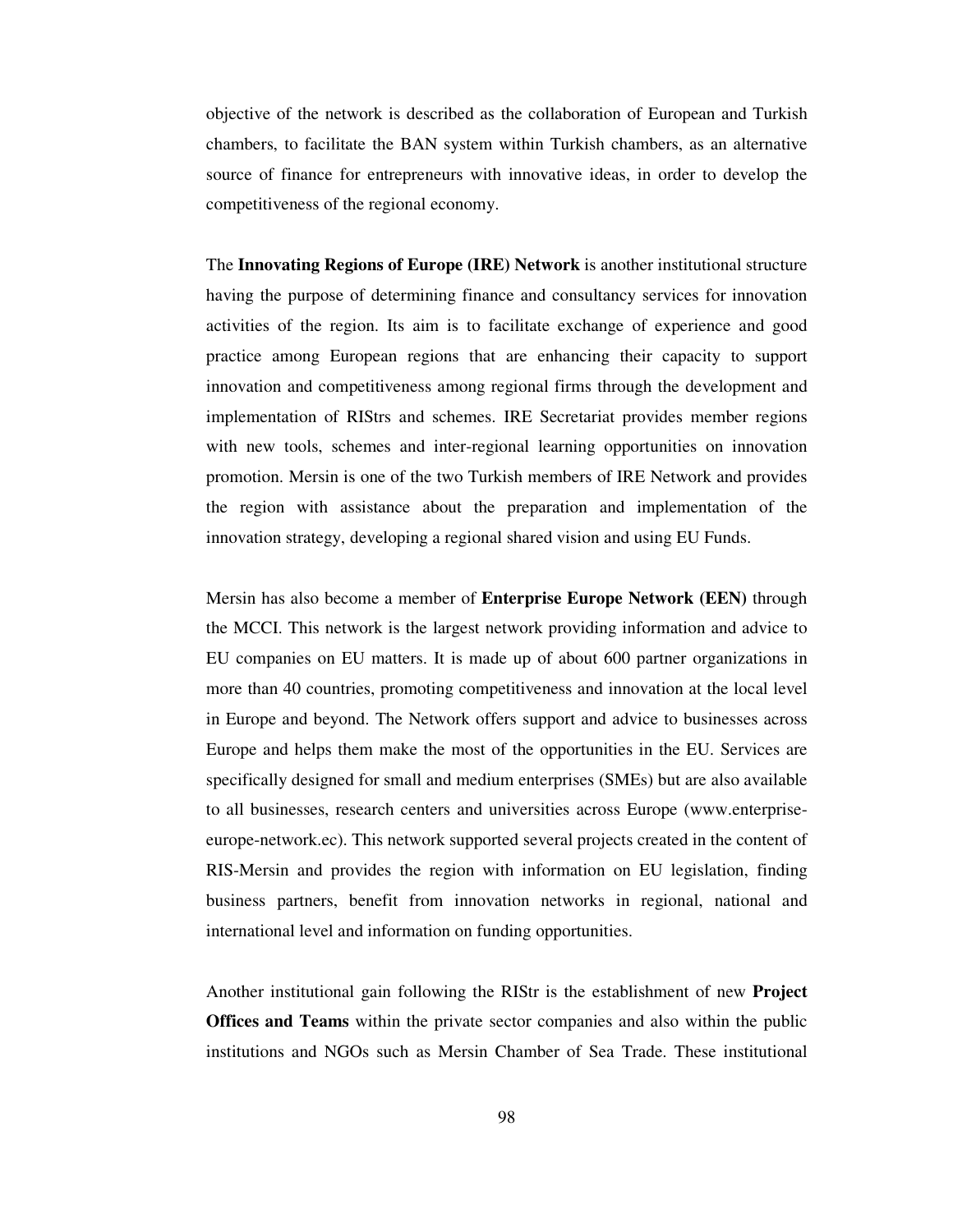units with their qualified teams attempt to create innovative projects, to find financial support and partners for their projects.

"Within the chamber, new institutional formations have been done. Important projects were started to be executed in 2009 by the effect of RIS. Efforts to constitute a project unit and a project team are still going on".

A. Çukurova- MCST

Establishment of regional BAN and venture capital found and also designing innovation support programs in cooperation with Çukurova RDA are the successful activities actualized with the impact of RIS-Mersin and these new institutional formations aim to support innovation activities and create a regional finance mechanism for region. Moreover, region's participation to the networks of Innovating Regions of Europe and Enterprise Europe provides her to use the funds from structural funds to shape and develop her innovation policies and strategies and also to benefit from consultancy services of these organizations.

#### **4.3.2.2. Knowledge Application and Exploitation Subsystem:**

This subsystem of RIS refers to the region's business sector including the industrial and service companies as well as their clients, suppliers, competitors and cooperation partners at the regional level, i.e. regional clusters. Proximity and geography have strong role in knowledge generation and application and matter in the knowledge and innovation process. Consequently, clusters are regarded as an integral part of RIS. Mersin RIStr includes activities for the improvement of this subsystem of the innovation system by establishing new institutional bodies.

#### **4.3.2.2.1. Sectoral Associations:**

**Sectoral Platforms** are the most important institutional structures that the region has gained as a result of RIS-Mersin Project. The leading economic sectors of Mersin region are agriculture, logistics and tourism sectors. Innovation strategy is being executing through these three sectors which are determined as the most suitable sectors to be innovative. Sectoral Platforms get together the representatives of these three important economic sectors. These collaboration platforms have been established in 2007 as one of the primary activities of RIS-Mersin, and still work actively for the implementation of the strategy and being more effective day by day.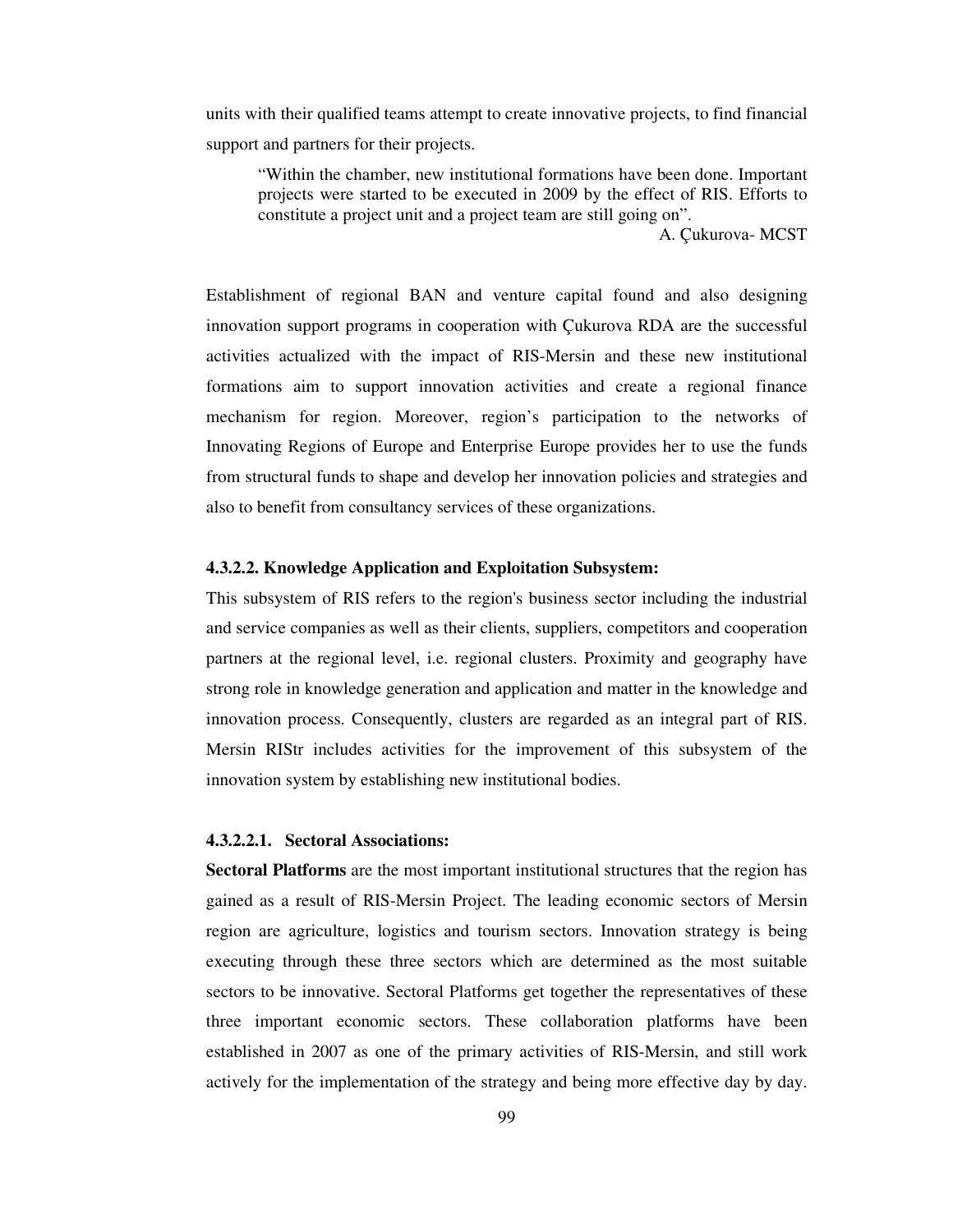The platforms include the representatives of public, academic and private sectors. Tourism Platform is working under the secretariat of Mersin Chamber of Commerce and Industry, Logistic Platform operates under the secretariat of Mersin Chamber of Commerce and Industry and Mersin Chamber of Sea Trade, and Agro-Food Platform operates under the secretariat of Mersin-Tarsus Organized Industrial Zone. Among these three platforms Agro-Food Platform has made a difference and found financial source to fulfill its institutional structure by setting its own secretariat and team. Sectoral Platforms of RIS-Mersin Project can be described as a core of cluster model and they work as cluster. Another important feature of these institutions is that the chairmen are the leader firms of related sectors. The involvement of regional and local leaders ensures the promotion of strong innovation awareness, coordination and also promotes the ability to mobilize regional groups for innovation activities. Platforms allow the participation of all actors and create consensus for common goals necessary for the growth of sectors and accordingly development of the region. One of the leaders of the platforms emphasized this success of platforms as:

"RIS Mersin Project improved collective thinking within the sector and the region. The established platforms made this by bringing together all stakeholders. Institutions have also become close to the firms with the impact of these cooperation platforms".

S. Kazanç,-Chairman of Agro-food Platfor- ATKA Baharat

This collective thinking activity actualized by the platforms has strengthened the Interaction, which was pointed as one of the success factors of an effective innovation system by IRE Secretariat. Platforms are successful to establish high level of interaction and coordination between the different actors of the determined three economic sectors and their activities have concrete, short termed and clustering supporter character.

These three platforms are the main institutional elements of RIS-Mersin. As a result of the operations of these platforms, new institutional structures were added to the existing innovation system of Mersin region. Some of the lacking institutions in the current system has been established in the last three years since the RIStr was started to be implemented.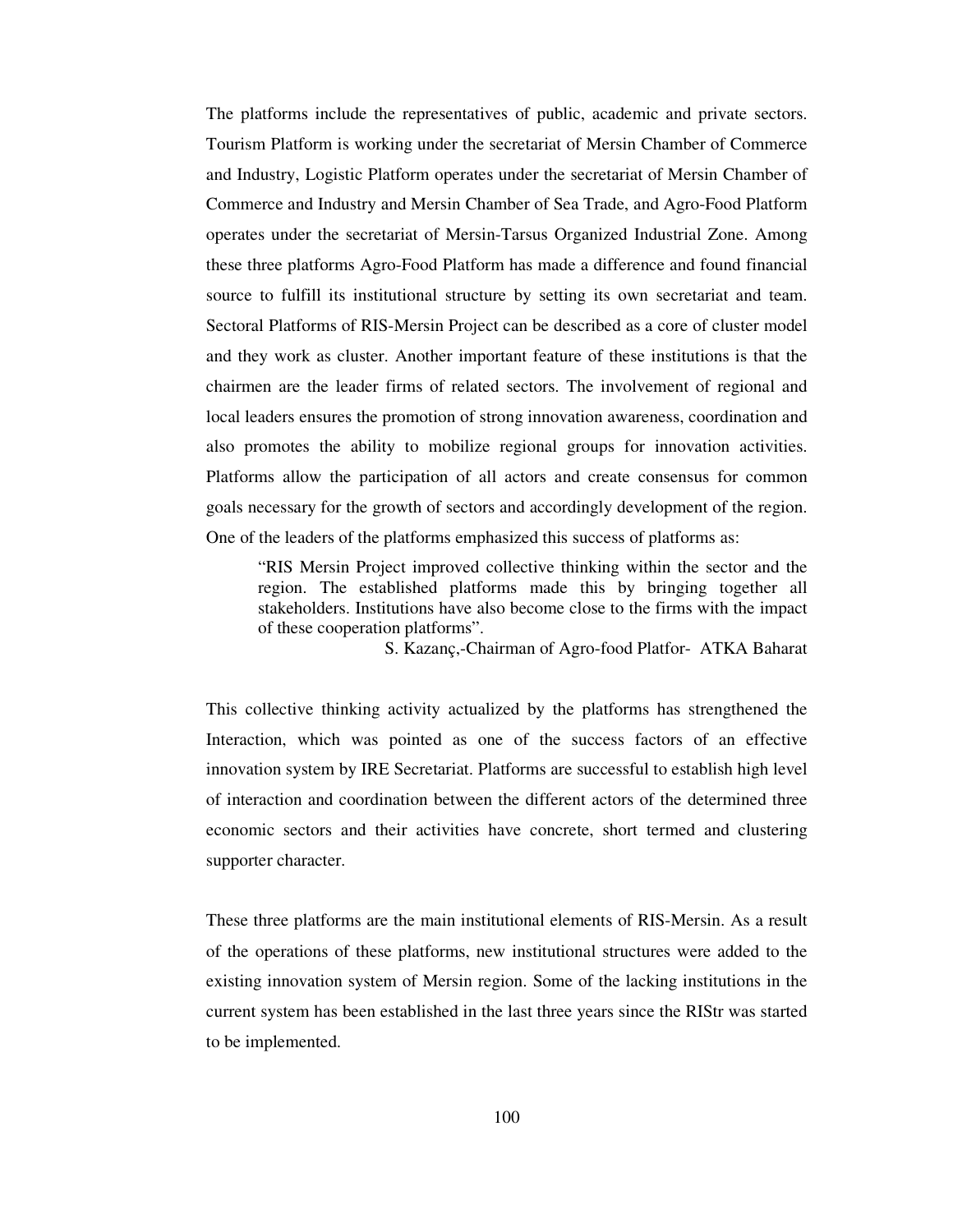Logistic is one of the three important economic sectors determined in the content of RIS-Mersin. RIS-Mersin **Logistic Platform** was created to determine the future roadmap of the logistic sector in Mersin region and aims to convert Mersin province into a logistic base serving Commonwealth of Middle East and Independent States and the other provinces located in her hinterland. Organization attempts to create a culture of cooperation and communication among the actors of logistic sector. Platform operates under the secretariat of Mersin Chamber of Commerce and Industry and Mersin Chamber of Sea Trade which are the important institutions of RIS-Mersin Project. Members of the platform are the representatives of Mersin Chamber of Commerce and Industry, Mersin Chamber of Sea Trade, Mersin Metropolitan Municipality, Roder (ro-ro Association of Ship Operators and Combined Transporters), Directorate of Port Operation, Mersin University, Çukurova Regional Development Agency, Turkish State Railways, International Transportation Association, Directorate of Mersin Free Zone and private sector companies operating in the sector (See Appendix A).

Mersin Logistic Platform Action Plan, which is the first activity of the platform, was completed and the future activities of the platform were introduced in this plan. Main activities emphasized in the action plan are: the activities about planning and infrastructure improvement (Logistic master plan, determination of logistic needs in region, completion of logistics needs in Mersin Harbor), formation of sub-groups of the platform (education, highway transportation, railway transportation, airway transportation and transportation working groups), emergency activity plan/priorities (activities for arranging the system after privatization -Free Zone and harbor, contraction of logistic centre project at local and national level, opening the Mersin Marina to operation, contracting the railway terminal, development of Mersin subway, construct two new rails between Mersin-Yenice, promotion of constructing the dockyard in the region). The main objective of the platform is described by Filik who is executing the secretariat of the platform:

"We are carrying out researches to make the sector more innovative. We give much importance to create high value added logistics. We are trying to provide services other than just storage facilities like packaging and labeling. It is essential to diversify the services, to create awareness and high value added".

F. Filik- Logistic Platform Secretariat- MCCI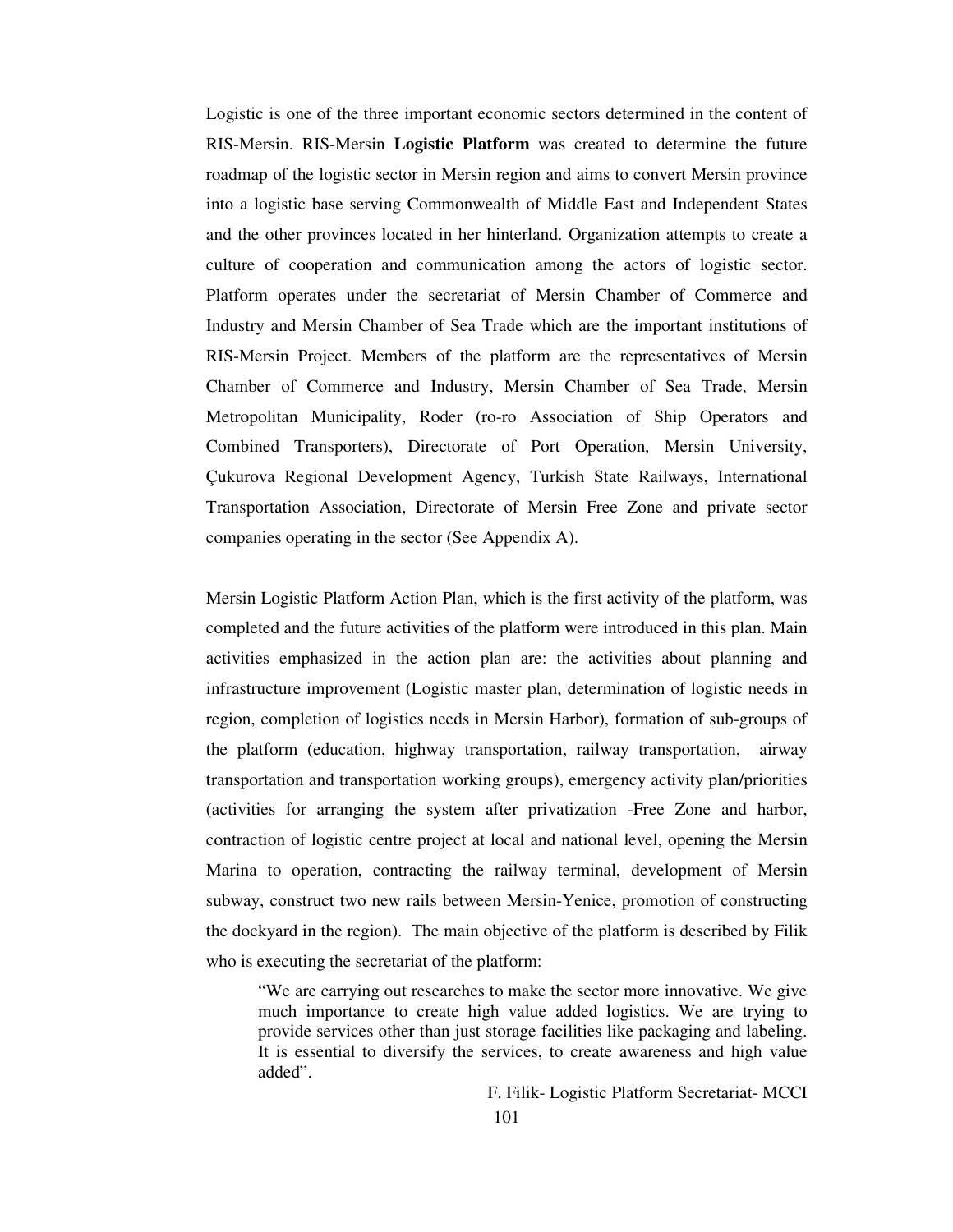Thus, the platform aims to make difference, to become attractive and accordingly to gain competitive advantage.

The agricultural sector plays a dominant role in the regional economy and also in the regional development efforts of the region. The sector was chosen as one of the main three leading sectors in regional economy by the team of RIS-Mersin Project. Mersin **Agro-Food Platform** has been established in 2007 as an important action of the project. Main objective of the platform is to make the region "a pioneer region with its economically viable R&D actions in agricultural and food technologies, as well as plant diversity".

Platform operates under the secretariat of Mersin Tarsus Organized Industrial Zone. Members of the platform are the representatives of Mersin Special Provincial Private Administration, Provincial Directorate of Agriculture, Provincial Directorate of Control Division, Mersin Chamber of Agriculture, Mersin Tarsus Organized Industrial Zone, Mediterranean Exporter Unions, Mersin University, Mersin Commodity Exchange, Mersin Chamber of Agricultural Engineers, Mersin Chamber of Food Engineers, ALATA Horticultural Research Institute and the private sector companies operating in sector (See Appendix-A).

Mersin Agro-food Platform was also prepared an action plan to introduce the future activities of the platform. The vision of the platform is to create sustainable coordination networks and enhance the interaction and intercommunication between producers, suppliers, traders, industrials and researchers in the region. Main activities emphasized in the action plan are: preparation of the master plan and educational programs regarding to the crop variety, lobby (promotion, marketing etc.) activities, creation of innovative project market, establishment of Organized Agricultural Zone and Agricultural Teknopark (Agro-park) and establishment of Agro-Food Cluster. Agro-Food Platform is described as a nucleus of a sectoral cluster model and the platform will be supported in order to be institutionalized. Constitution of the institutional structure is the first action of this institutionalization project and team of the cluster and this activity is in progress of completion. Agro-Food Platform is the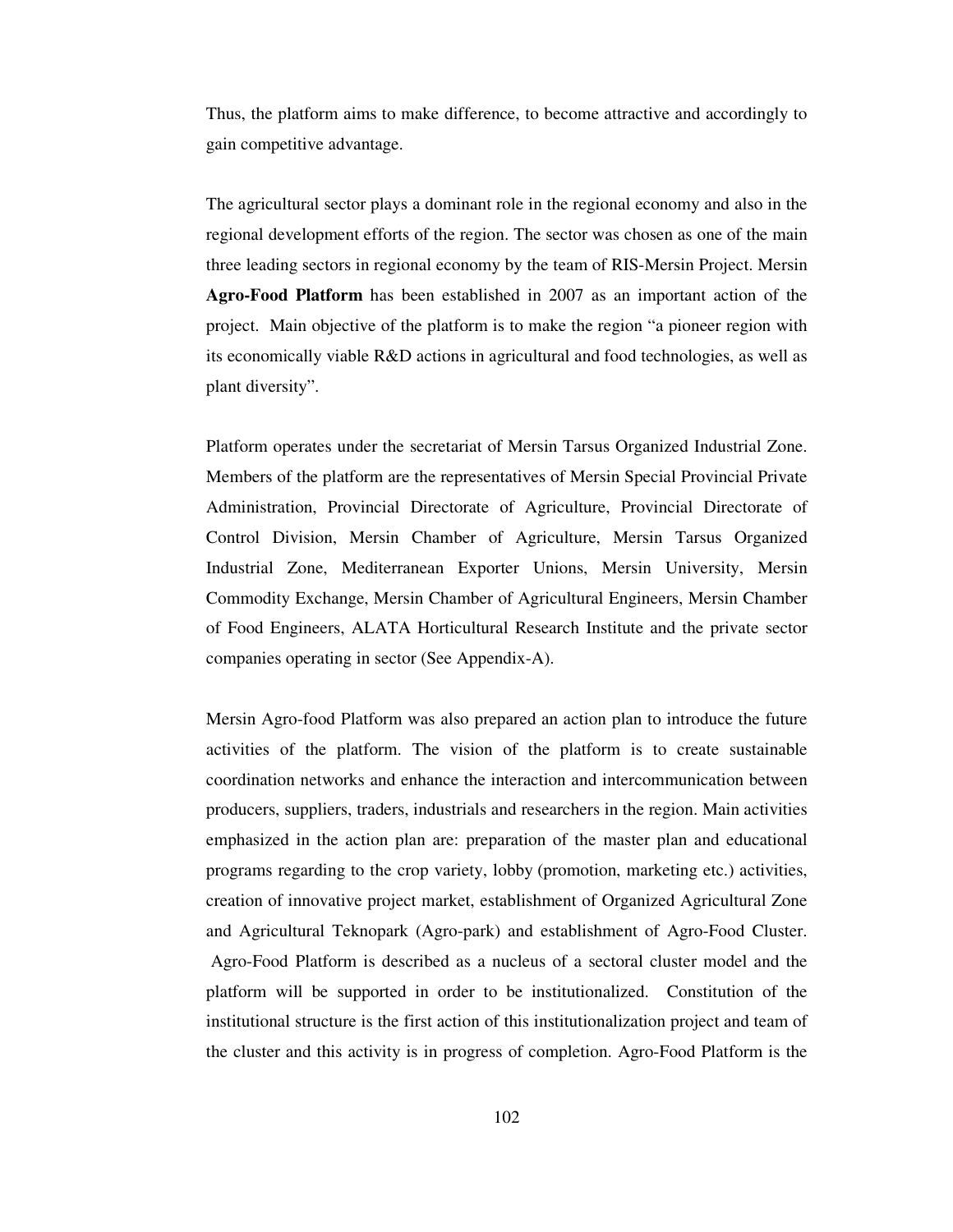first platform which completes its institutional structure and becoming a real cluster. Chairman of the platform commented on the institutionalization of the platform:

"Platform is in need of a corporate identity because things are going very slow just with volunteerism and it is an obstacle for realization of strategy". S. Kazanç- Chairman of Agro-food Platform- ATKA Baharat

As indicated by the chairman of the platform, the institutionalization process of the platform is an essential activity and now it is in progress for the Agro-Food Platform and should be actualized for the other two platforms.

The third Sectoral Platform of the strategy is **Tourism Platform**. Mersin has a wide potential for tourism activities but the sector lags behind the region's other economic sectors. RIS-Mersin Project has determined the sector as one of the leading sectors of the region and an important potential for regional development. The Tourism Platform for Mersin Region has been established in 2007 as an important activity of RIS-Mersin Project. Platform's main aim is to create and implement projects and activities with innovative ideas to develop the tourism sector. Members of Tourism Platform are the representatives of Mersin Metropolitan Municipality, Mersin Chamber of Commerce and Industry, Tarsus Municipality, Taşucu Municipality, Silifke Municipality, Mersin University, Turkish‐Arab Businessmen Association, Mersin Tourism Operators, Provincial Director of Culture and Tourism, Mersin Development and Business Council, Çukurova Development Agency, Special Provincial Administration, Turkey Association of Travel Agencies, Çukurova Hotel Business Association, Çamlıbel Platform, İçel Art Club and private sector companies operating in the sector (See Appendix-A).

All activities and projects prepared by the platform object to reach the vision of "development of the tourism sector in international, national and regional levels to make Mersin a brand for tourism sector and a potentially feasible investment location for tourism investments".

Action plan of Tourism Platform was completed and the future activities of the platform were introduced in this action plan. Important actions introduced in the action plan are the preparation of the master plan, diversifying the tourism activities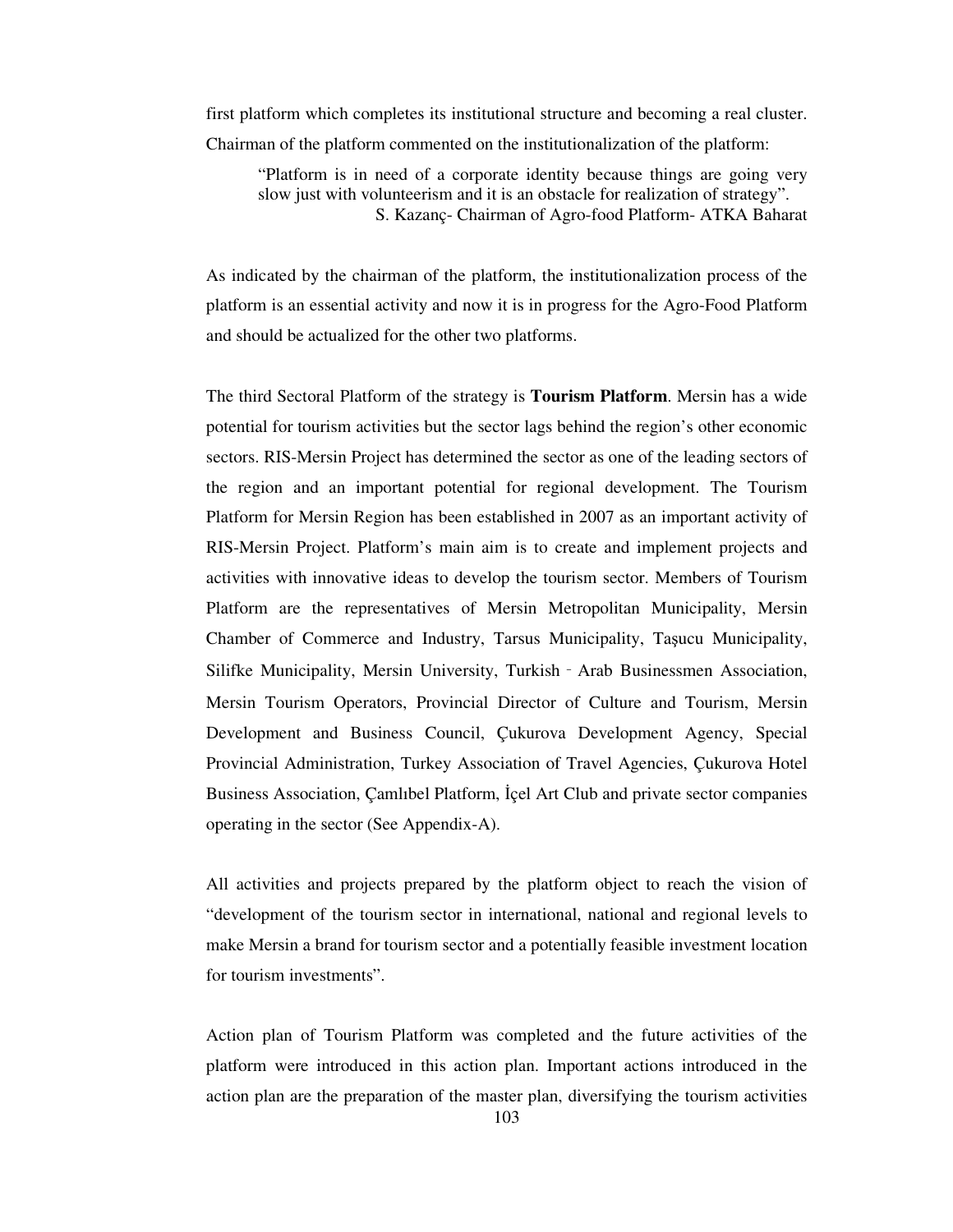(Eco-tourism, Faith Tourism, Agro-tourism, Accessible tourism, Heritage Tourism), advertisement, research and development, planning and infrastructure. There are numerous projects implementing under these main Project packages.

Sectoral platforms of RIS-Mersin improved cooperation among the actors of leading sectors of regional economy and created a synergy for the creation of new projects to strengthen the innovation capacity of these three sectors and accordingly whole regional economy. On the other hand, the absence of their institutional structures, self budget and team is the primary factor retarding the implementation of the activities. Voluntary institutions executing the secretariat of the platforms indicated that they can not allocate enough time for the activities of the platforms:

"Our platform works as a voluntary association so it is not a legal entity. It receives consultancy from a professional. To work more effectively we have to be institutionalized and have our own institutional structure and working staff. People can attend to the activities of the platform in their limited time rest from their personnel work. Establishing its own team is a must for the platforms to be able to effectuate the activities more rapidly".

F. Filik- Logistic Platform Secretariat- MCCI

"Intermediary institutions to provide innovation are missing in the sector; platform does not have an institutionalized body so can not be effective. Institutional structures required for the success of the projects have not been established yet".

V. Arslan- Tourism Platform Secretariat- MCCI

"Platform improved the relations between the firms and the institutions in the sector. It generated new collaborations. But, as it is not an independent institutionalized body, the projects are proposed by the name of the firms or public institutions, not by the platform. In the near future, the platform will complete its institutional structure and the projects promoting innovation in the sector will be accelerated".

P. Özal- Agro-Food Platform Secretariat- MTOIZ

Here it is seen that the institutionalization of the cooperation platforms is a necessity to accelerate the implementation of the action plan and innovation strategy and accordingly to strengthen the knowledge application and exploitation subsystem and cooperation and confidence networks of the innovation system.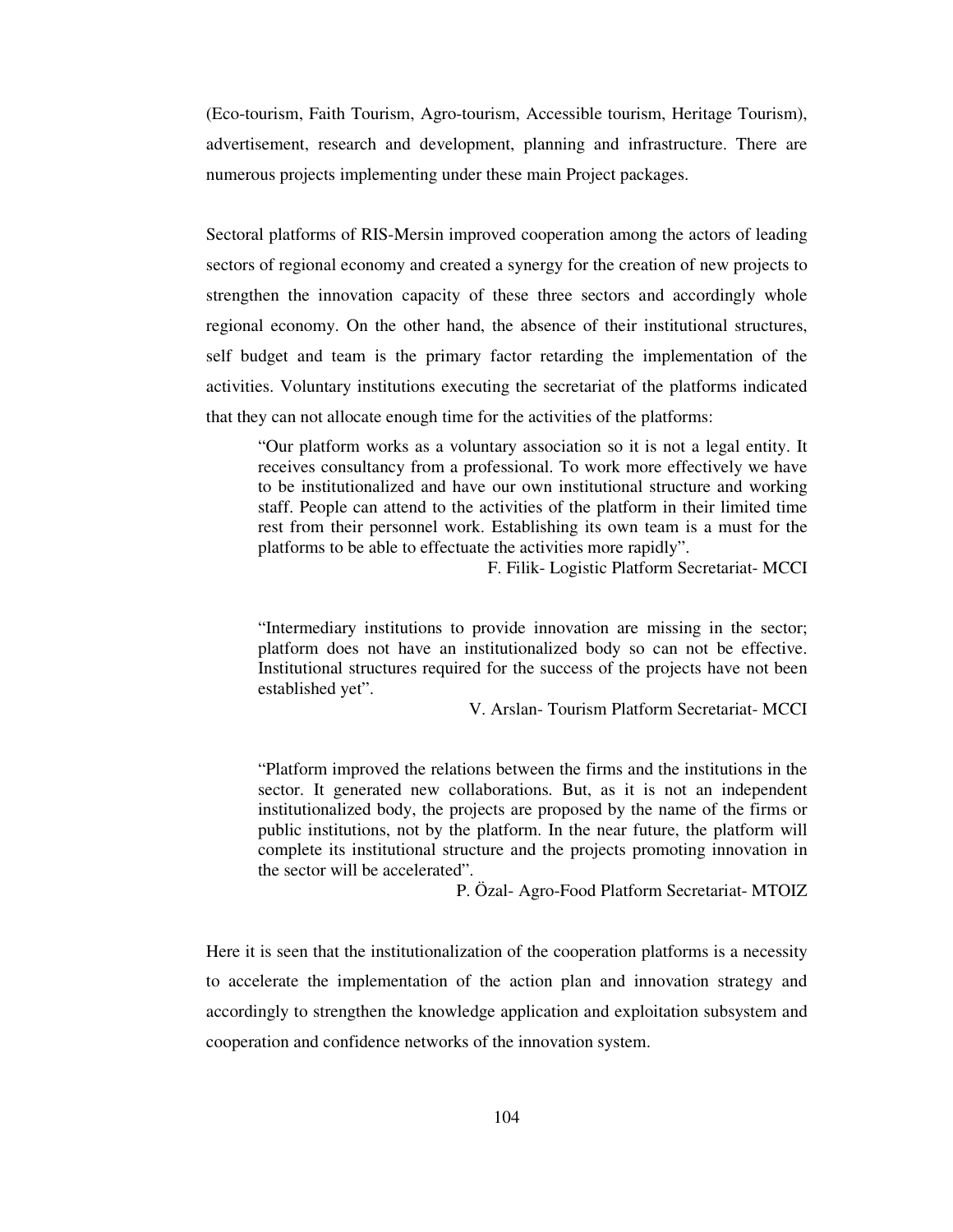# **4.3.2.2.2. Sectoral Clusters:**

A cluster may be defined as a group of firms, related economic actors, and institutions that are located near each other and have reached a sufficient scale to develop specialized expertise, services, resources, suppliers and skills (www.ec.europa.eu/enterprise). As stated in the previous chapters of the thesis, innovation system requires spatial proximity for the generation and transmission of knowledge that is transferred to innovation. Accordingly, clusters which sustain their competitiveness by learning, adaptation and innovation processes are the necessary structures for the achievement of an effective RIS.

Important projects of the Agro-Food Platform in terms of creating new innovation promoting institutional bodies are the establishment of the Agro-Food Cluster and Agricultural Teknopark. **Agro-Food Cluster** financed by Undersecretariat of Foreign Trade and Çukurova RDA is the controlled project manager. Agro-Food Clustering Project of Mersin Agro-Food Platform is supported by Undersecretariat of Foreign Trade as one of the 10 pilot implementations in Turkey. The project is now in progress to completion and the leader of the Agro-Food Platform described this clustering action as a successful model for other regions in Turkey:

"We gained sympathy at home and abroad. Our clustering study was one of the ten pilot projects in Turkey. While the clustering examples in Turkey were being examined, our platform was recognized as a cluster core in this context and Mersin was accepted as a cut above. We enrolled as a member of European Food Cluster with AGFORISE Project in which we are not a stakeholder but the owner of the project".

S. Kazanç- Chairman of Agro-food Platform- ATKA Baharat

Thus, it can be said that the RIStr of Mersin region has a strong impact on the execution of the clustering activities of firms in regional and also in national level. RIS-Mersin has been effective in building sectoral clusters which are the areas of cooperation, trust, interaction, knowledge diffusion and innovation.

Foundation of **Mersin Logistic Centre** is the most important project of the Logistic Platform and financed by Undersecretariat of Foreign Trade. The project is based on the scenario of the rapid growth of the port volume and contains activities such as clustering, technological improvement and training. Main objectives and content of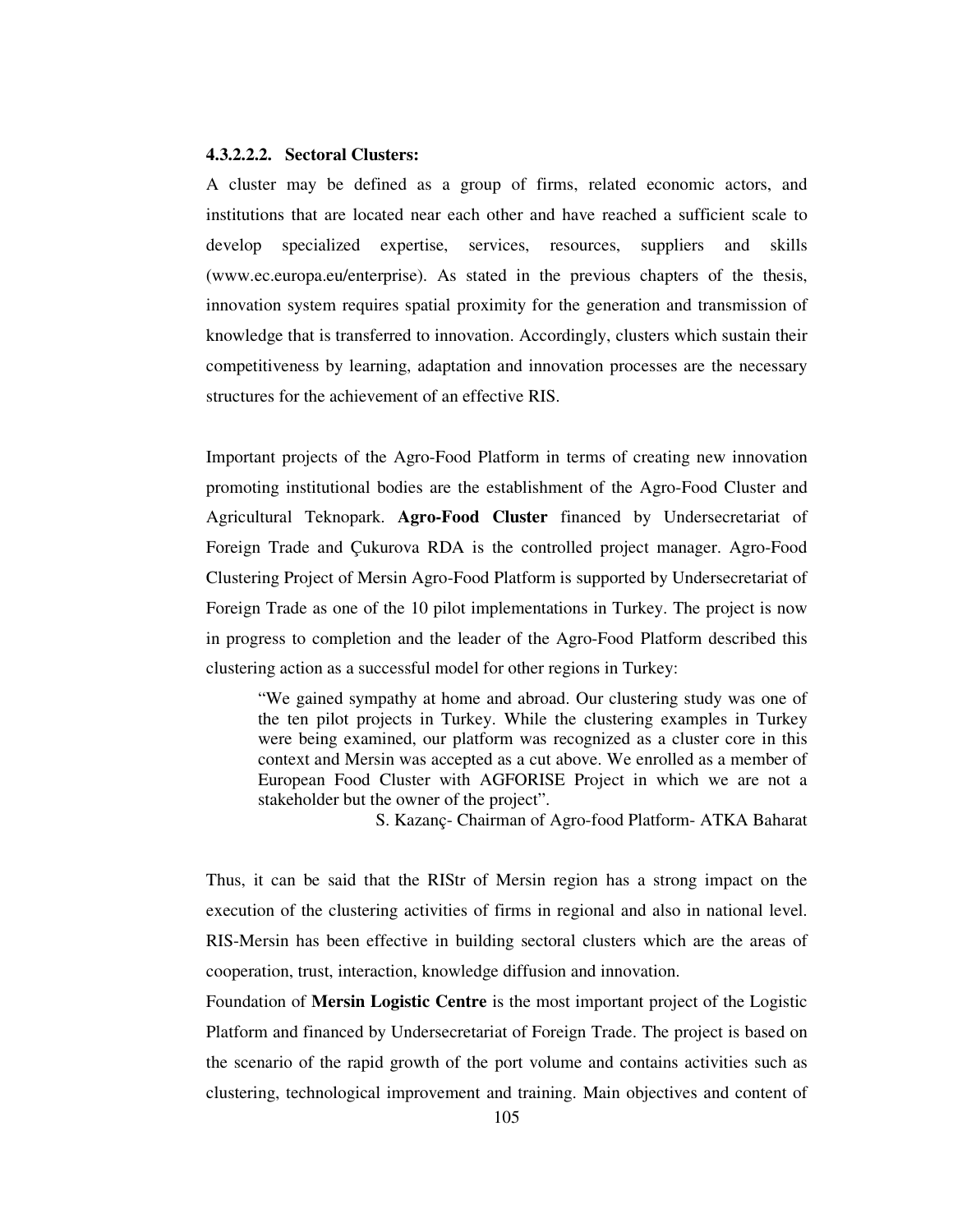this new institutional structure can be summarized as: modern storage, customs services, saving the city from pollution and strengthen the port and railway connection. This center will be more than a storage area, will contain other various activities of logistic sector and will create difference, produce innovative products and services. Location has been selected for the realization of the center and demand collection activities still continue. It was emphasized that there is a high demand for the center from the region and also out of the region, demand from large famous companies operating in Istanbul:

"Logistic Center project of the Platform is very important. We are expecting to host local, national and international firms. Despite the effects of economic crisis on the sector, there is a huge demand for our logistic center. We are planning to complete the center in 2010 and it will give acceleration to logistic sector".

A. Çukurova- Chamber of Sea Trade

"Logistic Center is an important project started with RIS-Mersin. The location has been chosen. There is a huge demand and there are 33 firms already demanded a plot in the center. We are in touch with the big firms from Istanbul; they are also interested in the center. There are also some foreign firms but they prefer to rent".

J. Atat- Chairman of Logistic Platform- Atako Holding

"Primary activity of our platform is the Logistic Center; it is planned as a center of attraction. There will be space for 46 firms. It will be a logistic base for Middle East, Commonwealth of Independent States and for the provinces in region's hinterland".

F. Filik- Logistic Platform Secretariat- MCCI

This shows that the attractiveness of Mersin for the new investments from out of the region and accordingly her competitive power has started to increase. Undersecretariat of Foreign Trade is the main stakeholder of the project and Mersin Chamber of Sea Trade and Mersin Chamber of Commerce and Industry are also active stakeholders of the project. Mersin Logistic Center will be completed in 2010 and it will contribute to the RIS as an innovative sectoral cluster. It is also emphasized that following the completion of this first case, establishment of new similar centers is being planned.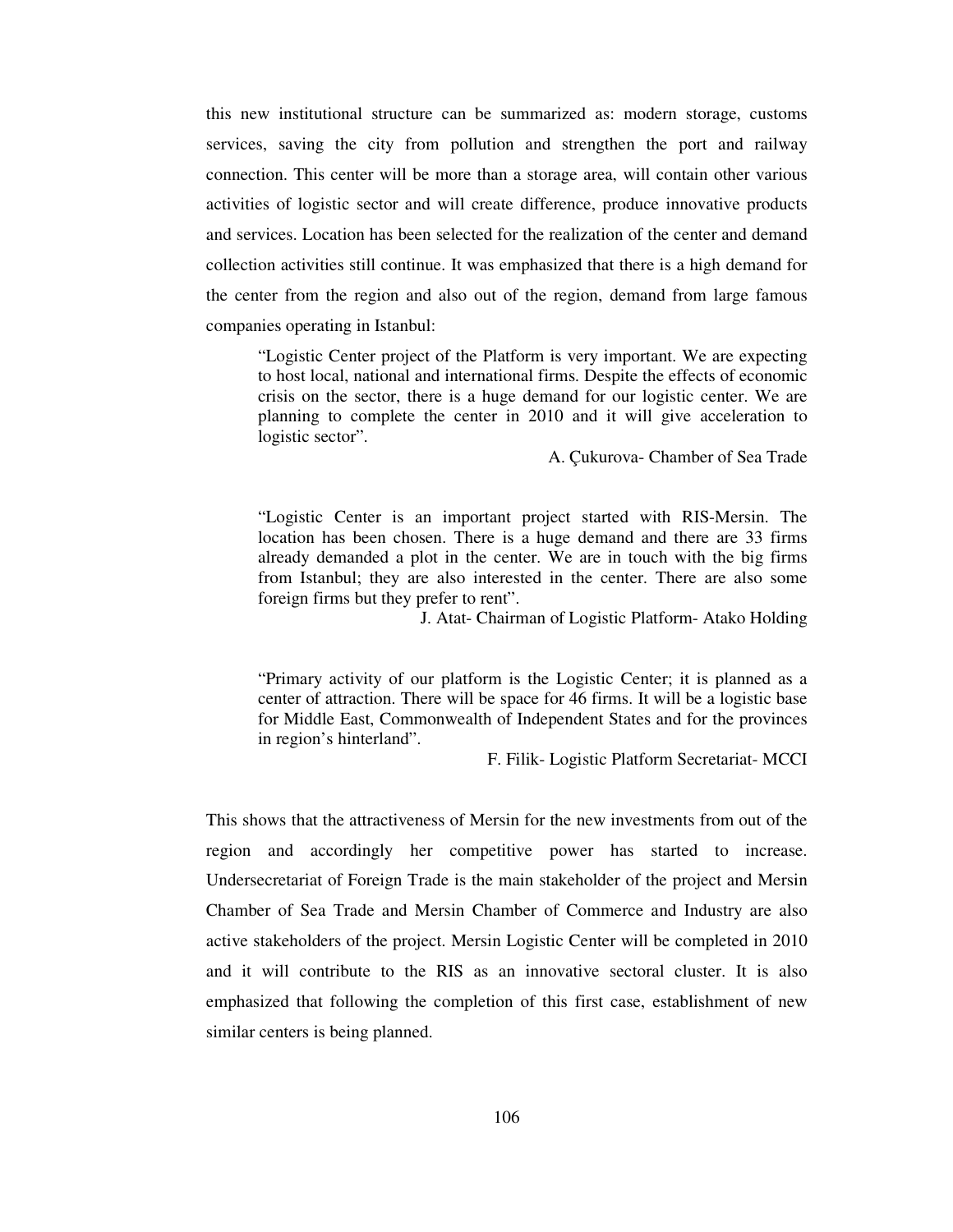# **4.3.2.3. Knowledge Generation and Diffusion Subsystem:**

This subsystem of the RIS has the role of generation and diffusion of new knowledge and having the ability of continuous learning. Business consultants, technology centers, R&D centers, university departments, laboratories, technology transfer and R&D centers are constitutes this subsystem.

# **4.3.2.3.1. Research Centers:**

Establishment of the **Tourism Research Centre** is an important activity of RIS-Mersin that has been introduced within the Project package including the research and development subjects. Tourism Research Centre has been established within the Mersin University but not operating effectively yet. This institutional body is the only innovation promoting institution of the sector and compared with the other sectors, tourism sector showed a weak development effort in terms of establishing new innovation oriented institutional structures.

**Logistic and Foreign Trade Research Centre** is one of the new institutional structures added to the current institutional framework of Mersin RIS. Logistic and Foreign Trade Research Centre established within the Mersin University is an important structure which will provide linkages and collaborations between the University and logistic sector. It will operate as a regional research institution. This research center is also one of the important institutional achievements of the University gained from the RIStr. Nonetheless, the research center is not working actively yet because of the lack of researchers to be employed and this deficiency of research centers are described as:

"Knowledge is produced at universities and research centers. So with RIS Logistic and Tourism Research Centers were established but there are not any employed experts or researchers yet. Field personnel and researchers studying in foreign countries must be employed. Some institutional structures to encourage innovation were established but they are still empty. Research centers must be activated in order to add value to production and services and also in order to produce beneficial knowledge".

T. Gök- Mersin University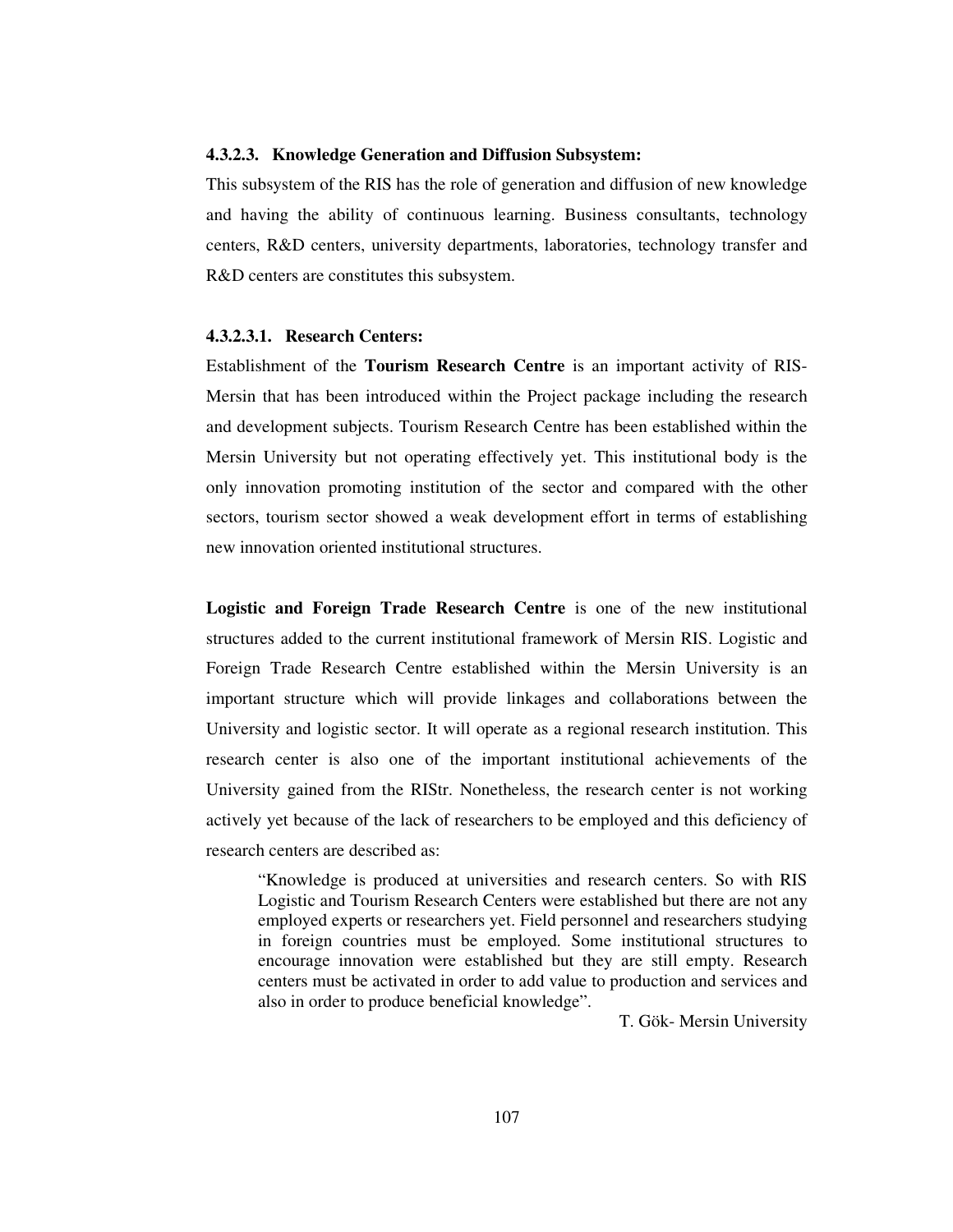Innovation strategy has stimulated the establishment of research centers; however, deficiencies of financial resources and researchers in region cause these centers remain nonfunctional. RIS in Mersin is still too weak in terms of research centers which are necessary institutions for the improvement of the innovation capabilities and competitive power of the sectors.

#### **4.3.2.3.2. Education and Training Organizations:**

Non-bureaucratized educational and training system linked to the productive system is a necessity for the systemic quality in an innovation system. **Food Technologies Vocational High School** which is a new institutional structure formed with the impact of the RIStr and is a successful model for these kinds of linked institutions. The Vocational High School was established with the cooperation of Mersin University and Organized Industrial Zone and operates in Organized Industrial Zone. This is a new institution that is promoting the innovation activities in agro-food sector and strengthening the knowledge institutes part of Mersin RIS.

**Mersin Agro-Food Training Centre (METGEM)** is an important training project of the Agro-Food Platform. Establishment of the center is still in progress. Logistic platform is also dealing with the activation of the **Logistic Certificate Program and Graduate Program** to strengthen the educational and training infrastructure of the sector. Establishment of an **Innovation and Entrepreneurship Certificate Program** is also a continuing project proposed in the content of the RIStr.

Looking at the current situation before the innovation strategy, it is seen that the educational infrastructure of Mersin is one of the strongest part of innovation system. It can be said that the RIStr has started to achieve the provision of a more developed educational infrastructure to strengthen the innovation performance of region.

## **4.3.2.3.3. Scientific Organizations:**

Lower quality and quantity of scientific and technological infrastructure and scarcity or lack of technological intermediaries were introduced as the two important structural factors affecting the Regional Innovation Systems in less favored regions by Landabaso and et al. (1999)**.** Scientific institutions are important innovation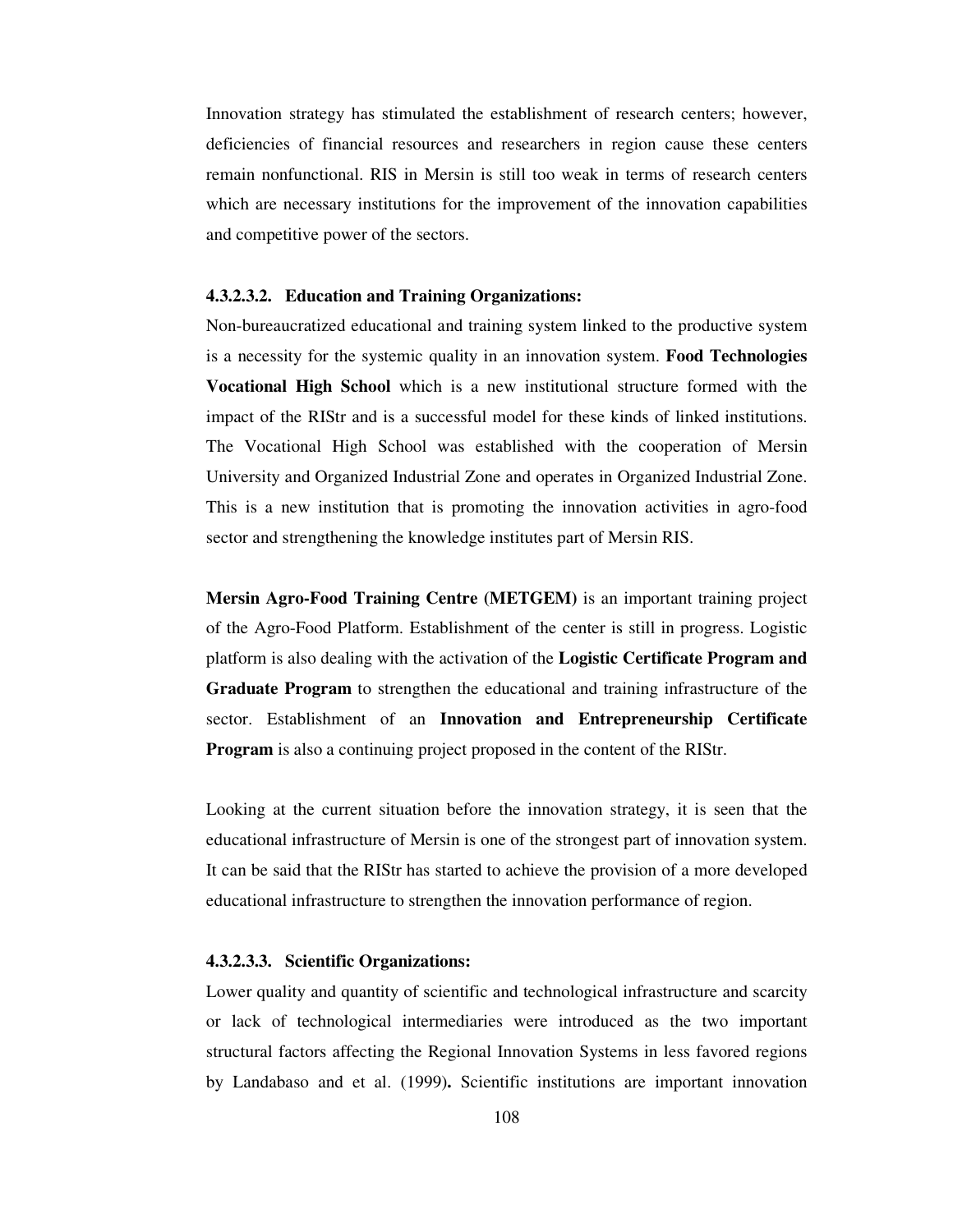supporting institutions and Mersin is too weak in terms of knowledge institutes and innovation intermediaries which are the most important part of RIS. The region needs to improve the regulation and the infrastructure for increasing the research and technology transfer activities. Mersin University and Mersin Technology Development Zone (Technoscope) are the most important institutions promoting innovation. The importance of the University and other scientific organizations in this process of making the regional economy more innovative and competitive was emphasized as:

**"**University has a role as a motivator in the innovation systems". T. Gök- Mersin University

This statement emphasizes the importance of the University for an effective RIS and Mersin University is an important component and facilitator of the Mersin RIStr and should be strengthen by the provisions of the government in terms of financial support, employment of researchers and academicians.

High-tech sector is also important for an efficient RIS. Landabose(1997) indicated that RIStr should present practical applications in the field of research-business collaboration, support for high-tech Spin-offs and start-ups and clustering. ERIS Working group was also introduced the action of supporting high-tech, high-growth entrepreneurship as an Important aspect to be addressed by an innovation strategy. The importance of high-tech sector emphasized by Gök as followed:

"RIS-Mersin Project aims socio-economic development. Knowledge is the tool for competition. Products with high value added must be developed, so from this point of view high-tech sector is very important and should be developed".

T. Gök- Mersin University

Thus this scientific organizations subsystem of RIS should be strengthened in the next stage of the RIStr by promoting new policies and supports.

RIStr has strengthened the innovation capabilities of non-governmental organizations operating in the region. On the other hand, the innovation capabilities of the firms still lag behind. Despite the main objective of developing innovation capabilities of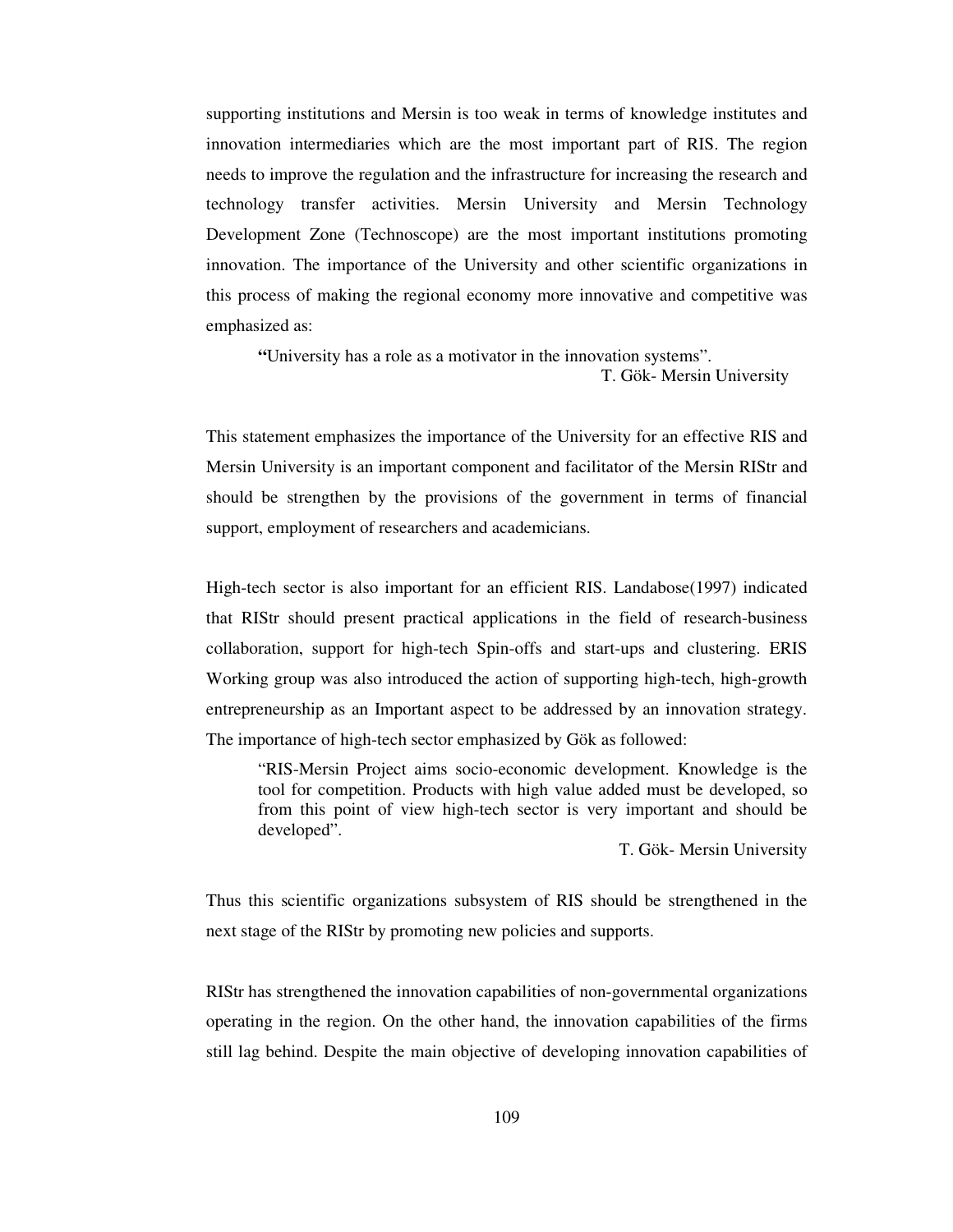enterprises in Mersin, the strategy has not reach the firm level and become too general and this failure of the region is emphasized as:

"With the project, innovation capacities of the NGOs have increased but scientific institutions like research centers could not be established. Though, this kind of institutions is essential to sustain innovation and to get desired outputs from the project".

İ. İlkyaz Gül- METU Technopark

 It can be said that the strategy has been effective in developing the regional awareness of all local actors including NGOs, public institutions and firms as well as the innovation infrastructure of the region. The progressive step of project is determined as the development of the innovation capabilities of firms. The institutional structure that is required for the technological innovation and university industry cooperation is still inadequate in Mersin. The suggestions of METU Technopark for these weaknesses of RIS in Mersin were stated as:

"After the RIS-Mersin Project, some activities had been done for the collaboration of University and industry but could not be improved enough. Technopark must be developed. New intermediary institutions, like incubators, R&D innovation centers and technology transfer offices are needed in order to improve collaboration and cooperation".

İ. İlkyaz Gül- METU Technopark

Thus, the structure and operation area of the only technopark of the region should be enlarged. Support services for innovating firms and incubating activities are important structures for the development of the infrastructure for technologic innovation. **Incubation Centers, R&D Innovation Centers and Technology Transfer Offices** are the primary institutions that might be established in region. These publicly supported institutions aim at promoting technologic development through three primary functions: tech-based business incubation, the provision of technology transfer services, provision of product design and development.

**Incubation Centers** provide entrepreneurs with physical premises, financial resources, professional guidance and administrative assistance. The projects and supports of the Çukurova RDA should be used for the establishment of an incubation center which is an important structure in order to support entrepreneurs at the earliest stage of their technological entrepreneurship process.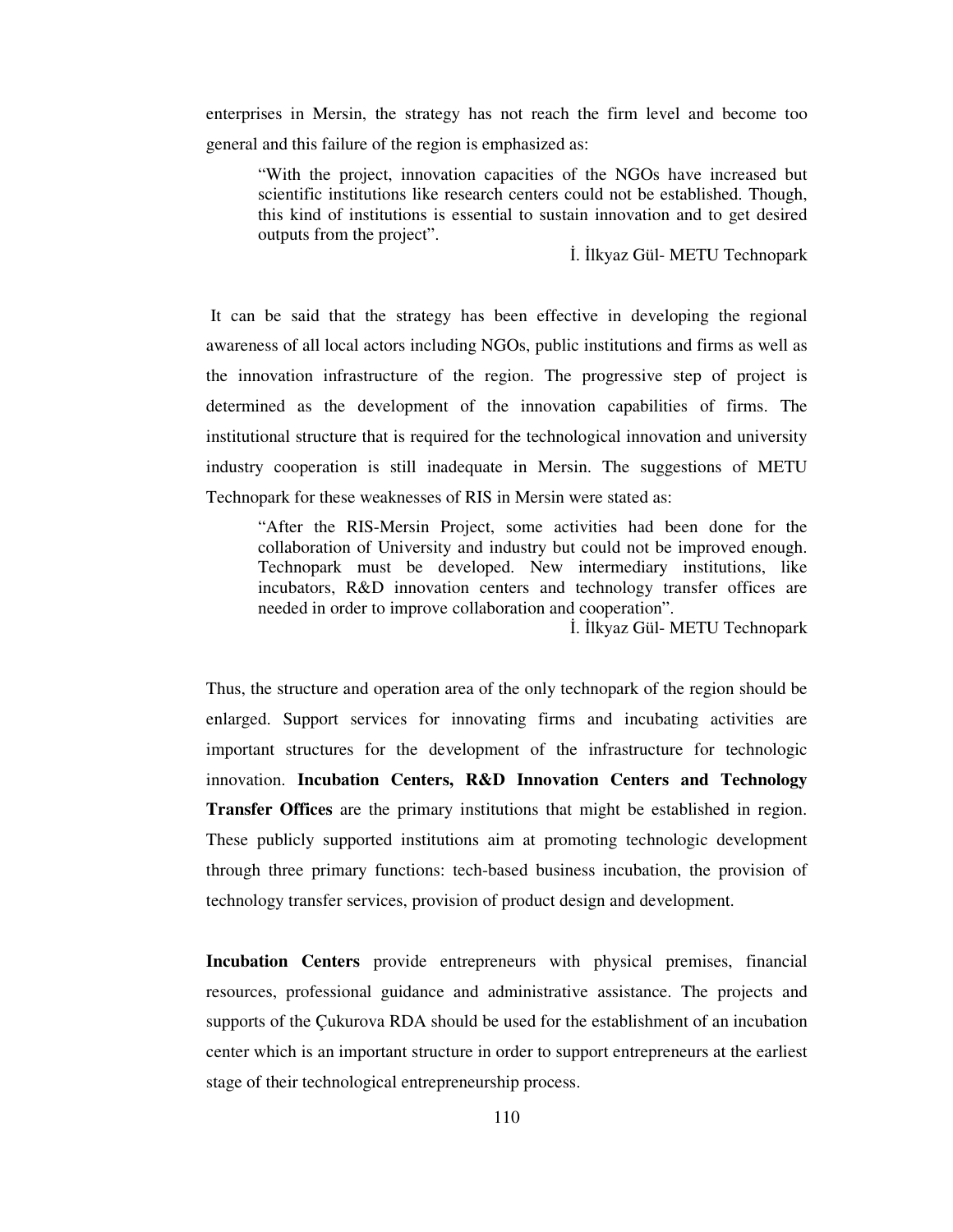**R&D Innovation Center** is thought as an institution executing the secretariat of Mersin RIStr. Innovation Centre is a similar structure with a business innovation centre and it was one of the activities of the RIS-Mersin action plan; however, it is not achieved yet. R&D Innovation Centre will provide firms with technologic evaluation, technical assistance, market analysis, product development, market research and access to national information database. The foreseen structure of the Innovation Centre is in the form of a non-profit firm and might be established within the METU Technopark.

**Technology Transfer Offices** are also important elements of the innovation systems. RIS-Mersin project proposed a Technology Transfer Office for Mersin but establishment of such an institution is not achieved yet. Majority of the activities which was planned to carry out by the technology transfer office are now undertaken by Mersin Technology Centre, i.e. Techno-scope. This necessity of establishing a regional Technology Transfer Office was emphasized as:

"Technology Transfer Offices are important to record and register produced knowledge and also to transform it into an asset. This kind of a structure is very essential for the success of the system and must be established immediately".

T. Gök- Mersin University

The achievement of this activity is necessary for the promotion of technology and innovation in region and it will be appropriate to establish this institutional structure within the University or Techno-scope as an independent department.

Another important institutional structure introduced within the context of innovation strategy is the **Agro-Food Techno-park** Project of Agro-Food Platform. Ministry of Industry and Trade supports the project and the establishment of the Techno-park is planned to be completed in the year 2010. This institution will promote the production of innovative products, services and production methods and accordingly improve the competitive power of the sector.

Economic, institutional and historical context is very important and provides to learn from other regions and countries experiences. Thus, it is important creating a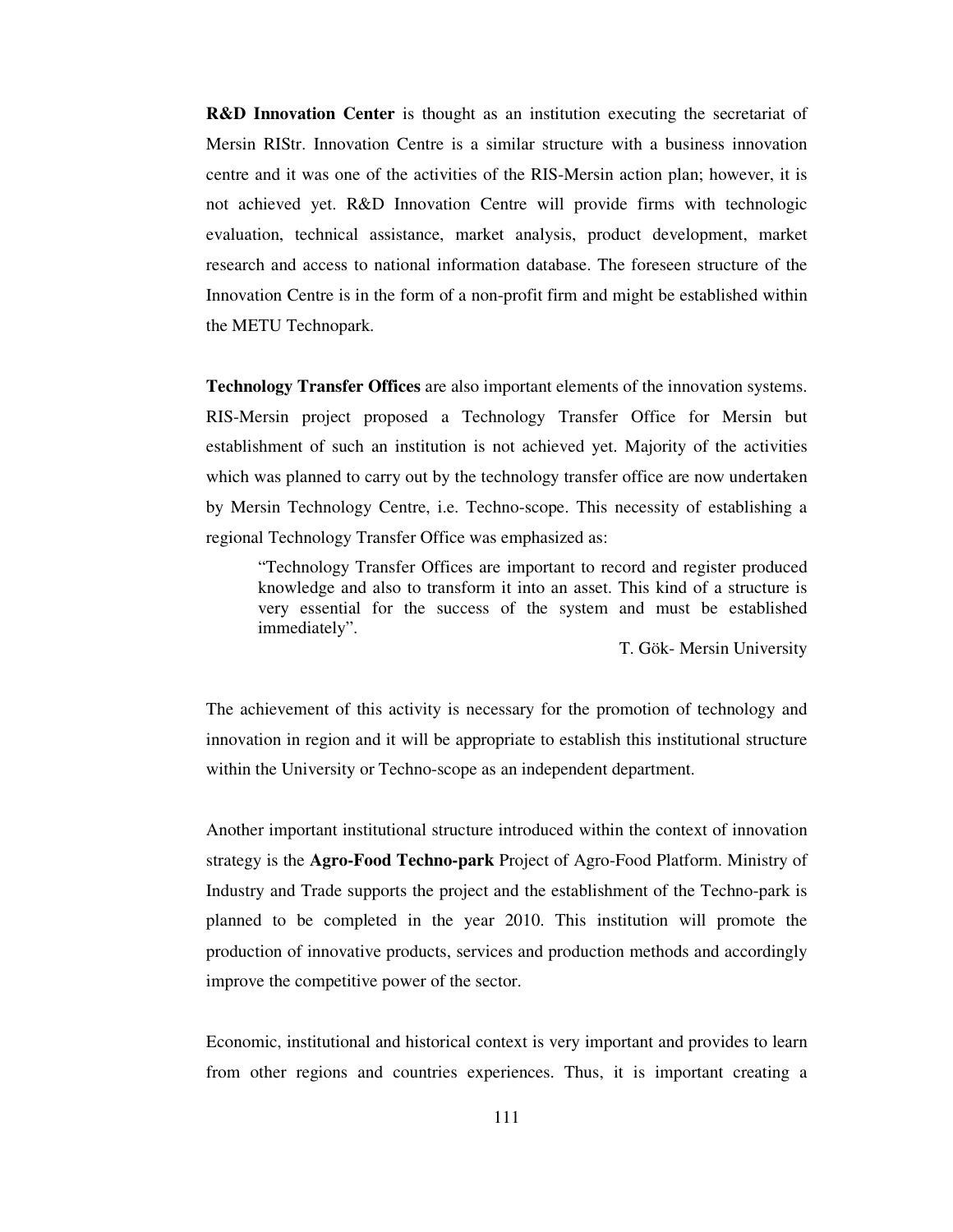regional database to be able to realize the activities of monitoring, benchmarking and evaluation of the strategy. The stakeholder from METU Technopark indicated that:

"Collection of regional data is very important. Yet, there is not such a system yet. This kind of a system is necessary to make comparisons and benchmarking with other regions. RIS Mersin aims to set up a data collection system in the next term; actually it is a planned activity in the content of the next action plan which is being prepared nowadays".

İ. İlkyaz Gül- METU Technopark

This database can include geographical information system databases of firms and might be created to be able to identify the needs of the firms and to facilitate the policy discussions. Mersin University, Mersin Techno-scope and MCCI can organize the preparation of these regional databases and evaluate the improvements in different dimensions including labor market, sectoral statistics, production statistics, data presenting market conditions and exportation and firm statistics.

The person executing the secretariat of the RIStr summarized the institutional content of the RIS:

"In the region there is a lack of institutions required to be connected to the networks. There are efforts which are confronted with financial difficulties to build up a technology transfer office and for an innovation Center. Intermediary establishments and technology producing institutions are missing and should be completed".

Ö. Homurlu- Monitoring of the Strategy- MCCI

It is seen that there occurred limited improvements in the formation of new scientific and technology based institutions in the third year of the RIStr. This situation is the reason of the slow progress of the RIStr. The next stage of the RIStr should contain the activities, projects and supports for the completion of undeveloped part of the RIS.

## **4.3.3. Labor Market:**

In the previous chapters, it was emphasized that the regional knowledge economy is improved by skilled labors that create new knowledge and ideas and the competitiveness of regions is related to their social, cultural and physical environment where these well educated, talented labor live in. Labor force of the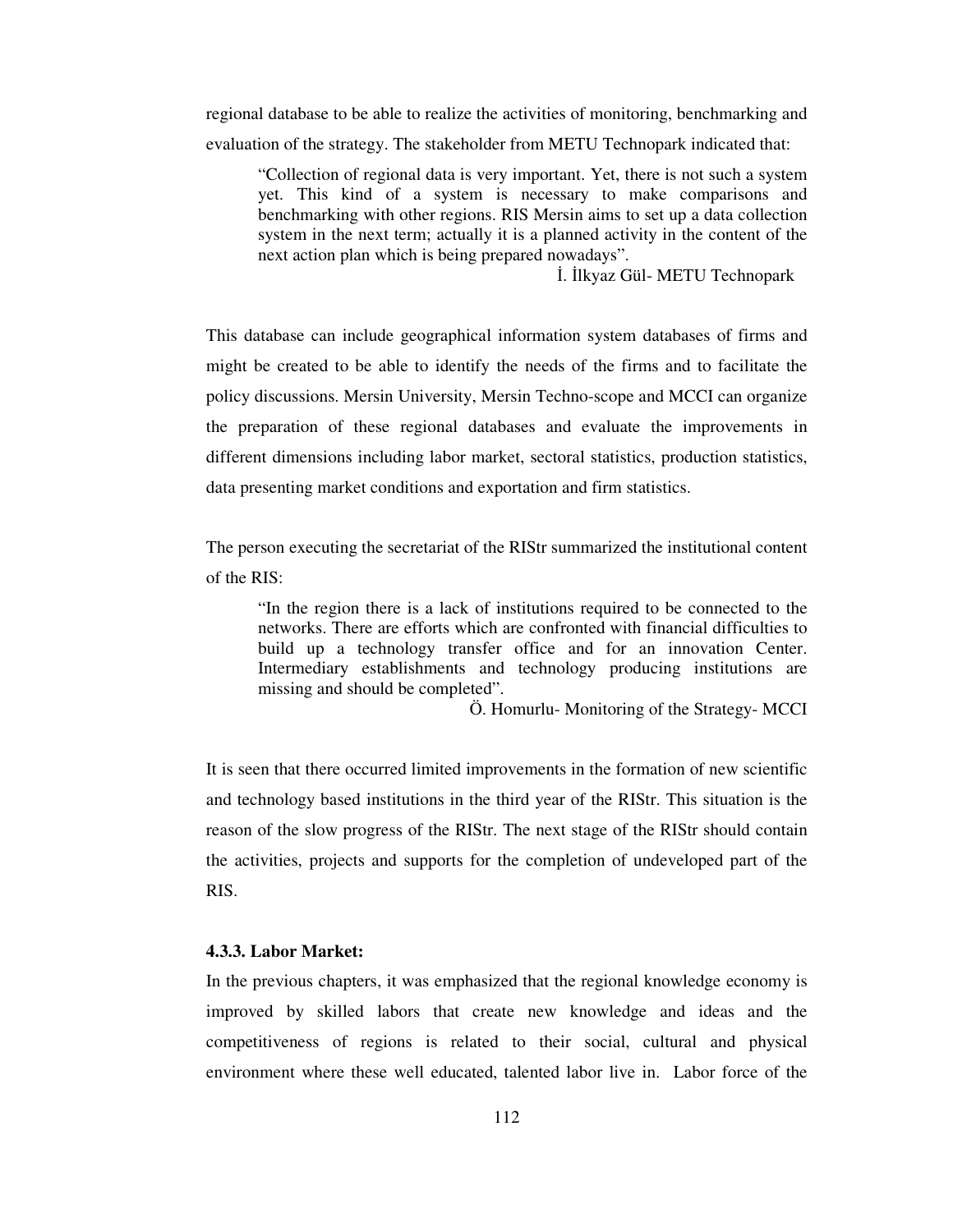region provides the intensive interactions and knowledge flows between the RIS subsystems and accordingly highly qualified labor force is a central feature of highly innovative regions.

Difficulties in attracting skilled labor were also determined as one of the important structural factors affecting operation of the RIS in less favored regions. Therefore the labor market dimension becomes an increasingly important element within RIS approach, since processes of learning and knowledge transfer occur through regional workforce in which the knowledge is embedded in.

Second research question of the thesis is whether there are any improvements in the labor market facilities of region with the impact of the innovation strategy? Stakeholders of the project introduced the outcomes of the project in terms of the labor market dimensions. Indicators, which are required to evaluate the effectiveness of Innovation Strategy in terms of labor market dimensions, are the existence of new employment, improvement in the skill level of labor and increment in the number of skilled labor, productivity of labor and participation to the training facilities.

RIS-Mersin Project provided implementation of new projects to train and improve the skill level of labor force for the production of innovative products and services and to train labor force employed by the firms that operate in the region. RIS-Mersin Project also contains employment oriented pilot projects and some of them implemented in three times, that are Entrepreneur-33 and Export-33. In general, it can be said that the strategy has provided limited improvements in the training of new skilled labor and employed them in the region. Interviews showed that there occurred different gains in the content of labor market in terms of different stakeholders and different sectors. While certain sectors have obtained limited improvement, other sectors have become more successful to improve their labor market conditions.

Logistic Platform prepared research papers about the sector and examined the successful cases in Europe. These researches showed that the sector has a huge potential in creating employment as the secretariat of the logistic platform stated that: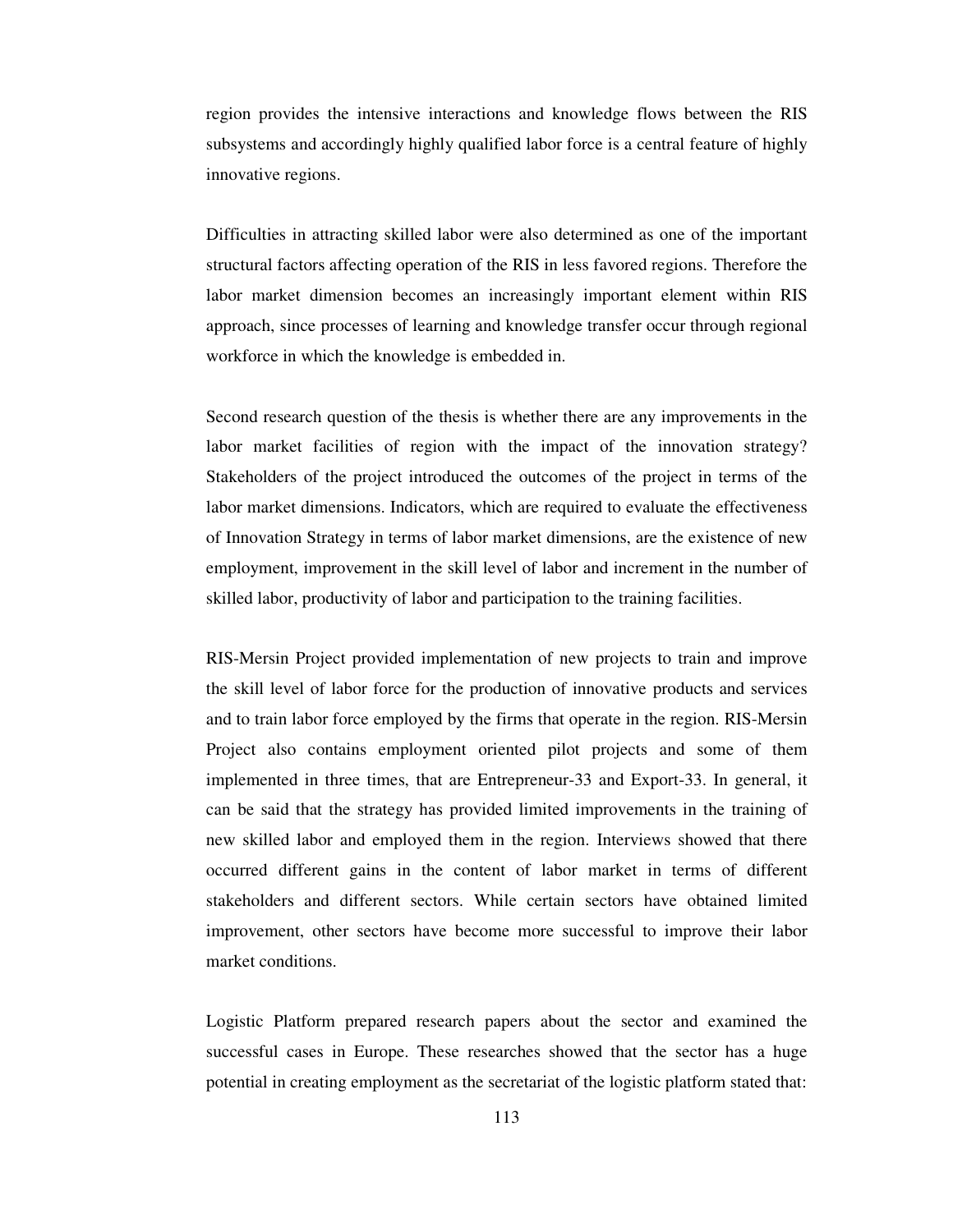"It is observed that in foreign countries logistic sector creates lots of employment. There is a Logistic Centre in Bremen – Germany with coverage of nearly 1000 acre and 45 firms providing employment for 1200 people. With the completion of our Logistic Centre, unemployment will start to decline in region by the improvement of the employment facilities in logistic sector and also in related sectors".

F. Filik- Logistic Platform Secretariat- MCCI

EU and Çukurova RDA supported employment projects were executed by the Logistic Platform during the implementation period of RIS-Mersin Project. In the context of these five projects, 300 university graduates with knowledge of language were chosen and trained by the partnership of institutions from France and Spain. The candidates were provided to attend to the logistic certificate programs and vocational training programs in foreign countries. Technical trips were arranged to European Countries for point-vision actions and the vision of the candidates about the logistic sector has been developed. About 150 of these candidates were also employed in the firms operating in region. Since their skill level improved by the help of these training projects, their position in their firms were also changed. Moreover, about 60 of the other 150 candidates of the projects have been employed in the region. The activities and success of the Logistic Platform in terms of improving labor market conditions were evaluated by the stakeholders as:

"Project participants have gone abroad to take point-vision courses, good examples, and good investment areas were shown. They improved their visions. Then new participants have gone up to them, so the multiplier effects of the project have increased".

F. Filik- Logistic Platform Secretariat –MCCI

"Project proposals are being written for EU and Çukurova RDA. We are getting finance for education projects. We are choosing bilingual young people with a university degree. There is a huge demand for these projects in which we train qualified personnel for logistic sector. Opportunities of internship and employment in the foreign countries are provided. RIS Mersin Logistic Platform accomplished by the means of creating employment and training skilled labor".

J. Atat- Chairman of Logistic Platform- Atako Holding

Logistic platform of RIStr has turned to a brand which trains labor for logistic sector in regional and national level. This is emphasized by the stakeholders as: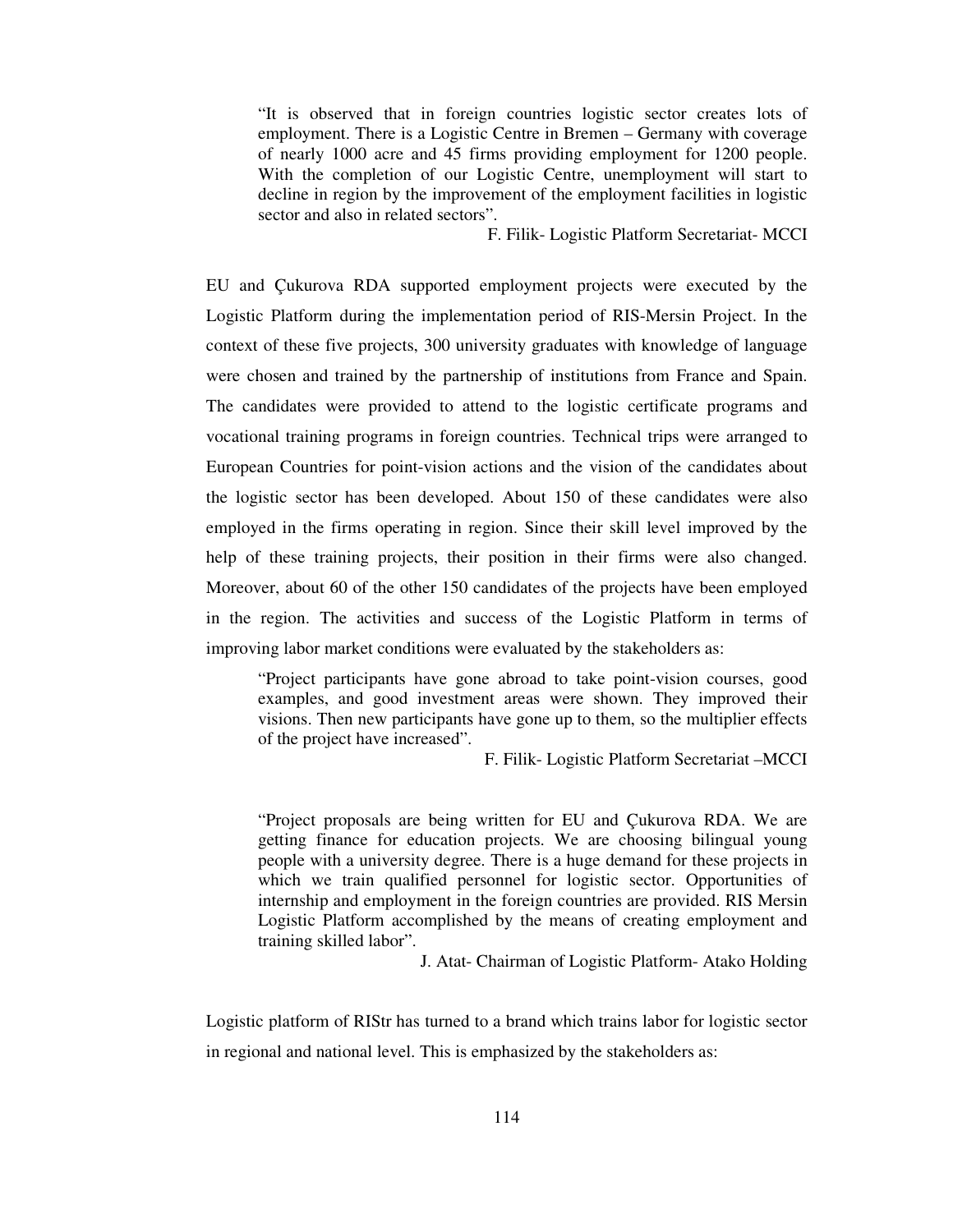"Logistic Platform has become a trademark which provides qualified labor force to the logistic sector. Firms employ their staff with consulting our platform".

F. Filik- Logistic Platform Secretariat- MCCI

These projects of Logistic Platform have provided new employment facilities in sector and with the completion of the logistic center these facilities will increase and more people will be employed in the sector. When the Logistic Center goes into operation, a many of firms will invest in region and establish their own production plants. Now training activities and projects are continuing and it is predicted that there will not be a deficiency of skilled and qualified labor needed by the centre in the future:

"There is a lack of qualified personnel in the sector and this job vacancy will increase with the completion of logistic center and after the firms locate in the center. Within the scope of RIS, projects were made to meet firms' primary personnel needs and employments were provided".

A. Çukurova- Chamber of Sea Trade

"When we look at Europe, there is no production, but the consumption is evident. Production changed location. Logistic is a sector depending on consumption. It is important to store consumption goods and deliver them to the consumer on time. So, the sector is becoming an important investment field and also very important to cope with unemployment".

J. Atat- Chairman of Logistic Platform- Atako Holding

The impact of RIStr in the labor market facilities of logistic sector can be summarized as: the improvement of the skill levels of the labor employed in the logistic sector, increment in the number of skilled, educated labor and the increase in the employment.

Agro-food sector being the other leading sector of the regional economy needs so many skilled labors in order to improve the innovativeness and competitiveness of the sector. RIS-Mersin Agro-Food Platform has carried out a number of training projects; however, these projects contain only the training of agricultural producers, that is to say training of the farmers. These training programs have been implemented with the partnership of Alata Horticultural Research Institute, Chamber of Agriculture, Chamber of Food Engineers, Provincial Directorate of Agriculture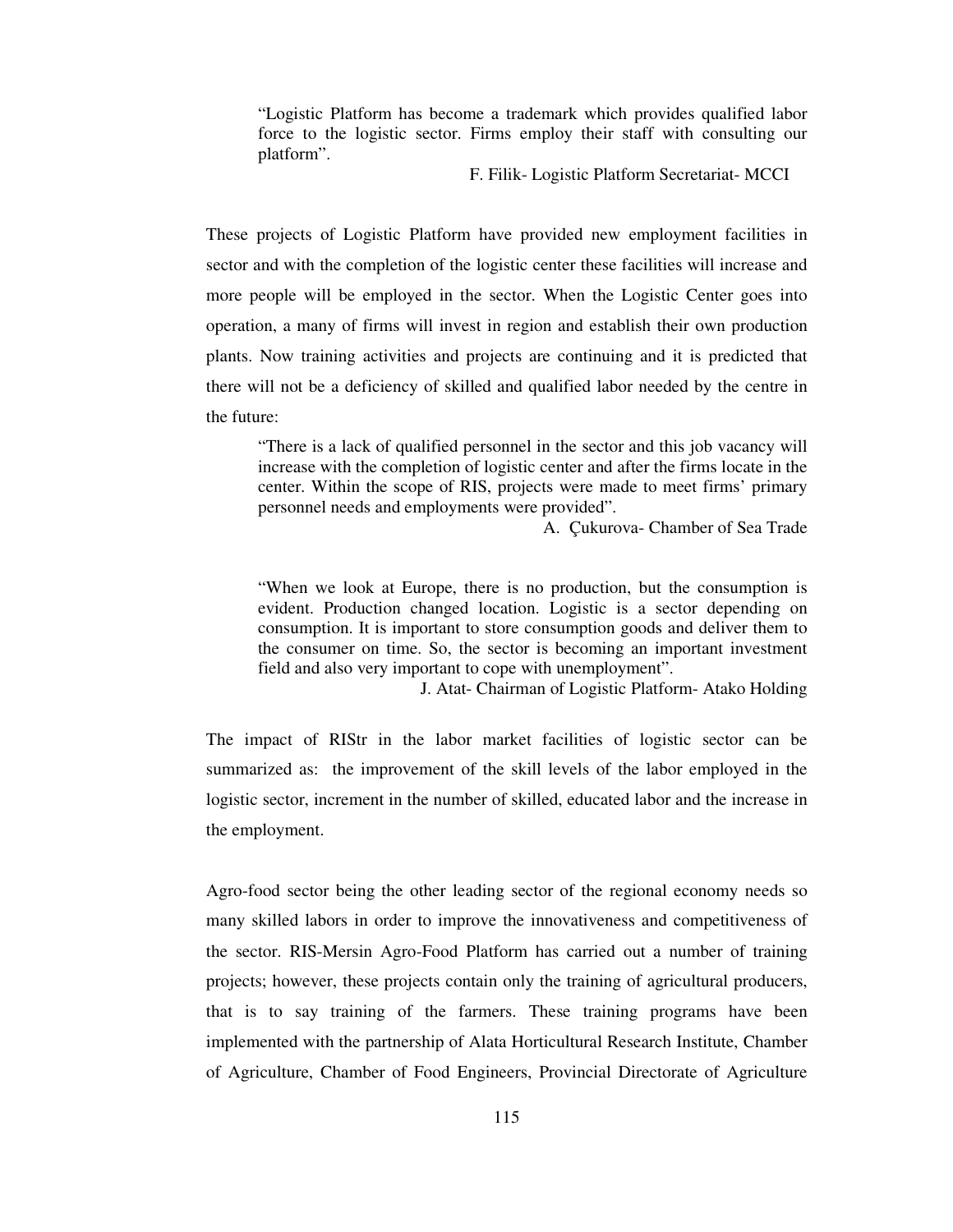and Chamber of Agricultural Engineers. Secretariat of the Agro-food Platform stated that:

"The sector is in need of researchers and high skilled intermediate staff. But the only education project was for the producers. Required institutions to attract and train qualified staff must be established".

P. Özal- Agro-Food Platform Secretariat- MTOIZ

Besides these training programs, agro-food platform is preparing projects to provide the sector with more qualified and educated personnel to be able to improve its innovativeness and to foster it to produce innovative products. The leader of the platform evaluated their activities in terms of labor market dimensions and indicated that:

"It's very essential to train qualified labor force for the innovation system. Vocational School of Food Technologies is an educational institution established with the effect of RIS-Mersin Project and working hard on this issue. It is a joint project of university and industry. We can define it as an important intermediary establishment to build collaboration between university and the industry, to educate qualified labor for the sector and also to make the sector more innovative".

S. Kazanç- Chairman of Agro-food Platform- ATKA Baharat

With the impact of RIStr new projects have been prepared; however, only the project of establishing Vocational School of Food Technologies has been completed. Now there is not any new qualified personnel in the sector appeared following the implementation of the strategy. One of these planned projects is the establishment of the Agro-food Training Center. The other one is the Agro-food Technopark. These two institutional structures will provide the needed qualified labor for the innovative production in the sector. The impact of RIStr on the labor market conditions of the agro-food sector is still weak but in the long turn, with the completion of the Agro-Food Cluster, Agro-Food Training Center and Agro-Food Technopark projects, sector will start to accelerate its potentials to make its labor force more qualified.

Tourism Platform has also carried out employment projects for job creation in the sector. Platform prepared projects for the training of woman and youth people and provided their integration to the local labor market. Tourism Platform has a CV pool and aims employment growth in sector. The activities of the platform in terms of the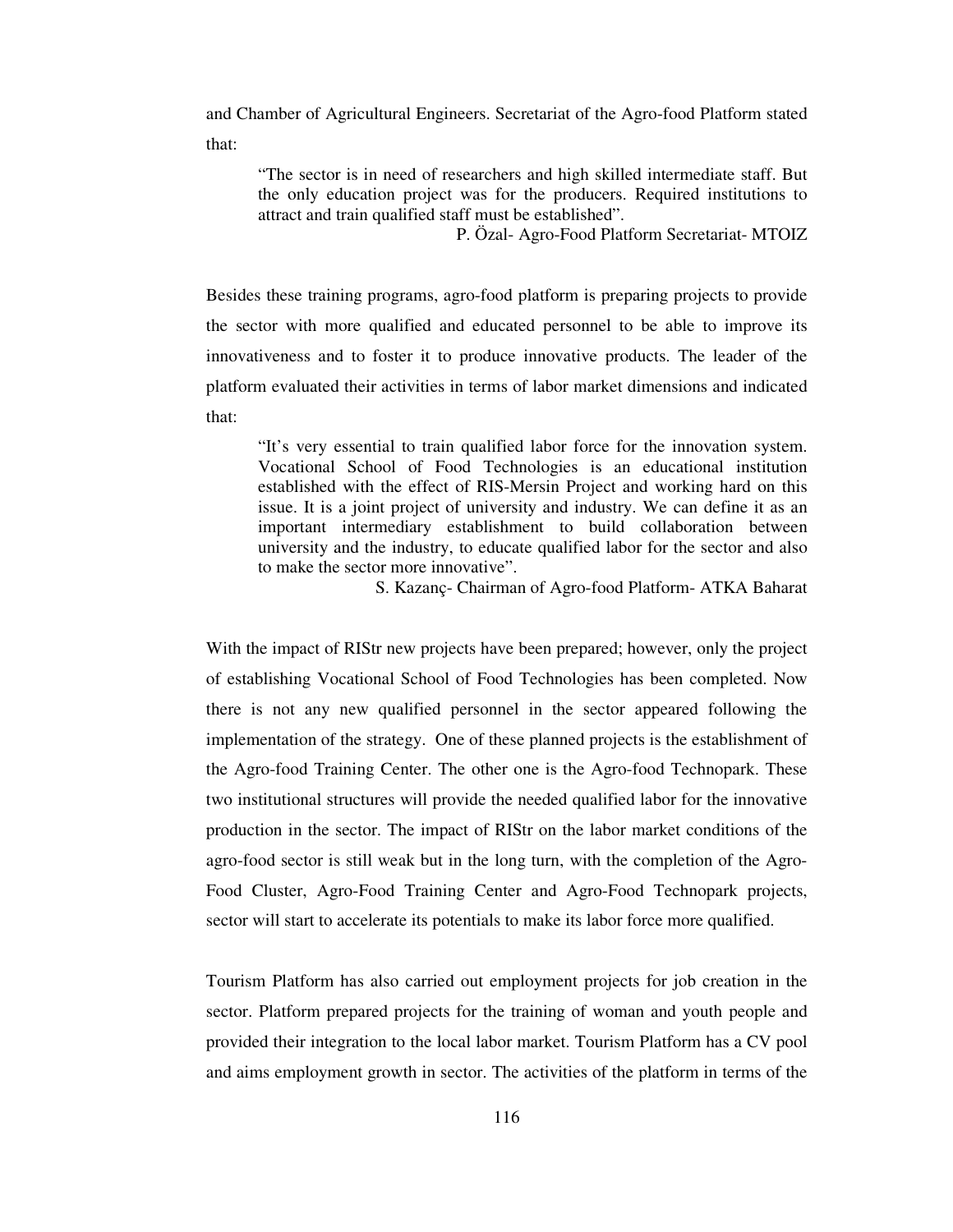labor market dimensions of the tourism sector summarized by the secretariat of the Tourism Platform:

"Platform gained a success by the means of employment in the sector. With the project of 'Being an Innovative and Productive Woman', 60 women had been trained about the production of souvenir in tourism sector. Project was financed from UNDP funds. With the project of 'Vocational Training of Unemployed Women and Young People and Their Integration to Local Labor Market', 80 unemployed women had been trained in tourism sector, and 57 of them had been certificated and employed in the sector".

V. Arslan- Tourism Platform Secretariat- MCCI

This explanation shows that the Tourism Platform has an impact on the creation of new employment opportunities for unemployed people in region; however, there have not been any projects for the improvement of the skill level of labor and increment in the number of qualified labor employed in the sector. More qualified labor needed to be able to make the sector more innovative and RIStr has not yet created any impact on the skill level of the labor market of tourism sector.

In region, the number of researchers employed in the sectors promoting innovation is still in too low levels. The quantity of the labor in high-tech sectors is one of the best indicators of how an economy introduces and diffuses innovation. The deficiency of Mersin is described as:

"There is also a lack of researchers in the sectors that implement innovation. Incubators must be established. Technology-oriented entrepreneurs must be trained and university students must be encouraged to entrepreneurship". İ. İlkyaz Gül- METU Technopark

As indicated above, technology based labor force and entrepreneurs are the important elements in RIS and Mersin is still too weak in this field. It might be useful to take the advantage of the power of Çukurova RDA by establishing Incubation Centers to encourage the university students in their entrepreneurship activities and increase the number of researchers and technical based entrepreneurs in region. There should be flexible and international career paths for knowledge workers and researchers. Their mobility between university, industry and government should also be enforced. The Incubation Centre, R&D Innovation Centre and Technology Transfer Office are the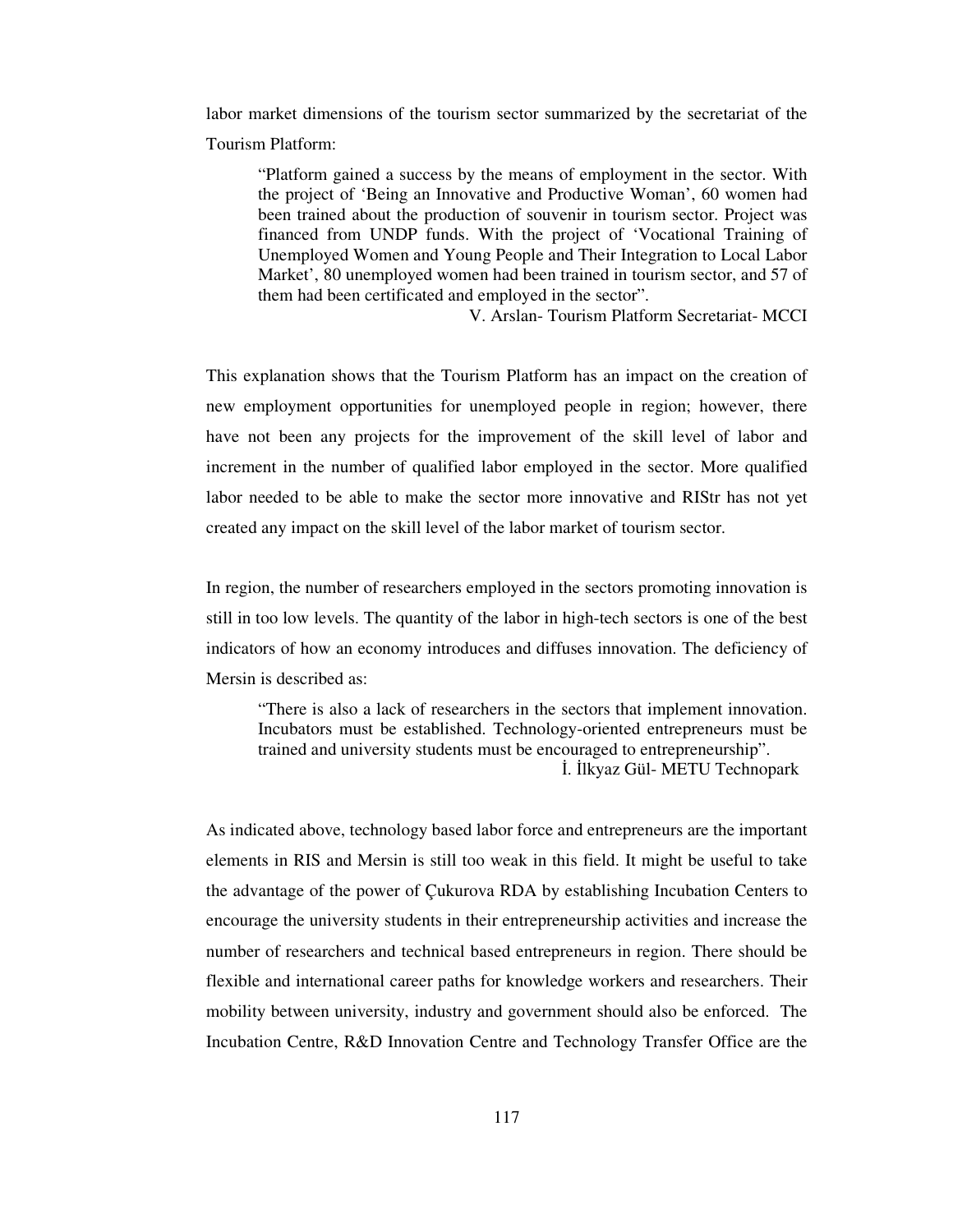important institutions which are planned to be established in the content of the innovation strategy to overcome these barriers in the innovative labor market.

## **4.3.4. Cooperation Networks:**

In knowledge economy, innovations are increasingly seen as the driving force of regional competitiveness and economic growth and considered to be a result of cooperation in social and economic activities. The creation of unique capabilities and products, which generates competitive advantage, depends on the production and use of tacit knowledge (Asheim and Gertler (2005)) since codified knowledge is accessible by everyone. Tacit knowledge is not transferred and exchanged over long distances like codified knowledge and needs social interaction, close proximity and interactive learning processes and also networks of external environment of firms and other organizations, in other words needs a system approach. Regional Innovation Systems represent crucial arenas for localized learning and tacit knowhow sharing. Thus, innovative regions are regions that succeed to formulate networks between and within firms and other institutions.

Third research question of the thesis is whether there are any new collaborations and confidence networks formed with the impact of the strategy? Stakeholders of the project introduced the outcomes of the project in terms of the new collaborations that they participated in. The indicators required to evaluate the effectiveness of the Innovation Strategy in terms of networking dimension are the existence of new cooperation among local-regional-central institutions, with educational-research institutions, project partnership with national-international institutions and companies.

The general gain of the region from the RIStr is the newly occurring cooperation networks firstly among all regional actors including firms, research centers, university and governmental organizations, then between the regional institutions and central institutions and also the linkages with international networks. Following the implementation of the RIStr, central institutions' interest to the region has also increased and they have started to support the activities and projects executing in the region. State Planning Organization, Undersecretaiat of Foreign Trade, Turkey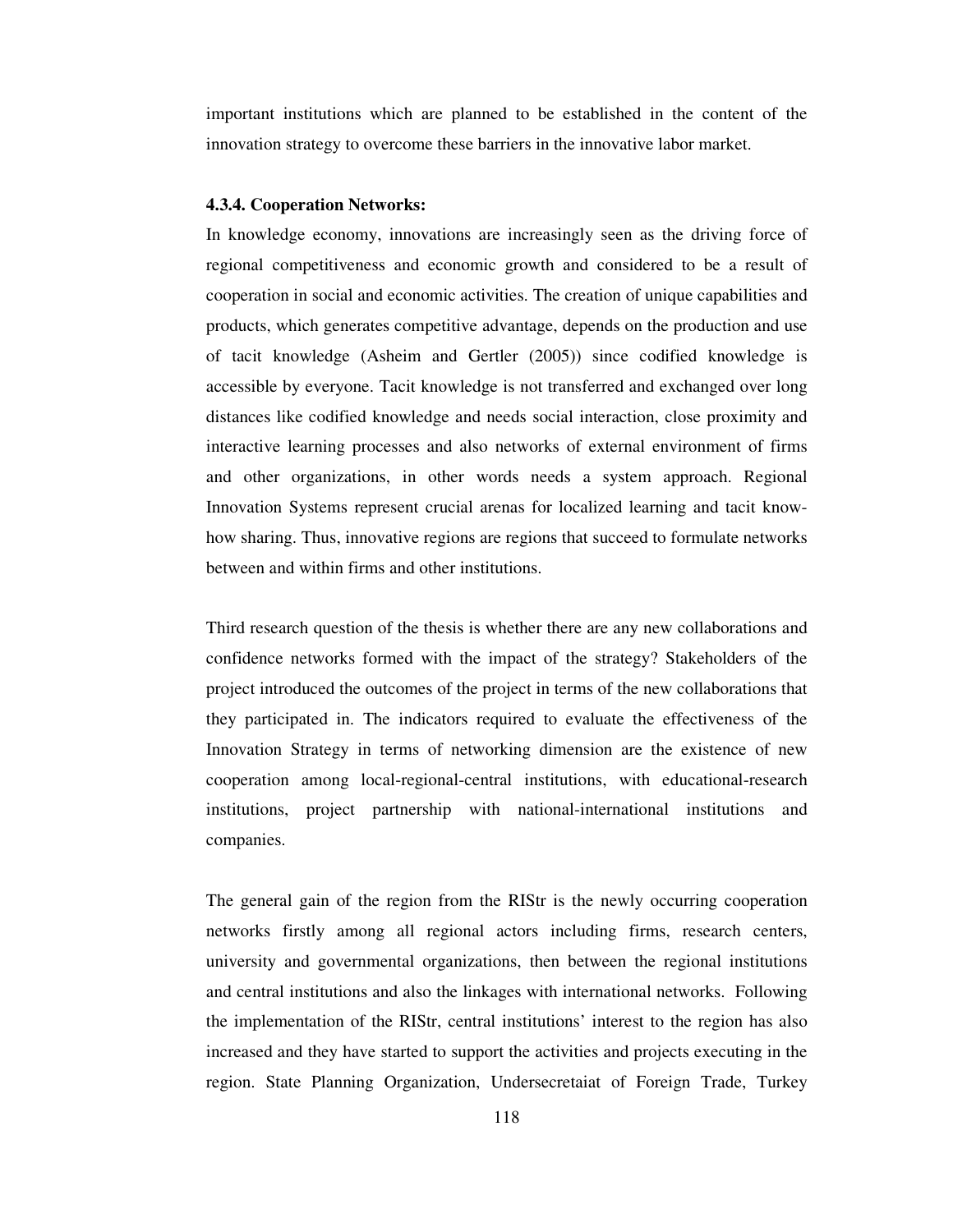Employment Authority, Çukurova Development Agency, and Ministry of Industry are some of these central institutions which have tended to the region.

Sectoral Platforms of RIS-Mersin have created a common dialogue platform and enhanced the regional cooperation networks. The newly established institutions of clusters and sectoral learning platforms in region has made it more open to joint innovation and allowing firms and other institutions using each other's knowledge, experiences and technology infrastructure to achieve the creation of more innovative ideas.

Regional networks in Mersin contain the linkages between firms and education and research, firms and public sector as well as firms and regional intermediaries. Strategy has strengthened the links between **firms and Education and Research**. R&D-33 pilot project is the first experimental action for this purpose of linking the firms to educational and research organizations. Firms have started to attempt developing innovative product, service and production processes with the help of the educational and research institutions which can provide them with expertise and R&D services. Links between **firms and the public sector** have also been developed following the implementation process of the RIStr. In this network, the public sector has the role of developing the operational preconditions and environment within which firms operate by implementing different programs and provision of financing. Links between **firms and intermediaries** is the other regional network improved by RIStr. The intermediary organizations' role is to identify the R&D needs of firms and to ensure that these needs are provided by different organizations.

As intensive cooperation and knowledge spillovers occurs via networks, Logistic, Agro-Food and Tourism Platforms of RIS-Mersin provide a local regional network for the diffusion of tacit knowledge among the all actors of these sectors. Network externalities are generated by the active involvement of all actors in the system (Eraydın, 2002) and sectoral platforms of RIS-Mersin are successful cooperation bodies to generate these network externalities which strengthen the competitiveness of the region.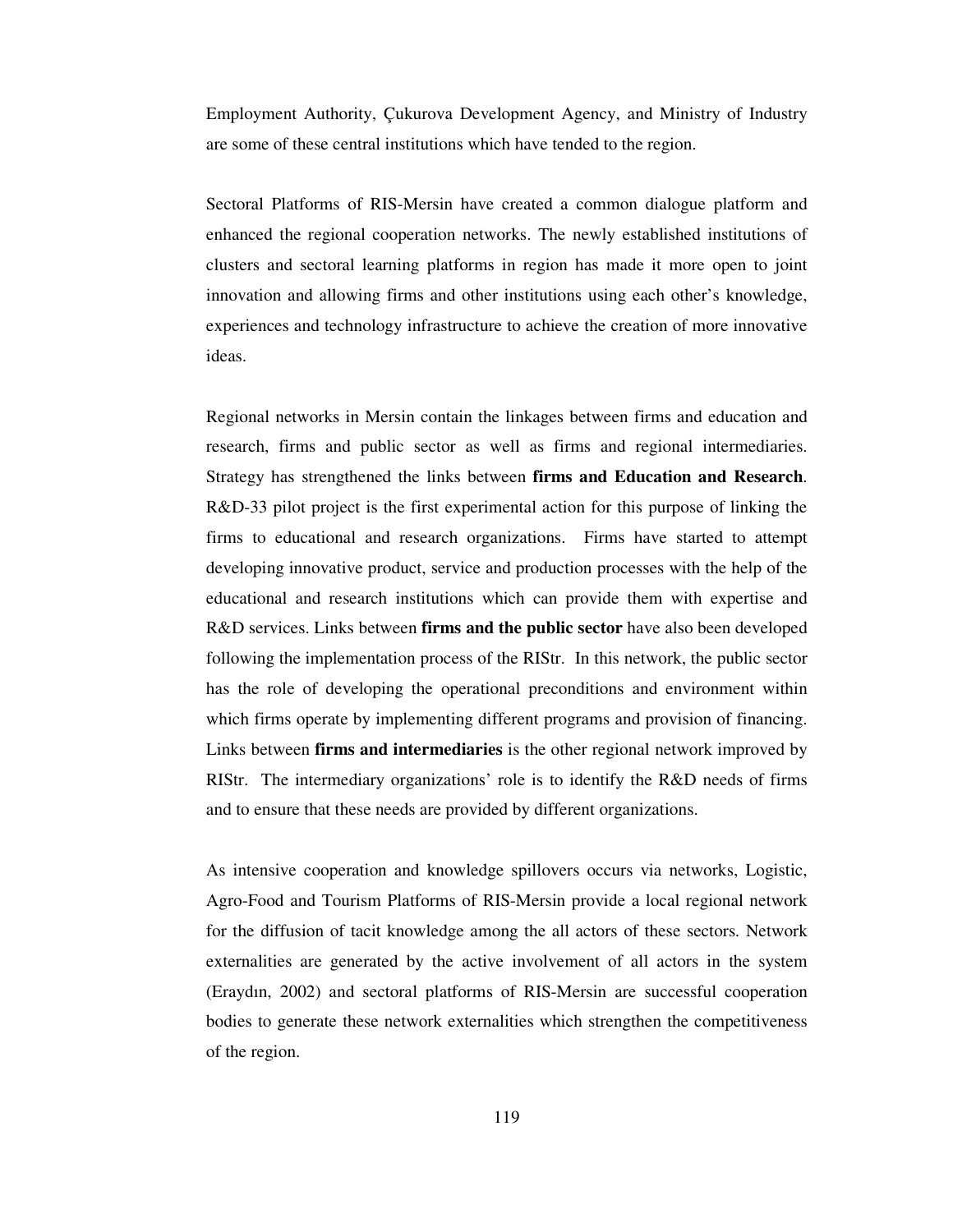Logistic Platform provided internal networking among the regional innovative agents at local, regional and sometimes at national level. A strong public-private partnership is an important gain obtained from the RIS-Mersin project. RIStr enhanced the networks between firms operating in logistic sector by the establishment of Logistic Platform. Firms started to be in consensus with the local institutions and they have taken joint action in sectoral and regional development activities. These internal networks enable the exploitation of local capabilities and satisfy the confidence between the actors of the region. All decision makers of the logistic sector meet in a platform and share their knowledge and experience to create new projects to make the sector more innovative, more attractive for the new investors and accordingly more competitive. Logistic Platform has also achieved the development of linkages between firms and R&D infrastructure. Cooperation linkages between firms and the university has also influenced positively. Leader of the Logistic Platform presented his opinions about the impacts of strategy on networking activities of the sector as:

"RIS-Mersin developed collaboration in the sector. There are joint projects and collaboration with EU and Çukurova RDA. We are getting support from university. Logistic and Foreign Trade Research Center was established. A department in the university will also be founded in the future".

J. Atat- Chairman of Logistic Platform- Atako Holding

Logistic Platform has succeeded to link local institutions with national and even global sources. Undersecratariat of Foreign Trade and EU supported and participated to some projects and activities of the platform. The platform could effectuate its projects through these collaborations.

There also occurred new collaborations in international level. Attempts of the Logistic Platform provided the formation of new networks between local actors of RIS and global R&D units and Universities. Mersin Logistic Centre is planned as an innovative regional cluster and to be an open gate for the region to be able to enter to the global markets. The newly appeared international networks of the region's logistic sector are described as:

"Platform have set international collaborations, protocols were conducted with France and England. Joint training programs were organized. We have also attended abroad organizations, and invited them as speaker to the organizations in Mersin".

F. Filik- Logistic Platform Secretariat- MCCI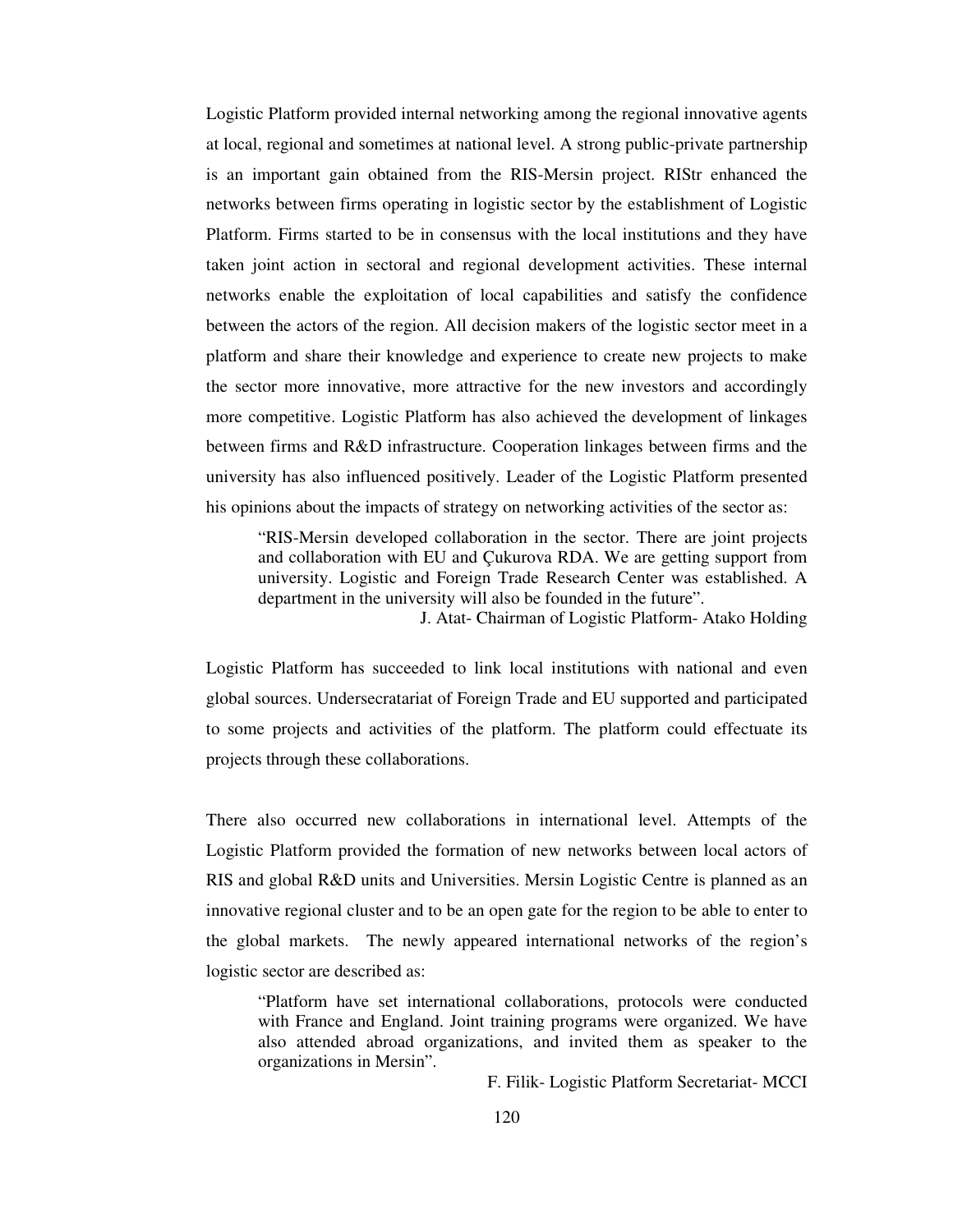Protocols and joint education programs have prepared with the logistics centers in France, Spain and England and the region started to take the advantage of external expertise and knowledge sharing. In summary, RIS-Mersin project has a strong impact on the networking efforts of the logistic sector. Linkages between localregional-national institutions and also international institutions have provided a strong confidence atmosphere and synergy that maximizes the capacity for research and innovation activities.

Agro-Food Sector has also achieved to form network relations in regional, national and global level. Regional cooperation network through the Agro-Food Platform, Joint project networks and export linkages are the new collaboration and confidence networks formed with the impact of the RIStr. Collaborations with Çukurova RDA, Mersin Special Provincial Administration and Undersecratariat of Foreign Trade have evolved via the project partnership.

Agro-Food Platform has also provided a common dialogue platform and a confidence atmosphere for the actors of the sector to share knowledge and experiences embedded in the individual firm or institution. Firms operating in the agro-food sector have started to work together for a common goal of making the sector more innovative by creating more innovative products and production processes. Platform has also provided the recognition of the firms by the local and national institutions and enhanced the cooperation between the firms and the University. The leader of the Agro-Food Platform indicted that:

"Agro-Food Techno-Park will constitute an infrastructure for R&D activities and help to develop innovative products and production systems. RIS built collaboration between university and industry. Firms started to hold consultations with university. Required synergy to attract investors to the region is created and we can see that there is more interest and demand".

S. Kazanç- Chairman of Agro-food Platform- ATKA Baharat

A many of agro-food firms consult with the university to make their production more innovative and improve their exportation skills. Especially with the implementation of the R&D 33 Pilot Project, so many firms operating in agro-food sector have developed collaborations with Food Engineering, Environmental Engineering, Agricultural Engineering and Mechanical Engineering Departments of Mersin and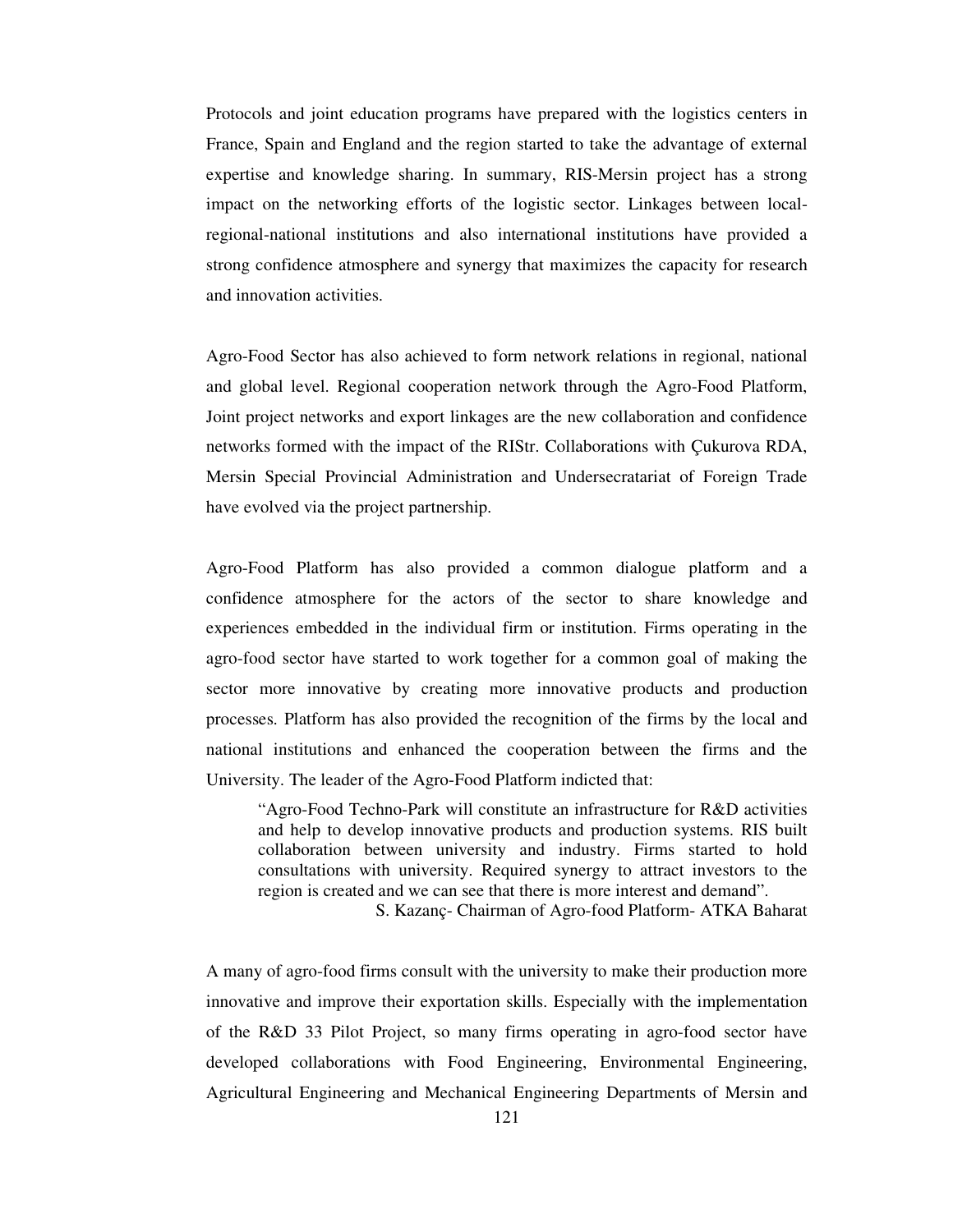Çukurova University and also with the Alata Horticultural Research Institute. Table-16 shows that the many of the firms cooperate with the Universities and research institutes in the content of the R&D 33 Pilot Action are the firms operating in agrofood sector.

| <b>Sector</b>                            | Firm                                      | <b>University- Department</b>                                                               |  |
|------------------------------------------|-------------------------------------------|---------------------------------------------------------------------------------------------|--|
| 1-Agro-Food                              | Atka Baharat                              | Mersin University-Food Engineering                                                          |  |
| 2-Agro-Food                              | GKM Gida Katki<br>Maddeleri               | Mersin University- Food Engineering and<br><b>Environmental Engineering</b>                 |  |
| 3-Agro-Food                              | Cemre Tarim                               | Alata Horticultural ResearchInstitute/<br><b>Cukurova University-Faculty of Agriculture</b> |  |
| 4-Agro-Food                              | Pulp Tarim                                | Cukurova University- Faculty of<br>Agriculture                                              |  |
| 5- Industry depends<br>on soil and Stone | Trakya Cam                                | Mersin University- Mechanical Engineering                                                   |  |
| 6-Machinery                              | Veldo Mekanik ve<br>Bilişim Teknolojileri | Mersin University- Mechanical Engineering                                                   |  |
| 7- Industry depends<br>on soil and stone | Asut Fiberglass                           | Mersin University- Mechanical Engineering                                                   |  |
| 8-Machinery                              | Altunorak Kalıp ve<br>Makine Sanayi       | Mersin University- Mechanical Engineering                                                   |  |
| 9-Agro-Food                              | Orgün Tarım<br>Ürünleri-Gıda San.         | Mersin University-Food Engineering and<br><b>Environmental Engineering</b>                  |  |
| 10-Agro-Food                             | Dövenci                                   | Cukurova University- Faculty of<br>Agriculture                                              |  |
| 11-Agro-Food                             | Sami Mustafi<br>(Entrepreneur)            | Mersin University-Food Engineering and<br><b>Environmental Engineering</b>                  |  |

**Table 16:** New Collaborations Appeared as an Output of R&D 33 Project:

**Source:** AR-GE 33 Pilot Action Publication

It is assumed that when the establishment of the Agro-Food Cluster is completed, network relations between firms, clients/customers, competitors and consultants and also between firms and R&D infrastructure will be stronger.

AGFORISE Project was appeared as an impact of RIS-Mersin project. The project, which is providing a joint project network, is an important attempt enables agro-food firms to reach external markets and new sources of knowledge and information. AGFORISE Project aims to form an agro-food clusters platform with common longterm research and innovation strategy towards economic growth and prosperity. The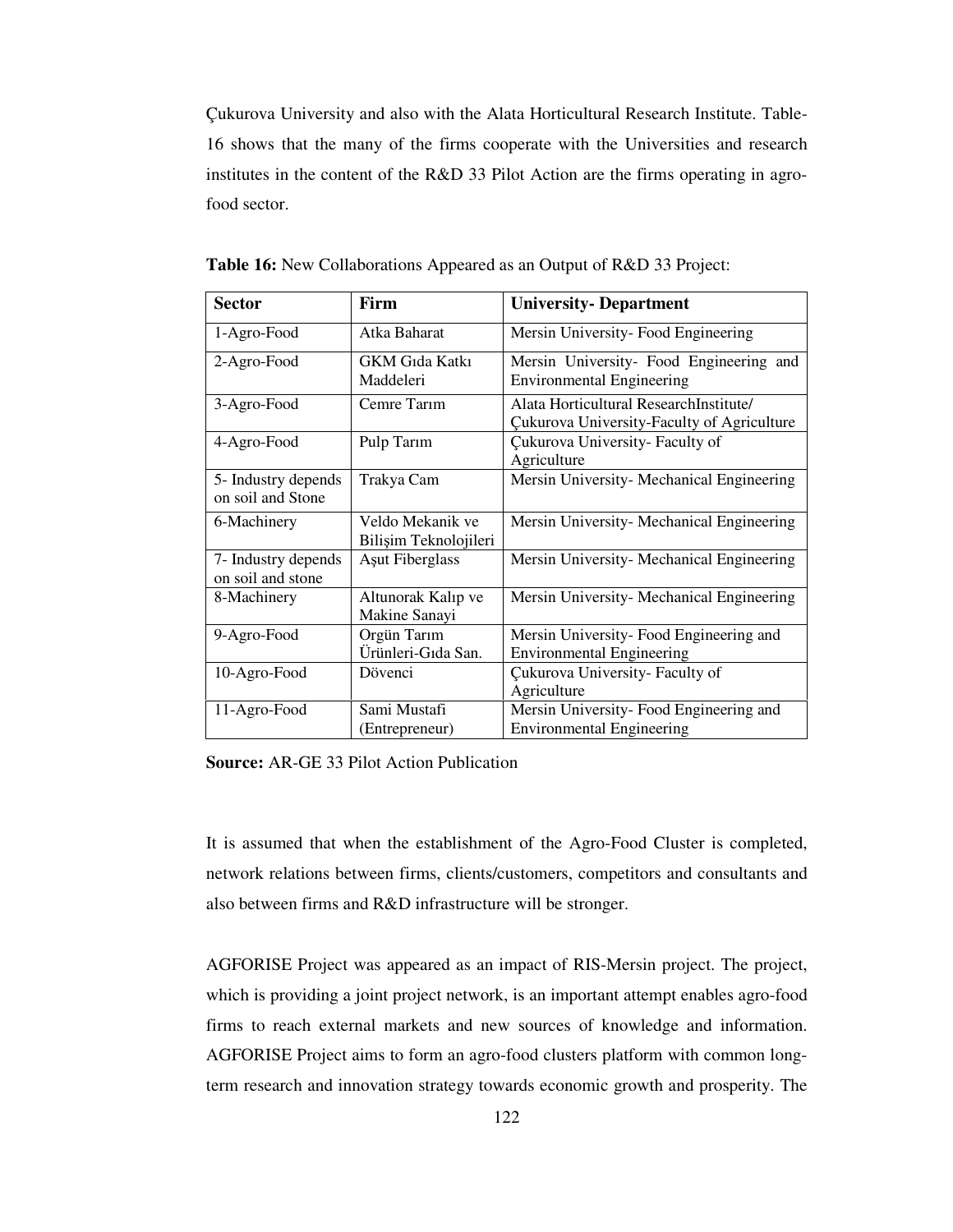partners of the project are three regions from Italy, Spain and Turkey. These three partners are Mersin, Murcia in Spain and Emilia-Romagna in Italy. This platform provides information dissemination and technology transfer between local actors of Mersin region and firms, research centers and universities in Murcia and Emilia-Romagna. This complementariness and synergy between three regions provide the maximization of the capacity for research and benefit from each other's research infrastructures in order to achieve improvement in economic growth, sustainable development and global competitiveness of the region. The project owner in Mersin Region is Mersin Special Provincial Administration and they explained the impacts of the innovation strategy:

"Special Provincial Administration is the member of Tourism and Agro-Food Platforms. We are included in the activities of the cooperation platforms but there is not any individual innovative activity which is executing by our institution. It can be said that we are influenced by RIStr in terms of project creation. AGFORISE project executing by Special Provincial Administration can be introduced as an important impact of the innovation strategy. This project puts the key actors of the agro-food sector together and also renews the regional potentials".

Mersin Special Provincial Administration

RIS-Mersin Project has provided the formation of new cooperation networks in tourism sector. Tourism Platform of RIS-Mersin is an important institution enhancing the cooperation between local actors of the sector. Networking between firms, local institutions and university has influenced positively. Cooperation between firms is described as the strongest among all these collaborations. This cooperation networks and the other activities of the platform criticized as:

"RIS Mersin is very successful by the means of creating cooperation especially in regional level, between firms. RIS-Mersin became an example for Turkey. There are 37 projects being executed by Tourism Platform in collaboration with public and private institutions. This number could have been less. We need government support for advertising and budget. Advertising activities for Mersin must be increased".

H. Yeni- Member of Tourism Platform- Bumer Tourism

With the projects of the Tourism Platform, new collaborations developed with local, national and also with international institutions. Mersin University, EEN, Turkish Employment Authority (İŞKUR), Ministry of Culture and Tourism, Greneva (Greece) Development Agency and Austrian Federation of Bussiness (FADE) are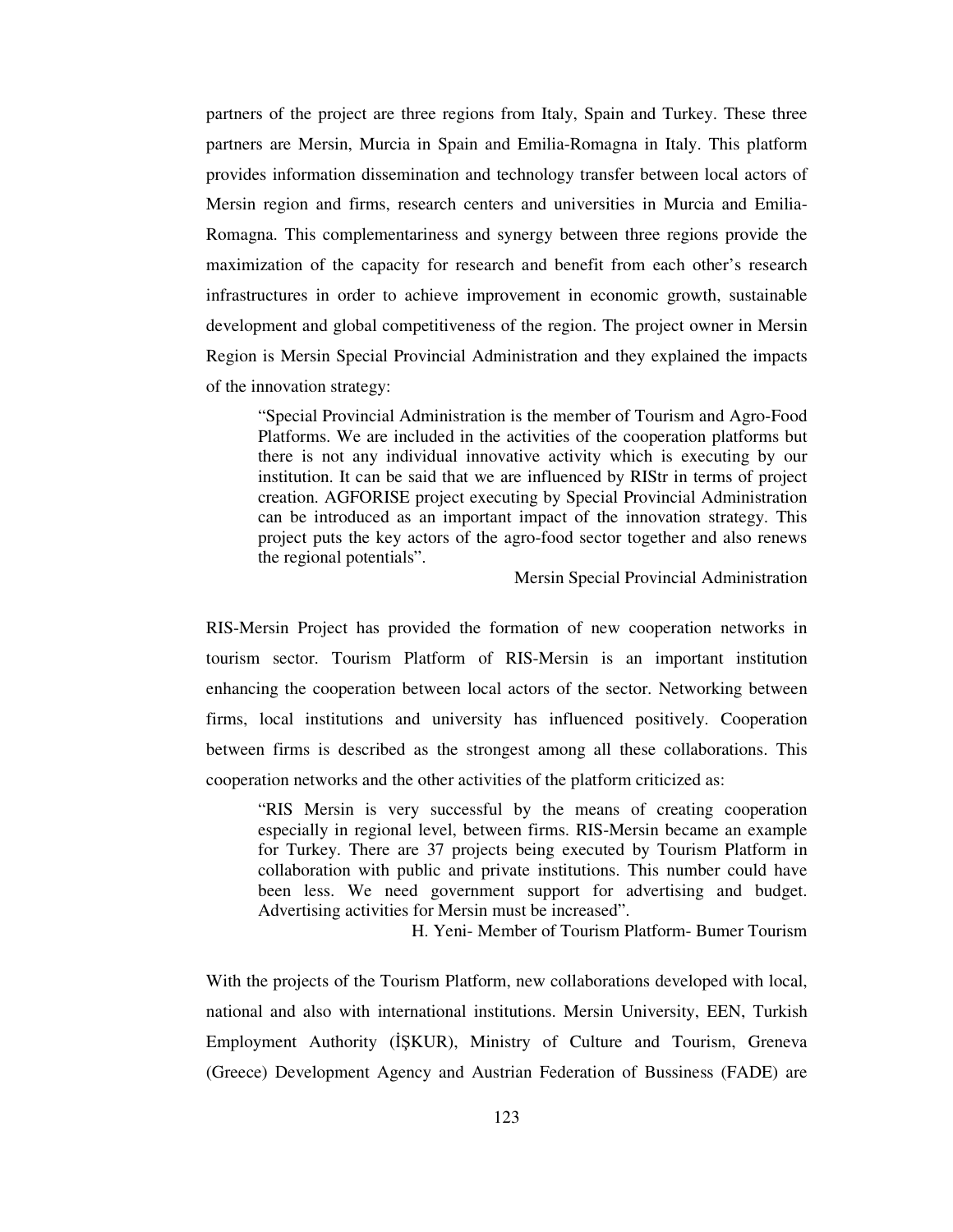some of these institutions participated and supported the projects developed by the Tourism Platform. The secretariat of the platform summarized the new collaboration networks appeared with the impact of the RIStr:

"Cooperation and collaboration activities have accelerated in the sector. We have started to attend to the expositions as a group. Platform's coverage area and the number of members have increased. Joint projects are being executed with EEN, there is also collaborations with the University. A certificate program is being tried to build up with the cooperation of MCCI – Mersin University and İŞKUR".

V. Arslan- Tourism Platform Secretariat- MCCI

"'Developing Effective Marketing Tools in Tourism Sector' project was executed with the cooperation of Greece Greneva Development Agency and FADE, i.e. Austria Entrepreneurs Federation. Mersin Tourism Strategy is developed by IBM-UNDP-DOT. Marketing Strategy Plan and SWOT analysis were made".

V. Arslan- Tourism Platform Secretariat- MCCI

Tourism sector is lagging behind the other two sector in terms of reaching external markets and new sources of knowledge and information. The reason of this is stated by the secretariat of the strategy as:

"Tourism is the least developed sector. Logistic and agriculture sectors are in a certain development level but there is almost no tourism sector. So platform activities are going very slow. Tourism sector is tried to be developed. The activities to make the sector more innovative and to produce more services with high value added have not been started yet".

Ö. Homurlu- Monitoring of the Strategy- MCCI

Tourism Platform has an important role in the formulation of cooperation culture between the actors of sector. Regional actors attend to the every kind of decisions important for the future of sector. Platform is working actively in an interactive collective manner for the elimination of the negative factors treating tourism, such as the prevention of fish farms and nuclear plant. The leader of the platform stated that:

"The platform has an important role in the elimination of the threats effecting development of the sector negatively. We are also carrying on new activities including the activities of evaluation of the unused tourism resources, restoration in the historical city centers and urban transformation. These projects are the result of the strong cooperation and trust relations between the actors of the sector built with the impact of the platform".

N. Olcar- Chairman of the Tourism Platform- Olcar Tour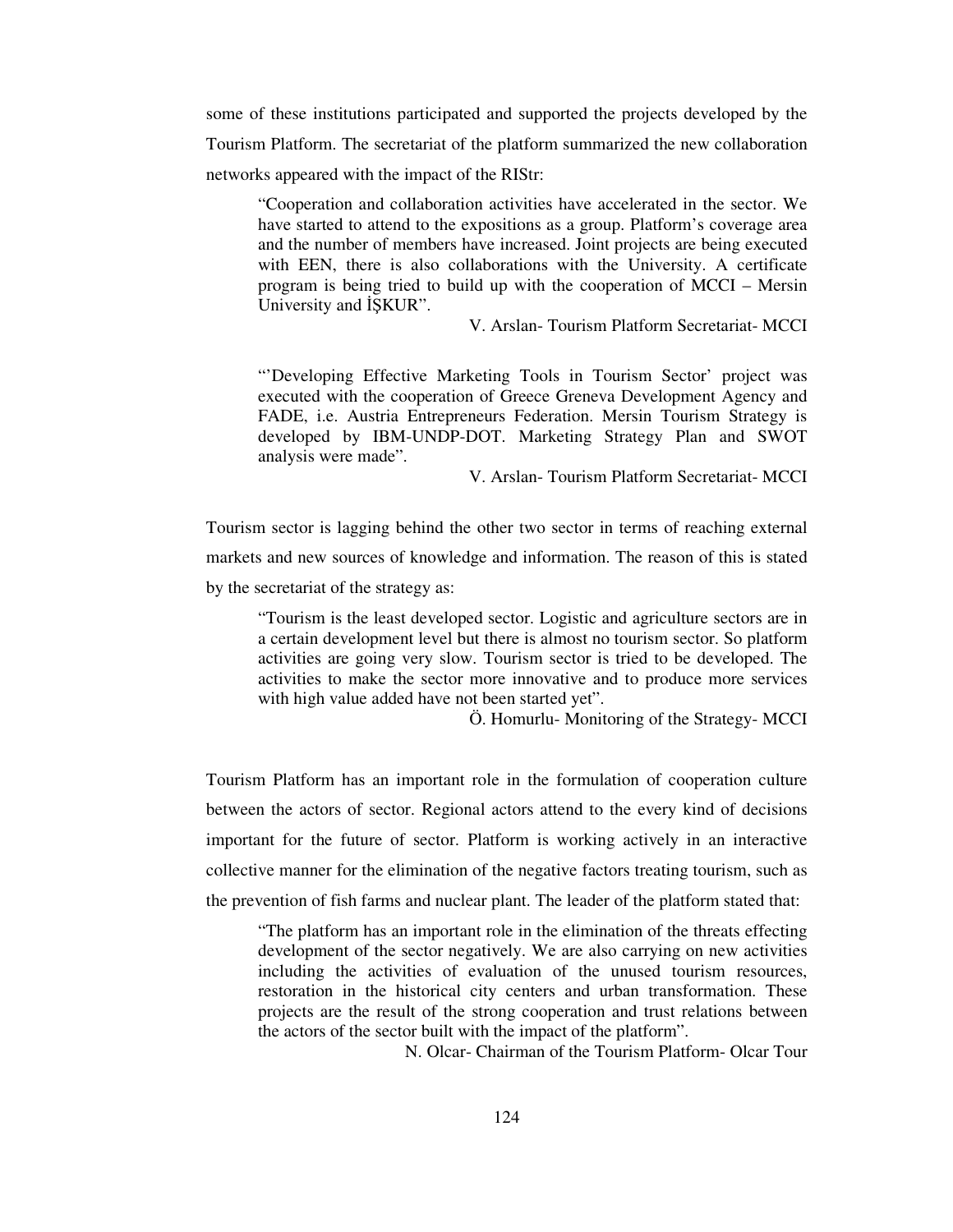Mersin has founded new linkages with the international networks and become a member of Enterprise Europe Network (EEN). EEN provides supporting facilities including the subjects of technology transfer and innovation, research and commercial cooperation, EU Legislation and financial resources. These activities are executed by 600 associate enterprise of the network.

RIStr has achieved building intense cooperation networks between firms, between firms and the regional and national institutions, between local and national institutions and between the regional institutions, firms and the international institutions. Stakeholders of RIS-Mersin project are all of one mind that the effectiveness of the strategy is in high levels in terms of the networking activities. Sectoral Platforms constitute the base of the cooperation and collaboration networks in the region and their scope should be enlarged. Government support is essential to strengthen the Sectoral Platforms and also developing the ability of region to reach the external networks.

# **4.3.5. Projects, Products, Services, Skills:**

As mentioned in the previous sections, regional competitiveness is based on regional resources and region's socio-institutional capability that satisfy it renewing this resource base in an interactive and collective learning process in order to increase regional productivity and innovativeness. To be able to gain competitive advantage in the global market, regions should host innovative enterprises which can create new products, services and production processes. The ability of regions creating projects is also important for the improvement of its innovation base and achievement of competitive advantage. Eraydın (2002) emphasized that the participation in the large international projects can give the region a high profile and initiate the trust between partners and teach the integration of work processes. Innovation process is a social and interactive process which has outputs such as new products and services, new skills, new production methods and new organizational set-ups. This part of the study will attempt to display the region's ability of producing new knowledge or combining knowledge in new ways and turning it into economically profitable products, services and processes and also the ability of creating new projects in order to strengthen her innovation infrastructure.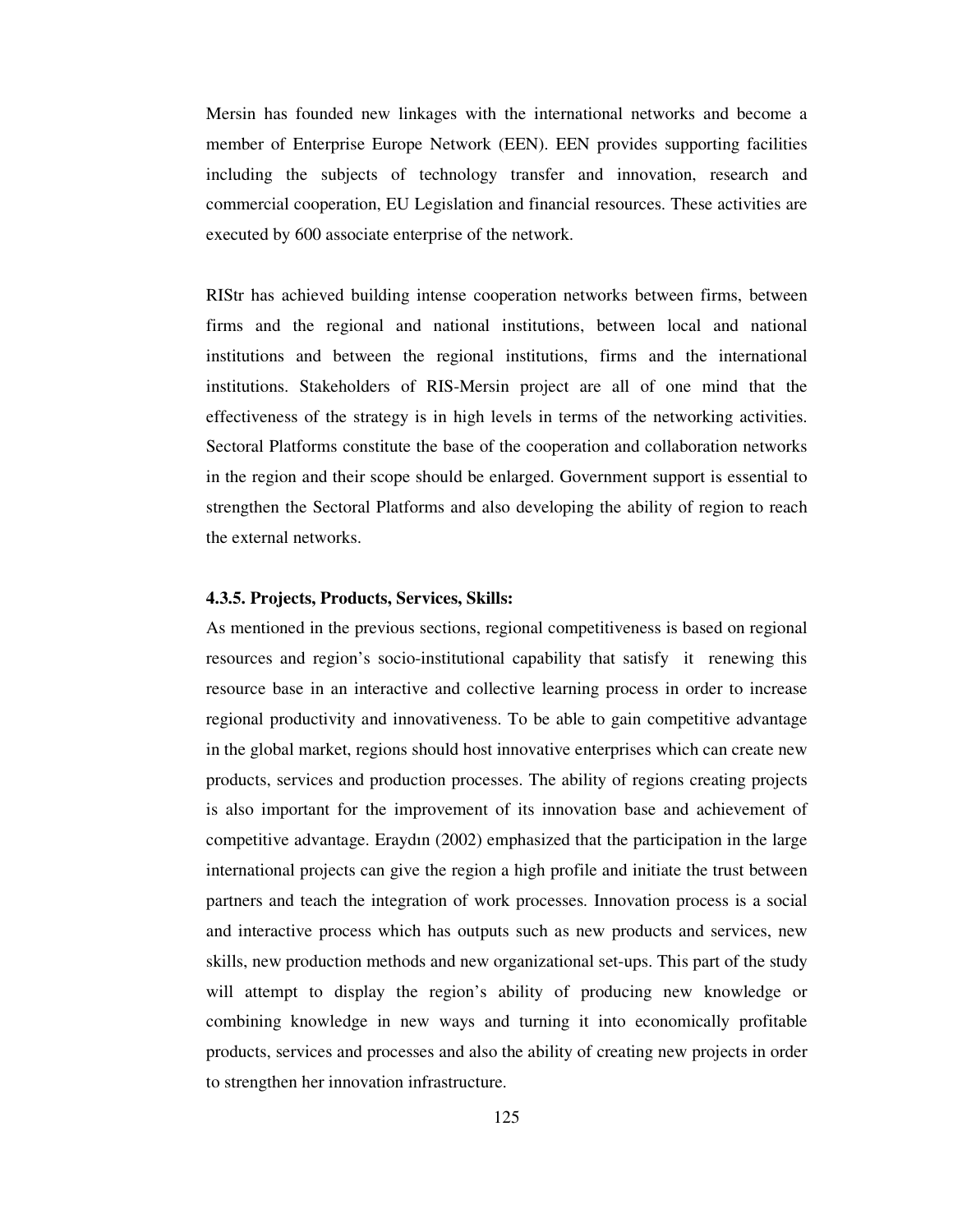The last research question of thesis is whether there are any new projects, products, services and skills gained during the implementation of the strategy? Stakeholders of the project introduced the productivity side outcomes of the project as new projects, products, services and skills gained and increments in business volume and being in a project partnership. It is seen that there appeared new innovative projects in the region which provide to use regional resource base in an interactive and collective learning process in order to increase regional productivity and innovativeness and strengthen the innovation infrastructure of the region. If the projects offered to the Çukurova RDA were examined, it is seen that Mersin is in the front rank compared with the other provinces in terms of the number and quality of projects.

"The project creation, managing, timing, financing and budgeting skills of the firms have been developed during this implementation period of innovation strategy. Among the project proposals, given to Çukurova Regional Development Agency, Mersin got the first place by the quantity and the quality of the projects proposed".

S. Kazanç- Chairman of Agro-food Platform- ATKA Baharat

The total number of accepted projects in the content of the Çukurova RDA 2008 program are 94 and 51 of these projects are from Mersin region and 43 is from Adana region (www.cka.org.tr). Projects with international partners and joint projects developed in the content of RIStr are summarized in the following table. It is seen that RIS-Mersin has provided new linkages with foreign regions and international organizations and this collaboration provides the diffusion of knowledge, experiences and skills across the borders and give Mersin a high profile and attractiveness for new investments and partnership. Table 17 presents fourteen large international projects executing with the partnership of foreign regions and international organizations.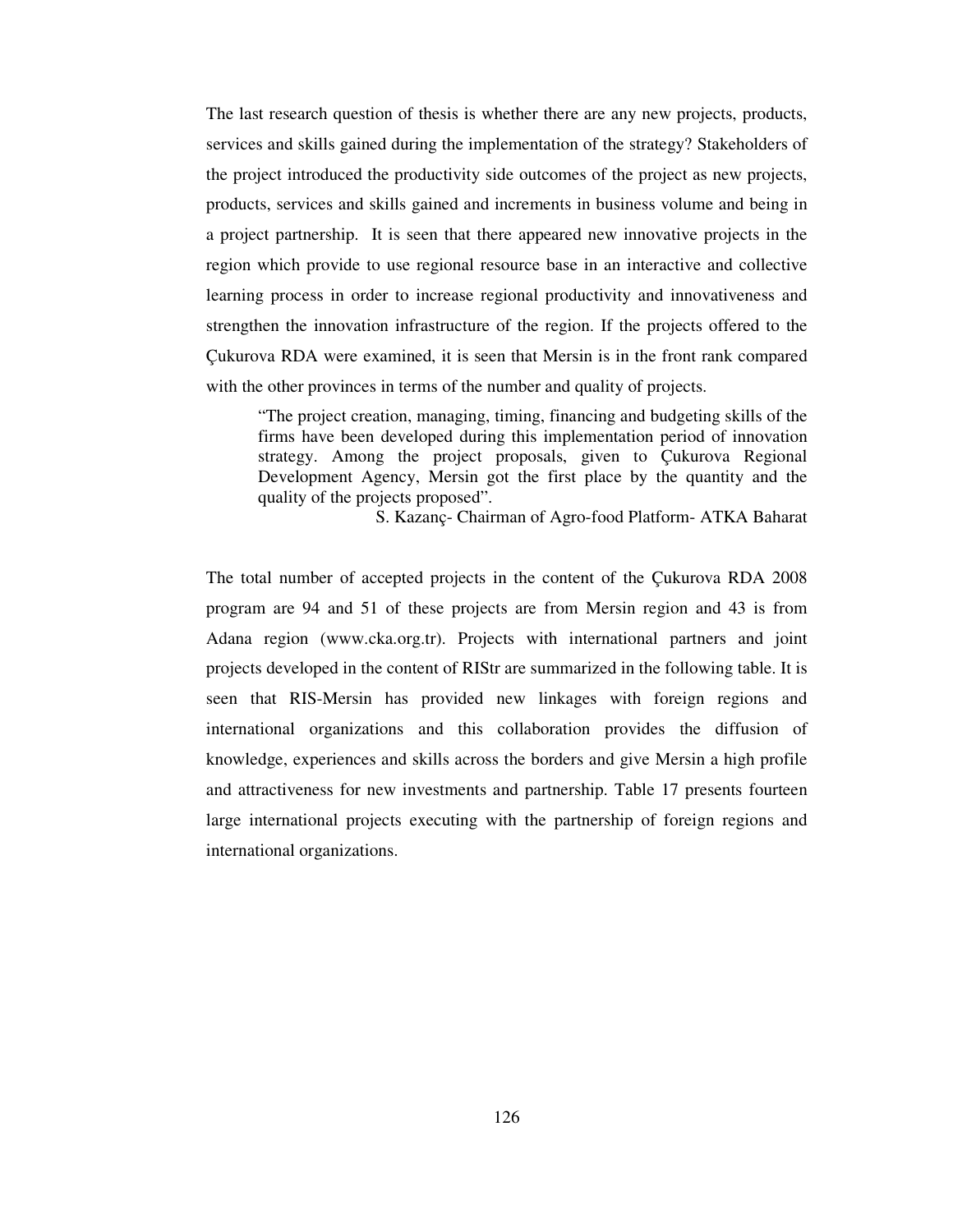|                         | <b>Name</b>                                                                                                         | Coordinator                                                    | <b>Partners-Associates</b>                                                                                                                                                                                                                                       |
|-------------------------|---------------------------------------------------------------------------------------------------------------------|----------------------------------------------------------------|------------------------------------------------------------------------------------------------------------------------------------------------------------------------------------------------------------------------------------------------------------------|
| 1                       | EKOLOG-33:<br>Young Ecological<br>Entrepreneurs in MERSİN                                                           | Mersin Young<br><b>Businessman Association</b>                 | Legambiente-Roma-Italy<br>Antigone Information and Documentation<br>centre on Racism, Ecology, Peace and Non-<br>Violence- Salonika-Greece                                                                                                                       |
| $\overline{2}$          | Developing a Chain of Rural<br>Youth Between Turkey and<br>Europe                                                   | Içel Art Club                                                  | Bulgaria, EUROPARTNERS 2000 Foundation<br>Associates: schools, associations and<br>educational institutions in France, Netherlands,<br>Spain, Portugal, Denmark, Romania, Estonia,<br>England, Slovenia, Slovakia, Germany,<br>Greece, Macedonia, Albania        |
| 3                       | Training of Qualified<br>Intermediate Personnel in<br>Service Charges of The<br>Tourism Sector                      | MCCI                                                           | Mersin University, Alsaca Vocational Training<br>Centre- France, Mersin Anatolian Girls<br>Vocational High School                                                                                                                                                |
| $\overline{\mathbf{4}}$ | <b>AGFORISE-Clustering in</b><br><b>Agricultural Food Sector</b>                                                    | Mersin Special<br>Provincial Administration                    | Mersin, Emilia Romagna Region- Italy,<br>Murcia Region-Spain                                                                                                                                                                                                     |
| 5                       | <b>CASE</b>                                                                                                         | <b>TOBB</b>                                                    | European Union of Chambers of Commerce<br>and Industry (EUROCHAMBRES), TOBB,<br>Bulgaria Union of CCI, Croatia Chamber of<br>Economy, Romanya CCI                                                                                                                |
| 6                       | <b>IBM-DOT</b><br>Social Responsibility Project                                                                     | IBM                                                            | United Nation Development Program(UNDP),<br>State Planning Organization, Private Sector<br>Volunteers Foundation- Associates: MCCI,<br>TechnoScope, Mersin University, MCST,<br>Mersin Tourism and Logistic Platforms                                            |
| 7                       | <b>Business Angels Network</b><br>and Entrepreneur Academy<br>Project for Financing of<br>Innovative Business Ideas | MCCI                                                           | Şanlıurfa CCI, Liverpool CCI, Thames Valley<br>Trade and Industry Chamber Group -<br>Associates: Mersin TechnoScope, Çukurova<br>Development Agency, Innovation Association,<br>the European Business Angels Network<br>(European Business Angel Network - Eban) |
| 8                       | Training of Innovation<br>Managers for the<br>improvement of Innovation<br>Capacity of SMEs                         | MCCI                                                           | Institute of Technology-Castilla Leon (Spain),<br>Atlantis Research Institute (Greece), METU<br>Technopolis, Adana Chamber of Commerce,<br>Delhi KOSGEB, KOSGEB Mersin, Mersin<br>University                                                                     |
| 9                       | Cukurova Region<br><b>Innovation Based</b><br><b>Energy Cluster</b>                                                 | British Embassy and<br>Technopolis                             | Private Sector, Public Sector and Civil<br>Society Organizations Operating in Energy<br>Sector in Mersin and Adana                                                                                                                                               |
| 10                      | How Green is My Firm                                                                                                | İstanbul Chamber<br>of Industry                                | MCCI, Valencia Chamber of Commerce-<br>Spain                                                                                                                                                                                                                     |
| 11                      | Development of the<br>vocational Qualifications of<br>Logistic Planning Staff                                       | MCCI                                                           | France - Drome Chamber of Commerce and<br>Industry                                                                                                                                                                                                               |
| 12                      | <b>Mediterranean Business</b><br><b>Support Network</b>                                                             | <b>EEN- KOSGEB-</b><br>K.Maraș Bussiness<br>Development Center | Adana Chamber of Commerce, MCCI,<br>Antalya CCI, Kahramanmaraş CCI                                                                                                                                                                                               |
| 13                      | Accessibility Network For<br>Turkish - Greek Societies<br>(Actus)                                                   | Mersin University                                              | Salonika Aristotle University                                                                                                                                                                                                                                    |
| 14                      | Mersin and Drama<br>Municipalities Cooperation<br>on Accessible Tourism                                             | EU Secretariat                                                 | Local Union Of Communities And<br>Municipalities Of Drama District- Greece,<br>Toroslar Municipality                                                                                                                                                             |

# **Table 17:** Joint Projects with International Organizations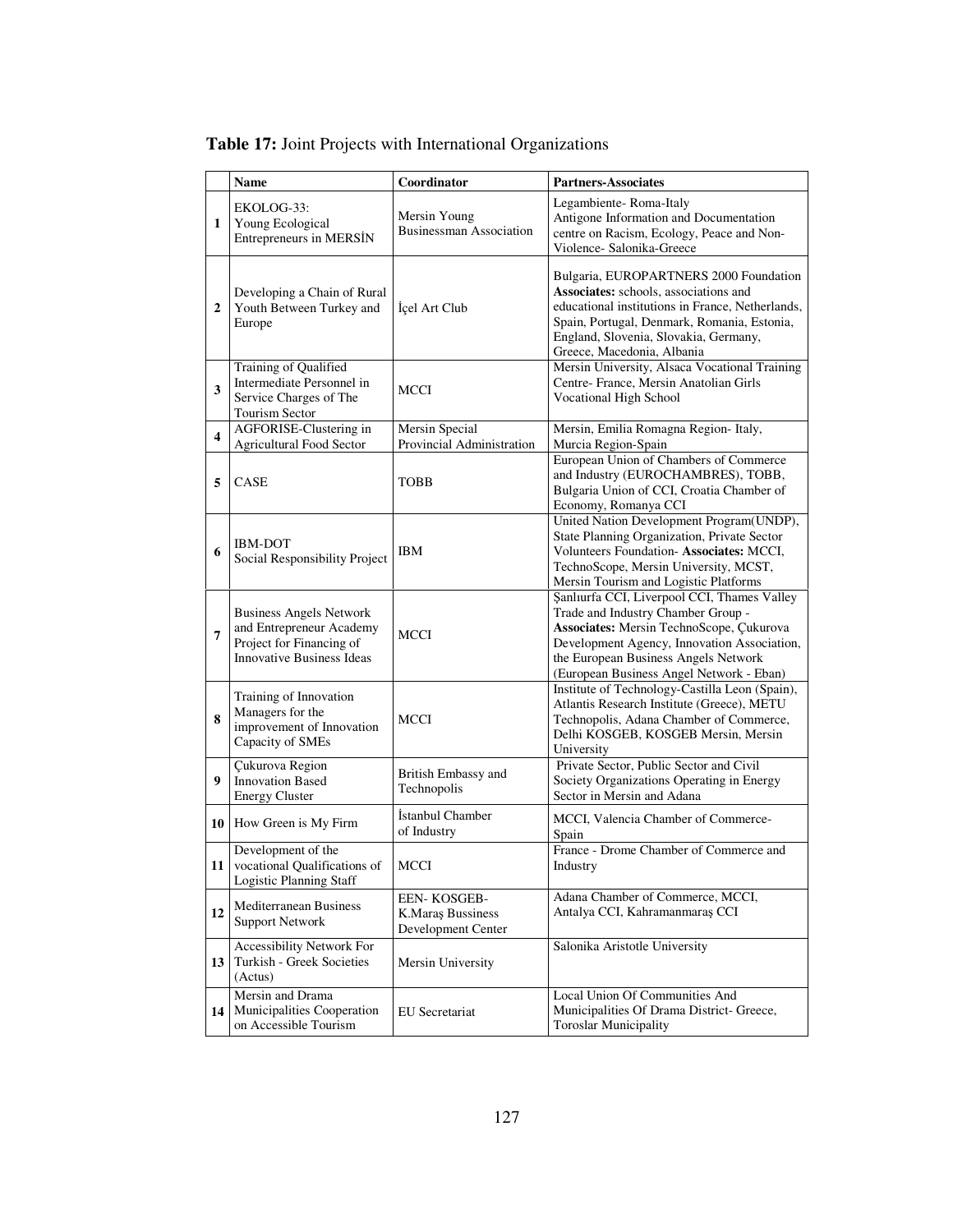On the other hand, region is still too weak in the creation of innovative products and their marketing and distribution. As mentioned above, region also lacks efficient institutional bodies that facilitate the appropriation of innovation, effective mechanism for technology diffusion and learning, support services for innovating firms and incubating activities in order to support entrepreneurs at the earliest stage of technological entrepreneurship process. Mersin has started to establish these institutions in the content of the innovation strategy, but not the whole structures have completed yet. The necessity of diffusion of knowledge in the form of an innovative product is described as:

"Knowledge must reach to the end-user to become valuable. To export and being profitable is very important. So, you need new products produced with innovative knowledge and you have to export in order to deliver those products to the end-users to get profit".

T. Gök- Mersin University

However, innovation strategy is at its preliminary stage and thus we cannot just see any concrete outputs in terms of the creation of innovative products, production processes and services. The first two year action plan has been completed; however, not all of the activities introduced in this plan were achieved. Moreover, the preparation stage of the strategy, which was containing the activities of the introduction of innovation concept along with and increment of the awareness of region's actors on innovation, has got over the expected time period and covered a long time interval in the ten year implementation stage of the strategy. This ten year innovation strategy attempts to establish the necessary institutional structures, policy instruments and social capital to support the production of innovative products. When these objectives of the strategy are achieved, firms and the sectors in region will start to produce innovative products and the number of patents and innovating firms will be expected to increase. The activities of RIStr for the promotion of production of innovative products and region's ability explained as:

"We are arranging innovation competition annually and third one was completed recently. However, I can not say that these winning products are literally innovation. The aim is to teach the firms innovation and to encourage them produce innovative products".

İ. İlkyaz Gül- METU Technopark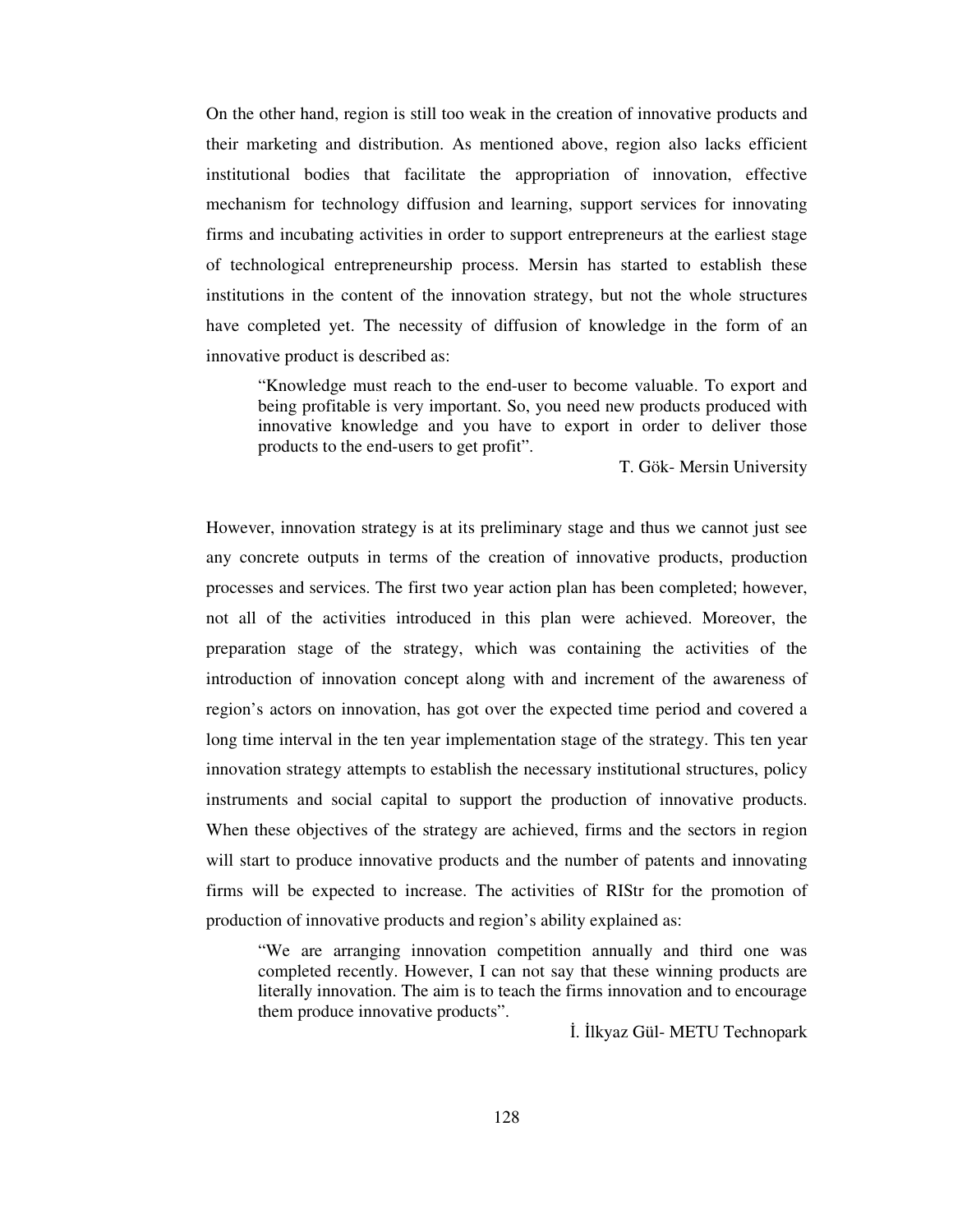Innovation competition has not yet achieved its objective in the proper sense; however, it can be said that it is a successful action for the encouragement of innovation. Evaluation of the outcomes of RIS-Mersin project from the production side is done via the three leading economic sectors. The common gain of these economic sector and region in general is the four **Pilot Projects** that have arisen following the implementation of the innovation strategy. Pilot Projects, which are beneficial experimentations and experiences, have become successful and repetitions of the projects still continue. Region has gained the skills of adoption to the clustering approach, creation of collaboration culture and development of the skills of project creation, execution, timing and financing. Stakeholders agreed on the thought of the effectiveness of the RIS-Mersin in terms of providing new skills:

"After RIS, the project creation and management skills of the firms and institutions in the agro-food sector are improved".

P. Özal- Agro-Food Platform Secretariat- MCCI

"Awareness was created in the region, new skills and experiences were obtained. Projects are being executed but infrastructure has not been completed yet".

İ. İlkyaz Gül- METU Technopark

"The most important acquisition of the university from the project is the research centers and the publications. We have become a reference guide for RIS; we have gained new skills and experiences. RIS Mersin and Mersin University has become a trademark and university made itself a reputation". T. Gök- Mersin University

In logistic sector, being one of the important economic sectors of the region, successful projects have been created to enhance the innovative and competitive power of the sector and accordingly competitiveness of the region. Important projects of the platform completed up to now are:

- The preparation of the logistics master plan by the Mersin Governorship,
- The foundation of the Logistics and Foreign Trade Research Centre within Mersin University,
- Preparation of research papers about the current situation of the sector in Mersin and in Turkey and about the successful cases in Europe,
- Collaboration activities among the training institutions operating in logistic,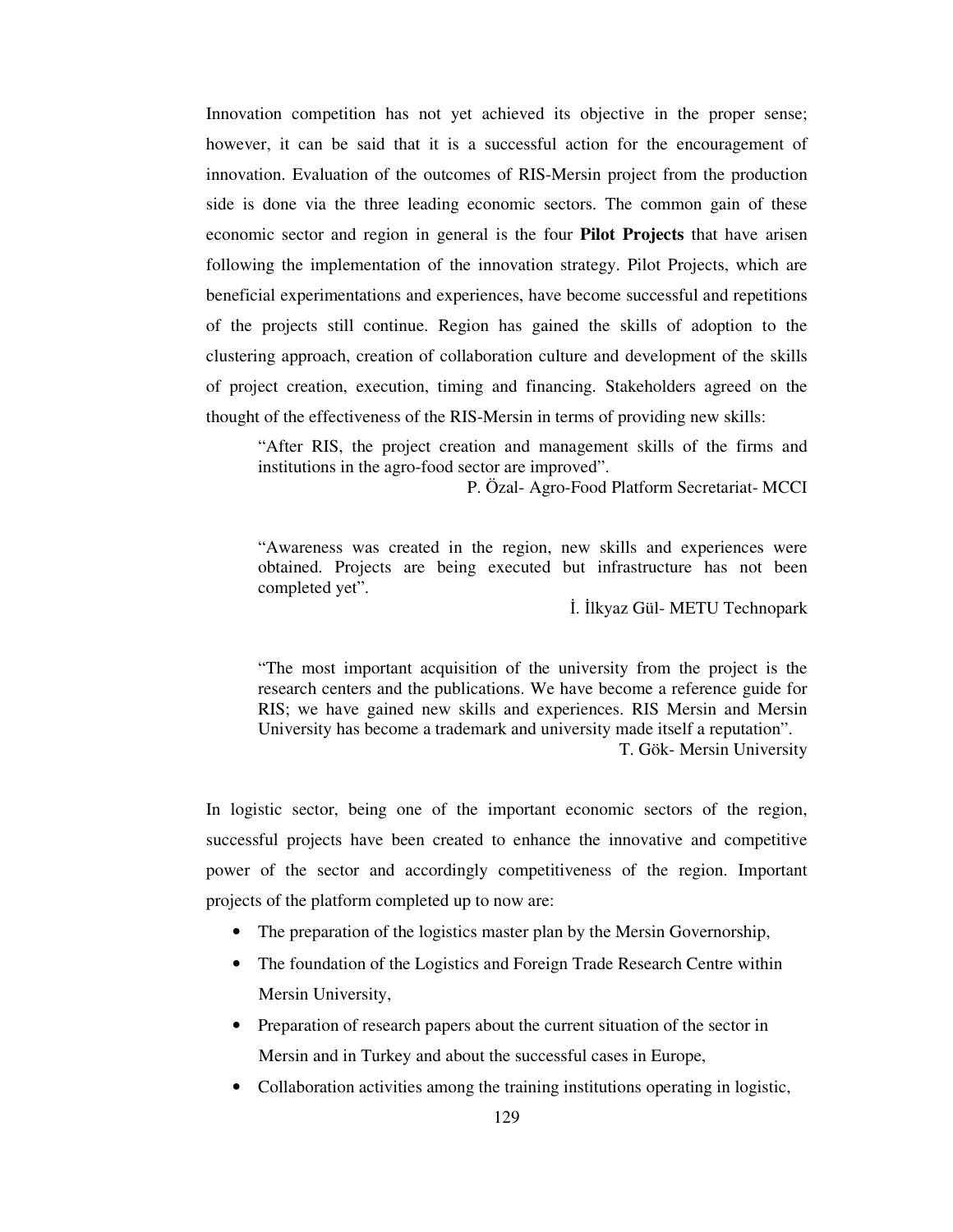• The preparation of the project of Mersin Logistics Centre.

Mersin Logistic Centre is planned for 46 firms and majority of these places have been allocated to the new investors from region and also out of the region. Thus, new investments and capital have attracted by the region. This center will work as a cluster containing various activities necessary for a well operating logistic sector. Logistic Center Project is an innovative product appeared with the impact of RIS-Mersin project.

Mersin Logistic Platform has also developed projects to improve the labor market conditions in sector. These projects are:

- Academy Logistic Project (second turn of the project)
- Mersin Logistic Professionals Project ( Çukurova RDA)
- Development of Professional Qualifications of the Staff Working in Sea Transportation (AB)
- Development of the Professional Qualifications of Logistic Staff.

Number of these projects increases regularly and it is obvious that logistic sector in Mersin has started to be more innovative by creating new innovative ideas and projects to make it differentiated from its competitors.

Implementation of these projects provided firms and institutional actors of the sector to generate new projects and learned new skills such as project management, financing, timing and establishment of new partnerships.

Mersin Agro-food Platform has been executing several projects with the impact of the RIStr. These projects aim to improve the competitiveness of the sector by satisfying the production and marketing of innovative products. These new continuing projects of the platform are:

- Marketing Innovation for Exportation (RDA, State Planning Organization),
- Traceability and Raising Awareness in Agriculture Sector (Special Provincial Administration),
- Development of Clustering Projects (Undersecretariat of Foreign Trade),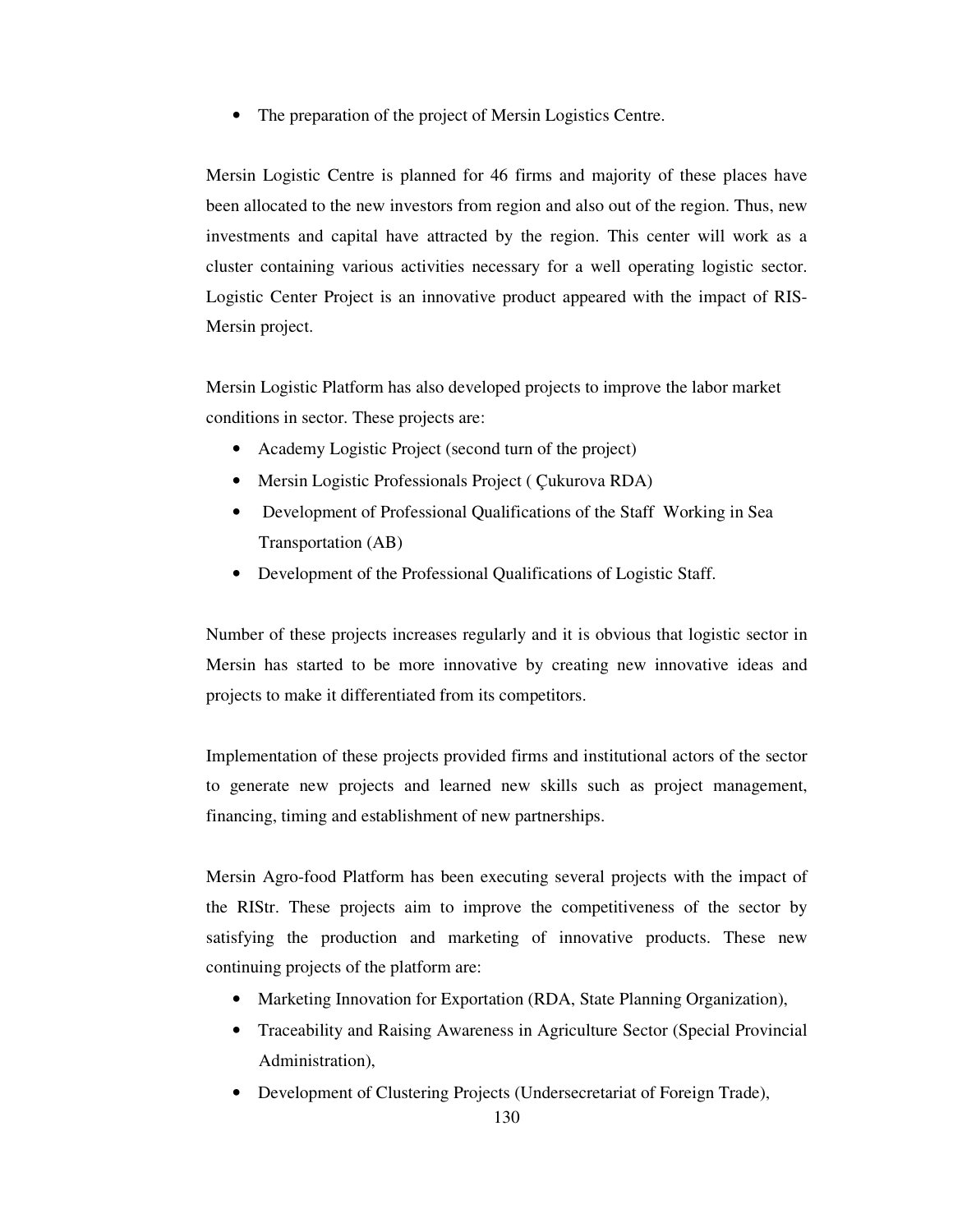• Agriculture Master Plan (Mersin Special Provincial Private Administration).

Establishment of the Agro-food Cluster is the most important activity of the Agro-Food Platform in order to improve the creation of innovative production processes and innovative products. The cluster will contain the facilities of production, training advertising, sample farms, product development, consultancy, R&D and University-Industry collaboration. Establishment of the Agro-Food Technopark will be completed in parallel time period with the establishment of the cluster. The number of innovative products will increase after the beginning of the operation of the cluster and the Agro-Food Technopark.

These activities and projects generated under the scope of RIStr created a positive environment for new projects in agriculture sector. AGFORISE project is a new project prepared by Mersin Special Provincial Private Administration and aims to create a common dialogue platform and a joint action plan among the agro-food clusters. The project is supported by the "Regions of Knowledge (ROK)" initiative which is a pilot action presented in the content of EU 7. Framework Program. The Project has a consortium formed by 3 partners from 3 different regions, i.e. Mersin in Turkey, Emilia-Romagna in Italy and Murcia in Spain, and this joint action of agrofood clusters from different regions aim to maximize capacity for research and create a synergy for innovativeness in the sector. Thus these collective activities of agrofood clusters will make a contribution to sustainable development, prosperity, economic growth and global competitiveness of the region.

Private sector companies operating in the agriculture sector started to create their own projects to improve their innovation infrastructure. There are a number of firms being in project partnerships with the university and the research centers located in the region. Regional actors of agriculture sector have started to carry out new projects and entrepreneurship and innovation activities started to increase in the sector. As a result, agriculture based activities and projects of the RIStr generated an increase in innovation activities and entrepreneurship of agricultural firms.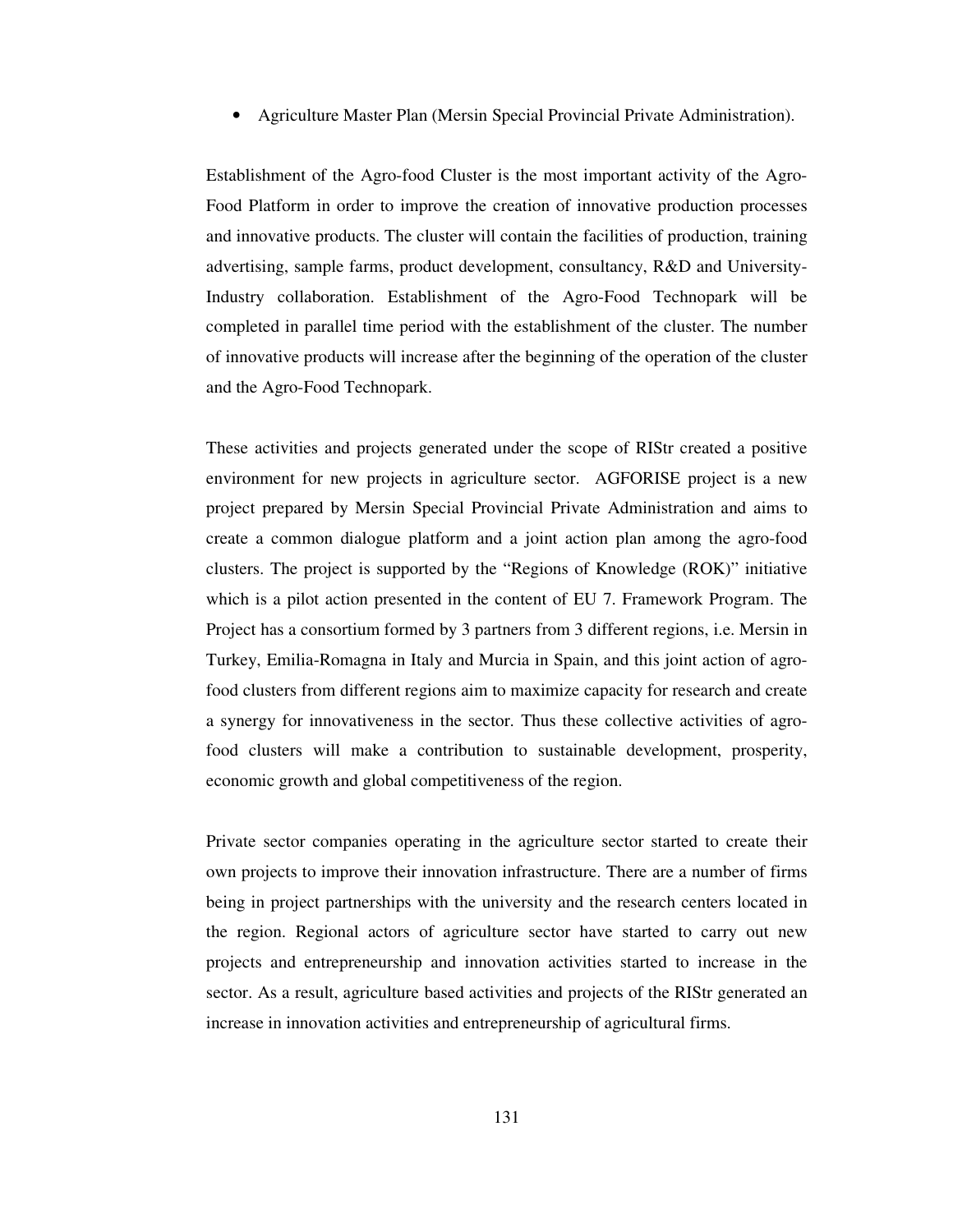The last sector examined in terms of its gains from the RIStr is the tourism sector. The number of projects prepared for Tourism sector is more than the other two sectors. There are 37 projects generated by tourism platform. Some important projects of the platform completed up to now are:

- Göksu Delta Eco-tourism Project,
- Training of Qualified Intermediate Personnel of The Tourism Sector Project,
- Innovative And Productive Women Project (for the production of souvenirs),
- 2008 Year of St. Paul & 2008 Year of Intercultural Dialogue Opening Event Project,
- St. Thecla Faith Tourism Project,
- Regeneration of Mersin Historical City centre Project.

There are much more projects still goes on and new ones are added to these existing ones. One of the most important activities of the tourism platform not completed yet is the preparation of Tourism Master Plan by Mersin Special Provincial Private Administration.

New products generated by the sector are new tourism destinations and tourism types. Development of new tourism destination actions is still in progress. New actions are being planned to create new investments in various alternative tourism types, such as eco-tourism, winter tourism and faith tourism. 2008 Year of St. Paul is an innovative product of the tourism sector formed with the impact of innovation strategy. Production side gains of the tourism sector and barriers expressed by the stakeholders as:

"There are not any product or service outputs received from RIS-Mersin in tourism sector yet. New destination and product development activities are still going on. Creating awareness is very important and we are aiming to do so by faith tourism and eco tourism".

V. Arslan- Tourism Platform Secretariat- MCCI

"A catalog activity were made for faith tourism and presented to foreign countries but we have not received any outputs yet. We give more importance to projects on faith and cruise tourism but there is a budget problem. There are many good expositions abroad but we cannot participate".

H. Yeni- Member of Tourism Platform- Bumer Tourism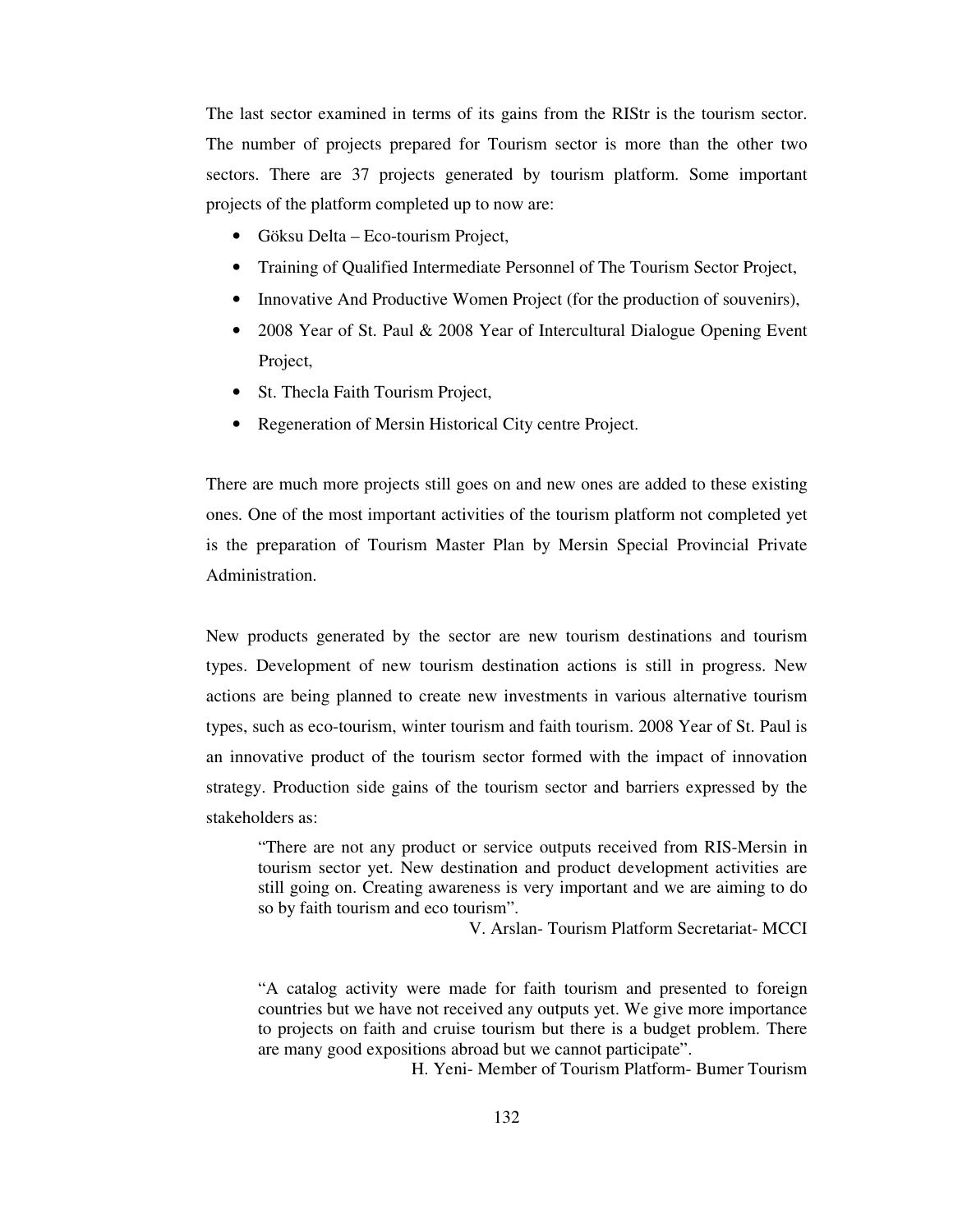Platform also launched a project in order to support the production of souvenirs and memories carrying traditional motifs. Innovative souvenirs were designed by Mersin University Faculty of Fine Arts with the partnership of Mersin Chamber of Craftsmen and Artisans, Mersin University, İçel Art Club, Tarsus Municipality, İçel Foundation of Crafts and Education and Public Education Centre.

Private sector firms in the sector have also started to make an effort to turn their products and services into more innovative forms. Most of the firms prepared new activities for faith tourism and they printed catalogues and sent them to foreign countries. New projects and ideas are continuously generated in the sector.

Stakeholders of RIS-Mersin indicated that the production of innovative products, services and production processes is still limited in the region. On the other hand, it will be useful to look at the number of patent, trademark and industrial design applications following the implementation of RIStr. The number of applications for patent and useful model, trademark and industrial design are determinants of the attempts for innovative production in a region. As for the Turkish Patent Institute data, the numbers of patent and useful model applications from Mersin were 20 in 2006, 37 in 2007, 42 in 2008 and 42 in 2009. The number of industrial design applications was 20 in 2006, 32 in 2007, 33 in 2008 and 23 in 2009. Applications for trademark were 852 in 2006, 752 in 2007, 801 in 2008 and 838 in 2009. One of the main objectives of RIS-Mersin Project which is needed to be reached for the realization of the vision of the Project is that "at least 50 patent applications will be filed until 2016". In the year 2009, there are 42 patent applications from Mersin. Following the year 2006, which is the origin of the Innovation Strategy, the number of applications for trademark, patent and industrial design were started to increase year by year and this increment shows the region's ability to turn its products in a more innovative and valuable form.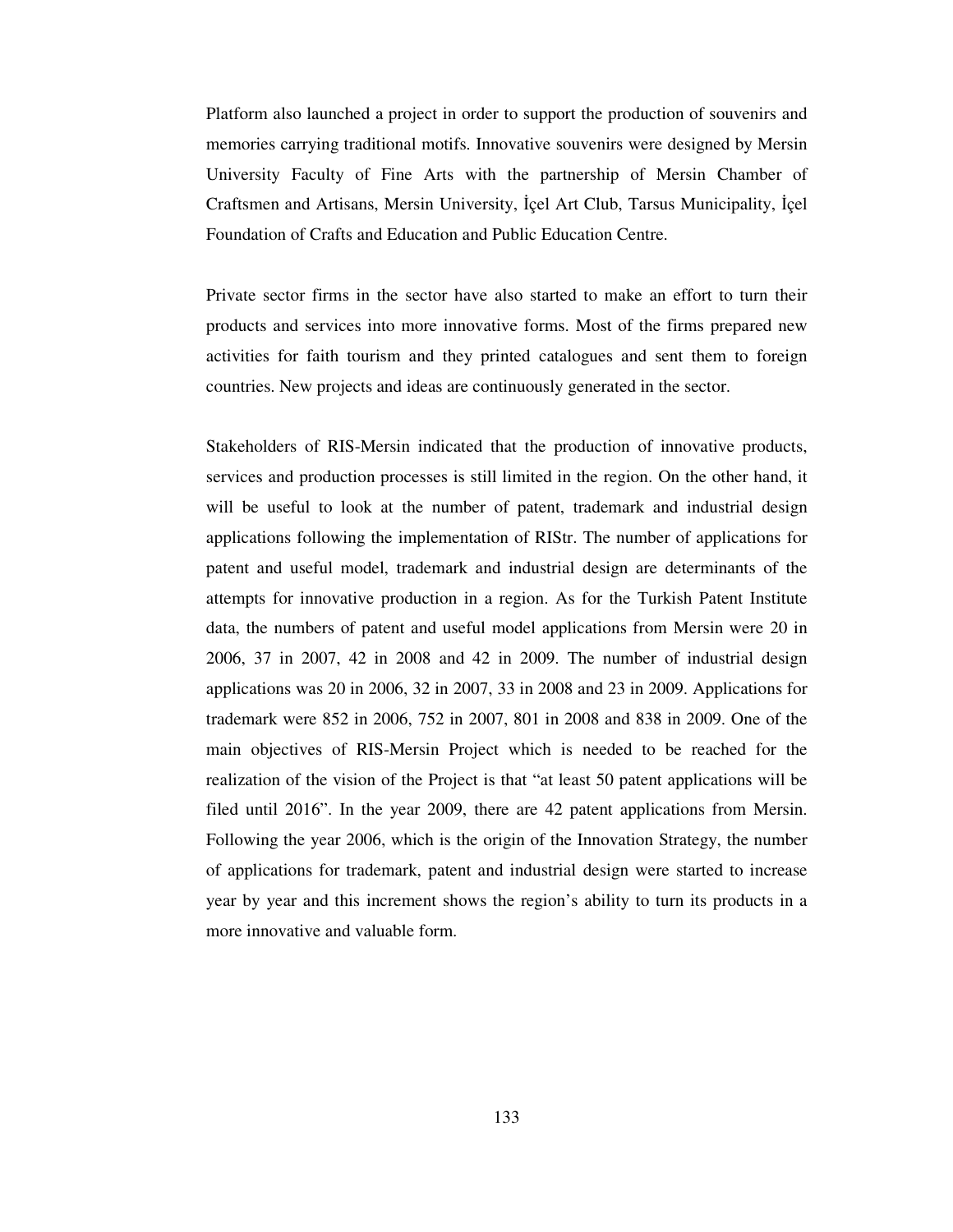|      | <b>Trademark</b>   |                 | <b>Patent+Useful Model</b> |                 | <b>Industrial Design</b> |                  |
|------|--------------------|-----------------|----------------------------|-----------------|--------------------------|------------------|
| Year | <b>Application</b> | <b>Registry</b> | <b>Application</b>         | <b>Registry</b> | <b>Application</b>       | <b>Registry</b>  |
| 1995 | 69                 | 37              |                            | $\Omega$        | $\theta$                 | $\overline{0}$   |
| 1996 | 77                 | 30              | $\overline{c}$             | $\theta$        |                          | $\boldsymbol{0}$ |
| 1997 | 173                | 36              | 4                          | 1               | $\overline{c}$           | 1                |
| 1998 | 94                 | 44              | 4                          | 3               | $\overline{2}$           | 3                |
| 1999 | 197                | 109             | 1                          | $\mathfrak{2}$  | 4                        | 3                |
| 2000 | 206                | 118             | $\overline{4}$             | 1               | 4                        |                  |
| 2001 | 143                | 80              | 8                          | $\Omega$        |                          | 4                |
| 2002 | 192                | 119             | 12                         | $\overline{2}$  | 11                       | 7                |
| 2003 | 267                | 86              | 17                         | $\overline{c}$  | 9                        | 8                |
| 2004 | 443                | 161             | 14                         | 10              | 12                       | 8                |
| 2005 | 738                | 242             | 18                         | 10              | 27                       | 16               |
| 2006 | 852                | 447             | 20                         | 9               | 20                       | 17               |
| 2007 | 752                | 518             | 37                         | 13              | 32                       | 24               |
| 2008 | 801                | 479             | 42                         | 18              | 33                       | 24               |
| 2009 | 838                | 433             | 42                         | 21              | 23                       | 20               |

**Table 18:** Trademark, Patent, Useful Model and Industrial Design Applications from Mersin Region

**Source:** Statistics of the Turkish Patent Institute

### **4.3.6. Evaluation of the Effectiveness of Mersin Regional Innovation Strategy:**

RIS was described as 'the institutional infrastructure supporting innovation within the innovation structure of a region' (Asheim and Gertler, 2005). It was also emphasized in the previous chapters that RIS in a region determines the effectiveness and efficiency of the generation and transfer of the regional knowledge among the different integrating parts of the system, including individual firms, sectoral/valuechain clusters, business consultants, technology centers, R&D centers, university departments, laboratories, technology transfer offices, development agencies and other similar institutions and this transfer occurs through networks and labor. Institutional structure, cooperation networks and the labor market conditions of a region are important for the establishment of an efficient and well operating innovation system. Institutions; that are government bodies, knowledge institutes, innovation intermediaries and entrepreneurship promotion infrastructures and networking characteristics; that is cooperative culture, interactive learning and associative consensus, are the important determinants of an innovation system and required to be satisfied.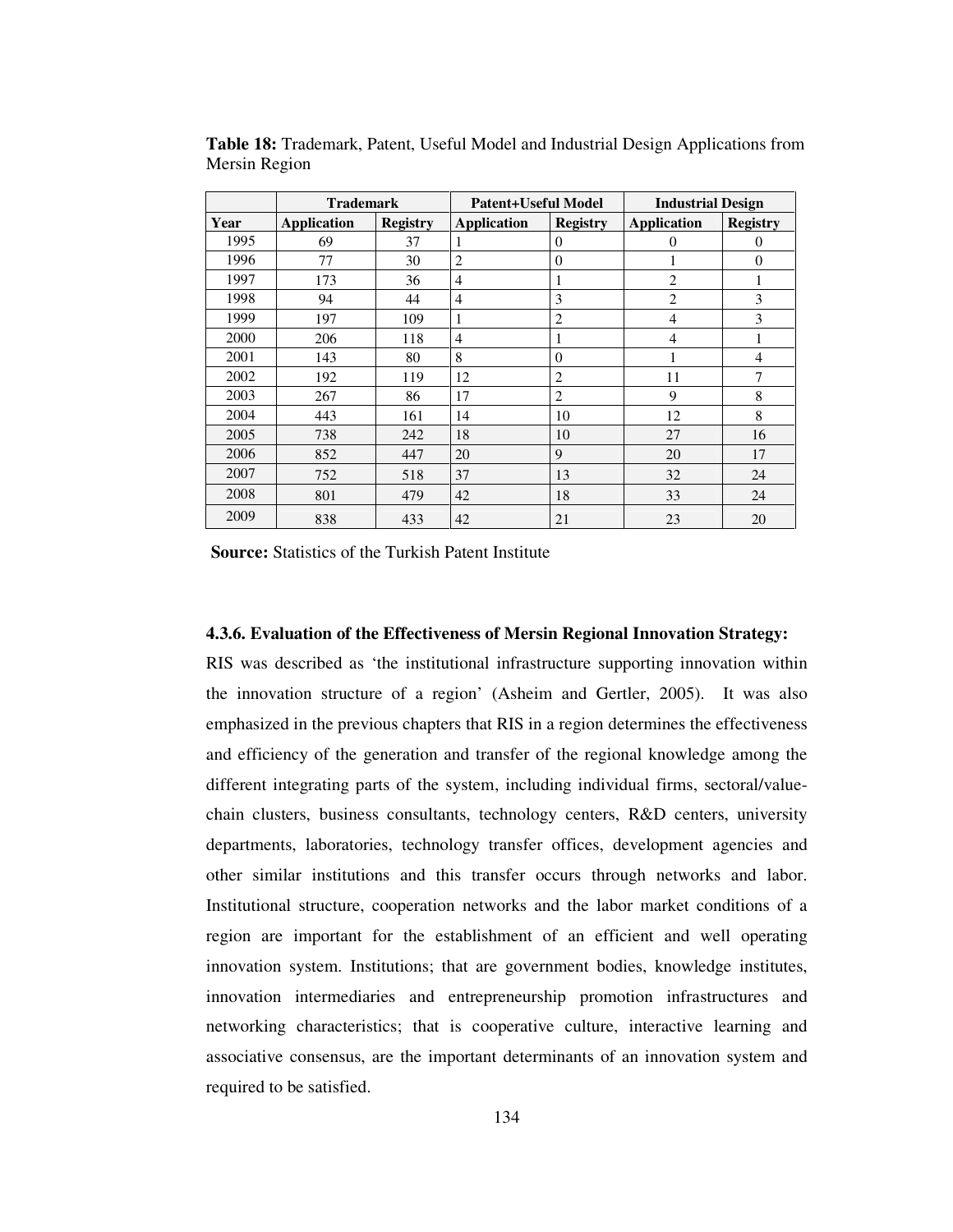In the content of the thesis, in depth interviews were conducted with the stakeholders and the achievements of the region in terms of networks, institutions, labor market conditions and production side improvements were graded. The following table has been prepared as an output of this study. Stakeholders were stated that the strategy has become most influential on the networking subsystem of the RIS. The weakest system part is also introduced as the labor market conditions of the region.

| <b>SECTOR</b> | <b>ACTOR</b>           | Institutional | Employment,  | Cooperation     | <b>New</b> |
|---------------|------------------------|---------------|--------------|-----------------|------------|
|               |                        | structures    | labor market | <b>Networks</b> | projects,  |
|               |                        |               | dimensions   |                 | products,  |
|               |                        |               |              |                 | services,  |
|               |                        |               |              |                 | skills     |
| Logistic      | <b>MCCI</b>            | * * * *       | * * * * *    | * * * * *       | * * * *    |
|               | <b>MCST</b>            | * * * * *     | * * * * *    | * * * *         | * * * * *  |
|               | Atako Holding          | * * * * *     | * * * * *    | * * * * *       | * * * * *  |
|               | Mersin University      | * * * *       | * * * *      | * * * * *       | * * * *    |
| Tourism       | <b>MCCI</b>            | * * *         | * * * *      | * * *           | * * *      |
|               | Olcar Tour             | * * *         | * * * *      | $* *$           | * * * * *  |
|               | Bumer tourism          | $* *$         | * * *        | * * *           | * * *      |
|               | <b>MSPA</b>            | $* *$         | $* *$        | * * *           | * * * *    |
| Agriculture   | <b>MTOIZ</b>           | * * * * *     | $\ast$       | * * * *         | * * * *    |
|               | Atka Baharat           | * * * * *     | $* *$        | * * * * *       | * * * *    |
|               | Mersin University      | * * * * *     | $* *$        | * * * *         | * * * *    |
|               | <b>MSPA</b>            | * * * * *     | $\ast$       | * * * * *       | * * * *    |
| impact on     | <b>MCCI</b> Monitoring | * * * *       | * * *        | * * * * *       | * * * *    |
| the region    | <b>METU Technopark</b> | $* *$         | $* *$        | * * * * *       | * * *      |
|               |                        |               |              |                 |            |

**Table19**: Evaluation and Grading of the Stakeholders' Opinions

MCCI: Mersin Chamber of Commerce and Industry MCST: Mersin Commerce of Sea Trade MSPA: Mersin Special Province Administration MTOIZ: Mersin Tarsus Organized Industrial Zone

\* \* \* \* \* Influence and effectiveness of Regional Innovation Strategy is in high level

\* Influence and effectiveness of Regional Innovation Strategy is in low level

**Cooperation networks** have appeared as the most influenced part of RIS as a result of the RIStr. Networking among different actors of RIS is the basic activity of the system. Networks of firms, regional government organizations, sectoral associations, technology centers, business services and technology consultants, business intermediaries and clusters enable knowledge transfer among these different parts of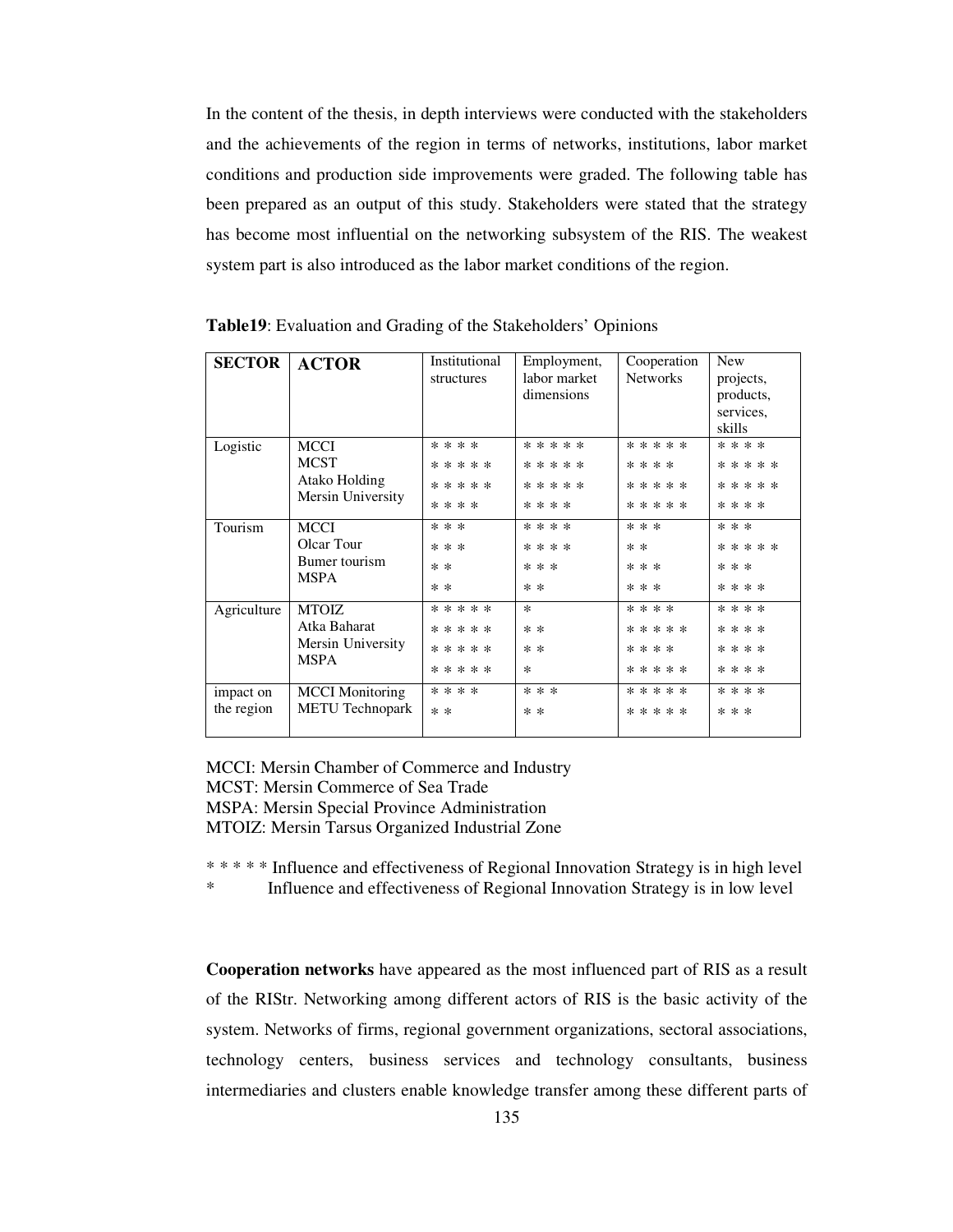the system. The linkages of these various actors provide to turn knowledge into innovation and accordingly into competitive advantage. Before RIS-Mersin Project, the cooperation networks between institutions of innovation system of Mersin were very poor and also there were missing institutional structures that were necessary for an efficient innovation system. After the strategy the system has gained new institutional structures which support cooperation, local-regional and also globalnational networks and innovation based growth. Strategy has been effective in supporting to form an efficient RIS with its financial organizations, innovation promoting organizations, sectoral associations, public and private governance organizations, innovative production clusters and scientific organizations. Newly established institutions of clusters and sectoral learning platforms in region has made her more open to joint innovation and allowing firms and other institutions using each other's knowledge, experiences and technology infrastructure to achieve to create more innovative ideas.

Sectoral Platforms of RIS-Mersin have created a common dialogue platform and enhanced especially the regional cooperation network and described as the base of the cooperation and collaboration networks in the region. Networking activities of the sectoral platforms have become effective in developing cooperation and confidence linkages between the different actors of the sectors and also between the different sectors in both national and international level. Logistic sector has developed successful linkages between local-regional-national institutions and also international institutions and these networks have provided a strong confidence atmosphere and synergy that maximizes the capacity for research and innovation activities of the sector. Agro-Food Sector has also achieved to form network relations in regional, national and global level. Tourism sector has gained new networks between firms, local institutions and university and especially cooperation between firms operating in the sector is described as the strongest among all these collaboration networks. However, tourism sector is lagging behind the other two sector in terms of reaching external markets and new sources of knowledge and information.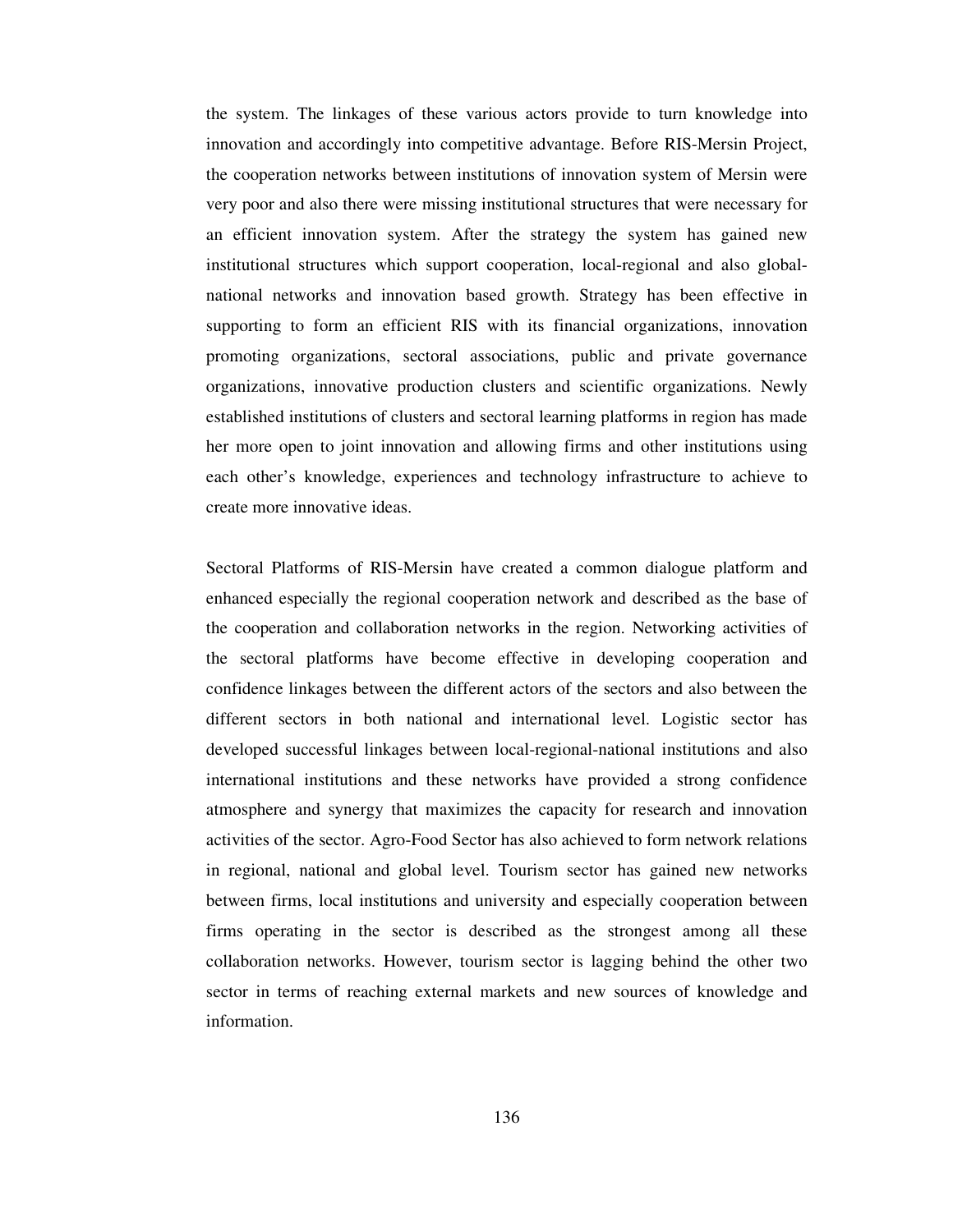Interaction and openness are the two critical success factors of effective regional innovation systems introduced by Innovating Regions of Europe Secretariat working group. Mersin RIStr has stated to establish new and strong linkages and interactions between different parts of the innovation system. Since the current networks are not functional in Mersin, it is obvious that building these networks and creating trust among the different actors will take a long time. The triple-helix relations play an important role in stimulating knowledge-based economic development; however, improving the university-industry-firm relations have limited only with the implementation of the R&D 33 pilot project. Mersin RIStr has not made a good start in this field of action up to now and it is essential to strengthen the triple-helix relations and to develop new mechanisms for better coordination of the innovation system. **Openness** is also a crucial success factor not only to allow the generation of new ideas, products, services and processes in the region but also to facilitate the relations between the various actors that intervene in the system. Mersin has founded new linkages with the international networks and become a member of Enterprise Europe Network and Innovating Regions of Europe Network. Moreover there are several projects being executed with foreign partners. In spite of these efforts, the innovation system still has a closed characteristic and the external linkages should be strengthened.

Practical-oriented recommendations have been proposed by the working group regarding the strengthening of the networks in the RIS are consulting the stakeholders, engaging different regional actors, encouraging cooperation and improving regional coordination. These recommendations should be considered in the next action plan of the innovation strategy and new tools and organizations should be introduced for these purposes.

**Institutional** gains of the Mersin RIS were stated as in good levels by the stakeholders and it was also indicated that there is a need for the creation of more new essential bodies to accelerate the development of innovation systems. Agro-food sector is seen as the most successful sector establishing new innovation promoting institutions. Logistic sector is also in a good condition in terms of establishing new institutional bodies. Tourism sector is the weakest leading sector in terms of creating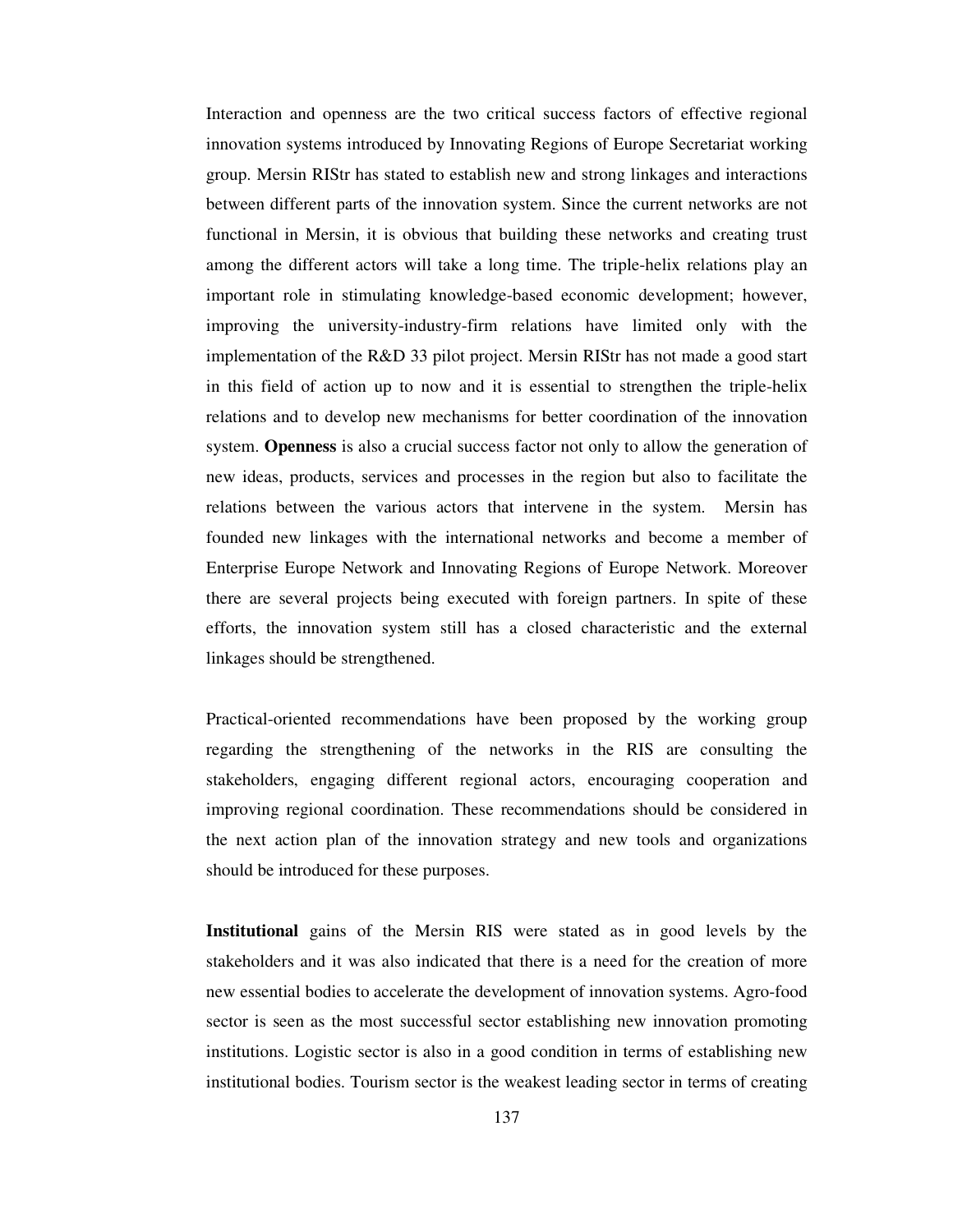new institutional structures and needs much more new bodies to increase the innovation base.

Diagrammatic representation of a RIS, which was presented in the third chapter of the thesis, shows these socio-institutional components of an innovation system. First part of the system is the knowledge generation-diffusion subsystem contains the educational organizations, research centers and technology mediating organizations. Second part is the knowledge application and exploitation subsystem covers the regional clusters. R&D competencies and skilled labor determines the linkages between these two parts of the system. Finance-subsidies-innovation and cluster policies are the third important part of the innovation system and these policies also support these regional clusters.

RIS-Mersin Project has introduced the major players of the Mersin Innovation System and the current innovation system in the region was presented in the previous chapters. These introduced major components of the system are: government bodies, private sector companies, universities and research centers, associations, unions and other non-governmental organizations as intermediaries, innovation infrastructure such as the technology parks and business incubators, and banks as finance providers. Actors lacking in this current system were also presented as the institutional business networks, in other words clusters, technology transfer structures, innovation financing mechanisms and advanced consultancy services. The activities of RIS-Mersin Project have stimulated the region to be able to establish these kinds of institutions which are necessary to strengthen the regional innovation capacity.

It is obvious that there is not a regional innovation finance mechanism and there was only a small number of knowledge producing organizations in the current innovation system of Mersin. The Business Angels Network Project of the Mersin Chamber of Commerce and Industry, which is an impact of RIS-Mersin project, is a new institutional structure aims to complete the institutional parts which are missing in the current RIS of Mersin. Business Angels Network will work as an innovation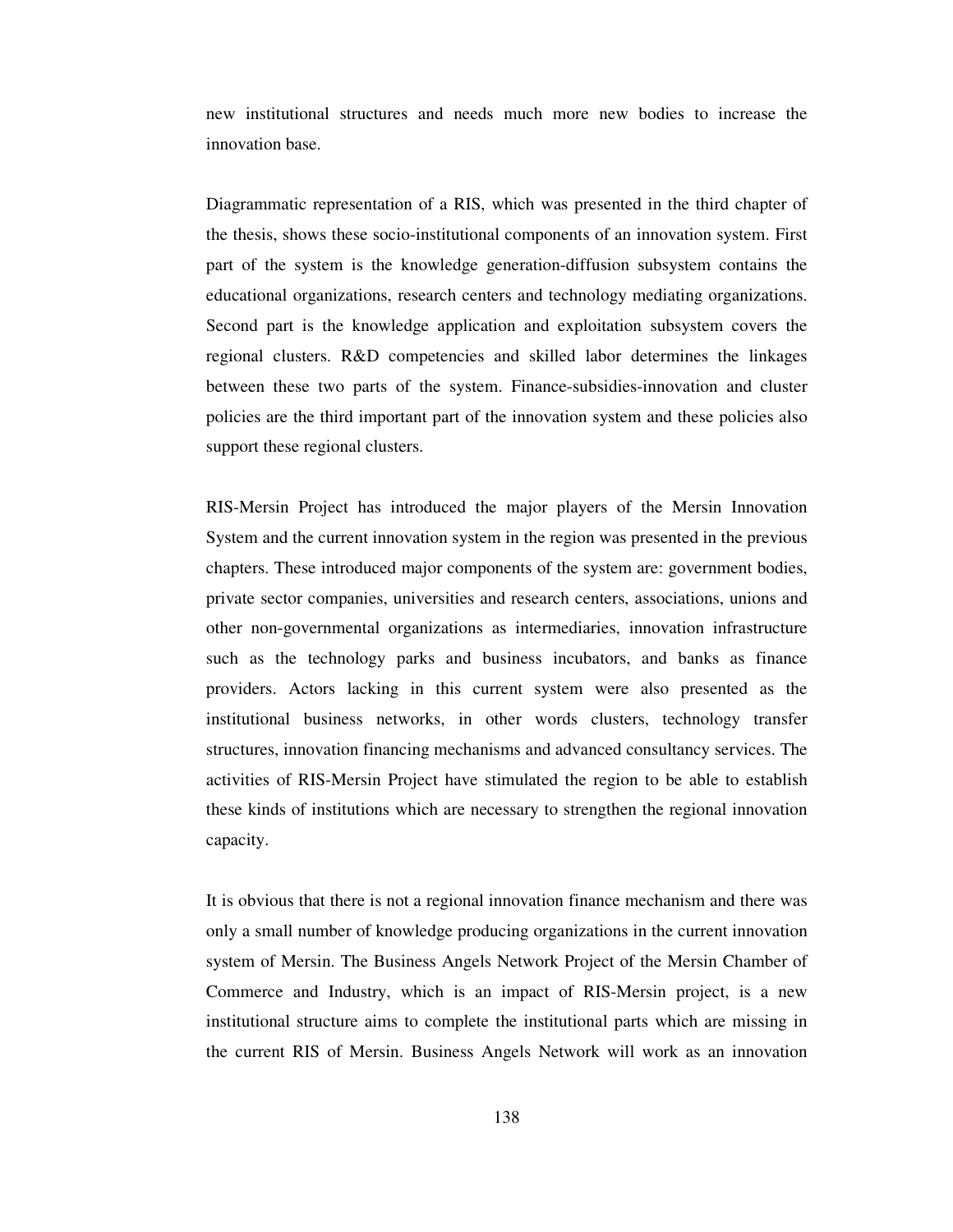financing mechanism and an advanced consultancy service which are the important factors to support the innovative entrepreneurs.

Mersin University, Çağ University, Silifke Taşucu Vocational High School of Selçuk University, Institute of Marine Sciences of METU and Alata Horticultural Research Institute are the existing knowledge producing organizations in the system. After the implementation period of the innovation strategy new institutions have been added to the system. Logistic and Foreign Trade Research Center and Tourism Research Center which have been established within the Mersin University are the two of these new organizations. Food Technologies Vocational High School, established with the partnership of Mersin University and Mersin-Tarsus Organized Industrial Zone, is another knowledge producing organization appeared with the impact of RIS-Mersin project. There are also two new knowledge generating organizations which are still planned to be established. The two of these institutions are Agro-food Training Center and Agro-food Technopark. These new institutions constitute the knowledge generation and diffusion subsystem of the region and also the components of science base and technology centers parts in the Figure 6 of An Efficient Regional Innovation System. Mersin RIS is still too weak in terms of these knowledge generating institutions, especially scientific organizations. The existing institutional bodies and also the newly established ones are not operating effectively and weak in promoting innovation. Innovation Strategy should create new tools, institutional bodies and policies to promote R&D activities and technology/knowledge transfer actions.

A well prepared **strategy** is also one of the success factors of an efficient RIS and the strategy should include activities promoting the development of clusters, supply chains and company networks. Agglomerations (clusters), networking and social capital (institutional background) are also the main drivers of the RIS. **Clusters**, described as the institutional business networks, are stated as the missing actors in the current RIS of Mersin. Clusters are the knowledge application and exploitation subsystems of the RIS. RIS-Mersin project achieved the formation of new sectoral clusters in the region. Logistic Center and Agro-Food Platform are the new clusters created with the impact of RIStr. These clusters are composed of large firms, SMEs,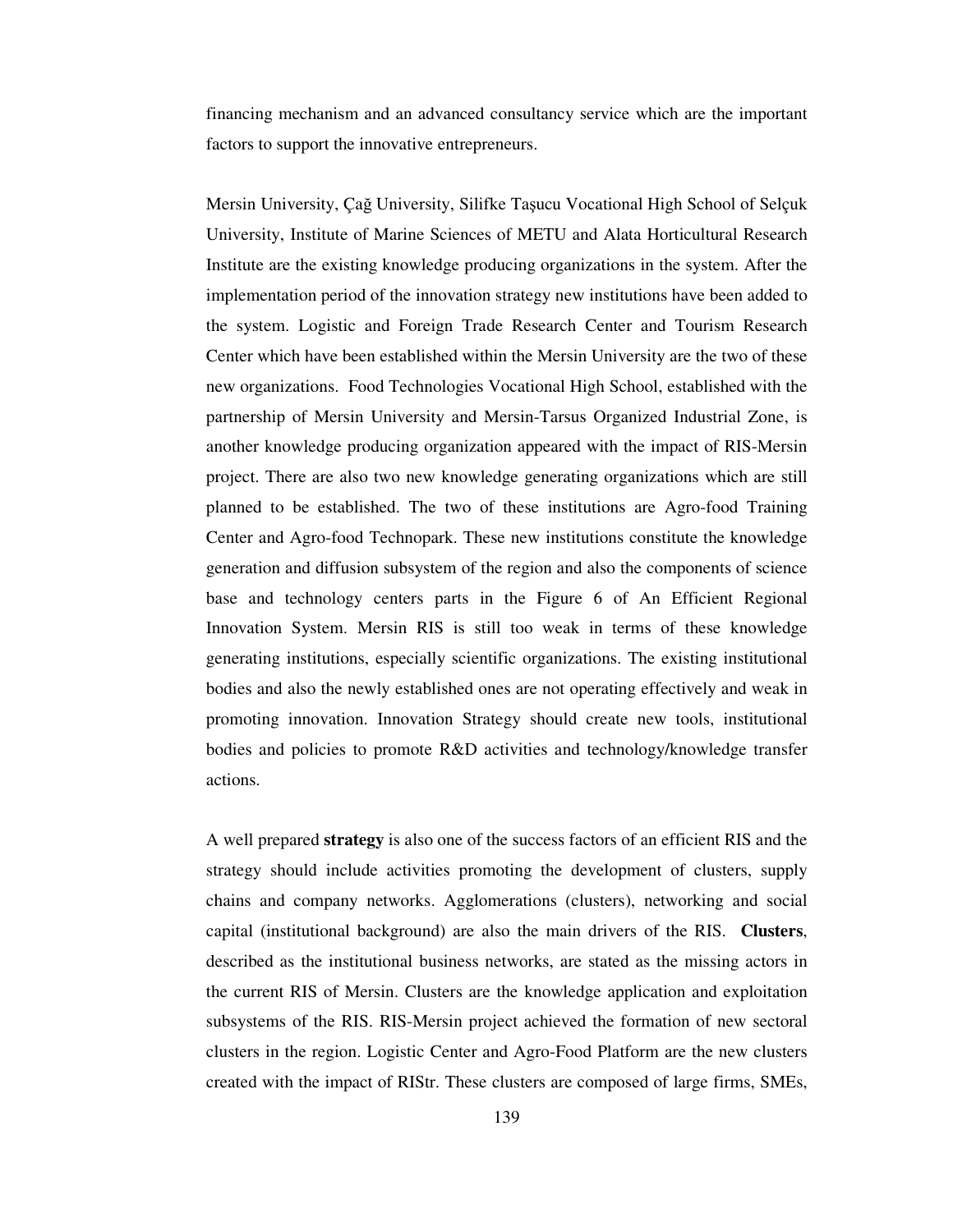sectoral associations and R&D centers and the cooperation links between these units. RIS-Mersin Project aims to establish new cooperative platforms putting together all related actors in region and operate as leader organizations for innovation and project preparation. These platforms have formed the sectoral association part of the innovation system. Mersin Tourism, Logistic and Agro-Food Platforms are the sectoral associations which are the core of the sectoral clusters and provide cooperation networks between firms and other institutions and technology centers. Knowledge application part of the Mersin RIS is more developed compared with the other two institutional subsystems; however, needs a more institutionalized form and the engagement of more actors and strong leaders.

RIS approach is highlights that regional authorities can shape local learning and innovation processes in such a way by providing R&D infrastructure and educational infrastructure, supporting academic spin-offs, enhancing human capital and enhancing the formation of social capital. In this innovation system, regional **governments** have different roles such as a catalyst, a facilitator and a broker in the articulation of a RIS. Public and private governance organizations can be summarized as trade associations, chambers of commerce and vocational training organizations and we can see that the RIStr of Mersin covers all these governmental organizations as the members of the cooperation platforms and the improvement of the innovation infrastructure of the region is being realized through these platforms. Regional Innovation Steering Committee is a new institutional structure of the RIS and this new institutional structure will be the first step to move the centrality of system into a more regional form. **Steering** is also necessary in order to regulate the effectiveness of the innovation system through appropriate guidance and coordination of the activities undertaken by the various stakeholders. RIS Mersin project is achieved the formation of an Innovation Steering Committee including different stakeholders who has leadership qualities. The institutional structure of the committee should be strengthened and be turned to an independent institutional body that will execute the activities of monitoring and assessment of the innovation system and also benchmarking, which are the indicated recommendations of the IRE Working Group for an effective innovation system**.**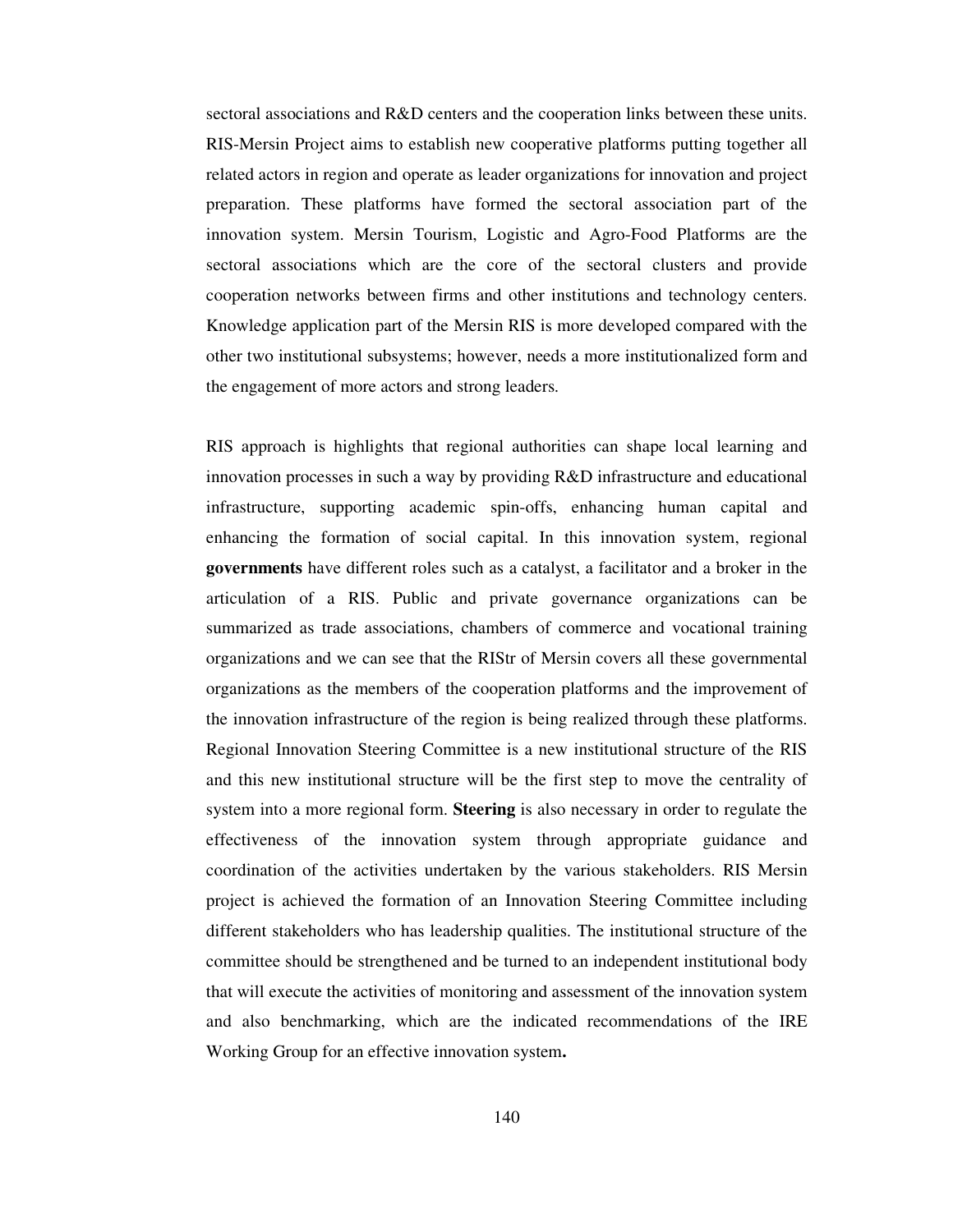The **labor market** dimension is an important element within RIS approach, since processes of learning and knowledge transfer occur through regional workforce in which the knowledge is embedded in. RIS Project provided implementation of new projects to train and improve the skill level of labor force and these projects contain successful employment oriented pilot projects (Entrepreneur-33 and Export-33). In general, it can be said that the strategy has provided limited improvements in the training of new skilled labor and employed them in the region. Interviews showed that there occurred different gains in the content of labor market in terms of different stakeholders and different sectors as presented in the table 19. The impact of RIStr in the labor market facilities of logistic sector is in high level and indicated achievements are the improvement of skill levels of the labor employed in sector, increment in the number of skilled labor and the increase in employment. The impact of RIStr on the labor market conditions of agro-food sector is still weak but in the long turn with the completion of the Agro-Food Cluster, Agro-Food Training Center and Agro-Food Technopark projects, sector will start to accelerate its potentials to make its labor force more qualified. On the other hand, RIStr has not yet created any impact on the skill level of labor employed in tourism sector. Moreover, it is seen that the number of researchers employed in the sectors promoting innovation is still in too low levels. Workforce skills development and supporting the high-tech, highgrowth entrepreneurship is the necessary recommendations which should be considered while preparing the activities, policies and projects directed to the improvement of the labor market conditions.

Following this brief discussion of the effectiveness of Mersin RIStr through the evaluation of the achievements of fundamental parts of innovation system, effectiveness of RIStr on the fourth part of the thesis research frame will be discussed. In other words, the effectiveness of RIS-Mersin in the improvement of the ability of region to create innovative **products, services, production processes, projects** and to gain new **skills** will be discussed. Innovation strategy is a new attempt and thus there still are not any concrete outputs in terms of the creation of innovative products, production processes and services.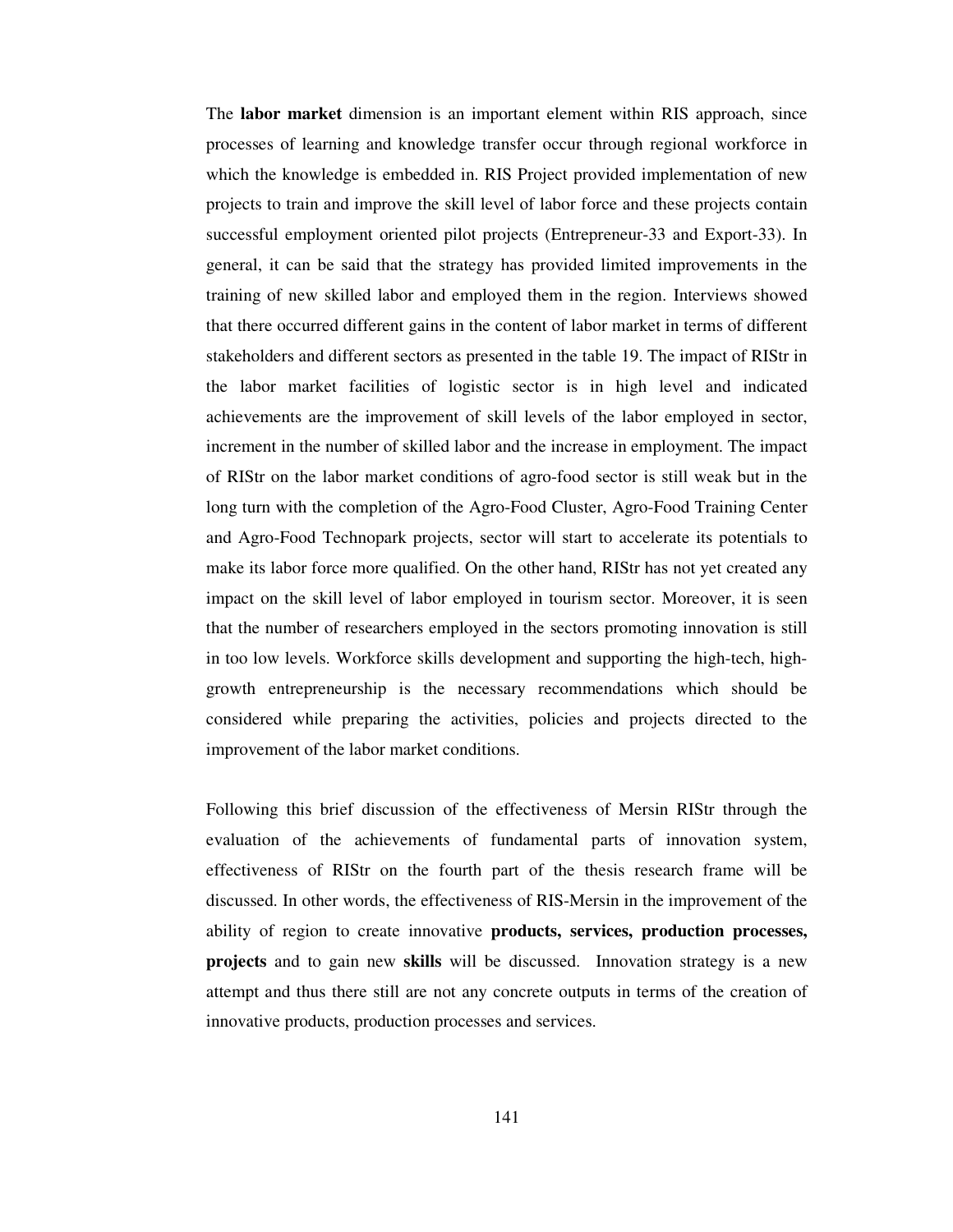A lot of new innovative projects have been developed in the content of RIStr and some of these have international partners and joint projects. On the other hand, region is still too weak in the creation of innovative products and their marketing and distribution. RIS-Mersin is still a general strategy and not reaches the firm level. The strategy has established the required institutional organizations, social environment, labor market conditions and networks through the activities and projects in this first stage of three years. Innovation support needs of firms should be examined in a systematic way in the next stage of RIStr in order to mobilize the right actions and resources to improve the regions ability to create innovative outputs and to be attractive.

Region has gained new skills, such as the adoption to the clustering approach, creation of collaboration culture and project creation, execution, timing, financing skills. Stakeholders agreed on the thought of the effectiveness of the RIS-Mersin in terms of providing new skills and creating new projects.

There are a lot of projects executing by RIS-Mersin Logistic Platform and it is seen that the sector has started to be more innovative by creating new innovative ideas and projects; for instance, Logistic Center Project. Establishment of the Agro-food Cluster and Agro-Food Technopark is also important projects of the Agro-Food Platform that have been prepared to improve the creation of innovative production processes and innovative products and created a positive environment for new projects in agriculture sector, i.e. AGFORISE project. The other leading sector of the strategy, that is tourism sector, is the leader sector in terms of the number of projects prepared. There are 37 projects prepared by the tourism platform. In spite of these projects, the sector is still weak in producing innovative products and services. On the other hand, it is also seen that tourism firms have also started to make an effort to turn their products and services into more innovative forms.

Table 19 shows the stakeholders' opinions about the production side achievements of region. Stakeholders considered only the number of projects prepared and skills they gained following the implementation of the RIStr and accordingly graded this part of the thesis research as in high success level. On the other hand, they also indicated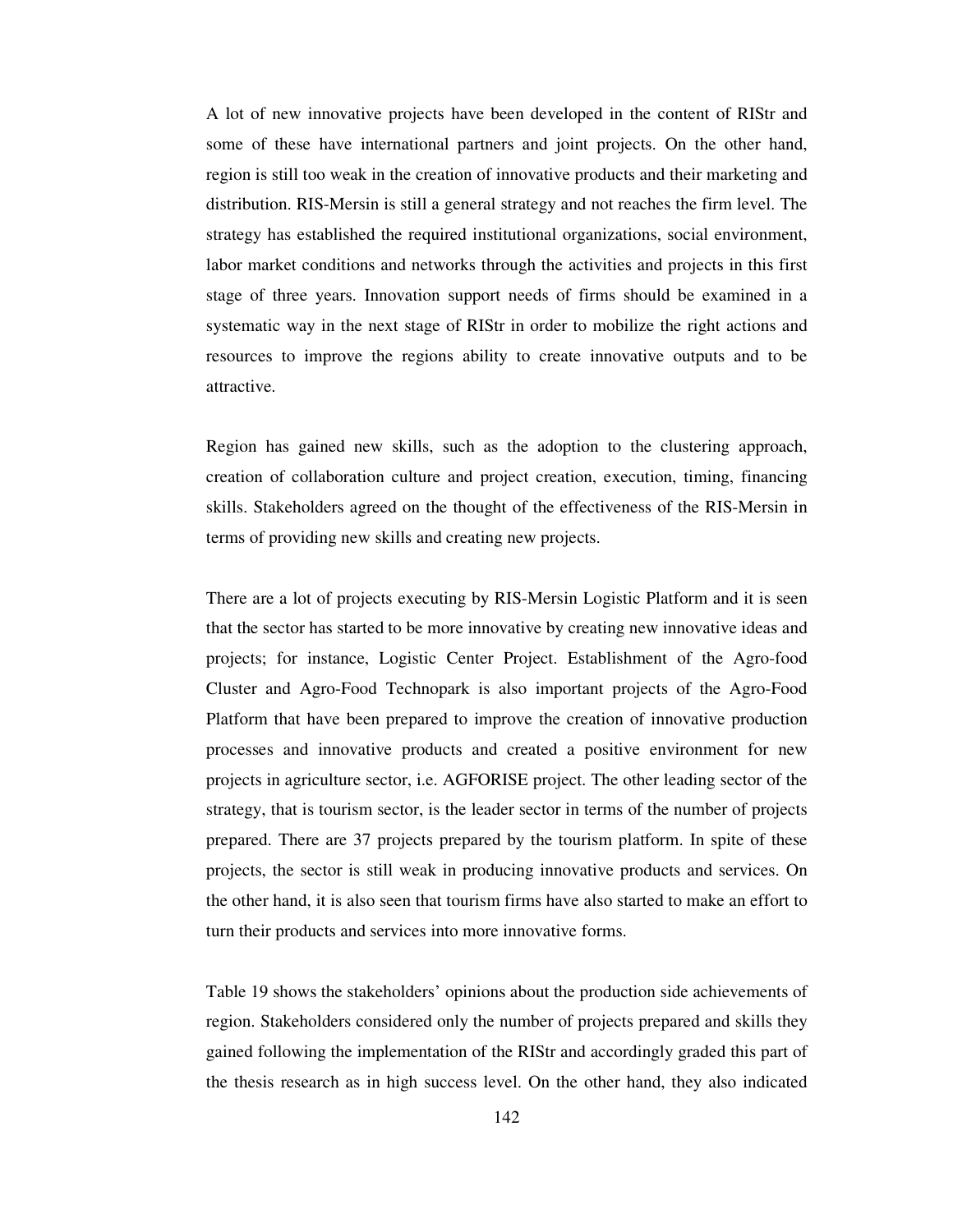that the production of innovative products, services and production processes is still limited. Furthermore, it is seen that the number of applications for trademark, patent and industrial design increases year by year and this increment shows the effectiveness of RIStr in improving region's ability to turn its products in a more innovative and valuable form.

This newly occurring form of the Mersin RIS resembles the **Regionally Networked RIS** definition of Asheim and Gertler (2005). As stated in the previous chapters, this Regionally Networked RIS is also regionally embedded and characterized by localized interactive learning. Its structure of being planned by policy interventions and cluster of firms surrounded by a regional supporting institutional infrastructure and its openness to the external world through networks differentiate it from the Territorially Embedded type of RIS.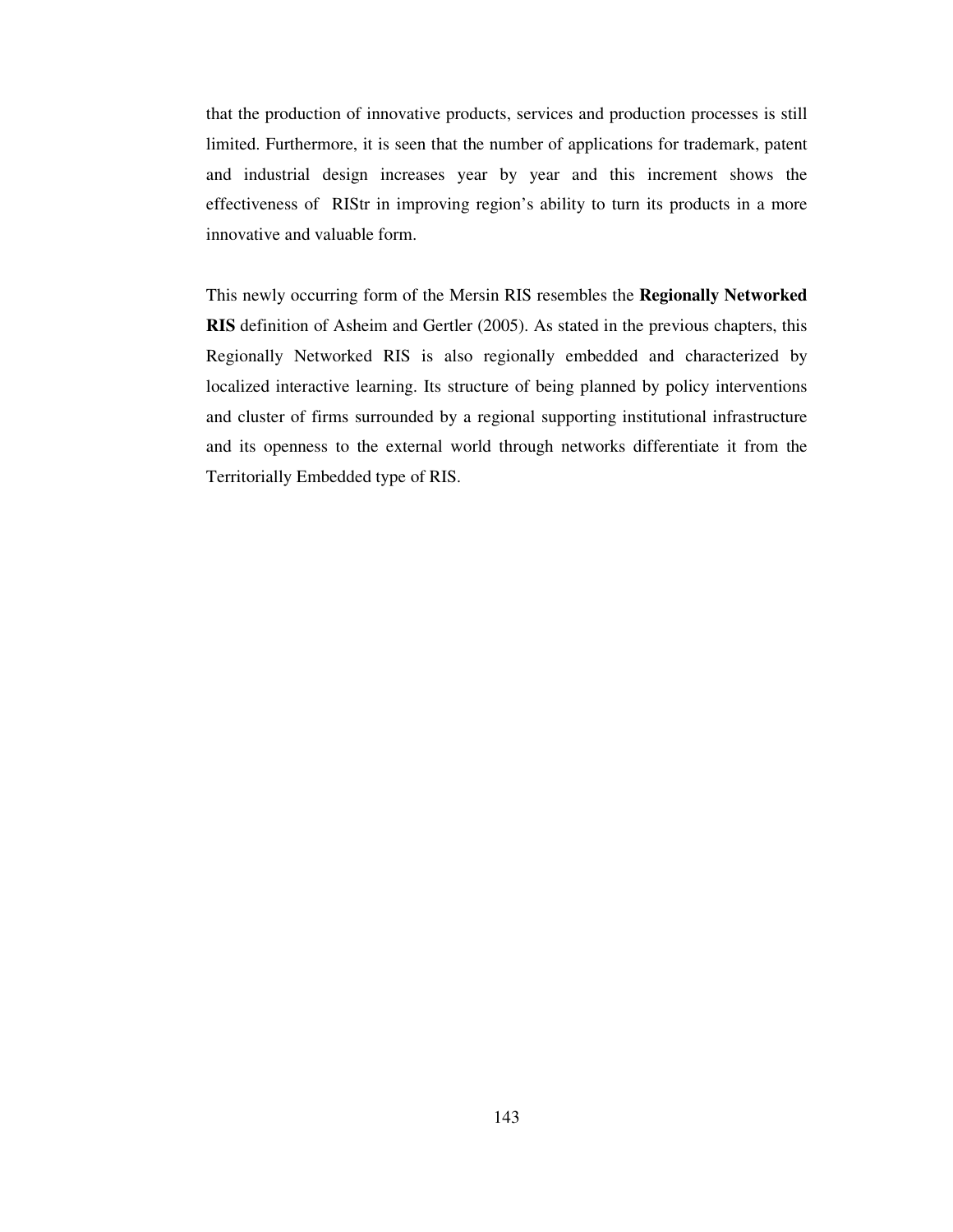#### **CHAPTER 5**

#### **CONCLUSION**

This study has attempted to evaluate the social and institutional achievements of Mersin Regional Innovation System with the aim of exploring the effectiveness of Regional Innovation Strategy.

Forces of globalization and the emergence of the innovation oriented knowledge economy have increased the importance of knowledge and innovation for regions to be able to sustain their regional competitive power and it is also emphasized that the competitiveness in regional term is based on regional resources and social and institutional capabilities in order to be able to innovate and attract the flows of the global economy. Being an innovation oriented regional policy; RIS is a social system provides regions to use their potentials and network relations for continuous innovativeness and regions have started to prepare RIStr in order to improve their innovative capacity and establish a well functioning RIS.

Support for the promotion of innovation in less developed regions has been generally inadequate in quality and quantity to require their economic development needs and Regional Innovation Strategies have been encouraged to overcome these problems. In 1990s, European Commission provided new supports for European regions to encourage them for carrying out RIStr Projects. Today, innovation oriented regional policies are seen as the important tools to sustain competitive power in the knowledge economy and these strategies are also beneficial policy tools to be able to formulate efficient RIS. The RIStr of Mersin (RIS-Mersin) Project is the first RIStr in Turkey and financed by the European Commission under the Sixth Framework Program. The vision of Mersin has been defined in the strategy as "becoming a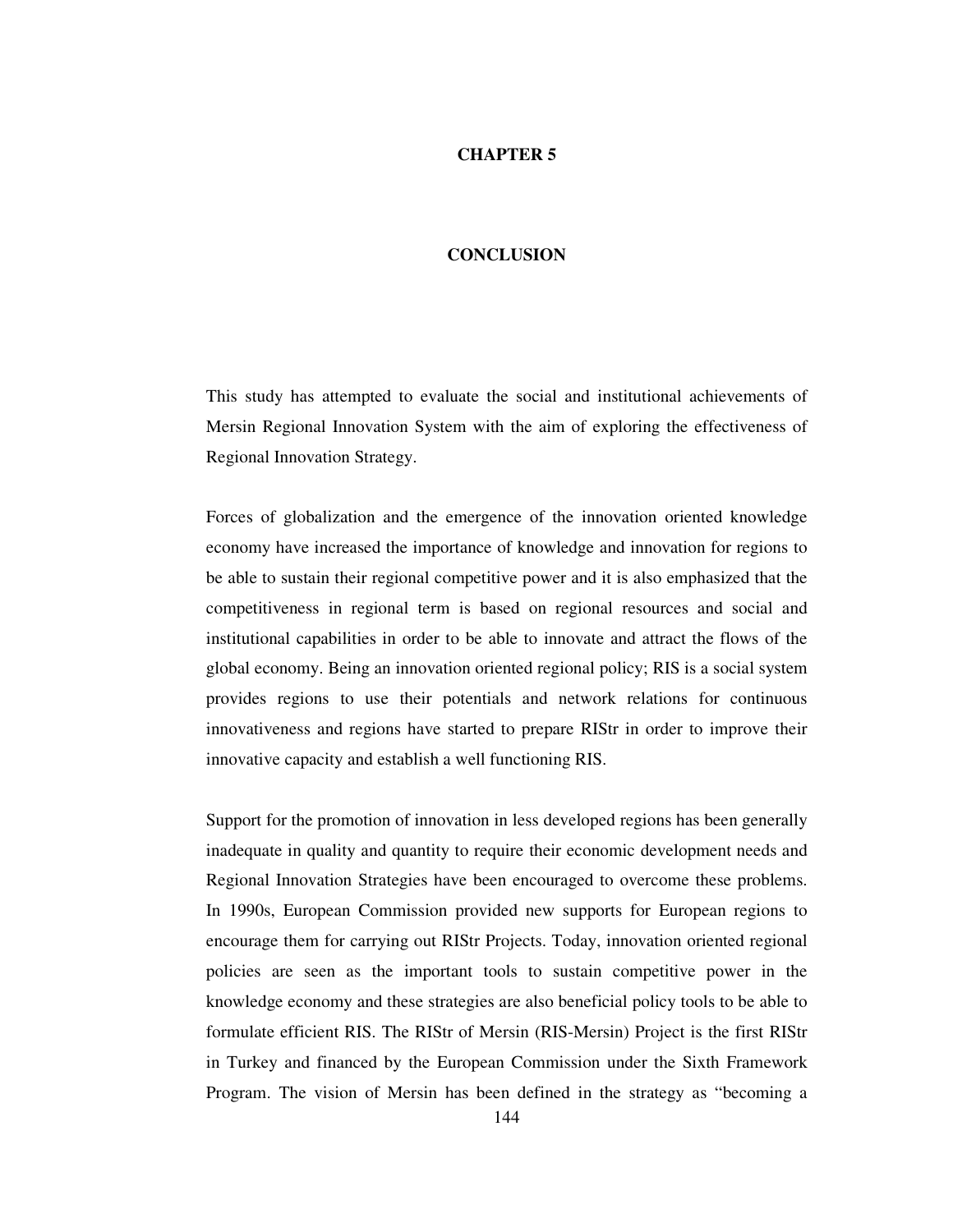region with high life quality and knowledge and innovation based sustainable economy" and the fundamental goal of the strategy is to develop innovation capabilities of enterprises in Mersin. The strategy aims the increment in quality of life, generation of new jobs and a sustainable regional economy with achievement of the defined fundamental goal. Logistic, agriculture and tourism, which are the most important sectors stimulating economic development in Mersin, have been chosen as the leading sectors of the Innovation Strategy. It was emphasized that the RIS approach generally focuses on SMEs but is not limited only with high tech sectors and contains also the traditional sectors as well as the service sectors which tend to be important in less favored regions. Mersin RIStr is different from the strategies of the other regions in IRE network, because of being a general strategy and not only focuses on SMEs in high-tech sectors, but also contains the traditional and service based sectors.

The thesis aims to evaluate the social and institutional achievements of Mersin RIS following the implementation of Mersin RIStr. The main question of the thesis is whether the RIStr of Mersin (RIS-Mersin) has been effective for the improvement of innovation system in Mersin. It was emphasized that the RIS is a social system with an emphasis on institutions and their networks. In accordance with this description of RIS, the thesis has attempted to evaluate the social and institutional achievements of Mersin RIS following the RIS-Mersin project by searching for the answers of research questions through three sectors and from the stakeholders' point of wives. Research questions answered by the stakeholders are: the existence of new innovation supporting institutions established in region, improvements in labor market facilities with the impact of the strategy, new collaboration and confidence networks formed with the impact of the strategy and new projects, products, services and skills gained during the implementation of the strategy. Answers of these questions have displayed the improvements in the main components of RIS and the improvements in the ability of region in producing new knowledge or combining knowledge in new ways and turning it into economically profitable products, services and processes and also the ability of creating new projects in order to strengthen her innovation infrastructure.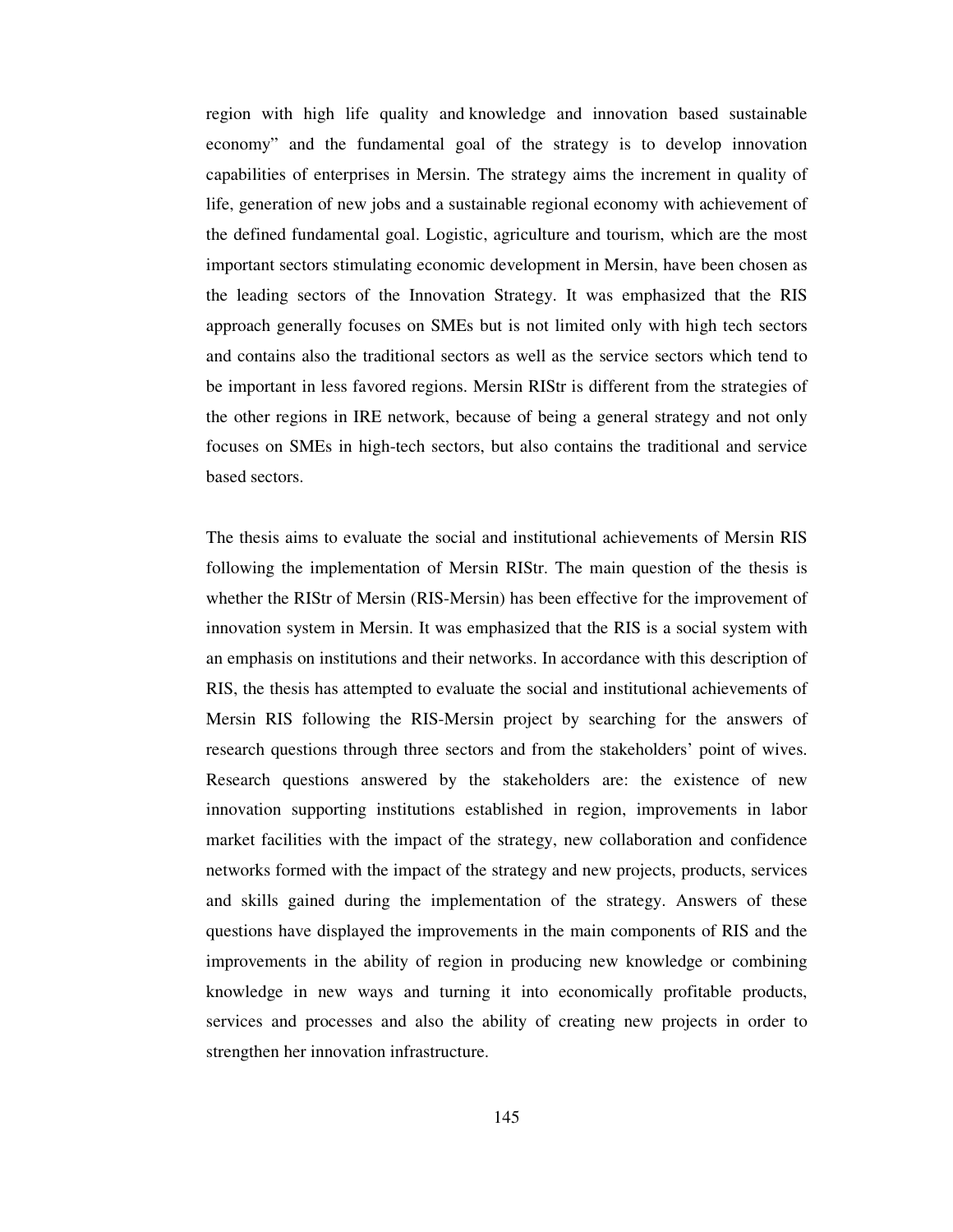This part of the thesis will attempt to present the achievements of the region in general terms and also the achievements of the three leading sectors in terms of institutional settings, labor market situations, collaborations created and production side. General achievements of region can be summarized as the preparation of Regional Innovation Strategy, development of urban consciousness, improvement of the innovation culture, increment in the image of the city and determination of the vision and the future development concept of the city. With the impact of Innovation Strategy, all regional actors have begun to work together for the future of city and carry out new projects to improve the innovation capacity and infrastructure of the region. Moreover, the interest of young people to the entrepreneurship and innovation activities started to increase and RIS-Mersin project generated an increase in firms' innovation activities and also entrepreneurship activities. During the implementation period of the strategy, new connections have been created with firms and institutions in EU. All in all, it can be said that the future perspectives of the project achieved in the sense that a regional culture based on innovation and entrepreneurship culture has been developed and region has gained an attractive image to attract external investments, human resources and financial resources.

The improvements in the main subsystems and components of RIS in Mersin have been evaluated in the thesis to be able to measure the effectiveness of RIStr in the development of an efficient RIS for the region. These subsystems constitute RIS are the institutional settings, labor market and networks. The fourth dimension that has been studied is the production side achievements of region, which is the determinant of the ability of region to direct its production in a more productive form. The achievements of the leading sectors of region following the implementation of RIStr have been evaluated by the stakeholders. Moreover, sectoral platforms achieved the development of long term innovation strategies for tourism, agro-food and logistic sectors. The impact of the RIStr on tourism, logistic and agro-food sectors has been evaluated from the perspectives of active participants of the platforms by considering the improvements in their institutional setups, labor market conditions, cooperation networks and production side.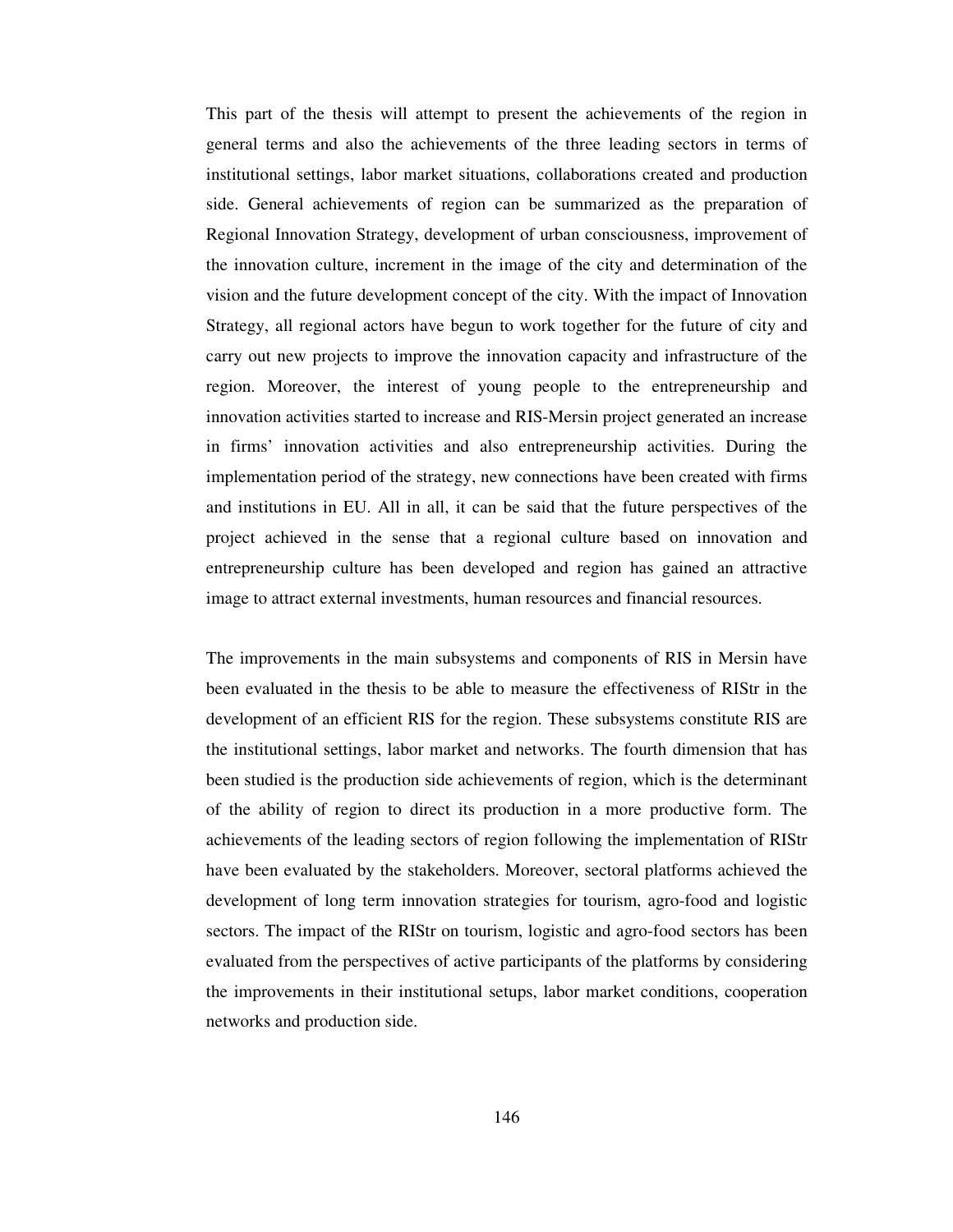Sectoral Platforms, RIS Mersin Management Unit and Regional Innovation Steering Committee are the most important **institutional structures** that the region has gained as an impact of RIS-Mersin Project. That is to say, RIStr is driven from the highest authority level and ensure legitimate leadership. Platforms allow the participation of all actors and create consensus for common goals necessary for the growth of sectors and accordingly development of the region. Platforms have also provided the creation of a culture of innovation and building consensus and confidence among the actors of innovation system. Thus, a regional innovation governance system has been started to put in place in Mersin and an institutional infrastructure has started to be formed in order to exploit the regional potential of three key sectors in region. Moreover, the creation of R&D centers in the areas strategic to Mersin is also an important impact of the strategy. The project has stimulated the creation of new actors which are important for the operation of the Mersin RIS.

As the stakeholders of Logistic and Agro-Food Platforms emphasized, stimulating the creation of new **institutional** actors which are important for RIS have been started to be established and now operate actively. All these new institutions appeared following the RIS-Mersin Project presented that institutions necessary for the improvement of innovation infrastructure of agro-food and logistic sectors have started to be formed in order to make these two leading sectors of the region more innovative. Compared with the other sectors, tourism sector showed a weak development effort in terms of establishing new innovation oriented institutional setups. It is also seen that there occurred limited improvements in the formation of new scientific and technology based institutions. This situation is the reason of the slow progress of the RIStr. The next stage of the RIStr should contain the activities, projects and supports for the completion of this undeveloped part of the innovation system.

In this last three years of the implementation period, Mersin RIStr has become effective to provide Mersin RIS operate more efficiently. Strategy supplied the establishment of innovation promoting and mediating institutions that were missing in the existing innovation system. However, establishment of some essential institutions, i.e. Innovation Centre and Technology Transfer Office, was not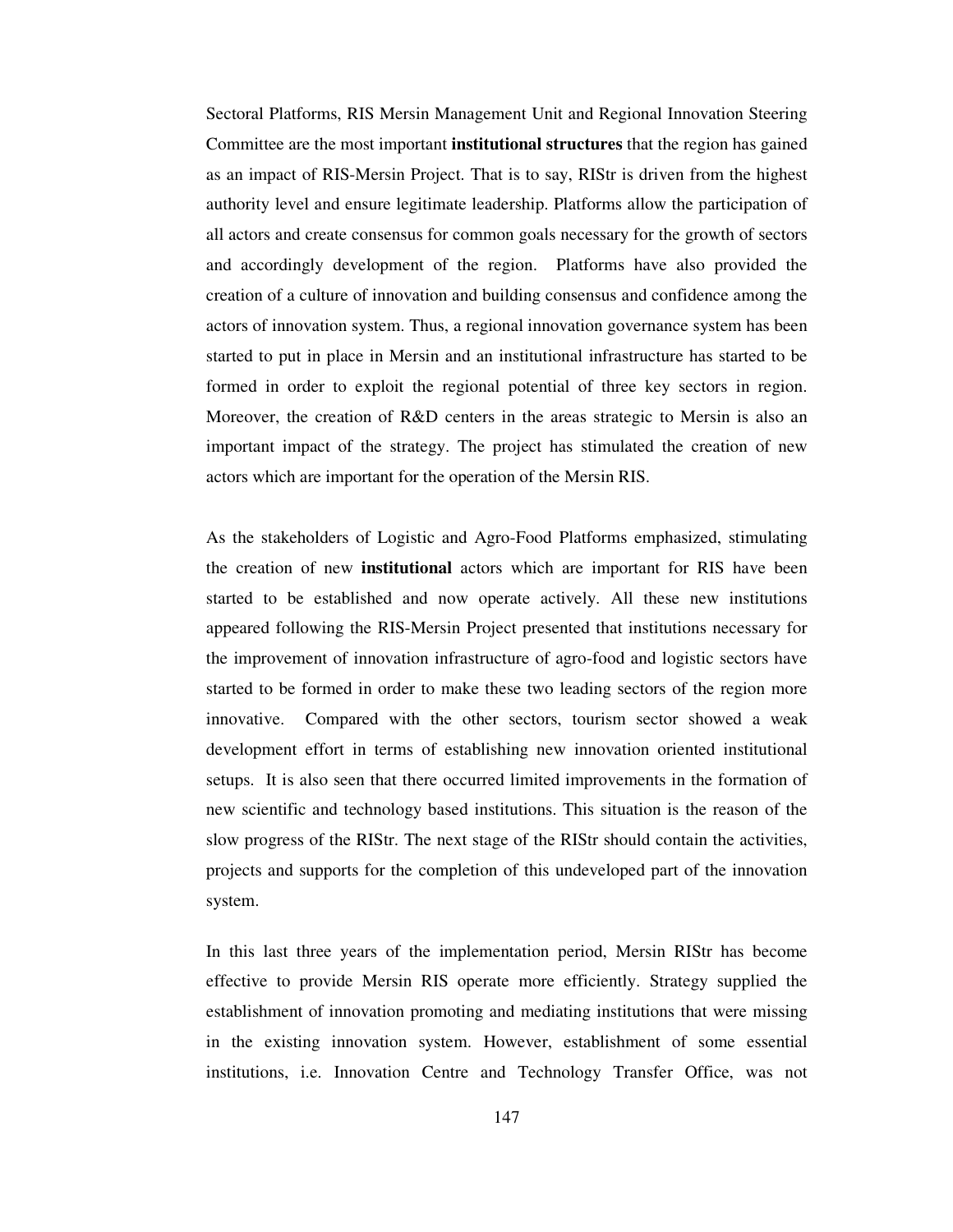effectuated and existing institutions in the system have committed the responsibilities of these foreseen institutions. Establishment of institutional business networks; i.e. clusters, sectoral associations, innovation financing mechanisms and advanced consultancy services are the achieved objectives of the strategy. Establishment of these kinds of institutions is still in progress. However, we cannot say that these institutions are enough for the system. The system still needs some intermediary institutions and scientific organizations to be able to strengthen its innovation base and links with the national and international networks. The role of the Çukurova Development Agency in this strategy should be enhanced. The financial and consultancy support of the central government should also be raised.

Activities of offering an annual innovation prize to the enterprises (Innovation Competition Pilot Project), creation of new entrepreneurship projects for young people (Entrepreneur-33 Pilot Project), establishment of new innovation and entrepreneurship certificate programs and development of new mechanisms for the cooperation of university and industry (R&D-33 Pilot Project) are the important achievements of the **labor** market of the region. These developments in human resources show that a mechanism was started to be formed to transfer technology and research results and entrepreneurial culture among the actors of the region. RIStr attempts to develop skills and competences of human resources in sectors and companies and to develop high quality researchers and attract qualified researchers. However, the impact of the strategy in the improvement of the labor market conditions is in low levels compared with the other three dimensions forming RIS.

Interviews showed that there occurred different gains, in terms of the labor market conditions, for different stakeholders in different sectors. While certain sectors have obtained limited improvement, other sectors have become more successful to improve their **labor market conditions**. The impact of RIStr in the labor market facilities of logistic sector is in high levels compared with the other two sectors. The improvement of the skill levels of labor employed in the logistic sector, increment in the number of skilled labor and the increase in the employment are the achievements of logistic sector. The impact of RIStr on the labor market conditions of agro-food sector is still weak but in the long turn with the completion of the Agro-Food Cluster, Agro-Food Training Center and Agro-food Technopark Projects, sector will start to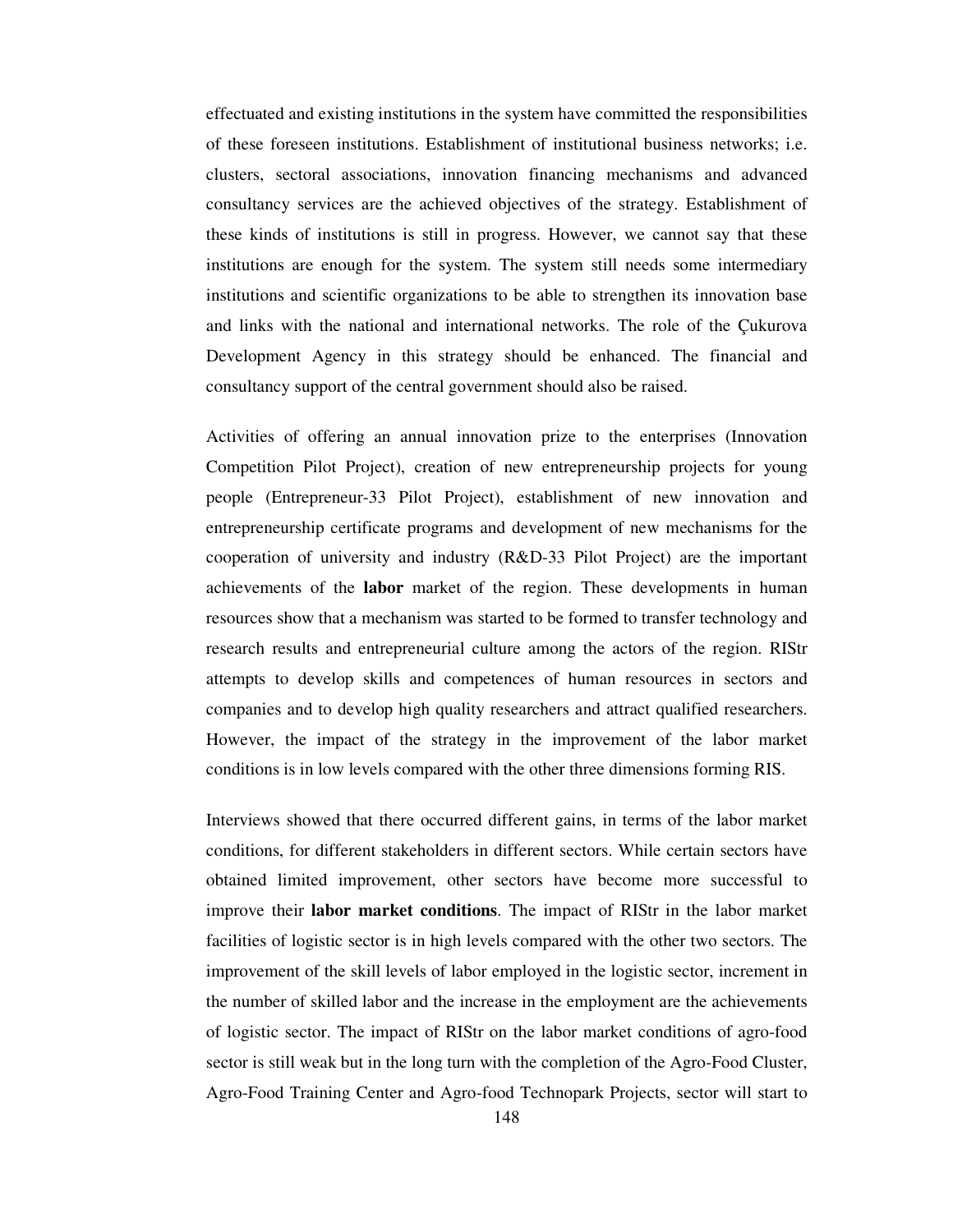accelerate its potentials to make its labor force more qualified. Tourism Platform has an impact on the creation of new employment opportunities for unemployed people in region; however, there have not been any projects for the improvement of skill level of labor and increment in the number of qualified labor employed in the sector. Compared with the other sectors, impact of the innovation strategy in the labor market conditions of tourism sector is still in low levels.

Mersin RIS is lacking the qualified **labor** force that turns the knowledge into a more valuable and profitable form, that is innovation. Skilled labor is important for the creation of innovative production processes, products and services. Projects have been executed in the context of the RIStr to improve the labor market situations, skill level of existing labor and to attract the qualified labor from outside the region. However, the outcomes of these activities of strategy are not evident and obvious still. There are ongoing projects of the platforms executing to realize this purpose and the qualified labor needs of the region and companies will be achieved when these projects completed. University and research centers are important to produce the innovative knowledge. New research centers have been established in the context of the strategy but these are not operating actively yet. The employment of researchers and specialists should be determined for the efficiency of RIS.

Stakeholders' opinions displayed that the impacts of RIStr in the evolution of cooperation **networks** is in the highest levels compared with the other three subsystems of RIS approach. New cooperation and confidence networks have emerged firstly among all regional actors, then between the regional institutions and central institutions and also with the international networks. Central institutions' interest to the region has also been increased and they have started to support the activities and projects executing in the region. Establishing regional, national and global networks, synergies and partnerships and increasing cooperation within firms and between firms and knowledge producers are the realized operational objectives of RIS-Mersin project.

The general gain of the region from the innovation strategy is the Establishment of the regional, national and global **networks**, synergies and partnerships. RIS-Mersin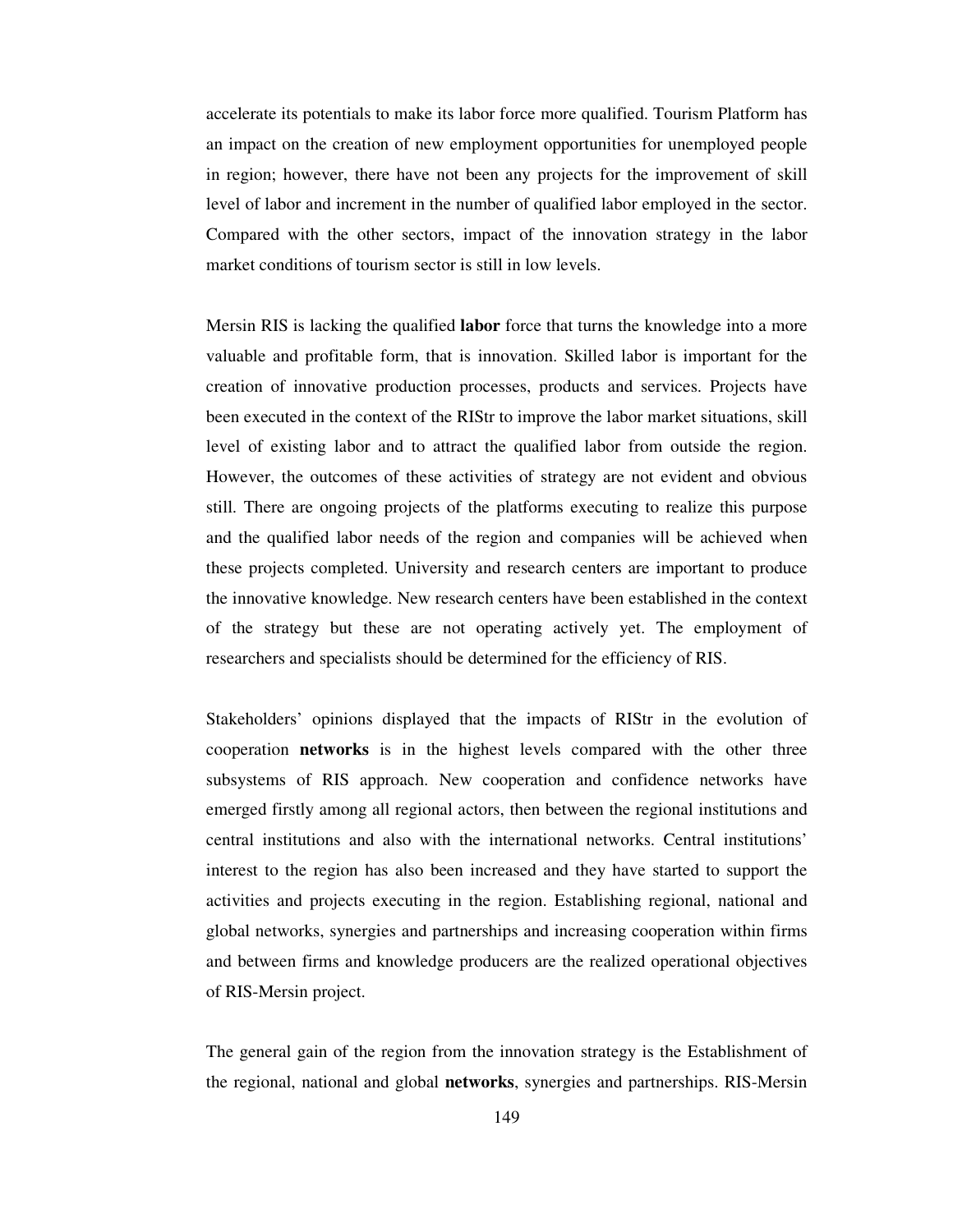Project has a strong impact on the networking efforts of the logistic sector. Linkages between local-regional-national institutions and also international institutions provided a strong confidence atmosphere and synergy that maximizes the capacity for research and innovation activities. Agro-food sector has also achieved to form network relations in regional, national and global level. Tourism sector is lagging behind the other two sectors in terms of reaching external markets and new sources of knowledge and information.

A RIS aims to increase the innovativeness of a region and consists of different kinds of multi-actor innovation networks. The effectiveness of RIStr to form these innovation networks is in good level compared with the development of high qualified researchers. The regional cooperation and communication networks in Mersin are in quite advanced levels. Moreover, Innovation Strategy has become effective especially in the improvement of university-industry linkages. With the implementation of Pilot Projects, many firms have started to cooperate with the university to improve their production system and their products, as well as the creation of new projects is still in progress. Nonetheless, the research-industry interface at the local universities and also the regional technology transfer system should be strengthened in the next stage of the strategy.

Stakeholders of the project introduced **productivity** side outcomes of the project as new projects, products, services and skills gained and increments in business volume and being in a project partnership. Pilot projects being a beneficial experimentation and experience have become successful to encourage the new ones and strategy achieved the production of new projects and accordingly new innovative products, services, skills and collaborations. The number of projects produced in the region is increasing regularly and this production side of RIS in terms of project creation is experienced a high level of impact from the RIS-Mersin Project (See Table 19). On the other hand, it was also indicated that the production of innovative products, services and production processes is still limited in region. RIS and RIStr should host the firms at the centre. However, RIS-Mersin is still a general strategy and not has still reached the firm level. Innovation support needs of firms should be examined in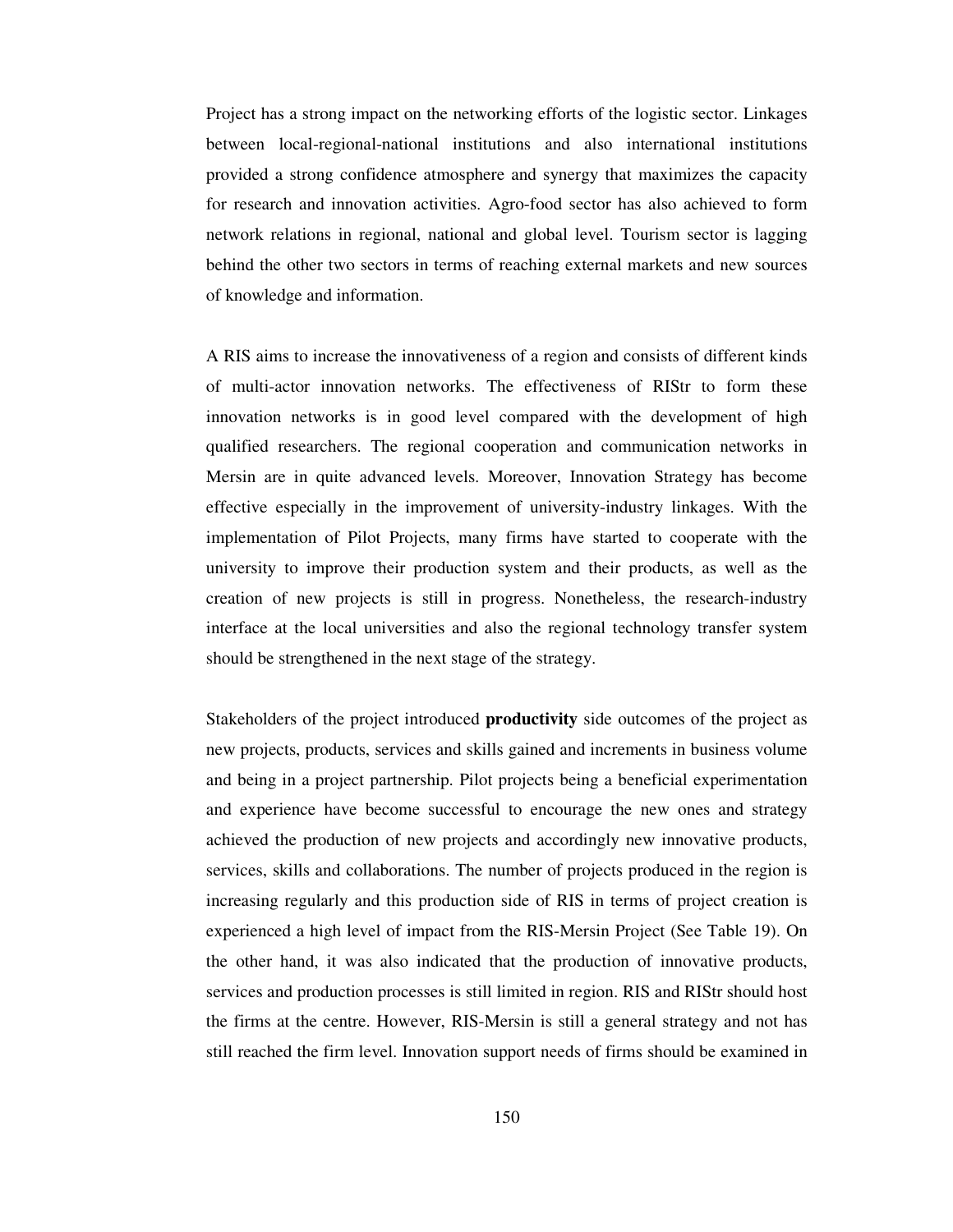a systematic way in order to mobilize the right actions and resources to improve the regions ability to create innovative outputs and to be attractive.

The numbers of projects which are being produced by the platforms and individual firms as well as institutions in the region have been increasing regularly. It is obvious that logistic sector in Mersin has started to be more innovative by creating new innovative ideas and projects to make the sector differentiated from its competitors. The agricultural sector based activities and projects of RIStr have also generated an increase in innovation activities and entrepreneurship of agricultural firms. The number of projects prepared for the improvement of innovation capacity of tourism sector is more than the other two sectors. There are 37 projects generated by the Tourism Platform; however, projects generated by the Logistic and Agro-Food Platforms are more comprehensive projects promoting innovative production.

To sum up, Mersin RIStr was prepared for the aim of producing policies and projects in order to strengthen the RIS in Mersin. The strategy has covered a ten years period; however, it has been just three years since its implementation has started. As being a recently implemented project, the achievements of the region based on RIStr are at a beginning phase. Emerging social and institutional impacts that the strategy has added to the current RIS have been evaluated throughout the thesis. In conclusion, it can be stated that RIStr has achieved to be influential in the enhancement of the innovation system by strengthening the main components of the system and also by improving the ability of region to adapt to innovative production.

Mersin strategy was written in a broader context and has not still reached the firm level. Strategy remained in policy level, it was not firm-oriented and firm analyses were not made. The strategy contained only the activities of constructing an innovation infrastructure in regional level. Because of the weaknesses of regional infrastructure, regional organizations, regional sectoral specialization and cooperation and confidence networks, the strategy first required a capacity raising throughout the region. Thus, the preparation stage of the strategy, which was covering the activities of the introduction of innovation concept along with and increment of the awareness of region's actors on innovation, got over the expected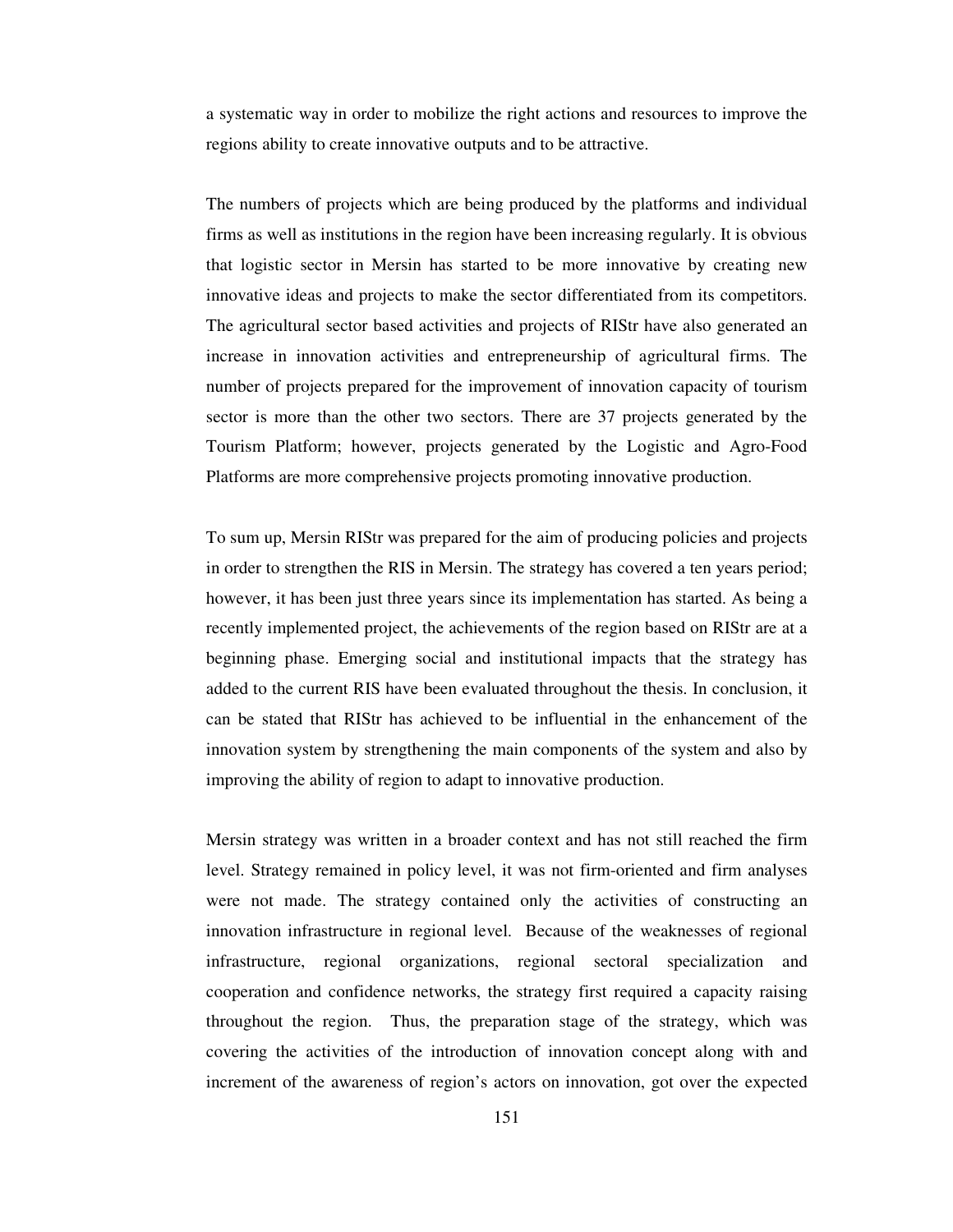time period and covered a long time interval within the ten year implementation period of the strategy. Lack of financial support, long preparation stage exceeding the determined time interval and weak innovation awareness of regional actors are the reasons of the delay of achieving the proposed activities of strategy within the planned time period. As a general criticism, strategic tools, supporters and prioritization of the strategy were not strongly specified, and the determined time period of the strategy were too long. On the other hand, two year action plan has changed a number of things in Mersin. The strategy has achieved the development of a **social interaction atmosphere** under the **leadership** of entrepreneurs and regional institutions and established a number of regional organizations using the power of existent regional leaders. A **regional vision and strategy** not fully depending on the central government has been developed to execute the regional development. Mersin has realized her locally embedded potentials and started to use them as an input for her regional development efforts. The experiences of Mersin should be widely shared by the other regions of Turkey in the quest to encourage them to create their own Regional Innovation Strategies to promote innovation at regional level, and enhance their innovation system along with competitiveness. However, absence of the regional consultancy and finance providing institutions and networks in Turkey prevent the appearance of the Regional Innovation Strategies as properly running policy tools. Çukurova regional development agency preferred to stay out of the activities of Mersin RIStr in this first stage. It is now more effective in the new stage and new action plan of the strategy. Newly establishing regional development agencies of Turkey should be effective in terms of consultancy and financial support for the development of regional visions and innovation strategies. In other words, Regional Development Agencies have the capacity to commit the task of the diffusion of innovation strategies throughout the country. Hence, these newly establishing regional development agencies might undertake the task of supporting the diffusion of Regional Innovation Strategies throughout the other regions in Turkey.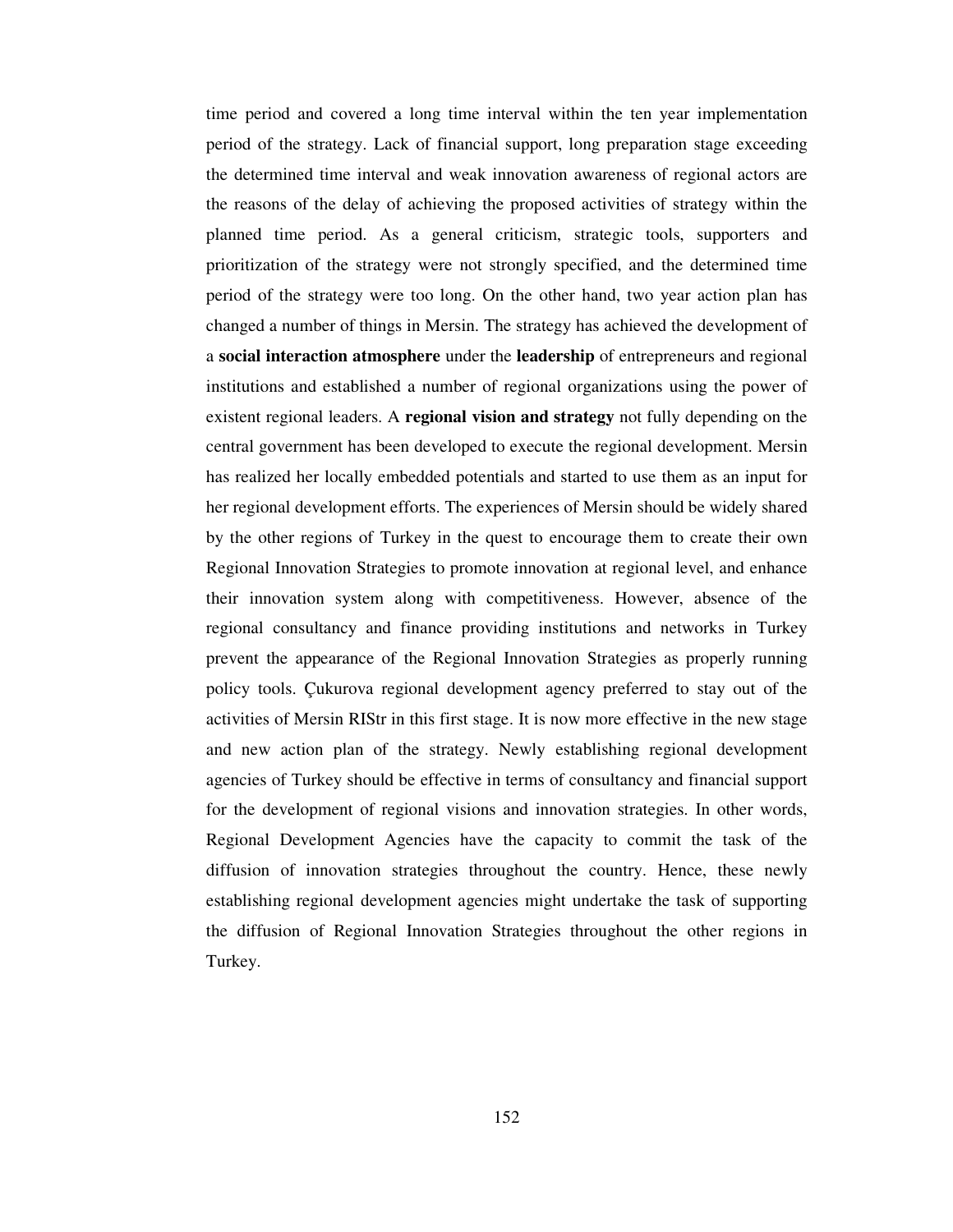#### **REFERENCES**

- Amin, A., and Trift, N, 1995, 'Globalization, Institutional Thickness And The Local Economy', Managing Cities: The New Urban Context, P.91-108, Healey P., Cameron S., Davoudi S., Grahm S., Madani A. (Editors), John Wiles & Sons Ltd Chichester, UK.
- Archibugi, D., and Michie, C., 1995, 'Technology and Innovation: An Introduction', Cambridge Journal of Economics, 19: 1-4.
- Asheim, B. T., and Gertler, M., 2005, "The Geography Of Innovation: Regional Innovation Systems", Faregberg J., Mowery D., and Nelson R. :(Editors), "The Oxford Handbook Of Innovation", Oxford University Press, Pp. 291- 317.
- Ayata, S., 'İçel'de Kent Dokusu, Kent Ekonomisi, Kent Kimliği', İçel Sanayisini Geliştirme Sempozyumu Tebliğleri, 24-25 Haziran 1999, Devlet İstatistik Enstitüsü- Mersin Ticaret ve Sanayi Odası, p.197.
- Berg, L. Van Den, Pol, P. M. J., Winden, and W. Van, Woets, P, 2005, 'European Cities in the Knowledge Economy', European Institute for Comparative Urban Research, ASHGATE Publishing, U.K., U.S.A.
- Braczyk H.J., Cooke P., and Heidenreich M., 1998, Regional Innovation Systems: The Role Of Governance In A Globalised World, UCL Pres, U.K.
- Castells, M., 1996**, '**The Rise of the Network Society', Cambridge, Mass.: Blackwell Publishers**.**
- Cooke, P., Laurentis, C.D., Tödtling, F., and Trippl, M., 2007, 'Regional Knowledge Economies- Markets, Clusters And Innovations'**,** Edward Elgar Publishing, Cheltenham UK, Northampton, MA, USA.
- Cooke, P., 2002, 'Knowledge Economies', London: Routledge.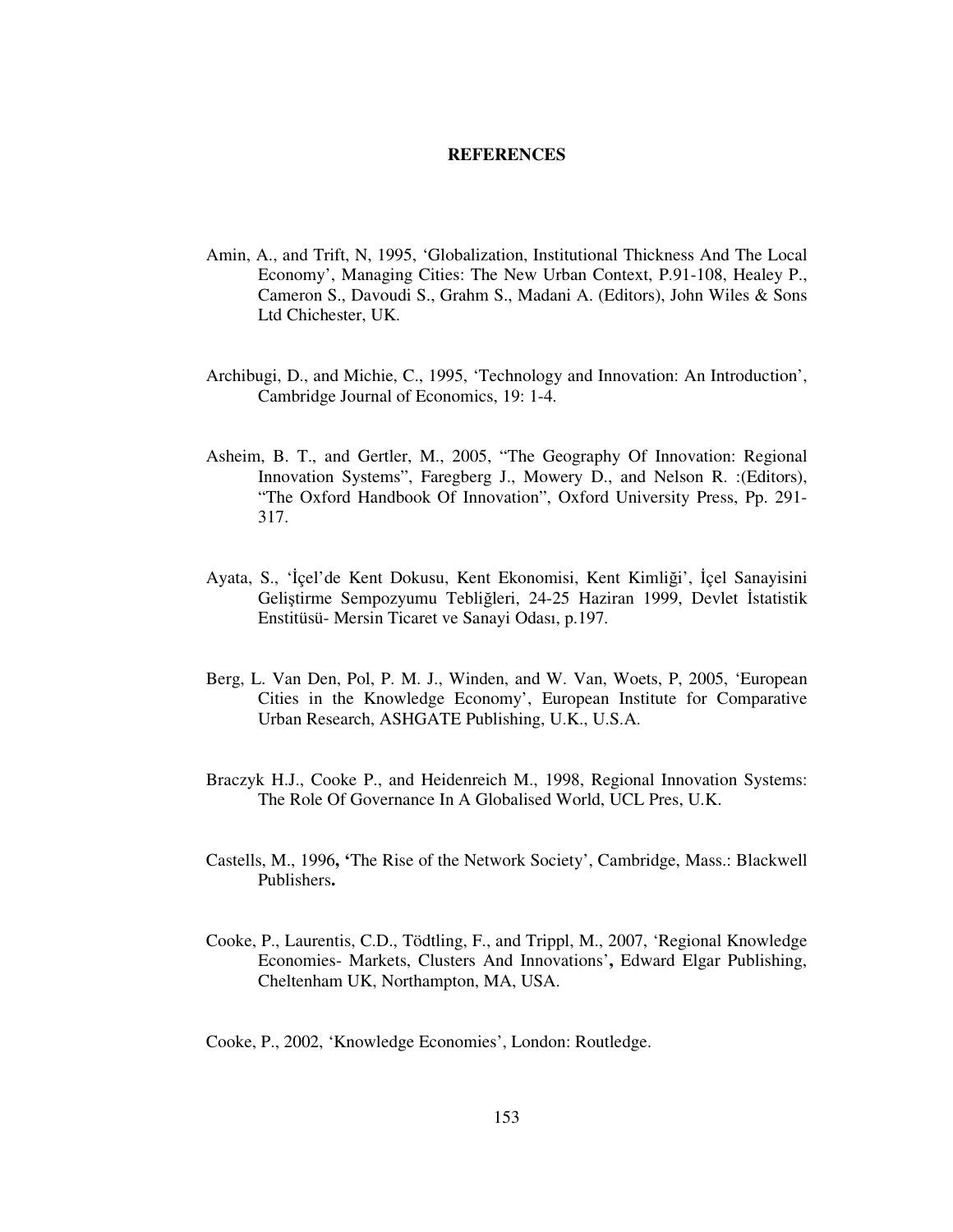- Cooke, P., 2002, 'Knowledge Economies: Clustes, Learning And Cooperative Advantage', London:Routledge.
- Cooke, P., 1998, 'Regional Systems of Innovation: An Evolutionary Perspective', Environment and Planning- A, 30, P.1563-1584.
- Cooke, P., 1992, 'Regional Innovation System: Competitive Regulation in the New Europe', Geoforum 23, P.365-82.
- Cordis Focus-Research Policy Supplement, September 2006, Issue number 1, p. 18.
- David, P., and Foray D., 2003, 'Economic Fundamentals of the Knowledge Society', Policy Futures in Education, 1, P.20-49.
- Doloreux, D., 2002, 'What We Should Know About Regional Systems Of Innovation', Technology In Society, 24, P. 243-263.
- Eraydın, A., 'İçel Sanayi Gelişiminin Önündeki Olanaklar ve Darboğazlar: Dinamikler, Gelişme Ortamı ve Destekleme Mekanizmaları', İçel Sanayisini Geliştirme Sempozyumu Tebliğleri, 24-25 Haziran 1999, Devlet İstatistik Enstitüsü- Mersin Ticaret ve Sanayi Odası, p. 217.
- Eraydın, A., 'İçel Sanayinin Gelişimi, Sorunları ve Geleceğine Yönelik Kestirimler', İçel İl Gelişim Planı Araştırma Raporları, Eylül 2001, İçel Valiliği- Mersin Üniversitesi.
- Eraydın, A., 2002, 'Global Networks As Open Gates For Regional Innovation Systems', Paper Presented to IGU Commission on the "Dynamics of Economic Space", Residential Conference, Johannesburg, South America, July 30-August 2 2002.
- Eraydın, A., 2003, 'Knowledge Economy and The Importance of Innovation for New Urban Spaces', Paper Prepared for "Science Parks" Conference, Budapest 16- 18 October 2003.
- ERIS Working Group Final Report: "Effective Regional Innovation Systems", Innovating Regions in Europe (IRE) Secretariat, May 2008.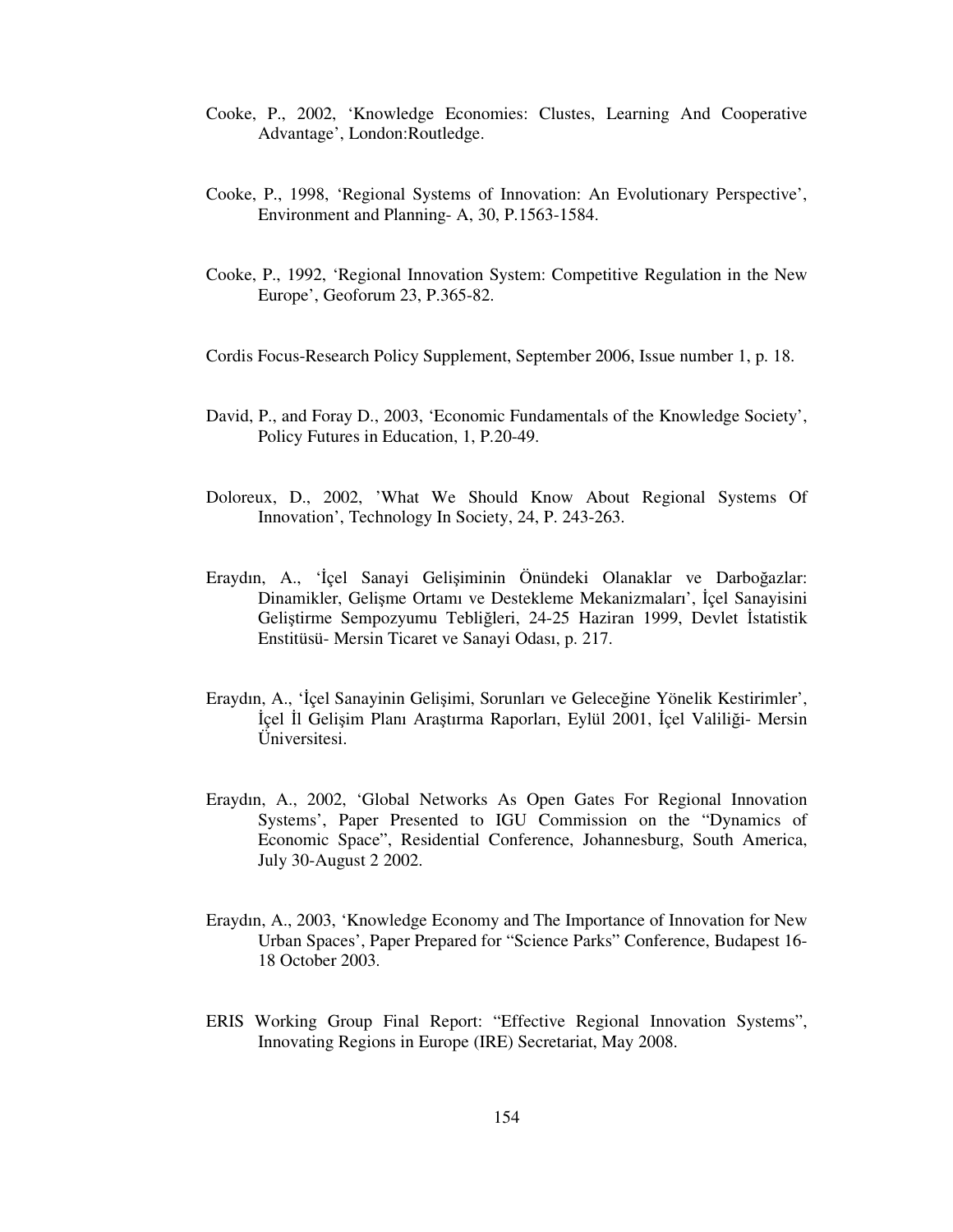- European Innovation Scoreboard 2008- Comparative Analysis of Innovation Performance, January 2009, European Commission Enterprise and Industry.
- Evangelista, R., Jammarıno, S., Mastrostefano, V., and Silvani, A., 2002, 'Looking for Regional Systems of Innovation: Evidence from the Italian Innovation Survey', Regional Studies, Volume: 36, number 2, 173-186.
- Fine, B., 1998, 'Labor Market Theory: A Constructive Reassessment', London; Newyork, Routledge.
- Freeman, C., and Soete, L., 1997, 'The Economics of Industrial Revolution', Cambridge, Ma.: MIT Press.
- Florida, R., 1995, 'Toward the Learning Region', Futures, 27, 5: P. 527-536.
- Gertler, M., 2003, 'Tacit Knowledge and the Economic Geography of Context or the Indefinable Tacitness of Being (There)', Journal Of Economic Geography, 3, p.75-99.
- Homme, L., and Doloreux, D, 2003, 'Is The Regional Innovation System Concept At The End Of Its Life Cycle?', Paper Presented to the Conference 'Innovation In Europe: Dynamics, Institutions And Values', September, Roskilde University, Denmark.
- Homurlu, Ö., 2008, 'Türkiye'de Bölgesel Kalkınma Çalışmaları İçin Yeni Bir Model: Mersin İnovasyon Stratejisi', Mersin Sanayi ve Ticaret Odası.
- International Conference of regional development agencies, 26-27 October 2007, İstanbul Center of Policies, presentation of RIS Mersin project team: 'Mersina Leading Light in Innovation in Turkey'.
- Landabaso, M., 1997, 'The Promotion of Innovation in Regional Policy: Proposals for Regional Innovation Strategy', Entrepreneurship & Regional Development, volume.9, p.1-24.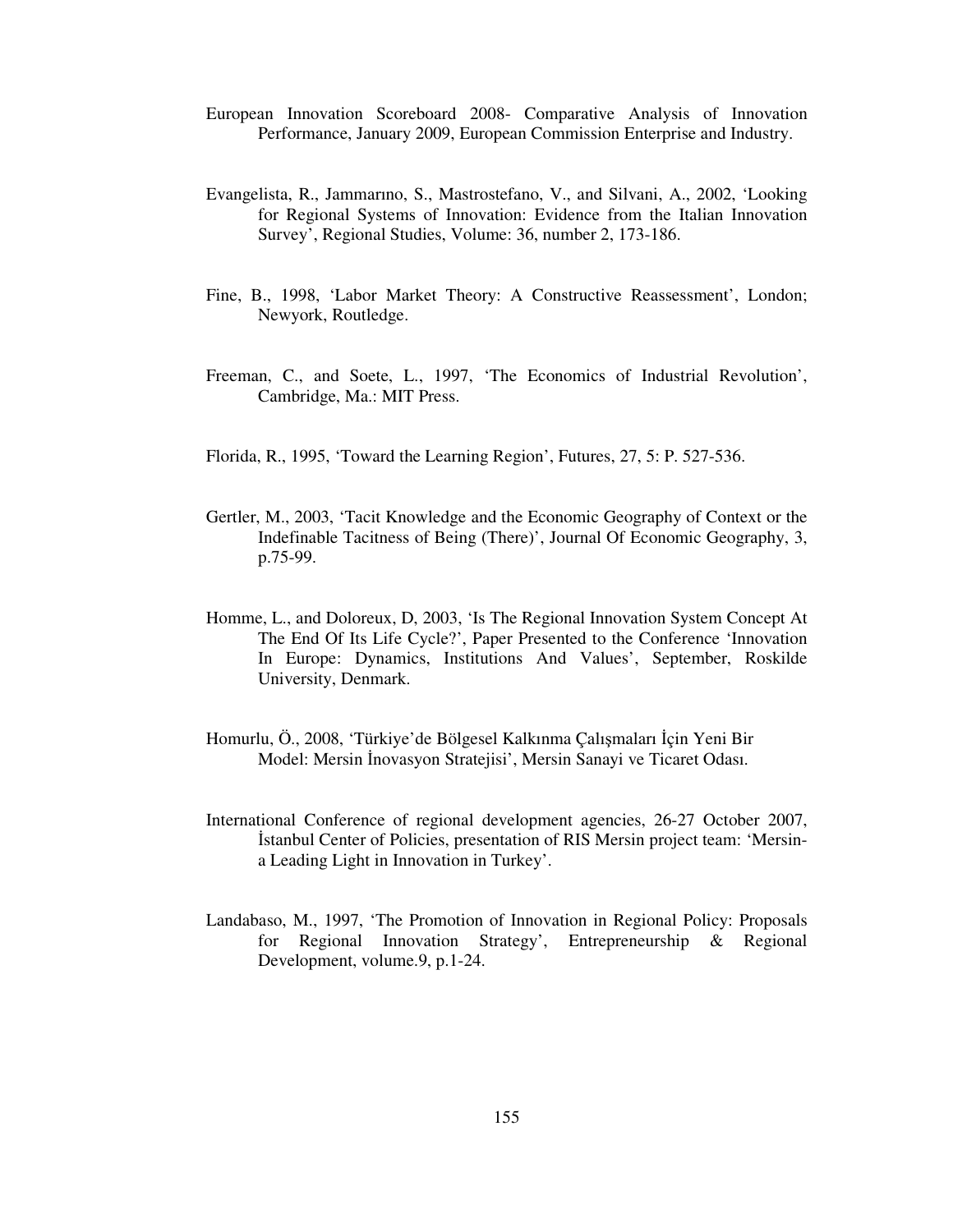- Landabaso, M., Oughton, C. and Morgan, K., 1999, 'Learning Regions in Europe: Theory, Policy and Practice through the RIS experience',  $3<sup>rd</sup>$  International Conference on Technology and Innovation Policy: Global Knowledge Partnerships, Creating value for the 21th Century, Austin, USA, August 30- September 2 1999.
- Lundvall, B. A., and Borras, S., December 1997, The Globalizing Learning Economy: Implications For Innovation Policy, EU TSER Programme, DG XII, Commission of the European Union, Brussels.
- Lundvall, B. A., 1992**, '**National Systems of Innovation: Towards A Theory of Innovation and Interactive Learning', London: Pinter Publishers.
- Lundvall. B.A., and Johnson, B., 1994, 'The Learning Economy', Journal of Industry Studies 1, P.23-42.
- Niosi, J., Saviotti, P., Bellon, B., and Crow, M., 1993, 'National Systems of Innovation: In Search of a Workable Concept', Technology in Society, 15, P. 202-227.
- OECD, The Knowledge-Based Economy: Organization For Economic Co-Operation And Development, Paris 1996, Copyright OECD, 1996.
- Porter, M.E., 1990, 'The Competitive Advantage of Nations', Newyork, Free Press.
- Power, L, and Lundmark, M, 2004, 'Working Through Knowledge Pools: Labor Markets Dynamics, The Transference of Knowledge and Ideas and Industrial Clusters', Urban Studies, 41, P. 1025-44.
- RIBN Business Forum, Ferreira A., 'Innovating Regions in Europe', Nova Gorica, 13 June 2006.
- Sassen, S., 2002, 'Locating Cities in Global Circuits', Global Networks-Linked Cities, Routledge, London, Newyork.
- Smith, K., 2002, 'What Is the "Knowledge Economy" -Knowledge Intensive and Distributed Knowledge Bases', United Nations University, Institutes for New Technologies Discussion Paper Series, Maastricht.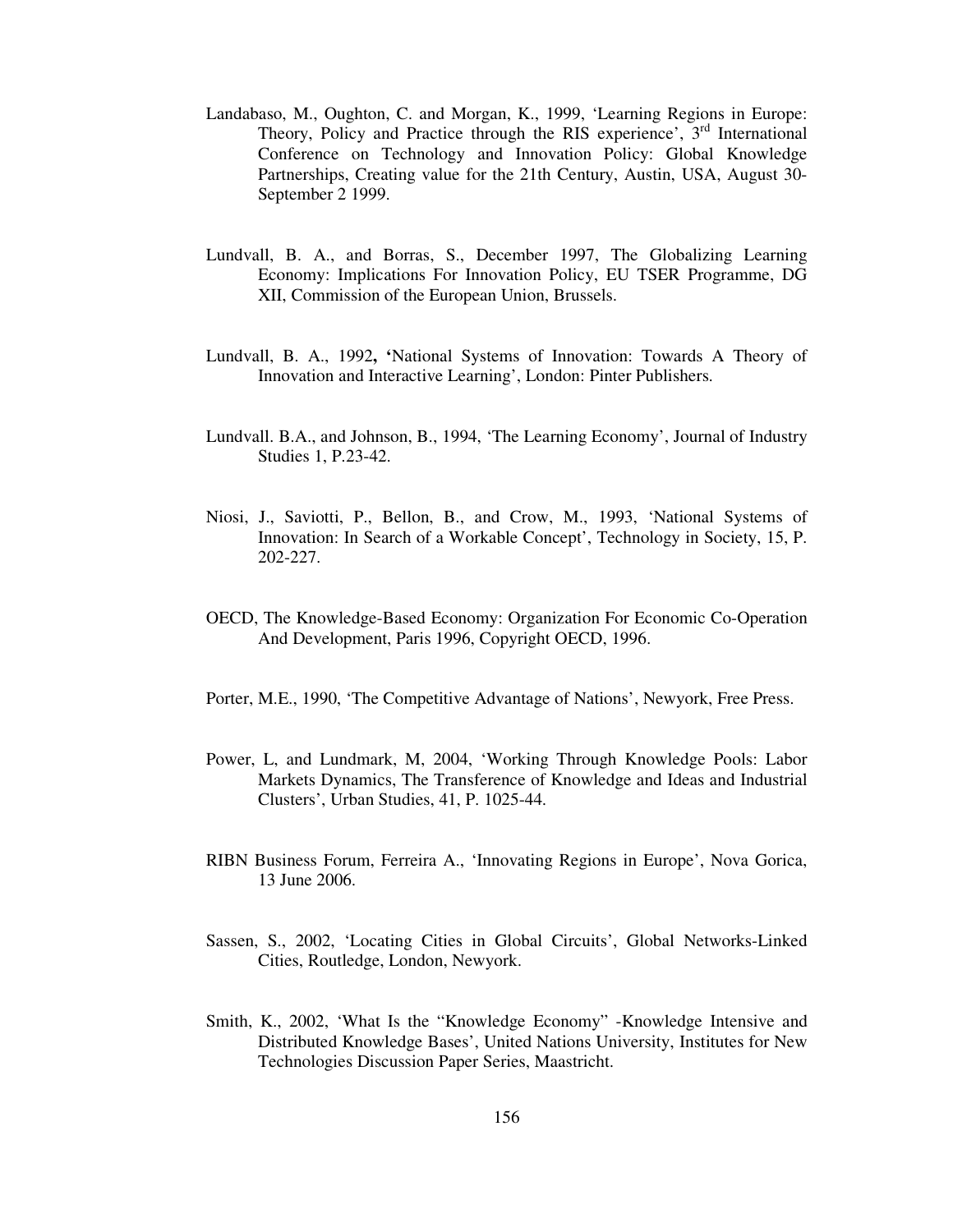- Storper, M., 1995, 'The Resurgence of Regional Economies, Ten Tears Later: The Region as Nexus of Untraded Interdependencies', European Urban and Regional Studies- (2), P.191-221.
- Yılmaz, A., December 2001, Regional Innovation Systems: Literature Review and the Picture for Turkey, M.S., Program Of Science And Technology Policy Studies, The Graduate School of Social Sciences of Middle East Technical University.
- İçel Sanayisini Geliştirme Sempozyumu Tebliğleri, 24-25 Haziran 1999, Devlet İstatistik Enstitüsü- Mersin Ticaret ve Sanayi Odası.
- İçel İl Gelişim Planı Araştırma Raporları, Eylül 2001, İçel Valiliği- Mersin Üniversitesi.
- 'Küçük Ölçekli İmalat Sanayi İşyerleri, Girişimcilik ve Eğilim Anketi Geçici Sonuçları', 1997 Yılı İçel İli Sanayi Envanterinin Çıkarılması ve Sanayinin Gelişmesi için Gerekli Tedbirlerin Belirlenmesi Projesi, Mart 1999, Başbakanlık Devlet İstatistik Enstitüsü Başkanlığı, Ankara.
- 'İmalat Sanayi İşyeri Anketi Geçici Sonuçları', 1997 Yılı İçel İli Sanayi Envanterinin Çıkarılması ve Sanayinin Gelişmesi için Gerekli Tedbirlerin Belirlenmesi Projesi, Mart 1999, Başbakanlık Devlet İstatistik Enstitüsü Başkanlığı, Ankara.

Regional Strategy of Mersin 2006-2016, First Draft.

Mersin İnovasyon Stratejisi 2006-2016, January 2008.

- Handbooks of Pilot Projects: EXPO-333, Invest-33, R&D-33, ENTREPRENEUR-33, Mersin Chamber of Commerce and Industry.
- Innovating Regions in Europe (IRE) Secretariat, www.innovating-regions.org, last visited on 30 April 2009.

RIS Mersin, www.ris-mersin.info, last visited on 10 December 2009.

METU Techno-polis, www.metutech.metu.edu.tr, last visited on 12 May 2010.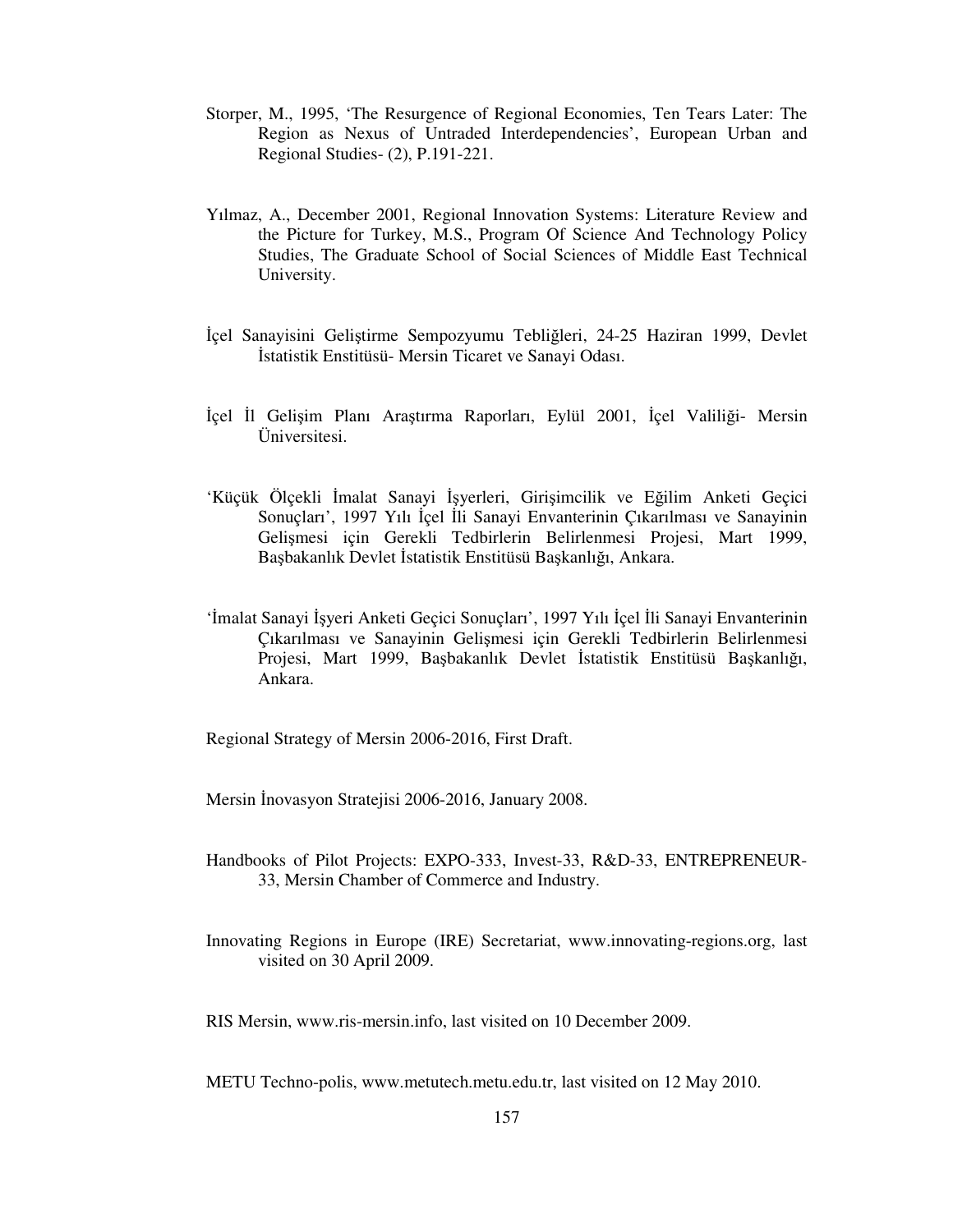The Club of Rome, www.tt30.org, last visited on 10 December 2009.

- RIS-Mersin Tarım-Gıda Platformu, www.mersintarimplatformu.com.tr, last visited on 12 May 2010.
- RIS-Mersin Turizm Platformu, www.mersinturizmplatformu.org.tr, last visited on 12 May 2010.
- RIS-Mersin Lojistik Platformu, www.mersinlojistikplatformu.org.tr, last visited on 12 May 2010.
- Regional Innovation Strategy in Zlin Region, www.inovace-zlinkykraj.cz, last visited on 12 May 2010.
- Enterprise Europe Network, www.enterprise-europe-network.ec, last visited on 12 May 2010.
- European Commission- Enterprise and Industry, www.ec.europa.eu/enterprise, last visited on 12 May 2010.
- Çukurova Regional Development Agency, www.cka.org.tr, last visited on 12 May 2010.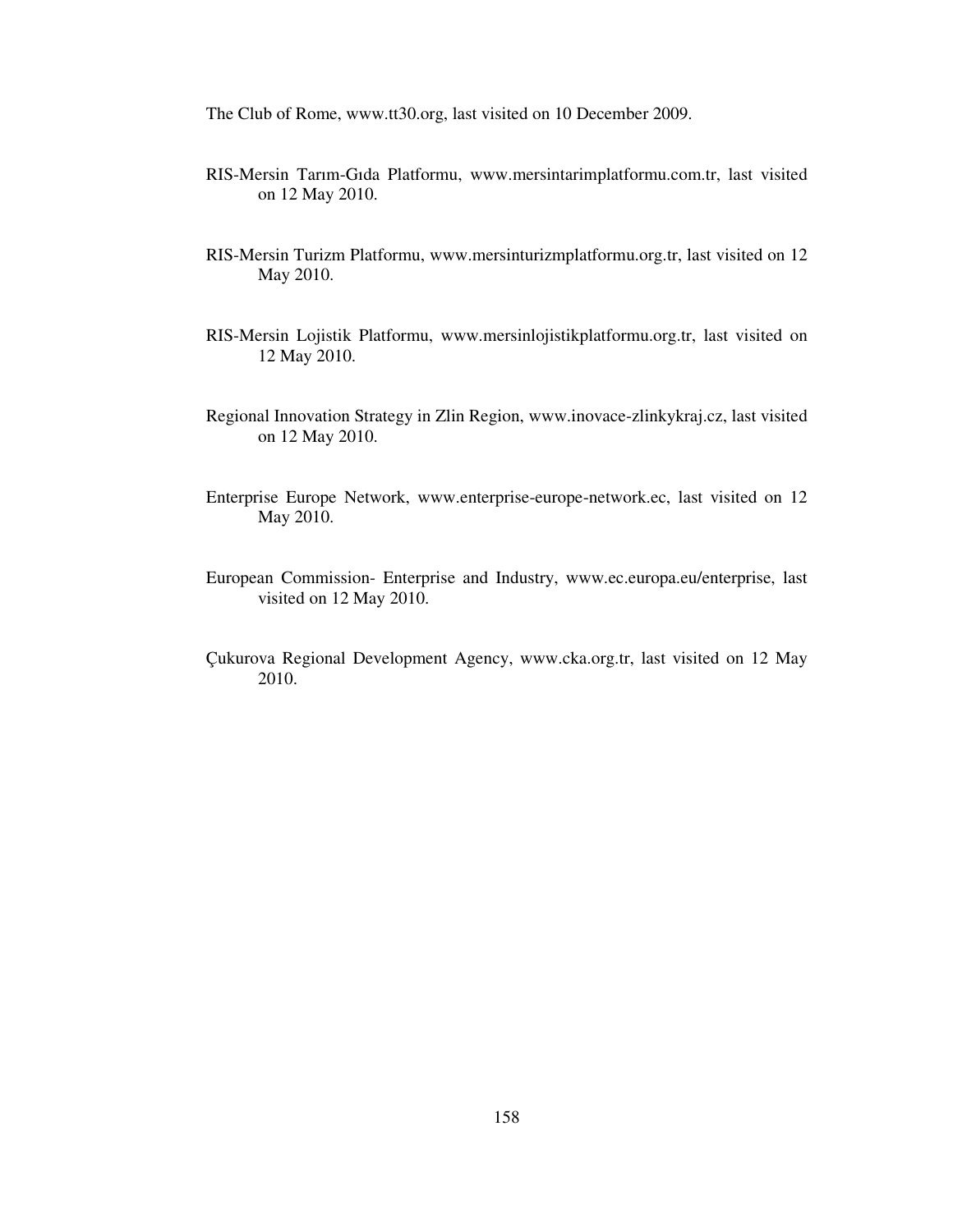# **APPENDIX A**

# **MEMBERS OF THE SECTORAL PLATFORMS**

Ē.

|                | <b>RIS Mersin Logistic Platform</b> |                                            |  |  |
|----------------|-------------------------------------|--------------------------------------------|--|--|
|                | <b>Name</b>                         | <b>Institution</b>                         |  |  |
| 1              | <b>Josef Atat</b>                   | MCSC-ATAKO Holding                         |  |  |
| $\overline{2}$ | Atahan Çukurova                     | <b>MCSC</b>                                |  |  |
| 3              | Bülent Yürekli                      | Mersin Metropolitan Municipality           |  |  |
| 4              | Fuat Özdemir                        | Private sector representative              |  |  |
| 5              | Tuğrul Yazıcıoğlu                   | Sise Cam Logistic                          |  |  |
| 6              | <b>Mehmet Deniz</b>                 | <b>RODER</b>                               |  |  |
| 7              | Kürşat Tezkan                       | Mersin International Port Operation A.S.   |  |  |
| 8              | Cumhur Şanlı                        | <b>MARTAS</b>                              |  |  |
| 9              | Halil Delibaş                       | <b>MCSC</b>                                |  |  |
| 10             | Turan Gören                         | Regional Office of Cam Is Logistic         |  |  |
| 11             | Ayse Sahin                          | Mersin University                          |  |  |
| 12             | S. Özerk İlbeyi                     | <b>Mersin University</b>                   |  |  |
| 13             | Erkut Altıntop                      | <b>Cukurova Development Agency</b>         |  |  |
| 14             | <b>Murat Torun</b>                  | <b>Cukurova Development Agency</b>         |  |  |
| 15             | Nevaf Kılıç                         | Asssociation of International Transporters |  |  |
| 16             | Yusuf Zencirden                     | <b>Turkish State Railways</b>              |  |  |
| 17             | <b>Betül Babur</b>                  | <b>MESBAS</b>                              |  |  |

RODER : ro-ro Association of Ship Operators and Combined Transporters MCSC : Mersin Chamber of Sea Commerce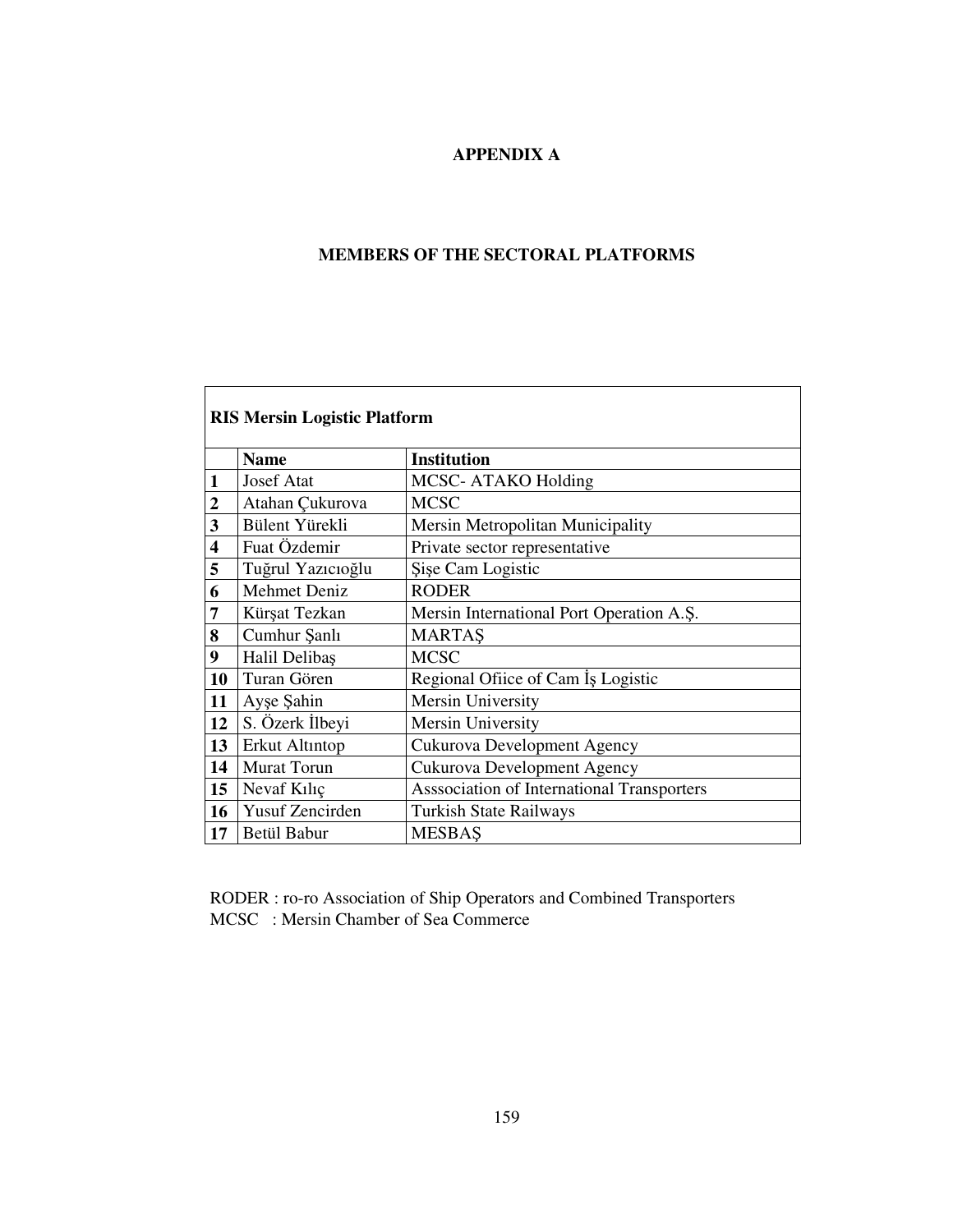|                         | <b>RIS Mersin Agro-Food Platform</b>        |                                               |  |  |
|-------------------------|---------------------------------------------|-----------------------------------------------|--|--|
|                         | <b>Institution</b><br><b>Name</b>           |                                               |  |  |
| 1                       | Cengiz Gökçel                               | Mersin Chamber of Agriculture                 |  |  |
|                         |                                             |                                               |  |  |
| $\overline{2}$          | Gürhan Dayıcık                              | Mersin Chamber of Agriculture                 |  |  |
| $\overline{\mathbf{3}}$ | Mehmet Kılınç                               | <b>Control Labratory of PDA</b>               |  |  |
| $\overline{\bf{4}}$     | İbrahim Karayel                             | Control Labratory of PDA                      |  |  |
| 5                       | Mehmet Isıl                                 | Provincial Directorate of Agriculture         |  |  |
| 6                       | Aydoğan Arı                                 | Provincial Directorate of Agriculture         |  |  |
| 7                       | Hilmi Dulkadir                              | <b>MSPPA</b>                                  |  |  |
| 8                       | Mehmet Ateş                                 | Mersin Chamber of Agricultural Engineers      |  |  |
| 9                       | Bekir Demirtaş                              | <b>ALATA Horticultural Research Institute</b> |  |  |
| 10                      | Selami Gedik                                | Mediterranean Exporter Unions                 |  |  |
| 11                      | İsmail Sarı                                 | <b>Mersin Commodity Exchange</b>              |  |  |
| 12                      | Rişal Irmak                                 | SEVAN Dış Ticaret                             |  |  |
| 13                      | Pervin Atıcı                                | <b>AN-ON Gida</b>                             |  |  |
| 14                      | Yusuf Değirmenci                            | Mersin Chamber of Food Engineers              |  |  |
| 15                      | Mahir Turhan                                | Mersin University                             |  |  |
| 16                      | H. Sefa Çakır                               | <b>Bate Tarim</b>                             |  |  |
| 17                      | Fikret Zorlu                                | <b>Mersin University</b>                      |  |  |
| 18                      | Cenk Cenkçimenoğlu                          | <b>MTOIZ</b>                                  |  |  |
| 19                      | Seniye Kazanç                               | Atka Baharat                                  |  |  |
| 20                      | Pınar Özal                                  | <b>MTOIZ</b>                                  |  |  |
| 21                      | Maria Louisa Kaya                           | Mediterranean Exporter Unions                 |  |  |
| 22                      | Mehmet Özcan<br>Cukurova Development Agency |                                               |  |  |
| 23                      | Ayşe Sakarya                                | Provincial Directorate of Agriculture         |  |  |
| 24                      | Orhan Özbaba<br>Özvet Veteriner Polikliniği |                                               |  |  |
| 25                      | Güçer Kafa                                  | <b>ALATA Horticultural Research Institute</b> |  |  |
| 26                      | Ruhi Bayık                                  |                                               |  |  |

PDA :Provincial Directorate of Agriculture

MSPPA : Mersin Special Provincial Private Administration

MTOIZ : Mersin Tarsus Organized Industrial Zone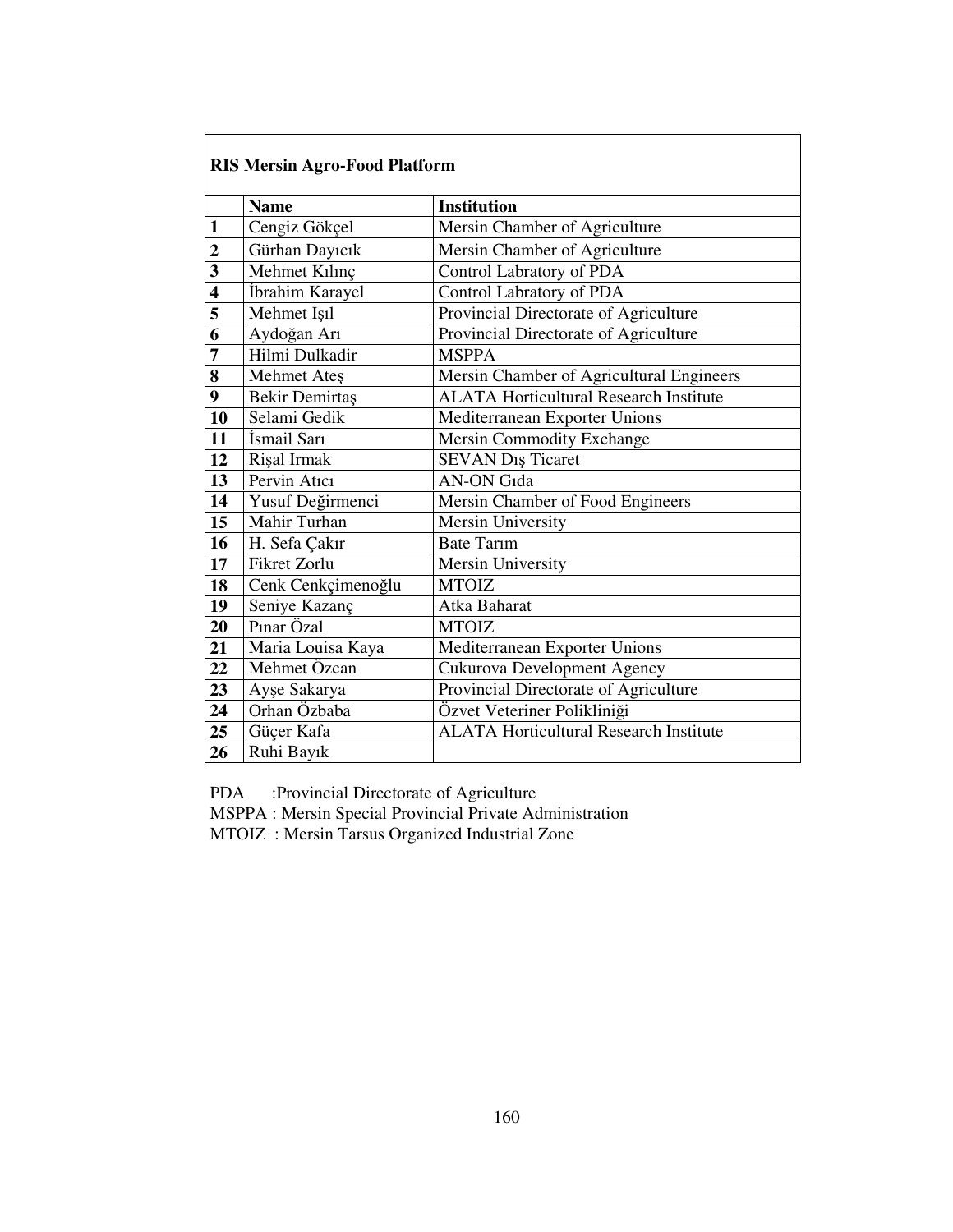|                         | <b>RIS Mersin Tourism Platform</b> |                                            |  |  |
|-------------------------|------------------------------------|--------------------------------------------|--|--|
|                         | <b>Name</b>                        | <b>Institution</b>                         |  |  |
| $\mathbf{1}$            | Ali Doğan                          | MIBA/MATO                                  |  |  |
| $\overline{2}$          | Canan Soyaslan                     | <b>Pinepark Hotels</b>                     |  |  |
| $\overline{\mathbf{3}}$ | Celil Çakıcı                       | <b>Mersin University</b>                   |  |  |
| $\overline{\mathbf{4}}$ | Fevzi Boyraz                       | Kalykadnos Tourism                         |  |  |
| 5                       | Hümeyra Yeni                       | <b>Bumer Tourism</b>                       |  |  |
| 6                       | Meral Aktürk                       | Provincial Director of culture and Tourism |  |  |
| $\overline{7}$          | M. Kemal Taş                       | <b>Tarsus Municipality</b>                 |  |  |
| 8                       | Murat Durukan                      | Mersin University                          |  |  |
| 9                       | Numan Olcar                        | <b>Olcar Tour</b>                          |  |  |
| 10                      | Sedat Kutlu                        | <b>TURAB</b>                               |  |  |
| 11                      | Semihi Vural                       | İçel Art Club                              |  |  |
| 12                      | Sinan Sakar                        | Selefkos Tourism                           |  |  |
| 13                      | Süleyman Cengiz                    | Mersin Metropolitan Municipality           |  |  |
| 14                      | Serkan Arici                       | <b>MCCI</b>                                |  |  |
| 15                      | Tolga Ünlü                         | Mersin University                          |  |  |
| 16                      | Mehmet Özcan                       | Cukurova Development Agency                |  |  |
| 17                      | Ersin Yılmaz                       | <b>Institute of Forestry Research</b>      |  |  |
| 18                      | Fatih Aytar                        | <b>Institute of Forestry Research</b>      |  |  |
| 19                      | Hakan Keleş                        | <b>Institute of Forestry Research</b>      |  |  |
| 20                      | Ebru Şaman                         | Mersin University                          |  |  |
| 21                      | Erkut Altuntop                     | Cukurova Development Agency                |  |  |
| 22                      | Duygu Nesli                        | Special Provincial Administration          |  |  |
| 23                      | <b>Vuslat Arslan</b>               | <b>MCCI</b>                                |  |  |

MCCI : Mersin Chamber of Commerce and Industry

MIBA : Mersin Industrialists and Businessmen Associations

MATO : Mersin Association of Tourism Operators

TURAB: Turkish‐Arab Businessmen Association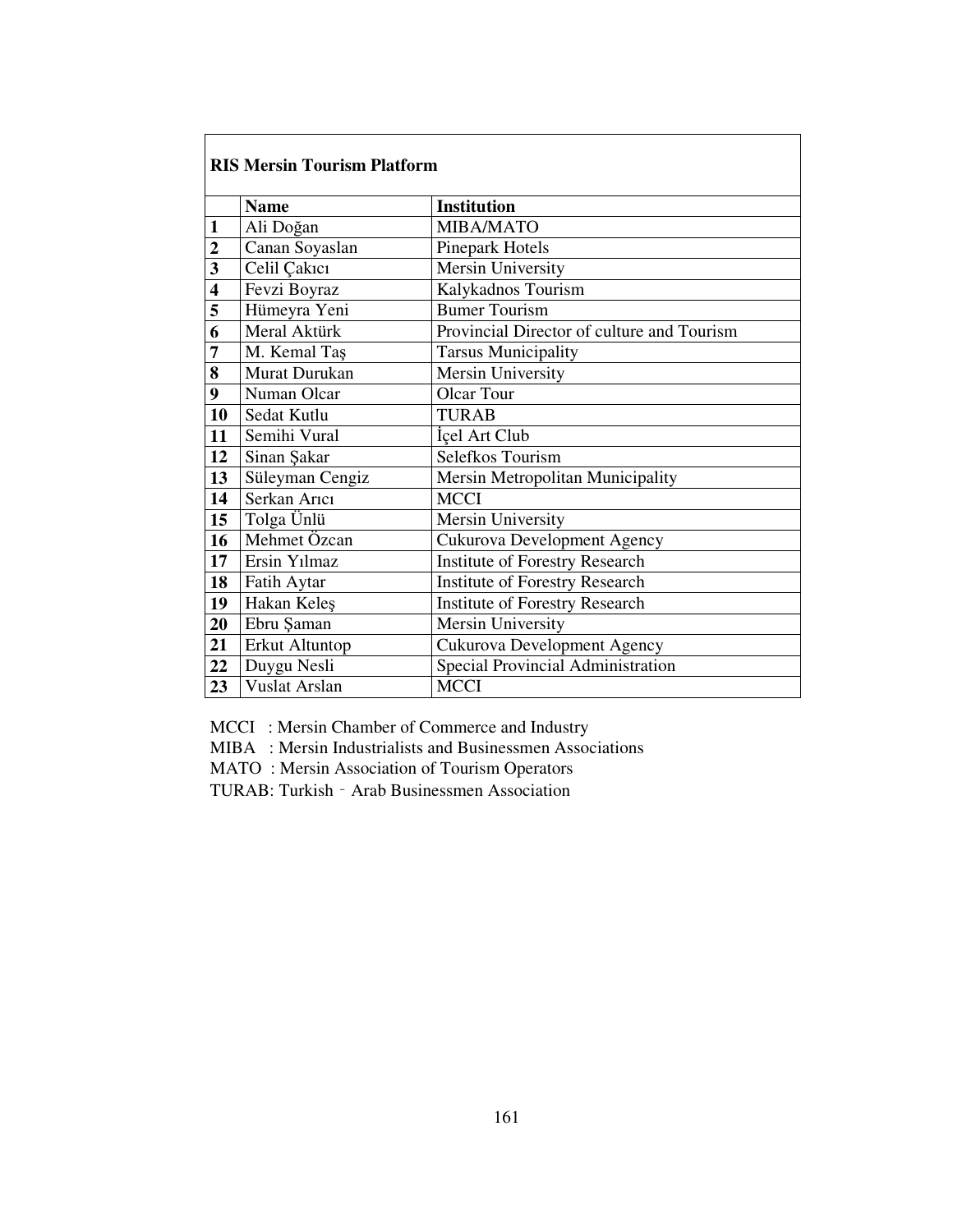# **APPENDIX B**

# **ACTION PLAN OF RIS-MERS**İ**N 2008-2009**

| N <sub>o</sub> |                                                                                                                                                                                                                                                                                                                                                       | Coordinator                       | <b>Time</b>                        |  |  |
|----------------|-------------------------------------------------------------------------------------------------------------------------------------------------------------------------------------------------------------------------------------------------------------------------------------------------------------------------------------------------------|-----------------------------------|------------------------------------|--|--|
|                | Strategic Goal 1: Improving the innovation system and culture in Mersin                                                                                                                                                                                                                                                                               |                                   |                                    |  |  |
|                | 1.1. Establishing a regional governance system                                                                                                                                                                                                                                                                                                        |                                   |                                    |  |  |
| 1.1.1.         | Establishing the 'Regional Innovation Council' with the<br>representation of the key regional stakeholders as the<br>highest level body responsible for innovation governance<br>and implementation of the strategy                                                                                                                                   | Governorship                      | Q1 2008                            |  |  |
| 1.1.2          | Define and agree the tasks and operating principles and<br>procedures of the 'Regional Innovation Council'                                                                                                                                                                                                                                            | Governorship                      | Q1 2008                            |  |  |
| 1.1.3.         | The Council becomes operational with the organization of<br>the first meeting                                                                                                                                                                                                                                                                         | Governorship                      | Q2 2008                            |  |  |
| 1.1.4.         | Developing a monitoring and evaluation system for the<br>implementation of the Regional Innovation Strategy                                                                                                                                                                                                                                           | Regional<br>innovation<br>council | Starting<br>from Q1<br>2008        |  |  |
|                | 1.2. Stimulating the creation of new actors which are important for the system                                                                                                                                                                                                                                                                        |                                   |                                    |  |  |
| 1.2.1.         | Define the structure, duties and operational procedures<br>and means of delivering services for a 'Business and<br>Innovation Centre' (BIC)<br>(a)to act as the secretariat of the BIC<br>(b)to design and implement innovation programs for the<br>industry,<br>(c) to coordinate innovation related activities of the<br>intermediary organizations | Regional<br>innovation<br>council | Q2 2008                            |  |  |
| 1.2.2.         | The BIC is established and becomes operational<br>(application for membership to European BIC Network)<br>Create 'Mersin Innovation Network' to connect regional<br>business support                                                                                                                                                                  | Regional<br>innovation<br>council | <b>Starting</b><br>from Q2<br>2008 |  |  |
| 1.2.3.         | Institutions, consultancies and innovation intermediaries<br>which provide information, training and consultancy<br>services to companies related to innovation                                                                                                                                                                                       | <b>BIC</b>                        | Q3 2008<br>starting from           |  |  |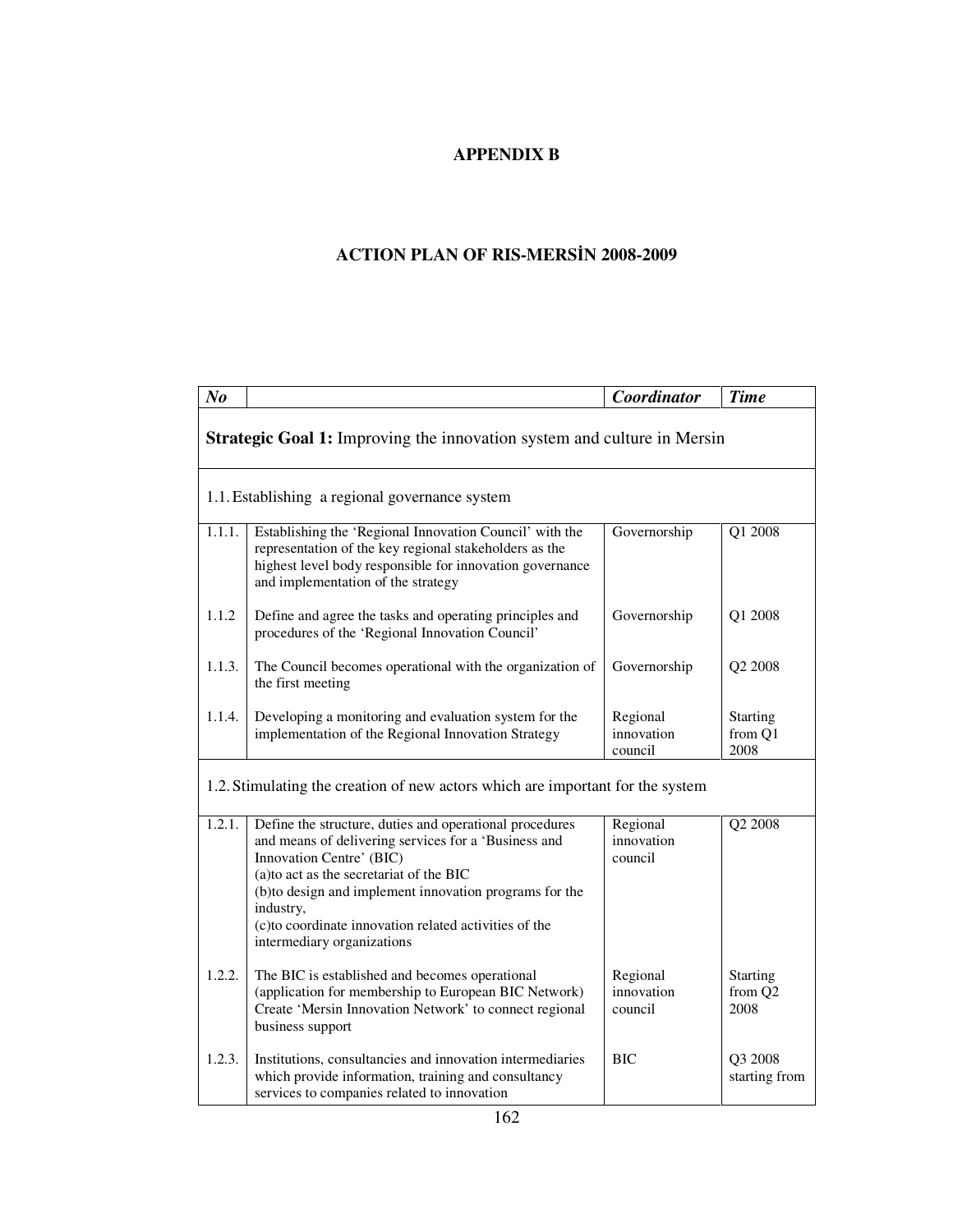| N <sub>o</sub> |                                                                                                                                                                                                                                                                                                              | Coordinator                       | <b>Time</b>                        |
|----------------|--------------------------------------------------------------------------------------------------------------------------------------------------------------------------------------------------------------------------------------------------------------------------------------------------------------|-----------------------------------|------------------------------------|
| 1.2.4.         | Establish cooperation between Regional Innovation<br>Council and the Mersin Investment Promotion Office to<br>attract quality investments from other regions of the<br>country and the world                                                                                                                 | Çukurova RDA                      | Q <sub>2</sub> 2008                |
| 1.2.5.         | Initiate a study to collect regional innovation statistics<br>regularly based on international standards                                                                                                                                                                                                     | <b>BIC</b>                        | Q4 2008                            |
|                | 1.3. Upgrading the capabilities and capacities of intermediaries                                                                                                                                                                                                                                             |                                   |                                    |
| 1.3.1.         | Design and implement a training program for<br>intermediaries on innovation                                                                                                                                                                                                                                  | <b>BIC</b>                        | Starting from<br>Q4 2008           |
| 1.3.2.         | Organize regular meeting for innovation intermediaries<br>for information and experience exchange                                                                                                                                                                                                            | <b>BIC</b>                        | Starting from<br>Q1 2009           |
|                | Strategic Goal 2: increasing innovation activities in existing firms and stimulating<br>innovative entrepreneurship                                                                                                                                                                                          |                                   |                                    |
|                | 2.1. upgrading innovation related skills in enterprises                                                                                                                                                                                                                                                      |                                   |                                    |
| 2.1.1.         | Design and implement a program for providing support<br>services to companies on innovation related topics<br>(innovation, R&D and technology management,<br>knowledge management, design, IPR management,<br>knowledge management, design, IPR management,<br>business planning, project preparation, etc.) | <b>BIC</b>                        | <b>Starting</b><br>from Q3<br>2008 |
| 2.1.2.         | Publish guidebooks on innovation related topics for<br>companies                                                                                                                                                                                                                                             | <b>BIC</b>                        | Q4 2008                            |
| 2.1.3.         | Organize international study visits for companies at<br>regular intervals                                                                                                                                                                                                                                    | <b>BIC</b>                        | <b>Starting</b><br>from<br>Q1 2009 |
| 2.1.4.         | Conduct regular innovation needs analysis for companies                                                                                                                                                                                                                                                      | BIC                               | <b>Starting</b><br>from Q1<br>2009 |
| 2.1.5.         | Identify and appoint local units in each town (project<br>units) for guiding companies and helping them prepare<br>projects for regional, national and international (in<br>particular EU) funding resources                                                                                                 | Regional<br>Innovation<br>Council | Q <sub>2</sub> 2008                |
| 2.1.6.         | Provide training to the staff of project units and ensuring<br>coordination among them                                                                                                                                                                                                                       | <b>BIC</b>                        | <b>Starting</b><br>from Q3<br>2008 |
| 2.1.7.         | Take actions to identify an experienced IPR consultancy<br>company to open a branch in Mersin and work with the<br>regional companies and research centers on IPR issues (in<br>particular in the identification and filing of patent<br>applications)                                                       | <b>BIC</b>                        | Q3 2008                            |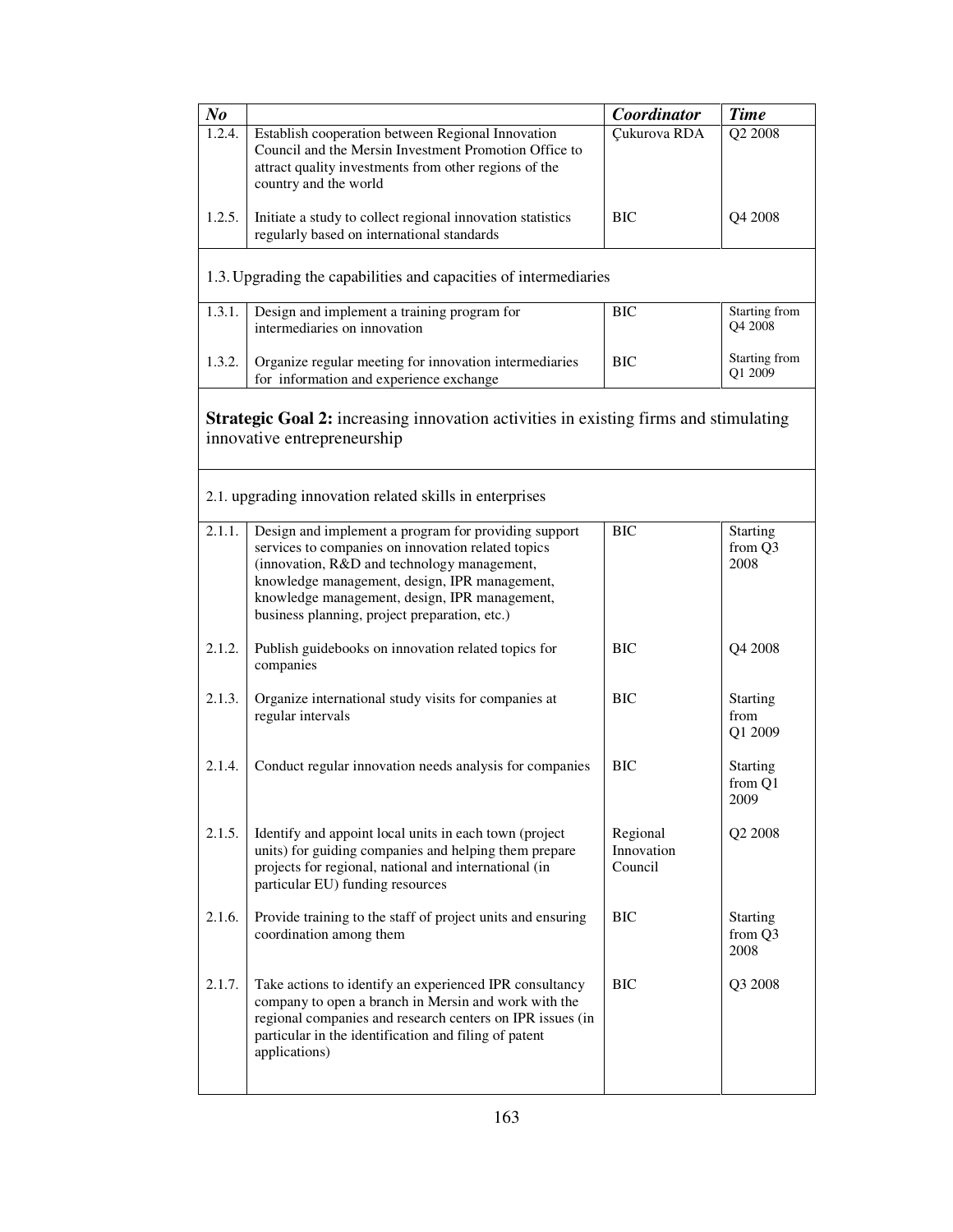| $N_{0}$ |                                                                                         | Coordinator                             | <b>Time</b>         |
|---------|-----------------------------------------------------------------------------------------|-----------------------------------------|---------------------|
| 2.1.8.  | Provide guidance and consultancy to help<br>internationalization of companies in Mersin | Mediterranean<br>Exporters<br>Unions    | O1 2008             |
| 2.1.9.  | Continue to organize Export 33                                                          | Mediterranean<br><b>Exporters Union</b> | O <sub>1</sub> 2008 |

2.2. Supporting innovation activities in companies and creating financing mechanisms to support innovation & starting up of innovative firms

| 2.2.1. | Initiate actions to establish a regional business angels<br>network                                                                                                                                                                   | <b>BIC</b>                                        | Q3 2008                             |
|--------|---------------------------------------------------------------------------------------------------------------------------------------------------------------------------------------------------------------------------------------|---------------------------------------------------|-------------------------------------|
| 2.2.2. | Attract foreign business angels to invest in the region                                                                                                                                                                               | <b>BIC</b>                                        | <b>Starting</b><br>from Q3<br>2009  |
| 2.2.3. | 'Mersin Business Angels Network' becomes operational<br>take steps to create a venture capital fund (approaching<br>the 'İstanbul Venture Capital Initiative' to explore the<br>opportunities for utilizing this fund-of-funds option | Regional<br>Innovation<br>Council<br>Governorship | Q3 2009<br>starting from<br>Q3 2008 |
| 2.2.4. | Identify a fund manager from abroad with experience in<br>establishing and managing early stage venture capital<br>funds which invest in innovative business.                                                                         | Mediterranean<br><b>Exporter Union</b>            | Q4 2008                             |
| 2.2.5. | Attract foreign investors to the venture capital fund                                                                                                                                                                                 | Mediterranean<br><b>Exporter Union</b>            | O <sub>4</sub> 2008                 |
| 2.2.6. | Venture capital fund becomes operational                                                                                                                                                                                              | Regional<br>Innovation<br>Council                 | Q <sub>2</sub> 2009                 |
| 2.2.7. | Work with the Cukurova Development Agency to design<br>and implement an innovation support scheme to finance<br>innovation projects of the companies in the region                                                                    | Regional<br>Innovation<br>Council                 | Q4 2008                             |

2.3. Increasing cooperation within firms and between firms and knowledge producers

| 2.3.1. | Organize brokerage events between companies,<br>universities and research centers regularly                                                                                               | <b>BIC</b> | <b>Starting</b><br>from Q3<br>2008 |
|--------|-------------------------------------------------------------------------------------------------------------------------------------------------------------------------------------------|------------|------------------------------------|
| 2.3.2. | Work in coordination with the technology transfer office<br>to be establish at the university to ensure that information<br>and knowledge is disseminated effectively to the<br>companies | <b>BIC</b> | <b>Starting</b><br>from Q1<br>2009 |
| 2.3.3. | Create and maintain a database of skills and knowledge<br>available at the universities available in the neighboring<br>regions                                                           | <b>BIC</b> | O <sub>2</sub> 2009                |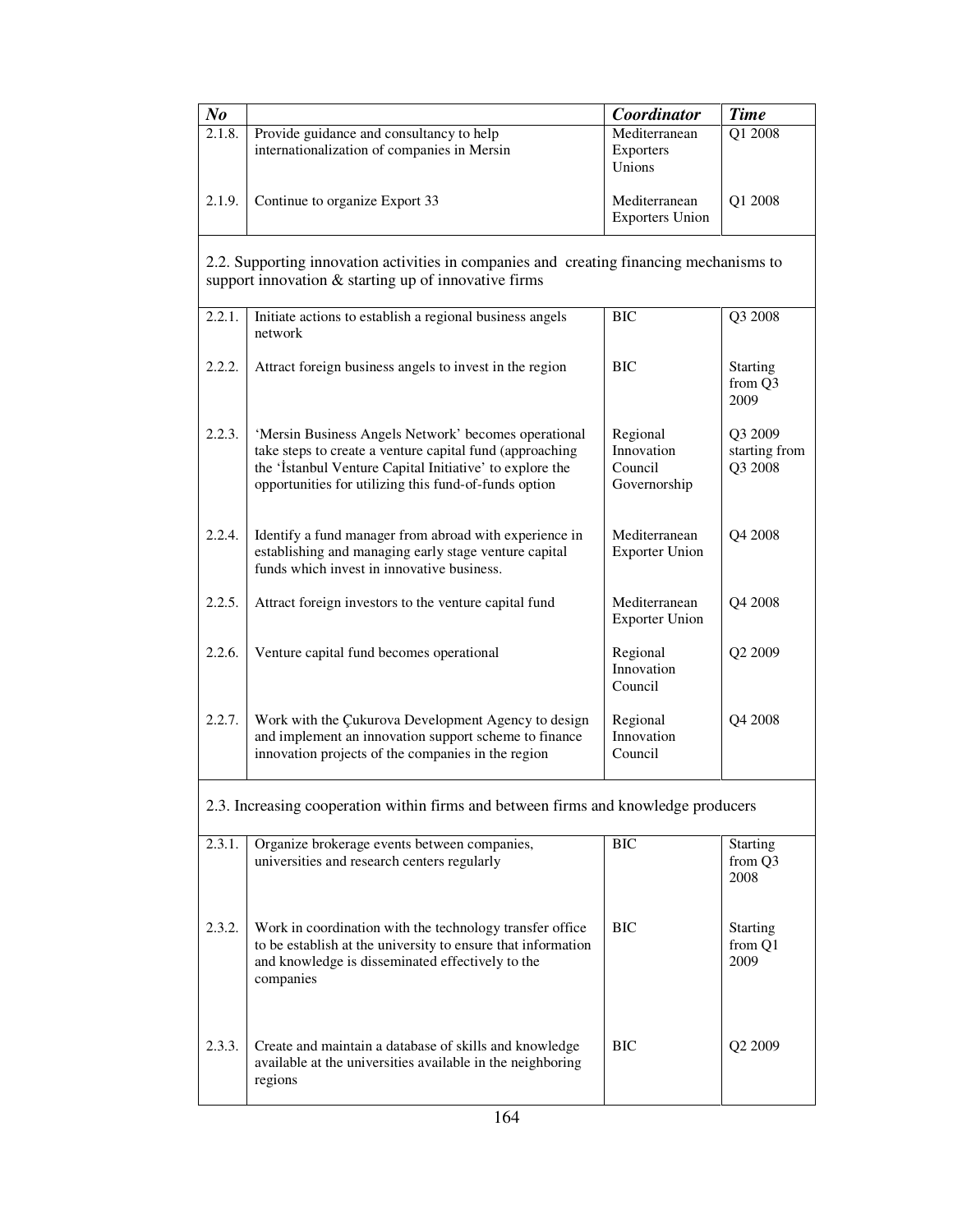| N <sub>o</sub> |                                                                                                                                                                                  | Coordinator                                                                          | <b>Time</b> |  |  |
|----------------|----------------------------------------------------------------------------------------------------------------------------------------------------------------------------------|--------------------------------------------------------------------------------------|-------------|--|--|
|                | Strategic Goal 3: Exploiting regional potential in key sectors                                                                                                                   |                                                                                      |             |  |  |
|                | 3.1. Developing long term innovation strategies for each sector                                                                                                                  |                                                                                      |             |  |  |
| 3.1.1.         | Initiate and coordinate sectoral foresight studies for agro-<br>food, logistic and tourism sectors                                                                               | Regional Inno.<br>Council (in<br>cooperation with<br>the sectoral<br>platforms (SP)) | Q3 2008     |  |  |
| 3.1.2.         | Initiate and coordinate the design of sectoral innovation<br>strategies making use of the results of foresight studies                                                           | Regional Inno.<br>Council (in<br>cooperation with<br>the SP)                         | Q2 2009     |  |  |
| 3.1.3.         | Start implementing the sectoral innovation strategies                                                                                                                            | Regional Inno.<br>Council (in<br>cooperation with<br>the SP)                         | Q1 2010     |  |  |
|                | 3.2. Establishing regional, national and global networks, synergies and partnerships                                                                                             |                                                                                      |             |  |  |
| 3.2.1.         | Start working for institutionalization of sectoral platforms<br>for tourism, agro-food and logistics to act as innovation<br>networks                                            | <b>BIC</b>                                                                           | Q2 2008     |  |  |
| 3.2.2.         | Initiate and study to develop clusters for tourism, agro-<br>food and logistics and analyze their needs                                                                          | Regional innov.<br>Council (in<br>cooperation with<br>the SP)                        | Q3 2008     |  |  |
| 3.2.3.         | Take part in the establishment of the innovation centers to<br>be established by DASIFED in logistics and agro-food<br>sectors.                                                  | Regional innov.<br>Council                                                           | Q1 2008     |  |  |
| 3.2.4.         | Identify national and international networks active in<br>tourism, agro-food and logistics sectors and take steps to<br>integrate sectoral platforms in Mersin to these networks | BIC (in<br>cooperation with<br>the SP)                                               | Q4 2008     |  |  |
|                | 3.3. Mobilizing financial resources for innovation activities in the sectors                                                                                                     |                                                                                      |             |  |  |
| 3.3.1.         | Identify the areas of common interest for collaborative<br>research and innovation projects of the companies in<br>tourism, agro-food and logistics sectors                      | BIC (in<br>cooperation with<br>the sectoral<br>platforms)                            | Q2 2009     |  |  |
| 3.3.2.         | Prepare projects proposals to apply for funding for the<br>identified collaborative projects                                                                                     | BIC (in<br>cooperation with<br>the sectoral<br>platforms)                            | Q4 2009     |  |  |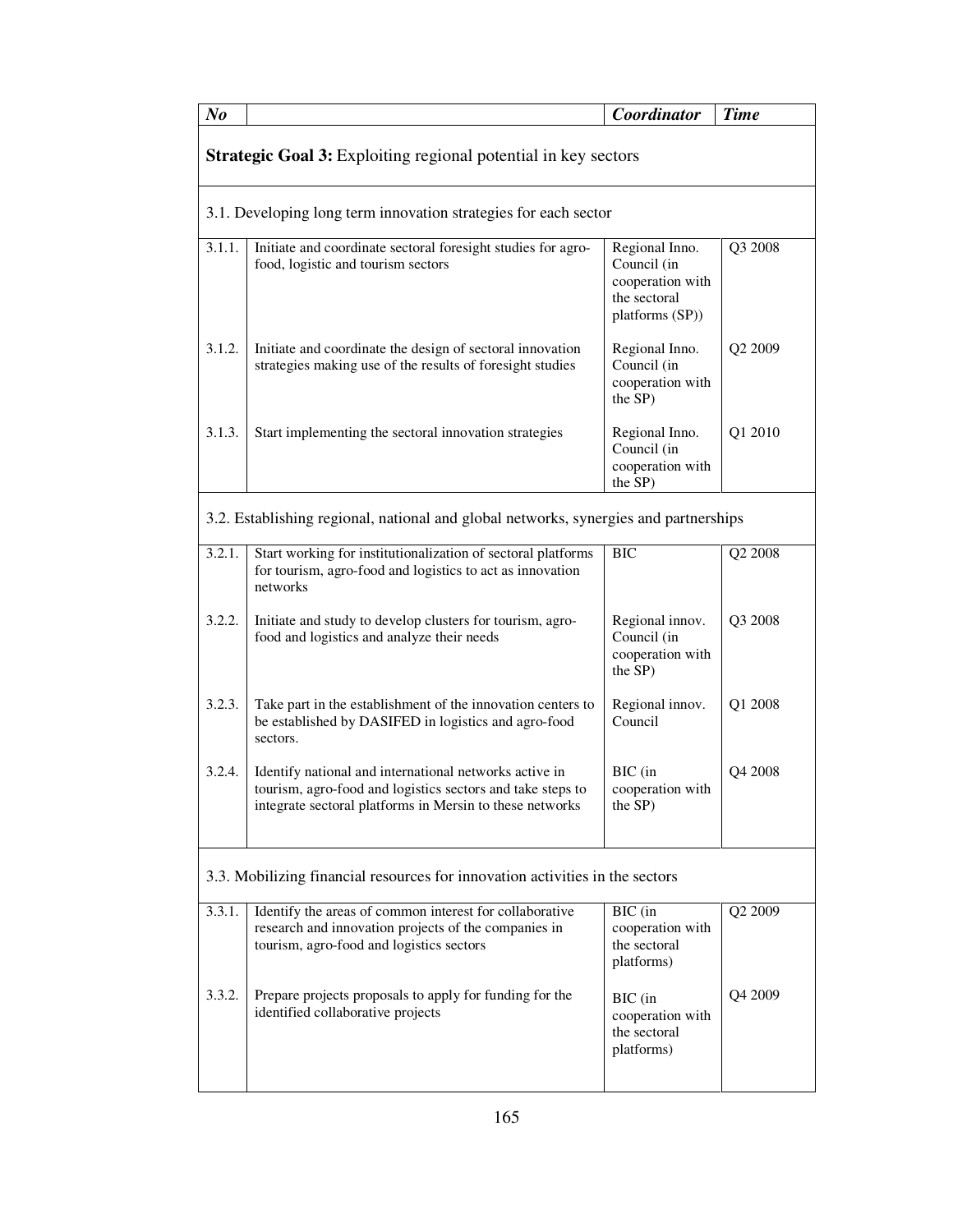| N <sub>o</sub>                                                                                                    |                                                                                                                                                                                                                           | Coordinator              | <b>Time</b>                                    |
|-------------------------------------------------------------------------------------------------------------------|---------------------------------------------------------------------------------------------------------------------------------------------------------------------------------------------------------------------------|--------------------------|------------------------------------------------|
| Strategic Goal 4: Developing knowledge producers                                                                  |                                                                                                                                                                                                                           |                          |                                                |
| 4.1. Developing high quality researchers and attracting qualified researchers from other<br>regions and countries |                                                                                                                                                                                                                           |                          |                                                |
| 4.1.1.                                                                                                            | Review and upgrade the curricula together with the<br>industry according to the research and innovation needs in<br>the region                                                                                            | Mersin<br>University(MU) | <b>Starting</b><br>from Q <sub>2</sub><br>2008 |
| 4.1.2.                                                                                                            | Design and launch a website 'Research in Mersin' to raise<br>the profile of the region in the national and international<br>research community                                                                            | MU                       | Q3 2008                                        |
| 4.1.3.                                                                                                            | Organize scientific national and international events on<br>regular basis                                                                                                                                                 | MU                       | <b>Starting</b><br>from Q4<br>2008             |
|                                                                                                                   | 4.2. Creating R&D centers in the areas strategic to Mersin                                                                                                                                                                |                          |                                                |
| 4.2.1.                                                                                                            | Initiate studies to establish an R&D centre for logistic and<br>tourism sectors                                                                                                                                           | MU                       | Q1 2008                                        |
| 4.2.2.                                                                                                            | Logistics R&D centre becomes operational                                                                                                                                                                                  | MU                       | Q3 2008                                        |
| 4.2.3.                                                                                                            | Tourism R&D centre becomes operational                                                                                                                                                                                    | MU                       | Q3 2008                                        |
| 4.3. Improving the existing R&D centers                                                                           |                                                                                                                                                                                                                           |                          |                                                |
| 4.3.1.                                                                                                            | Initiate a study to map the skills, knowledge and<br>technologies existing at the R&D centers in the region<br>and identify gaps and areas for improvement                                                                | Technoscope              | <b>Starting</b><br>from Q2<br>2008             |
| 4.3.2.                                                                                                            | Identify resources and initiate actions to improve the<br>centers according to the results of the above study                                                                                                             | Technoscope              | <b>Starting</b><br>from Q4<br>2008             |
| 4.4. Developing mechanisms for effective transfer of technology and research results to<br>economy                |                                                                                                                                                                                                                           |                          |                                                |
| 4.4.1.                                                                                                            | Establish a technology transfer office at the university                                                                                                                                                                  | Mersin<br>University     | Q3 2008                                        |
| 4.4.2.                                                                                                            | Identify the research results with commercialization<br>potential, take steps to file patent application for such<br>research results where appropriate, and prepare and<br>maintain a database of these research results | TTO                      | <b>Starting</b><br>from Q4<br>2008             |
| 4.4.3.                                                                                                            | Organize regional brokering events at regular intervals to<br>promote and transfer the research results                                                                                                                   | <b>TTO</b>               | Starting from<br>Q1 2009                       |
| 4.4.4.                                                                                                            | Organize innovative entrepreneurship courses to the<br>university researchers at the R&D centers                                                                                                                          | <b>TTO</b>               | Starting from<br>Q1 2009                       |
| 4.4.5.                                                                                                            | Design and implement a scheme to exchange of personnel<br>between universities and companies and promote research<br>that solves technological or organizational problems<br>166                                          | <b>TTO</b>               | <b>Starting</b><br>from Q1<br>2009             |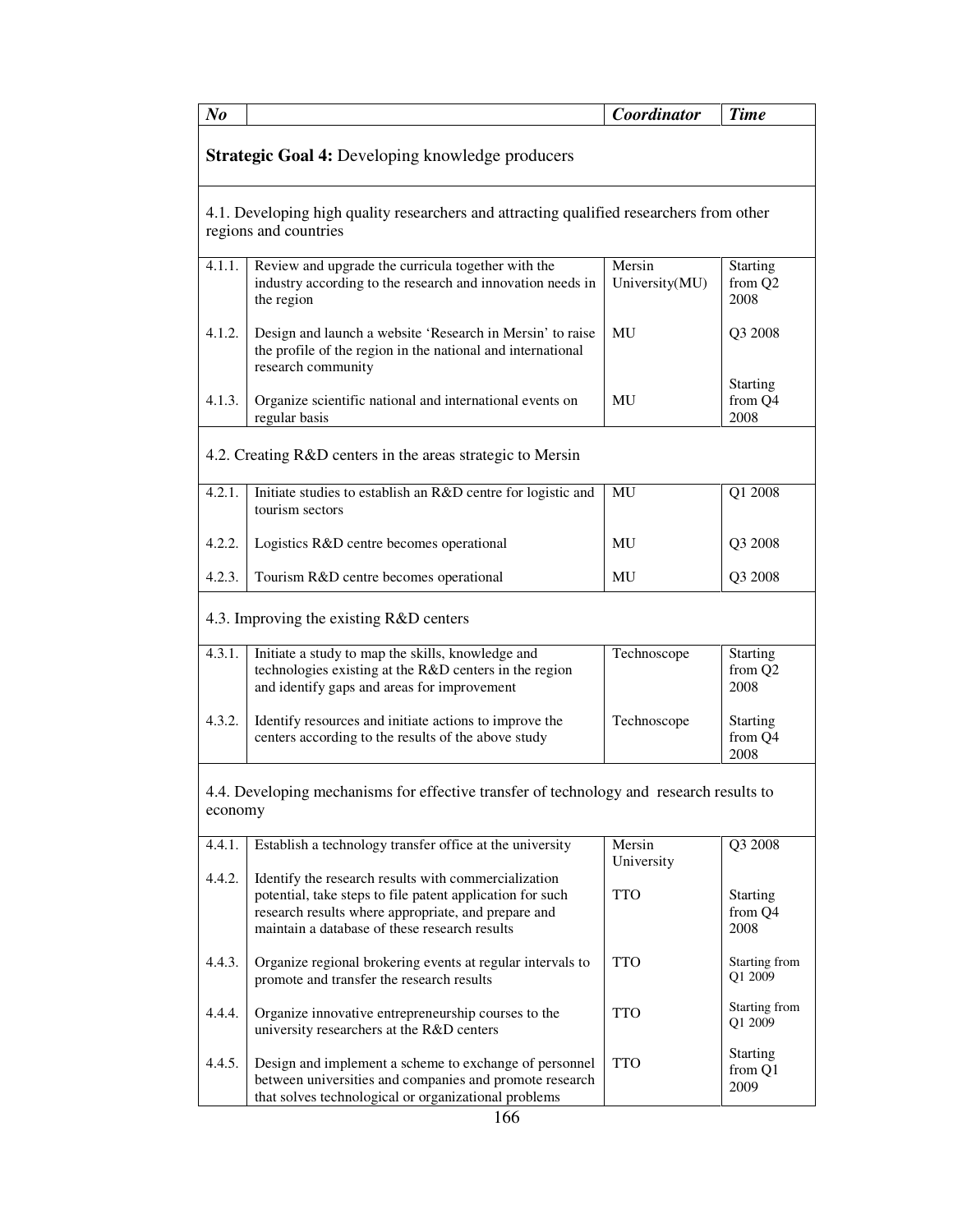| N <sub>o</sub>               |                                                                                                                                                        | Coordinator                | <b>Time</b>                        |
|------------------------------|--------------------------------------------------------------------------------------------------------------------------------------------------------|----------------------------|------------------------------------|
| <b>Horizontal Objectives</b> |                                                                                                                                                        |                            |                                    |
|                              | A. Creating a culture of innovation among the actors of the innovation system and building<br>consensus and confidence on innovation based development |                            |                                    |
| A.1.                         | Continue to organize annual regional innovation forums                                                                                                 | Regional Innov.<br>council | Q4 2008                            |
| A.2.                         | Continue to organize annual innovation contest for<br>regional companies                                                                               | Regional Innov.<br>council | Q4 2008                            |
| A.3.                         | Continue to organize business plan competitions                                                                                                        | Technoscope                | Q1 2009                            |
| A.4.                         | Develop cooperation with national and regional media to<br>promote actions rising innovation culture in the region                                     | Regional Innov.<br>Council | Q1 2008                            |
| A.5.                         | Promote good examples and successful innovations in<br>companies in the region as a tool to raise awareness.                                           | <b>BIC</b>                 | <b>Starting</b><br>from Q4<br>2008 |
| A.6.                         | Continue to TID (Technology and Innovation Days)                                                                                                       | Technoscope                | Q2 2008                            |
|                              | Develop a communication strategy to promote RIS                                                                                                        | <b>BIC</b>                 | Q3 2008                            |

| B.1.        | Initiate a study to identify the legal and administrative<br>barriers inhibiting innovation activities at enterprises                                                                                                                               | Regional Innov.<br>Council | Q1 2009 |
|-------------|-----------------------------------------------------------------------------------------------------------------------------------------------------------------------------------------------------------------------------------------------------|----------------------------|---------|
| B.2.        | Using the results of the above study, start lobbying at the<br>government level to improve the legal and administrative<br>environment for innovation                                                                                               | Regional Innov.<br>Council | Q1 2009 |
| <b>B.3.</b> | Initiate a study to identify the infrastructural needs for<br>innovation                                                                                                                                                                            | Regional Innov.<br>Council | Q1 2009 |
| <b>B.4.</b> | Cooperate with the relevant regional and national bodies<br>to address the infrastructure requirements                                                                                                                                              | Regional Innov.<br>Council | Q1 2009 |
| <b>B.5.</b> | Initiate a study to identify the areas where eco-innovation<br>activities can be carried out in the innovation to be<br>implemented by agro-food, tourism and logistics sectors<br>in the short and medium term                                     | Regional Innov.<br>Council | Q1 2009 |
| <b>B.6.</b> | Initiate studies to design a collaborative eco-innovation<br>project which will contribute to the efforts to address the<br>regional challenges on energy and environment and<br>identify possible regional challenges on energy and<br>environment | Regional Innov.<br>Council | Q1 2009 |
|             |                                                                                                                                                                                                                                                     |                            |         |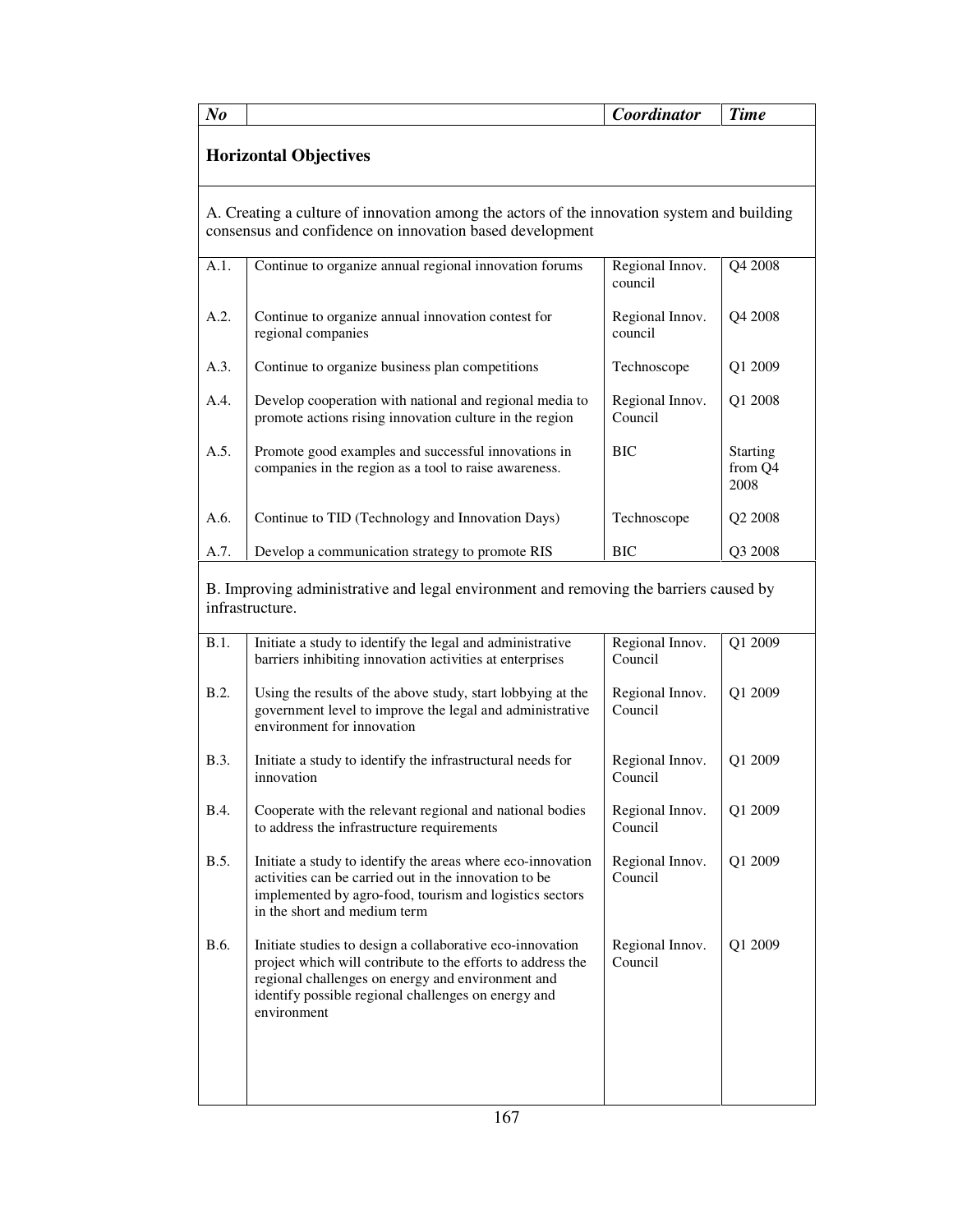| N <sub>o</sub>                                   |                                                                                                                                                                                                                                                                                | Coordinator                                                                           | <b>Time</b>                        |
|--------------------------------------------------|--------------------------------------------------------------------------------------------------------------------------------------------------------------------------------------------------------------------------------------------------------------------------------|---------------------------------------------------------------------------------------|------------------------------------|
| C. Building an attractive image for the region   |                                                                                                                                                                                                                                                                                |                                                                                       |                                    |
| C.1.                                             | Design, develop and maintain a website and pressed<br>materials promoting the region                                                                                                                                                                                           | BIC<br>(cooperation<br>with 'investment<br>promotion<br>office' to be<br>established) | <b>Starting</b><br>from Q2<br>2008 |
| C.2.                                             | Coordinate a study to develop and implement a publicity,<br>promotion and communication strategy for the region<br>together with the other relevant regional bodies                                                                                                            | Regional<br>Innovation<br>Council                                                     | <b>Starting</b><br>from Q1<br>2008 |
| D. Investing in the development of human capital |                                                                                                                                                                                                                                                                                |                                                                                       |                                    |
| D.1.                                             | Carry out a study to map supply and demand for human<br>resources in the region                                                                                                                                                                                                | Mersin<br>University                                                                  | Q3 2008                            |
| D.2.                                             | Using the results of above study, take actions to balance<br>supply and demand for human resources                                                                                                                                                                             | Mersin<br>University                                                                  | <b>Starting</b><br>from Q3<br>2009 |
| D.3.                                             | Design and initiate an 'innovation and entrepreneurship<br>certificate program' at the university                                                                                                                                                                              | Mersin<br>University                                                                  | Q4 2008                            |
| D.4.                                             | Design and implement –in cooperation with regional and<br>national training providers- innovation training courses<br>for enterprises                                                                                                                                          | <b>BIC</b>                                                                            | Q2 2008                            |
| D.5.                                             | Contribute to the implementation of 'technology and<br>design' course at the primary schools in which innovation<br>is thought to pupils (by providing trainings to the teachers<br>and helping students and teachers interact with innovative<br>companies and entrepreneurs) | <b>BIC</b>                                                                            | <b>Starting</b><br>fromQ2<br>2008  |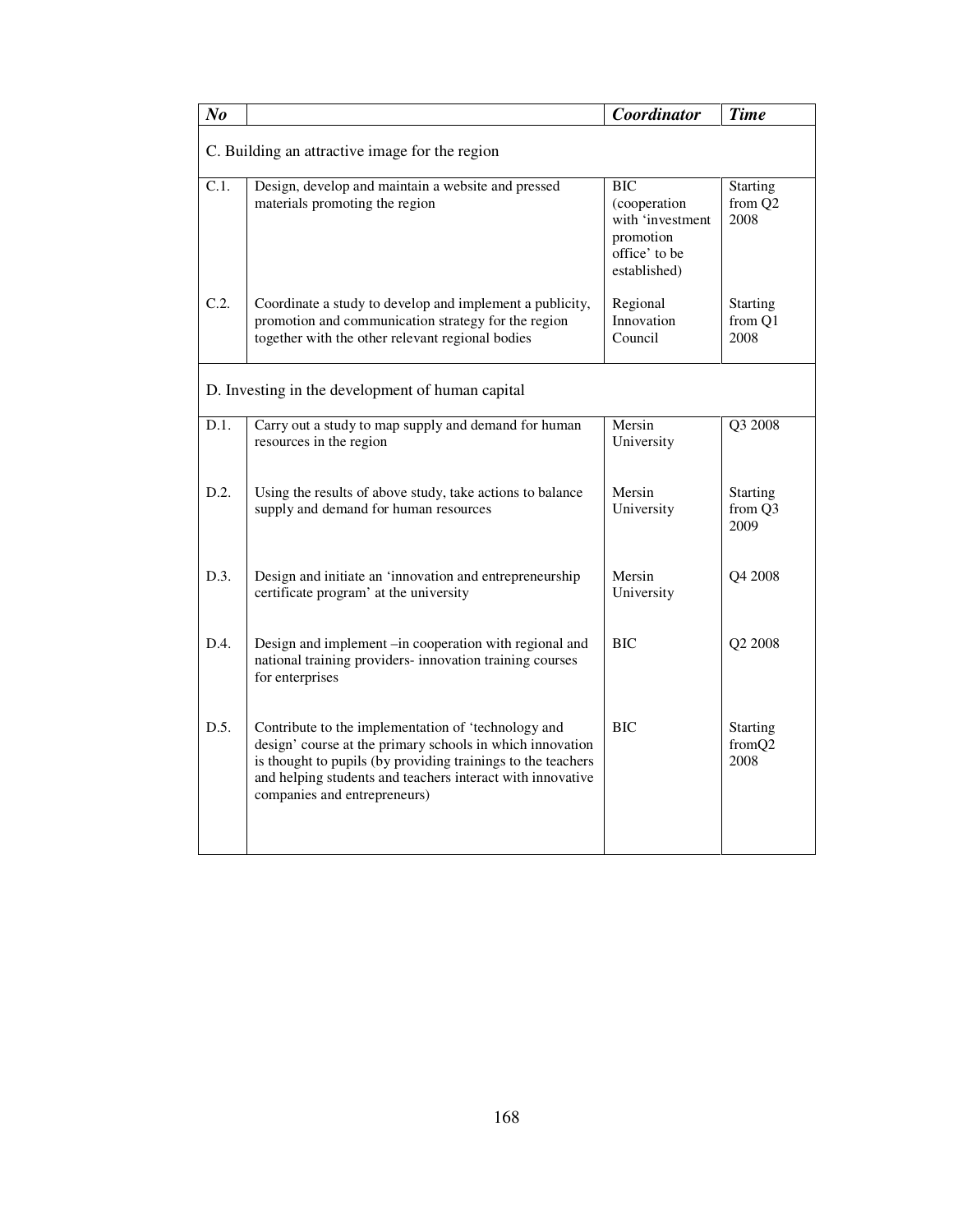## **APPENDIX C**

## **QUESTION SET FOR THE THESIS INTERVIEWS**

| <b>Following the Implementation of Regional Innovation Strategy;</b> |                                                     |  |
|----------------------------------------------------------------------|-----------------------------------------------------|--|
| 1. Are there any new institutional settings in                       | 1.1. institution, centre, organization              |  |
| region and in your institution?                                      | 1.2. branch, office, unit, team                     |  |
|                                                                      | 1.3. certificate program                            |  |
|                                                                      | 1.4. R&D Unit                                       |  |
| 2. Are there any improvements in labor market                        | 2.1. new employment                                 |  |
| facilities?                                                          | 2.2. improvement in the skill level of labor        |  |
|                                                                      | 2.3. increment in the number of skilled labor       |  |
|                                                                      | 2.4. Increment in the participation to the training |  |
|                                                                      | facilities, courses, certificate programs, fairs.   |  |
|                                                                      | 2.5. increment in the productivity of labor         |  |
| new collaborations<br>Are there<br>3.<br>any<br>and                  | 3.1. among local-regional-central institutions      |  |
| confidence relations?                                                | 3.2. with educational institutions                  |  |
|                                                                      | 3.3. project partnership with national-             |  |
|                                                                      | international institutions or companies             |  |
| 4. Are there any new projects, products, services                    | 4.1. new products and services                      |  |
| and skills your region and you gained during the                     | 4.2. increase in business volume                    |  |
| implementation period of the Project?                                | 4.3. projects done by itself                        |  |
|                                                                      | 4.4. as a partner in different projects             |  |
|                                                                      | 4.5. skills of preparing and executing projects     |  |